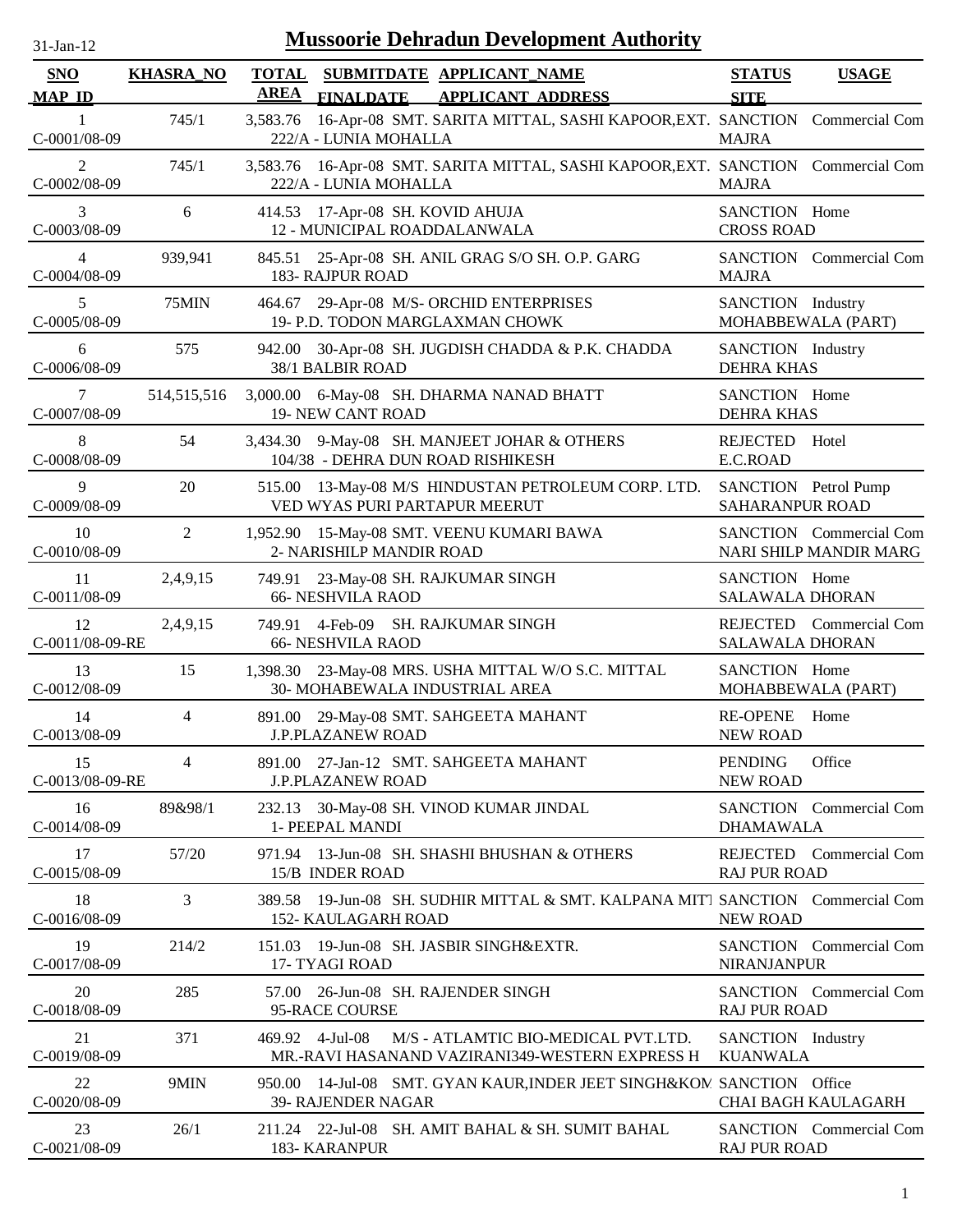| -Jan- |  |
|-------|--|

| <b>SNO</b><br><b>MAP ID</b> | <b>KHASRA_NO</b> | <b>TOTAL</b><br>AREA | <b>FINALDATE</b>                   | SUBMITDATE APPLICANT NAME<br><b>APPLICANT ADDRESS</b>                                          | <b>STATUS</b><br><b>SITE</b>            | <b>USAGE</b>            |
|-----------------------------|------------------|----------------------|------------------------------------|------------------------------------------------------------------------------------------------|-----------------------------------------|-------------------------|
| 24<br>C-0022/08-09          | 55               | 183.40               | 55- GHUSI GALI                     | 29-Jul-08 SMT. SAYEEDA BEGUM W/O LAT. SHAFIQ A SANCTION Commercial Com                         | <b>GHOSHI GALI</b>                      |                         |
| 25<br>C-0023/08-09          | 131              |                      | 9,621.23 29-Jul-08<br>131- KANWALI | THE MINIATURE BULB INDUSTRIES INDIA P REJECTED Commercial Com                                  |                                         |                         |
| 26<br>$C-0024/08-09$        | 56/08-09         |                      | 101 - RAJPUR ROAD                  | 1,593.97 1-Aug-08 SH. MOHMD ILIYAAS AND SMT ALAMJAHA REJECTED Commercial Com                   | <b>RAJ PUR ROAD</b>                     |                         |
| 27<br>C-0024/08-09-RE       | 56/08-09         |                      | 101 - RAJPUR ROAD                  | 1,593.97 24-Mar-09 SH. MOHMD ILIYAAS AND SMT ALAMJAHA SANCTION Commercial Com                  | <b>RAJ PUR ROAD</b>                     |                         |
| 28<br>$C-0025/08-09$        | 111              |                      | 8- NEHRU GRAM                      | 472.82 5-Aug-08 DR. SUSHMA BHATIA D/O LATE SH. T.G. BH REJECTED Office                         | <b>RAJ PUR ROAD</b>                     |                         |
| 29<br>C-0026/08-09          | 394KHA           |                      | 17- TYAGI ROAD                     | 146.51 21-Aug-08 SH. JASBIR SINGH, GURUCHARN & R.N. GUP1 REJECTED Commercial Com               | <b>NIRANJANPUR</b>                      |                         |
| 30<br>C-0027/08-09          | 69/24            |                      | <b>SHWAM VIHARJAKHAN</b>           | 1,321.04 27-Aug-08 SH. R.D.S. NIRMAN PVT. LTD.                                                 | SAHARANPUR ROAD                         | SANCTION Commercial Com |
| 31<br>$C-0028/08-09$        | 45/33            |                      | <b>INDER BAWA MARG</b>             | 275.84 29-Aug-08 SH. B.M. KAUL & SMT. PRAMILA KAUL.SH. S REJECTED Commercial Com               |                                         |                         |
| 32<br>C-0029/08-09          | 26/1             |                      | 26/1 - RAJPUR ROAD                 | 219.35 4-Sep-08 SH. K. HARI & SMT. DR. I. RUKMANI                                              | <b>RAJ PUR ROAD</b>                     | REJECTED Commercial Com |
| 33<br>C-0029/08-09-RE       | 26/1             | 219.35               | 26/1 - RAJPUR ROAD                 | 30-Jan-09 SH. K. HARI & SMT. DR. I. RUKMANI                                                    | <b>RAJ PUR ROAD</b>                     | REJECTED Commercial Com |
| 34<br>C-0030/08-09          | 9                |                      | 70/4 RAJPUR ROAD                   | 177.76 5-Sep-08 SH. SWARN KUMAR GOYAL                                                          | <b>MAAN SINGH WALA</b>                  | REJECTED Commercial Com |
| 35<br>$C-0031/08-09$        | 434CHA           |                      | 51/1 - PARK ROAD                   | 193.50 21-Oct-08 KUMARI - KAMAYAMI VERMA                                                       | SANCTION Hotel<br><b>KOHLUPANI</b>      |                         |
| 36<br>C-0031/08-09-RE       | 434CHA           | 193.50               | 51/1 - PARK ROAD                   | 10-Feb-09 KUMARI - KAMAYAMI VERMA                                                              | SANCTION Hotel<br><b>KOHLUPANI</b>      |                         |
| 37<br>C-0032/08-09          | 1475/2           |                      | <b>308 - BASANT VIHAR</b>          | 254.00 21-Oct-08 SMT. BANDNA MISHRA                                                            | REJECTED<br><b>KAANWALI</b>             | <b>Commercial Com</b>   |
| 38<br>C-0033/08-09          | 451ka            |                      | 19/1 - UTSAV VIHARKANWALI          | 935.76 23-Oct-08 KUNWAR JAPINDER SINGH 7 SMT. SURIN                                            | <b>NIRANJANPUR</b>                      | REJECTED Commercial Com |
| 39<br>C-0033/08-09-RE       | 451ka            |                      | 19/1 - UTSAV VIHARKANWALI          | 935.76 25-May-09 KUNWAR JAPINDER SINGH 7 SMT. SURIN                                            | <b>NIRANJANPUR</b>                      | SANCTION Commercial Com |
| 40<br>C-0034/08-09          | 2357,2357/2      |                      | <b>66 - RAJPUR ROAD</b>            | 1,335.40 24-Oct-08 SKY MARKETINGH (SATISH AGARWAL)                                             | REJECTED Industry<br>MOHABBEWALA (PART) |                         |
| 41<br>C-0034/08-09-RE       | 2357,2357/2      |                      | <b>66 - RAJPUR ROAD</b>            | 1,335.40 29-Apr-09 SKY MARKETINGH (SATISH AGARWAL)                                             | SANCTION Industry<br>MOHABBEWALA (PART) |                         |
| 42<br>C-0035/08-09          | 15               |                      | <b>ARHAT BAZAR</b>                 | 672.72 3-Nov-08 SH. GURUSINGH SABHA                                                            | <b>ARAT BAZAR</b>                       | SANCTION Commercial Com |
| 43<br>C-0036/08-09          | $4\&amp;3$       |                      |                                    | 3,879.78 4-Nov-08 RAMGOPAL, PRADEEP RAJPAL&EXT.<br>21 - VIKAS LOKSAHASTRADHARA ROAD            | <b>DANDA DHORAN</b>                     | REJECTED Commercial Com |
| 44<br>C-0037/08-09          | 43               |                      |                                    | 1,375.50 4-Nov-08 M/S - KAY PEE LAND & FINANCE COMPAN<br>C/O - 97 - RAJPUR ROADHOTEL MADHUBAN  | <b>RE-OPENE</b><br><b>RAJ PUR ROAD</b>  | Commercial Com          |
| 45<br>C-0037/08-09-RE       | 43               |                      |                                    | 1,375.50 22-Jun-11 M/S - KAY PEE LAND & FINANCE COMPAN<br>C/O - 97 - RAJPUR ROADHOTEL MADHUBAN | <b>RAJ PUR ROAD</b>                     | SANCTION Commercial Com |
| 46<br>C-0038/08-09          | 43/23            |                      | 43/23GANDHI RAOD                   | 4,149.98 14-Nov-08 UTTARAKHAND TRANSPORT CORPORATI                                             | <b>RE-OPENE</b><br><b>GANDHI ROAD</b>   | Commercial Com          |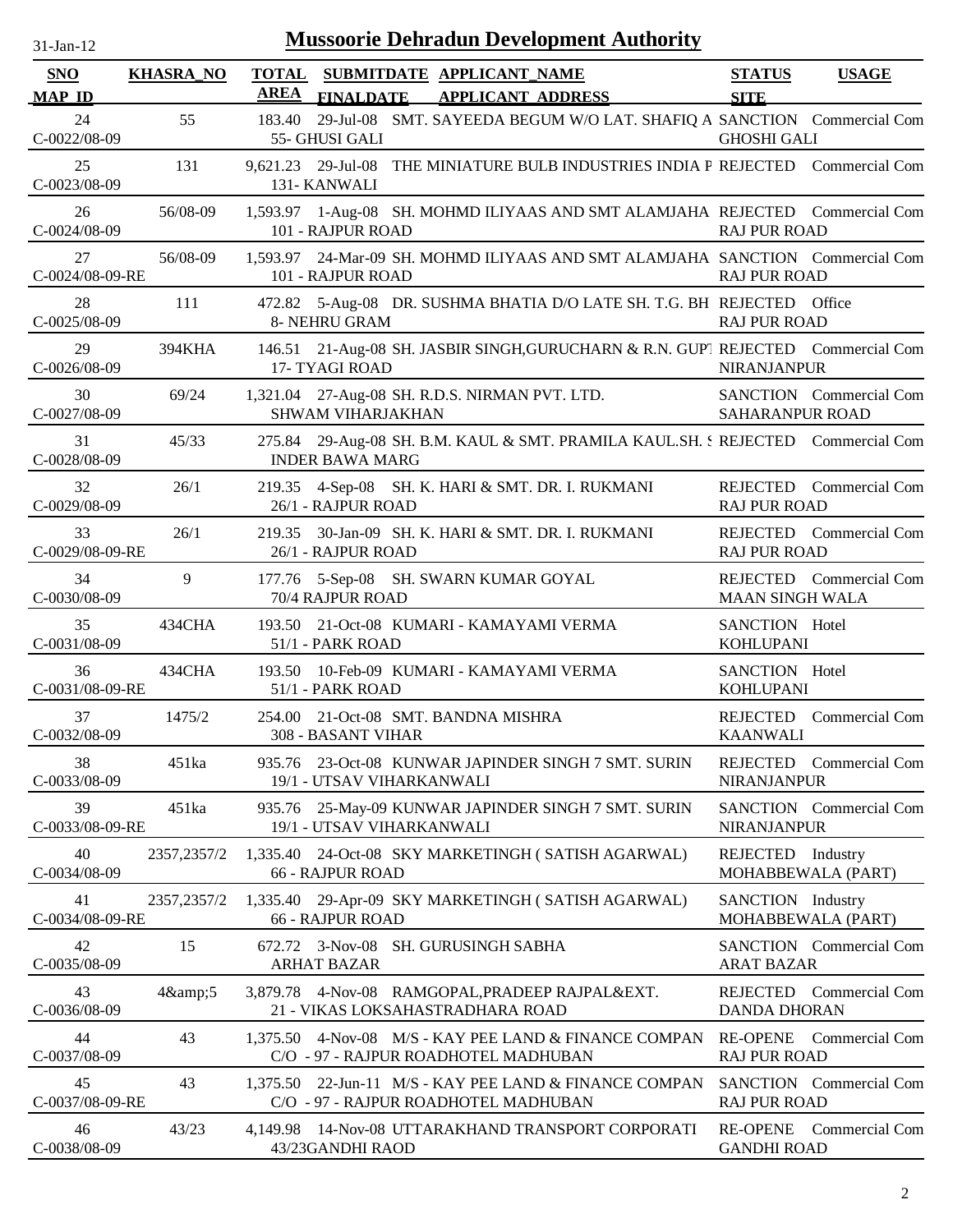| <b>Mussoorie Dehradun Development Authority</b><br>$31-Jan-12$ |                     |             |                                                                                                                                  |                                           |                                |
|----------------------------------------------------------------|---------------------|-------------|----------------------------------------------------------------------------------------------------------------------------------|-------------------------------------------|--------------------------------|
| <b>SNO</b><br><b>MAP ID</b>                                    | <b>KHASRA_NO</b>    | <b>AREA</b> | TOTAL SUBMITDATE APPLICANT NAME<br><b>APPLICANT ADDRESS</b><br><b>FINALDATE</b>                                                  | <b>STATUS</b><br><b>SITE</b>              | <b>USAGE</b>                   |
| 47<br>C-0038/08-09-RE                                          | 43/23               | 4.149.98    | 22-Jun-11 UTTARAKHAND TRANSPORT CORPORATI<br>43/23 GANDHI RAOD                                                                   | <b>GANDHI ROAD</b>                        | SANCTION Commercial Com        |
| 48<br>C-0039/08-09                                             | 26/1                | 212.11      | 3-Dec-08 SH. K.HARI & DR. I.RUKMANI<br>26/1 - RAJPUR ROAD                                                                        | <b>RAJ PUR ROAD</b>                       | REJECTED Commercial Com        |
| 49<br>C-0040/08-09                                             | 2343/1MIN           |             | 258.84 8-Dec-08 SH. ANURAG GOYAL & SMT. PREETI MISHR REJECTED Industry<br>BRAHAMPURINIRANAJNPUR                                  | <b>ARCADIA GRANT</b>                      |                                |
| 50<br>$C-0041/08-09$                                           | 73                  |             | 343.93 19-Dec-08 SH, RAMESH NARULA<br>51 - D - DHAMAWALA                                                                         | SAHARANPUR ROAD                           | REJECTED Commercial Com        |
| 51<br>C-0042/08-09                                             |                     |             | 2357/1,2358/1, 1,459.81 23-Dec-08 M/S - MEHTAB APPLICANT (P) LTD<br>101 - CHAMAN VIHAR                                           | REJECTED Industry<br><b>ARCADIA GRANT</b> |                                |
| 52<br>C-0043/08-09                                             | 42                  | 306.48      | 30-Dec-08 SMT. SUSHA SAHANI<br>53/1 RAJPUR ROAD                                                                                  | SANCTION Home<br><b>JHANDA MOHALLA</b>    |                                |
| 53<br>C-0044/08-09                                             | 262                 |             | 212.19 6-Jan-09 SH. SATISH KUMAR SAINI<br>59 - SHIWALIKPURAMG.M.S. ROAD                                                          | G.M.S.ROAD                                | <b>SANCTION</b> Commercial Com |
| 54<br>$C-0045/08-09$                                           | 61, 64, 65, 66, 67, |             | 689.71 9-Jan-09 MRS - ALKA AHLUWALIA&NARENDER KU<br>190 - BADRIPUR                                                               | <b>MAJRI MAFI</b>                         | SANCTION Commercial Com        |
| 55<br>C-0046/08-09                                             | 136/62              |             | 945.81 16-Jan-09 HINDUSTAN PETROLEUM CORP.LTD.<br>HINDUSTAN PETROLEUM CORP. LTD.MEERUT CHETRIA OF EAST PATEL NAGER               |                                           | REJECTED Commercial Com        |
| 56<br>C-0047/08-09                                             |                     |             | 101,102,108-110 928.53 20-Jan-09 SH. SUDESH KUMAR, SH. YOGESH KUMAR&: SANCTION Commercial Com<br>48/2 - NATINAL ROADLAXMAN CHOWK | <b>MAJRA</b>                              |                                |
| 57<br>C-0048/08-09                                             | 191M                | 200.00      | 20-Jan-09 SMT. GEETA BANSAL W/O SH. K.N. BANSA SANCTION Commercial Com<br>17 - VIJAY PARK                                        | <b>NIRANJANPUR</b>                        |                                |
| 58<br>C-0049/08-09                                             | 196                 |             | 165.84 23-Jan-09 MR. - PANKAJ AGGARWAL<br>29 - RAJPUR ROAD                                                                       | <b>AJABPUR KALAN</b>                      | SANCTION Commercial Com        |
| 59<br>$C - 0050/08 - 09$                                       | 81,86DA             |             | 162.81 18-Feb-09 SH. RANJEET SINGH ASWAL<br>C - 41/1 - DEFENCE COLONY                                                            | KARGI GRANT (PART)                        | SANCTION Commercial Com        |
| 60<br>$C-0051/08-09$                                           | 1                   |             | 4,131.81 19-Feb-09 SMT. TRISHLA JAIN&VEENA& LOKESH &S REJECTED Commercial Com<br><b>4 -A RACE COURSE</b>                         | <b>TILAK ROAD</b>                         |                                |
| 61<br>C-0052/08-09                                             | 57/20               |             | 971.94 20-Feb-09 SH. SHASHI BHUSHAN & SUMANT BHSHAN& REJECTED Commercial Com<br>H. NO-15-B INDER ROAD                            | <b>RAJ PUR ROAD</b>                       |                                |
| 62<br>C-0053/08-09                                             | 52M                 |             | 8,800.78 4-Mar-09 M/S - D.H. PVT. LTD.<br>DEEPAK RANA20 - JHANDA NAZAR                                                           | <b>RAJ PUR ROAD</b>                       | <b>SANCTION</b> Commercial Com |
| 63<br>C-0054/08-09                                             | 132/KV/SS           |             | 280.00 17-Mar-09 PANKAJ PRAKSH SECROTARY<br>U.E.R.C.MAJARA                                                                       | SANCTION Home<br><b>MAJRA</b>             |                                |
| 64<br>C-0055/08-09                                             |                     |             | 179.180,181kha, 2,304.20 18-Mar-09 MR. IRFAN RAZAK MEMON<br><b>MOHABEWALA</b>                                                    | SANCTION Industry                         | CHANDRABANI KHALSA             |
| 65<br>C-0056/08-09                                             | 1                   |             | 600.93 20-Mar-09 SH. RAJENDRA KUMAR VERMA<br>101/A-2 - CHANDRALOK COLONYRAJPUR ROAD                                              | <b>OLD SURVEY ROAD</b>                    | <b>SANCTION</b> Commercial Com |
| 66<br>C-0057/08-09                                             | 115/1               |             | 219.13 30-Mar-09 SH. R.N. GUPTA<br>59/6 - TYGIROAD                                                                               | <b>DHARMPUR</b>                           | REJECTED Commercial Com        |
| 67<br>C-0058/08-09                                             | 152                 |             | 1,447.57 30-Mar-09 M/S - AXIOM ESTATE CONSULTANTS (P)LTI RE-OPENE Commercial Com<br>C-44 - NIZAMUDDIN EASTNEW DELHI              | <b>RAJ PUR ROAD</b>                       |                                |
| 68<br>C-0058/08-09-RE                                          | 152                 |             | 1,447.57 7-Sep-09 M/S - AXIOM ESTATE CONSULTANTS (P)LTI SANCTION Commercial Com<br>C-44 - NIZAMUDDIN EASTNEW DELHI               | <b>RAJ PUR ROAD</b>                       |                                |
| 69<br>C-0059/08-09                                             | 199, 199/1, 2, 3    |             | 2,194.98 30-Mar-09 SH. RANJEET ASWAL<br>C-41-SECTOR-DEFENCE COLONY                                                               | <b>AJABPUR KALAN</b>                      | <b>SANCTION</b> Commercial Com |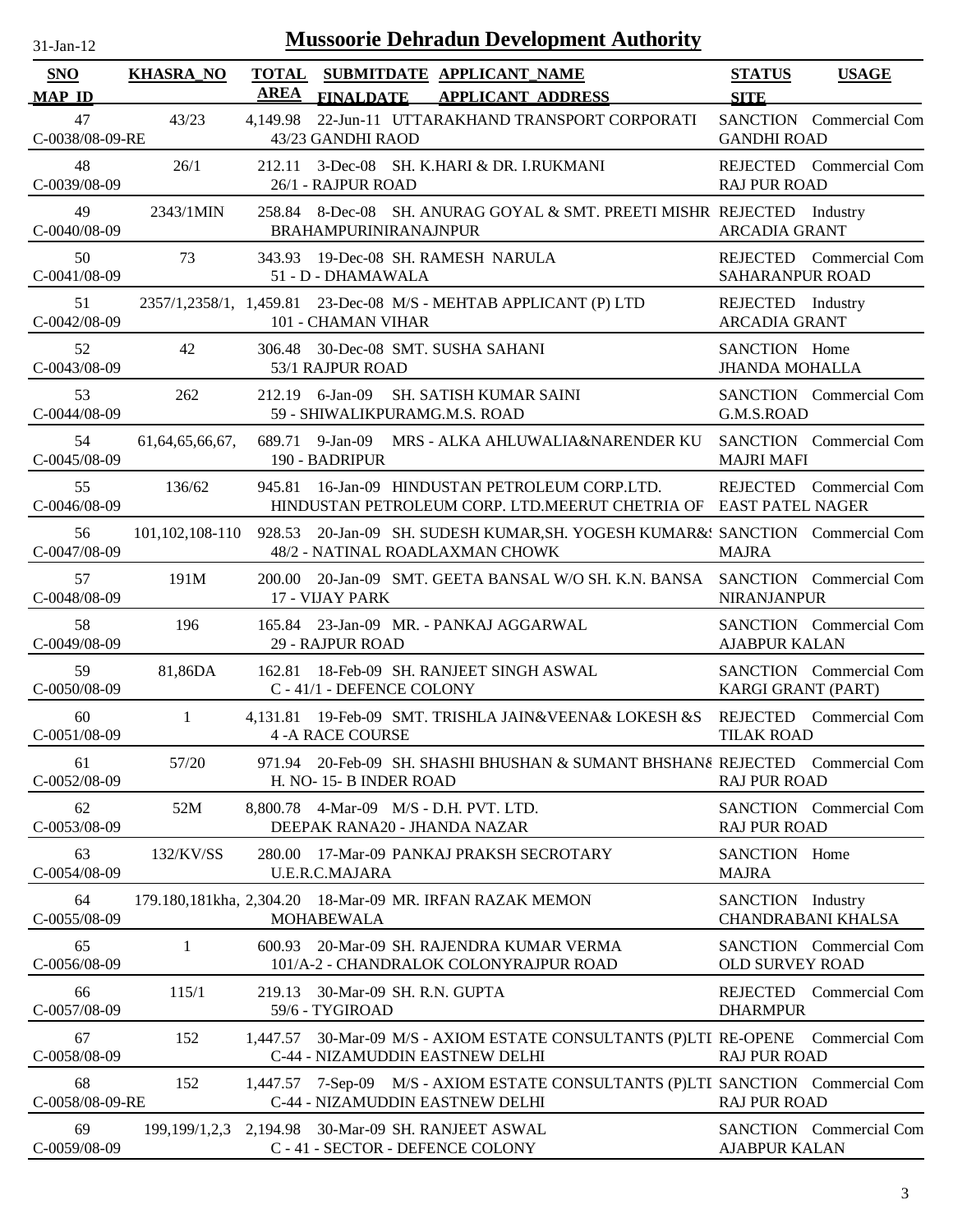| <b>Mussoorie Dehradun Development Authority</b><br>$31-Jan-12$ |                  |             |                                                                                                            |                                         |                            |
|----------------------------------------------------------------|------------------|-------------|------------------------------------------------------------------------------------------------------------|-----------------------------------------|----------------------------|
| <b>SNO</b><br><b>MAP ID</b>                                    | <b>KHASRA_NO</b> | <b>AREA</b> | <b>TOTAL SUBMITDATE APPLICANT NAME</b><br><b>APPLICANT ADDRESS</b><br><b>FINALDATE</b>                     | <b>STATUS</b><br><b>SITE</b>            | <b>USAGE</b>               |
| 70<br>C-0060/08-09                                             | 26/9             | 248.50      | 31-Mar-09 SH KISHAN BALONI<br>26/9 VIVEK VIHAR P-III - G.M.S ROAD                                          | <b>KAANWALI</b>                         | SANCTION Commercial Com    |
| 71<br>L-0001/08-09                                             |                  |             | 40,97,98,120 13,330.00 17-Jun-08 M/S GANESH DEVELOPERS, MR. SANJAY V SANCTION Home<br><b>6- CROSS ROAD</b> | <b>DANDA LAKHOND</b>                    |                            |
| 72<br>L-0002/08-09                                             |                  |             | 161 to 179 99,228.50 23-Jul-08 SH. RAKESH I.S. CHUGH<br><b>15- CHANDER ROAD</b>                            | REJECTED Hospital<br><b>MALSI</b>       |                            |
| 73<br>L-0002/08-09-RE                                          |                  |             | 161 to 179 99,228.50 24-Jun-09 SH. RAKESH I.S. CHUGH<br><b>15- CHANDER ROAD</b>                            | SANCTION Hospital<br><b>MALSI</b>       |                            |
| 74<br>L-0003/08-09                                             |                  |             | 2,3,12,13 25,340.00 29-Jan-09 YAMNOTRI SAHAKARI AWAS EVAM NIR<br>17 - RAJPUR ROAD                          | SANCTION Home                           |                            |
| 75<br>R-0001/08-09                                             | 3-PHASE-III      |             | 252.28 1-Apr-08 R- SH. M.C. JOSHI<br>T-1 YAMUNA COLONYDEHRA DUN                                            | SANCTION Home                           | <b>INDIRA PURAM COLONY</b> |
| 76<br>R-0002/08-09                                             | 159/5            |             | 73.49 1-Apr-08 SMT. JASVINDER KOUR<br>325- PANDITWARI                                                      | SANCTION Home<br><b>PANDITWARI</b>      |                            |
| 77<br>R-0003/08-09                                             | 214              |             | 167.40 1-Apr-08 SH. GANESHDUTT JOSHI<br>A-2 KEWAL VIHARSAHSTRADHARA ROAD                                   | SANCTION Home<br><b>ADOIWALA</b>        |                            |
| 78<br>R-0004/08-09                                             | 363MIN           |             | 343.19 1-Apr-08 SH. KUNDAN SINGH BANGARI<br>105/4-A RAVINDERNATH TEGAUR MARG-IIVIJAY COLONY                | SANCTION Home<br><b>VIJAY COLONY</b>    |                            |
| 79<br>R-0005/08-09                                             | 451M             |             | 190.51 1-Apr-08 SH. CHANDER SEKHAR<br>3-D- NEW VASANT VIHARENCLAVE                                         | SANCTION Home<br><b>KAANWALI</b>        |                            |
| 80<br>R-0006/08-09                                             | 128              |             | 136.75 1-Apr-08 SH. HARIOM THAPA&MAYA THAPA<br>361 GARICANT                                                | SANCTION Home<br><b>KAULAGARH</b>       |                            |
| 81<br>R-0007/08-09                                             | 660              |             | 104.72 1-Apr-08 SH. VIRENDER ARORA&S. GURDAYAL SING SANCTION Home<br>429- INDRA NAGAR COLONY               | <b>MAJRA</b>                            |                            |
| 82<br>R-0008/08-09                                             | 75               |             | 758.00 1-Apr-08 DMT. MINAKSHI WASAN<br>28/1- INDER ROADDALANWALA                                           | SANCTION Home<br><b>CIRCULAR ROAD</b>   |                            |
| 83<br>R-0009/08-09                                             | 864GA            |             | 216.08 1-Apr-08 SMT. SUDESH RATHI<br>H.NO- 8- PRIYA LOK COLONYSEWALA KALA                                  | SANCTION Home<br><b>SEWALA KALAN</b>    |                            |
| 84<br>R-0010/08-09                                             | 825,826          |             | 1,015.85 1-Apr-08 SMT. MANJU KHANDURI<br>KRISHNA NIWASBEL ROAD CLEMAN TOWN                                 | SANCTION Home<br><b>BHARUWALA GRANT</b> |                            |
| 85<br>R-0011/08-09                                             | 599m             |             | 363.84 2-Apr-08 SMT. PUSHPA DEVI<br>35/1 TYAGI ROAD                                                        | SANCTION Home<br><b>REST CAMP</b>       |                            |
| 86<br>R-0012/08-09                                             | 888KA, KH        |             | 180.00 2-Apr-08 SH. AJIT SINGH<br>GOVIND NAGARSAHASTRADHARA ROAD                                           | SANCTION Home<br><b>AAMWALA TARLA</b>   |                            |
| 87<br>R-0013/08-09                                             | 98/1             |             | 289.78 2-Apr-08 SMT. RAJ SHARMA<br>251/5 - LANE NO-2VIJAY PARK EXTN.                                       | SANCTION Home<br><b>KAANWALI</b>        |                            |
| 88<br>R-0014/08-09                                             | 200/374          |             | 319.24 2-Apr-08 SMT. POONAM SINGH<br>334 - RAJPUR ROADDEHRA DUN                                            | SANCTION Home<br><b>RAJ PUR ROAD</b>    |                            |
| 89<br>R-0015/08-09                                             | 164              |             | 438.57 2-Apr-08 SH. OM PRAKASH GROVER<br>48/1 - LANE NO-6VIJAY PARK EXTN.                                  | SANCTION Home<br><b>KAANWALI</b>        |                            |
| 90<br>R-0016/08-09                                             | 786M             |             | 292.75 2-Apr-08 SH. ANIL KUMAR, ASWANI KUMAR& NEER/ SANCTION Home<br>128- SUBHASH NAGARNEAR GUPTA STORE    | <b>MAJRA</b>                            |                            |
| 91<br>R-0017/08-09                                             | 147M             |             | 111.91 2-Apr-08 SMT. KUSUM GAUR<br>C/O - SH. MANGAT RAM JOSHI1 - F - GARI CANT                             | SANCTION Home                           | KAULAGARH MAI CHAKBH(      |
| 92<br>R-0018/08-09                                             | 228&192min       |             | 111.47 3-Apr-08 SH. SADAR HARBAJAN SINGH<br>186/2 KHURBURA MOHALLADEHRA DUN                                | SANCTION Home<br><b>AJABPUR KHURD</b>   |                            |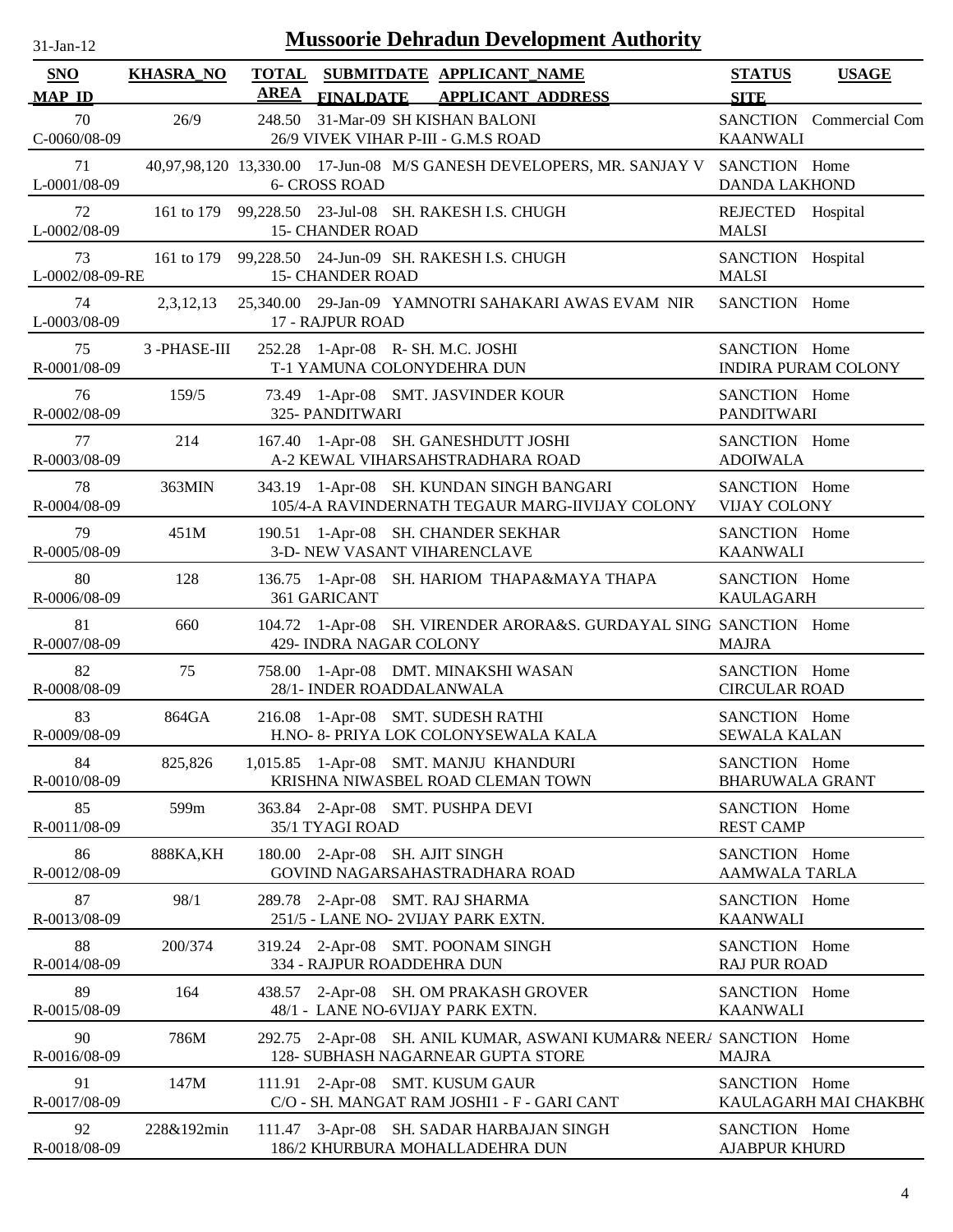| $31 - Jan - 12$ |  |
|-----------------|--|
|                 |  |

| SNO<br><b>MAP ID</b>   | <b>KHASRA_NO</b> | <b>AREA</b> | TOTAL SUBMITDATE APPLICANT NAME<br><b>APPLICANT ADDRESS</b><br><b>FINALDATE</b>                   | <b>STATUS</b><br><b>SITE</b>           | <b>USAGE</b>       |
|------------------------|------------------|-------------|---------------------------------------------------------------------------------------------------|----------------------------------------|--------------------|
| 93<br>R-0019/08-09     | 228&192MIN       |             | 111.47 3-Apr-08 SMT. HARJEET KAUR<br><b>411- CHANDER NAGAR</b>                                    | SANCTION Home<br><b>AJABPUR KHURD</b>  |                    |
| 94<br>R-0020/08-09     | 675min           |             | 181.80 3-Apr-08 SH. RAM ASHRAY YADAV<br>C/O GAUTAM NURSING HOMESUBHASH NAGAR                      | SANCTION Home<br><b>TERNAR ROAD</b>    |                    |
| 95<br>R-0021/08-09     | 527,528M         |             | 167.86 3-Apr-08 SMT. NEERU BANSAL<br>C/O RAJEEV GARG137- DOON VIHAR JAKHAN                        | SANCTION Home<br><b>DAK PATTI</b>      |                    |
| 96<br>R-0022/08-09     | 8ka              |             | 118.05 3-Apr-08 SH. SUKHDEV SINGH RAWAT<br>PARAM VIHARSAHASTRADHARA RAOD                          | SANCTION Home<br><b>KANDOLI</b>        |                    |
| 97<br>R-0023/08-09     | 206              |             | 1,257.79 3-Apr-08 SH GEETA VERMA<br>206 VASANT VIHAR                                              | SANCTION Home<br>VASANT VIHAR          |                    |
| 98<br>R-0024/08-09     | 681              |             | 290.54 4-Apr-08 SH PUSHKAR SINGH PAL<br>VILL. JAKHENCANAL ROAD                                    | SANCTION Home<br><b>JAKHAN</b>         |                    |
| 99<br>R-0025/08-09     | 46/1/35/35C      |             | 82.29 4-Apr-08 SH. CHAMAN LAL<br>46/1/35/35C - CHANDER NAGAR                                      | SANCTION Home<br><b>CHANDER NAGAR</b>  |                    |
| 100<br>R-0026/08-09    | 459MIN           |             | 236.32 4-Apr-08 SMT. SARITA NAUTIYAL W/O SH. L.N. NAYT SANCTION Home<br>42- J. NIMBUWALADEHRA DUN | <b>ASHRIVAD ENCLAVE</b>                |                    |
| 101<br>R-0027/08-09    | 96               |             | 198.81 4-Apr-08 SH. S.P. AGARWAL<br>C.M.O. MUSSOORIE                                              | SANCTION Home                          |                    |
| 102<br>R-0028/08-09    | 1249M,1359M      |             | 266.19 4-Apr-08 SH. HARISH BHATIA<br>3/16/2 PREM NAGAR                                            | SANCTION Home<br><b>KAANWALI</b>       |                    |
| 103<br>R-0029/08-09    | 49/1             |             | 347.84 4-Apr-08 SH. NEERAJ PURI<br><b>16- AKETA AVENUERAJPUR ROAD</b>                             | SANCTION Home<br><b>DUNGAL GAON</b>    |                    |
| 104<br>R-0030/08-09    | 1236             |             | 190.45 4-Apr-08 SH MANPREET SINGH& GURPREET SINGH I SANCTION Home<br>11 - SAI LOK COLONYKANWALI   | <b>KAANWALI</b>                        |                    |
| 105<br>R-0031/08-09    | 114              |             | 204.72 4-Apr-08 SH. PRAVEEN KUMAR GUPTA<br>108 - MOTI BAZAR                                       | SANCTION Home<br><b>JAKHAN</b>         |                    |
| 106<br>R-0032/08-09    | 328/622          |             | 280.20 8-Apr-08 SH. TIKA RSM KALA<br>C/O. D.C. BALONIDHARAMPUR DANDA                              | SANCTION Home<br><b>AJABPUR KHURD</b>  |                    |
| 107<br>R-0033/08-09    | 702/695          |             | 119.25 8-Apr-08 SH. SHYAM MOHAN<br>459- STREET NO- 8RAJENDER NAGAR                                | SANCTION Home<br><b>RAJENDAR NAGAR</b> |                    |
| 108<br>R-0034/08-09    | 53KA             |             | 1,187.36 8-Apr-08 SH. ARUN BHANOT& KRITIKA BHANOT<br>53 KA RAJPUR ROAD                            | SANCTION Home<br><b>RAJ PUR ROAD</b>   |                    |
| 109<br>R-0035/08-09    | 159/5            |             | 87.10 8-Apr-08 SMT. JASVINDER KAUR W/O SH. HARMEET : SANCTION Home<br>325 - PANDITWARI            | <b>PANDITWARI</b>                      |                    |
| 110<br>R-0036/08-09    | 50742/50         |             | 277.37 8-Apr-08 SH. C.R. MOULIK<br>406 - INDRA NAGAR COLONY                                       | SANCTION Home<br>NEW CANT ROAD         |                    |
| 111<br>R-0037/08-09    | 246              |             | 283.34 8-Apr-08 SH. RAMDAYAL BHATT<br>47 - CHIDOWALIP.O. KANDOLI                                  | SANCTION Home<br><b>CHIDOWALI</b>      |                    |
| 112<br>R-0038/08-09    | 46/37            |             | 154.90 8-Apr-08 SH. SUSHIL MIAN<br>37 - DANGWAL ROAD                                              | <b>RE-OPENE</b><br>DANG WAL MARG       | Home               |
| 113<br>R-0038/08-09-RE | 46/37            |             | 154.90 17-Oct-08 SH. SUSHIL MIAN<br>37 - DANGWAL ROAD                                             | SANCTION Home<br>DANG WAL MARG         |                    |
| 114<br>R-0039/08-09    | 9/17             |             | 89.21 8-Apr-08 SH. SHASHANK ASTHANA<br>9- MATAWALA BAGH COLONY                                    | SANCTION Home                          |                    |
| 115<br>R-0040/08-09    | 169/1            |             | 216.67 9-Apr-08 SH. BABAHDUR SINGH<br>SH. BABAHDUR SINGHMOHABBEWALA                               | SANCTION Home                          | MOHABBEWALA (PART) |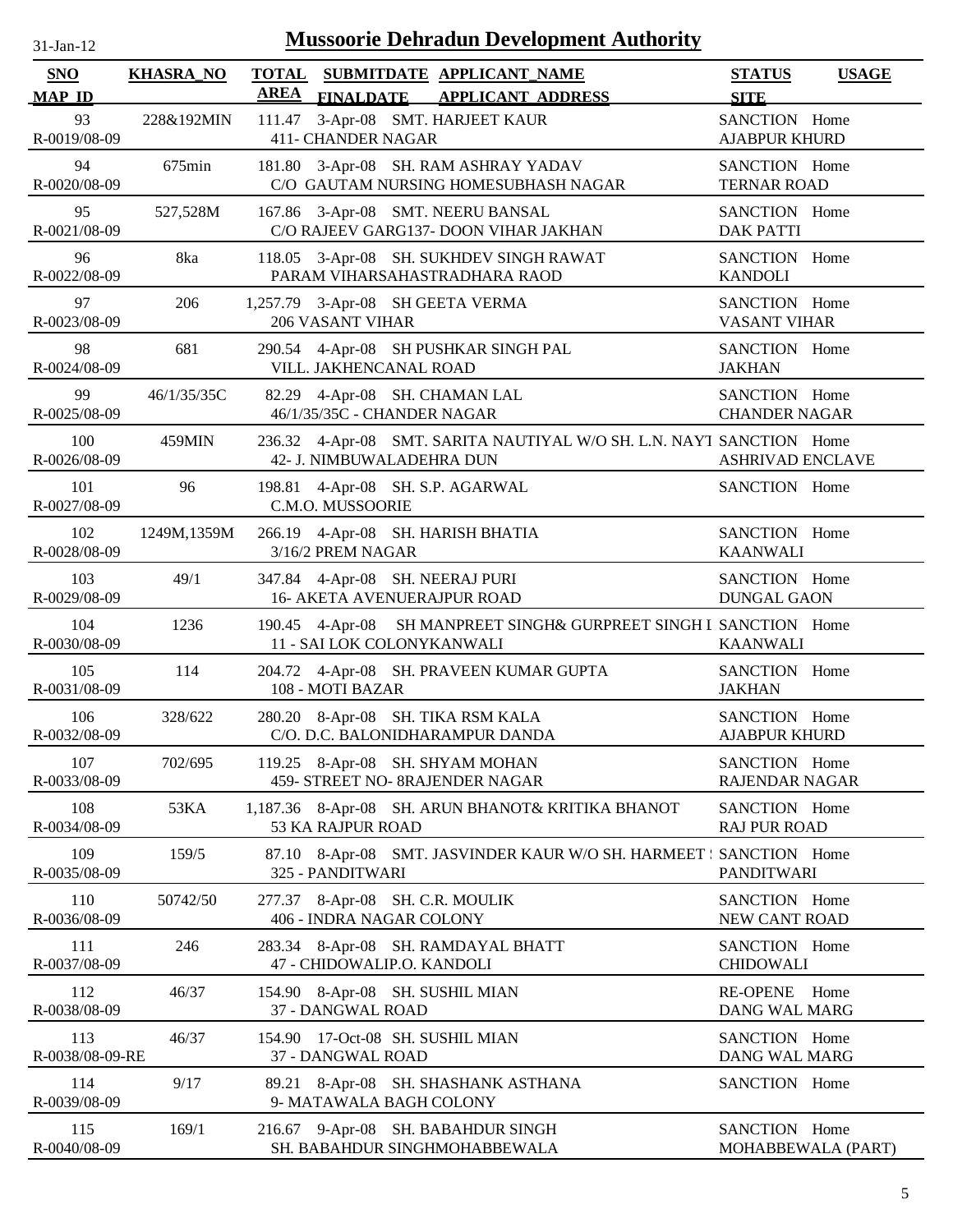| -Jan- |  |
|-------|--|
|       |  |

| SNO<br><b>MAP ID</b>   | <b>KHASRA_NO</b> | <b>TOTAL</b><br>SUBMITDATE APPLICANT_NAME<br><b>AREA</b><br><b>FINALDATE</b><br><b>APPLICANT ADDRESS</b> | <b>STATUS</b><br><b>USAGE</b><br><b>SITE</b> |
|------------------------|------------------|----------------------------------------------------------------------------------------------------------|----------------------------------------------|
| 116<br>R-0041/08-09    | 278/86           | 98.30<br>9-Apr-08 DR. DEEPAK KUMAR KALRA<br>2 - B - DALANWALA                                            | SANCTION Home<br><b>OLD DALANWALA</b>        |
| 117                    | 604MIN           | 197.28 9-Apr-08 SMT. KASTURI DEVI                                                                        | REJECTED Home                                |
| R-0042/08-09           |                  | 47 - MAHARANI BAGH                                                                                       | <b>KAANWALI</b>                              |
| 118<br>R-0043/08-09    | 75               | 9-Apr-08 SH. BHAGWAN SINGH THAPA<br>177.60<br>55/1 RAVINDRA NATH TAGORE MARGVIJAY COLONY                 | SANCTION Home<br>RAVINDRA NATH TAGORE N      |
| 119                    | 39/33            | 206.06 9-Apr-08 SH. K.K.VIJ & SMT. VINOD WALA                                                            | RE-OPENE Home                                |
| R-0044/08-09           |                  | 39/33 LAXMAN PRASAD MARGCEMENT ROAD                                                                      | <b>CEMENT ROAD</b>                           |
| 120<br>R-0044/08-09-RE | 39/33            | 11-Dec-08 SH. K.K.VIJ & SMT. VINOD WALA<br>206.06<br>39/33 LAXMAN PRASAD MARGCEMENT ROAD                 | SANCTION Home<br><b>CEMENT ROAD</b>          |
| 121                    | 151              | 294.94 9-Apr-08 SH. GAURAV MOHAN KAUR7 NITIN KAUR                                                        | SANCTION Home                                |
| R-0045/08-09           |                  | <b>G-62 RACECOURSE</b>                                                                                   | <b>AJABPUR KHURD</b>                         |
| 122                    | 96/166           | 242.52 9-Apr-08 SH. ATUL KUMAR GOYAL                                                                     | SANCTION Home                                |
| R-0046/08-09           |                  | 96 - RAJENDER NAGARKAULAGARH ROAD                                                                        | <b>RAJENDAR NAGAR</b>                        |
| 123                    | 21               | 940.61 10-Apr-08 SH. SAMEER DHAWAN                                                                       | SANCTION Home                                |
| R-0047/08-09           |                  | 7/1 - PRITAM ROAD                                                                                        | PRITAM ROAD                                  |
| 124                    | 16/5&16/D        | 138.00 10-Apr-08 SH. GYANENDRA KUMAR GUPTA                                                               | SANCTION Home                                |
| R-0048/08-09           |                  | 16-D - E.C. ROAD                                                                                         | E.C.ROAD                                     |
| 125                    | 46/37            | 156.21 10-Apr-08 SH. SUNIL NIAN                                                                          | SANCTION Home                                |
| R-0049/08-09           |                  | 37- DANGWAL MARG                                                                                         | <b>DANG WAL MARG</b>                         |
| 126                    | 9                | 116.67 10-Apr-08 SH. RAJESH NEGI&AJAY NEGI                                                               | SANCTION Home                                |
| R-0050/08-09           |                  | 9- KARJAN ROAD                                                                                           | <b>KARJAN ROAD</b>                           |
| 127<br>R-0051/08-09    | 31               | 228.59 10-Apr-08 SH. TARUN KUMAR JAIN, SUDHIR KUMAR&l SANCTION Home<br>49 - DHAK PATTIRAJPUR ROAD        | <b>DUNGAL GAON</b>                           |
| 128                    | 556              | 122.68 10-Apr-08 S. MADAN SINGH BHANDARI                                                                 | SANCTION Home                                |
| R-0052/08-09           |                  | MATA MANDIR ROADAJABPUR KALAN                                                                            | <b>AJABPUR KALAN</b>                         |
| 129<br>R-0053/08-09    | 61               | 302.40<br>11-Apr-08 SH. RAMESH KUMAR PAL EXT.<br>61 - PRITI ENCLAVESHIMALA RAOD                          | SANCTION Home<br><b>MAJRA</b>                |
| 130<br>R-0054/08-09    | 54/43            | 139.00 11-Apr-08 SH. MANMOHAN SINGH& SMT. BHUPENDE SANCTION Home<br>127- RACE COURSE                     |                                              |
| 131                    | 180              | 210.00 11-Apr-08 SMT. ASHA ASRANI                                                                        | SANCTION Home                                |
| R-0055/08-09           |                  | 151/8 RAJPUR ROAD                                                                                        | <b>JAKHAN</b>                                |
| 132<br>R-0056/08-09    | 1339             | 90.62 11-Apr-08 SH. RAKESH SURI<br>C/O LAL SINGHGARHWAL COLONYNEAR SAI LOK KANWAL KAANWALI               | SANCTION Home                                |
| 133<br>R-0057/08-09    | 75               | 100.58 11-Apr-08 SMT. DEVESHWARI NEGI W/O SH. J.S. NEGI SANCTION Home<br>51- DOBHAL WALA                 | <b>DOBHALWALA</b>                            |
| 134                    | 226              | 95.07 11-Apr-08 SH. PURSHOTAM                                                                            | SANCTION Home                                |
| R-0058/08-09           |                  | <b>CHAKKI TOLANIRANJANPUR</b>                                                                            | <b>NIRANJANPUR</b>                           |
| 135                    | 516              | 125.47 11-Apr-08 SH. DEVIPARSAD NOTIYAL                                                                  | SANCTION Home                                |
| R-0059/08-09           |                  | 21 - SUMAN NAGAR                                                                                         | <b>AJABPUR KALAN</b>                         |
| 136                    | 75               | 780.78 11-Apr-08 SSH. RAGHBIR SINGH NEGI                                                                 | SANCTION Home                                |
| R-0060/08-09           |                  | C-31-SECT.-1 DEFFENCE COLONY                                                                             | DEFENCE COLONY                               |
| 137<br>R-0061/08-09    | 84               | 187.74 11-Apr-08 SMT. SARSWAT BUTOLA W/O R.S. BUTOLA SANCTION Home<br>5/15 NEWW VASANT VIHAREMCLAVE      | <b>PANDITWARI</b>                            |
| 138                    | 143              | 242.18 11-Apr-08 SH. VIRENDER KUMAR DIMRI                                                                | SANCTION Home                                |
| R-0062/08-09           |                  | 54/1- VIVEK VIHARLANE N0-2 POCKET-3VIJAYPARK                                                             | <b>MAJRA</b>                                 |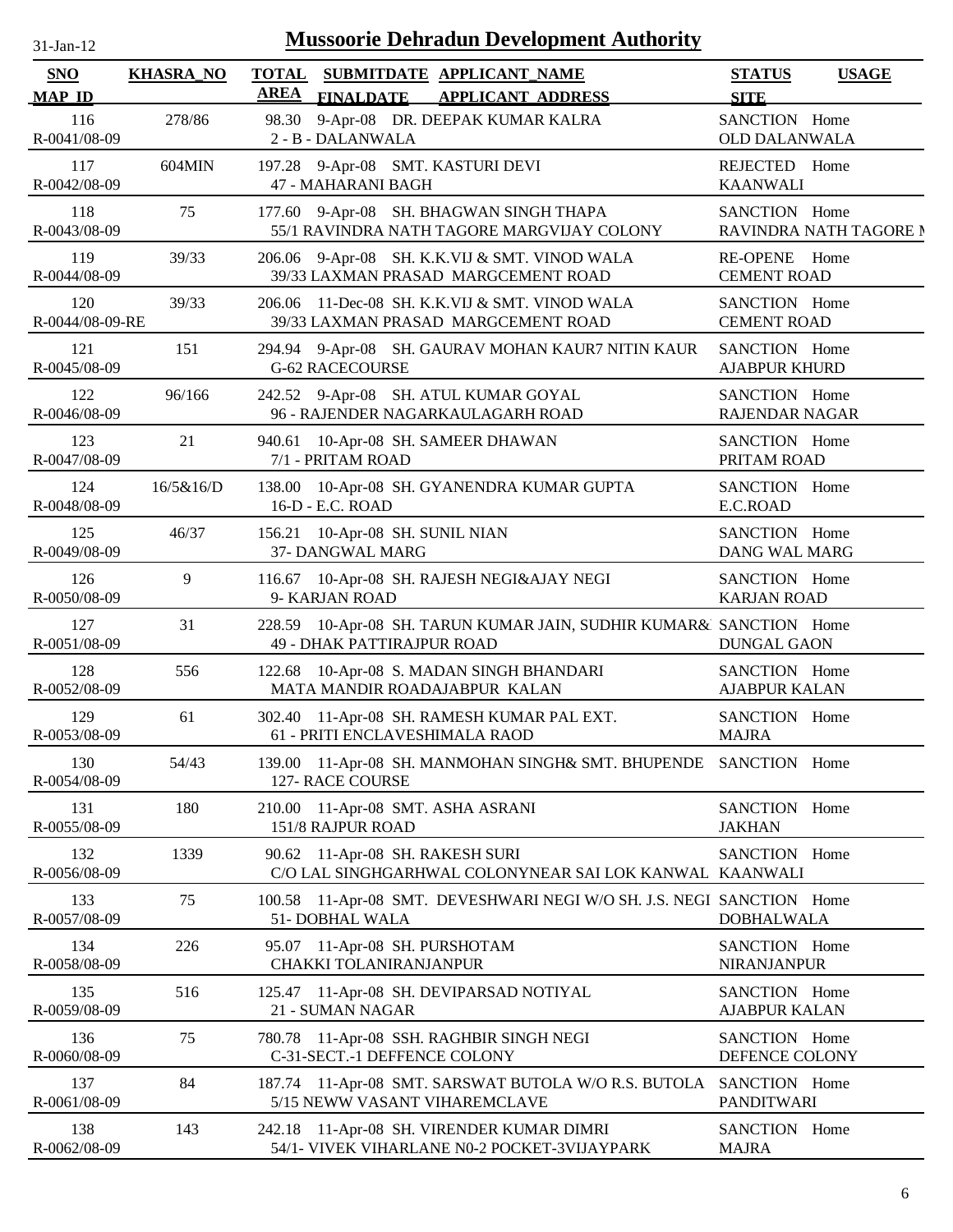| -Jan- |  |
|-------|--|
|       |  |

| <b>SNO</b><br><b>MAP ID</b> | <b>KHASRA_NO</b> | TOTAL SUBMITDATE APPLICANT NAME<br><b>AREA</b><br><b>FINALDATE</b><br><b>APPLICANT ADDRESS</b>          | <b>STATUS</b><br><b>USAGE</b><br><b>SITE</b> |
|-----------------------------|------------------|---------------------------------------------------------------------------------------------------------|----------------------------------------------|
| 139<br>R-0063/08-09         | $D-25$           | 11-Apr-08 SH. C.L. ARORA<br>334.52<br><b>D-25 RACE COURSE</b>                                           | SANCTION Home<br><b>RACE COURSE</b>          |
| 140                         | 84MIN            | 242.54 11-Apr-08 SMT. SHILA DEVI                                                                        | SANCTION Home                                |
| R-0064/08-09                |                  | 657- LANE NO -13VIJAY PARK EXT.                                                                         | <b>PANDITWARI</b>                            |
| 141                         | 431              | 65.04 11-Apr-08 SMT. MADHU GUPTA                                                                        | SANCTION Home                                |
| R-0065/08-09                |                  | <b>44 - BAHUGUNA COLONY</b>                                                                             | <b>AJABPUR KALAN</b>                         |
| 142                         | 1159             | 121.29 11-Apr-08 SH. DESH DEEPAK SHARMA                                                                 | SANCTION Home                                |
| R-0066/08-09                |                  | NEAR - KAISHPER SCHOOLVIOM PRAST                                                                        | <b>KAANWALI</b>                              |
| 143                         | 365,366.         | 297.28 11-Apr-08 SH. VINOD KUMAR GOYAL                                                                  | SANCTION Home                                |
| R-0067/08-09                |                  | 10-TILAK ROAD                                                                                           | <b>MAJRA</b>                                 |
| 144                         | 2000/2           | 195.64 11-Apr-08 SH. H.N BHATT.                                                                         | SANCTION Home                                |
| R-0068/08-09                |                  | F-12 NEHRU COLONY                                                                                       | <b>AJABPUR KALAN</b>                         |
| 145                         | 95               | 114.53 11-Apr-08 SH. RAJENDRA SINGH RAWAT                                                               | SANCTION Home                                |
| R-0069/08-09                |                  | <b>MALIYAN MOHALLA</b>                                                                                  | <b>NIRANJANPUR</b>                           |
| 146                         | 858min           | 164.27 15-Apr-08 SH. RAMSHWARUP BARTHWAL                                                                | SANCTION Home                                |
| R-0070/08-09                |                  | P-1 - P.N.T. COLONY                                                                                     | <b>AJABPUR KALAN</b>                         |
| 147                         | 204/2            | 174.53 15-Apr-08 SH. KALI RAM                                                                           | SANCTION Home                                |
| R-0071/08-09                |                  | B-3/5 O.N.G.C.COLONY                                                                                    | <b>BALLUPUR</b>                              |
| 148                         | 17               | 921.57 15-Apr-08 SH. HANS RAJ ARORA                                                                     | SANCTION Home                                |
| R-0072/08-09                |                  | 17 - CROSS ROAD                                                                                         | <b>CROSS ROAD</b>                            |
| 149                         | 469,470          | 196.88 15-Apr-08 SH. B.C. GUSAIN                                                                        | SANCTION Home                                |
| R-0073/08-09                |                  | 5-B RUCHIPURANIRANJANPUR                                                                                | <b>AJABPUR KALAN</b>                         |
| 150                         | 129MIN           | 336.77 15-Apr-08 SH. DIMPLE SHARMA                                                                      | REJECTED Home                                |
| R-0074/08-09                |                  | 311- PATAL NAGAR                                                                                        | <b>PANDITWARI</b>                            |
| 151                         | 897,898MIN       | 170.34 15-Apr-08 SH. ASHISH KUMAR RATHORE                                                               | SANCTION Home                                |
| R-0075/08-09                |                  | C/O-76/1 PARK ROAD                                                                                      | <b>AJABPUR KALAN</b>                         |
| 152                         | 729              | 169.85 15-Apr-08 SH. RAMESH CHANDRA KUKRETI                                                             | SANCTION Home                                |
| R-0076/08-09                |                  | 36/1 - CANAL ROADJAKHAN                                                                                 | <b>JAKHAN</b>                                |
| 153<br>R-0077/08-09         | 129MIN           | 327.37 15-Apr-08 SH. RAM GOVIND TYAL<br>M-119- GURUHAR KISHAN NAGARPASCHIM VIHARNEW DEL PANDITWARI      | REJECTED Home                                |
| 154<br>R-0078/08-09         | 451              | 15-Apr-08 RAM BALLBH PANDIT<br>276.00<br>C/O ATUL PANDIT89 - PARKASH VIHAR LANE NO.-5DHARAN DHORAN KHAS | SANCTION Home                                |
| 155<br>R-0079/08-09         | 129MIN           | 15-Apr-08 SH. RAJEEV ANAND<br>335.86<br>C-1/42 NEHARU COLONY                                            | REJECTED Home<br><b>PANDITWARI</b>           |
| 156<br>R-0080/08-09         | 431              | 16-Apr-08 SMT. PREMWATI W/O JAGDISH CHAND GU<br>71.07<br><b>48- KISHAN NAGAR</b>                        | SANCTION Home<br><b>AJABPUR KALAN</b>        |
| 157                         | 155              | 169.86 16-Apr-08 SH. ARUN SHANKER                                                                       | SANCTION Home                                |
| R-0081/08-09                |                  | A-27- SHIV LOK COLONYRAIPUR ROAD                                                                        | <b>CHAK RAIPUR</b>                           |
| 158<br>R-0082/08-09         | 293              | 16-Apr-08 SH. VIKRAM SINGH S/O LAT. SH. SADHU SI<br>265.10<br>293- KHURBURA BLOCK - III                 | SANCTION Home<br>KHURBURA MOHALLA            |
| 159<br>R-0083/08-09         | 5                | 16-Apr-08 SMT. ANAMIKA<br>369.07<br>5 - CROSS ROAD                                                      | SANCTION Home<br><b>CROSS ROAD</b>           |
| 160<br>R-0084/08-09         | $G-25$           | 16-Apr-08 SMT. SURENDER KAUR W/O S. RANJEET SI<br>246.60<br><b>G-25 RACE COURSE</b>                     | SANCTION Home<br><b>RACE COURSE</b>          |
| 161                         | $129-A$          | 106.22 16-Apr-08 SMT. MITRA BAI W/O LATE. SH. KISHAN C                                                  | SANCTION Home                                |
| R-0085/08-09                |                  | 129/AHURBURA MOHALLA                                                                                    | KHURBURA MOHALLA                             |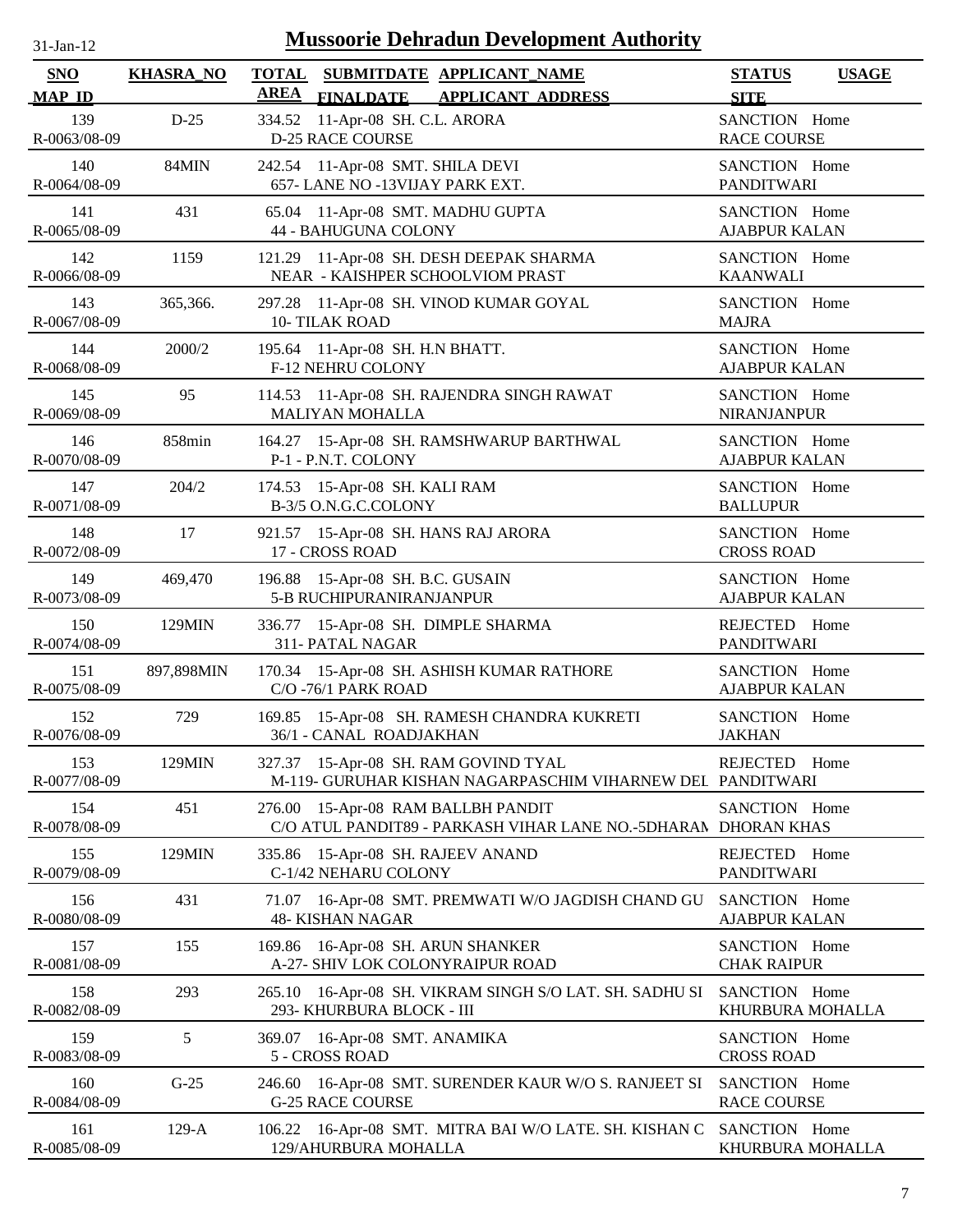| $31-Jan-12$                 |                  | <b>Mussoorie Dehradun Development Authority</b>                                                          |                                       |                        |
|-----------------------------|------------------|----------------------------------------------------------------------------------------------------------|---------------------------------------|------------------------|
| <b>SNO</b><br><b>MAP ID</b> | <b>KHASRA_NO</b> | <b>TOTAL</b><br>SUBMITDATE APPLICANT_NAME<br><b>AREA</b><br><b>FINALDATE</b><br><b>APPLICANT ADDRESS</b> | <b>STATUS</b><br><b>SITE</b>          | <b>USAGE</b>           |
| 162<br>R-0085/08-09-RE      | $129-A$          | 21-Aug-08 SMT. MITRA BAI W/O LATE. SH. KISHAN C SANCTION Home<br>106.22<br>129/AHURBURA MOHALLA          | KHURBURA MOHALLA                      |                        |
| 163<br>R-0086/08-09         | 15/5             | 16-Apr-08 SH. RASHMI CHANDNA&SHANTA KUMARI (SANCTION Home<br>906.07<br>15/5-SUBHASH ROAD                 | <b>SUBHASH ROAD</b>                   |                        |
| 164<br>R-0087/08-09         | 59/16,59/17      | 187.93 16-Apr-08 SMT. GEETA DEVI<br>45/2 - MOTI BAZAR                                                    | SANCTION Home<br><b>MOTI BAZAR</b>    |                        |
| 165<br>R-0088/08-09         | 51               | 16-Apr-08 SMT. SULOCHANA BHATIA<br>297.28<br>51 - VIJAY PARKCHAKRATA ROAD                                | SANCTION Home<br>VIJAY PARK EXTN.     |                        |
| 166<br>R-0089/08-09         | 396              | 422.10 17-Apr-08 VIJAYA BAHUGUNA<br><b>19- VASANT VIHAR</b>                                              | SANCTION Home<br><b>VASANT VIHAR</b>  |                        |
| 167<br>R-0090/08-09         | 682/4            | 17-Apr-08 SMT. BABITA RANI, SH. HARSIT KUMAR, & SANCTION Home<br>282.01<br>166 - PANDITWARI              | <b>KAANWALI</b>                       |                        |
| 168<br>R-0091/08-09         | 540              | 17-Apr-08 SH. BHARAT SINGH RAWAT<br>210.83<br>75 - OM VIHAR MATA MANDIR MARGAJABPUR KALAN                | SANCTION Home<br><b>AJABPUR KALAN</b> |                        |
| 169<br>R-0092/08-09         | 75               | 17-Apr-08 SH. RAJEEV KUMAR<br>403.00<br>164 - DHARAM PUR                                                 | SANCTION Home<br><b>KAANWALI</b>      |                        |
| 170<br>R-0093/08-09         | 68/53            | 17-Apr-08 SH. PARVATI DEVI W/O BIR SINGH NEGI<br>248.48<br>OPP - HING FACTORYAJABPUR KALAN               | SANCTION Home                         | RAVINDRA NATH TAGORE N |
| 171<br>R-0094/08-09         | $57 - B$         | 21-Apr-08 SMT. CHHAYA RANI SINGHANI W/O SH. DE SANCTION Home<br>118.50<br>10 - ADERSH NAGAR RISHIKESH    | <b>REST CAMP</b>                      |                        |
| 172<br>R-0095/08-09         | 303              | 242.77 21-Apr-08 SH. ASHOK SETHI<br><b>200- KARANPUR</b>                                                 | SANCTION Home<br>AAMWALA TARLA        |                        |
| 173<br>R-0096/08-09         | 85/1             | 179.79 21-Apr-08 SH. OMPARKASH GAIROLA&SURYA PARKA, SANCTION Home<br>1/117 CHUKHUWALA                    |                                       | NEW COLONY BALLUPUR    |
| 174<br>R-0097/08-09         | <b>878 MIN</b>   | 288.60 21-Apr-08 SH. DHANI RAM JOSHI<br>257- BANK COLONYAJABPUR KALAN                                    | SANCTION Home<br><b>AJABPUR KALAN</b> |                        |
| 175<br>R-0098/08-09         | 375/4            | 670.13 21-Apr-08 SH. R.P. PUNDIR<br>2/4- VASAT VIHAR ENCLAVE                                             | SANCTION Home<br><b>KAANWALI</b>      |                        |
| 176<br>R-0099/08-09         | 23min            | 182.15 22-Apr-08 SH. SHURESH SINGH ASWAL S/O SH. R.S. AS SANCTION Home<br>D-83 NEHARU COLONY             | <b>AJABPUR KHURD</b>                  |                        |
| 177<br>R-0100/08-09         | 88               | 140.62 22-Apr-08 SMT. RAMA MOULIK W/O SH. C.R. MOULIK SANCTION Home<br>406-INDRA NAGAR COLONY            | <b>KAANWALI</b>                       |                        |
| 178<br>R-0101/08-09         | 563/2            | 178.40 22-Apr-08 SH. RAJ BAHADUR<br>51/2 E.C. ROAD                                                       | SANCTION Home<br><b>KAANWALI</b>      |                        |
| 179<br>R-0102/08-09         | 15               | 22-Apr-08 DR. S.S. SAWHNEY& SMT. G. SAWHNEY<br>276.09<br>11-A- SEWAK ASHRAM ROAD                         | SANCTION Home                         | SEWAK ASHRAM ROAD      |
| 180<br>R-0103/08-09         | 75               | 182.24 22-Apr-08 SH. S.F.H. RIZVI<br>R/O - 14- DHAMAWALA                                                 | SANCTION Home<br><b>MAJRA</b>         |                        |
| 181<br>R-0104/08-09         | 3131             | 22-Apr-08 SMT. RAJESH GUPTA<br>122.00<br>61- GURU ROAD                                                   | SANCTION Home<br><b>DANDA LAKHOND</b> |                        |
| 182<br>R-0105/08-09         | 1526/5min        | 241.53 23-Apr-08 SH. CHANDER VIJAY MOUDGIL<br>C/O SH. BHAGAR SINGHNIRMAL KUTIRCLEMAN TOWN                | SANCTION Home<br><b>KAANWALI</b>      |                        |
| 183<br>R-0106/08-09         | 429MIN           | 334.52 23-Apr-08 SH. RIKHI RAM AGGARWAL<br>EF - 425-A - KRISHAN NAGARJALANDHAR CITY                      | SANCTION Home<br><b>SEWALA KALAN</b>  |                        |
| 184<br>R-0107/08-09         | 651M             | 127.69 23-Apr-08 SH. MARGOOB RAO<br>ASHIMA VIHAR CLEMAN TOWNTURNER ROAD                                  | SANCTION Home<br><b>MAJRA</b>         |                        |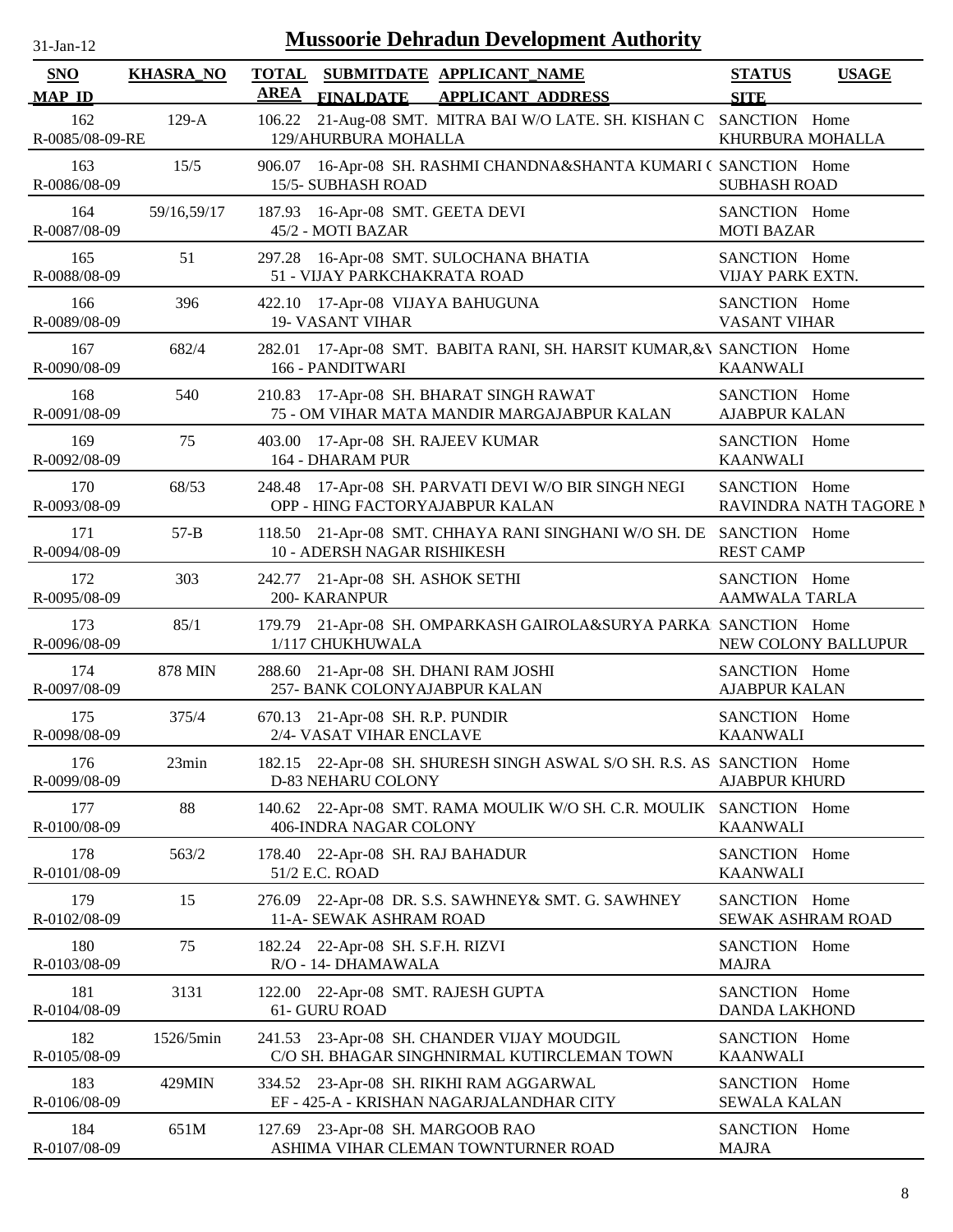| 1-Jan-1 |  |
|---------|--|
|         |  |

| <b>SNO</b>          | <b>KHASRA_NO</b> | <b>TOTAL</b><br><b>AREA</b> | SUBMITDATE APPLICANT_NAME                                                                                                              | <b>STATUS</b>                         | <b>USAGE</b> |
|---------------------|------------------|-----------------------------|----------------------------------------------------------------------------------------------------------------------------------------|---------------------------------------|--------------|
| <b>MAP ID</b>       |                  |                             | <b>FINALDATE</b><br><b>APPLICANT ADDRESS</b>                                                                                           | <b>SITE</b>                           |              |
| 185<br>R-0108/08-09 | 651M             | 124.35                      | 23-Apr-08 SMT. MAHALKA W/O SH. WAJID ALI<br>SEWLA KHURD NEAR AMRIT HOTEL                                                               | SANCTION Home<br><b>MAJRA</b>         |              |
| 186<br>R-0109/08-09 | 75               |                             | 180.00 24-Apr-08 SMT. LAXMI DEVI W/O S.KUMAR YADAV<br>2/52 OFFICERS COLONY RACE COURSE                                                 | SANCTION Home<br>NIRANJANPUR          |              |
| 187<br>R-0110/08-09 | 298              | 205.91                      | 24-Apr-08 MR.MOHIT MUKESH GAIROLA<br>94/13 - ADARSH NAGARDHRAMPUR                                                                      | SANCTION Home<br><b>AJABPUR KALAN</b> |              |
| 188<br>R-0111/08-09 | 858              | 285.02                      | 24-Apr-08 SMT. SHASHI SABBARWAL W/O SH.MADAN SANCTION Home<br>LANE NO- 7 HOUSE NO-4KESHAV VIHAR G.M.S. ROAD-                           | <b>KAANWALI</b>                       |              |
| 189<br>R-0112/08-09 | 342&344          | 218.50                      | 24-Apr-08 SMT. INDRA NNGI<br>289/2 - MODEL COLONY ARAGHAR                                                                              | SANCTION Home<br><b>DHARMPUR</b>      |              |
| 190<br>R-0113/08-09 | 726              | 278.81                      | 24-Apr-08 SMT. SHIMALA DEVI W/O SH. NIRANJAN S<br><b>SUBHASH NAGAR</b>                                                                 | SANCTION Home<br><b>MAJRA</b>         |              |
| 191<br>R-0114/08-09 | 481              | 218.82                      | 24-Apr-08 SH. NISHANT ANJUM W/O SH. SAMI-UR-REH SANCTION Home<br>R/O - NAWAB GANJ SAHARANPUR UTTAR PRADESH                             | <b>DAK PATTI</b>                      |              |
| 192<br>R-0115/08-09 | 25               |                             | 169.40 24-Apr-08 SH. NARESH KUMAR KORANGA<br>R/O - 43/4-B, VIVEK VIHARPOCKET -2 G.M.S. ROAD                                            | SANCTION Home<br><b>KAANWALI</b>      |              |
| 193<br>R-0116/08-09 | 502              |                             | 108.46 24-Apr-08 SMT. SONIA SAINI<br>H.NO- NEW -45VIJAY PARK EXT. LINE NO-3                                                            | SANCTION Home<br><b>KAANWALI</b>      |              |
| 194<br>R-0117/08-09 | 422              |                             | 351.17 24-Apr-08 SH. M.S. RAWAT<br>27- VIJAY VOLONY NEW CANT ROAD HATHI BARKALA                                                        | SANCTION Home<br><b>VIJAY COLONY</b>  |              |
| 195<br>R-0118/08-09 | 316KA, 317& 320  |                             | 289.50 24-Apr-08 SH. MUNISH SHARMA<br><b>46- BODY GARDRAJPUR ROAD</b>                                                                  | SANCTION Home<br><b>CHIDOWALI</b>     |              |
| 196<br>R-0119/08-09 | 75               |                             | 664.96 25-Apr-08 SMT. POONAM MEHTA W/O LATE, SUB.MA SANCTION Home<br>C/O SH. RAMESH VAID 78/1 TYAGI ROAD                               | DEFENCE COLONY                        |              |
| 197<br>R-0120/08-09 | 110              |                             | 189.70 25-Apr-08 SH. RAVINDRA SINGH<br>206/3 RAJPUR ROD                                                                                | SANCTION Home<br><b>RAJ PUR ROAD</b>  |              |
| 198<br>R-0121/08-09 | 450              |                             | 133.95 25-Apr-08 SH. JAGDISH SINGH RAWAT<br>C/O SH. RAJENDRA SINGH GUSAINPUSHP KUNJ COLONYLIN AJABPUR KHURD                            | SANCTION Home                         |              |
| 199<br>R-0122/08-09 | 271              |                             | 341.32 25-Apr-08 SMT. MAYA TIWARI W/O SH. BHANU TIWAF REJECTED Home<br>C/O SH. A.K. PANDEY59- DEV LOK COLONY SHIMLA BAYPA SEWALA KALAN |                                       |              |
| 200<br>R-0123/08-09 | 1498             |                             | 280.00 25-Apr-08 SH. ANAND KUMAR PANDEY<br>211 DRONPURI LINE NO-2 G.M.S. ROAD                                                          | SANCTION Home<br><b>KAANWALI</b>      |              |
| 201<br>R-0124/08-09 | 730              | 105.56                      | 25-Apr-08 SH. JAI BHAGWAN GOYAL<br>118/54 SAYAD MOHALLA                                                                                | SANCTION Home<br><b>JAKHAN</b>        |              |
| 202<br>R-0125/08-09 | 432              | 180.65                      | 28-Apr-08 SH.YOGESH YADAV<br>432 KHURBURA MOHALLA                                                                                      | SANCTION Home<br>KHURBURA MOHALLA     |              |
| 203<br>R-0126/08-09 | 171              | 329.97                      | 28-Apr-08 SH. RAJENDRA SHARMA<br>127- PANDITWARI PHASE II                                                                              | SANCTION Home<br><b>PANDITWARI</b>    |              |
| 204<br>R-0127/08-09 | 112              | 747.49                      | 28-Apr-08 SH. SOBTI W/O SH. MANMOHAN SINGH SOB' SANCTION Home<br>160 VASANT VIHARPHASE-II                                              | VASANT VIHAR                          |              |
| 205<br>R-0128/08-09 | 211              |                             | 247.70 28-Apr-08 DR. P.K. CHANDOLA<br>35 - VIVEKANAND GRAMJOGIWALA                                                                     | SANCTION Home<br><b>NATHANPUR</b>     |              |
| 206<br>R-0129/08-09 | 16/1             |                             | 321.67 28-Apr-08 SH. D.S. MANN<br>35- CURZON ROAD                                                                                      | SANCTION Home<br><b>CIRCULAR ROAD</b> |              |
| 207<br>R-0130/08-09 | 647MIN           |                             | 189.42 28-Apr-08 MR. IKRAM AHMAD<br>LANE NO-7 - TURNAR ROAD                                                                            | SANCTION Home<br><b>MAJRA</b>         |              |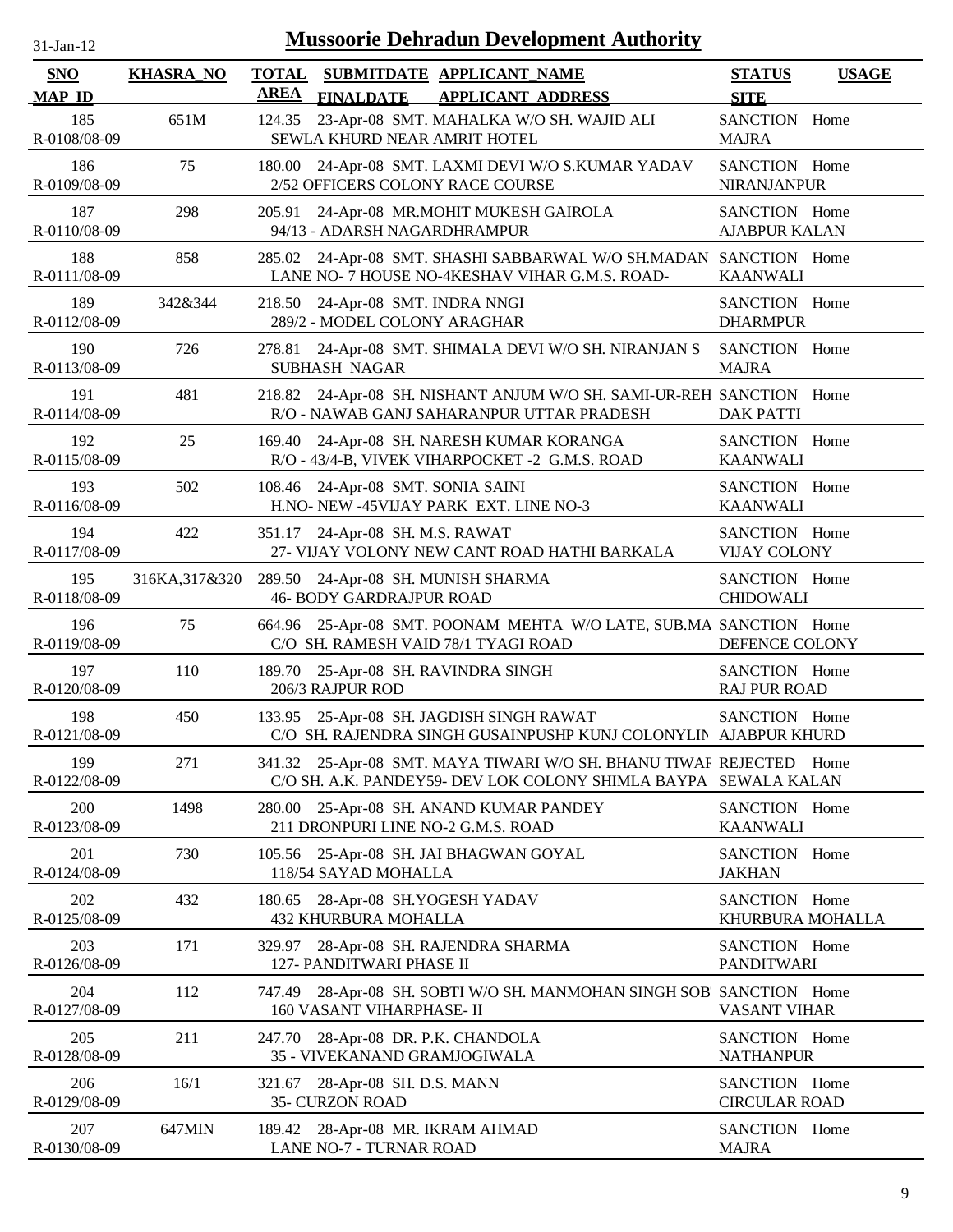| 31-Jan-12 |  |
|-----------|--|
|           |  |

| SNO                 | <b>KHASRA_NO</b> | <b>TOTAL</b><br><b>AREA</b> | SUBMITDATE APPLICANT NAME                                                                             | <b>STATUS</b>                                         | <b>USAGE</b>           |
|---------------------|------------------|-----------------------------|-------------------------------------------------------------------------------------------------------|-------------------------------------------------------|------------------------|
| <b>MAP ID</b>       |                  |                             | <b>FINALDATE</b><br><b>APPLICANT ADDRESS</b>                                                          | <b>SITE</b>                                           |                        |
| 208<br>R-0131/08-09 | 942              | 185.22                      | 28-Apr-08 SH. BARU DATT BHATT<br>C/O H.NO- 657 LANE NO-13VIJAY PARK EXTN.                             | SANCTION Home<br><b>GARHI</b>                         |                        |
| 209<br>R-0132/08-09 | $S-3-C/136$      |                             | 660.52 28-Apr-08 SH. KAPIL DEV DUTT<br>237/2 NEW PARK ROADGANDHI GRAM                                 | SANCTION Home<br>DEFENCE COLONY                       |                        |
| 210<br>R-0133/08-09 | 556min           |                             | 179.18 28-Apr-08 SMT. PREMWATI GUPTA<br><b>48- KISHAN NAGAR</b>                                       | SANCTION Home<br><b>AJABPUR KALAN</b>                 |                        |
| 211<br>R-0134/08-09 | 622M             |                             | 325.28 28-Apr-08 SMT. MADHU PANWAR W/O SH. RAJENDAR SANCTION Home<br><b>18- MOHIT NAGAR</b>           | <b>MOHIT NAGAR</b>                                    |                        |
| 212<br>R-0135/08-09 | 633/1            | 158.92                      | 28-Apr-08 SH. GEETA RAM<br>58-DOBHALWALA                                                              | SANCTION Home<br><b>DOBHALWALA</b>                    |                        |
| 213<br>R-0136/08-09 | 3.5              | 8.23                        | 28-Apr-08 SH. VIJAY KUMAR VOHRA<br>38/226 BLOCK - IIKARANPUR                                          | SANCTION Home<br><b>KARANPUR</b>                      |                        |
| 214<br>R-0137/08-09 | 14/3             | 88.53                       | 28-Apr-08 SH.SHYAM MYRARI SAXENA<br>14/3 - BANARSHI DAS QWAT.LUNIYA MOHALLA                           | SANCTION Home<br>LUNIA MAHALLA                        |                        |
| 215<br>R-0138/08-09 | 206              | 281.71                      | 28-Apr-08 SH. CHARAN SINGH<br>206-RAJPUR ROAD                                                         | SANCTION Home<br><b>RAJ PUR ROAD</b>                  |                        |
| 216<br>R-0139/08-09 | 545              |                             | 102.05 28-Apr-08 SH. SUDHIRKUMAR RATURI<br>2/45- AJABPUR KALANBACK TO MATA MANDIR                     | SANCTION Home<br><b>AJABPUR KALAN</b>                 |                        |
| 217<br>R-0140/08-09 | 645              |                             | 163.15 28-Apr-08 SH. SUSHIL GARG<br>18- PARK ROAD                                                     | SANCTION Home<br><b>MAJRA</b>                         |                        |
| 218<br>R-0141/08-09 | 130              |                             | 82.33 28-Apr-08 SMT. SUNITA CHUAHAN<br>BASUNDRA ENCLAVESHIMLA BAY PAS ROAD                            | SANCTION Home<br><b>SEWALA KALAN</b>                  |                        |
| 219<br>R-0142/08-09 | 42               |                             | 11,675.00 29-Apr-08 MAHADEVI INSTITUT OF TECHNOLOGY<br>10-NEW ROAD                                    | <b>SANCTION</b> Educational<br><b>AMRIT KAUR ROAD</b> |                        |
| 220<br>R-0143/08-09 | 261&262          |                             | 101.50 29-Apr-08 SH. GANESH KUMAR SHARMA<br>H.NO-70 - LANE NO-6MOHIT NAGAR                            | SANCTION Home<br><b>KAANWALI</b>                      |                        |
| 221<br>R-0144/08-09 | 74               |                             | 197.69 29-Apr-08 SH. DHARMENDRA PAINULY<br>BLOCK -C -SARAWATI VIHAR AJABPUR KHURD                     | SANCTION Home<br><b>AJABPUR KHURD</b>                 |                        |
| 222<br>R-0145/08-09 | 40               |                             | 592.62 29-Apr-08 SH. BHUPINDER SINGH & SMT. SURINDER K SANCTION Home<br>23 - GOVIND NAGARRACE COURSE  | <b>GOVIND NAGAR</b>                                   |                        |
| 223<br>R-0146/08-09 |                  |                             | 1558,1559,2185 5,148.00 29-Apr-08 M/S DRONAGIRI PROMOTORS<br>16/5 RAJENDRA NAGARSTREET NO-1           | <b>AJABPUR KALAN</b>                                  | SANCTION Group Housing |
| 224<br>R-0147/08-09 | $2 - B$          | 132.71                      | 29-Apr-08 SMT. SUDESH SURI W/O SH. G.C. SURI<br>2-B- PRITAM ROAD                                      | SANCTION Home<br>PRITAM ROAD                          |                        |
| 225<br>R-0148/08-09 | 1343/1           | 157.22                      | 29-Apr-08 SMT. ANITA NAGPAL& RAMESH KUMARI E SANCTION Home<br>C/O - 22 SARSWATI SONI MARGLAXMAN CHOWK | <b>KAANWALI</b>                                       |                        |
| 226<br>R-0149/08-09 | 295              | 164.99                      | 30-Apr-08 SH. MANOJ GROVER<br>C/O MANIJ GROVER27-A- VAN VIHAR CENAL ROADBALLUP KAANWALI               | SANCTION Home                                         |                        |
| 227<br>R-0150/08-09 | 71               | 358.24                      | 30-Apr-08 SH. NARENDAR GUPTA& SMT. REENA GUPT SANCTION Home<br>R/O - 98-C- NALAPANI                   | <b>RAJ PUR ROAD</b>                                   |                        |
| 228<br>R-0151/08-09 | 451              | 75.37                       | 30-Apr-08 SMT. ARTI BEN<br>169/2 KHURBURA MOHALLA                                                     | SANCTION Home<br>KHURBURA MOHALLA                     |                        |
| 229<br>R-0152/08-09 | 451              | 68.39                       | 30-Apr-08 SMT. POONAM<br>159- KHURBURA MOHALLA                                                        | SANCTION Home<br>KHURBURA MOHALLA                     |                        |
| 230<br>R-0153/08-09 | 42               |                             | 259.25 30-Apr-08 DR. - SAYED FARIDUL HASAN<br>42- MAYUR VIHARSAHASTRADHARA ROAD                       | SANCTION Home<br><b>MAYUR VIHAR</b>                   |                        |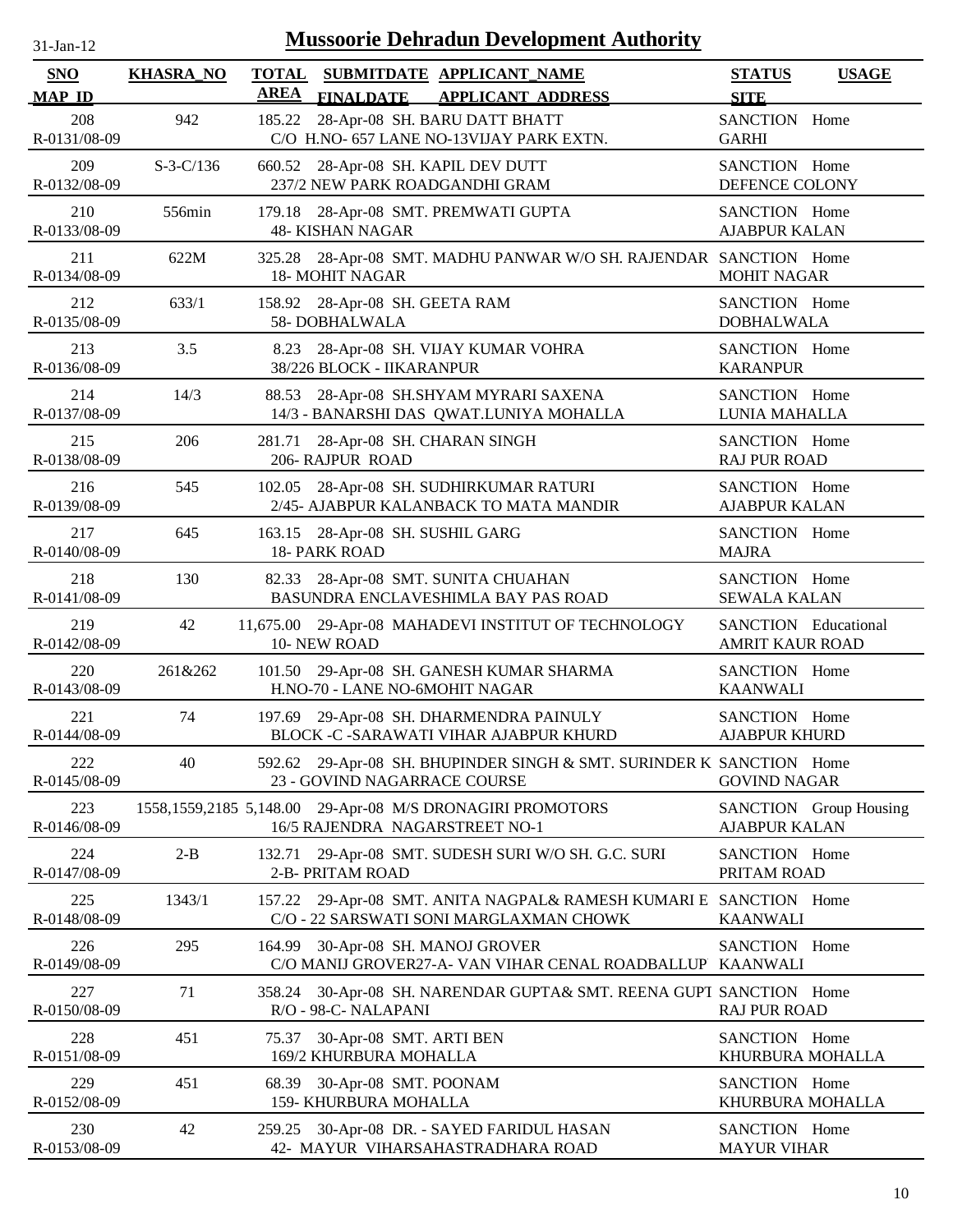| 31-Jan-12                   | <b>Mussoorie Dehradun Development Authority</b> |                             |                                                                                                           |                                         |              |
|-----------------------------|-------------------------------------------------|-----------------------------|-----------------------------------------------------------------------------------------------------------|-----------------------------------------|--------------|
| <b>SNO</b><br><b>MAP ID</b> | <b>KHASRA_NO</b>                                | <b>TOTAL</b><br><b>AREA</b> | SUBMITDATE APPLICANT NAME<br><b>FINALDATE</b><br><b>APPLICANT ADDRESS</b>                                 | <b>STATUS</b><br><b>SITE</b>            | <b>USAGE</b> |
| 231<br>R-0154/08-09         | 451                                             | 229.39                      | 30-Apr-08 SH. RAJESH DOBHAL S/O SH. RAMESH DOBE SANCTION Home<br>16/7 VASUNDHRA ENCLAVEJAKHAN RAJPUR ROAD | <b>DHORAN KHAS</b>                      |              |
| 232<br>R-0155/08-09         | 501                                             | 92.92                       | 30-Apr-08 SH. ANISH BIST, SURJIT SINNGH EXTR.<br>207- SOCITY AREACLEMAN TOWN                              | REJECTED Home<br><b>BHARUWALA GRANT</b> |              |
| 233<br>R-0156/08-09         | 293MIN                                          | 906.00                      | 30-Apr-08 SH. PRADEEP NATH<br><b>12- RAJPUR ROAD</b>                                                      | SANCTION Home<br><b>DAK PATTI</b>       |              |
| 234<br>R-0157/08-09         | $S-4-E/15$                                      |                             | 1,408.00 30-Apr-08 MAJ.GEN.HARJIT SINGH BATRA (RETD)<br>D/49 S-4 DEFENCE COLONY                           | SANCTION Home<br>DEFENCE COLONY         |              |
| 235<br>R-0158/08-09         | 50                                              |                             | 170.45 1-May-08 SMT. GITANJALI SINGH W/O SURENDRA P<br>H.NO-3- TANEJA LANEAPO. DEAL COLONY RAIPYR ROAD    | SANCTION Home<br><b>KANDOLI</b>         |              |
| 236<br>R-0159/08-09         | 153/98                                          |                             | 166.05 1-May-08 SH. NEERAJ KAKRAN<br>B-65 RAJ NAGARJAWALAPUR HARIDWAR                                     | SANCTION Home<br><b>KALI DAS ROAD</b>   |              |
| 237<br>R-0160/08-09         | 345/1                                           |                             | 683.62 1-May-08 SH. CHANDRA DEVI<br>VILL. DHARAMPUR                                                       | <b>PENDING</b><br><b>DHARMPUR</b>       | Home         |
| 238<br>R-0161/08-09         | $36-A$                                          |                             | 315.00 1-May-08 SH. HARI BHANDARI<br>C/O T.S.BHANDARI277 BLOCK - II ONKAR ROAD                            | SANCTION Home<br>CHUKKHUWALA            |              |
| 239<br>R-0162/08-09         | 341                                             |                             | 301.00 1-May-08 SH. DHIR SINGH<br>48/1 SARAWTI SONI MARGLAXMAN CHOWK                                      | SANCTION Home<br><b>MAJRA</b>           |              |
| 240<br>R-0163/08-09         | 30/1                                            |                             | 153.86 1-May-08 SH. KHADAK SINGH<br>76/61 - ARYA NAGARBLOCK - II                                          | SANCTION Home<br><b>ADOIWALA</b>        |              |
| 241<br>R-0164/08-09         | 451                                             | 61.46                       | 1-May-08 SMT. MAYA W/O SH. AJAY KUMAR<br>195 - KHURBURA MOHALLA                                           | SANCTION Home<br>KHURBURA MOHALLA       |              |
| 242<br>R-0165/08-09         | 451                                             | 103.16                      | 1-May-08 SMT. SAVITA BEN<br>169/1 KHURBURA MOALLA                                                         | SANCTION Home<br>KHURBURA MOHALLA       |              |
| 243<br>R-0166/08-09         | 75                                              | 188.37                      | 3-May-08 SHDALJEET SINGH NAGAR& SH. RAJENDE<br>215- DRONPURILANE NO-2 G.MS. ROAD                          | SANCTION Home<br><b>KAANWALI</b>        |              |
| 244<br>R-0167/08-09         | 105                                             |                             | 167.12 3-May-08 SMT. SHOBHA SANWAL<br>105-RAJPUR ROAD                                                     | REJECTED Home<br><b>RAJ PUR ROAD</b>    |              |
| 245<br>R-0168/08-09         | 5/3                                             | 399.44                      | 5-May-08 SH. RAJESH &RAKESH KHANNA<br>14/1- MUNICIPAL ROAD                                                | SANCTION Home<br><b>GOVIND NAGAR</b>    |              |
| 246<br>R-0169/08-09         | 233                                             |                             | 427.50 5-May-08 SH. YOGENDRA VIJAY AGARWAL<br>208-D.L. ROADDEHRA DUN.                                     | SANCTION Home<br><b>JAKHAN</b>          |              |
| 247<br>R-0170/08-09         | 1339                                            | 90.60                       | 5-May-08 SH. AJEET KAUR W/O SH. M.S. BHATIA<br>GARHWALI COLONYNEAR SAI LOK COLONYNIRANJANPUR KAANWALI     | SANCTION Home                           |              |
| 248<br>R-0171/08-09         | 1343                                            |                             | 151.47 5-May-08 SMT. RAMESH KUMARI & SMT. ANITA NAG SANCTION Home<br>111- DRONPURIG.M.S. ROAD             | <b>KAANWALI</b>                         |              |
| 249<br>R-0172/08-09         | 118                                             |                             | 1,443.76 5-May-08 BIRG. A.N. BAHUGUNA<br>12-LAXMI ROAD                                                    | SANCTION Home<br>DEFENCE COLONY         |              |
| 250<br>R-0173/08-09         | 80                                              |                             | 261.98 5-May-08 SH. MOHAN LAL<br>47- KRISHAN NAGAR                                                        | SANCTION Home<br><b>KISHAN NAGAR</b>    |              |
| 251<br>R-0174/08-09         | 744                                             |                             | 102.17 6-May-08 SH. SANJEEV JATHI, VIKASH SABBARWAL<br>91- KALINDI ENCLAVEG.MS. ROAD                      | SANCTION Home<br><b>KAANWALI</b>        |              |
| 252<br>R-0175/08-09         | 1339                                            |                             | 90.62 6-May-08 SH. R.K. THAKAR<br>GARHWALI CLONYNIRANJANPUR                                               | SANCTION Home<br><b>KAANWALI</b>        |              |
| 253<br>R-0176/08-09         | 1339                                            |                             | 90.62 6-May-08 SH. RAKESH SURI<br>GARHWALI COLONYNIRANJANPUR                                              | SANCTION Home<br><b>KAANWALI</b>        |              |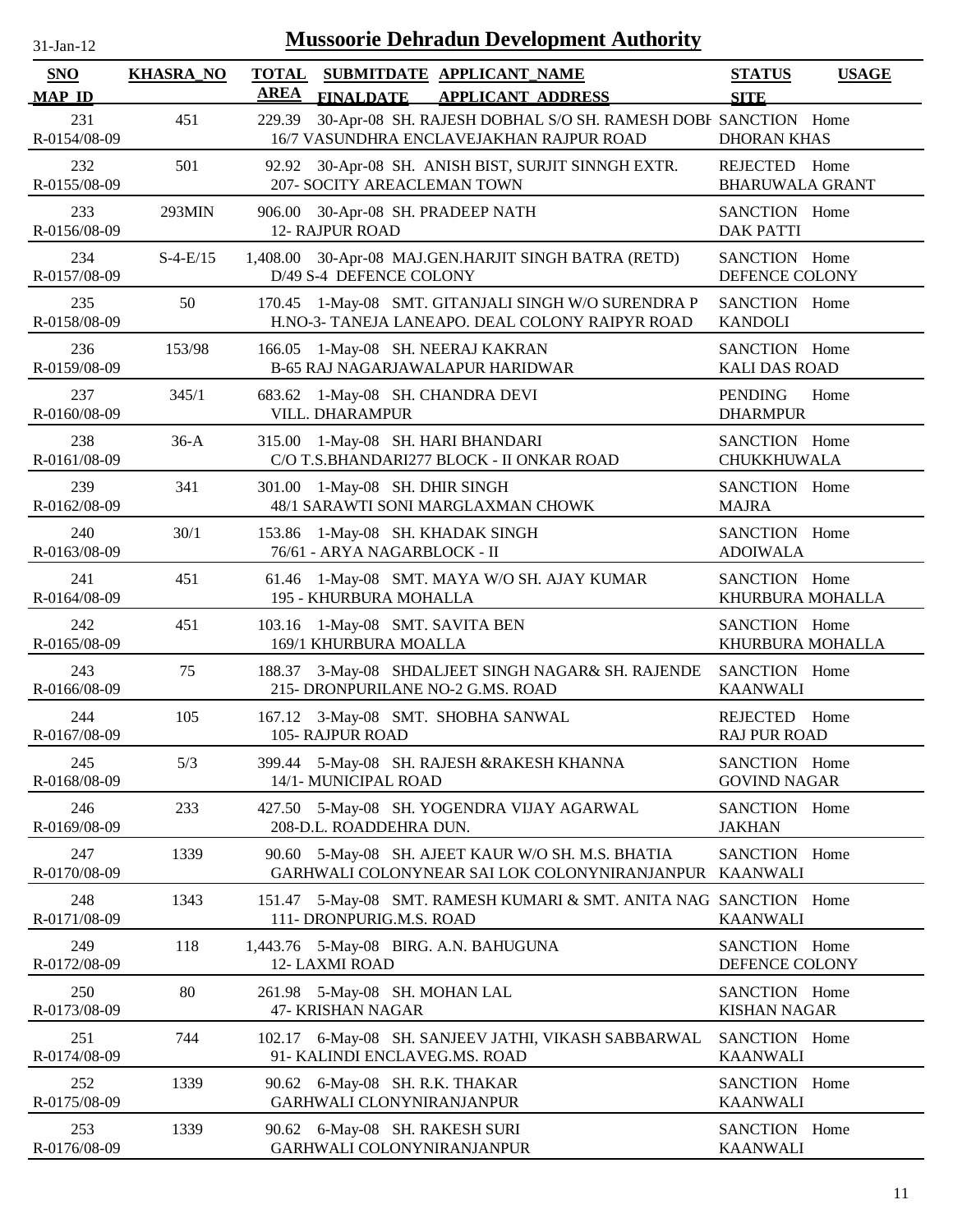| $31-Jan-12$          |                  | <b>Mussoorie Dehradun Development Authority</b>                                                                 |                                            |              |
|----------------------|------------------|-----------------------------------------------------------------------------------------------------------------|--------------------------------------------|--------------|
| SNO<br><b>MAP ID</b> | <b>KHASRA_NO</b> | <b>TOTAL</b><br>SUBMITDATE APPLICANT NAME<br><b>AREA</b><br><b>FINALDATE</b><br><b>APPLICANT ADDRESS</b>        | <b>STATUS</b><br><b>SITE</b>               | <b>USAGE</b> |
| 254<br>R-0177/08-09  | 178              | 6-May-08 SH. RAM PAL HALDIYA<br>347.45<br>178- ENGINEERS ENCLAVE PH-IIG.M.S. ROAD                               | SANCTION Home<br><b>ENGG. ENCLAVE</b>      |              |
| 255<br>R-0178/08-09  | 416              | 172.28<br>6-May-08 SH. S.K. AGGARWAL<br>NEAR SHYAM BHAWANEAST PATEL NAGAR                                       | SANCTION Home<br>PATEL NAGAR               |              |
| 256<br>R-0179/08-09  | 683              | 327.60 6-May-08 SMT. RAJRANI ARORA & SH. PARMOD KUM. SANCTION Home<br>215/115 SUBHASH NAGAR                     | <b>BHARUWALA GRANT</b>                     |              |
| 257<br>R-0180/08-09  | 720              | 199.34 6-May-08 SMT. SUMAN RANA W/O SH. NEPAL SINGH SANCTION Home<br>27- SUBHASH NAGARGAUDVILLA                 | <b>MAJRA</b>                               |              |
| 258<br>R-0181/08-09  | 24               | 64.29 7-May-08 MR.NARESH SETHI<br>24/65 E.C. ROAD                                                               | SANCTION Home<br>E.C.ROAD                  |              |
| 259<br>R-0182/08-09  | 228              | 7-May-08 SMT. KIRAN TEWARI<br>113.30<br>15- MEGH ENCLAVEG.M.S. ROAD                                             | SANCTION Home<br><b>NIRANJANPUR</b>        |              |
| 260<br>R-0183/08-09  | 744              | 112.48 7-May-08 M/S JAI GANESH ASSOCIATES & SANJEI SANCTION Home<br>91- KALINDI ENCLAVEG.M.S ROAD               | <b>KAANWALI</b>                            |              |
| 261<br>R-0184/08-09  | 373/2            | 342.31 7-May-08 SH. D.K. MATHUR<br><b>14- RAJVIHARNEW FOREST</b>                                                | SANCTION Home<br><b>KAANWALI</b>           |              |
| 262<br>R-0185/08-09  | 6                | 66.43 7-May-08 SH. SATYAVART TAYGI<br><b>6- NALAPANI ROAD</b>                                                   | SANCTION Home<br><b>NALAPANI ROAD</b>      |              |
| 263<br>R-0186/08-09  | $7-C$            | 186.25 7-May-08 SH. SANJIV MAIRA & SMT. KANIKA MAIRA SANCTION Home<br>49/2 - TEH BHADUR ROADLANE NO-4 DALANWALA | <b>LAXMI ROAD</b>                          |              |
| 264<br>R-0187/08-09  | 222GA            | 241.55 7-May-08 SMT. S. SINGH<br>E-143-A GREATER KAILASH - II MEW DEHLI                                         | SANCTION Home<br><b>DHORAN KHAS</b>        |              |
| 265<br>R-0188/08-09  | $8\,$            | 307.62 7-May-08 SMT. RAJANI ANAND & PRAVEEN ANAND<br>C - 18 - CHANDER LOK KOLONY                                | SANCTION Home<br><b>CHANDRA LOK COLONY</b> |              |
| 266<br>R-0189/08-09  | 226              | 97.12 8-May-08 SH. PURSHOTAM<br><b>CHAKKY TOLA NIRANJANOUR</b>                                                  | SANCTION Home<br><b>NIRANJANPUR</b>        |              |
| 267<br>R-0190/08-09  | 1337             | 263.47 8-May-08 SH. VINOD KUMAR<br>SARTHI VIHARAJABPUR KALAN                                                    | SANCTION Home<br><b>AJABPUR KALAN</b>      |              |
| 268<br>R-0191/08-09  | 11               | 236.67 8-May-08 SMT. KAMLA W/O LAT. SRI. KASTURI LAL<br>11- REST CAMP EAST -IIND                                | SANCTION Home<br><b>REST CAMP</b>          |              |
| 269<br>R-0192/08-09  | 389              | 8-May-08 SH. SUMER CHAND PANWAR<br>166.67<br>C/O R.S. PARMAR77- OLD NEHARU COLONY                               | SANCTION Home<br><b>AJABPUR KHURD</b>      |              |
| 270<br>R-0193/08-09  | 110              | 471.57 8-May-08 CPT. M.S. BISHT<br>110- VIVEKANAD ENCLAVEJOGGIWALA                                              | SANCTION Home<br><b>NATTHANPUR</b>         |              |
| 271<br>R-0194/08-09  | 281/1            | 180.84 8-May-08 SH. NANDAN SINGH RAWAT<br>213 LANE NO-14VIJAY PARK EXTN.                                        | SANCTION Home<br><b>KAANWALI</b>           |              |
| 272<br>R-0195/08-09  | 46               | 199.45 8-May-08 SH.PL. JYUTSHI<br>EKTA VIHAR PANDITWARI                                                         | SANCTION Home<br><b>PANDITWARI</b>         |              |
| 273<br>R-0196/08-09  | 636              | 9-May-08 SH. ANUJ TYAGI & COL. RAKESH TYAGI<br>275.88<br>/ PLEASANT VALLEYRAJPUR ROAD                           | SANCTION Home<br><b>TARLA NAGAL</b>        |              |
| 274<br>R-0197/08-09  | 20/30            | 253.85 9-May-08 SMT. RITA RANI<br>29- KANWALI ROAD                                                              | SANCTION Home<br><b>LAXMAN CHOWK</b>       |              |
| 275<br>R-0198/08-09  | 15DA             | 328.37 9-May-08 SH. VIJAY KUMAR<br>PANDITWARI PREM NAGAR                                                        | SANCTION Home<br><b>DHARTAWALA</b>         |              |
| 276<br>R-0199/08-09  | 1009             | 223.04 9-May-08 SH. TRILOK SINGH CHADDA<br>44- ANKIT PURAMG.M.S. ROAD                                           | SANCTION Home<br><b>KAANWALI</b>           |              |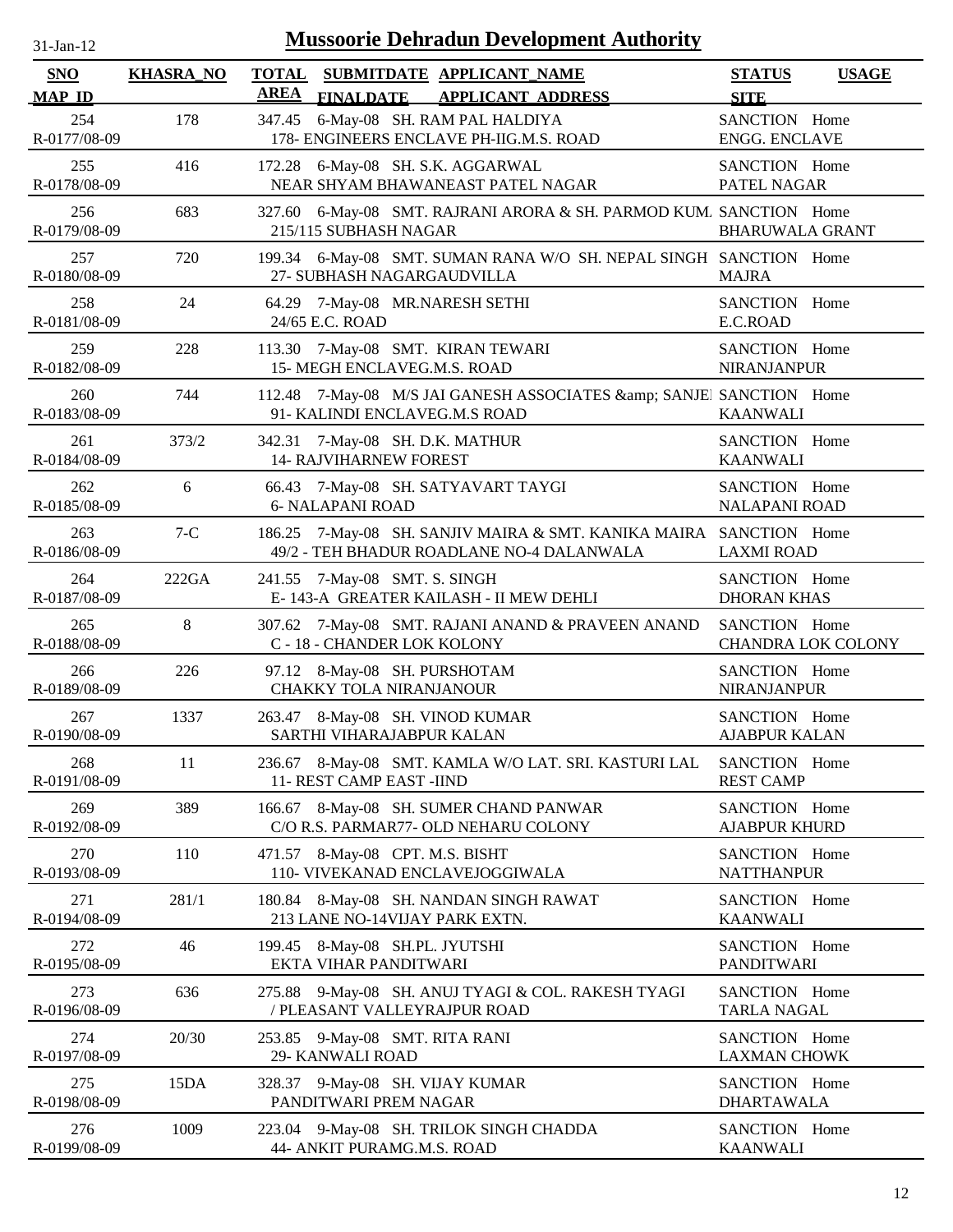| $31-Jan-12$                 | <b>Mussoorie Dehradun Development Authority</b> |                             |                                                                                                     |                                         |                            |  |
|-----------------------------|-------------------------------------------------|-----------------------------|-----------------------------------------------------------------------------------------------------|-----------------------------------------|----------------------------|--|
| <b>SNO</b><br><b>MAP ID</b> | <b>KHASRA_NO</b>                                | <b>TOTAL</b><br><b>AREA</b> | SUBMITDATE APPLICANT NAME<br><b>FINALDATE</b><br><b>APPLICANT ADDRESS</b>                           | <b>STATUS</b><br><b>SITE</b>            | <b>USAGE</b>               |  |
| 277<br>R-0200/08-09         | 75.0                                            | 293.68                      | 9-May-08 SH. HEM CHANDRA CHANDOLA<br>205- ONKAR ROADCHUKHUWALA                                      | SANCTION Home                           |                            |  |
| 278<br>R-0201/08-09         | 59                                              | 130.02                      | 9-May-08 KM. ASHA RANI<br>2- DHAK PATTIRAJPUR                                                       | SANCTION Home<br><b>RAIPUR</b>          |                            |  |
| 279<br>R-0202/08-09         | 335                                             |                             | 78.62 9-May-08 SMT. SEEMA DHODI W/O DEEPAK KUMAR I SANCTION Home<br>63- DHAMAWALA MOHALLA           | <b>AJABPUR KHURD</b>                    |                            |  |
| 280<br>R-0203/08-09         | 231/1MIN                                        |                             | 255.34 9-May-08 SMT. RANJANA BHATIA W/O R.K. BHATIA<br>22- SASWATI SONI MARGLAXMAN CHOWK            | SANCTION Home<br><b>SEWALA KALAN</b>    |                            |  |
| 281<br>R-0204/08-09         | 26/28                                           | 157.09                      | 9-May-08 SH. MANISH DEV<br>26/28-MANSINGHWALA                                                       | SANCTION Home<br><b>MAAN SINGH WALA</b> |                            |  |
| 282<br>R-0205/08-09         | 1346                                            |                             | 152.36 9-May-08 SH. CHANDRA SHEKHAR<br>25/10 MOHIT NAGAREXTENSION - II                              | SANCTION Home<br><b>KAANWALI</b>        |                            |  |
| 283<br>R-0206/08-09         | 255                                             |                             | 209.02 9-May-08 SH. AMKIT GOYAL<br>70- RAJPUR ROAD                                                  | SANCTION Home<br><b>JAKHAN</b>          |                            |  |
| 284<br>R-0207/08-09         | 645                                             |                             | 114.71 9-May-08 SH.SUSHIL KUMAR<br>18- PARK ROAD                                                    | SANCTION Home<br><b>MAJRA</b>           |                            |  |
| 285<br>R-0208/08-09         | 228                                             |                             | 208.09 9-May-08 SMT. SUBODH BALA W/O V.K. VERMA<br>H.NO-30 LANE NO-3PARKASH VIHAR                   | SANCTION Home                           |                            |  |
| 286<br>R-0209/08-09         | 306                                             | 295.81                      | 12-May-08 SH.RAKESH SENWAL<br>71- RAJPUR ROAD                                                       | SANCTION Home<br><b>ADOIWALA</b>        |                            |  |
| 287<br>R-0210/08-09         | 177,178MIN                                      | 166.50                      | 12-May-08 SH. RAJEEV BAKSHI<br>R/O 173F/3 MAHROLLINEW DEHLI                                         | SANCTION Home<br><b>JAKHAN</b>          |                            |  |
| 288<br>R-0211/08-09         | 177,178MIN                                      | 203.25                      | 12-May-08 SH. RAJEEV BAKSHI<br>R/O-173F/3 MAHROLLINEW DELHI-30                                      | SANCTION Home<br><b>JAKHAN</b>          |                            |  |
| 289<br>R-0212/08-09         | 190min                                          | 210.17                      | 12-May-08 M/R. ANIL KALA & SUDHIR KALA<br>H.NO-314 SARTRI VIHAR( DANDA)P.O. NEHARU GRAM             | SANCTION Home<br><b>AJABPUR KALAN</b>   |                            |  |
| 290<br>R-0213/08-09         | 20M                                             |                             | 177.22 12-May-08 SH. MANOJ BHATIA<br>608, STREET NO-4LANE NO-9 RAJENDAR NAGAR                       | SANCTION Home                           | <b>CHAI BAGH KAULAGARH</b> |  |
| 291<br>R-0214/08-09         | $S-4, B-150$                                    | 539.19                      | 12-May-08 H/LET. MAHESHANAND BALUNI<br>S-4-B/150 DEFENCE COLONY                                     | SANCTION Home<br>DEFENCE COLONY         |                            |  |
| 292<br>R-0215/08-09         | 51                                              | 186.40                      | 12-May-08 SH.HARENDRA SINGH<br>33- DEVLOK SHIMLA BY PASSSEWLAKALAN                                  | SANCTION Home<br><b>PITHUWALA</b>       |                            |  |
| 293<br>R-0216/08-09         | 436MIN                                          | 650.00                      | 12-May-08 SMT. SUNITA GARG & SANTOSH GARG<br>C/O O.P. KUKRETI4- NEW ROAD                            | SANCTION Home<br><b>DHORAN KHAS</b>     |                            |  |
| 294<br>R-0217/08-09         | 5                                               | 199.07                      | 12-May-08 SH. AJAY VAISH & SMT. RAJANI VAISH<br>HOTEL HILLQUEENMUSSOORE                             | SANCTION Home<br>RAJENDAR NAGAR         |                            |  |
| 295<br>R-0218/08-09         | 11MIN                                           | 94.71                       | 12-May-08 SH. TARA DUTT JOSHI<br>A-4 BLOCK NO-2 HATHIBARKULA                                        | SANCTION Home<br><b>DOBHALWALA</b>      |                            |  |
| 296<br>R-0219/08-09         | 219                                             |                             | 120.40 12-May-08 SH. BALAM SINGH PANWAR &HEERA SING<br>BALAM SINGH PANWAR COTTASENEAR HEMPTON CORTM | SANCTION Home<br><b>ENGG. ENCLAVE</b>   |                            |  |
| 297<br>R-0220/08-09         | $20\,$                                          |                             | 191.50 12-May-08 LT.COL. YOGI SHEORAN<br>S-I - C-43 DEFENCE COLONY                                  | SANCTION Home<br><b>SHAH NAGAR</b>      |                            |  |
| 298<br>R-0221/08-09         | 23/14                                           |                             | 349.17 12-May-08 SMT. MALTI VISHNOI & ANVESHNA VISNO<br>23/14 NEMI ROADDALANWALA                    | SANCTION Home<br><b>NEMI ROAD</b>       |                            |  |
| 299<br>R-0222/08-09         | 27                                              | 348.18                      | 12-May-08 SH. HARI DUTT JOSHI<br>27-NEW ROAD                                                        | SANCTION Home<br><b>NEW ROAD</b>        |                            |  |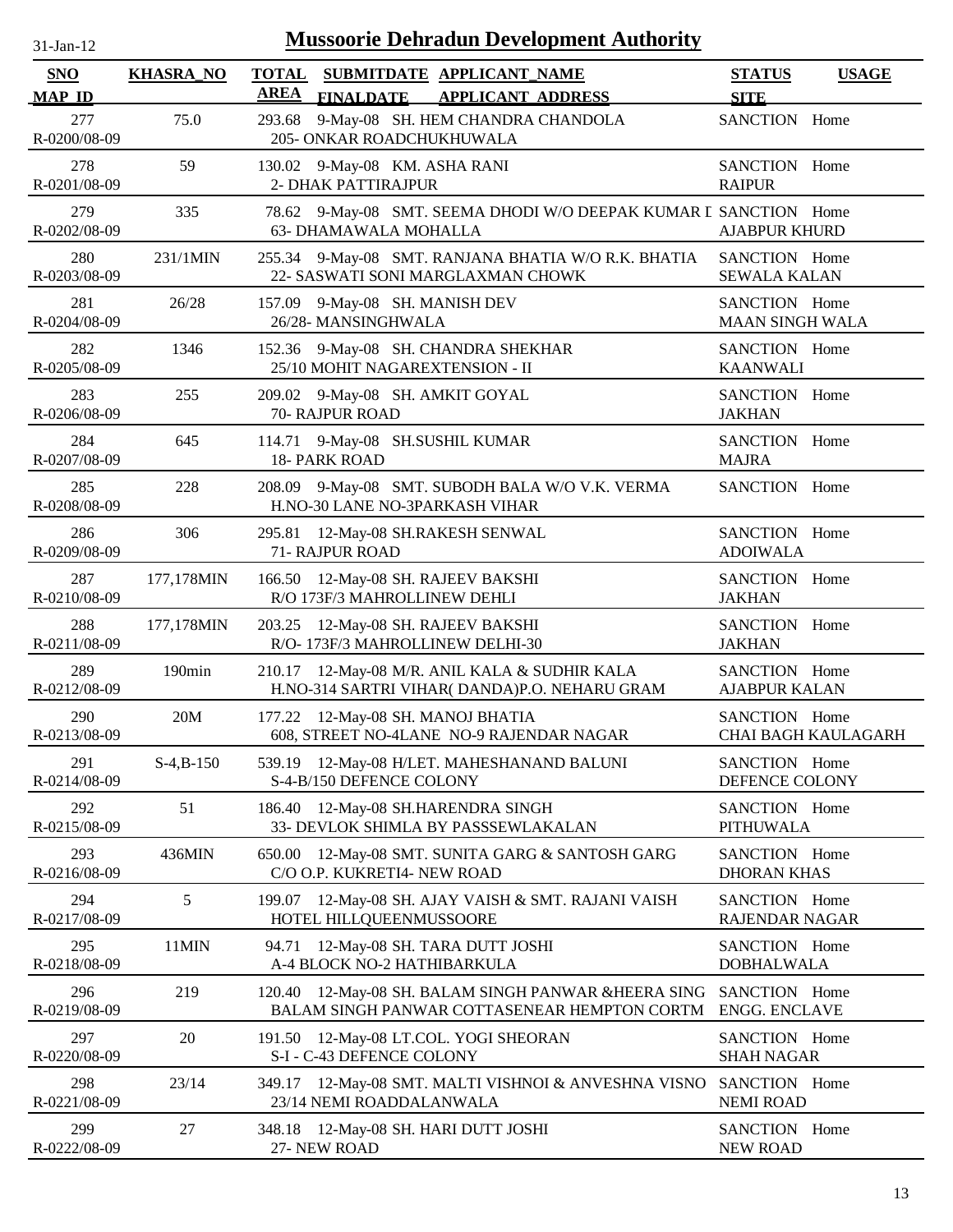| $31-Jan-12$                 |                           |                             | <b>Mussoorie Dehradun Development Authority</b>                                                   |                                         |                            |
|-----------------------------|---------------------------|-----------------------------|---------------------------------------------------------------------------------------------------|-----------------------------------------|----------------------------|
| <b>SNO</b><br><b>MAP ID</b> | <b>KHASRA_NO</b>          | <b>TOTAL</b><br><b>AREA</b> | SUBMITDATE APPLICANT_NAME<br><b>FINALDATE</b><br><b>APPLICANT ADDRESS</b>                         | <b>STATUS</b><br><b>SITE</b>            | <b>USAGE</b>               |
| 300<br>R-0223/08-09         | 958                       | 112.80                      | 13-May-08 SH. ASUTOSG GARG<br>62- TYAGI ROAD                                                      | SANCTION Home<br><b>DEHRA KHAS</b>      |                            |
| 301<br>R-0224/08-09         | 85/1                      |                             | 145.21 13-May-08 SMT. ALKA JAIN W/O SH. SANJAY JAIN<br>96 - VIJAY PARK                            | SANCTION Home<br><b>NIRANJANPUR</b>     |                            |
| 302<br>R-0225/08-09         | 323                       |                             | 222.96 13-May-08 SH. MOHAN LAL<br>110- S.T. NO-14VIJAY PARK EXTN.                                 | SANCTION Home<br>VIJAY PARK EXTN.       |                            |
| 303<br>R-0226/08-09         | 613&617                   |                             | 752.08 13-May-08 SMT. PARNEET KAUR<br>28 - SECTER NO-4CHANDIGARH                                  | <b>REJECTED</b><br><b>DAK PATTI</b>     | Home                       |
| 304<br>R-0227/08-09         | 702/3                     |                             | 358.73 13-May-08 SH. SANDEEP KUMAR & SANJEEV KUMAR Y SANCTION Home<br>RAXA PURAM LANE NO-1LADPUR  | <b>MAJRA</b>                            |                            |
| 305<br>R-0228/08-09         | 739, 743, 746, 747        | 690.05                      | 13-May-08 SMT. MITHLESH<br>8/565 ARTERAS NAGARMODI NAGAR GHAZIABAD                                | SANCTION Home<br><b>BHARUWALA GRANT</b> |                            |
| 306<br>R-0229/08-09         | 2/2                       | 128.26                      | 13-May-08 SH. SHAFEEQ AHMED<br>TARLA ADHOIWALAMASJID COMPOUND                                     | SANCTION Home<br><b>LAXMI ROAD</b>      |                            |
| 307<br>R-0230/08-09         | 271                       | 118.38                      | 14-May-08 SH. ABDUL REHMAAN<br>19/1 ENGINEERSENCLAVE JAKHAN                                       | SANCTION Home<br><b>KISHANPUR</b>       |                            |
| 308<br>R-0231/08-09         | 476                       |                             | 153.31 14-May-08 SH. ATUL GUPTA<br>13 - CUROS ROAD                                                | SANCTION Home<br><b>JAKHAN</b>          |                            |
| 309<br>R-0232/08-09         | 896MIN                    |                             | 181.55 15-May-08 SH. VIJAY PAL SINGH PUNDIR<br>BANK COLONY AJABPUR KALAN                          | SANCTION Home<br><b>AJABPUR KALAN</b>   |                            |
| 310<br>R-0233/08-09         | <b>738MIN</b>             | 106.76                      | 15-May-08 SH. MADHUSUDHAN MANDAL<br>1- BODY GARDCANAL ROAD                                        | SANCTION Home<br><b>JAKHAN</b>          |                            |
| 311<br>R-0234/08-09         | 326, 327, 328             |                             | 376.39 15-May-08 SMT. VIMLA RAWAT<br>32- SAKET COLONYAJABPUR KALAN                                | SANCTION Home<br><b>AJABPUR KALAN</b>   |                            |
| 312<br>R-0235/08-09         | 719,722                   |                             | 225.89 15-May-08 SH. BACHI LAL<br>C/O VIJAY LAXMI158- PRATAP ROADSUBHASH NAGAR                    | SANCTION Home<br><b>BHARUWALA GRANT</b> |                            |
| 313<br>R-0236/08-09         | 150                       |                             | 710.96 15-May-08 SH. J.N. GAUR<br>150- VASANT VIHARPHASE-II                                       | SANCTION Home<br><b>VASANT VIHAR</b>    |                            |
| 314<br>R-0237/08-09         | 54                        |                             | 195.16 15-May-08 SH. GURJEET SINGH BHAJWA<br>54- BALLPURINDER VIHAR                               | SANCTION Home<br><b>BALLUPUR</b>        |                            |
| 315<br>R-0238/08-09         | 489ka                     |                             | 241.54 15-May-08 SH. RAMESH CHADDHA & RAKESH CHADDI SANCTION Home<br>95- MOHIT VIHARNIRANJANPUR   | <b>NIRANJANPUR</b>                      |                            |
| 316<br>R-0239/08-09         | 93                        |                             | 355.25 15-May-08 SH. S.C. SINHA<br>89- VIJAY PARKLANE NO-4                                        | SANCTION Home<br><b>KAANWALI</b>        |                            |
| 317<br>R-0240/08-09         | 400/1                     | 85.77                       | 15-May-08 SMT. SEEMA GUPTA W/O SH. MANOJ GUPT SANCTION Home<br>3-0MOOLCHAND ENCLAVENEAR- ISBT.    | <b>SEWALA KALAN</b>                     |                            |
| 318<br>R-0241/08-09         | 138KA                     | 155.27                      | 15-May-08 SH. KHEM CHAND<br>C/O J.P. SHARMA224 ENG. ENCLAVEG.M.S. ROAD                            | SANCTION Home<br><b>SEWALA KALAN</b>    |                            |
| 319<br>R-0242/08-09         | 500A, 500B, 503 7, 114.99 |                             | 16-May-08 INSTITUTE OF THE FRANCISCAN CLARIST S SANCTION Hospital<br>CLEMENT TOWNBHARUWALAL GRANT | <b>BHARUWALA GRANT</b>                  |                            |
| 320<br>R-0243/08-09         | 1409                      | 121.70                      | 16-May-08 SH. SUBHASH CHANDAR<br>58- ENGEE. ENCLAVE                                               | SANCTION Home<br><b>KAANWALI</b>        |                            |
| 321<br>R-0244/08-09         | 75.0                      | 719.04                      | 16-May-08 LT.COL.B.M.TIWARI<br>C/O R.P.KUKRETIVILL.& P.O. BALAWALA                                | SANCTION Home<br><b>DHORAN KHAS</b>     |                            |
| 322<br>R-0245/08-09         | 31                        | 323.11                      | 16-May-08 SH.J.P.BAJAJ<br>STREET NO-3A RAJENDAR NAGARCHAI BAGH                                    | SANCTION Home                           | <b>CHAI BAGH KAULAGARH</b> |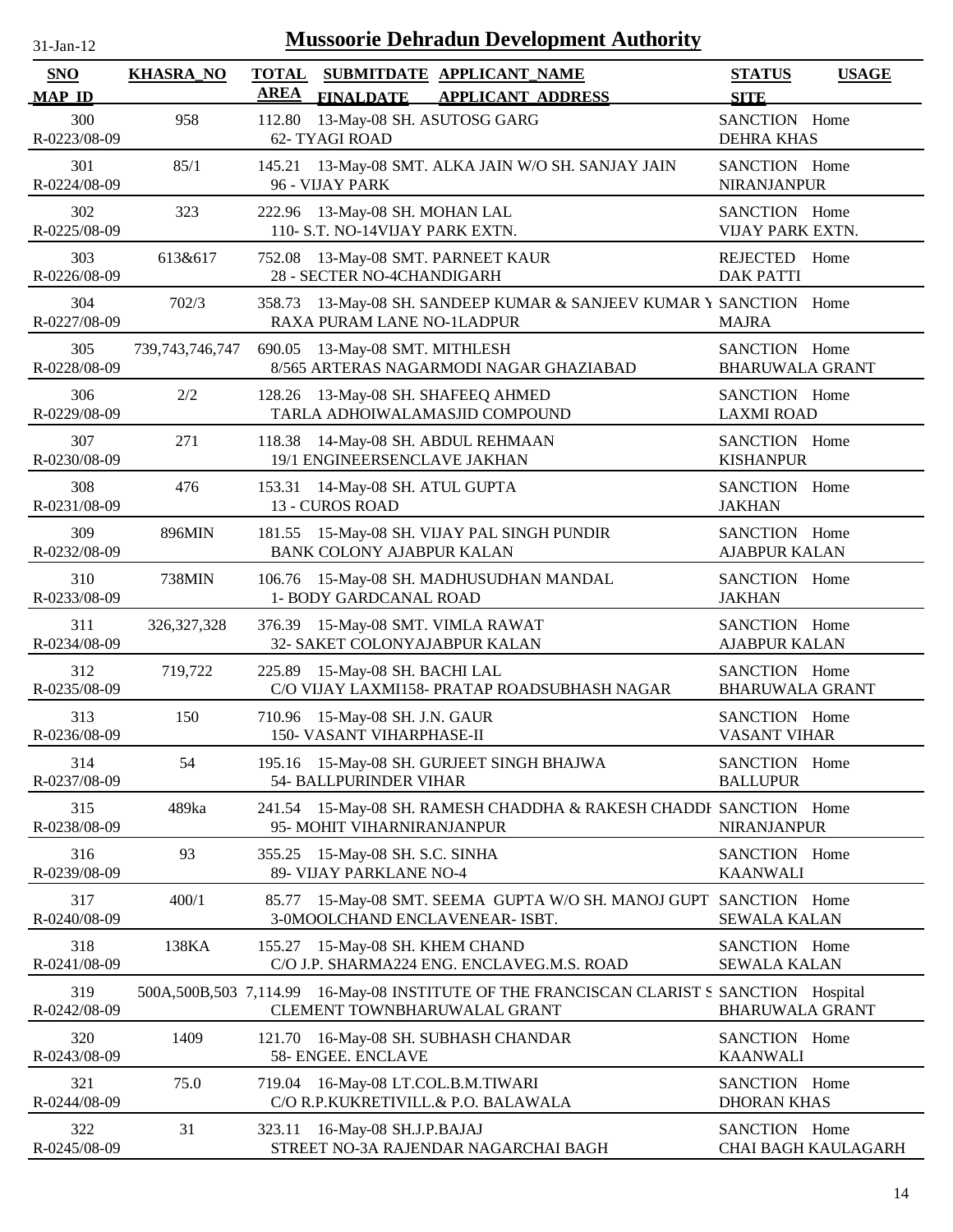| $31-Jan-12$                 | <b>Mussoorie Dehradun Development Authority</b> |                             |                                                                                        |                                        |              |
|-----------------------------|-------------------------------------------------|-----------------------------|----------------------------------------------------------------------------------------|----------------------------------------|--------------|
| <b>SNO</b><br><b>MAP ID</b> | <b>KHASRA_NO</b>                                | <b>TOTAL</b><br><b>AREA</b> | SUBMITDATE APPLICANT_NAME<br><b>FINALDATE</b><br><b>APPLICANT ADDRESS</b>              | <b>STATUS</b><br><b>SITE</b>           | <b>USAGE</b> |
| 323<br>R-0246/08-09         | 126/250                                         | 185.40                      | 16-May-08 SARDAR MANPREET SINGH & S. SUMIT SI<br>64- GANDHI ROAD                       | SANCTION Home<br>NESHVILLA ROAD        |              |
| 324<br>R-0247/08-09         | 86M                                             | 350.02                      | 16-May-08 SH. VINOD CHAMOLI<br>71/36 NESHVILLA ROAD                                    | SANCTION Home<br>CHUKKHUWALA           |              |
| 325<br>R-0247/08-09-RE      | 86M                                             |                             | 376.39 15-Sep-11 SH. VINOD CHAMOLI<br>71/36 NESHVILLA ROAD                             | SANCTION Home<br>CHUKKHUWALA           |              |
| 326<br>R-0248/08-09         | 395                                             | 206.57                      | 16-May-08 SH. SUDHAKAR CHANDOLA<br>8/4 TEGBAHADUR ROAD                                 | SANCTION Home<br>TEG BAHADUR ROAD      |              |
| 327<br>R-0249/08-09         | 921                                             | 490.00                      | 16-May-08 SH. KULDEED SINGH<br>KAULAGARH CANAL ROAD                                    | SANCTION Home<br><b>GARHI</b>          |              |
| 328<br>R-0250/08-09         | 297                                             | 218.00                      | 16-May-08 SMT. KUSUM KOTNALA<br><b>30- DANGWAL ROAD</b>                                | SANCTION Home<br>APURKUL GAON          |              |
| 329<br>R-0251/08-09         | 95                                              | 117.39                      | 17-May-08 SH. ANURAG GAUR<br>VILL. KANWALIG.M.S. ROAD                                  | SANCTION Home<br><b>NIRANJANPUR</b>    |              |
| 330<br>R-0252/08-09         | 571                                             | 237.03                      | 17-May-08 SH. PREM SINGH BHANDARI<br>GRAM BHARUWALA GRANTP.O. MOHABBEWALA              | SANCTION Home<br><b>BHARWALA GRANT</b> |              |
| 331<br>R-0253/08-09         | 435                                             | 197.03                      | 17-May-08 SH. KISHOR PARJAPATI<br>22- DASHMESH PURIINDRA GANDHI MARGNIRANJANPUR        | SANCTION Home<br><b>NIRANJANPUR</b>    |              |
| 332<br>R-0254/08-09         | 71                                              | 191.23                      | 19-May-08 SH. DINESH CHANDRA BHATT<br>SARWATI VIHARAJABPUR KHURD                       | SANCTION Home<br><b>AJABPUR KHURD</b>  |              |
| 333<br>R-0255/08-09         | 265                                             | 669.83                      | 19-May-08 DR. KRISHNA MURTI<br>265- VASANT VIHARPHASE-II                               | SANCTION Home<br><b>CHIDOWALI</b>      |              |
| 334<br>R-0256/08-09         | 39                                              | 199.50                      | 19-May-08 SMT. ANITA CHAMOLI<br>71/36- NESHVILA ROAD                                   | SANCTION Home<br><b>PITHUWALA</b>      |              |
| 335<br>R-0257/08-09         | 42                                              | 200.00                      | 19-May-08 SH. HIMMAT SINGH PARMAR<br><b>42- DHARAMPUR</b>                              | SANCTION Home<br><b>DHARMPUR</b>       |              |
| 336<br>R-0258/08-09         | 30                                              |                             | 198.61 19-May-08 SH. LALIT KUMAR GULATI& DINESH K. GUI SANCTION Home<br>20- CRASS ROAD |                                        |              |
| 337<br>R-0259/08-09         | 16                                              |                             | 263.09 19-May-08 SMT. UMA MITTAL<br>57- DISPENSARI ROAD                                | SANCTION Home<br><b>NEW ROAD</b>       |              |
| 338<br>R-0260/08-09         | 374/1                                           | 427.62                      | 19-May-08 SMT. JASBIR KAUR & SH. VTAR SINHG<br>14- PANCHSHEEL PARKCHAKRATA ROAD        | SANCTION Home<br><b>KAANWALI</b>       |              |
| 339<br>R-0261/08-09         | 75.0                                            | 488.10                      | 19-May-08 SH. B.M. SHARMA<br>438- KHURBURA MOHALLA                                     | SANCTION Home<br>KHURBURA MOHALLA      |              |
| 340<br>R-0262/08-09         | 1552/1                                          | 91.73                       | 19-May-08 SMT. DEVENDER KAUR<br>C/O 215 DRON PURIG.M.S. ROAD                           | <b>REJECTED</b><br><b>KAANWALI</b>     | Home         |
| 341<br>R-0263/08-09         | 84ga,gha                                        | 154.68                      | 21-May-08 SH. BIJENDAR SINGH & VIJAYSINGH<br>VILL. KANDOLI                             | SANCTION Home<br><b>KANDOLI</b>        |              |
| 342<br>R-0264/08-09         | 113                                             | 1,510.00                    | 21-May-08 MAJ. SANDEEP CHEETRI<br>0-123 VASANT VIHAR                                   | SANCTION Home<br>VASANT VIHAR          |              |
| 343<br>R-0265/08-09         | 50KHA,51KHA                                     | 199.99                      | 21-May-08 SH. ANIL SAXENA<br>80/120 P.NB. ENCLAVESIMLA BYEPASS ROAD                    | SANCTION Home<br>PITTHUWALA            |              |
| 344<br>R-0266/08-09         | 50KHA                                           |                             | 196.26 21-May-08 SH. SANJAY RAZDAN& ANJINI RAZDAN<br>23 - PARKASH LOK PH-IISIMLA ROAD  | SANCTION Home<br><b>PITTHUWALA</b>     |              |
| 345<br>R-0267/08-09         | 9/11                                            | 239.00                      | 21-May-08 SMT. PUSHPA BIST.<br>11D/9 CIRCULAR ROAD                                     | SANCTION Home<br><b>CIRCULAR ROAD</b>  |              |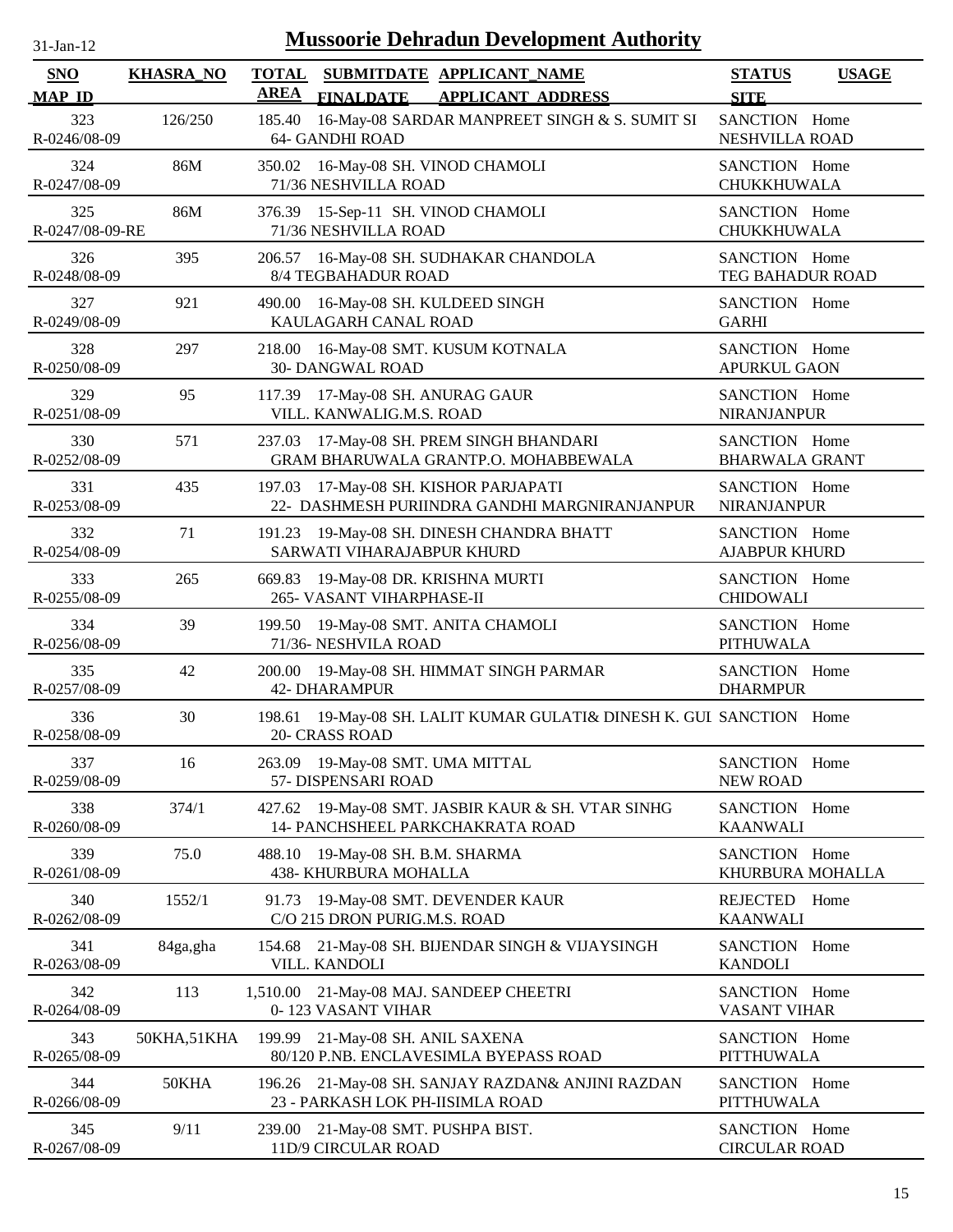| -Jan- |
|-------|
|       |

| <b>SNO</b><br><b>MAP ID</b> | <b>KHASRA_NO</b> | <b>TOTAL</b><br><b>AREA</b> | SUBMITDATE APPLICANT NAME<br><b>APPLICANT ADDRESS</b><br><b>FINALDATE</b>                          | <b>STATUS</b><br><b>USAGE</b><br><b>SITE</b> |
|-----------------------------|------------------|-----------------------------|----------------------------------------------------------------------------------------------------|----------------------------------------------|
| 346<br>R-0268/08-09         | 9ja              | 109.02                      | 21-May-08 SMT. YASODA DEVI W/O SH. SEETA RAM<br><b>GRAM &amp; P.O. KANDOLI</b>                     | SANCTION Home<br><b>KANDOLI</b>              |
| 347<br>R-0269/08-09         | 1018min          |                             | 213.78 21-May-08 SH. SATISH CHANDAR JAKHMOLA<br>1/1 KALIMANDIR ENCLAVEG.M.S. ROAD                  | SANCTION Home<br><b>KAANWALI</b>             |
| 348<br>R-0270/08-09         | 1554             |                             | 204.53 21-May-08 SMT. MADHAVI POKHRIYAL<br>8A/ MOHANI ROAD                                         | SANCTION Home<br><b>KAANWALI</b>             |
| 349<br>R-0271/08-09         | 224              |                             | 99.16 21-May-08 SH. PURSHOTAM<br>CHAKKI TOLA NIRANJANPUR                                           | SANCTION Home<br>NIRANJANPUR                 |
| 350<br>R-0272/08-09         | 151              | 319.70                      | 21-May-08 SH. GOVIND PARSAD THAPLIYAL<br>C/O PRINCIPALKUKREJA INST. AJABPUR KHURD                  | SANCTION Home<br><b>AJABPUR KHURD</b>        |
| 351<br>R-0273/08-09         |                  |                             | 351,373,374,384 4,930.00 21-May-08 SH. RAJANEESH GUPTA<br>H-115 DILSHAD GARDENNEW DELHI-95         | SANCTION Group Housing<br><b>AMAN VIHAR</b>  |
| 352<br>R-0274/08-09         | 108/3            | 236.06                      | 22-May-08 SH. SHER SINGH<br>58- NALAPANI ROAD                                                      | SANCTION Home<br><b>ADOIWALA</b>             |
| 353<br>R-0275/08-09         | 1/1              |                             | 393.56 22-May-08 SH. YASPAL SINGH &SMT. USHA SINGH<br>C-170 SECTER - 3DEFENCE COLONY               | SANCTION Home<br><b>CHAKSHAH NAGAR</b>       |
| 354<br>R-0276/08-09         | 386              |                             | 124.81 22-May-08 SH. RAMESH KUMAR DUTTA<br>NO-3358 MAHENDRA PARKRANI BAG SHAKOOR BASTINEW          | SANCTION Home<br><b>AJABPUR KHURD</b>        |
| 355<br>R-0277/08-09         | 42               |                             | 207.54 22-May-08 SMT. MADHU RANA W/O D.S. RANA<br>27/1 CHIR BAGHNEW CANT ROAD                      | SANCTION Home<br><b>AJABPUR KHURD</b>        |
| 356<br>R-0278/08-09         | 702 to 706       |                             | 5,980.00 23-May-08 M/S C.R.S. BUILDERS<br>19- NEW SURVEY ROAD                                      | SANCTION Group Housing<br><b>DAK PATTI</b>   |
| 357<br>R-0279/08-09         | 192/1            | 163.35                      | 23-May-08 SH. ASHOK KUMAR JAIN<br>11/19 OFDICER COLONY RACE COURSE                                 | SANCTION Home<br>NIRANJANPUR                 |
| 358<br>R-0280/08-09         | 391/294          |                             | 137.87 23-May-08 SH. MANGAL SAIN<br>296/4 SHIWALIK ENCLAVERACE COURSE                              | SANCTION Home<br><b>UDDIWALA KARANPUR</b>    |
| 359<br>R-0281/08-09         | $b - 237, s - 4$ |                             | 418.06 23-May-08 SH. LT. COL VED BHUSAN DUTT<br>C/O SH. S, BAKSHI23- OLD DALAN WAL                 | SANCTION Home<br>DEFENCE COLONY              |
| 360<br>R-0282/08-09         | $S-2, B/57$      |                             | 409.69 23-May-08 HD.CAPT. K.S. GBARI BISHT<br><b>164 SIVE NAGARDEFANCE COLONY</b>                  | SANCTION Home<br>DEFENCE COLONY              |
| 361<br>R-0283/08-09         | 397              | 238.41                      | 23-May-08 SH. HARISH WADHWA<br>133- NARISHILP MANDIR MARG                                          | SANCTION Home<br><b>KAULAGARH</b>            |
| 362<br>R-0284/08-09         | 1563             | 153.46                      | 24-May-08 SH. ARUN KUMAR GUPTA<br><b>13- PRITI ENCLAVEMAJRA</b>                                    | SANCTION Home<br><b>KAANWALI</b>             |
| 363<br>R-0285/08-09         | 70               | 207.37                      | 24-May-08 SMT. LAJWANTI MALHOTRA<br>70- GOVIND GARH                                                | SANCTION Home<br><b>GOVIND GARH</b>          |
| 364<br>R-0286/08-09         | 248001           | 132.00                      | 24-May-08 SH. TILAK RAJ BHATIYA<br>99 - KARANPUR                                                   | SANCTION Home<br><b>KARANPUR</b>             |
| 365<br>R-0287/08-09         | 1093MIN          | 108.74                      | 24-May-08 SMT. RAJKAMAL DIXIT W/O SUSHIL KUMA SANCTION Home<br>468 PRIYA DARSHANI ENCLAVEGMS. ROAD | <b>KAANWALI</b>                              |
| 366<br>R-0288/08-09         | 228min           | 92.89                       | 26-May-08 SMT. HERMINDER KAUR<br>18/6/2 - KHURBURA MOHALLA                                         | SANCTION Home<br><b>AJABPUR KHURD</b>        |
| 367<br>R-0289/08-09         | 305KA            | 248.42                      | 26-May-08 SH. SHASHIKANT JAIN & BALJEET SINGH<br>17- D RACE COUSE                                  | SANCTION Home<br><b>SEWALA KALAN</b>         |
| 368<br>R-0290/08-09         | 38/1             |                             | 195.75 26-May-08 SMT. SUMER KAUR& S. DIDAR SINGH<br>36/1 MOHANI ROAD                               | SANCTION Home<br><b>INDER ROAD</b>           |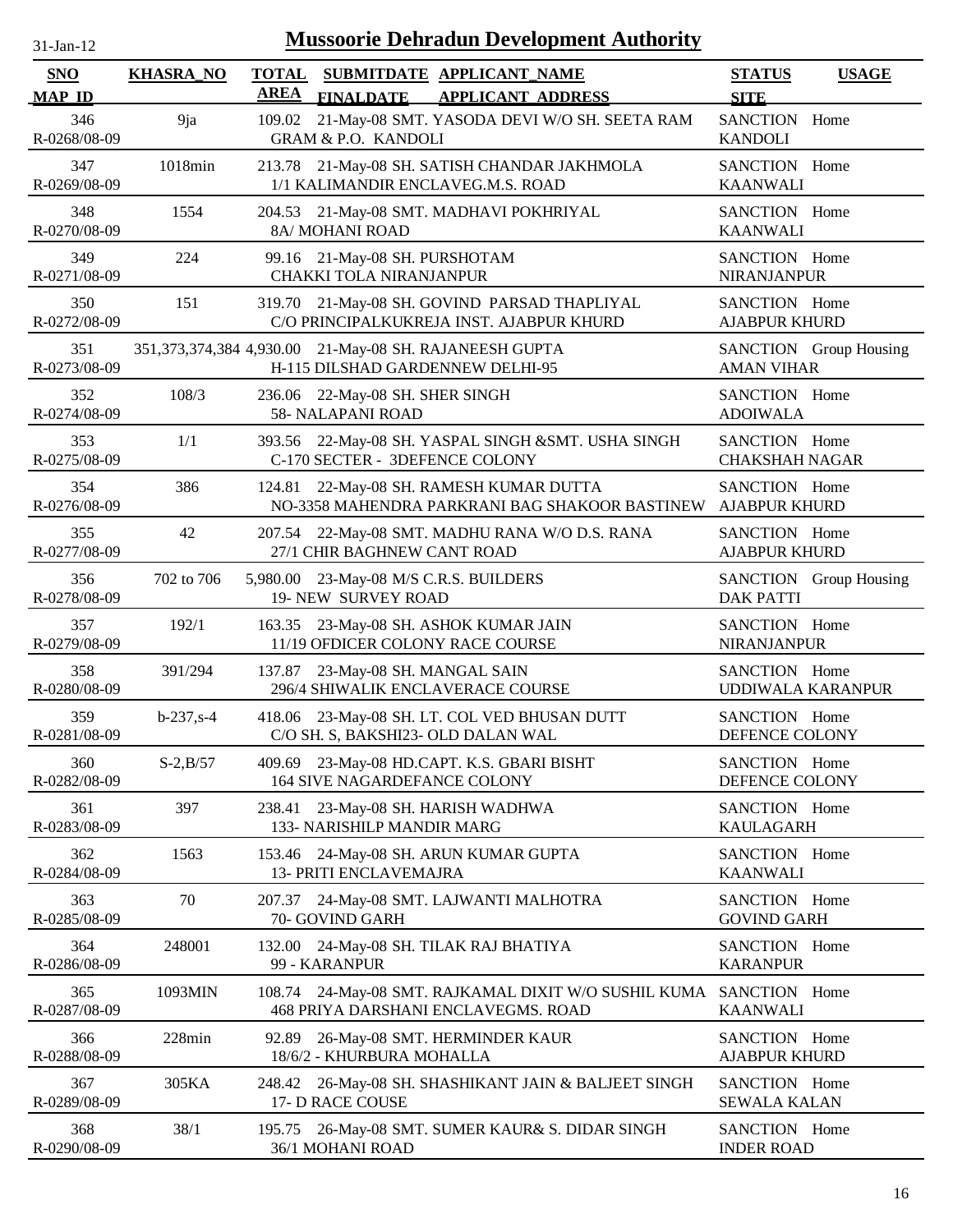| $31$ -Jan-12                |                  | <b>Mussoorie Dehradun Development Authority</b>                                                          |                                              |  |
|-----------------------------|------------------|----------------------------------------------------------------------------------------------------------|----------------------------------------------|--|
| <b>SNO</b><br><b>MAP ID</b> | <b>KHASRA_NO</b> | <b>TOTAL</b><br>SUBMITDATE APPLICANT_NAME<br><b>AREA</b><br><b>FINALDATE</b><br><b>APPLICANT ADDRESS</b> | <b>STATUS</b><br><b>USAGE</b><br><b>SITE</b> |  |
| 369<br>R-0291/08-09         | 77min            | 362.34<br>26-May-08 SH. GOPAL SINGH<br>GRAM - ADHOIWALACHUNA BHATTA SAHASTRA DHARA R ADOIWALA            | <b>REJECTED</b><br>Home                      |  |
| 370<br>R-0292/08-09         | 724&731 MIN      | 418.88<br>26-May-08 MRS. SUNITA MLIK W/0 SATVIR SINGH MA SANCTION Hospital<br>95 - SUBHASH NAGAR         | <b>BHARUWALA GRANT</b>                       |  |
| 371<br>R-0293/08-09         | 179M             | 114.50 27-May-08 SH. SATEESH KUMAR DHAWAN<br>109 M.D.D.A COLONYLAXMAN CHOWK                              | SANCTION Home<br><b>KANDOLI</b>              |  |
| 372<br>R-0294/08-09         | 351              | 28-May-08 SHMT. SABA FAZIL KHAN & FAZIL KHAN<br>410.92<br>5311 CANAL ROAD                                | SANCTION Home<br><b>KISHANPUR</b>            |  |
| 373<br>R-0295/08-09         | 200/2            | 28-May-08 SH. ANAND SINNGH BOHRA<br>956.47<br>197- HARIDWAR ROAD                                         | SANCTION Home<br><b>AJABPUR KALAN</b>        |  |
| 374<br>R-0296/08-09         | 52               | 28-May-08 SMT. REENA MITTEAL<br>123.53<br>47- DISPENSERY ROAD                                            | SANCTION Home<br><b>SUBHASH ROAD</b>         |  |
| 375<br>R-0297/08-09         | 52               | 102.19<br>28-May-08 SH. RAJ KUMAR MITTAL<br>54- DISPENSARY ROAD                                          | SANCTION Home<br><b>SUBHASH ROAD</b>         |  |
| 376<br>R-0298/08-09         | 181              | 168.54 28-May-08 SH. YASPAL SINGH<br>ARANNYA VIHARKAYLAGARH                                              | SANCTION Home<br><b>KAULAGARH</b>            |  |
| 377<br>R-0299/08-09         | 171              | 28-May-08 SH. VIRENDAR NARAYAN NAUTIYAL<br>206.67<br><b>KAULAGARH</b>                                    | SANCTION Home<br><b>KAULAGARH</b>            |  |
| 378<br>R-0300/08-09         | 724MIN           | 28-May-08 MR. SURESH CHAUDHARY<br>800.00<br>28- CGAKRATA ROAD                                            | SANCTION Hostel<br><b>JAKHAN</b>             |  |
| 379<br>R-0301/08-09         | 14               | 160.17<br>28-May-08 SH. RADEY SHYAM & AZAD KHAN<br>21- AKASH DEEP COLONYBALLUPUR ROAD                    | SANCTION Home<br><b>PITHUWALA</b>            |  |
| 380<br>R-0302/08-09         | 60/1             | 115.19 29-May-08 SH. MADHAV RAM URF MADHAV SHEL<br>59 DOBHALWALA                                         | SANCTION Home<br><b>DOBHALWALA</b>           |  |
| 381<br>R-0303/08-09         | 345              | 29-May-08 SH. NISHAR AHMAD<br>134.49<br>SRIDEV SUMAN NAGARBALLUPUR ROAD                                  | SANCTION Home<br><b>SEWALA KALAN</b>         |  |
| 382<br>R-0304/08-09         | 114              | 29-May-08 SMT. HANSA NEGI<br>177.73<br>SARWATI VIHARC-BLOCK AJABPUR KHURD                                | SANCTION Home<br><b>AJABPUR KHURD</b>        |  |
| 383<br>R-0305/08-09         | 81/30            | 29-May-08 SH. ARMINDER SINGH<br>440.84<br>81/29 SAHARAN PUR ROAD                                         | SANCTION Home<br>SAHARANPUR ROAD             |  |
| 384<br>R-0306/08-09         | 1235/2           | 360.00<br>29-May-08 MUKESH CHAUHAN<br>16/5 RAJENDAR NAGAR                                                | SANCTION Home<br>RAJENDAR NAGAR              |  |
| 385<br>R-0307/08-09         | 18A              | 29-May-08 SH. C.P. DANG<br>499.62<br><b>12- CURROS ROAD</b>                                              | SANCTION Home<br>MUNCIPAL ROAD               |  |
| 386<br>R-0308/08-09         | 75/58            | 29-May-08 SH. SANT KUMAR GOYAL<br>309.84<br>75/58 ASHIRWAD ENCLAVE                                       | SANCTION Home<br><b>ASHRIVAD ENCLAVE</b>     |  |
| 387<br>R-0309/08-09         | 525/1            | 29-May-08 SMT. SUMAN SHUKLA<br>185.80<br>2- VASANT KUNJ - IIP.O. NEW FOREST                              | SANCTION Home<br><b>KAANWALI</b>             |  |
| 388<br>R-0309/08-09-RE      | 525/1            | 25-Nov-08 SMT. SUMAN SHUKLA<br>185.80<br>2- VASANT KUNJ - IIP.O. NEW FOREST                              | <b>PENDING</b><br>Home<br><b>KAANWALI</b>    |  |
| 389<br>R-0310/08-09         | 442              | 29-May-08 SMT. MAMTA SINGH W/O VIVEK GANI<br>123.74<br>25- ASHOKA ENCLAVENIRANJANPUR                     | SANCTION Home<br><b>NIRANJANPUR</b>          |  |
| 390<br>R-0311/08-09         | 442              | 29-May-08 SMT. USHA SINGH W/O SH. ISHWAR PAL S<br>103.10<br>25- ASHOKA ENCLAVENIRANJANPUR                | SANCTION Home<br><b>NIRANJANPUR</b>          |  |
| 391<br>R-0312/08-09         | 702/3            | 29-May-08 SH. PURAN SINGH<br>330.71<br>ASEEMA VIHARTURNER ROAD                                           | SANCTION Home<br><b>TERNAR ROAD</b>          |  |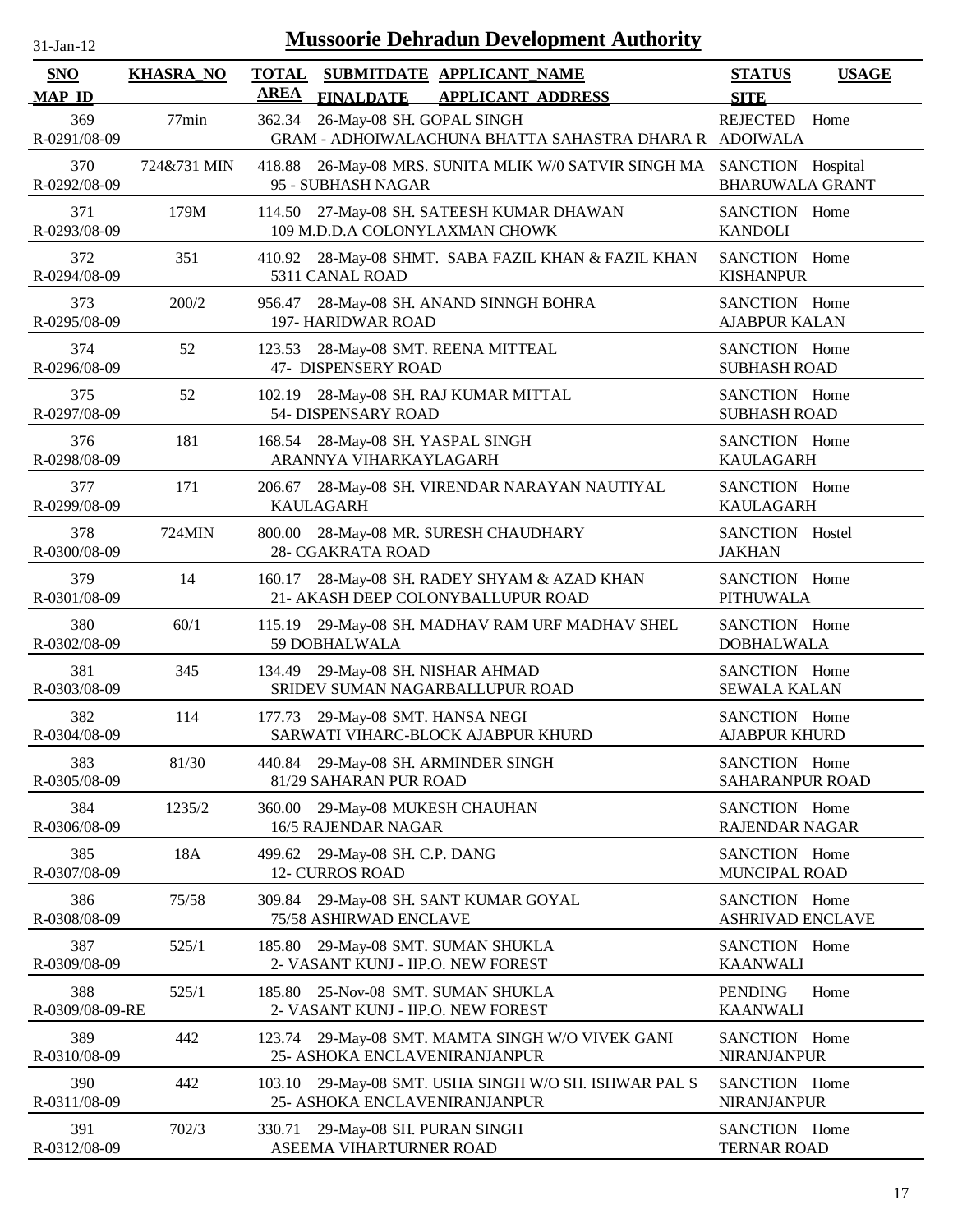| $31$ -Jan-12                |                  | <b>Mussoorie Dehradun Development Authority</b>                                                             |                                         |              |
|-----------------------------|------------------|-------------------------------------------------------------------------------------------------------------|-----------------------------------------|--------------|
| <b>SNO</b><br><b>MAP ID</b> | <b>KHASRA_NO</b> | <b>TOTAL</b><br>SUBMITDATE APPLICANT NAME<br><b>AREA</b><br><b>FINALDATE</b><br><b>APPLICANT ADDRESS</b>    | <b>STATUS</b><br><b>SITE</b>            | <b>USAGE</b> |
| 392<br>R-0313/08-09         | 220              | 30-May-08 MRS. GURJEET KAUR<br>125.39<br>C/O SAHNI TENT HOUSEINFRONT OF HIM PALACEDHRAMPU AJABPUR KHURD     | SANCTION Home                           |              |
| 393<br>R-0314/08-09         | 521              | 239.04<br>30-May-08 BHARAT SINGH BISHT<br>777/716 PARGATI VIHARDHARAMPUR                                    | SANCTION Home<br><b>AJABPUR KALAN</b>   |              |
| 394<br>R-0315/08-09         | 3                | 30-May-08 SH. ABHINAV SINGH RAWAT<br>170.25<br><b>EAST 17- REST CAMP</b>                                    | SANCTION Home<br><b>BALBIR ROAD</b>     |              |
| 395<br>R-0316/08-09         | 30               | 163.94<br>30-May-08 M.R.T.R. CHAWALA<br>65/2 SALAWALAMAUZA CHUKHUWALA                                       | SANCTION Home<br>CHUKKHUWALA            |              |
| 396<br>R-0317/08-09         | 42/2             | 1,938.28 30-May-08 SH. VIJAY KHANNA<br>12-E.C. ROAD                                                         | SANCTION Home<br><b>INDER ROAD</b>      |              |
| 397<br>R-0318/08-09         | 1563             | 30-May-08 SH. SUBHASH SHARMA<br>440.58<br>393 - INDIRA GANDHI MARGNIRANJANPUR                               | SANCTION Home<br><b>KAANWALI</b>        |              |
| 398<br>R-0319/08-09         | 17               | 30-May-08 SH. VED PARKASH<br>209.67<br><b>17- VIRGIRIWALI RAJPUR</b>                                        | SANCTION Home<br><b>RAJPUR</b>          |              |
| 399<br>R-0320/08-09         | $S-4$            | 371.79 30-May-08 LT. COL S.N. KIMOTHI<br>S-4-B/126 - DEFENCE COLONY                                         | SANCTION Home<br>DEFENCE COLONY         |              |
| 400<br>R-0321/08-09         | 50MIN            | 298.11<br>30-May-08 SH. PRAVEEN SINGH<br>RISHI NAGAR MAYUR VIHARLANE NO-2 SAHASTRADHARA                     | SANCTION Home<br><b>ADOIWALA</b>        |              |
| 401<br>R-0322/08-09         | 75               | 30-May-08 SH. OMPRAKASH PAINULY & SMT.NAINSI<br>250.00<br>112 MAHENDAR VIHARCHAKRATA ROAD                   | SANCTION Home<br><b>GARHI</b>           |              |
| 402<br>R-0323/08-09         | $\overline{2}$   | 30-May-08 SMT. RAJANI RATHI W/O SH. ANIRUDH RA<br>127.43<br>D-164 NEHRU COLONY                              | SANCTION Home<br><b>KESHAV ROAD</b>     |              |
| 403<br>R-0324/08-09         | 598              | 30-May-08 SARDAR RAGHUBIR SINGH<br>186.16<br>99/3 GANGA VIHAR HARIDWAR ROAD                                 | SANCTION Home<br><b>MAJRA</b>           |              |
| 404<br>R-0325/08-09         | 120              | 217.84 30-May-08 SH. VIKRAM BAHDUR TAPA<br>SAINIK BASTI VILL. KAULAGRH                                      | SANCTION Home<br><b>KAULAGARH</b>       |              |
| 405<br>R-0326/08-09         | 273              | 166.80<br>30-May-08 SMT. JANAK RANI MALHOTRA<br><b>OLD ADHOIWALA</b>                                        | SANCTION Home<br><b>ADOIWALA</b>        |              |
| 406<br>R-0327/08-09         | 237&315          | 30-May-08 SH. RAJKUMAR<br>289.21<br>110 TAPKESHWAR                                                          | SANCTION Home<br><b>KAULAGARH</b>       |              |
| 407<br>R-0328/08-09         | 53/11            | 386.85<br>31-May-08 SMT. AMLESH PUNDIR<br>53/11/2 TAJPUR ROAD                                               | SANCTION Home<br><b>BAAKRALWALA</b>     |              |
| 408<br>R-0329/08-09         | 653/1&648/1      | 1,174.72 31-May-08 CAPT. NARESH CHANDAR BOUNTHIYAL&E SANCTION Home<br>R/O LANE NO-C-8 TURER TOADNEAR O.B.C. | <b>MAJRA</b>                            |              |
| 409<br>R-0330/08-09         | 9GHA             | 31-May-08 SH. RAKESH<br>171.87<br>VILL. KANDOLI                                                             | SANCTION Home<br><b>KANDOLI</b>         |              |
| 410<br>R-0331/08-09         | 1554MIN          | 31-May-08 SH. MANOJ GUPTA<br>204.53<br>1- DARSHNI GATE                                                      | SANCTION Home<br><b>KAANWALI</b>        |              |
| 411<br>R-0332/08-09         | 1554MIN          | 204.53 31-May-08 SMT. EKTA GUPTA W/O SH. MANOJ GUPTA<br><b>SAHIA</b>                                        | SANCTION Home<br><b>KAANWALI</b>        |              |
| 412<br>R-0333/08-09         | 596              | 31-May-08 SMT. RAGHUVEER KAUR<br>110.78<br>TAYGI ROAD DEHRA DUN                                             | <b>RE-OPENE</b><br><b>AJABPUR KALAN</b> | Home         |
| 413<br>R-0333/08-09-RE      | 596              | 10-Jun-08 SMT. RAGHUVEER KAUR<br>110.78<br>TAYGI ROAD DEHRA DUN                                             | SANCTION Home<br><b>AJABPUR KALAN</b>   |              |
| 414<br>R-0334/08-09         | $S-2 B/13$       | 283.75 31-May-08 SH. MANGAL SINGH NEGI<br>S-2 B/13 DEFENCE COLONY                                           | SANCTION Home<br>DEFENCE COLONY         |              |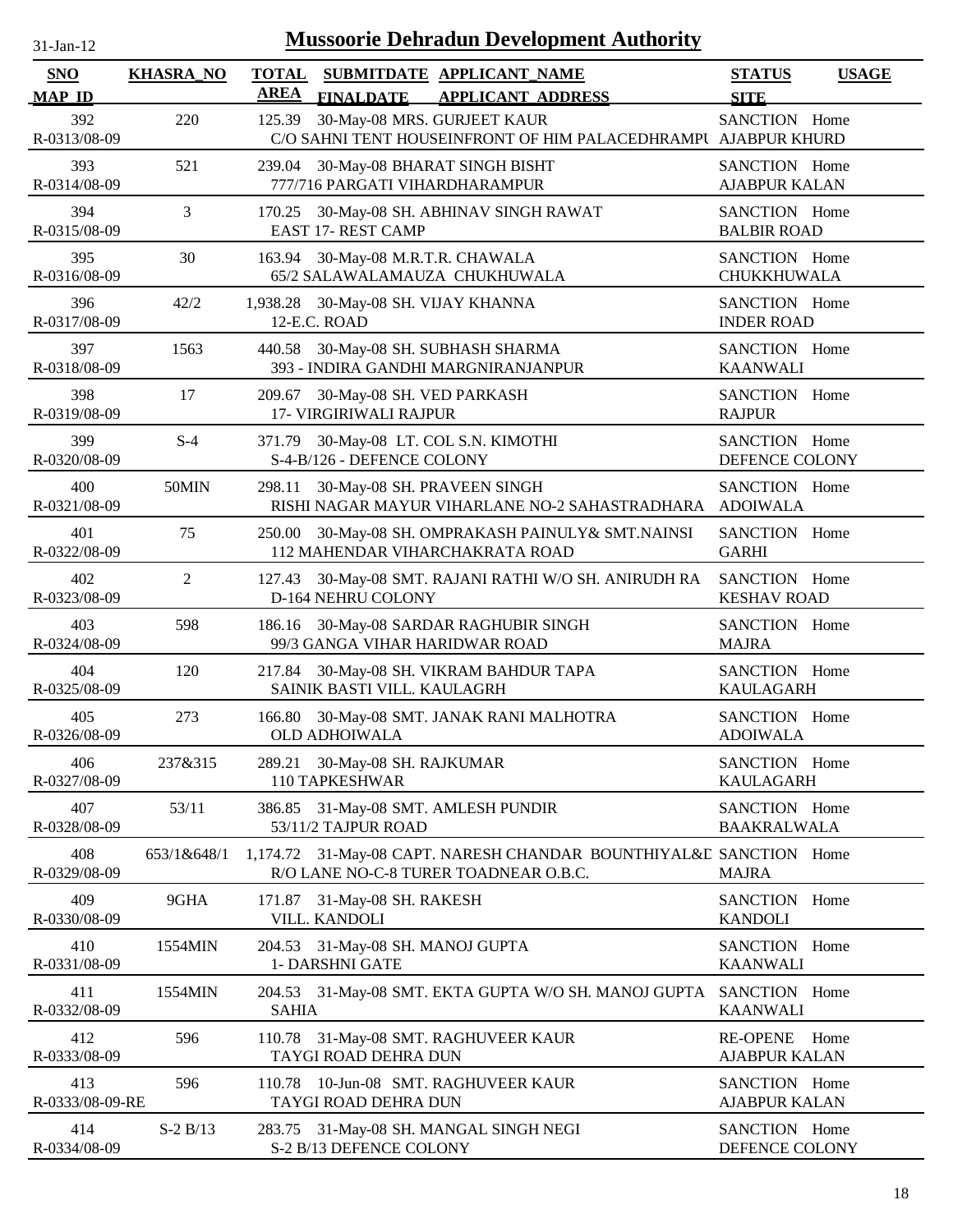| <b>Mussoorie Dehradun Development Authority</b><br>$31$ -Jan-12 |                  |                                                                                                               |                                         |              |  |  |  |  |
|-----------------------------------------------------------------|------------------|---------------------------------------------------------------------------------------------------------------|-----------------------------------------|--------------|--|--|--|--|
| <b>SNO</b><br><b>MAP ID</b>                                     | <b>KHASRA_NO</b> | <b>TOTAL</b><br>SUBMITDATE APPLICANT_NAME<br><b>AREA</b><br>FINALDATE APPLICANT ADDRESS                       | <b>STATUS</b><br><b>SITE</b>            | <b>USAGE</b> |  |  |  |  |
| 415<br>R-0335/08-09                                             | 74               | 31-May-08 SH. RAJENDAR SINGH RAWAT<br>210.78<br>ABHAY NIWASGANDHI CHOWK MUSSORIE                              | SANCTION Home<br><b>KANDOLI</b>         |              |  |  |  |  |
| 416<br>R-0336/08-09                                             | 5                | 214.79 2-Jun-08 SH. KISHOR KUMAR<br>5- DANGWAL MARGNESHVILLA ROAD                                             | SANCTION Home<br><b>DANG WAL MARG</b>   |              |  |  |  |  |
| 417<br>R-0337/08-09                                             | 695M             | 195.59 2-Jun-08 SMT. KVITA AGNIHOTRI W/O LT.COL, A.K. A SANCTION Home<br>399- PARTAP ROADMAJRA                | <b>BHARUWALA GRANT</b>                  |              |  |  |  |  |
| 418<br>R-0338/08-09                                             | 219              | 122.10 2-Jun-08 HAJI SHAHABUDDIN<br><b>46-E PATHRI BAGH</b>                                                   | SANCTION Home<br><b>JAKHAN</b>          |              |  |  |  |  |
| 419<br>R-0339/08-09                                             | 113/111          | 228.00 2-Jun-08 SH. INDER KUMAR OBROI<br>113/111- HARIDWAR ROAD                                               | SANCTION Home<br><b>HARIDWAR ROAD</b>   |              |  |  |  |  |
| 420<br>R-0340/08-09                                             | 248001           | 190.50 2-Jun-08 SH. ARVIND KUMAR<br>110- KHURBURA MOHALLA                                                     | SANCTION Home<br><b>SHEVLA KALAM</b>    |              |  |  |  |  |
| 421<br>R-0341/08-09                                             | 314              | 160.12 2-Jun-08 SH. JITENDRA KUMAR<br>G-224 NEHRU COLONY                                                      | SANCTION Home<br><b>BRAHAMWALA</b>      |              |  |  |  |  |
| 422<br>R-0342/08-09                                             | 393/416/232      | 211.11 2-Jun-08 SMT. SHILPA RASTOGI W/O. SANDEEP RAS SANCTION Home<br>54- DARSHANI GATE                       | <b>PARK ROAD</b>                        |              |  |  |  |  |
| 423<br>R-0343/08-09                                             | 46/8             | SH. SURESH CHAND SHARMA<br>$143.07$ 2-Jun-08<br>46/8 CANAL ROADRAJPUR ROAD                                    | SANCTION Home<br><b>KISHANPUR</b>       |              |  |  |  |  |
| 424<br>R-0344/08-09                                             | 198              | $191.90$ 2-Jun-08<br>SH. RAJENDRA SINGH RAWAT<br>ALAK NANDA ENCLAVENATHANPUR                                  | SANCTION Home<br><b>NATHANPUR</b>       |              |  |  |  |  |
| 425<br>R-0345/08-09                                             | 42               | 1,569.00 2-Jun-08 TRILOK NATH SHARMA<br>51- TEG BAHADUR ROAD                                                  | SANCTION Home<br>TEG BAHADHUR ROAD      |              |  |  |  |  |
| 426<br>R-0346/08-09                                             | 164              | $124.04$ 2-Jun-08<br>SMT. SHAKUNTALA DEV D/O SH. GYAN CH SANCTION Home<br>164 D.L. ROAD                       | D.L.ROAD                                |              |  |  |  |  |
| 427<br>R-0347/08-09                                             | 165/142/1        | 93.88 2-Jun-08<br>SMT. SANTOSH BALA W/O BISHAN SINGH<br>165/142/1 D.L. ROAD                                   | SANCTION Home<br>D.L.ROAD               |              |  |  |  |  |
| 428<br>R-0348/08-09                                             | 1104/1           | 172.58 3-Jun-08 SH. SUNDER SINGH RAWAT<br>C-5 KHADI GRAMOUDYOGRESIDENCIYAL COMP.G.M.S. RO/ KAANWALI           | SANCTION Home                           |              |  |  |  |  |
| 429<br>R-0349/08-09                                             | 527m             | 359.66 3-Jun-08 SH. HARRISON RAJ KUMAR DASS<br>150 - SUBHASH NAGAR                                            | REJECTED Home<br><b>BHARUWALA GRANT</b> |              |  |  |  |  |
| 430<br>R-0350/08-09                                             | 19/1             | 99.76 3-Jun-08<br>SH. R.K. JAIN<br>20- INDER ROAD                                                             | RE-OPENE Home<br><b>INDER ROAD</b>      |              |  |  |  |  |
| 431<br>R-0350/08-09-RE                                          | 19/1             | 99.76 15-Oct-08 SH. R.K. JAIN<br>20- INDER ROAD                                                               | SANCTION Home<br><b>INDER ROAD</b>      |              |  |  |  |  |
| 432<br>R-0351/08-09                                             | $2-A -$          | 169.45 4-Jun-08<br><b>SH. CHARANJIT CHAWLA</b><br>9/9 LAXMAN PARSAD MARG2-A - CEMENT ROAD KARANPU CEMENT ROAD | SANCTION Home                           |              |  |  |  |  |
| 433<br>R-0352/08-09                                             | 46/30            | 134.04 4-Jun-08<br>SH. DAYANAND THAPLIYAL<br>46/30 CHAKRATA ROAD                                              | SANCTION Home<br><b>CHAKRATA ROAD</b>   |              |  |  |  |  |
| 434<br>R-0353/08-09                                             | 17               | 4-Jun-08<br><b>SH. D.R.SAXENA</b><br>187.81<br>12-A POCKET -A-DD.A. ELATSSUKHDEV VIHARNEW DELHI 1             | SANCTION Home<br><b>SHMILA ROAD</b>     |              |  |  |  |  |
| 435<br>R-0354/08-09                                             | 10               | 188.90 4-Jun-08<br>SH. HARISH CHANDRA<br>C/O - F&A.O. WADIA INSTITUTE33 - G.M.S. ROAD                         | SANCTION Home<br><b>SHMILA ROAD</b>     |              |  |  |  |  |
| 436<br>R-0355/08-09                                             | 54/1             | $113.39$ 4-Jun-08<br>SH RAVINDER SINGH THAPA<br>VILL.&P.O. PANDITWARI                                         | SANCTION Home<br><b>PANDITWARI</b>      |              |  |  |  |  |
| 437<br>R-0356/08-09                                             | 53/9             | 116.66 4-Jun-08 SH. SURENDER GUPTA<br>R/O 169 TAGORE VILLA                                                    | SANCTION Home<br><b>RAJ PUR ROAD</b>    |              |  |  |  |  |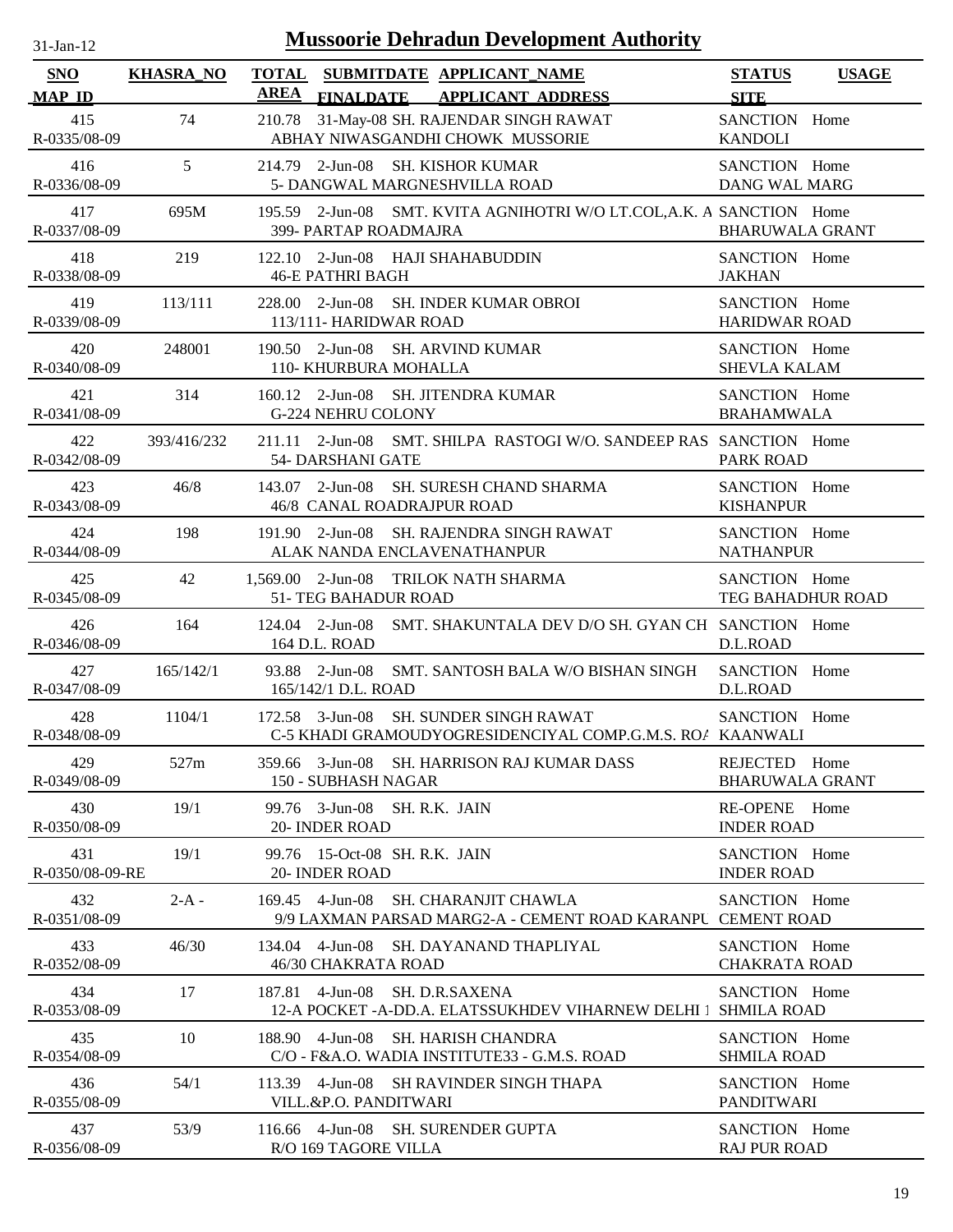| $31$ -Jan-12 |  |
|--------------|--|
|              |  |

| SNO                    | <b>KHASRA_NO</b> | <b>TOTAL</b><br>SUBMITDATE APPLICANT NAME<br><b>AREA</b>                             | <b>STATUS</b><br><b>USAGE</b>           |
|------------------------|------------------|--------------------------------------------------------------------------------------|-----------------------------------------|
| <b>MAP ID</b>          | 183M             | FINALDATE APPLICANT ADDRESS                                                          | <b>SITE</b>                             |
| 438                    |                  | 182.16 4-Jun-08 SH. DEEPAK GULATHI                                                   | SANCTION Home                           |
| R-0357/08-09           |                  | D-15/5 KAWAL VIHARSAHASTRADHARA ROAD                                                 | <b>ADOIWALA</b>                         |
| 439                    | 248001           | 253.79 4-Jun-08 SH. B.P. BANSAL                                                      | SANCTION Home                           |
| R-0358/08-09           |                  | <b>PARK ROAD</b>                                                                     | <b>DARSHANI GATE</b>                    |
| 440                    | 7.5              | 10.67 4-Jun-08 SMT. NISHA AGGARWAL& SH. SANJEEV                                      | SANCTION Home                           |
| R-0359/08-09           |                  | <b>GREEN PARKCHAKRATA ROAD</b>                                                       | <b>KAANWALI</b>                         |
| 441                    | 65/26            | 97.23 4-Jun-08 SMT. POONAM BANSAL                                                    | SANCTION Home                           |
| R-0360/08-09           |                  | <b>40- PARK ROAD</b>                                                                 | <b>PARK ROAD</b>                        |
| 442                    | 24/1             | 238.21 4-Jun-08 SH. DIMESHWAR PARSAD THAPIYAL                                        | SANCTION Home                           |
| R-0361/08-09           |                  | 74/9 ARAGHAR                                                                         | <b>AJABPUR KHURD</b>                    |
| 443                    | 1547             | 94.55 5-Jun-08 SMT. RASHMI JAIN                                                      | SANCTION Home                           |
| R-0362/08-09           |                  | 29 - GANDI ROAD                                                                      | <b>KAANWALI</b>                         |
| 444<br>R-0363/08-09    | 1113min          | 175.60 5-Jun-08<br><b>SH. SUDESH KUMAR</b><br>96- BALLUPUR                           | SANCTION Home<br><b>GARHI</b>           |
| 445<br>R-0364/08-09    | 7.5              | 63.55 5-Jun-08<br>SH. IQBAL WASU.<br><b>18- TEG BAHADUR ROAD</b>                     | SANCTION Home<br><b>CURZAN ROAD</b>     |
| 446                    | 54               | 199.97 5-Jun-08 MR. DINESH KUMAR GUPTA                                               | SANCTION Home                           |
| R-0365/08-09           |                  | 67/2 SHANTI VIHARGOVIND GARH                                                         | <b>KAANWALI</b>                         |
| 447                    | 54               | 199.97 29-Jul-08 MR. DINESH KUMAR GUPTA                                              | SANCTION Home                           |
| R-0365/08-09-RE        |                  | 67/2 SHANTI VIHARGOVIND GARH                                                         | <b>KAANWALI</b>                         |
| 448                    | 1010/687         | 284.35 5-Jun-08 SH. HARI KISHANLAL                                                   | SANCTION Home                           |
| R-0366/08-09           |                  | <b>14- VIJAY PARKBALLUPUR ROAD</b>                                                   | VIJAY PARK EXTN.                        |
| 449                    | 75.0             | 261.80 6-Jun-08 SMT. SHAKUNTLA DEVI                                                  | SANCTION Home                           |
| R-0367/08-09           |                  | 158- SHIMLA ROADASHWANI ENCLAVE LANE NO-1                                            | <b>SHEVLA KALAM</b>                     |
| 450                    | 517              | 152.65 6-Jun-08 SH. B.S. RAWAT                                                       | SANCTION Home                           |
| R-0368/08-09           |                  | B.S. RAWAT19-A SUMAN NAGARDHRAMPUR                                                   | <b>AJABPUR KALAN</b>                    |
| 451                    | 156              | 462.80 7-Jun-08 F.L.T. T.V.S. PUNDIR                                                 | SANCTION Home                           |
| R-0369/08-09           |                  | B-261/S-4- DEFENCE COLONYHARIDWAR ROAD                                               | DEFENCE COLONY                          |
| 452                    | 8                | 491.86 7-Jun-08 SH. GANESH CHANDER PANT                                              | SANCTION Home                           |
| R-0370/08-09           |                  | RACE COURSE POICE LINEDEHRA DUN                                                      | SAHASTRADHARA ROAD                      |
| 453<br>R-0370/08-09-RE | 8                | 16-Oct-08 SH. GANESH CHANDER PANT<br>491.86<br>RACE COURSE POICE LINEDEHRA DUN       | SANCTION Home<br>SAHASTRADHARA ROAD     |
| 454<br>R-0371/08-09    | <b>8M</b>        | 94.12 7-Jun-08<br><b>SH. GURVINDER SINGH JAGGI</b><br><b>E-13 RACE COURSE</b>        | SANCTION Home<br><b>SALAWALA DHORAN</b> |
| 455<br>R-0372/08-09    | 2A/10            | 7-Jun-08<br><b>SH. BHARAT PRAKASH</b><br>214.00<br>2A/10 DEFENCE COLONY              | SANCTION Home<br>DEFENCE COLONY         |
| 456<br>R-0373/08-09    | 518min           | $155.90$ 9-Jun-08<br>SH. M.P.S. RAWAT<br>1/6 A SAHARANPUR ROADMATAWALA BAGH          | SANCTION Home<br><b>NIRANJANPUR</b>     |
| 457                    | 1204             | 248.23 9-Jun-08 SH. SANJEEV GOGIA                                                    | SANCTION Home                           |
| R-0374/08-09           |                  | 105- PATEL NAGAR                                                                     | <b>KAANWALI</b>                         |
| 458                    | 3                | 179.21 9-Jun-08 SH, B.S. RAWAT & SMT, KUSHLA RAWAT                                   | SANCTION Home                           |
| R-0375/08-09           |                  | EAST - 1 - 7 REST CAMP                                                               | <b>BALBIR ROAD</b>                      |
| 459<br>R-0376/08-09    | 69               | 282.21 10-Jun-08 MRS. UMA CHAUDHRY W/O SH. AVDHESH K SANCTION Home<br>7 - LAXMI ROAD | <b>RAJ PUR ROAD</b>                     |
| 460                    | 34&35            | 413.14 10-Jun-08 SH. NARENDER AHUJA                                                  | SANCTION Home                           |
| R-0377/08-09           |                  | 16/9 INDER BAWA MARGKISHAN PUR RAJ PUR ROAD                                          | <b>RAJ PUR ROAD</b>                     |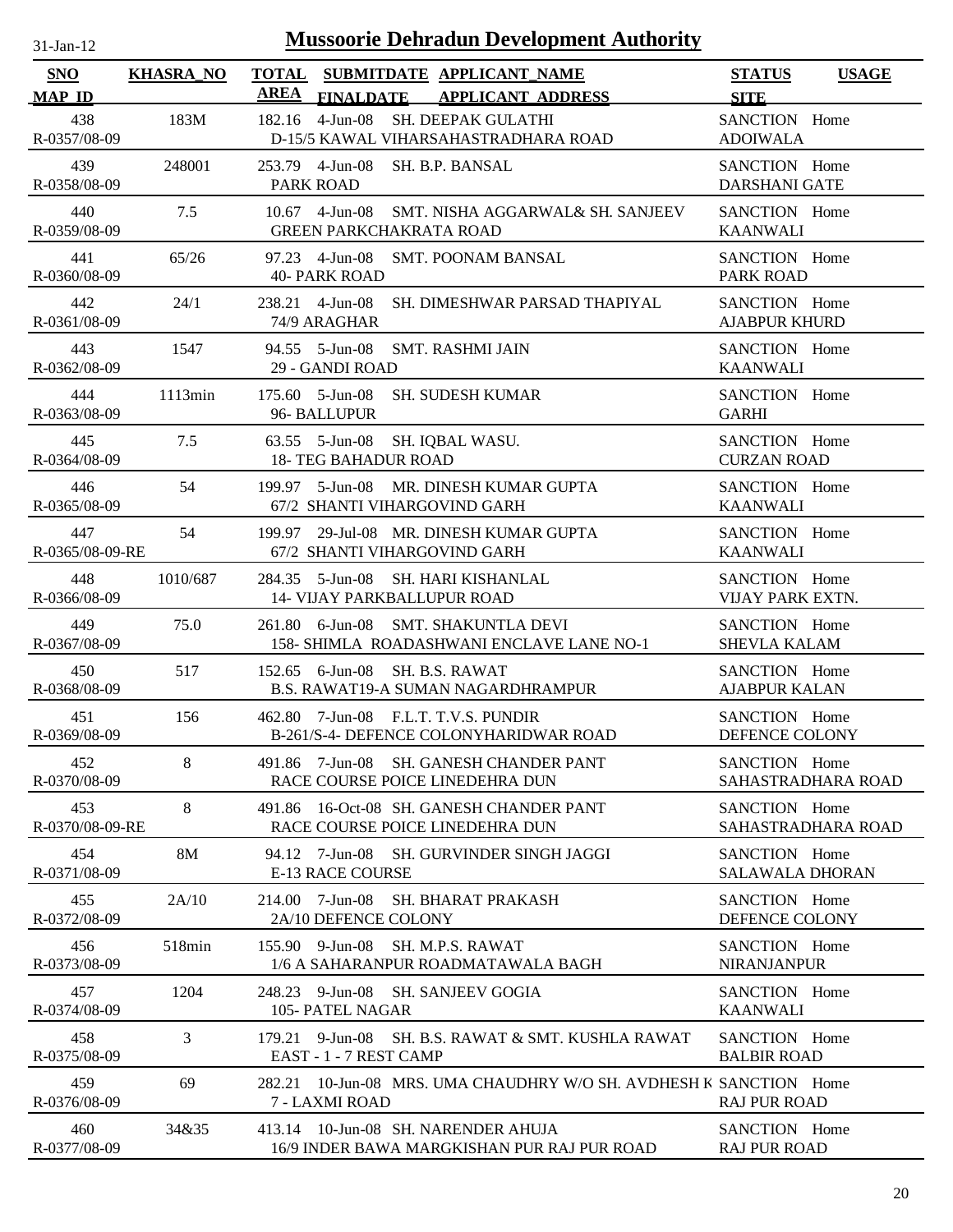| $1$ -Jan-1    |  |
|---------------|--|
| $\mathcal{L}$ |  |

| <b>SNO</b>                           | <b>KHASRA_NO</b> | TOTAL<br>AREA | <b>SUBMITDATE APPLICANT NAME</b>                                                                            | <b>STATUS</b>                                   | <b>USAGE</b> |
|--------------------------------------|------------------|---------------|-------------------------------------------------------------------------------------------------------------|-------------------------------------------------|--------------|
| <b>MAP ID</b><br>461<br>R-0378/08-09 | 93./2            | 219.33        | FINALDATE APPLICANT ADDRESS<br>10-Jun-08 SH. RAJENDRA SINGH<br>SAHASTRADHARA ROADPPPER ADOIWALA             | <b>SITE</b><br>SANCTION Home<br><b>ADOIWALA</b> |              |
| 462<br>R-0379/08-09                  | 19/2             |               | 242.85 10-Jun-08 SMT. ANITA JAIN W/O KISHOR KUMAR JA SANCTION Home<br><b>19/2 BALLUPUR ROAD</b>             | <b>B.N.CHHIBAR MARG</b>                         |              |
| 463<br>R-0380/08-09                  | 582              |               | 582.68 11-Jun-08 SMT. MALA TAKKRU<br>DAK PATTI RAJPUR ROAD                                                  | SANCTION Home<br><b>DAK PATTI</b>               |              |
| 464<br>R-0380/08-09-RE               | 582              |               | 582.68 6-Nov-08 SMT. MALA TAKKRU<br>DAK PATTI RAJPUR ROAD                                                   | SANCTION Home<br><b>DAK PATTI</b>               |              |
| 465<br>R-0381/08-09                  | 270,271          |               | 1,108.18 11-Jun-08 SH. CHANDRA PRAKASH<br><b>16- PARK ROADLAXMAN CHOWK</b>                                  | REJECTED Home<br><b>MALVIAYA ROAD</b>           |              |
| 466<br>R-0382/08-09                  | 27               |               | 432.01 11-Jun-08 SH. DRIGPAL SINGH & DR SHOBHIT PAL SIN SANCTION Home<br>27- FALTU LAINE                    | <b>FALTU LINE</b>                               |              |
| 467<br>R-0383/08-09                  | 377              |               | 171.74 11-Jun-08 SH. RAJESH MOHAN GUPTA<br>ADARSH BEKRIKAULAGRH ROAD                                        | SANCTION Home<br>KAULAGARH                      |              |
| 468<br>R-0384/08-09                  | 249              | 107- SINOLA   | 169.08 11-Jun-08 SH. AJAYVEER SINGH                                                                         | SANCTION Home<br><b>JAKHAN</b>                  |              |
| 469<br>R-0384/08-09-RE               | 249              | 107- SINOLA   | 169.08 24-Mar-09 SH, AJAYVEER SINGH                                                                         | SANCTION Home<br><b>JAKHAN</b>                  |              |
| 470<br>R-0385/08-09                  | $252$ MIN        |               | 190.45 11-Jun-08 SMT, ANURADHA BATTA W/O RAKESH BA SANCTION Home<br>16- MALVIYA ROSD                        | <b>SEWALA KALAN</b>                             |              |
| 471<br>R-0386/08-09                  | 75.0             |               | 250.92 11-Jun-08 SH. AJEET KUMAR BAHUGUNA<br>TYPE - III BLOCK -C-4SUNDER VIHARINDRA NAGAR                   | REJECTED Home<br><b>DHORAN KHAS</b>             |              |
| 472<br>R-0387/08-09                  | 3                |               | 178.18 11-Jun-08 SH. LALIT MOHAN PANDEY<br>H.NO - 12 LANE NO-3POST OFFICE ROADCLEMAN TOWN RO BHARWALA GRANT | SANCTION Home                                   |              |
| 473<br>R-0388/08-09                  | 85/3             |               | 657.17 11-Jun-08 SMT, ALKA NEGI E/O SH, R.S. NEGI & R.S. N SANCTION Home<br>85/3 LAXMI ROAD                 | <b>LAXMI ROAD</b>                               |              |
| 474<br>R-0389/08-09                  | 446              |               | 377.00 11-Jun-08 SMT, SARLA W/O SH, GEETA RAM TYAGI<br>126/2 BELL ROADCLEMAN TOWN                           | SANCTION Home<br><b>DEHRA KHAS</b>              |              |
| 475<br>R-0390/08-09                  | 101              |               | 344.69 11-Jun-08 SMT. SHANTI DEVI W/O SH. BHAGWAT PR SANCTION Home<br><b>GRAM PREMPUR MAFIKAULAGARH</b>     | PREMPUR MAFI (PART)                             |              |
| 476<br>R-0391/08-09                  | 170 <sub>m</sub> |               | 318.62 11-Jun-08 SMT. . KANCHAN WALI W/O SH. SHUBHASH SANCTION Home<br>C/O DESH PAL SINGH49 MOHANI ROAD     | PANDITWADI MAFI                                 |              |
| 477<br>R-0392/08-09                  | 248001           | 165.75        | 12-Jun-08 SH, MAHAVIR PARSAD<br>LANE NO- 8 - ADARSH NAGARDHARAMPUR                                          | SANCTION Home<br><b>AJABPUR KALAN</b>           |              |
| 478<br>R-0393/08-09                  | 12/23            | 114.03        | 12-Jun-08 SH. SURESH KUMAR<br>1/5 VIRGIRWALIRAJPUR                                                          | SANCTION Home<br><b>RAIPUR</b>                  |              |
| 479<br>R-0394/08-09                  | 522/2            | 174.91        | 12-Jun-08 SH. RAHUL AGGARWAL & MUKUL AGGARW SANCTION Home<br><b>16 - RACE COURSEBANU SCHOOL</b>             | <b>NIRANJANPUR</b>                              |              |
| 480<br>R-0395/08-09                  | 31/1             | 689.17        | 12-Jun-08 SH. V.R. SONI<br>31/1 VASANT VIHAR                                                                | SANCTION Home<br><b>KAANWALI</b>                |              |
| 481<br>R-0396/08-09                  | 13/a             |               | 213.20 12-Jun-08 SMT. PARSANI DEVI W/O SH. RATAN LAL<br><b>13-A EAST REST CAMP</b>                          | SANCTION Home<br><b>REST CAMP</b>               |              |
| 482<br>R-0397/08-09                  | 16/7             | 126.83        | 12-Jun-08 SMT. PUSHPA DHAKOLIYA<br><b>47- VIRGIRWALI RAJPUR</b>                                             | SANCTION Home<br><b>RAIPUR</b>                  |              |
| 483<br>R-0398/08-09                  | 54/1             |               | 134.00 12-Jun-08 SH. VINOD THAPA<br>SHREE ENCLAVEPANDITWARI                                                 | SANCTION Home<br><b>PANDITWARI</b>              |              |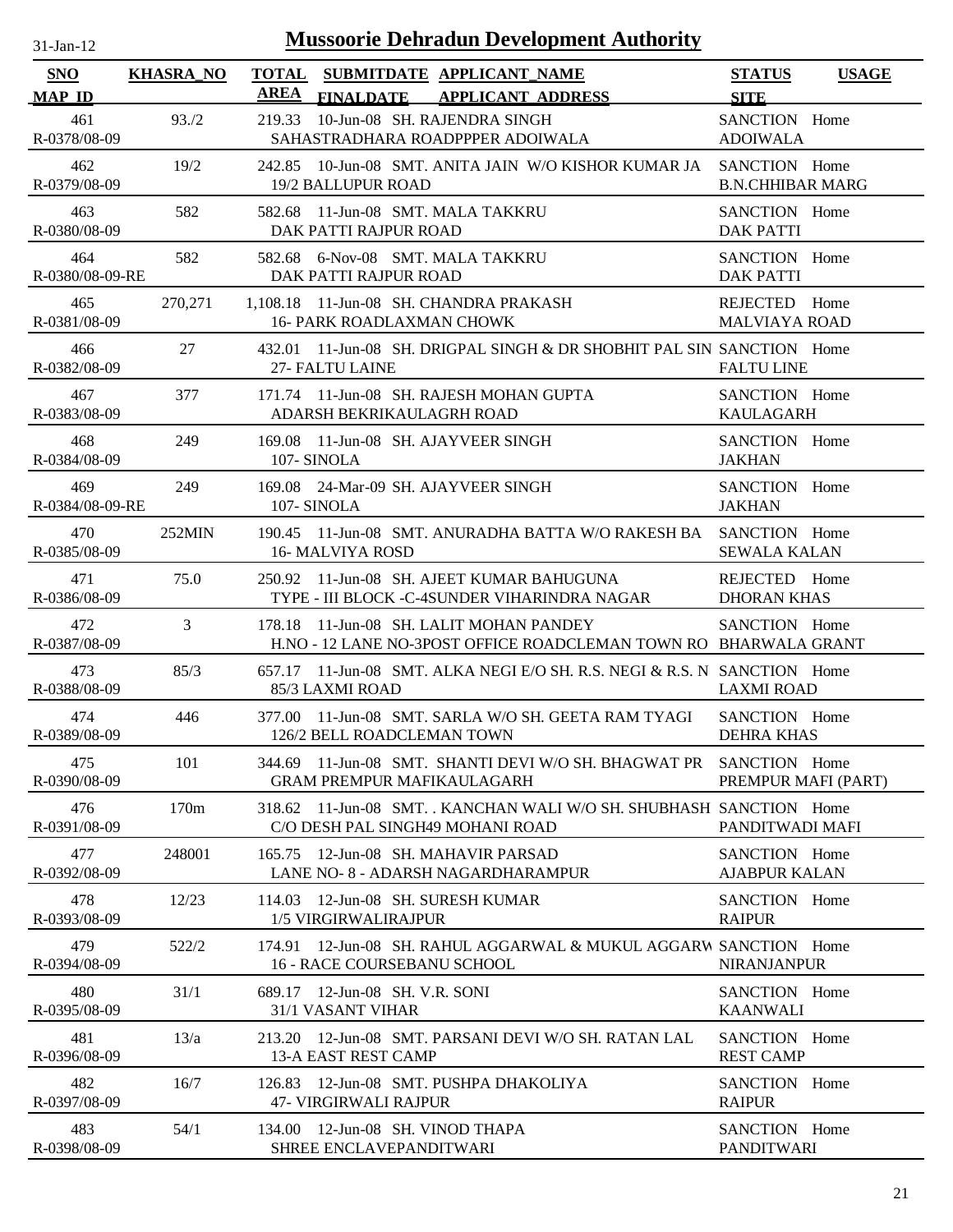| -jan- |  |
|-------|--|

| <b>SNO</b><br><b>MAP ID</b> | <b>KHASRA_NO</b> | <b>AREA</b> |                                                      | TOTAL SUBMITDATE APPLICANT_NAME<br>FINALDATE APPLICANT ADDRESS                                         | <b>STATUS</b><br><b>SITE</b>             | <b>USAGE</b> |
|-----------------------------|------------------|-------------|------------------------------------------------------|--------------------------------------------------------------------------------------------------------|------------------------------------------|--------------|
| 484<br>R-0399/08-09         | 21min            | 202.78      |                                                      | 12-Jun-08 SH. PRAMOD KUMAR<br>72- MITRLOK COLONYBLOCK - III CHAKROTA ROAD                              | SANCTION Home<br><b>CHUKKHUWALA</b>      |              |
| 485<br>R-0400/08-09         | 84               |             |                                                      | 241.94 12-Jun-08 DR. JAGMOHAN SINGH TOMAR<br>218- KAULAGARH ROADC.S.W.C.R.T.I.                         | SANCTION Home<br><b>PANDITWARI</b>       |              |
| 486<br>R-0401/08-09         | 506m             |             | SUBHASH NAGARCLEMAN TOWN                             | 226.99 13-Jun-08 SMT. AKHLESH PATHAK W/O SH. ASHOK P                                                   | SANCTION Home<br><b>BHARUWALA GRANT</b>  |              |
| 487<br>R-0402/08-09         | 9                |             | 9- RAJPUR ROAD                                       | 6,473.82 13-Jun-08 SENIOR SUPDT. POST OFFICE                                                           | REJECTED Office<br><b>RAJ PUR ROAD</b>   |              |
| 488<br>R-0403/08-09         | 47               |             | 1,129.69 13-Jun-08 SH. GOVIND SINGH<br>47- JAKHAN    |                                                                                                        | SANCTION Home<br><b>JAKHAN</b>           |              |
| 489<br>R-0404/08-09         | 58               |             | <b>58- RAJPUR ROAD</b>                               | 188.04 13-Jun-08 SH. ROSHAN LAL KHARBANDA                                                              | SANCTION Home<br><b>RAJ PUR ROAD</b>     |              |
| 490<br>R-0405/08-09         | 586              | 203.24      |                                                      | 13-Jun-08 SH, SHARAD BANSAL<br>565- VIJAYM PARKCHAKRATA ROAD                                           | SANCTION Home<br><b>KAANWALI</b>         |              |
| 491<br>R-0406/08-09         | 5/8              |             | D-54 NEHARU COLONY                                   | 188.09 13-Jun-08 SMT. NEELAM DHASMANA W/O SH. A.K. D                                                   | SANCTION Home<br>TEG BAHADUR ROAD        |              |
| 492<br>R-0407/08-09         | 25MIN            |             | C-109 ANAND NIKETANNEW DELHI                         | 107.19 13-Jun-08 SH, SATISH KUMAR GARG                                                                 | SANCTION Home<br><b>DHORAN KHAS</b>      |              |
| 493<br>R-0408/08-09         | 1225             |             |                                                      | 187.57 13-Jun-08 SH, SUBHASH KUMAR VARMA<br>H.NO-234 GALI NO-5RAJENDER NAGAR                           | SANCTION Home<br><b>GARHI</b>            |              |
| 494<br>R-0409/08-09         | 393MIN           |             | 65.40 13-Jun-08 SH. BABURAM                          | 13- ENGINEERS ENCLAVELANE NO-2 G.M.S. ROAD                                                             | SANCTION Home<br><b>NIRANJANPUR</b>      |              |
| 495<br>R-0410/08-09         | 444MIN           |             |                                                      | 260.25 16-Jun-08 SH, RAJEEV KUMAR VARMA & LATA VERM SANCTION Home<br>H.NO-14 ST. NO-10ASHIRWAD ENCLAVE | <b>ASHRIVAD ENCLAVE</b>                  |              |
| 496<br>R-0411/08-09         | 360/1            |             |                                                      | 191.93 16-Jun-08 MR. SUHAIB AKHTAR<br>16/2 VASUNDHARA ENCLAVEJAKHAN                                    | SANCTION Home<br><b>KISHANPUR</b>        |              |
| 497<br>R-0411/08-09-RE      | 360/1            |             |                                                      | 191.93 1-Jan-09 MR. SUHAIB AKHTAR<br>16/2 VASUNDHARA ENCLAVEJAKHAN                                     | SANCTION Home<br><b>KISHANPUR</b>        |              |
| 498<br>R-0412/08-09         | 465              |             | 48- BALLUPUR ROADG.M.S. ROAD                         | 173.57 16-Jun-08 SH. KRISHAN DUTT VYAS                                                                 | SANCTION Home<br><b>SEWALA KALAN</b>     |              |
| 499<br>R-0413/08-09         | 94MIN            | 259.00      | 39- OM VIHAR                                         | 16-Jun-08 SH. PRAYAG DUTT DHOUNDIYAL                                                                   | SANCTION Home<br><b>AJABPUR KHURD</b>    |              |
| 500<br>R-0414/08-09         | 262/1            |             |                                                      | 278.68 16-Jun-08 SH. LAJPAT WADHWA & RAJ KUMAR<br>C/O DALJIT SINGH216 DRON PURIG.M.S. ROAD             | SANCTION Home<br><b>SEWALA KALAN</b>     |              |
| 501<br>R-0415/08-09         | 181              |             | ARANYA VIHARKAULAGGARH                               | 205.13 16-Jun-08 SH. JUGMOHAN SINGH RANA                                                               | SANCTION Home<br><b>KAULAGARH</b>        |              |
| 502<br>R-0416/08-09         | 632 MIN          |             |                                                      | 116.87 16-Jun-08 SH. PRAMOD KUMAR<br>435/382 GURU ROADLAXMAN CHOWK                                     | SANCTION Home<br><b>DEHRA KHAS</b>       |              |
| 503<br>R-0417/08-09         | 21/3             |             | 21/6 E.C. ROAD                                       | 209.57 16-Jun-08 SH. SANDEEP MATHUR                                                                    | SANCTION Home<br>E.C.ROAD                |              |
| 504<br>R-0418/08-09         | 124/3            |             | 347- PH-II VASANT VIHAR                              | 235.34 16-Jun-08 SMT. VIBHA PURI DAS & MR. SURJIT KISHO SANCTION Home                                  | <b>GUJRADA MANSINGH</b>                  |              |
| 505<br>R-0419/08-09         | 124/3            |             | 235.69 16-Jun-08 SH. PAWAN JAIN<br>161/3 RAJPUR ROAD |                                                                                                        | SANCTION Home<br><b>GUJRADA MANSINGH</b> |              |
| 506<br>R-0420/08-09         | 152              |             | 103 PREMPUR MAFIKAULAGARH                            | 187.18 17-Jun-08 SH. VIRENDAR SINGH BISHT                                                              | SANCTION Home<br>PREMPUR MAFI (PART)     |              |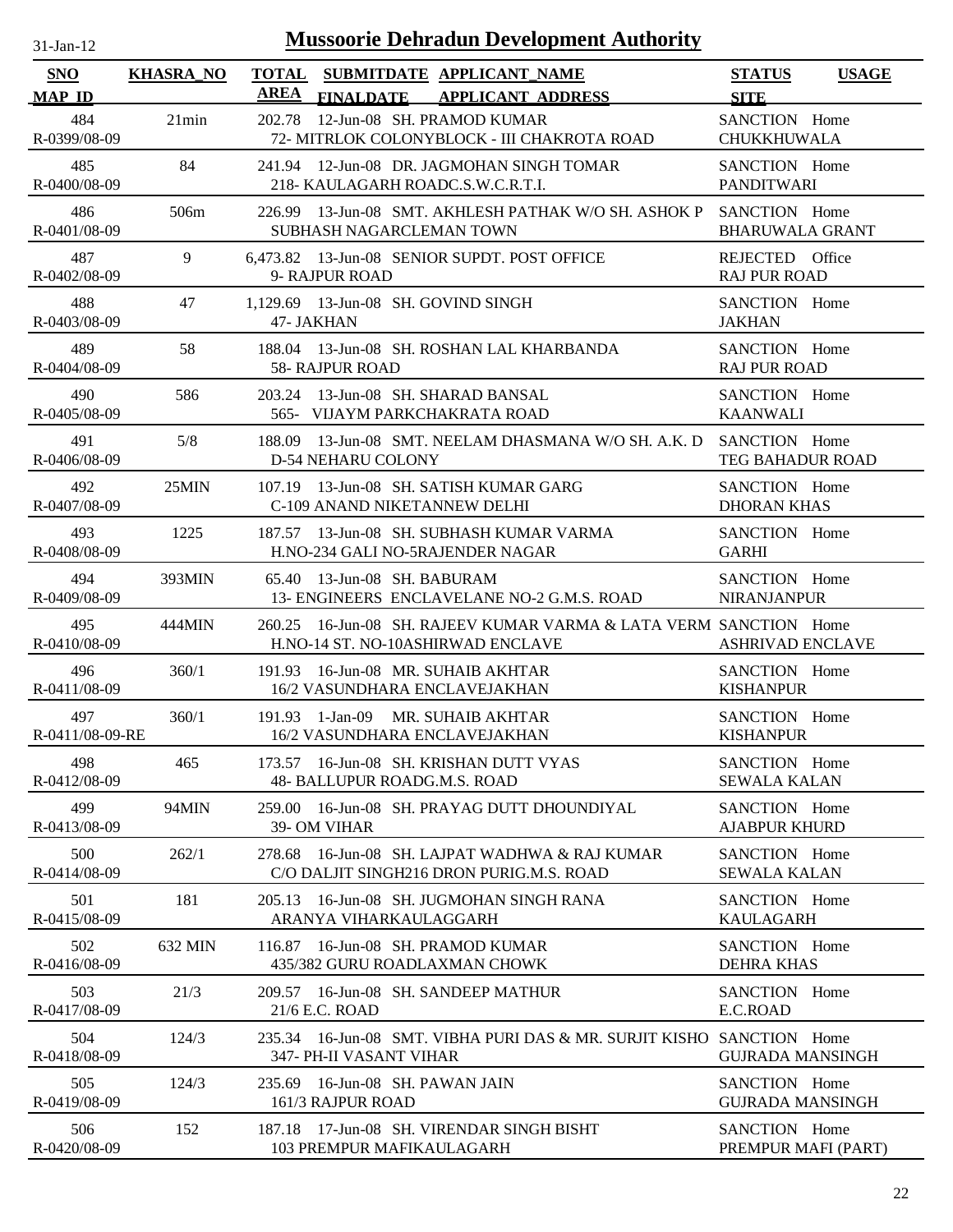| -Jan- |  |
|-------|--|
|       |  |

| SNO                    | <b>KHASRA_NO</b> | <b>TOTAL</b> |                                                             | SUBMITDATE APPLICANT_NAME                                                                                               | <b>STATUS</b>                             | <b>USAGE</b>               |
|------------------------|------------------|--------------|-------------------------------------------------------------|-------------------------------------------------------------------------------------------------------------------------|-------------------------------------------|----------------------------|
| <b>MAP ID</b>          |                  | <b>AREA</b>  | <b>FINALDATE</b>                                            | <b>APPLICANT ADDRESS</b>                                                                                                | <b>SITE</b>                               |                            |
| 507<br>R-0421/08-09    | 248001           | 107.19       |                                                             | 17-Jun-08 SH. SATISH KUMAR GARG<br>C-109 ANAND NIKETANNEW DELHI - 110021                                                | SANCTION Home<br><b>DANDA DHORAN</b>      |                            |
| 508<br>R-0422/08-09    | 6                | 181.22       | 73-B NESHVILLA ROAD                                         | 17-Jun-08 MRS. NISHI TAYAL W/O SH. VIJAY K. TAYA SANCTION Home                                                          | <b>CROSS ROAD</b>                         |                            |
| 509<br>R-0423/08-09    | 43               | 270.09       |                                                             | 17-Jun-08 SMT. SEEMA ARORA & SMT. RENU ARORA SANCTION Home<br>43- BLOCK - II GOVIND NAGARRACE COURSE                    | <b>GOVIND NAGAR</b>                       |                            |
| 510<br>R-0424/08-09    | 222&224          |              |                                                             | 4,290.80 17-Jun-08 CHAIRMAN/ANAND AMVAN FOUNDATION SANCTION Home<br>CHAIRMAN ANANDVAN FAUNDATION12-E.C ROAD             | <b>DHORAN KHAS</b>                        |                            |
| 511<br>R-0424/08-09-RE | 222&224          |              |                                                             | 4,290.80 6-Aug-08 CHAIRMAN/ANAND AMVAN FOUNDATION<br>CHAIRMAN ANANDVAN FAUNDATION12-E.C ROAD                            | SANCTION Home<br><b>DHORAN KHAS</b>       |                            |
| 512<br>R-0425/08-09    | 44/1             |              |                                                             | 103.74 17-Jun-08 SMT. RATAN PRABHA JAIN W/O SH. P.K. J<br>44/1 MALVIYA ROADLUXMAN CHOWK                                 | SANCTION Home<br><b>MALVIAYA ROAD</b>     |                            |
| 513<br>R-0426/08-09    | 149              | 120.21       | 17-Jun-08 SH. WILLIAM JOHN<br>201 MAYUR VIHARNEW DELHI - 91 |                                                                                                                         | SANCTION Home<br><b>SINOLA</b>            |                            |
| 514<br>R-0427/08-09    | 2/1E             |              | 2/1 E, DANDIPUR MOHALLA                                     | 166.33 17-Jun-08 SMT. DAVENDER KAUR                                                                                     | SANCTION Home<br><b>DANDI PUR MOHLLA</b>  |                            |
| 515<br>R-0428/08-09    | 788              |              | <b>SUBHAS NAGAR</b>                                         | 191.60 18-Jun-08 SMT. ASHU PATHANIA W/O ASHOK PATHAN SANCTION Home                                                      | <b>MAJRA</b>                              |                            |
| 516<br>R-0429/08-09    | 1281             | 327.00       |                                                             | 18-Jun-08 SH. MUNISH KUMAR SAXENA<br>113-A- MAHENDRA VIHARBALLUPUR ROAD                                                 | SANCTION Home<br><b>GARHI</b>             |                            |
| 517<br>R-0429/08-09-RE | 1281             |              |                                                             | 327.00 4-Aug-08 SH. MUNISH KUMAR SAXENA<br>113-A- MAHENDRA VIHARBALLUPUR ROAD                                           | SANCTION Home<br><b>GARHI</b>             |                            |
| 518<br>R-0430/08-09    | 33/76/9/1        |              | 234.57 18-Jun-08 VIVEK KUMAR<br>33/76/9/1 MOHANI ROAD       |                                                                                                                         | SANCTION Home<br><b>MOHINI ROAD</b>       |                            |
| 519<br>R-0431/08-09    | 675MIN           | 97.55        |                                                             | 19-Jun-08 SH. PRADEEP KUMAR ROY & SMT. LEELA R SANCTION Home<br>LANE - NO- C-20 TERNAR ROADRAM MANDIR ROAD UGAL I MAJRA |                                           |                            |
| 520<br>R-0432/08-09    | 1563M            |              | 110 GURU ROADPATEL NAGAR                                    | 110.69 19-Jun-08 SH. DHARAM SINGH & SMT. UASHPLTA                                                                       | SANCTION Home<br><b>KAANWALI</b>          |                            |
| 521<br>R-0433/08-09    | 439              |              |                                                             | 325.15 19-Jun-08 M/S INDUS TOWERS LTD.<br>GRAND HOTELVASANT KUNJ PH-II NELSON MANDELA RO                                | <b>SANCTION</b> Towers                    |                            |
| 522<br>R-0434/08-09    | 363              | 226.00       |                                                             | 20-Jun-08 SH.PITAMBER DUTT RATURI<br>175 VIJAY COLONY HATHIBARKALA D.DUN                                                | SANCTION Home<br><b>HATHIBARKALA</b>      |                            |
| 523<br>R-0435/08-09    | 94               | 175.07       | 94 PATEL NAGARD.DUN                                         | 20-Jun-08 SMT.KULWANTI DEVI                                                                                             | SANCTION Home<br>PATEL NAGAR              |                            |
| 524<br>R-0436/08-09    | $117-A$          | 209.10       | 30/3 KRISHAN NAGARD.DUN                                     | 20-Jun-08 SH.TIRATH RAM WADHWA                                                                                          | SANCTION Home<br><b>KISHAN NAGAR</b>      |                            |
| 525<br>R-0437/08-09    | 34/17            | 125.00       | 34/17 SEWAK ASHRAM ROADD.DUN                                | 20-Jun-08 SH.HARISH RAM KOHLI                                                                                           | SANCTION Home<br><b>SEWAK ASHRAM ROAD</b> |                            |
| 526<br>R-0438/08-09    | 20               |              |                                                             | 1.449.26 20-Jun-08 SH.NAVEEN KUMAR GUPTA&OTHERS<br>1 MADHORAM BUILDINGCHAKRATA ROAD D.DUN                               | SANCTION Home                             | <b>CHAI BAGH KAULAGARH</b> |
| 527<br>R-0439/08-09    | 245              |              | 10/6/5 OLD MUSSOORIEROAD D.DUN                              | 280.00 20-Jun-08 M/S NIRVANA NEST BUILDCON PVT.LTD                                                                      | <b>REJECTED</b><br><b>JAKHAN</b>          | Home                       |
| 528<br>R-0440/08-09    | 163.A            |              | 19/1 SHIVAM VIHAR JAKHAN D.DUN                              | 299.26 20-Jun-08 SMT.SHIVANI VERMA                                                                                      | SANCTION Home<br><b>KISHANPUR</b>         |                            |
| 529<br>R-0441/08-09    | 107              | 140.61       | 20-Jun-08 SH.ASHOK MALL                                     | <b>GRAM KAULAGARH SAINIK BASTI D.DUN</b>                                                                                | SANCTION Home<br><b>KAULAGARH</b>         |                            |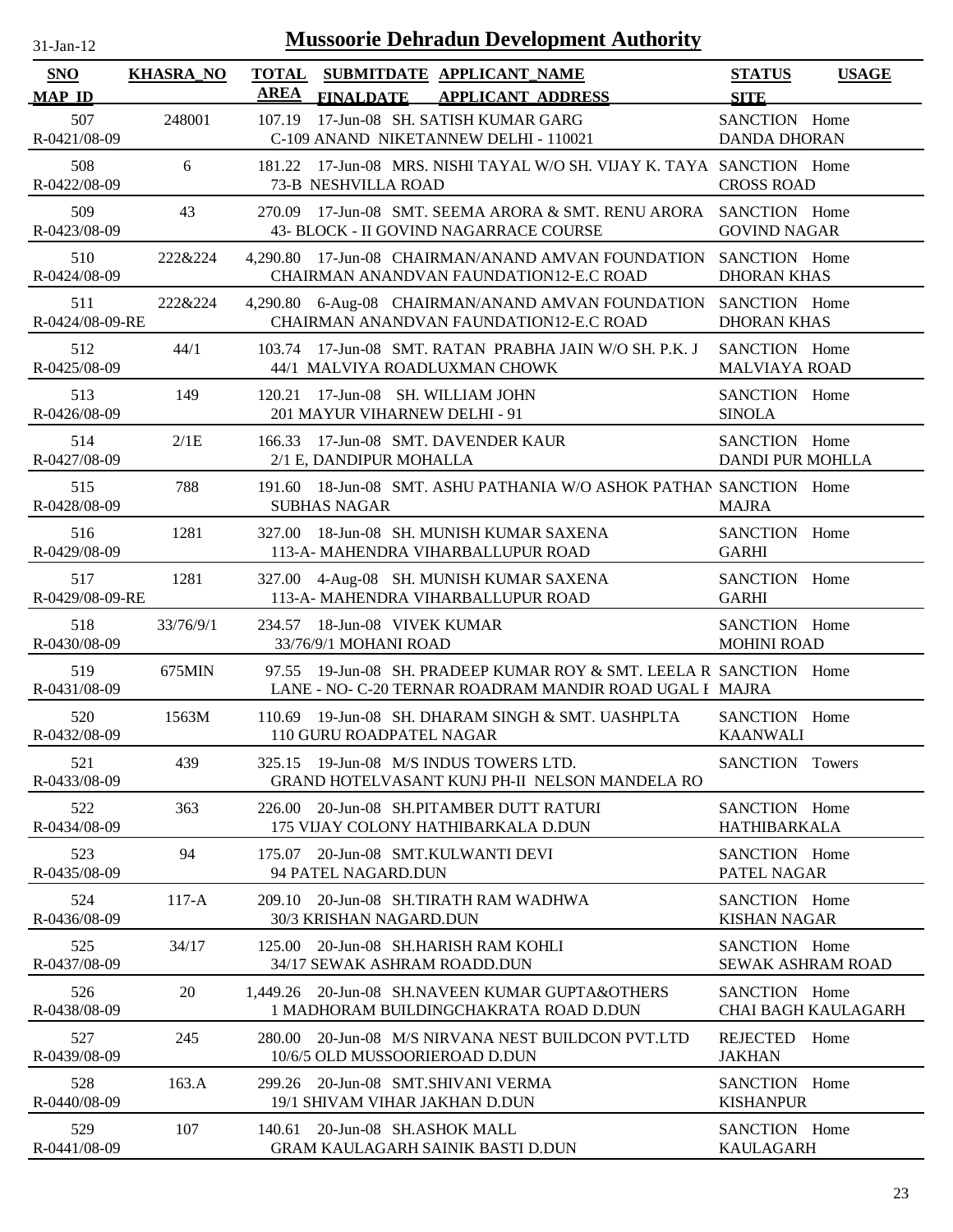| $31$ -Jan-12 |  |
|--------------|--|

| SNO                                  | <b>KHASRA_NO</b> | <b>AREA</b> | TOTAL SUBMITDATE APPLICANT NAME                                         |                                                                                                          | <b>STATUS</b>                                 | <b>USAGE</b> |
|--------------------------------------|------------------|-------------|-------------------------------------------------------------------------|----------------------------------------------------------------------------------------------------------|-----------------------------------------------|--------------|
| <b>MAP ID</b><br>530<br>R-0442/08-09 | 294              | 137.45      | 79 DOON VIHAR JAKHAN D.DUN                                              | FINALDATE APPLICANT ADDRESS<br>20-Jun-08 SH.YOGAINDER KUMAR GUPTA                                        | <b>SITE</b><br>SANCTION Home<br><b>JAKHAN</b> |              |
| 531<br>R-0443/08-09                  | 174MIN           |             | <b>GRAM MOHABBEWALA</b>                                                 | 900.00 23-Jun-08 SH. VARUN MALL& MAST. TARUN MALL G SANCTION Home                                        | MOHABBEWALA (PART)                            |              |
| 532<br>R-0444/08-09                  | 756              |             |                                                                         | 193.00 23-Jun-08 SH, SANJEEV KUMAR SHARMA<br>RAJ NAGAR NEAR TRANSPORT NAGARMAJARA                        | SANCTION Home<br><b>MAJRA</b>                 |              |
| 533<br>R-0445/08-09                  | 15               |             |                                                                         | 190.23 23-Jun-08 SMT. PUSHPA DEVI W/O LAT. B.S. NEGI<br>150 - MANDIR MARGS. VANASPATI BALLUPUR           | SANCTION Home<br><b>KAULAGARH</b>             |              |
| 534<br>R-0446/08-09                  | 44               | 670.00      | 158/14 OFFICER ENCLAVE JAKHAN                                           | 23-Jun-08 SMT. SONAL BHATIA &SANTOSH RANI&SH. REJECTED                                                   | <b>JAKHAN</b>                                 | Home         |
| 535<br>R-0447/08-09                  | 558              |             | 1- TURNER ROAD, A5-C CLEMAN TOWN                                        | 142.26 23-Jun-08 SMT. MANJEET BEDI W/O SH. KULDEEP SI                                                    | SANCTION Home<br><b>MAJRA</b>                 |              |
| 536<br>R-0448/08-09                  | 526              |             | 71- SHRI DEV SUMAN NAGARDHARAMPUR                                       | 114.22 23-Jun-08 SMT. RATANA DEVI & MAYA DEVI                                                            | SANCTION Home<br><b>DHARMPUR</b>              |              |
| 537<br>R-0449/08-09                  | 83               |             | 761.68 23-Jun-08 SH. C.P. PANDAY                                        | DOON VALLEY OFFICERS COOP. HOUSINGH SOCIETYVASA VASANT VIHAR                                             | SANCTION Home                                 |              |
| 538<br>R-0450/08-09                  | 12               |             | 376.39 23-Jun-08 SH. SANJEEV KUMAR<br>12- PATEL ROAD                    |                                                                                                          | SANCTION Home<br>PATEL ROAD                   |              |
| 539<br>R-0451/08-09                  | 75.0             |             | 29- VAN VIHARBALLUPUR                                                   | 293.00 23-Jun-08 SH. RAMESH CHANDER KARNWAL                                                              | <b>RE-OPENE</b><br><b>GARHI</b>               | Home         |
| 540<br>R-0451/08-09-RE               | 75.0             |             | 29- VAN VIHARBALLUPUR                                                   | 293.00 4-Aug-08 SH. RAMESH CHANDER KARNWAL                                                               | SANCTION Home<br><b>GARHI</b>                 |              |
| 541<br>R-0452/08-09                  | 88               |             | 243.86 24-Jun-08 SH. UDAI SINGH PARIHAR<br>VILL. - CHIDONWALI           |                                                                                                          | SANCTION Home<br><b>CHIDOWALI</b>             |              |
| 542<br>R-0453/08-09                  | 51               |             |                                                                         | 218.66 24-Jun-08 SMT. KIRAN JOSHI W/O SH. MOHIT JOSHI<br>12- PRAKASH LOK PH.-IISHIMLA BYE PASS ROADMAJRA | SANCTION Home<br><b>PITTHUWALA</b>            |              |
| 543<br>R-0454/08-09                  | 153M&154M        |             | <b>VILL. RAIPUR</b>                                                     | 334.57 24-Jun-08 SMT. PUSHPA MANAS W/O SH. K,P, KALA                                                     | SANCTION Home<br><b>CHAK RAIPUR</b>           |              |
| 544<br>R-0455/08-09                  | 76m              |             | 124- KANDOLI                                                            | 176.91 24-Jun-08 SH. JAGDESH PRASAD MUNDEPI                                                              | SANCTION Hospital<br><b>KANDOLI</b>           |              |
| 545<br>R-0456/08-09                  | 190              |             |                                                                         | 235.24 24-Jun-08 SMT. BEENA NEGI W/O SH. SATENDAR SIN<br>LANE NO-E KEWAL VIHARSAHASTRA DHARA ROAD        | SANCTION Home<br><b>ADOIWALA</b>              |              |
| 546<br>R-0457/08-09                  | 210&211          | 447.72      | 24-Jun-08 SH. R.K.L. SRIVASATAVA<br>58- PRAKASH VIHARLAN NO-4 DHARAMPUR |                                                                                                          | SANCTION Home<br><b>DHORAN KHAS</b>           |              |
| 547<br>R-0458/08-09                  | 1512M            | 167.22      | 84- TEECHERS COLONYGOVIND GARH                                          | 24-Jun-08 SMT. SARAJ BALA W/O SH. BHOJ PAJ SINGH SANCTION Home                                           | <b>KAANWALI</b>                               |              |
| 548<br>R-0459/08-09                  | 140/6            | 271.71      | 140/6 NEW NO-141RAJPUR ROAD JAKHAN                                      | 24-Jun-08 SH. RAJEEV SHARMA DHAMI                                                                        | SANCTION Home<br><b>JAKHAN</b>                |              |
| 549<br>R-0460/08-09                  | 685              |             | VILL. MOHAMMADPUR MOHANROORKEE                                          | 228.84 25-Jun-08 SMT. NASIMA W/O MOHD. FAROOQ                                                            | SANCTION Home<br><b>MAJRA</b>                 |              |
| 550<br>R-0461/08-09                  | 1518             | 297.30      | 25-Jun-08 SH. RAKESH KUMAR                                              | 84/141 - PURANI CHUNGI SAHARANPUR ROAD                                                                   | SANCTION Home<br><b>KAANWALI</b>              |              |
| 551<br>R-0462/08-09                  | 683MIN           |             | 196.34 25-Jun-08 SH. AJAY KUMAR BHALLA                                  | C/O NARESH KUMAR CHOPRA72 - INDRA GANDHI MARG                                                            | SANCTION Home<br><b>BHARUWALA GRANT</b>       |              |
| 552<br>R-0463/08-09                  | 1365, 1361, 1362 |             | C/O DALJEET SINGHSAIN LOK                                               | 161.00 25-Jun-08 SMT. INDRO JAIN W/O LATE. SUKHPAL JA                                                    | SANCTION Home<br><b>KAANWALI</b>              |              |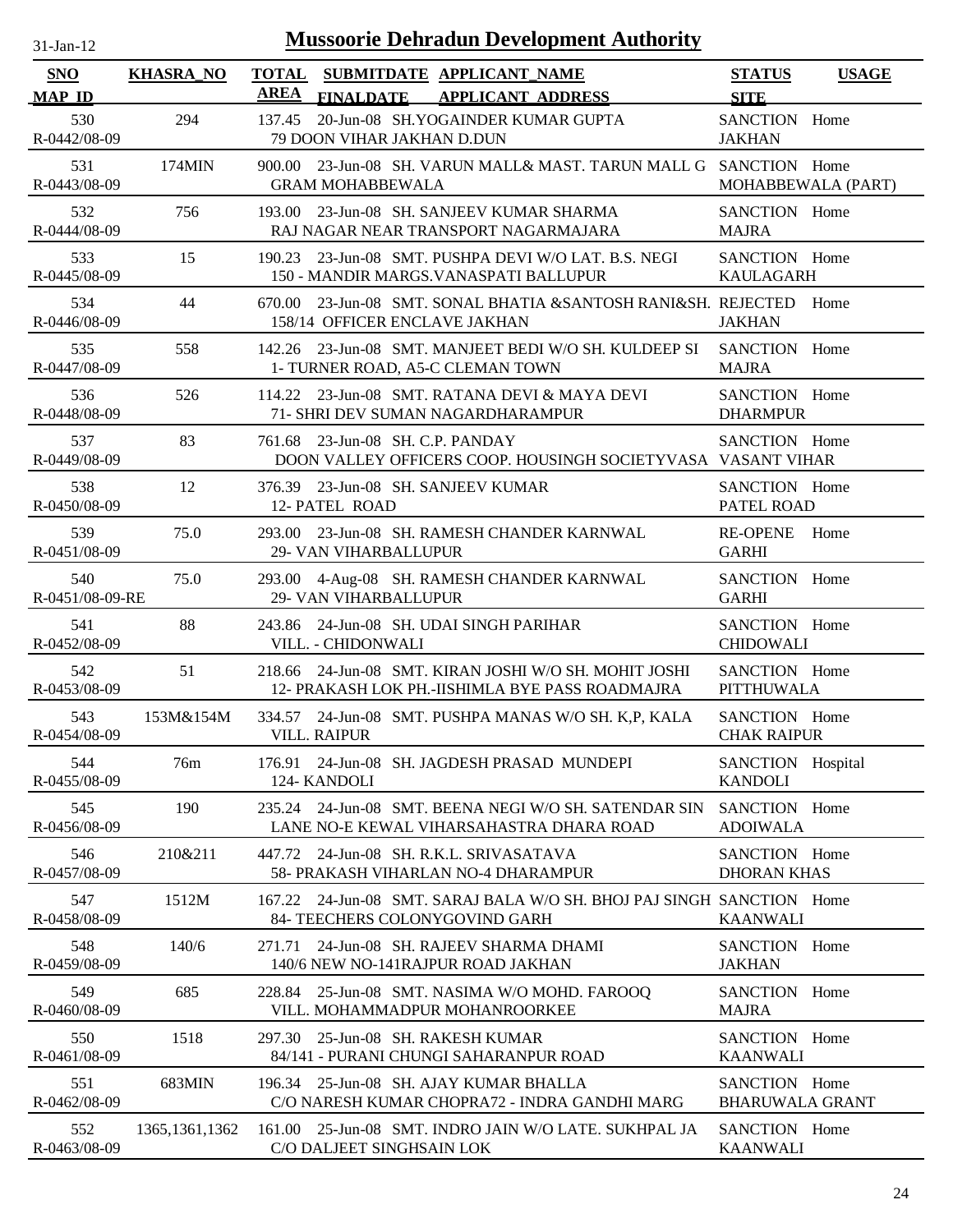| $31$ -Jan-12                |                  |             | <b>Mussoorie Dehradun Development Authority</b>                                                 |                                       |                        |
|-----------------------------|------------------|-------------|-------------------------------------------------------------------------------------------------|---------------------------------------|------------------------|
| <b>SNO</b><br><b>MAP ID</b> | <b>KHASRA NO</b> | <b>AREA</b> | TOTAL SUBMITDATE APPLICANT_NAME<br>FINALDATE APPLICANT ADDRESS                                  | <b>STATUS</b><br><b>SITE</b>          | <b>USAGE</b>           |
| 553<br>R-0464/08-09         | 280              | 257.61      | 25-Jun-08 MR. T.S. NEGI<br>180- OLD DALANWALA                                                   | SANCTION Home<br><b>AAMWALA TARLA</b> |                        |
| 554<br>R-0465/08-09         | 228              |             | 102.53 25-Jun-08 SH. KANTA PRASAD POKHARIYAL<br>184/A-LANE NO-8VIJAY PARK EXT.                  | SANCTION Home<br><b>NIRANJANPUR</b>   |                        |
| 555<br>R-0466/08-09         | 221              |             | 150.00 25-Jun-08 SMT. GOPA MUKHERJEE<br><b>CT-8 - ARMAPUR KANPUR</b>                            | SANCTION Home<br><b>PONDHA</b>        |                        |
| 556<br>R-0467/08-09         | 13               |             | 1,108.18 26-Jun-08 SH. CHANDRA PRAKASH<br><b>16- PARK ROADLAXMAN CHOWK</b>                      | SANCTION Home<br><b>MALVIAYA ROAD</b> |                        |
| 557<br>R-0468/08-09         | 82/4             |             | 187.74 26-Jun-08 SH. LAXMAN SINGH<br>82/4 TYAGI ROAD                                            | SANCTION Home<br><b>TYAGI ROAD</b>    |                        |
| 558<br>R-0469/08-09         | 491/3/2          |             | 122.45 26-Jun-08 SH, VIJAY KUMAR RISHI<br>27-A- ASHOKA ENCLAVENIRANJANPUR                       | SANCTION Home<br><b>NIRANJANPUR</b>   |                        |
| 559<br>R-0470/08-09         | 429/1            |             | 531.20 26-Jun-08 SMT. LALITA PRAKASH WSHCGANDRA PR REJECTED Home<br>132- SECT.-17CHANDIGARH     | <b>DAK PATTI</b>                      |                        |
| 560<br>R-0471/08-09         | 259/1            |             | 301.75 26-Jun-08 SH, MAHESH KUMAR VERMA & SH, VINOD I SANCTION Home<br>259/1 GURU ROAD          | <b>GURU ROAD</b>                      |                        |
| 561<br>R-0472/08-09         | $21$ MIN         |             | 139.40 26-Jun-08 SH. HARBHAJAN SINGH<br><b>45- SAYED MOHALLA</b>                                | SANCTION Home<br>MITRALOK COLONY      |                        |
| 562<br>R-0473/08-09         | 50kh, 51kh       |             | 161.12 27-Jun-08 SH. JANESHWAR PRASAD<br>20- KALINDI ENCLAVEBAWAWALA CHOWK                      | SANCTION Home<br><b>PITTHUWALA</b>    |                        |
| 563<br>R-0474/08-09         | <b>801MIN</b>    |             | 209.96 27-Jun-08 SMT. JAYSHREE KASHYAP<br>75- TURNER ROAD                                       | SANCTION Home<br><b>MAJRA</b>         |                        |
| 564<br>R-0475/08-09         | 342,344GA        |             | 160.90 27-Jun-08 SMT. KUDEEP KAUR<br>INDIRA GANDHI MARGDASHMESH PURI                            | SANCTION Home<br><b>SEWALA KALAN</b>  |                        |
| 565<br>R-0476/08-09         | 32               |             | 225.00 27-Jun-08 DR. YUVRAJ S/O DR B.P. SHARMA<br>UGGARSAIN NAGARRESHIKESH                      | REJECTED Home<br><b>KISHANPUR</b>     |                        |
| 566<br>R-0477/08-09         | 308/2            |             | 426.80 27-Jun-08 SH. MANJEET BARI<br><b>29- KANWALI ROAD</b>                                    | SANCTION Home<br><b>KAANWALI</b>      |                        |
| 567<br>R-0478/08-09         | 159              |             | 179.14 27-Jun-08 SARDAR RASPAL SINGH<br>25- PPCL UDAY VIHARHARIDWAR BY PARR ROAD                | SANCTION Home<br><b>PANDITWARI</b>    |                        |
| 568<br>R-0479/08-09         | 1267             |             | 4,280.46 30-Jun-08 GURU RAM RAI P.G.COLLAGE<br><b>GURUDWARA JHANDHASHAIB D.DUN</b>              | REJECTED Hostel<br><b>DEHRA KHAS</b>  |                        |
| 569<br>R-0480/08-09         | 527/2            | 377.59      | 30-Jun-08 SH.H.R.NAITHANI<br>RAJIV JUYAL MARGMAJRA D.DUN                                        | SANCTION Home<br><b>NIRANJANPUR</b>   |                        |
| 570<br>R-0481/08-09         | 98               |             | 291.77 1-Jul-08<br>SMT. NIRMALA DEVI & PRATIBH BISHT & S<br>23/7 SHAKTI COLONYHATHIBARKALA      | SANCTION Home                         | VIJAYPUR HATHI BADKALA |
| 571<br>R-0482/08-09         | 285/2            |             | 213.67 1-Jul-08<br><b>SH. OM PRAKASH</b><br>20-GAYTRI VIHARVIJAY PARK EXT.                      | SANCTION Home<br><b>KAANWALI</b>      |                        |
| 572<br>R-0483/08-09         | 229M             |             | 396.38 1-Jul-08<br>DR, AMARJIT SINGH BAINS<br>23-A- NEWSAHASTRADHARA ROAD                       | SANCTION Home<br><b>ADOIWALA</b>      |                        |
| 573<br>R-0484/08-09         | 321MIN           |             | $113.43$ 1-Jul-08<br><b>SH. DIGAMBER SINGH NEGI</b><br>88- SAKET COLONYBLOCK NO-C AJABPUR KALAN | SANCTION Home<br><b>AJABPUR KALAN</b> |                        |
| 574<br>R-0485/08-09         | 661,912          |             | 279.00 1-Jul-08<br>SH. CHANDRA PRAKASH MISHRA<br>6/4 CANAL ROADJAKHAN                           | SANCTION Home<br><b>JAKHAN</b>        |                        |
| 575                         | 303              |             | 83.63 2-Jul-08 SH. NEERAJ JAIN                                                                  | SANCTION Home                         |                        |

8/18 - MOHANI ROAD

R-0486/08-09

25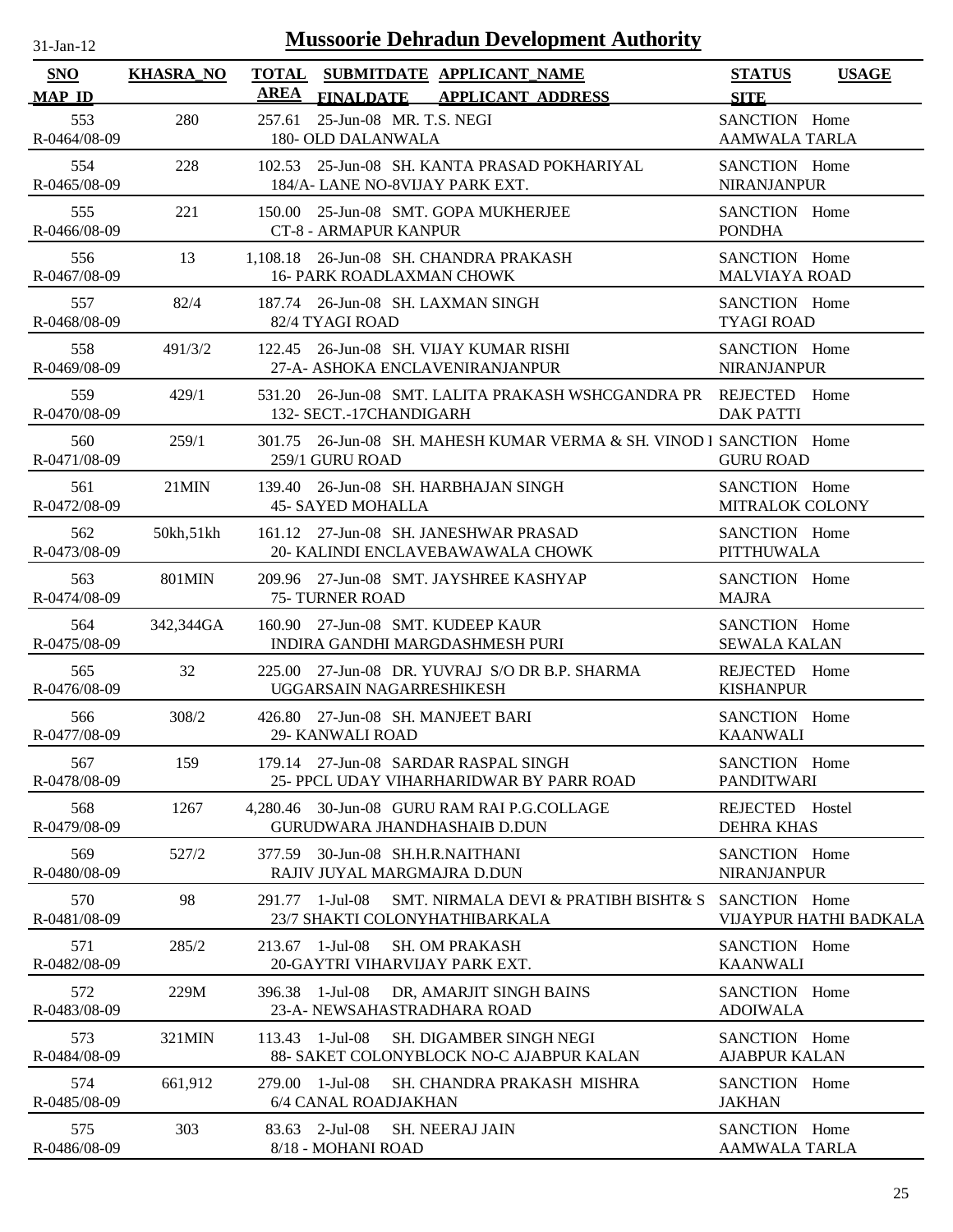| $31$ -Jan- $12$             |                  | <b>Mussoorie Dehradun Development Authority</b>                                                                 |                                          |
|-----------------------------|------------------|-----------------------------------------------------------------------------------------------------------------|------------------------------------------|
| <b>SNO</b><br><b>MAP ID</b> | <b>KHASRA_NO</b> | <b>TOTAL</b><br>SUBMITDATE APPLICANT NAME<br><b>AREA</b><br><b>FINALDATE</b><br><b>APPLICANT ADDRESS</b>        | <b>STATUS</b><br><b>USAGE</b>            |
| 576<br>R-0487/08-09         | 215/2            | 77.92 2-Jul-08<br>SMT. SHARDA BADONI W/O SH. KRIHNA P<br>215/3 D.L.ROAD                                         | <b>SITE</b><br>SANCTION Home<br>D.L.ROAD |
| 577<br>R-0488/08-09         | 155,165,         | 318.83 2-Jul-08<br>MR. AARUN KUMAR S/O MR. PREM CHAND SANCTION Home<br>LANE NO- C-5ASHIMA VIHAR EXT.TURNER ROAD | <b>SEWALA KHURD</b>                      |
| 578<br>R-0489/08-09         | 43               | 249.44 2-Jul-08<br><b>SH. KAMAL JUYAL</b><br>43/29 TEG BAHADUR ROAD                                             | SANCTION Home<br><b>TEG BAHADUR ROAD</b> |
| 579<br>R-0490/08-09         | 1392             | 2-Jul-08<br>SH. S.K. SRIVASTAVA<br>422.90<br>ENG. ENCLAVE KANWALI                                               | SANCTION Home<br><b>KAANWALI</b>         |
| 580<br>R-0491/08-09         | 1044             | 146.33 2-Jul-08<br>MR, AMARNATH TIWARI<br>120 PUSHP VIHARDHARAMPUR                                              | SANCTION Home<br><b>AJABPUR KHURD</b>    |
| 581<br>R-0492/08-09         | 25MIN            | $118.24$ 2-Jul-08<br><b>SH. SATISH KUMAR GARG</b><br>C-109 - ANAND NIKETANNEW DELHI - 110021                    | SANCTION Home<br><b>DANDA DHORAN</b>     |
| 582<br>R-0493/08-09         | 182/2            | 257.48 2-Jul-08<br>SH. JAGMOHAN SINGH DHIMAN<br>22- HEM KUNJ VIJAY PARK                                         | SANCTION Home<br><b>ADOIWALA</b>         |
| 583<br>R-0494/08-09         | 203              | 145.59 2-Jul-08<br><b>SH. ANIL KUMAR SHARMA</b><br>WING NO-3 BAIRAK-16/8PREM NAGAR                              | SANCTION Home<br><b>KAANWALI</b>         |
| 584<br>R-0495/08-09         | 319min           | 232.33 2-Jul-08<br><b>SMT. DARSHNI DEVI</b><br>C/O SH. DEV GIRI GOSWAMIAAMWALA TARLA                            | SANCTION Home<br><b>AAMWALA TARLA</b>    |
| 585<br>R-0496/08-09         | 171M             | 351.16 2-Jul-08<br>MR, RAJESH WADHAWAN<br>C-415 O.N.G.C. COLONY                                                 | SANCTION Home<br><b>KAANWALI</b>         |
| 586<br>R-0497/08-09         | 519/554          | 334.44 3-Jul-08<br><b>SH. PREM SINGH</b><br>PRAGATI VIHARSAHASTRADHARA ROAD                                     | SANCTION Home<br><b>DHORAN KHAS</b>      |
| 587<br>R-0498/08-09         | 174/37/1         | 4-Jul-08<br>MR. VINOD MITTAL & MRS. ANJU MITTAL<br>203.03<br>15- MAHANT ROAD LAXMAN CHOWK                       | SANCTION Home<br>KHURBURA MOHALLA        |
| 588<br>R-0499/08-09         | 146              | 99.23 4-Jul-08<br><b>SMT. SUDH JAIN</b><br>146- LAKHI BAGH                                                      | SANCTION Home<br><b>LAKHI BAGH</b>       |
| 589<br>R-0500/08-09         | 113              | 172.05 4-Jul-08<br><b>SH. RAKESH KUMAR</b><br>113- NIRANJANPUR                                                  | SANCTION Home<br><b>NIRANJANPUR</b>      |
| 590<br>R-0501/08-09         | 196/136          | 99.40 4-Jul-08<br><b>SH. ALTAF KHAN</b><br>18- KALINDI ENCLAVEBALLIWALA CHOWK                                   | SANCTION Home<br><b>KAANWALI</b>         |
| 591<br>R-0502/08-09         | 7.5              | 199.94 4-Jul-08<br><b>SH. VINOD MUYAL</b><br>C/O NARENDRA SINGH8- KALI MANDIR ENCLAVEG.M.S. RO                  | SANCTION Home<br><b>KAANWALI</b>         |
| 592<br>R-0503/08-09         | 14               | 4-Jul-08<br>M.L. GUPTA &SMT. SUSHILA GUPTA<br>550.00<br>77- CIRCULAR ROAD                                       | SANCTION Home<br><b>CIRCULAR ROAD</b>    |
| 593<br>R-0504/08-09         | 690              | $5$ -Jul-08<br><b>SMT. RASHMI MALIK</b><br>93.69<br>5- TURNER ROADOGAL MAJRA                                    | SANCTION Home<br><b>TERNAR ROAD</b>      |
| 594<br>R-0505/08-09         | 897              | 7-Jul-08<br><b>SH. PAWAN KUMAR</b><br>126.75<br>TELPURA SIMLA ROADP.O. MOHUWALA MAJRA                           | SANCTION Home<br><b>KAANWALI</b>         |
| 595<br>R-0506/08-09         | 1121             | 7-Jul-08<br><b>SMT. MALTI DEVI</b><br>152.58<br>10- VIKASPURAMG.M.S. ROAD                                       | SANCTION Home<br><b>KAANWALI</b>         |
| 596<br>R-0507/08-09         | 228/2            | $113.90$ 7-Jul-08<br><b>SMT. GANGA DEVI</b><br>C/O SATENDRA KUMAR AGGARWALM-41 NEHARU PURAM                     | SANCTION Home<br><b>KAANWALI</b>         |
| 597<br>R-0508/08-09         | 6                | 58.32 7-Jul-08<br>SMT. ANAMIKA ANKUR JAIN<br>1/122 KUURBURA MOHALLA                                             | SANCTION Home<br>KHURBURA MOHALLA        |
| 598<br>R-0509/08-09         | 25min            | 107.19 7-Jul-08<br><b>SH. SATISH KUMAR GARG</b><br>C-109ANAND NIKETANNEW DELHI-110021                           | SANCTION Home<br><b>DANDA DHORAN</b>     |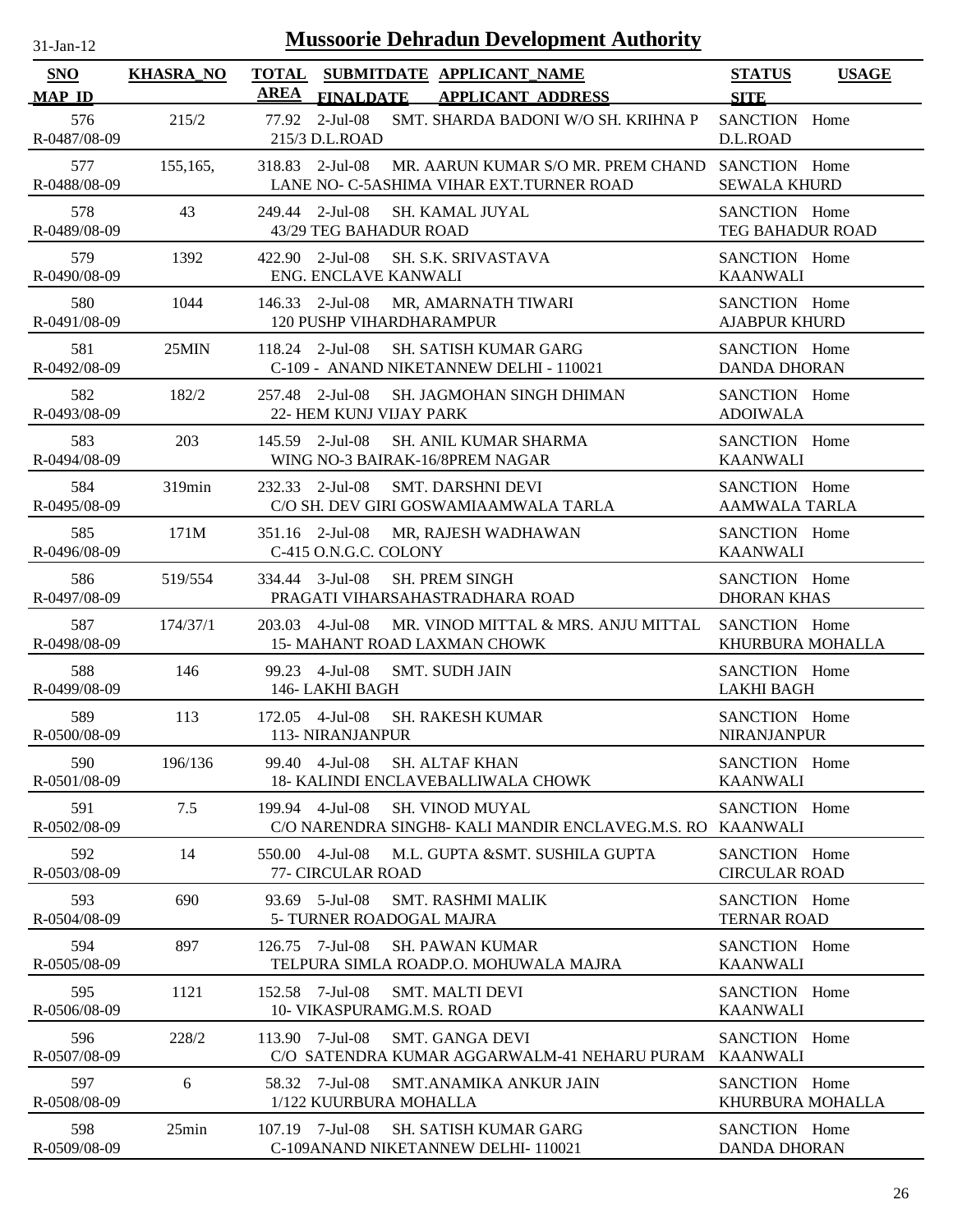| $31 - Jan - 12$ |  |
|-----------------|--|
|                 |  |

| <b>SNO</b><br><b>MAP ID</b> | <b>KHASRA_NO</b> | <b>AREA</b> |                                                | TOTAL SUBMITDATE APPLICANT_NAME<br>FINALDATE APPLICANT ADDRESS                                   | <b>STATUS</b><br><b>SITE</b>               | <b>USAGE</b> |
|-----------------------------|------------------|-------------|------------------------------------------------|--------------------------------------------------------------------------------------------------|--------------------------------------------|--------------|
| 599<br>R-0510/08-09         | 1017, NEW 1431   |             | <b>C-7 RACE COURSE</b>                         | 169.98 7-Jul-08 M/S GANGA REALTORA                                                               | SANCTION Home<br><b>DEHRA KHAS</b>         |              |
| 600<br>R-0511/08-09         | 1434/1431        |             | 499.29 7-Jul-08<br>7- RACE COURSE              | M/S, GANGA REALTORS                                                                              | SANCTION Home<br><b>DEHRA KHAS</b>         |              |
| 601<br>R-0512/08-09         | 638MIN           |             | 134.18 7-Jul-08                                | <b>SH. PANKAJ JOSHI</b><br>SHAKTI VIHARSAHASTRADHARA CROSINGH                                    | SANCTION Home<br><b>TARLA NAGAL</b>        |              |
| 602<br>R-0513/08-09         | 61               |             | 202.34 8-Jul-08                                | SMT. VIDHYAWATI KOTHARI W/O LATE S<br>191/169 SAYED MOHALLACHAKROTA ROAD                         | SANCTION Home<br><b>KAANWALI</b>           |              |
| 603<br>R-0514/08-09         | 270              |             | 200.00 8-Jul-08<br>10- AKASHDEEP COLONY        | SH. BALBIR SINGH CHAUHAN                                                                         | SANCTION Home<br><b>PITTHUWALA</b>         |              |
| 604<br>R-0515/08-09         | 442,443,         |             | 184.01 9-Jul-08<br>18- RACE COURSE             | SH. AMARJEET SINGH KOHLI                                                                         | SANCTION Home<br><b>NIRANJANPUR</b>        |              |
| 605<br>R-0516/08-09         | 95               |             | 173.87 9-Jul-08<br>VILL. - NIRANJANPUR         | SH. LAEKH RAJ CHAUDHRY                                                                           | SANCTION Home<br><b>NIRANJANPUR</b>        |              |
| 606<br>R-0517/08-09         | 717              |             | 306.69 9-Jul-08<br><b>SUBHASH NAGAR</b>        | SMT. SUSHILA MAINDOLA                                                                            | SANCTION Home<br><b>SUBHASH NAGAR</b>      |              |
| 607<br>R-0518/08-09         | 279,280          |             | 111.84 9-Jul-08<br>149- RAJPUR ROAD            | <b>SH. VIJAY SAGAR OBROI</b>                                                                     | SANCTION Home<br><b>JAKHAN</b>             |              |
| 608<br>R-0519/08-09         | 1526/1           |             | 239.38 9-Jul-08                                | <b>SH. RAVINDRA NATH</b><br>84- NAHARWALI GALLIMOTHI BAZAR                                       | SANCTION Home<br><b>KAANWALI</b>           |              |
| 609<br>R-0520/08-09         | 105              |             | 362.92 9-Jul-08<br>82- RAJPUR ROAD             | <b>SMT. PHOOLWATI DEVI</b>                                                                       | SANCTION Home<br><b>RAJ PUR ROAD</b>       |              |
| 610<br>R-0521/08-09         | 75.0             |             | 354.22 9-Jul-08                                | <b>SH. CHANDER SAIN MALHOTRA</b><br>56- G.M.S. ROADBALLIWALA CHOWK                               | SANCTION Home<br><b>KAANWALI</b>           |              |
| 611<br>R-0522/08-09         | 368              |             | 128.95 9-Jul-08                                | SMT.JYOTI SHAH W/O HIMANSHU SHAH<br>R/O DAMUWADHUNGANEAR-PANCHAKKIP.O. KATHGODA                  | SANCTION Home<br><b>AJABPUR KHURD</b>      |              |
| 612<br>R-0523/08-09         | 182              |             | 92.48 9-Jul-08<br><b>18 L- NALAPANI ROAD</b>   | SMT. RAJ KUMARI W/O RAM PARKASH AN                                                               | SANCTION Home<br><b>NALAPANI ROAD</b>      |              |
| 613<br>R-0524/08-09         | 61               |             | VILL. KANWALI                                  | 141.87 11-Jul-08 SH. VIDHYAWATI KOTHARI                                                          | SANCTION Home<br><b>KAANWALI</b>           |              |
| 614<br>R-0525/08-09         | 75.0             |             | 439/AKHURWARA MOHALLA                          | 51.12 11-Jul-08 SH. DINESH PRASAD TIWARI                                                         | SANCTION Home<br><b>KHURAWA</b>            |              |
| 615<br>R-0526/08-09         | 314/1246/1       |             |                                                | 305.27 11-Jul-08 SMT, REKHA RAWAT W/O SH, T.S. RAWAT<br>245-B NAGESHWAR ROADDAKRA BAZAR          | SANCTION Home<br><b>AJABPUR KALAN</b>      |              |
| 616<br>R-0527/08-09         | 426              | 79.00       |                                                | 11-Jul-08 SMT. NEELAM KAUR W/O SH. RAJENDER P<br>51- DOON ENCLAVESIMLA BYE PASS CHANDERBANI ROAD | SANCTION Home<br><b>SEWALA KALAN</b>       |              |
| 617<br>R-0528/08-09         | 1547             |             | <b>48- MITRLOK COLONY</b>                      | 99.99 11-Jul-08 SMT, KAMLESH GOYAL W/O SH, A.N. GOYA SANCTION Home                               | <b>KAANWALI</b>                            |              |
| 618<br>R-0529/08-09         | 446MIN           | 340.08      |                                                | 11-Jul-08 SH. RISHIPAL ARYA<br>TYPE- IV -QTRS IV-2-314URJA BHAWANKANWALI ROAD                    | SANCTION Home<br><b>DHORAN KHAS</b>        |              |
| 619<br>R-0530/08-09         | 42min            |             | 199.12 11-Jul-08 SH. S.P. SINGH<br>DONGAL GANU |                                                                                                  | SANCTION Home<br><b>DUNGAL GAON</b>        |              |
| 620<br>R-0531/08-09         |                  |             | 29- RAJA ROAD                                  | 354/355,356,357 1,205.00 14-Jul-08 SH. RAMESH AGARWAL                                            | <b>SANCTION</b> Guest House<br>NIRANJANPUR |              |
| 621<br>R-0532/08-09         | 20               |             |                                                | 228.70 14-Jul-08 SMT.KULJIT KAUR W/O SH. MAHINDER SI<br>13- A- MOHANI ROADDALANWALA              | SANCTION Home<br><b>NEW ROAD</b>           |              |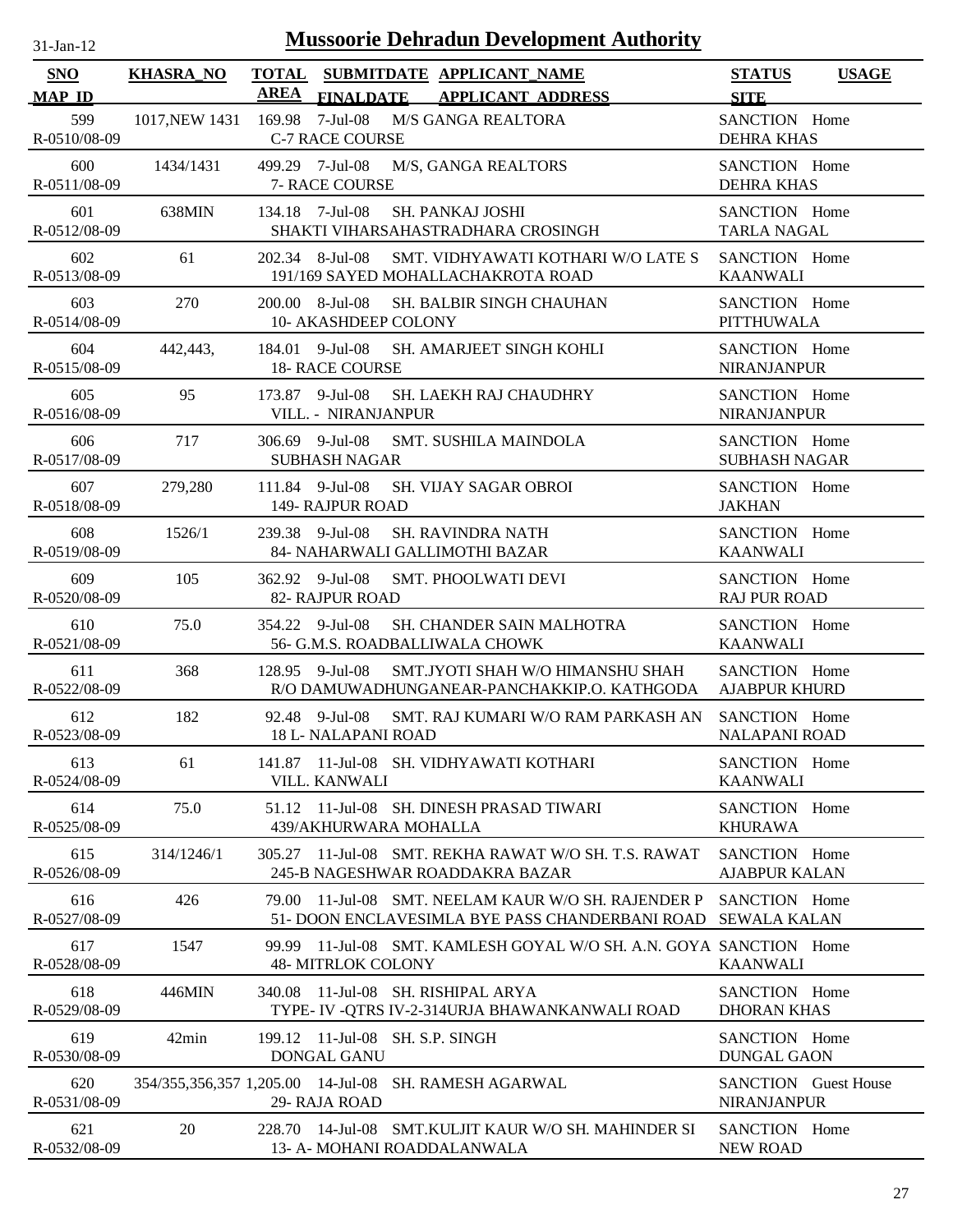| <b>Mussoorie Dehradun Development Authority</b><br>$31$ -Jan-12 |                  |                                                                                                             |                                              |  |  |  |
|-----------------------------------------------------------------|------------------|-------------------------------------------------------------------------------------------------------------|----------------------------------------------|--|--|--|
| <b>SNO</b><br><b>MAP ID</b>                                     | <b>KHASRA_NO</b> | <b>TOTAL</b><br>SUBMITDATE APPLICANT_NAME<br><b>AREA</b><br><b>FINALDATE</b><br><b>APPLICANT ADDRESS</b>    | <b>STATUS</b><br><b>USAGE</b><br><b>SITE</b> |  |  |  |
| 622<br>R-0533/08-09                                             | 81               | 185.59<br>14-Jul-08 SH. ARVINDER SINGH SABHARWAL<br>194/1 - PARK ROAD                                       | SANCTION Home<br><b>RAJ PUR ROAD</b>         |  |  |  |
| 623<br>R-0534/08-09                                             | 25               | 14-Jul-08 SH. SATISH KUMAR GARG<br>107.19<br>C-109 ANAND NIKETANNEW DELHI                                   | SANCTION Home<br><b>DANDA DHORAN</b>         |  |  |  |
| 624<br>R-0535/08-09                                             | 287              | 162.63 15-Jul-08 SH. VIJAY PAL SINGH<br>C/O SH. SUSHIL KUMARBACK TO PINK SITY MARBALSAHST AAMWALA TARLA     | SANCTION Home                                |  |  |  |
| 625<br>R-0536/08-09                                             | 65               | 197.72 15-Jul-08 SH. RMAKANT ROHILA&SH. SHASHI KANT<br>150/10-B SHANTI VIHAR COLONYGOVIND GHAR              | SANCTION Home<br><b>KAANWALI</b>             |  |  |  |
| 626<br>R-0537/08-09                                             | 143              | 15-Jul-08 SMT. SUSHILA DEVI<br>295.30<br>91/75 - BLOCK II ARYA NAGAR                                        | SANCTION Home<br>AMBEDKAR COLONY             |  |  |  |
| 627<br>R-0538/08-09                                             | 98/17            | 15-Jul-08 SH. DWARIKA PRASAD DIMRI<br>329.13<br>98/7- DHARAMPUR                                             | SANCTION Home<br><b>DHARMPUR</b>             |  |  |  |
| 628<br>R-0539/08-09                                             | 187m             | 15-Jul-08 SH. MANOJ KUMAR<br>238.37<br>56/7 - BHANDARI BAGH                                                 | SANCTION Home<br><b>BHANDARI BAGH</b>        |  |  |  |
| 629<br>R-0540/08-09                                             | 959              | 15-Jul-08 SH. CHANDRA SEN<br>213.75<br>87- TYAGI ROAD                                                       | SANCTION Home<br><b>DEHRA KHAS</b>           |  |  |  |
| 630<br>R-0541/08-09                                             | 19/25/27         | 99.90<br>15-Jul-08 SMT. KAMLESH DEV W/O SH.NATHI RAM<br>19/25/27 SEWAK ASHRAM ROAD                          | SANCTION Home<br><b>SEWAK ASHRAM ROAD</b>    |  |  |  |
| 631<br>R-0542/08-09                                             | 653              | 15-Jul-08 SH. SHIV CHARN SINGH BHANDARI& SH. S<br>365.41<br><b>15- ADHOIWALA MARG</b>                       | SANCTION Home<br>NADI RISPANA ROAD           |  |  |  |
| 632<br>R-0543/08-09                                             | 414              | 209.76 15-Jul-08 SH. A.S CHUGH<br><b>15- CHANDER ROAD</b>                                                   | SANCTION Home<br><b>ADOIWALA</b>             |  |  |  |
| 633<br>R-0544/08-09                                             | 378, 391, 393    | 297.93 15-Jul-08 SH. NARENDAR KUMAR, HIMANSU, URMILA SANCTION Home<br>5-A- RAJA RAOD                        | <b>DHARMPUR</b>                              |  |  |  |
| 634<br>R-0544/08-09-RE                                          | 378, 391, 393    | 297.93 4-Feb-09 SH. NARENDAR KUMAR, HIMANSU, URMILA SANCTION Home<br>5-A- RAJA RAOD                         | <b>DHARMPUR</b>                              |  |  |  |
| 635<br>R-0545/08-09                                             | 286              | 409.83 15-Jul-08 SMT. ARUNA RAWAT W/O S.S. RAWAT.<br>GH-9/223 PACHIM VIHARNEW DELHI-110087                  | SANCTION Home<br><b>AAMWALA TARLA</b>        |  |  |  |
| 636<br>R-0546/08-09                                             | 398              | 92.80 15-Jul-08 SH, ANGSHU KUMAR BISWAS<br>C-17 PARKSHA VIHARRAI PUR ROAD                                   | SANCTION Home<br><b>ADOIWALA</b>             |  |  |  |
| 637<br>R-0547/08-09                                             | 423KH            | 15-Jul-08 SMT, SAVITA SOOD W/O AVINASH CHANDE SANCTION Home<br>241.00<br>60-A ENGINEEARS ENCLAVERAJPUR ROAD | <b>JAKHAN</b>                                |  |  |  |
| 638<br>R-0548/08-09                                             | 322m             | 16-Jul-08 SH. SARBJEET SINGH<br>236.00<br>22- CHANDER SINGH GARHWALI MARG                                   | SANCTION Home<br><b>AJABPUR KALAN</b>        |  |  |  |
| 639<br>R-0549/08-09                                             | 73/1             | 16-Jul-08 SH. NEERAJ DDHUN<br>83.42<br>73/1 NIRANJAN PURCHAKKITOLA P.O. KANWALI                             | SANCTION Home<br><b>NIRANJANPUR</b>          |  |  |  |
| 640<br>R-0550/08-09                                             | 194m             | 16-Jul-08 SH. RAVI DATT<br>128.19<br>88/2 SANJAY COLONYMOHANI ROAD                                          | SANCTION Home<br><b>AJABPUR KALAN</b>        |  |  |  |
| 641<br>R-0551/08-09                                             | 303              | 16-Jul-08 SH. NEERAJ JAIN<br>82.12<br>8/18 - MOHANI ROAD                                                    | SANCTION Home<br><b>AAMWALA TARLA</b>        |  |  |  |
| 642<br>R-0552/08-09                                             | $11-A$           | 169.52 16-Jul-08 SH. VIJAY KUMAR SISODIA<br>11-A SEWAK ASHRAM ROAD                                          | SANCTION Home<br><b>SEWAK ASHRAM ROAD</b>    |  |  |  |
| 643<br>R-0553/08-09                                             | $S-2-A-100$      | 206.49 16-Jul-08 SH, S.P. KHANTWAL<br>S-2-A-100 - DEFENCE COLONY                                            | SANCTION Home<br>DEFENCE COLONY              |  |  |  |
| 644<br>R-0554/08-09                                             | 1047MIN          | 196.00 16-Jul-08 SH. RAM KISHAN DHIMAN&SMT. PREM LAT SANCTION Home<br>71-TAIPE-III F.R.I.                   | <b>KAANWALI</b>                              |  |  |  |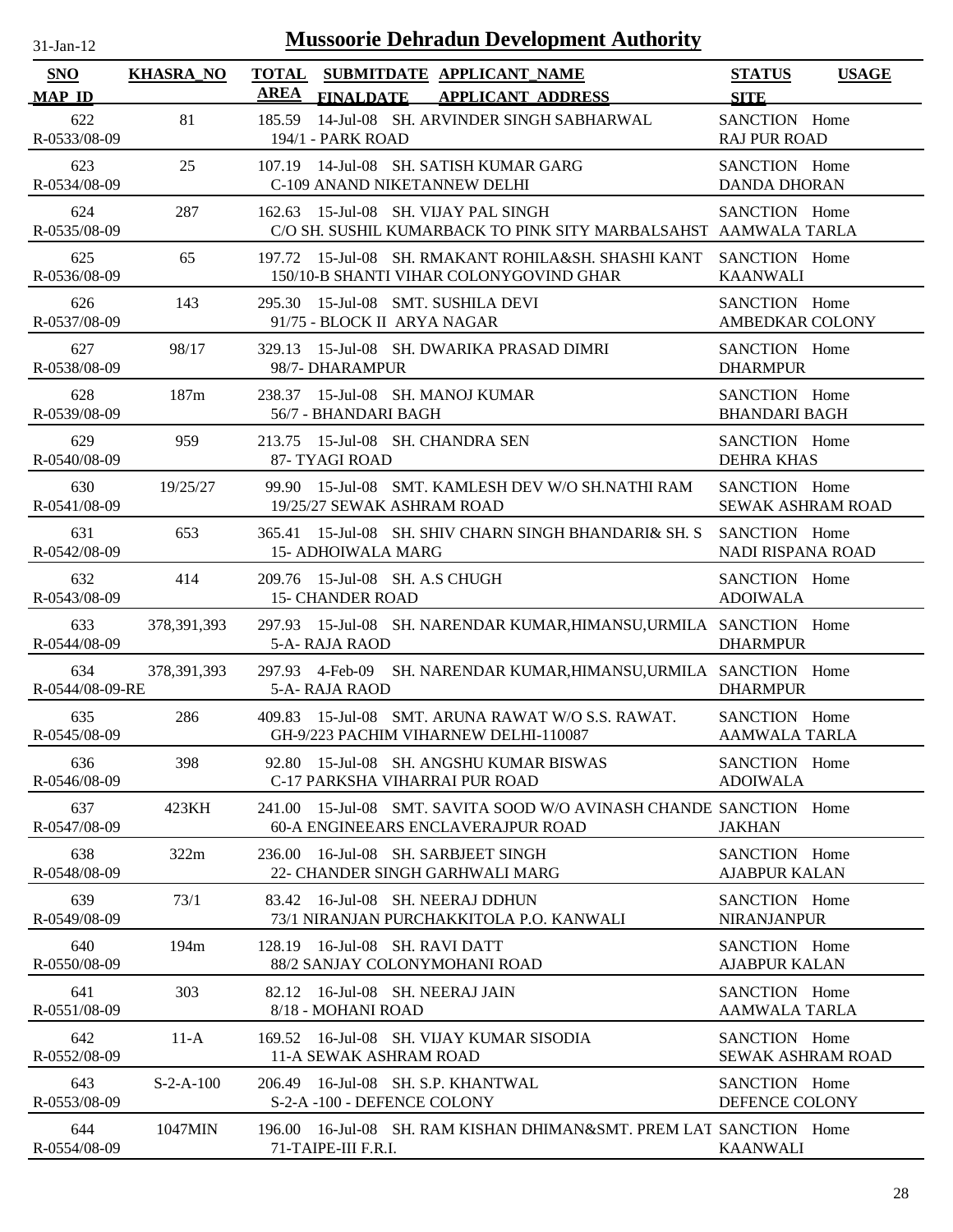| -Jan- |  |
|-------|--|
|       |  |

| <b>SNO</b>          | <b>KHASRA_NO</b> | SUBMITDATE APPLICANT_NAME<br><b>TOTAL</b>                                                                    | <b>STATUS</b>                         | <b>USAGE</b> |
|---------------------|------------------|--------------------------------------------------------------------------------------------------------------|---------------------------------------|--------------|
| <b>MAP ID</b>       |                  | AREA<br>FINALDATE APPLICANT ADDRESS                                                                          | <b>SITE</b>                           |              |
| 645<br>R-0555/08-09 | 290              | 16-Jul-08 SMT. ANITA CHAMOLI<br>126.30<br>71/36 NESHVILLA ROAD                                               | SANCTION Home<br><b>JOHDI</b>         |              |
| 646<br>R-0556/08-09 | 290,291          | 117.01 16-Jul-08 SMT. ANITA CHAMOLI<br>71/36 NESHVILLA ROAD                                                  | SANCTION Home<br><b>JOHDI</b>         |              |
| 647<br>R-0557/08-09 | 318              | 150.00 16-Jul-08 SMT. GULSHAN VIRMANI W/O SH. RAKESH 'SANCTION Home<br><b>3A- JAKHAN WESTRAJPUR ROAD</b>     | <b>JAKHAN</b>                         |              |
| 648<br>R-0558/08-09 | 3                | 324.19 17-Jul-08 SMT, TWINKLE SAKUJA W/O SH, AMIT KUM SANCTION Home<br>276/1 - NANAK VIHARCHANDER NAGAR      | <b>REST CAMP</b>                      |              |
| 649<br>R-0559/08-09 | 84M              | 472.45 17-Jul-08 SMT. RUKMANI DEVI ASWAL<br>71/26 - NESHVILLA ROAD                                           | SANCTION Home<br><b>CHUKKHUWALA</b>   |              |
| 650<br>R-0560/08-09 | 141              | 17-Jul-08 S. AMARJEET SINGH&SH. TAJENDER SINGH SANCTION Home<br>271.38<br>R/O-125-GANDHI ROAD                | <b>SUBHASH ROAD</b>                   |              |
| 651<br>R-0561/08-09 | 206              | 197.63 17-Jul-08 SH, ANANDMANI JOSHI<br>97/6 ANAD VIHARDHARAMPUR                                             | SANCTION Home<br><b>AJABPUR KALAN</b> |              |
| 652<br>R-0562/08-09 | 518              | 288.32 17-Jul-08 SH.NEKPAL SINGH<br>393/1 - LANE - 3, STREE-4RAJENDRA NAGAR                                  | SANCTION Home<br><b>KAANWALI</b>      |              |
| 653<br>R-0563/08-09 | 52               | 103.12 17-Jul-08 SH. JAI PRAKASH MITTAL<br>54- DISPANSARY ROAD                                               | SANCTION Home<br><b>SUBHASH ROAD</b>  |              |
| 654<br>R-0564/08-09 | 52               | 90.58 17-Jul-08 SH. RAJJUMAR MITTAL<br>54- DISPENSARY ROAD                                                   | SANCTION Home<br><b>SUBHASH ROAD</b>  |              |
| 655<br>R-0565/08-09 | 263              | 167.28 17-Jul-08 SH. RAMA KANT GOVIL<br>6/2 GOVILS VILLAANAND SWAROOP EST BENGALI MOHALI JAKHAN              | SANCTION Home                         |              |
| 656<br>R-0566/08-09 | 14               | 246.26 17-Jul-08 SMT. BHARTI SHINDE<br>39-0DHAMAWALA MOHALLA                                                 | SANCTION Home<br><b>NEMI ROAD</b>     |              |
| 657<br>R-0567/08-09 | 11               | 401.19 18-Jul-08 SH, MADAN PAL SINGH<br>111- RAJPUR ROAD                                                     | SANCTION Home<br><b>RAJPUR ROAD</b>   |              |
| 658<br>R-0568/08-09 | 642ka            | 184.84 18-Jul-08 SMT. SEEMA GULATI<br><b>38- VAN VIHARBALLUPUR</b>                                           | SANCTION Home<br><b>DEHRA KHAS</b>    |              |
| 659<br>R-0569/08-09 | 1005/2           | 191.98 18-Jul-08 SH. MANOHAR LAL<br>113- SHIV MANDIR LANESOUTH VANASTHALI BALLUPUR                           | SANCTION Home<br><b>GARHI</b>         |              |
| 660<br>R-0570/08-09 | 1555             | 18-Jul-08 SMT. GUNJAN GUPTA W/O NEERAJ GUPTA<br>153.60<br>83- PATEL NAGAR                                    | SANCTION Home<br><b>KAANWALI</b>      |              |
| 661<br>R-0571/08-09 | 13               | 204.45 19-Jul-08 DR. PRATIBHA NARANG, MSS VIBHA CHADI SANCTION Home<br><b>13- LAXMI ROADDALANWALA</b>        | <b>LAXMI ROAD</b>                     |              |
| 662<br>R-0572/08-09 | 322              | 19-Jul-08 SH. HARBHAJAN SINGH NARANG<br>601.00<br>322 MOHIT NAGARG.M.S. ROAD                                 | SANCTION Home<br><b>MOHIT NAGAR</b>   |              |
| 663<br>R-0573/08-09 | 1008/2           | 21-Jul-08 SH. HARJIT SINGH SAPPAL<br>198.32<br>12-A - PUSPANJALI ENCLAVEG.M.S. ROAD                          | SANCTION Home<br><b>KAANWALI</b>      |              |
| 664<br>R-0574/08-09 | 23               | 21-Jul-08 SH. SURENDRA KUMAR<br>99.92<br>4- UDDHIWALABALLUPUR                                                | SANCTION Home<br><b>BALLUPUR</b>      |              |
| 665<br>R-0575/08-09 | 514MIN           | 180.93 21-Jul-08 SH. VINAY KUMAR JAIN<br>38/2 - TILAK ROAD                                                   | SANCTION Home<br><b>NIRANJANPUR</b>   |              |
| 666<br>R-0576/08-09 | 1000             | 21-Jul-08 MOHD AZHAR & SMT. NIKHAT PARVEEN<br>260.27<br>151/18 JAKHANRAJPUR ROAD                             | SANCTION Home<br><b>JAKHAN</b>        |              |
| 667<br>R-0577/08-09 | 42/5             | 2,040.19 21-Jul-08 SMT. MANJARI& SH. AMIT KUMAR&SMT. A SANCTION Home<br>293- AKASH DEEP COLONY BALLUPUR ROAD | <b>BALLUPUR</b>                       |              |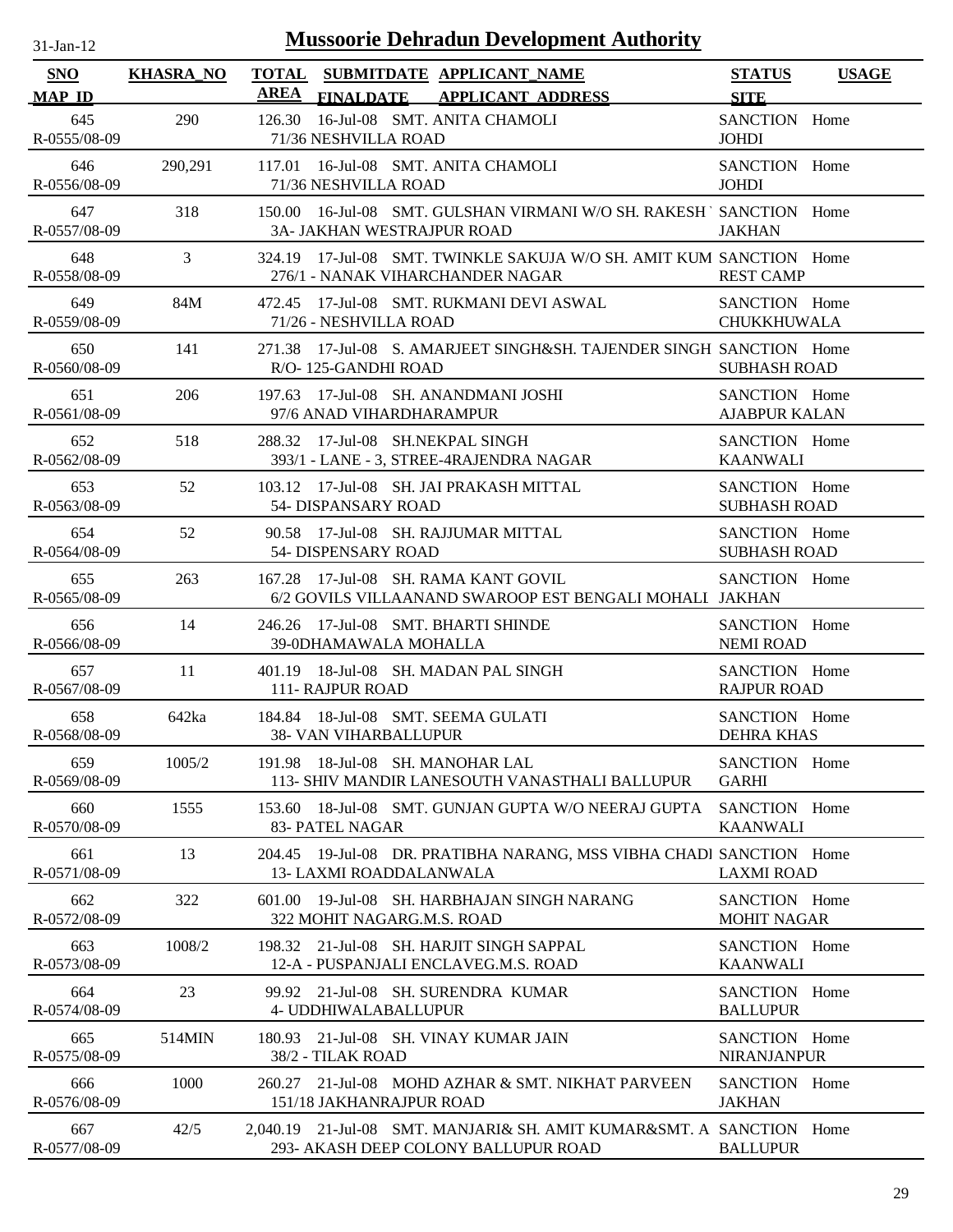| -Jan- |  |
|-------|--|
|       |  |

| <b>SNO</b><br><b>MAP ID</b> | <b>KHASRA_NO</b> | <b>TOTAL</b><br>SUBMITDATE APPLICANT_NAME<br><b>AREA</b><br><b>APPLICANT ADDRESS</b><br><b>FINALDATE</b>                           | <b>STATUS</b><br><b>USAGE</b><br><b>SITE</b> |
|-----------------------------|------------------|------------------------------------------------------------------------------------------------------------------------------------|----------------------------------------------|
| 668                         | 1339             | 21-Jul-08 SH. R.K. THAKKAR<br>90.65                                                                                                | SANCTION Home                                |
| R-0578/08-09                |                  | 48-B NEW COLONYG.M.S. ROAD                                                                                                         | <b>KAANWALI</b>                              |
| 669<br>R-0579/08-09         | 1261MIN          | 119.56 21-Jul-08 SH, MALIK RAM KHANNA & VIMLA KHANN SANCTION Home<br><b>LANE -2 KANWLI ROAD</b>                                    | <b>KAANWALI</b>                              |
| 670<br>R-0580/08-09         | $\mathbf{1}$     | 166.27 21-Jul-08 SMT, JYOTSNA SAXENA W/O SH, S.M. SAXE, SANCTION Home<br>9- CURZAN ROAD                                            | <b>UGGAR ROAD</b>                            |
| 671<br>R-0581/08-09         | 546              | 265.41 21-Jul-08 SH. UDAY SINGH PANWAR<br>2/75 BEHIND MATA MANDIRAJABPUR KALAN                                                     | SANCTION Home<br><b>AJABPUR KALAN</b>        |
| 672<br>R-0582/08-09         | 291MIN           | 189.26 21-Jul-08 SMT. SAVITA SHAHI W/O SH. ISHWAR SING SANCTION Home<br><b>14- RAJPUR ROAD</b>                                     | <b>KAANWALI</b>                              |
| 673<br>R-0583/08-09         | 67               | 56.19 21-Jul-08 SH. CHANDRA PAL<br>122/104 - ARAGHAR                                                                               | SANCTION Home                                |
| 674<br>R-0584/08-09         | $A-5-H.I.G.$     | 236.03 21-Jul-08 DR.PRADEEP KUMAR PANDEY<br>A-5-H.I.G- M.D.D.A COLONYDALANWALA                                                     | SANCTION Home<br>MDDA COLONY DALANWAI        |
| 675<br>R-0585/08-09         | 63               | 253.00 21-Jul-08 SMT. GURVINDER KAUR W/O SH. PARAMJI<br>C/O HARMIT SINGHKISHANPUR CHUNGIRAJPUR ROAD                                | SANCTION Home<br><b>KISHANPUR</b>            |
| 676<br>R-0586/08-09         | 75.0             | 319.84 21-Jul-08 SMT. NIRMALA SINGH W/O SH. S.M. SINGH<br>270- KISHAN NAGAR EXTN.                                                  | SANCTION Home<br><b>CHAI BAGH KAULAGARH</b>  |
| 677<br>R-0587/08-09         | 1339             | 90.65 21-Jul-08 SH. RAKESH SURI<br><b>48- BALLUPUR</b>                                                                             | SANCTION Home<br><b>KAANWALI</b>             |
| 678<br>R-0588/08-09         | 336,337          | 159.69 21-Jul-08 SMT. POONAM AGGARWAL D/O SH. S.B.L. A SANCTION Home<br>230- NEHARU NAGAR                                          | <b>SINOLA</b>                                |
| 679<br>R-0589/08-09         | 1235/3           | 21-Jul-08 SH. VIJAY KUMAR BHATIA<br>162.57<br>156/1 STREET NO-7RAJENDER NAGAR                                                      | SANCTION Home<br><b>GARHI</b>                |
| 680<br>R-0590/08-09         | 122/2            | 182.70 21-Jul-08 SH. ANUJ KAUSHAL<br><b>GRAM- GANDA LAKHONDP.O. GUJRADA</b>                                                        | SANCTION Home<br><b>KARANPUR</b>             |
| 681<br>R-0591/08-09         | 1228             | 288.34 22-Jul-08 SH. ROSHAN SINGH KHAROLA<br>12/28 - HATHIBARKALA                                                                  | SANCTION Home<br>HATHIBARKALA                |
| 682<br>R-0592/08-09         | 605              | 164.71 22-Jul-08 SMT, LATA BALONI W/O SH, SANJAY BALUI SANCTION Home<br>PUSHP UNJ COLONYAJABPUR KHURDMATHURAWALA ROA AJABPUR KHURD |                                              |
| 683<br>R-0593/08-09         | 486M             | 139.40 22-Jul-08 SMT, SARLA DEVI W/O SH, SURENER PAL S SANCTION Home<br>C/O HARMEN GUPTASUMMER HOUSECLEMAN TOWN                    | <b>BHARWALA GRANT</b>                        |
| 684<br>R-0594/08-09         | 1348             | 22-Jul-08 SMT, LAJBIR KAUR W/O SH, CHARANJEET S SANCTION Home<br>71.05<br>6 - ASHOKA ENCLAVENIRANJANPUR                            | <b>NIRANJANPUR</b>                           |
| 685<br>R-0595/08-09         | 387              | 581.92 22-Jul-08 SH. RAKESH KUMAR<br>75/4 SAHARANPUR ROAD                                                                          | SANCTION Home<br><b>DEHRA KHAS</b>           |
| 686<br>R-0596/08-09         | 1479             | 736.66 22-Jul-08 SMT, BALWANTI DEVI W/O SH, CHAUDHAR SANCTION Home<br>13- - G.M.S. ROAD                                            | <b>KAANWALI</b>                              |
| 687<br>R-0597/08-09         | 234/175          | 199.82 22-Jul-08 SH. SANJAYSINGH NEGI<br>234/175 - DHARAMPURHARIDWAR ROAD                                                          | SANCTION Home<br><b>DHARMPUR</b>             |
| 688<br>R-0598/08-09         | 234/175          | 199.82 22-Jul-08 SH. AJAI SINGH NEGI<br>108/12- DHARAMPUR HARIDWAR ROAD                                                            | SANCTION Home<br><b>DHARMPUR</b>             |
| 689<br>R-0599/08-09         | 395              | 22-Jul-08 SMT. RAJ KUMARI SINGH<br>500.00<br>1507- BALKUNJSECTER-A-POKET B.C. FLAETNEW DELHI-7                                     | SANCTION Home<br><b>SINOLA</b>               |
| 690<br>R-0600/08-09         | 452MIN           | 90.62 22-Jul-08 SH. HARJEET SINGH&SMT. GURJEET KAUR SANCTION Home<br>1477- GURU NANAK ENCLAVENIRANJANPUR                           | <b>NIRANJANPUR</b>                           |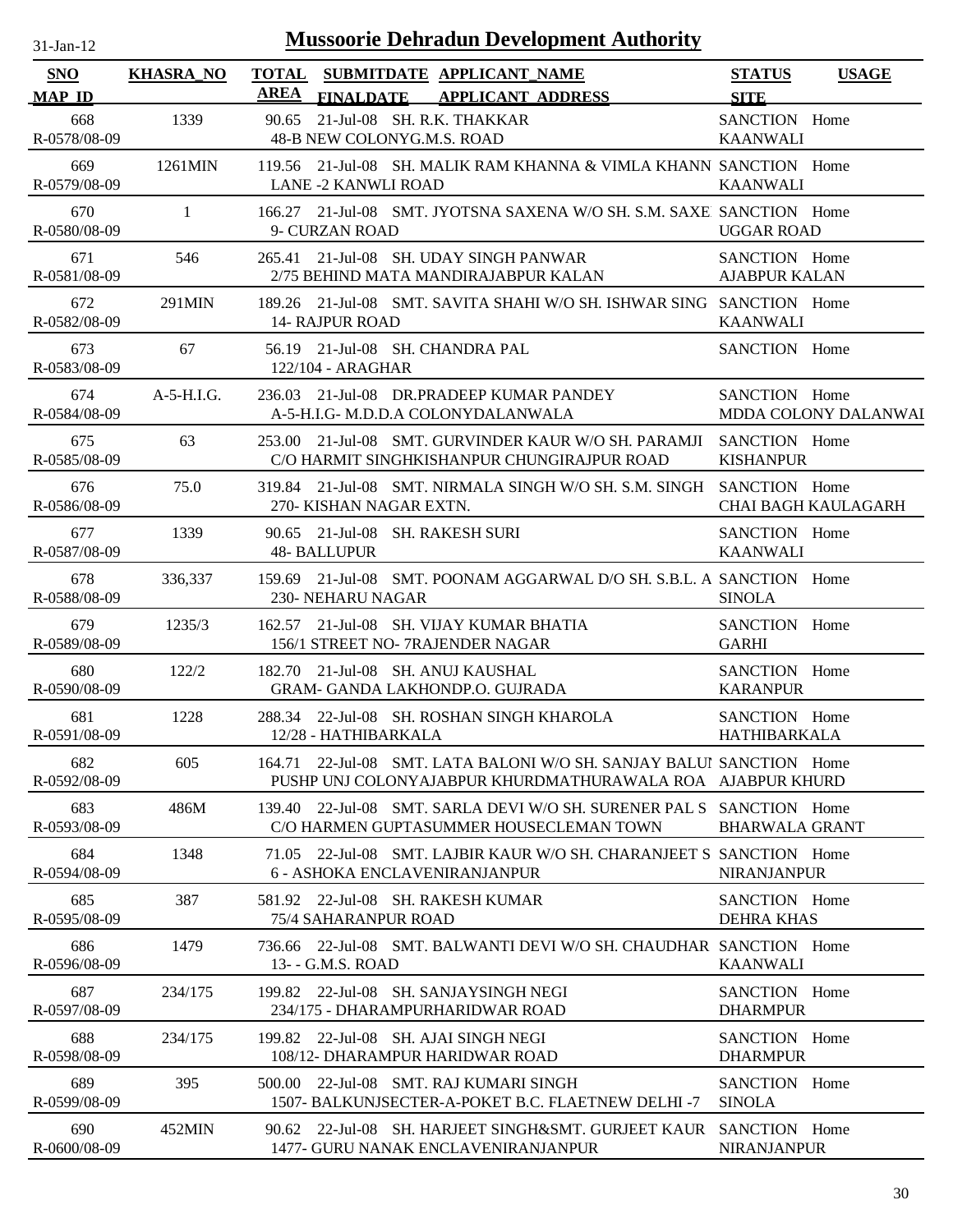| $31$ -Jan-12                |                  | <b>Mussoorie Dehradun Development Authority</b>                                                             |                                              |
|-----------------------------|------------------|-------------------------------------------------------------------------------------------------------------|----------------------------------------------|
| <b>SNO</b><br><b>MAP ID</b> | <b>KHASRA_NO</b> | <b>TOTAL</b><br>SUBMITDATE APPLICANT_NAME<br><b>AREA</b><br>FINALDATE APPLICANT ADDRESS                     | <b>STATUS</b><br><b>USAGE</b><br><b>SITE</b> |
| 691<br>R-0601/08-09         | 1013/1           | 143.83<br>22-Jul-08 SH. RAJ KUMAR & ANKUR SOOD<br>151- MOHIT NAGARLANE NO-1 G.M.S. ROAD                     | SANCTION Home<br><b>DEHRA KHAS</b>           |
| 692<br>R-0602/08-09         | 75.0             | 265.80 22-Jul-08 SH. RAJEEV VERMA & SANJEEV VERMA<br>24- BALNIR ROAD                                        | SANCTION Home<br><b>BALBIR ROAD</b>          |
| 693<br>R-0603/08-09         | 170              | 385.75 23-Jul-08 SMT. VEENA SINGH D/O SH. RAMJEE LAL<br>25 - A - SIVALIK PURAM G.M.S. ROAD                  | REJECTED Home<br><b>PANDITWARI</b>           |
| 694<br>R-0604/08-09         | 1246m            | 222.80 23-Jul-08 SH, GOVIND RAM ANAND<br>C/O SH. SURENDER KUMAR SAHANI31/1 VASHNAVI KUNJAN GARHI            | SANCTION Home                                |
| 695<br>R-0605/08-09         | $6 - B$          | 299.76 23-Jul-08 SH. PARDEEP CHIBBER<br>204- I.B.M. TOWERLAXMI ROAD                                         | SANCTION Home<br>PRITAM ROAD                 |
| 696<br>R-0606/08-09         | 330M             | 23-Jul-08 SH. DEEEPAK KUMAR SHARMA<br>166.63<br>57-AWHO, INDRA NAGAR                                        | SANCTION Home<br><b>SEWALA KALAN</b>         |
| 697<br>R-0607/08-09         | 1339             | 23-Jul-08 SH. RAKESH SURI<br>90.65<br>48-G.M.S. ROAD                                                        | SANCTION Home<br><b>KAANWALI</b>             |
| 698<br>R-0608/08-09         | $117-C$          | 158.33 23-Jul-08 SH, SASHIJAIN W/O SH, SUDHIR JAIN<br>25-TILAK ROAD                                         | SANCTION Home<br>KHADRI MOHALLA              |
| 699<br>R-0609/08-09         | 77               | 235.70 23-Jul-08 SH. SIVE PRASAD KUKSAL<br>77 - JHANDA MOHALLA                                              | SANCTION Home<br><b>JHANDA MOHALLA</b>       |
| 700<br>R-0610/08-09         | 166              | 259.62 23-Jul-08 SH. JAGMOHAN LALA SETHI<br>10/20 - DISPESARI ROAD                                          | SANCTION Home<br><b>DISPENSARY ROAD</b>      |
| 701<br>R-0611/08-09         | 1339             | 90.65 24-Jul-08 SH. R.K. THAKKAR<br><b>11- SAI LOKNIRANJANPUR</b>                                           | SANCTION Home<br><b>KAANWALI</b>             |
| 702<br>R-0612/08-09         | 245/1            | 297.00 24-Jul-08 SH, ABAAN AHMED<br><b>42- MAYUR VIHAR</b>                                                  | SANCTION Home<br><b>MAYUR VIHAR</b>          |
| 703<br>R-0613/08-09         | 291/2            | 197.24 24-Jul-08 SMT. TEJENDER PAL KAUR& JASVINND SANCTION Home<br>9- RACE COURSE                           | <b>AJABPUR KHURD</b>                         |
| 704<br>R-0614/08-09         | 435/3/2          | 151.30 24-Jul-08 SMT. KAMLESH KHURANA & SH. S.K. KHUR SANCTION Home<br>281- SHANTI VIHARNIMBUWALA KAULAGARH | <b>KAANWALI</b>                              |
| 705<br>R-0615/08-09         | 171              | 112.11 25-Jul-08<br>SH. PUNIT MONDAIYKA<br>DASS BUILDINGHRAIPUR ROAD                                        | SANCTION Home<br><b>KANDOLI</b>              |
| 706<br>R-0616/08-09         | 1185             | 238.55 25-Jul-08 SH, ASHOK KUMAR BAHAL<br>37- VAN VIHARNEAR O.N.G.C.HOSPITAL                                | SANCTION Home<br><b>GARHI</b>                |
| 707<br>R-0617/08-09         | 475/1            | 158.50 25-Jul-08 SH. DEVENDRA LAL<br>9- KHADRI MOHALLASAHARANPUR ROAD                                       | SANCTION Home<br><b>NIRANJANPUR</b>          |
| 708<br>R-0618/08-09         | 418              | 208.10<br>25-Jul-08 SH. MAHIPAL SINGH<br>107/1 SHAKTI COLONY                                                | SANCTION Home<br><b>HATHIBARKALA</b>         |
| 709<br>R-0619/08-09         | 409              | 25-Jul-08 SMT. RAJESHWARI GUSAIN<br>127.00<br>113- GURUDWARA ROAD                                           | SANCTION Home<br><b>ADOIWALA</b>             |
| 710<br>R-0620/08-09         | 75.0             | 25-Jul-08 DR. SHAILEY SINGHAL<br>95.40<br>23- PRAKASH ENCLAVESHIMAL ROAD                                    | SANCTION Home<br><b>PITHUWALA</b>            |
| 711<br>R-0620/08-09-RE      | 75.0             | 9-Feb-09 DR. SHAILEY SINGHAL<br>95.40<br>23- PRAKASH ENCLAVESHIMAL ROAD                                     | SANCTION Home<br><b>PITHUWALA</b>            |
| 712<br>R-0621/08-09         | 376/294          | 95.81 25-Jul-08 SMT. KULDEEP KAUR<br>35/2 - KAULAGARH ROAD                                                  | SANCTION Home<br><b>BALLUPUR</b>             |
| 713<br>R-0622/08-09         | 49               | 223.00 25-Jul-08 SH. RAKESH BATTA<br>7- SAHARANPU ROAD                                                      | SANCTION Home<br><b>KAANWALI</b>             |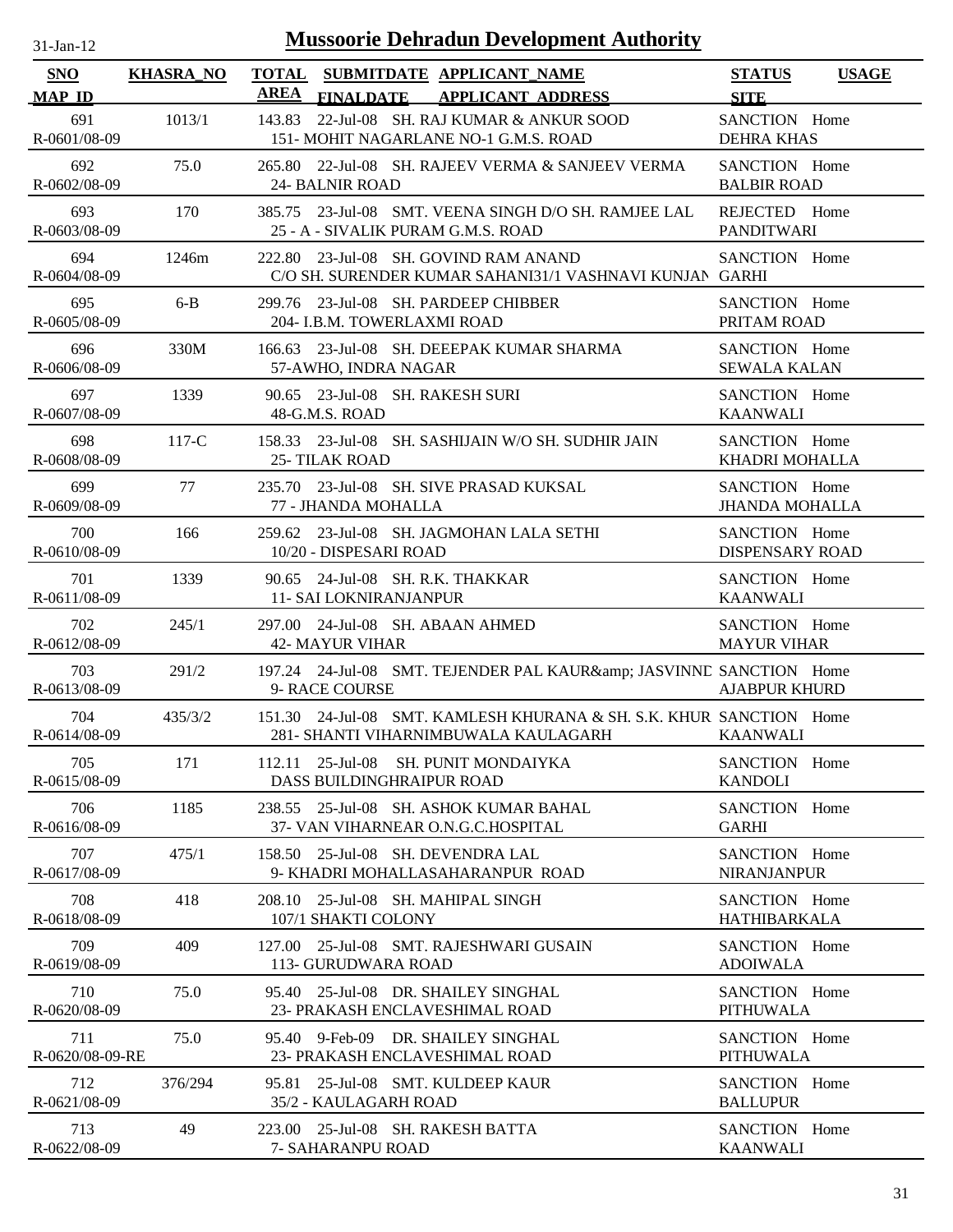| 31-Jan-12                   |                   | <b>Mussoorie Dehradun Development Authority</b>                                                     |                                              |
|-----------------------------|-------------------|-----------------------------------------------------------------------------------------------------|----------------------------------------------|
| <b>SNO</b><br><b>MAP ID</b> | <b>KHASRA_NO</b>  | <b>TOTAL</b><br>SUBMITDATE APPLICANT_NAME<br><b>AREA</b><br>FINALDATE APPLICANT ADDRESS             | <b>STATUS</b><br><b>USAGE</b><br><b>SITE</b> |
| 714<br>R-0623/08-09         | 516,517m          | 28-Jul-08 SH. MOHAN LAL THAPLIYAL<br>122.68<br><b>184- DHARAMPUR</b>                                | SANCTION Home<br><b>AJABPUR KALAN</b>        |
| 715<br>R-0624/08-09         | 294               | 157.58 28-Jul-08 M/S WIRELESS TT INFO SERVICE LTD.<br>294- KARANPUR                                 | REJECTED Towers<br><b>KARANPUR</b>           |
| 716<br>R-0625/08-09         | 423/1             | 240.55 28-Jul-08 SMT. SANGEETA BHANDARI W/O AJAY KU<br>353/1 VAN VIHARBALLUPUR                      | SANCTION Home<br><b>BALLUPUR</b>             |
| 717<br>R-0626/08-09         | 79                | 214.46 29-Jul-08 SH. JAGDIS GUPTA 7 SMT. MADHU GUPTA<br>77- CHANDER NAGAR                           | SANCTION Home<br><b>CHANDER NAGAR</b>        |
| 718<br>R-0627/08-09         | 28/1              | 261.28 29-Jul-08 SH. PANKAJ CHATURVEDI<br>28/1- INDER ROAD                                          | SANCTION Home<br><b>INDER ROAD</b>           |
| 719<br>R-0628/08-09         | 476kha            | 29-Jul-08 SH. RAJENDRA SINGH BISHT<br>149.68<br><b>GRAM - JAKHAN</b>                                | SANCTION Home<br><b>JAKHAN</b>               |
| 720<br>R-0629/08-09         | 654/2             | 354.71<br>29-Jul-08 SH, SAIYAD MOHD, MEHTAAB&SH, SAIYA<br>2- TURNER ROAD                            | SANCTION Home<br><b>MAJRA</b>                |
| 721<br>R-0630/08-09         | 221               | 29-Jul-08 SH. GANESH NAUTIYAL<br>292.27<br>E- BLOCK SARSWATI VIHARAJABPUR KHURD                     | SANCTION Home<br><b>AJABPUR KHURD</b>        |
| 722<br>R-0631/08-09         | <b>B-83 SEC-2</b> | 30-Jul-08 MJR. JAGJIT SINGH MANGAT<br>422.60<br>146- SEC.-71-ASAS NAGAR MOHALICHANDIGARH            | SANCTION Home<br>DEFENCE COLONY              |
| 723<br>R-0632/08-09         | 902               | 140.24 30-Jul-08 SH. MOHAN LAL & SH. SANT RAM<br>5/1 - NEW VASANT VIHAR ENCLAVE                     | SANCTION Hospital<br><b>KAANWALI</b>         |
| 724<br>R-0633/08-09         | 75                | 30-Jul-08 SH. PRAKASH CHAND<br>316.00<br>193- HARI PUR KANWALI                                      | SANCTION Home<br><b>KAANWALI</b>             |
| 725<br>R-0634/08-09         | 390               | 110.53 30-Jul-08 SH. PAPPU<br>P.O. KAULAGARHGARHI CANTT                                             | SANCTION Home<br><b>KAULAGARH</b>            |
| 726<br>R-0635/08-09         | 279               | 30-Jul-08 SH. SANDEEP CHAMOLI & R.P.CHAMOLI<br>756.70<br>5- DEVLOK CLOLONYSIMLA ROAD                | SANCTION Home<br><b>SEWALA KALAN</b>         |
| 727<br>R-0636/08-09         | 98/98             | 152.17 30-Jul-08 SH. GOVIND SINGH NEGI<br>98/98 - NESHVILLA ROAD                                    | SANCTION Home<br>NESHVILLA ROAD              |
| 728<br>R-0637/08-09         | 638MIN            | 135.18 30-Jul-08 SH. RITUPARAN SHARMA<br>48-B- NEW COLONY BALLUPUR                                  | SANCTION Home<br><b>TARLA NAGAL</b>          |
| 729<br>R-0638/08-09         | 51/11/4/278       | 30-Jul-08 SH. RAJAN LUTHAR & SMT. SHSHI LUTHAR SANCTION Home<br>376.65<br>51/11/4/278 - RAJPUR ROAD | <b>RAJ PUR ROAD</b>                          |
| 730<br>R-0639/08-09         | 341m              | 174.32 30-Jul-08 DR. KANWAL DEEP<br><b>INDER BABA MARGKISHAN PUR</b>                                | SANCTION Home<br><b>JAKHAN</b>               |
| 731<br>R-0640/08-09         | $\tau$            | 282.00<br>31-Jul-08 SH. BAL KRISHAN<br>NEW NO - 14 DURGA VIHARBALLUPUR ROAD                         | SANCTION Home<br><b>KAULAGARH</b>            |
| 732<br>R-0641/08-09         | 10                | 31-Jul-08 DR. NARENDER KUMAR GUPTA<br>355.72<br>11- DEEP LOKBALLUPUR ROAD                           | SANCTION Home<br><b>BALLUPUR</b>             |
| 733<br>R-0642/08-09         | 506               | 188.44 1-Aug-08 SH. HARENDER KUMAR BHATT<br>C-24- JALNIGAM COLONYINDRA NAGAR                        | SANCTION Home<br><b>DHORAN KHAS</b>          |
| 734<br>R-0643/08-09         | 942               | 1-Aug-08 SH. KUNWAR SEN&OM PRAKESH<br>254.41<br>17/6 - O.N.G.C. COLONY                              | SANCTION Home<br><b>GARHI</b>                |
| 735<br>R-0644/08-09         | 1099              | 175.59 1-Aug-08 SMT. MUNNI DEVI W/O LAT. SH. SHEETLA P SANCTION Home<br>342- BALLUPUR               | <b>GARHI</b>                                 |
| 736<br>R-0645/08-09         | 7                 | 1-Aug-08 SMT. CHHANDA SINHA W/O LATE.SH. SAMI SANCTION Home<br>285.51<br>28- SUBHASH ROAD           | <b>SUBHASH ROAD</b>                          |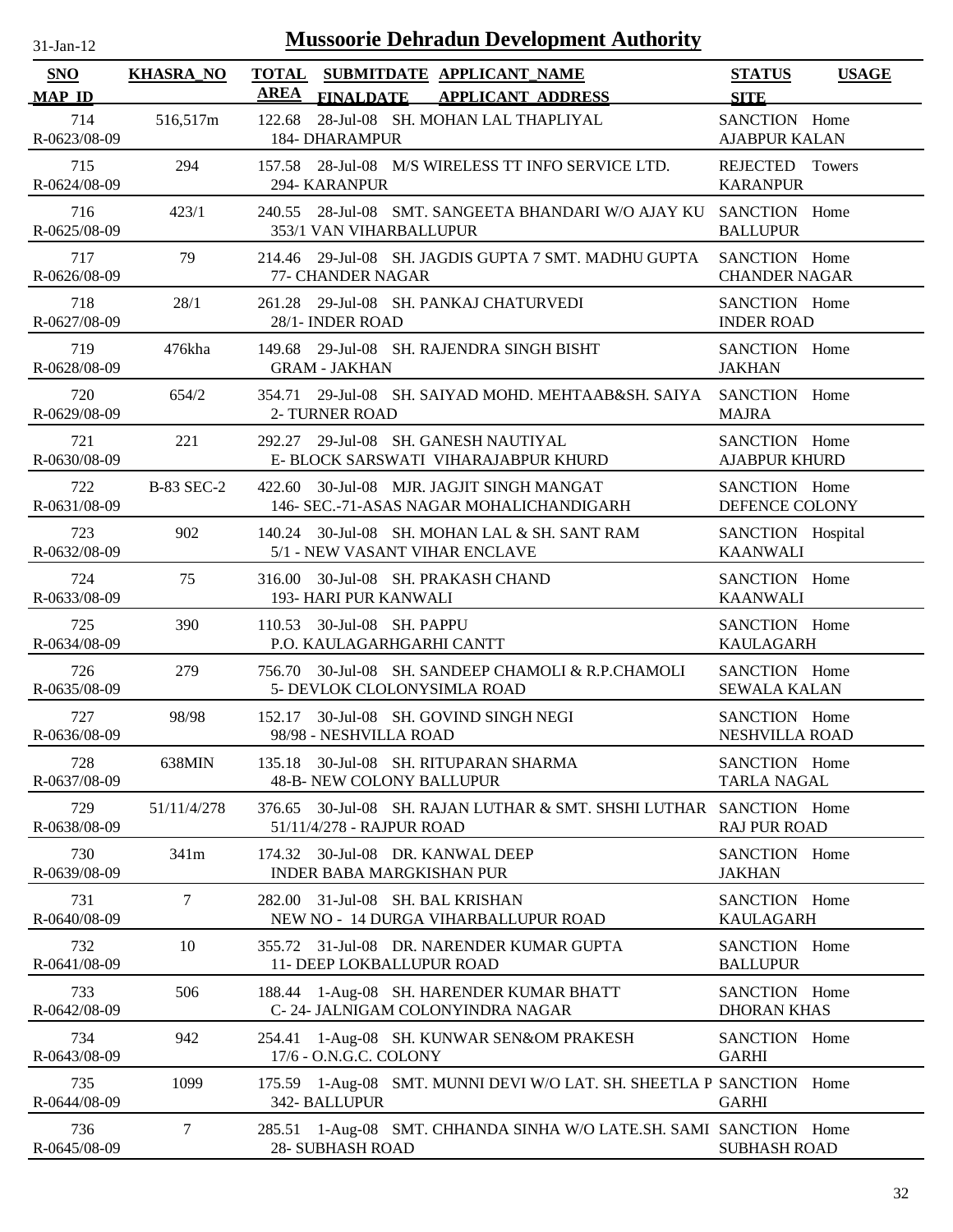| $31$ -Jan-12                | <b>Mussoorie Dehradun Development Authority</b> |             |                                                                                                                  |                                       |                    |  |  |
|-----------------------------|-------------------------------------------------|-------------|------------------------------------------------------------------------------------------------------------------|---------------------------------------|--------------------|--|--|
| <b>SNO</b><br><b>MAP ID</b> | <b>KHASRA_NO</b>                                | <b>AREA</b> | TOTAL SUBMITDATE APPLICANT NAME<br><b>FINALDATE</b><br><b>APPLICANT ADDRESS</b>                                  | <b>STATUS</b><br><b>SITE</b>          | <b>USAGE</b>       |  |  |
| 737<br>R-0646/08-09         | 178/4                                           | 167.23      | 2-Aug-08 SMT. NIRMALA DEVI W/O LATE-SH. RAM M SANCTION Home<br>178-M- OLD DALANWALA                              | <b>DALANWALA</b>                      |                    |  |  |
| 738<br>R-0647/08-09         | 496                                             | 194.46      | 4-Aug-08 SARDAR HARDEV SINGH<br>H.NO-1 - AMAN VIHARNIRANAJANPUR                                                  | SANCTION Home<br><b>NIRANJANPUR</b>   |                    |  |  |
| 739<br>R-0648/08-09         | 27                                              | 332.58      | 4-Aug-08 SH. PARDEEP WALIA<br>190-BADRIPUR                                                                       | SANCTION Home<br><b>CIRCULAR ROAD</b> |                    |  |  |
| 740<br>R-0649/08-09         | 200/2                                           |             | 132.94 4-Aug-08 SMT. PUSHPA NAUTIYAL<br>G-444- NEHRAU COLONYDHARAM PUR                                           | SANCTION Home<br><b>AJABPUR KALAN</b> |                    |  |  |
| 741<br>R-0650/08-09         | 368MIN                                          |             | 302.36 4-Aug-08 SH. PURAN SINGH RANA<br>39- VIJAY COLONYHATHBARKALA                                              | SANCTION Home<br><b>HATHIBARKALA</b>  |                    |  |  |
| 742<br>R-0651/08-09         | 7/5                                             |             | 456.00 4-Aug-08 SMT. MAMTA KARANWAL W/O SH. SATISH SANCTION Home<br>7/5 OLD SURVEY ROAD                          | <b>OLD SURVEY ROAD</b>                |                    |  |  |
| 743<br>R-0652/08-09         | 900                                             |             | 172.45 4-Aug-08 SH. MOHAN CHAND TIWARI<br>79- HILL VIEW COLONYINDRA NAGAR                                        | SANCTION Home<br><b>KAANWALI</b>      |                    |  |  |
| 744<br>R-0653/08-09         | 326                                             |             | 334.57 4-Aug-08 SH. ASHOK KUMAR MALHOTRA<br>11- GREEN PARKBALLUPUR ROAD                                          | SANCTION Home<br><b>KAANWALI</b>      |                    |  |  |
| 745<br>R-0654/08-09         | 75.0                                            |             | 320.07 4-Aug-08 SH. ANAND PRAKASH MUNIYAL&AVTAR C SANCTION Home<br><b>4- GURU ROAD</b>                           |                                       |                    |  |  |
| 746<br>R-0655/08-09         | 753.0                                           |             | 97.86 4-Aug-08 SH. PANKAJ GUPTA & SMT. MAMTA GUPTA SANCTION Hospital<br>2/11 BALLUPUR ROAD                       | <b>BALLUPUR</b>                       |                    |  |  |
| 747<br>R-0656/08-09         | 358                                             |             | 332.00 4-Aug-08 SMT. TEENA DUA W/O SANJEEV DUA&SANJ SANCTION Hospital<br>D-15- KEWAL VIHAR                       | <b>AAMWALA TARLA</b>                  |                    |  |  |
| 748<br>R-0657/08-09         | 158                                             | 349.00      | 4-Aug-08 SH. SAYEED KHAN<br>5-A-RAJA ROAD                                                                        | SANCTION Home<br><b>SEWALA KHURD</b>  |                    |  |  |
| 749<br>R-0658/08-09         | 86                                              | 499.03      | 5-Aug-08 SH. ALOK KUMAR & SMT. SHAKUNTLA SIN(SANCTION Home<br><b>R/O - RAJPUR ROAD</b>                           |                                       | SAHASTRADHARA ROAD |  |  |
| 750<br>R-0659/08-09         | 187GA, GHA                                      |             | 228.90 5-Aug-08 SH. CHAUDHARY JAGDISH PAL SINGH<br>OPP. - HIMMALYAN DRUG CO.SEWLA KHURDP.O. MOHABEV SEWALA KHURD | SANCTION Home                         |                    |  |  |
| 751<br>R-0660/08-09         | $29-A$                                          | 299.61      | 5-Aug-08 SH. ASHWANI KUMAR GULATI<br><b>BALBIR ROAD</b>                                                          | SANCTION Home<br><b>CIRCULAR ROAD</b> |                    |  |  |
| 752<br>R-0661/08-09         | 195,TO198MIN                                    |             | 167.23 5-Aug-08 SH. S.P. SRIVASTAVA<br>133- ANSALS GREEN VALLYJAKHAN                                             | SANCTION Home<br><b>JAKHAN</b>        |                    |  |  |
| 753<br>R-0662/08-09         | 211min                                          |             | 369.86 5-Aug-08 SARSAR MAHENDER SINGH<br><b>49- GANDHI RONA</b>                                                  | SANCTION Home<br><b>DEHRA KHAS</b>    |                    |  |  |
| 754<br>R-0663/08-09         | 211MIN                                          |             | 295.86 5-Aug-08 SMT. AMRITA KAUR<br>330-LAKHI BAG                                                                | SANCTION Home<br><b>DEHRA KHAS</b>    |                    |  |  |
| 755<br>R-0664/08-09         | 218/315                                         | 786.32      | 6-Aug-08 SMT. SHEHNAZ QAMAR W/O SH. QAMAR S<br>S-5-B -BLOCK SHIVALIK ROADOPP. CANAL ROADRAJPUR RO                | SANCTION Home<br><b>INDER ROAD</b>    |                    |  |  |
| 756<br>R-0665/08-09         | 522/3/2                                         |             | 270.87 6-Aug-08 SMT. USHA JAIN W/O SH. SUNIL JAIN<br>6- MAHAVIR ENCLAVEMAJRA                                     | SANCTION Home<br><b>NIRANJANPUR</b>   |                    |  |  |
| 757<br>R-0666/08-09         | 73/50                                           |             | 325.78 6-Aug-08 SH. RAKESH KUMAR JAIN<br>52-A- MALVIYA ROADLAXMANCHOWK                                           | SANCTION Home<br><b>MALVIAYA ROAD</b> |                    |  |  |
| 758<br>R-0667/08-09         | $73-a$                                          |             | 56.88 7-Aug-08 SH. SANJEEV SHRIVASTVA<br>73-LUNIA MOHALLA                                                        | SANCTION Home<br>LUNIA MAHALLA        |                    |  |  |
| 759<br>R-0668/08-09         | 262min                                          |             | 212.19 7-Aug-08 SH. SATISH KUMAR SAINI<br>59- SHIVALIK PURAM                                                     | SANCTION Home<br><b>KAANWALI</b>      |                    |  |  |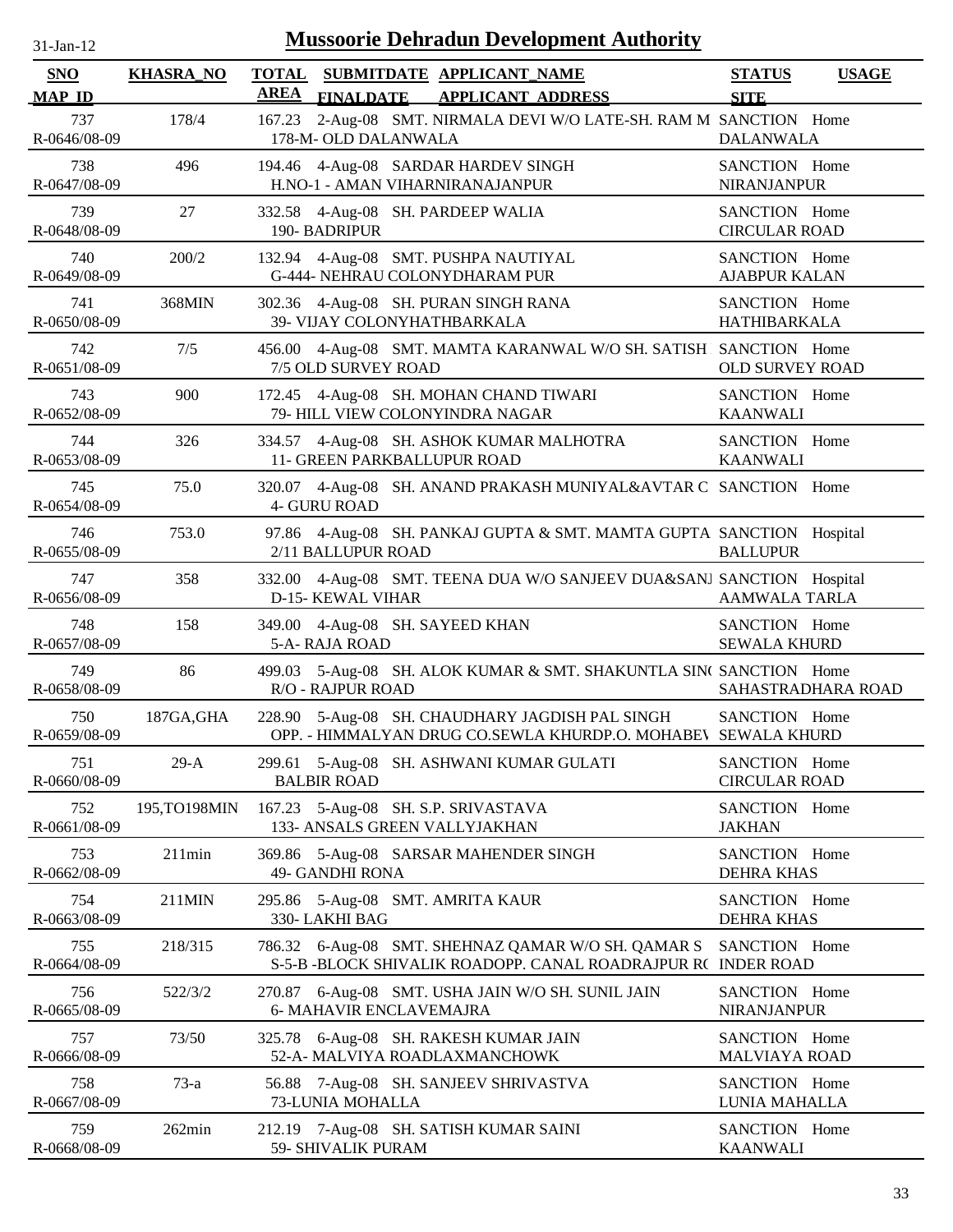| $31-Jan-12$                 |                  | <b>Mussoorie Dehradun Development Authority</b>                                              |                                       |                         |
|-----------------------------|------------------|----------------------------------------------------------------------------------------------|---------------------------------------|-------------------------|
| <b>SNO</b><br><b>MAP ID</b> | <b>KHASRA_NO</b> | TOTAL SUBMITDATE APPLICANT_NAME<br><b>AREA</b><br>FINALDATE APPLICANT ADDRESS                | <b>STATUS</b><br><b>SITE</b>          | <b>USAGE</b>            |
| 760<br>R-0669/08-09         | 50MIN            | 68.29 7-Aug-08 SH. VIRENDRA LUMAR & SH. GOPAL KRISH/ SANCTION Home<br><b>TARLA ADHOIWALA</b> |                                       |                         |
| 761<br>R-0670/08-09         | 1 <sub>min</sub> | 247.30 8-Aug-08 SH. GAJENDRA PRASAD SUNDRIYAL<br>230- VANSTHALIMANDIR MARG BALLUPUR          | SANCTION Home<br><b>KAULAGARH</b>     |                         |
| 762<br>R-0671/08-09         | 174/7            | 78.43 8-Aug-08 SH. JANAK KUMAR KAPOOR<br>174/7 - DL ROAD                                     | SANCTION Home<br>D.L.ROAD             |                         |
| 763<br>R-0672/08-09         | 75.0             | 249.00 8-Aug-08 SMT. SANTOSH GILHOTRA<br>AVINAL KOTEJKULRI MUSSOORIE                         | SANCTION Home<br><b>KALI DAS ROAD</b> |                         |
| 764<br>R-0673/08-09         | 45/3             | 275.00 8-Aug-08 SH. JAI SINGH RATURI<br>45/3 - BAKRALWAL                                     | SANCTION Home<br><b>BAAKRALWALA</b>   |                         |
| 765<br>R-0674/08-09         | 303              | 156.86 8-Aug-08 SH.SOHAN MISRA<br>H.NO-41-TAPOVAN ENCLAVEAAMWALA TARLA                       | SANCTION Home<br><b>AAMWALA</b>       |                         |
| 766<br>R-0675/08-09         | 307              | 109.27 8-Aug-08 SH. AKHTTAR HUSAIN<br>NOORPUR BIJNAUR                                        | SANCTION Home<br>MOHUWALA MAFI        |                         |
| 767<br>R-0676/08-09         | 158              | 88.88 8-Aug-08 SMT. SUMITRA CHAMOLI W/O SH.UDA RA<br>2/3-CHUKHUWALA                          | SANCTION Home<br>CHUKKHUWALA          |                         |
| 768<br>R-0676/08-09-RE      | 158              | 88.88 18-Sep-08 SMT. SUMITRA CHAMOLI W/O SH.UDA RA<br>2/3-CHUKHUWALA                         | SANCTION Home<br>CHUKKHUWALA          |                         |
| 769<br>R-0677/08-09         | 1                | 8-Aug-08 SMT. SONIA TYAGI<br>109.29<br>263- TYAGI ROAD                                       | SANCTION Home                         | RAI BAHADUR UGGAR SEN I |
| 770<br>R-0678/08-09         | 639              | 184.85 8-Aug-08 SH. DEVENER SINGH BIST<br>239- NESGVILA ROAD                                 | SANCTION Home<br><b>TARLA NAGAL</b>   |                         |
| 771<br>R-0679/08-09         | 159/5            | 110.32 8-Aug-08 SMT. JSVINDER KAUR W/O HARMEET SING SANCTION Home<br>325- PAMDITWARI         | <b>PANDITWARI</b>                     |                         |
| 772<br>R-0680/08-09         | 236              | 106.39 8-Aug-08 S. DEEPAK KUMAR&SMT. SUDHESH<br>13/4-BHAGWANDAS QWAT.LUNIA MOHALLA           | SANCTION Home<br>LUNIA MAHALLA        |                         |
| 773<br>R-0681/08-09         | 15ka             | 164.46 11-Aug-08 SH. VINOD KUMAR SHARMA<br>VILL. DHARTAWALAPANDITWARI                        | SANCTION Home<br><b>DHARTAWALA</b>    |                         |
| 774<br>R-0682/08-09         | 64               | 680.50 11-Aug-08 SH. N.N. SINGHAL<br><b>64- VASANT VIHAR</b>                                 | SANCTION Home<br><b>VASANT VIHAR</b>  |                         |
| 775<br>R-0683/08-09         | 305/2            | 168.07 11-Aug-08 SH. K.R. KANDWAL<br>140/1 - POCKET NO-3VIVEK VIHAR G.M.S ROAD               | SANCTION Home<br><b>KAANWALI</b>      |                         |
| 776<br>R-0684/08-09         | 25min            | 217.10 11-Aug-08 SH. YOGESH SAINI<br>8/6 - KAULAGARH ROAD                                    | SANCTION Home                         | CHAI BAGH KAULAGARH     |
| 777<br>R-0685/08-09         | $S-2-A-70$       | 11-Aug-08 SH. HARENDER SINGH<br>219.05<br>S-2-A-70 - DEFENCE COLONY                          | SANCTION Home<br>DEFENCE COLONY       |                         |
| 778<br>R-0686/08-09         | 205/2            | 169.84 11-Aug-08 SMT. BABITA RAWAT<br>C/O MISS. KANCHAN RAWAT55- DOBHALWALA                  | SANCTION Home                         | VIJAYPUR HATHI BADKALA  |
| 779<br>R-0687/08-09         | 897              | 12-Aug-08 SH. PRITPAL KAKKAR<br>217.07<br>HILL VIEW COLONY NEAR GURUDWARA BASANT VIHAR       | SANCTION Home<br><b>KAANWALI</b>      |                         |
| 780<br>R-0688/08-09         | 16/1             | 12-Aug-08 SH. JAI PARKASH SEMWAL<br>402.41<br>16/1 PRITAM ROAD                               | SANCTION Home<br>PRITAM ROAD          |                         |
| 781<br>R-0689/08-09         | 75               | 12-Aug-08 SH. RAJESHWAR DAYAL VERMA<br>240.51<br>30/2- SIVLOK COLONYSIMLA BAYPAS ROAD        | SANCTION Home<br><b>SEWALA KALAN</b>  |                         |
| 782<br>R-0690/08-09         | 252              | 97.12 12-Aug-08 MRS. NEELAM KAUR W/O MR RAJENDER P<br>51- DOON ENCLAVESIMLA BYPASS ROAD      | SANCTION Home<br><b>SEWALA KALAN</b>  |                         |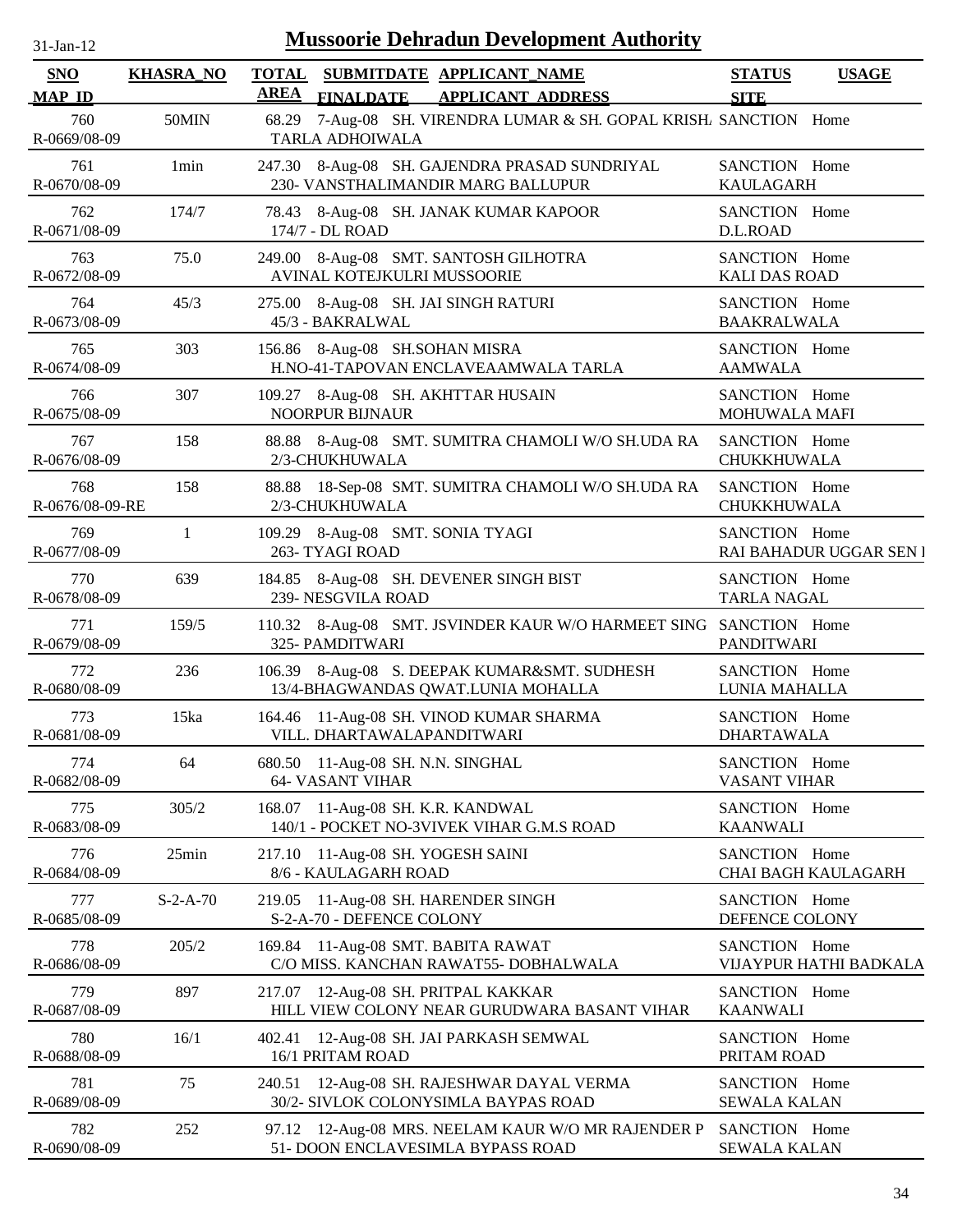| <b>Mussoorie Dehradun Development Authority</b><br>$31$ -Jan-12 |                  |                                                                                                                   |                                         |                      |  |  |
|-----------------------------------------------------------------|------------------|-------------------------------------------------------------------------------------------------------------------|-----------------------------------------|----------------------|--|--|
| <b>SNO</b><br><b>MAP ID</b>                                     | <b>KHASRA_NO</b> | <b>TOTAL</b><br>SUBMITDATE APPLICANT_NAME<br><b>AREA</b><br><b>FINALDATE</b><br><b>APPLICANT ADDRESS</b>          | <b>STATUS</b><br><b>SITE</b>            | <b>USAGE</b>         |  |  |
| 783<br>R-0691/08-09                                             | 1050             | 13-Aug-08 SH. RAJPAL SINGH<br>280.67<br>12 - MEGH ENCLAVEG.M.S. ROAD                                              | SANCTION Home<br><b>JOHDI</b>           |                      |  |  |
| 784<br>R-0692/08-09                                             | 219/2M           | 237.23 13-Aug-08 SH. RAJESHWAR PRASAD BENJWAL<br>80/1 - NEW NEHARU NAGARROORKEE                                   | SANCTION Home<br><b>ADOIWALA</b>        |                      |  |  |
| 785<br>R-0693/08-09                                             | $\mathbf{1}$     | 281.78 13-Aug-08 SH. AASIF HASAN & MASOOD HASAN<br>1 - CEMENT ROAD                                                | REJECTED Home<br><b>CEMENT ROAD</b>     |                      |  |  |
| 786<br>R-0694/08-09                                             | 684M             | 13-Aug-08 SH. MAHENDERA KUMAR AGARWAL<br>209.11<br>C/O - M.KANDA SAMYVEER SAWAKAR MARG SUBHASH NA BHARUWALA GRANT | SANCTION Home                           |                      |  |  |
| 787<br>R-0695/08-09                                             | 155M             | 531.58 13-Aug-08 SH. HARISH CHAND & SHIV PARASAD<br>43- PHASE - II PANDITWARI                                     | SANCTION Home<br><b>PANDITWARI</b>      |                      |  |  |
| 788<br>R-0696/08-09                                             | 720M             | 168.22 13-Aug-08 SH. BALDEV RAJ VERMA<br>C/O SH. DEV DASS6/9 GURU NANAK ROADSUBHASH NAGA                          | SANCTION Home<br><b>MAJRA</b>           |                      |  |  |
| 789<br>R-0697/08-09                                             | 35/33/1          | 330.15 13-Aug-08 SH. RAJPAL SINGH<br>3 - E.C. ROAD                                                                | SANCTION Home<br>D.A.V. COLLAGE ROAD    |                      |  |  |
| 790<br>R-0698/08-09                                             | 75.0             | 214.00 13-Aug-08 SH. M.P. SAXENA<br>79 - MAYUR VIHARSAHASTRADHARA                                                 | SANCTION Home<br><b>MAYUR VIHAR</b>     |                      |  |  |
| 791<br>R-0699/08-09                                             | 527,528min       | 195.43 14-Aug-08 SH. NOOR HASAN<br><b>AJABPUR KHURD</b>                                                           | <b>RE-OPENE</b><br><b>AJABPUR KHURD</b> | Home                 |  |  |
| 792<br>R-0699/08-09-RE                                          | 527,528min       | 195.43 11-May-09 SH. NOOR HASAN<br><b>AJABPUR KHURD</b>                                                           | SANCTION Home<br><b>AJABPUR KHURD</b>   |                      |  |  |
| 793<br>R-0700/08-09                                             | 682MIN           | 191.50 14-Aug-08 SMT. MAYA JUDORA<br>C-18 - 4 - TURNER ROADCLEMAN TOWN                                            | SANCTION Home<br><b>TERNAR ROAD</b>     |                      |  |  |
| 794<br>R-0701/08-09                                             | 262&263          | 175.74 14-Aug-08 SMT. SUSHMA&SH. PURSHOTAM LAL<br>ADHOIWALL NEAR SUMANPURI                                        | SANCTION Home<br><b>ADOIWALA</b>        |                      |  |  |
| 795<br>R-0702/08-09                                             | $B-14$           | 180.00 14-Aug-08 MR. PRADEEP KUMAR&MRS. MAHENDER K SANCTION Home<br>169-LUNIA MOHALLA                             |                                         | MDDA COLONY DALANWAI |  |  |
| 796<br>R-0703/08-09                                             | 1/1              | 73.10 14-Aug-08 SH. HARGOPAL KUKREJA<br>1/1 - ANAD CHOWK                                                          | SANCTION Home<br><b>ANAND CHOWK</b>     |                      |  |  |
| 797<br>R-0704/08-09                                             | 330              | 121.42 14-Aug-08 SH. RAJEEV KUMAR<br>113/111- GANGA VIHARHARIDWAR ROAD                                            | SANCTION Home<br><b>CHIDOWALI</b>       |                      |  |  |
| 798<br>R-0705/08-09                                             | $3-A$            | 14-Aug-08 SH. VERNON SHEPHERD<br>171.80<br>3-A-CONVENT ROAD                                                       | SANCTION Home<br><b>CONVENT ROAD</b>    |                      |  |  |
| 799<br>R-0706/08-09                                             | 345              | 361.50 18-Aug-08 SH. KANTA DEVI, RAJEEV KAUL, SANJEEV K SANCTION Home<br>H - 196 HATHIBARKALA                     | <b>DHORAN KHAS</b>                      |                      |  |  |
| 800<br>R-0707/08-09                                             | 774              | 18-Aug-08 MR - RAM GOPAL<br>447.90<br>71 7 27/2 - BODY GARDCANAL ROAD                                             | SANCTION Home<br><b>JAKHAN</b>          |                      |  |  |
| 801<br>R-0708/08-09                                             | 83&84/1          | 18-Aug-08 SH. H.K. KARANWAL 7 SMT. SUDESH KARAI SANCTION Home<br>1,197.03<br>151/23/1 - RAJPUR ROADJAKHAN         | <b>JAKHAN</b>                           |                      |  |  |
| 802<br>R-0709/08-09                                             | 275              | 18-Aug-08 SH. HIRA SINGH BARGALI<br>297.00<br><b>26 - MAYUR VIHAR</b>                                             | SANCTION Home<br><b>KANDOLI</b>         |                      |  |  |
| 803<br>R-0710/08-09                                             | 645              | 79.50 18-Aug-08 SMT. KRISHNA RANI<br>188 - MANI RAM MARGRISHIKESH                                                 | SANCTION Home<br><b>MAJRA</b>           |                      |  |  |
| 804<br>R-0711/08-09                                             | 318min           | 164.00 19-Aug-08 SH. SHIV SINGH RAWAT<br>CROSS- 6 TAPOVANENCLAVE NALAPANI ROAD                                    | SANCTION Home<br>AAMWALA TARLA          |                      |  |  |
| 805<br>R-0712/08-09                                             | 416ga            | 167.28 19-Aug-08 SH. VIJAY KUMAR<br>23 - TYAGI ROAD                                                               | SANCTION Home<br><b>AJABPUR KALAN</b>   |                      |  |  |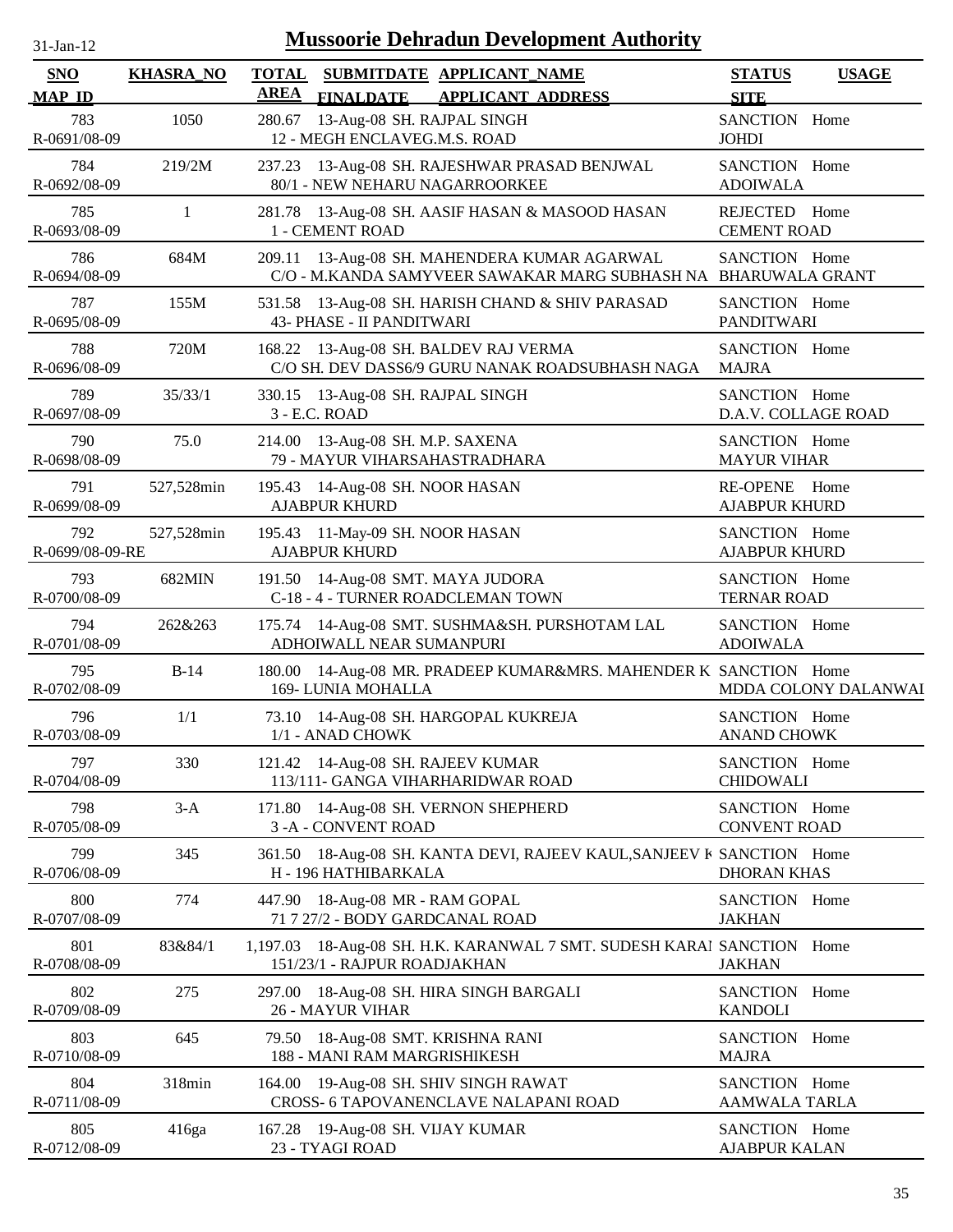| -Jan- |  |
|-------|--|
|       |  |

| <b>SNO</b><br><b>MAP ID</b> | <b>KHASRA_NO</b> | <b>TOTAL</b><br><b>AREA</b><br><b>FINALDATE</b>         | SUBMITDATE APPLICANT NAME<br><b>APPLICANT ADDRESS</b>                                             | <b>STATUS</b><br><b>SITE</b>          | <b>USAGE</b> |
|-----------------------------|------------------|---------------------------------------------------------|---------------------------------------------------------------------------------------------------|---------------------------------------|--------------|
| 806<br>R-0713/08-09         | 221/1            | 150.30                                                  | 19-Aug-08 SH. GAJANDER DUTT JOSHI<br>C/O LAXMAN PARSAD BHATTE-BLOCK SARSHWATI VIHAR AJABPUR KHURD | SANCTION Home                         |              |
| 807<br>R-0714/08-09         | 126/28/6         | 272.05<br>126/28/6 - KISHANPURRAJPUR ROAD               | 19-Aug-08 MRS. REETA VACHHANI W/O MR. ASHOK V SANCTION Home                                       | <b>KISHANPUR</b>                      |              |
| 808<br>R-0715/08-09         | 75.0             | 499.19 19-Aug-08 SH. PARAS BHATT<br>105/1 VASANT VIHAR  |                                                                                                   | SANCTION Home<br><b>KAANWALI</b>      |              |
| 809<br>R-0716/08-09         | 49               | <b>5- CIMENT ROAD</b>                                   | 170.54 19-Aug-08 SH. ARUN KUMAR GARG                                                              | SANCTION Home<br>D.L.ROAD             |              |
| 810<br>R-0717/08-09         | 45MIN            | 260.22<br>180 - PHESH - IIVASANT VIHAR                  | 19-Aug-08 SH. KULVEER SINGH&SMT. PAVITTRA GREV SANCTION Home                                      | <b>CHIDOWALI</b>                      |              |
| 811<br>R-0718/08-09         | 63&64            | 298.32<br>278 - PHASE - 1 - VASANT VIHAR                | 20-Aug-08 SMT. PARUL GOYAL W/O SH. NAVNEET GO SANCTION Home                                       | <b>DHARTAWALA</b>                     |              |
| 812<br>R-0719/08-09         | 561,562          | 179.13<br><b>AJABPUR KALAN</b>                          | 20-Aug-08 SH. DARBESHWAR PRASAD CHAMOLI&BRIS SANCTION Home                                        | <b>AJABPUR KALAN</b>                  |              |
| 813<br>R-0720/08-09         | 1555             |                                                         | 153.56 20-Aug-08 SH. RAKESH KUMAR SINGHAL<br>MIG-171-A M.D.D.A COLONYINDRAPURAM G.M.S. ROAD       | SANCTION Home<br><b>KAANWALI</b>      |              |
| 814<br>R-0721/08-09         | 311              | 73 - PRAKASH VIHARDHARAMPUR                             | 178.07 20-Aug-08 SMT. MANOJ CHAUHAN                                                               | SANCTION Home<br><b>AJABPUR KALAN</b> |              |
| 815<br>R-0722/08-09         | 1261             | <b>16 - CHAMAN VIHAR</b>                                | 119.56 21-Aug-08 SH. SUBODH KUMAR JAIN                                                            | SANCTION Home<br><b>KAANWALI</b>      |              |
| 816<br>R-0723/08-09         | 121              | 121 - RAJPUR ROAD                                       | 16.38 21-Aug-08 SMT. SUMAN SHAH W/O SH. RAJESH SHAH                                               | SANCTION Home<br><b>RAJ PUR ROAD</b>  |              |
| 817<br>R-0724/08-09         | 75.0             | 54/177 - D.L. ROAD                                      | 117.33 21-Aug-08 SH. RAGHUVIR SINGH                                                               | SANCTION Home<br>D.L.ROAD             |              |
| 818<br>R-0725/08-09         | 560min           | 136-C- LANE NO-12MOHIT NAGAR                            | 103.80 21-Aug-08 SH. JAGDISH PRASAD SHARMA                                                        | SANCTION Home<br><b>KAANWALI</b>      |              |
| 819<br>R-0726/08-09         | 49               | 223.05 21-Aug-08 SH. RAKESH BATTA<br>7- SAHARANPUR ROAD |                                                                                                   | SANCTION Home                         |              |
| 820<br>R-0727/08-09         | 47               |                                                         | 418.21 22-Aug-08 HIKMAT SINGH TARIYAL& OTHERS<br>STREET NO-1-E -14 SHASTRI NAGAR                  | SANCTION Home<br><b>AJABPUR KALAN</b> |              |
| 821<br>R-0728/08-09         | 300              | 197.46 22-Aug-08 SH. CHAMAN LAL                         | KRAS -8 TAPOVAN ENCLAVEAAMWALA TARLA                                                              | SANCTION Home<br><b>AAMWALA TARLA</b> |              |
| 822<br>R-0729/08-09         | 987              | 459.11<br><b>13- VANASTHALI BALLUPUR</b>                | 22-Aug-08 SH. VIBH NAUTIYAL                                                                       | SANCTION Home<br><b>GARHI</b>         |              |
| 823<br>R-0730/08-09         | 681, 682         | 127.97<br>ADRAS COLONYSUBHASH NAGAR                     | 22-Aug-08 SH. RAJ KUMAR                                                                           | SANCTION Home<br><b>MAJRA</b>         |              |
| 824<br>R-0731/08-09         | 75.0             | 127.97                                                  | 22-Aug-08 SH. SATENDER SINGH<br>ADERSH COLONYSUBHASH NAGAR                                        | SANCTION Home<br><b>MAJRA</b>         |              |
| 825<br>R-0732/08-09         | 37/7             | 144.37<br>42/11 - SAHARANPUR ROAD                       | 22-Aug-08 SMT. INDRA SHARMA, SUMIT&MISS SHELL                                                     | SANCTION Home<br>SAHARANPUR ROAD      |              |
| 826<br>R-0733/08-09         | 69/1             | STREET NO-6 - 12 SASTRI NAGAR                           | 711.34 22-Aug-08 SH. SUDHIR & SH SANJAY MOHAN MAMGAI SANCTION Home                                | SASTRI NAGAR                          |              |
| 827<br>R-0734/08-09         | 516              | 151.60<br>22 - SUMAN NAGAR                              | 22-Aug-08 SH. SUDARSHAN NAUTIYAL                                                                  | SANCTION Home<br><b>AJABPUR KALAN</b> |              |
| 828<br>R-0735/08-09         | 328min           |                                                         | 170.88 22-Aug-08 SH. RAVINDER SINGH NEGI<br>VILL. - NAYA GAONANARWALA CANT.                       | SANCTION Home<br><b>CHIDOWALI</b>     |              |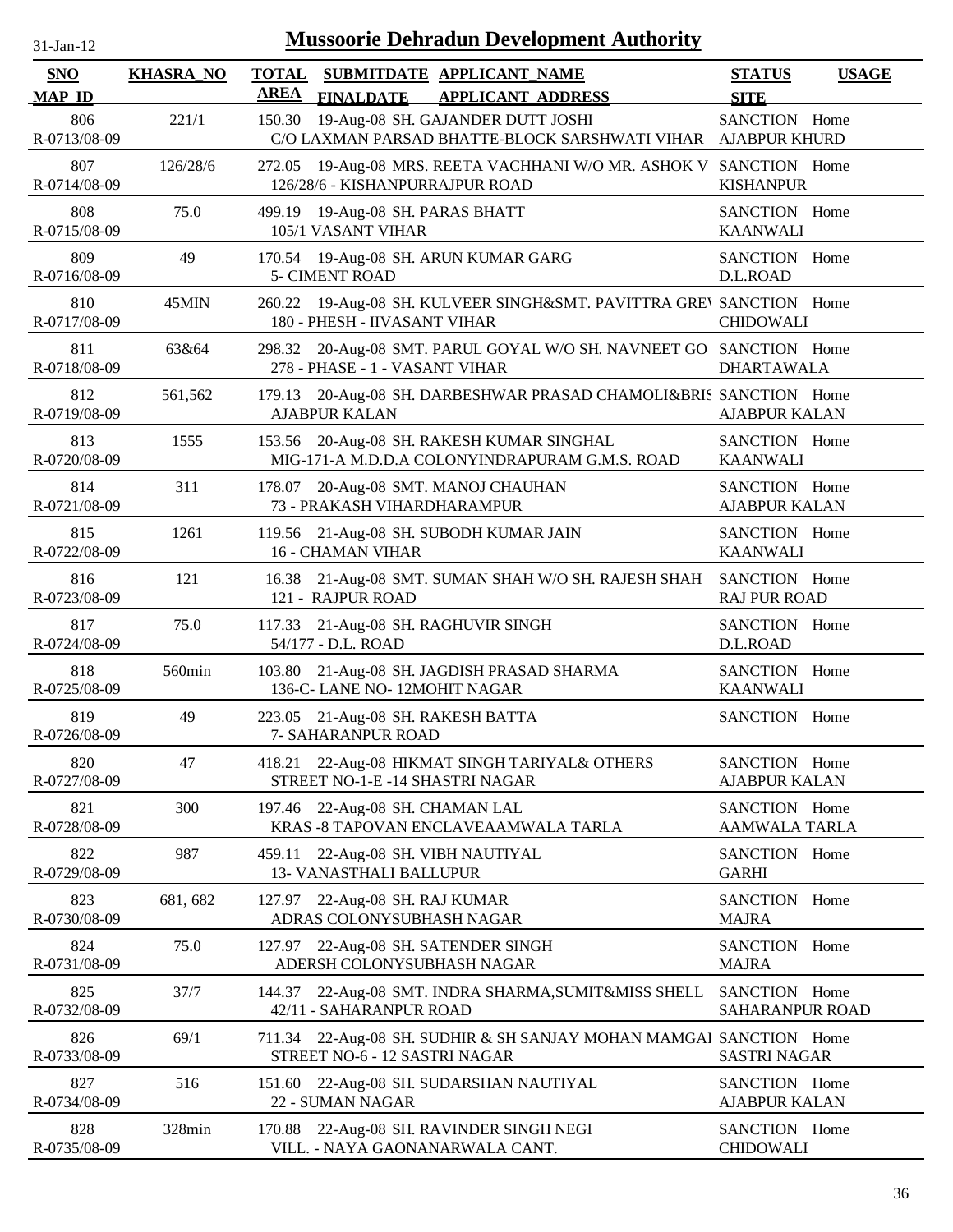| <b>Mussoorie Dehradun Development Authority</b><br>$31-Jan-12$ |                  |                             |                                                                                                      |                                          |               |
|----------------------------------------------------------------|------------------|-----------------------------|------------------------------------------------------------------------------------------------------|------------------------------------------|---------------|
| <b>SNO</b><br><b>MAP ID</b>                                    | <b>KHASRA_NO</b> | <b>TOTAL</b><br><b>AREA</b> | SUBMITDATE APPLICANT NAME<br><b>FINALDATE</b><br><b>APPLICANT ADDRESS</b>                            | <b>STATUS</b><br><b>SITE</b>             | <b>USAGE</b>  |
| 829<br>R-0736/08-09                                            | 75.0             | 147.75                      | 22-Aug-08 SH. CHATAN CHAUHAN& SMT. VANDANA C SANCTION Home<br>C-20 - CHANDER LOK COLONY              | <b>SALAWALA</b>                          |               |
| 830<br>R-0737/08-09                                            | 376              | 220.72                      | 22-Aug-08 SH. MOHIT JAIN& VINOD K. JAIN<br>SHAKTI VIHAR COLONY PHASE - IIMAJRA                       | SANCTION Home<br><b>MAJRA</b>            |               |
| 831<br>R-0738/08-09                                            | 1381             | 188.11                      | 22-Aug-08 SH. RAJESH SABHARWAL<br>78/1 - SAHARANPUR ROAD                                             | SANCTION Home<br><b>KAANWALI</b>         |               |
| 832<br>R-0739/08-09                                            | 1563MIN          |                             | 77.32 22-Aug-08 SH. VINOD KUMAR TAYAL<br><b>18- ANUPAM VIHARENGINEERS ENCLAVE</b>                    | SANCTION Home<br><b>KAANWALI</b>         |               |
| 833<br>R-0740/08-09                                            | 46               | 227.85                      | 23-Aug-08 SH. PANKAJ PURI<br>16 - AKETA AVENUE COLONYRAJPUR ROAD                                     | SANCTION Home<br><b>DUNGAL GAON</b>      |               |
| 834<br>R-0741/08-09                                            | 1226/1           |                             | 309.46 25-Aug-08 SMT. RENUKA RATHORE W/O MANOJ RATH SANCTION Home<br>14 - A M.D.D.A COLONYDALANWALLA |                                          |               |
| 835<br>R-0742/08-09                                            | 1359/1           | 174.80                      | 25-Aug-08 SH. SHALENDRA KUMAR CHAUHAN<br>6- BHAGIRATHI PURAMENGN.ENCLAVE G.M.S. ROAD                 | SANCTION Home<br><b>KAANWALI</b>         |               |
| 836<br>R-0743/08-09                                            | 282/2            |                             | 188.84 25-Aug-08 SH. SWAYANBER PARSAD MAITHANI<br>SUMAN PURI ADHOIWALA                               | SANCTION Home<br><b>ADOIWALA</b>         |               |
| 837<br>R-0744/08-09                                            | 525/1            | 168.21                      | 25-Aug-08 SMT. ANUJ JAIN& MANOJ KUMAR JAIN<br>70/3 BALLUPUR ROAD                                     | SANCTION Home<br><b>VASANT VIHAR</b>     |               |
| 838<br>R-0745/08-09                                            | 119/1            |                             | 229.15 25-Aug-08 SH. RAVINDER KUMAR<br>16 - A - SUBHASH ROAD                                         | SANCTION Home<br><b>KISHANPUR</b>        |               |
| 839<br>R-0746/08-09                                            | 160              | 122.67                      | 25-Aug-08 SH. RELIANCE INFRATEL LIMITED<br><b>GRAM - HARRAWALAHARIDWAR ROAD</b>                      | <b>REJECTED</b><br><b>PANDITWARI</b>     | <b>Towers</b> |
| 840<br>R-0747/08-09                                            | 1563MIN          | 156.83                      | 25-Aug-08 SH. VINOD KUMAR TAYAL<br>18- ANUPAM VIHAR ENGI. ENCLAVE                                    | REJECTED<br><b>KAANWALI</b>              | Home          |
| 841<br>R-0748/08-09                                            | 75.0             | 325.15                      | 25-Aug-08 SH. OM PARKASH SHARMA<br>101 - DRONPURIG.M.S. ROAD                                         | SANCTION Home<br><b>KAANWALI</b>         |               |
| 842<br>R-0749/08-09                                            | 1079,1080        |                             | 221.32 25-Aug-08 SH. LALA RAM & SMT. KRIPANTI DEVI<br>15 - BYOMPRASTH COLONYG.M.S. ROAD              | SANCTION Home<br><b>KAANWALI</b>         |               |
| 843<br>R-0750/08-09                                            | 696/1            | 232.23                      | 25-Aug-08 SMT. VIJAY LAXMI PUNDIR W/O R.P.SINGH<br><b>AJABPUR KALAN</b>                              | SANCTION Home<br><b>AJABPUR KALAN</b>    |               |
| 844<br>R-0751/08-09                                            | 1563             |                             | 145.24 25-Aug-08 SH. VINOD KUMAR TAYAL<br>18 - ANUPAM VIHARENGINEERS ENCLAVEG.M.S. ROAD              | SANCTION Home<br><b>KAANWALI</b>         |               |
| 845<br>R-0752/08-09                                            | 51MIN            |                             | 256.24 25-Aug-08 SH. K.J. SINGH<br>29 - RAJPUR RAOD                                                  | SANCTION Home<br><b>AAMWALA TARLA</b>    |               |
| 846<br>R-0753/08-09                                            | 283              |                             | 214.35 25-Aug-08 SH. SANJAY SINGH<br>49/7, TEG BADHUR ROAD                                           | SANCTION Home<br><b>GUJRADA MANSINGH</b> |               |
| 847<br>R-0754/08-09                                            | 124MA            | 280.22                      | 26-Aug-08 SMT. GURMEET KAUR&SMT. AMARJEET K<br>2 - A - MOHANI ROAD                                   | SANCTION Home                            |               |
| 848<br>R-0755/08-09                                            | 675              | 116.08                      | 26-Aug-08 SH. NARESH CHANDER JOSHI<br>76/56 - SAKET COLONYRAJPUR ROAD                                | SANCTION Home<br><b>JAKHAN</b>           |               |
| 849<br>R-0756/08-09                                            | 248001           | 301.88                      | 26-Aug-08 SH. RAJENDER PASAD KUKRETI<br>7/7 ANAND VIHARJAKHAN RAJPUR ROAD                            | SANCTION Home<br><b>JAKHAN</b>           |               |
| 850<br>R-0757/08-09                                            | 9                |                             | 1,107.00 26-Aug-08 SH. MADAN MOHAN MEHRA<br>9- CHANDER ROAD                                          | SANCTION Home<br><b>CHANDER ROAD</b>     |               |
| 851<br>R-0758/08-09                                            | 170/107          | 144.91                      | 26-Aug-08 SMT. SUBHRA BHATI<br>170/107 MOHANI ROAD                                                   | SANCTION Home<br><b>MOHINI ROAD</b>      |               |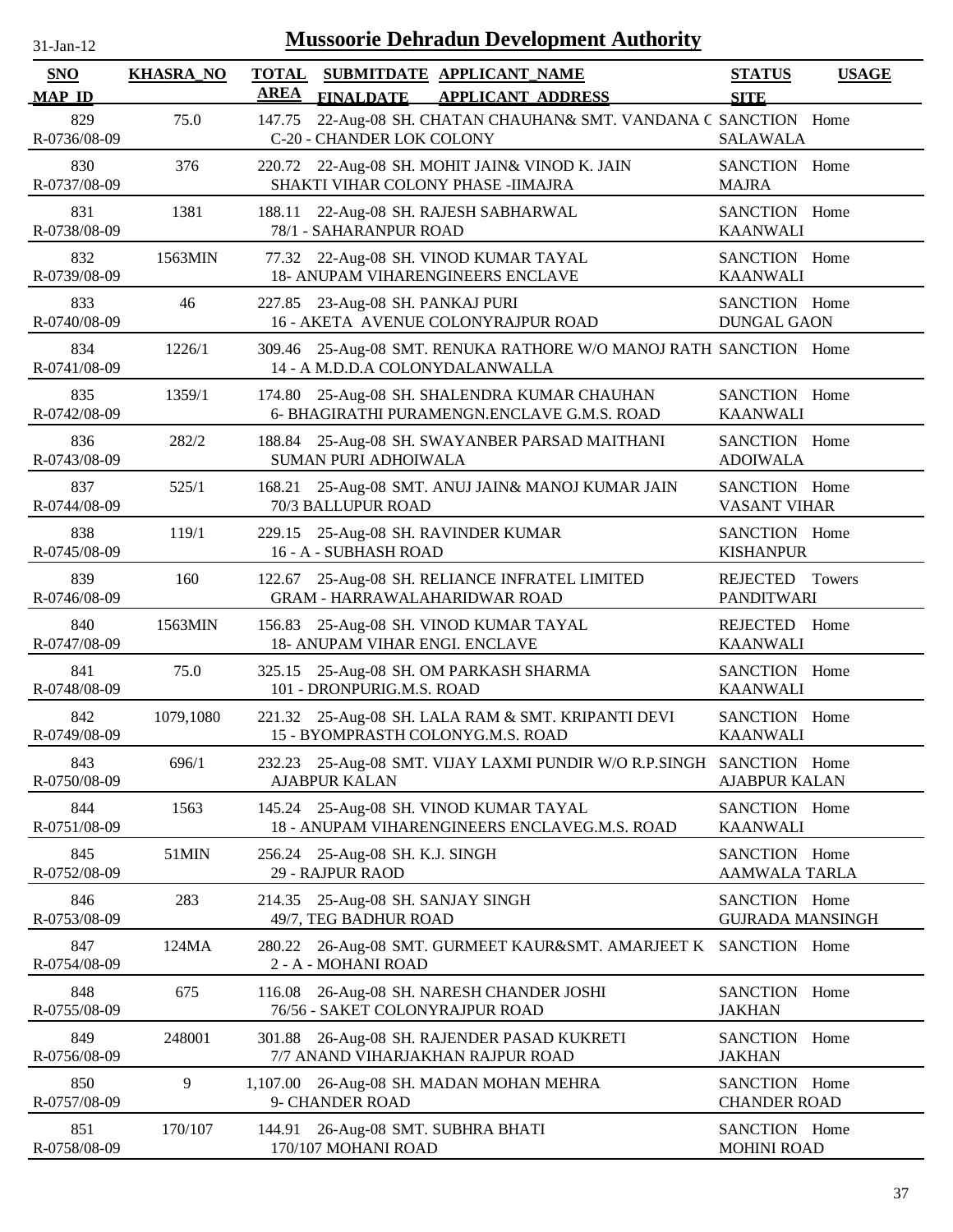| $31$ -Jan-12 |  |
|--------------|--|
|              |  |

| <b>SNO</b>             | <b>KHASRA_NO</b> | <b>TOTAL</b>                                                             | SUBMITDATE APPLICANT_NAME                                                           | <b>STATUS</b>                            | <b>USAGE</b>               |
|------------------------|------------------|--------------------------------------------------------------------------|-------------------------------------------------------------------------------------|------------------------------------------|----------------------------|
| <b>MAP ID</b>          |                  | <b>AREA</b><br><b>FINALDATE</b>                                          | <b>APPLICANT ADDRESS</b>                                                            | <b>SITE</b>                              |                            |
| 852<br>R-0759/08-09    | 75.0             | 362.45<br>133- SAHARANPUR ROADPATEL NAGAR                                | 26-Aug-08 SH. JAPINDER SINGH                                                        | SANCTION Home<br><b>NIRANJANPUR</b>      |                            |
| 853<br>R-0760/08-09    | 145 HIG.         |                                                                          | 200.00 26-Aug-08 SH. GIRISH KUMAR RASTOGI<br>HIG - 145 - INDRAPURAM COLOYGMS ROAD   | SANCTION Home                            | <b>INDIRA PURAM COLONY</b> |
| 854<br>R-0761/08-09    | 248001           | 27-Aug-08 SH. R.C. NAUTIYAL<br>252.68<br>DATIYALMADHYA PARDESH           |                                                                                     | SANCTION Home<br><b>BADRIPUR</b>         |                            |
| 855<br>R-0762/08-09    | 75.0             | 228.30 27-Aug-08 SH. SHER SINGH ADHIKARI                                 | H.NO-13- - MENLANETAPOVAN ENCLAVEAAMWALA TARL                                       | SANCTION Home<br><b>AAMWALA TARLA</b>    |                            |
| 856<br>R-0763/08-09    | 159              | 173.50<br>49/1 CANAL ROADKISHAN PUR                                      | 27-Aug-08 SH. RAVINDER NEGI & SMT. SEEMA NEGI                                       | SANCTION Home                            |                            |
| 857<br>R-0763/08-09-RE | 159              | 173.50<br>49/1 CANAL ROADKISHAN PUR                                      | 20-Jan-09 SH. RAVINDER NEGI & SMT. SEEMA NEGI                                       | SANCTION Home                            |                            |
| 858<br>R-0764/08-09    | 283              | 167.75 27-Aug-08 SH. NEKI RAM<br><b>4 - PUJA VIHARCANAL ROAD</b>         |                                                                                     | SANCTION Home<br><b>PITTHUWALA</b>       |                            |
| 859<br>R-0765/08-09    | 429/2            | 240.65 27-Aug-08 SH. MANDEEP SHARMA<br>30/2 - BALLUPUR ROAD              |                                                                                     | SANCTION Home<br><b>DAK PATTI</b>        |                            |
| 860<br>R-0766/08-09    | 64/1             | 237.24 29-Aug-08 SH. SUNIL DUTT SHARMA<br>16/64/1 JAKHAN RAJPUR ROAD     |                                                                                     | SANCTION Home<br><b>JAKHAN</b>           |                            |
| 861<br>R-0767/08-09    | 525/1            | 103.92 29-Aug-08 SH. PIYUSH SANGAL<br>18 - MALVYA ROADLAXMAN CHOWK       |                                                                                     | SANCTION Home<br><b>KAANWALI</b>         |                            |
| 862<br>R-0768/08-09    | 344              | 39 - SAKET COLONYAJABPUR KALAN                                           | 199.35 29-Aug-08 SMT. VIMLA DEVI W/O M.L. AMOLI                                     | SANCTION Home<br><b>AJABPUR KALAN</b>    |                            |
| 863<br>R-0769/08-09    | 154M             | 147.29 29-Aug-08 SH. CHANDRA SHEKHAR<br>282 - BHURGAONPANDITWARI         |                                                                                     | SANCTION Home<br><b>PANDITWARI</b>       |                            |
| 864<br>R-0770/08-09    | 42               | 212.94 29-Aug-08 SH. NOOR UL HAI<br>7 - KACHARI ROAD                     |                                                                                     | REJECTED Home<br><b>KAANWALI</b>         |                            |
| 865<br>R-0771/08-09    | 176              |                                                                          | 281.59 29-Aug-08 SH. BALBIR SINGH CHAUHAN<br>D - BLOCK SARSHWATI VIHARAJABPUR KALAN | SANCTION Home<br><b>AJABPUR KHURD</b>    |                            |
| 866<br>R-0772/08-09    | 376              | 23 - SHAKTI VIHARMAJRA                                                   | 121.28 29-Aug-08 SH. SWARAJ SINGH CHOUDHARY                                         | SANCTION Home<br><b>MAJRA</b>            |                            |
| 867<br>R-0773/08-09    | 13/1             | 193.77<br>13/1 - PRAKASH NAGARIDGAH                                      | 29-Aug-08 SH. ROOP CHAND SHARMA                                                     | SANCTION Home                            |                            |
| 868<br>R-0774/08-09    | 115M             | 29-Aug-08 SH. AVIRAL JAIN<br>298.31<br>C/0 - UDAYAN AGGARWALKESHAV VIHAR |                                                                                     | SANCTION Home                            | MOHABBEWALA (PART)         |
| 869<br>R-0775/08-09    | 152              | 29-Aug-08 SH. AMOD KUMAR<br>360.88<br>17 - TIPE - II TICHAR COLONYF.R.I. |                                                                                     | SANCTION Hospital<br>PREMPUR MAFI (PART) |                            |
| 870<br>R-0776/08-09    | 990BA            | 132.56 29-Aug-08 SMT. BALWANT KAUR<br>88-A SHANTI VIHARGOVIND GARH       |                                                                                     | SANCTION Home<br><b>MAJRA</b>            |                            |
| 871<br>R-0777/08-09    | $45/12 - 2$      | 113.02<br>13 - A IDGAH BLOCK - III                                       | 4-Sep-08 SH. ASHOK KUMAR GOYAL                                                      | SANCTION Home<br><b>IDGAH</b>            |                            |
| 872<br>R-0778/08-09    | 533M             | H.NO-393 - LANE NO - 13 - MOHIT NAGAR                                    | 260.13 4-Sep-08 SMT. MANJUSHARMA W/O -SH D.R. SHARM SANCTION Home                   | <b>KAANWALI</b>                          |                            |
| 873<br>R-0779/08-09    | 69               | 4-Sep-08<br>377.80<br>69 - PARK ROAD                                     | SH. SACHIN JINDAL & SMT. KAMLESH JIND/ SANCTION Home                                | <b>PARK ROAD</b>                         |                            |
| 874<br>R-0780/08-09    | 86               | 160.00 4-Sep-08<br>86 - DHARAMPUR                                        | SH. SATYA NARAIN BALUNI & SMT. SAVITR SANCTION Home                                 | <b>DHARMPUR</b>                          |                            |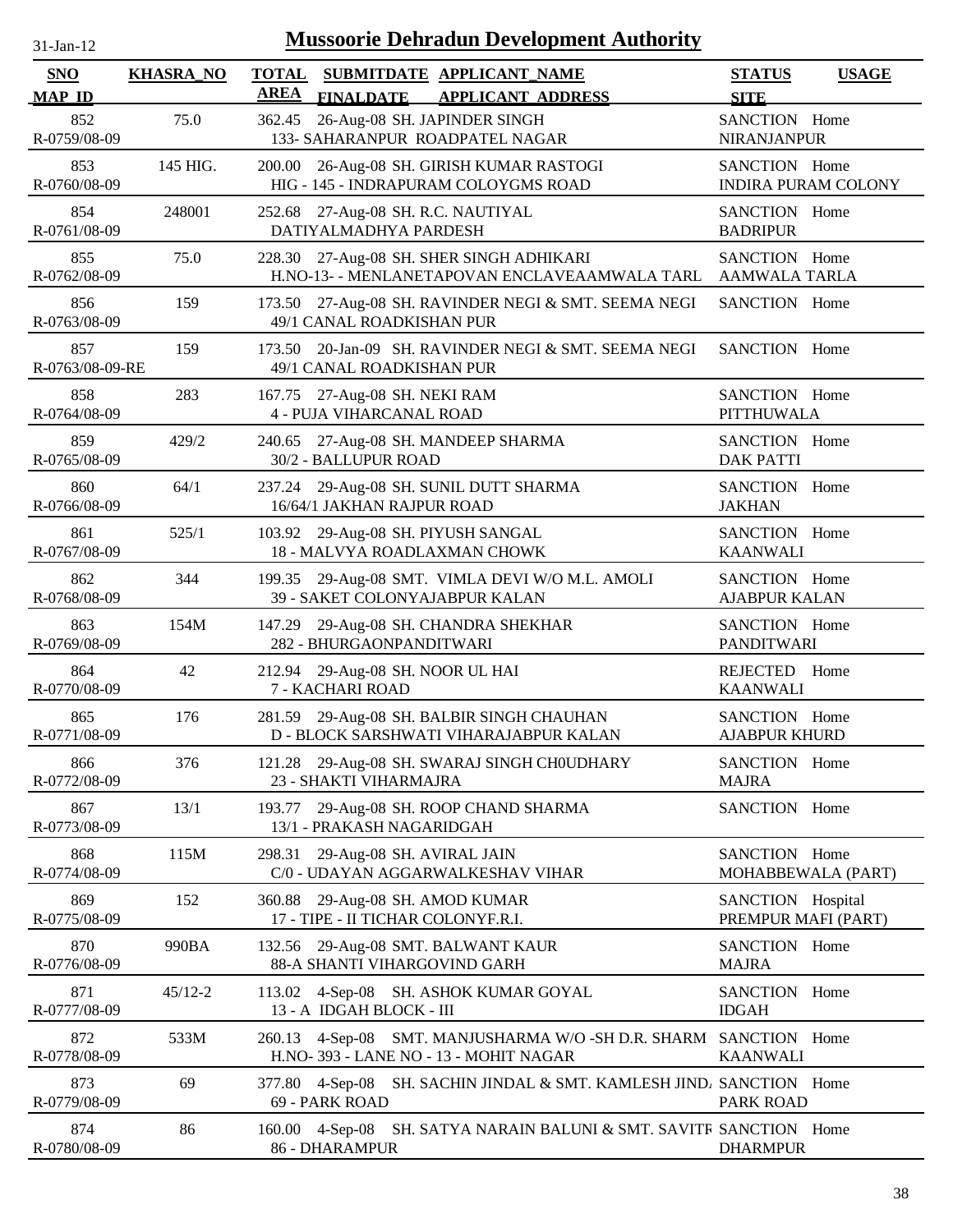| <b>Mussoorie Dehradun Development Authority</b><br>$31$ -Jan-12 |                    |                                                                                                           |                                              |  |  |
|-----------------------------------------------------------------|--------------------|-----------------------------------------------------------------------------------------------------------|----------------------------------------------|--|--|
| <b>SNO</b><br><b>MAP ID</b>                                     | <b>KHASRA_NO</b>   | <b>TOTAL</b><br>SUBMITDATE APPLICANT_NAME<br><b>AREA</b><br><b>FINALDATE</b><br><b>APPLICANT ADDRESS</b>  | <b>STATUS</b><br><b>USAGE</b><br><b>SITE</b> |  |  |
| 875<br>R-0781/08-09                                             | 1080/2             | 4-Sep-08 SH. VISHAL TYAGI<br>111.34<br>99/15 - VIJAY PARK                                                 | SANCTION Home<br><b>GARHI</b>                |  |  |
| 876                                                             | 854                | 181.27 4-Sep-08 SMT. KIRAN W/O SH RAKESH KUMAR                                                            | SANCTION Home                                |  |  |
| R-0782/08-09                                                    |                    | E/1/51- MDDA COLONY AJABPUR KALAN                                                                         | <b>AJABPUR KALAN</b>                         |  |  |
| 877                                                             | 538                | 141.51 4-Sep-08 SMT. PUSHPA RANI                                                                          | SANCTION Home                                |  |  |
| R-0783/08-09                                                    |                    | 158/3 RAJPUR ROAD                                                                                         | <b>DAK PATTI</b>                             |  |  |
| 878                                                             | 78M                | 101.12 4-Sep-08 SMT. KOMAL VIG W/O RAVI KYMAR VIG                                                         | SANCTION Home                                |  |  |
| R-0784/08-09                                                    |                    | 4/3/1 URJA BHAWANKANWALI RAOD                                                                             | <b>PANDITWARI</b>                            |  |  |
| 879                                                             | 442,443M           | 123.14 4-Sep-08 SH. AJAY DUTTA                                                                            | SANCTION Home                                |  |  |
| R-0785/08-09                                                    |                    | SIV LOK COLONY PATEL NAGAR                                                                                | <b>NIRANJANPUR</b>                           |  |  |
| 880<br>R-0786/08-09                                             | 747                | 5-Sep-08 SMT. DAMAN KAUR & JASVINDER KAUR<br>184.01<br>G - 36- RACE COURSE                                | SANCTION Home<br><b>NIRANJANPUR</b>          |  |  |
| 881                                                             | 747                | 184.01 5-Sep-08 SMT. JASVINDER KAUR                                                                       | SANCTION Home                                |  |  |
| R-0787/08-09                                                    |                    | G - 36 - RACE COURSE                                                                                      | <b>NIRANJANPUR</b>                           |  |  |
| 882                                                             | 49/42              | 168.70 5-Sep-08 SMT. SHANKUNTLA DEVI                                                                      | SANCTION Home                                |  |  |
| R-0788/08-09                                                    |                    | 49/42 - KISHAN NAGAR                                                                                      | <b>KISHAN NAGAR</b>                          |  |  |
| 883                                                             | 229                | 154.26 5-Sep-08 SH. SHIV BHAGWAN SONI                                                                     | SANCTION Home                                |  |  |
| R-0789/08-09                                                    |                    | B - 42/2 - ONGC COLONYKAULLGARH RAOD                                                                      | <b>NIRANJANPUR</b>                           |  |  |
| 884<br>R-0790/08-09                                             | 419                | 189.92 5-Sep-08 SMT. DEV PRABHA DATTA W/O D.K. DATT SANCTION Home<br>305/8-1 - EAST PATEL NAGAR           | <b>DEHRA KHAS</b>                            |  |  |
| 885<br>R-0791/08-09                                             | 498MIN             | 165.94 5-Sep-08 SMT. RAGINI AGGARWAL W/O DEEPAK AG SANCTION Home<br>MOHALLA MALIYANJWALAPUR HARIDWAR ROAD | <b>SAHARANPUR ROAD</b>                       |  |  |
| 886<br>R-0792/08-09                                             | 42M                | 319.99 5-Sep-08 SMT. KAMALA BIJALWAN W/O HARI LAL B SANCTION Home<br>POLIC LINE                           | <b>AJABPUR KHURD</b>                         |  |  |
| 887                                                             | 190                | 1,068.69 5-Sep-08 SH. BOBBY SONI & SH. K.K. SONI                                                          | REJECTED Guest House                         |  |  |
| R-0793/08-09                                                    |                    | 212 - RAJPUR ROAD                                                                                         | <b>DAK PATTI</b>                             |  |  |
| 888                                                             | 293                | 516.00 5-Sep-08 SH. B.B. AGARWAL                                                                          | SANCTION Home                                |  |  |
| R-0794/08-09                                                    |                    | 71 - VASANT VIHARPHASE - II                                                                               | <b>VASANT VIHAR</b>                          |  |  |
| 889                                                             | 159/5              | 193.27 5-Sep-08 SMT. SIMRAN KAUR                                                                          | SANCTION Home                                |  |  |
| R-0795/08-09                                                    |                    | PAYAL ENCLAVESEWALA KALAN                                                                                 | <b>PANDITWARI</b>                            |  |  |
| 890                                                             | $S - 2 - C/57 - B$ | 297.26 5-Sep-08 LT.COL. C.S. BISHT                                                                        | SANCTION Home                                |  |  |
| R-0796/08-09                                                    |                    | S-2-C/57-B - SHAHNAGAR DEFENCE COLONY                                                                     | DEFENCE COLONY                               |  |  |
| 891                                                             | 392/4              | 385.30 5-Sep-08 SH. BECHOO RAM                                                                            | SANCTION Home                                |  |  |
| R-0797/08-09                                                    |                    | 734 - RAJENDRA NAGARSTREET NO-14 LANE NO-13                                                               | <b>RAJENDAR NAGAR</b>                        |  |  |
| 892<br>R-0798/08-09                                             | 98                 | 5-Sep-08 SMT. SUMEDHA & SH. SATENDER SINGH<br>308.97<br>34 - GOVIND NAGARRACE COURSE                      | SANCTION Home<br><b>RACE COURSE</b>          |  |  |
| 893<br>R-0799/08-09                                             | 203                | 462.44 5-Sep-08 DR. SUDHIR KUAMR SHARMA & S.K.SHARN SANCTION Home<br>I.S.B.T. ROAD NEAR RISPANA POOL      | <b>AJABPUR KALAN</b>                         |  |  |
| 894                                                             | 118/1MIN           | 1,074.96 5-Sep-08 MRS. ROSHAN ARA ZAIDI W/O LATE SH. M                                                    | REJECTED Home                                |  |  |
| R-0800/08-09                                                    |                    | 118/3 TURNER ROADCLEMAN TOWN                                                                              | <b>SEWALA KHURD</b>                          |  |  |
| 895                                                             | 34/50/1            | 284.12 6-Sep-08 SMT. RITA NEGI W/O LATE SH. Y.S. NEGI                                                     | SANCTION Home                                |  |  |
| R-0801/08-09                                                    |                    | 50/1 - CANAL ROADKISHANPUR                                                                                | <b>CENAL ROAD</b>                            |  |  |
| 896                                                             | 146                | 208.09 6-Sep-08 MR.SUBODH MAITHANI                                                                        | SANCTION Home                                |  |  |
| R-0802/08-09                                                    |                    | VILL. & P.O. MITANADIST. CHAMOLI                                                                          | <b>AJABPUR KHURD</b>                         |  |  |
| 897                                                             | 245                | 228.56 8-Sep-08 MR. MUKESH KUMAR RATURI                                                                   | SANCTION Home                                |  |  |
| R-0803/08-09                                                    |                    | C/O S.K. RATURIROHINI ENCLAVESGIMLA ROAD                                                                  | SEWALA KALAN                                 |  |  |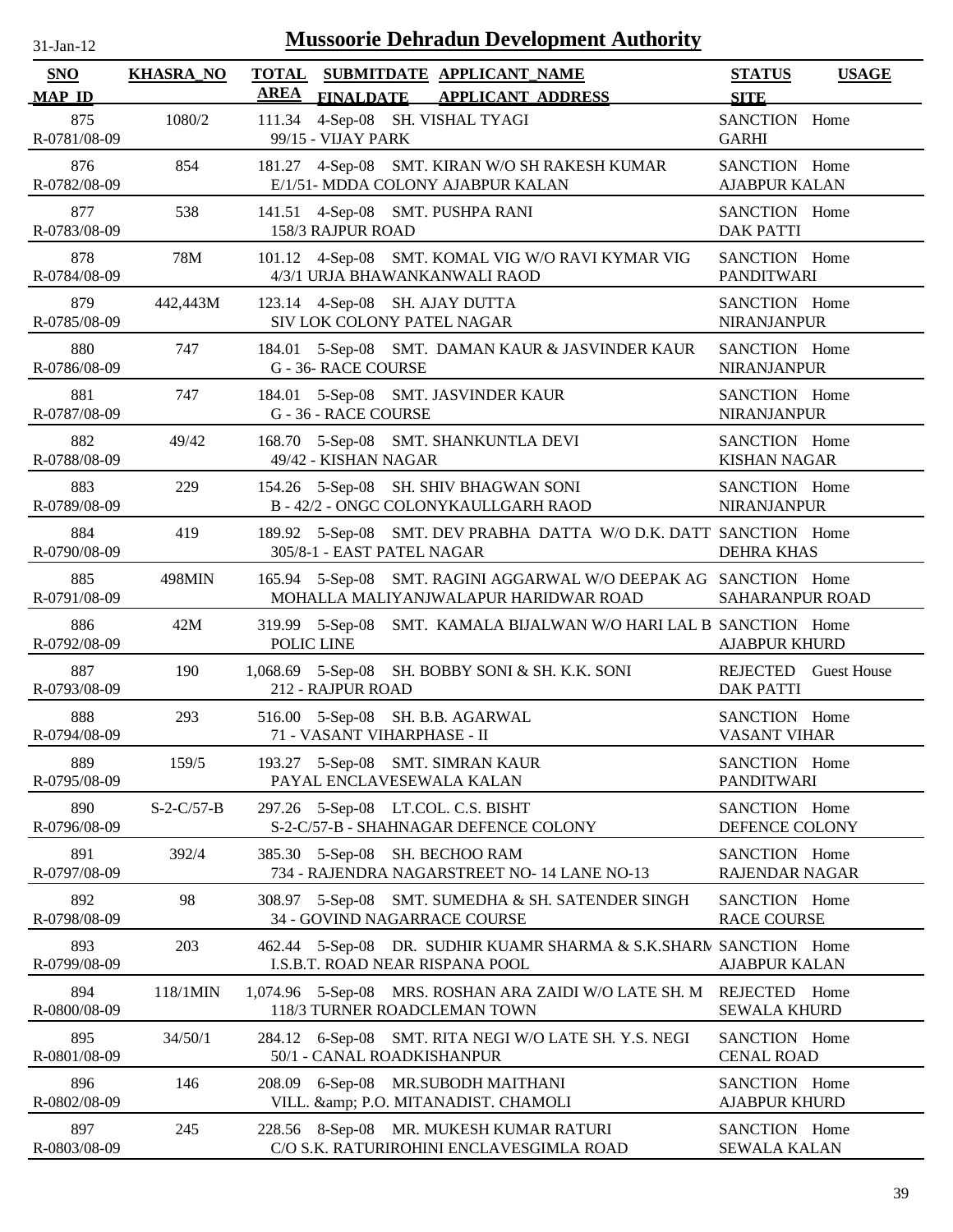| $31-Jan-12$                 |                  | <b>Mussoorie Dehradun Development Authority</b>                                                                       |                                              |
|-----------------------------|------------------|-----------------------------------------------------------------------------------------------------------------------|----------------------------------------------|
| <b>SNO</b><br><b>MAP ID</b> | <b>KHASRA_NO</b> | <b>TOTAL</b><br>SUBMITDATE APPLICANT_NAME<br><b>AREA</b><br><b>FINALDATE</b><br><b>APPLICANT ADDRESS</b>              | <b>STATUS</b><br><b>USAGE</b><br><b>SITE</b> |
| 898<br>R-0804/08-09         | 342              | 8-Sep-08 SH. J.K. BADONI<br>718.01<br>342/II - VASANT VIHAR                                                           | SANCTION Home<br><b>VASANT VIHAR</b>         |
| 899<br>R-0805/08-09         | 20m              | 119.13 8-Sep-08 SH. PRADEEP KUMAR & SMT KAVITA DEVI SANCTION Home<br>DEVLOK NEAR HIMALYAN PROPERTYSHIMLA BY PASS RO   | <b>CHAI BAGH KAULAGARH</b>                   |
| 900<br>R-0806/08-09         | 152              | 162.59 9-Sep-08 SH. SUNDER LAL<br>LANE NO-3 - H.N0-64PANDITWARI PHASE-II                                              | SANCTION Home<br><b>PANDITWARI</b>           |
| 901<br>R-0807/08-09         | 150M             | 147.14 9-Sep-08 DR. R.K.SINGH<br>C/0 SH. L.P. JAISWAL282 - PHASE - II BHOORGAONPANDITW. PANDITWARI                    | SANCTION Home                                |
| 902<br>R-0808/08-09         | 7/5              | 456.00 9-Sep-08 SH. MAMTA AKRANWAL W/O SH. SATISH K SANCTION Home<br>7/5 - OLD SURVEY ROAD                            | <b>OLD SURVEY ROAD</b>                       |
| 903<br>R-0809/08-09         | 464              | 10-Sep-08 SH. RAMESH CHANDER MADHWAL<br>275.11<br>156 - AJABPUR KALANB.S.A OFFICE                                     | SANCTION Home<br><b>AJABPUR KALAN</b>        |
| 904<br>R-0810/08-09         | 149/110          | 10-Sep-08 SH. SUMIT KALRA<br>90.00<br>R/0 - 126 - ANSARI MARG                                                         | SANCTION Hospital<br>D.L.ROAD                |
| 905<br>R-0811/08-09         | 791/min          | 284.42 10-Sep-08 SH. MOHAN SINGH & SH. GUNANGAD SING SANCTION Home<br>101 - RACE COURSE                               | <b>MAJRA</b>                                 |
| 906<br>R-0812/08-09         | 358M             | 10-Sep-08 SH. JAIVEER SINGH MALIK<br>290.00<br>250/1 - VIJAY COLONYPHASE - IIR.N. TAGORE MARGNEW C HATHIBARKALA       | SANCTION Home                                |
| 907<br>R-0813/08-09         | 86               | 196.74 12-Sep-08 SMT. SUDESH SAHANI W/O SH. S.C. SAHNI<br>1 - PRAGATI VIHARSHAHASTRADHARA ROAD                        | SANCTION Home<br><b>ADOIWALA</b>             |
| 908<br>R-0814/08-09         | 275              | 318.32 12-Sep-08 SH. DEEERAJ SINGH & SMT. PUSHPLATA<br>24 - KENDRIYA VIDHYALAYA NO-2A.P.S. COLONY GURGAO SEWALA KALAN | SANCTION Home                                |
| 909<br>R-0815/08-09         | 569/573          | 240.80 12-Sep-08 SH. N.K. SINHA & SMT. PREMA SINHA<br>47 - F/ LANE NO - 11 MOHIT NAGAR                                | SANCTION Home<br><b>KAANWALI</b>             |
| 910<br>R-0816/08-09         | 488              | 255.35 12-Sep-08 SH. POORNANAD<br>19 - AJABPUR KALAN                                                                  | SANCTION Home<br><b>AJABPUR KALAN</b>        |
| 911<br>R-0817/08-09         | 441              | 167.22 12-Sep-08 SMT. PUSHPA KUSHIK 7 SH. MADHU KANT F SANCTION Home<br>53/7 - CANAL ROAD                             | <b>DHORAN KHAS</b>                           |
| 912<br>R-0818/08-09         | 11/10            | 120.77 12-Sep-08 SH. PYARE LAL<br>1 - PARSOLIWALANEW CANT ROAD                                                        | SANCTION Home                                |
| 913<br>R-0819/08-09         | 108/91           | 12-Sep-08 S. PRITHI PAL SINGH& SMT. HARPREET KAU SANCTION Home<br>418.05<br>4 - A - CHANDER NAGAR                     | <b>RACE COURSE</b>                           |
| 914<br>R-0820/08-09         | 1123             | 12-Sep-08 SH. RAKESH MALHOTRA<br>99.63<br>B - 29/1 ONGC. COLONYKAULAGARH ROAD                                         | SANCTION Home<br><b>GARHI</b>                |
| 915<br>R-0821/08-09         | 108/91           | 418.04 12-Sep-08 S. HARDAYAL SINGH, SMT SHARNJEET KAI SANCTION Home<br><b>4 - RACE COURSE</b>                         | <b>RACE COURSE</b>                           |
| 916<br>R-0822/08-09         | 59/2             | 12-Sep-08 SH. MANBIR SINGH ASWAL<br>197.00<br>59/2 - VIJAU COLONYNEW CANT ROAD                                        | SANCTION Home<br>VIJAY COLONY                |
| 917<br>R-0823/08-09         | 598              | 12-Sep-08 SMT. SUDHA ARORA W/O SH YASHPAL AR<br>218.43<br>C-23-TURNER ROADCLEMAN TOWN                                 | SANCTION Home<br><b>MAJRA</b>                |
| 918<br>R-0824/08-09         | 21/6             | 15-Sep-08 SH. SANDEEP MATHUR<br>161.87<br>21/6 - E.C. ROAD                                                            | SANCTION Home<br>E.C.ROAD                    |
| 919<br>R-0825/08-09         | 484              | 376.31 15-Sep-08 MR. ARVIND KUMAR& SMT. VIRBALLA CH SANCTION Home<br>16 - TEG BAHADUR ROADLANE NO -2                  | <b>DHARMPUR</b>                              |
| 920<br>R-0826/08-09         | 365M             | 160.60 15-Sep-08 SH. HARBINDER SINGH<br>365 - VIJAY COLONY                                                            | SANCTION Home<br>HATHIBARKALA                |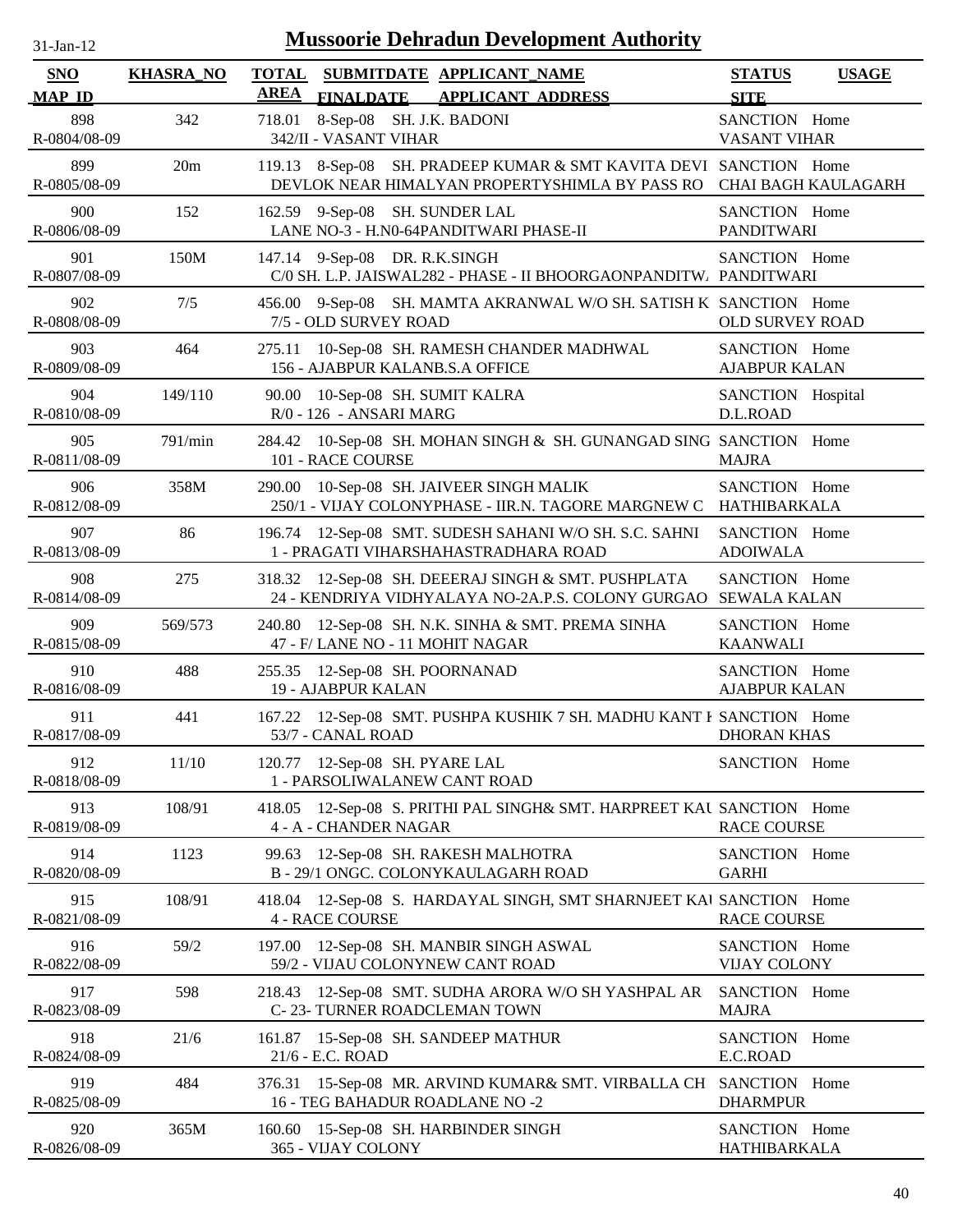| <b>Mussoorie Dehradun Development Authority</b><br>$31$ -Jan-12 |                  |                                                                                                                           |                                              |  |
|-----------------------------------------------------------------|------------------|---------------------------------------------------------------------------------------------------------------------------|----------------------------------------------|--|
| <b>SNO</b><br><b>MAP ID</b>                                     | <b>KHASRA_NO</b> | <b>TOTAL</b><br>SUBMITDATE APPLICANT_NAME<br><b>AREA</b><br><b>APPLICANT ADDRESS</b><br><b>FINALDATE</b>                  | <b>STATUS</b><br><b>USAGE</b><br><b>SITE</b> |  |
| 921<br>R-0827/08-09                                             | 355/356          | 15-Sep-08 SH. DEVENDER SINGH NEGI<br>265.38<br>356 - CHUKHUWALALOMKAR ROAD                                                | SANCTION Home<br>CHUKKHUWALA                 |  |
| 922<br>R-0828/08-09                                             | 15               | 117.44<br>15-Sep-08 SH. RAJEV SINGHAL & SMT. RAMA SINGHA SANCTION Home<br>179 - LUNIYA MOHALLA                            | <b>CIRCULAR ROAD</b>                         |  |
| 923<br>R-0829/08-09                                             | 789/780,786/777  | 714.75 15-Sep-08 HIMSHIKH ASSOCIATES<br><b>LANDHOR MUSSOORIE</b>                                                          | REJECTED Guest House<br><b>KAULAGARH</b>     |  |
| 924<br>R-0830/08-09                                             | 405              | 200.75<br>15-Sep-08 SH. ANURAG AHUJA<br>337/2 - RAJPUR ROAD                                                               | SANCTION Home<br><b>ADOIWALA</b>             |  |
| 925<br>R-0831/08-09                                             | 444              | 16-Sep-08 SMT. BABITA KAUR W/O SH. KULJEET SING SANCTION Home<br>116.00<br>135 - KASMIRI COONYINDRA GANDHI MARGNIRANJAPUR | <b>NIRANJANPUR</b>                           |  |
| 926<br>R-0832/08-09                                             | 796              | 16-Sep-08 SMT. MUNNI DEVI W/O RANJEET SINGH RA SANCTION Home<br>199.70<br>SUBHASH NAGARVISHWA MITRA STEER                 | <b>MAJRA</b>                                 |  |
| 927<br>R-0833/08-09                                             | 842              | 16-Sep-08 MR. ALOK KUMAR & RAKESH KUMAR GUP1 REJECTED<br>798.97<br>72- GANDHI ROAD                                        | <b>Guest House</b><br>SAHARANPUR ROAD        |  |
| 928<br>R-0834/08-09                                             | 726              | 16-Sep-08 SMT. SUCHITTRA GIMA DEV<br>208.09<br>LAL BAHADUR MARGMAJRA                                                      | SANCTION Home<br><b>MAJRA</b>                |  |
| 929<br>R-0835/08-09                                             | 331MIN           | 18-Sep-08 SH. D.C. JOSHI<br>376.24<br>2/8 - ASHIRWAD ENCLAVECHAKROATA ROAD                                                | SANCTION Home<br><b>KAANWALI</b>             |  |
| 930<br>R-0836/08-09                                             | 216MIN           | 18-Sep-08 SMT. SUSHMA BHANDARI<br>121.53<br>AJABPUR KHURDSARSHWATI VIHARE- BLOCK                                          | SANCTION Home<br><b>AJABPUR KHURD</b>        |  |
| 931<br>R-0837/08-09                                             | 171/171          | 138.81<br>18-Sep-08 SH. SHYAM SUNDER<br>156- DANDIPUR MOHALLA                                                             | SANCTION Home<br><b>DANDI PUR MOHLLA</b>     |  |
| 932<br>R-0838/08-09                                             | 450M             | 59.97 18-Sep-08 SMT. BHAGWATI BARTHWAL W/O SATISH E SANCTION Home<br>10 - SUMAN PURI ADHOIWALA                            | <b>AJABPUR KHURD</b>                         |  |
| 933<br>R-0839/08-09                                             | 33/13            | 18-Sep-08 SMT. SEEMA GUPTA & SH. DEEPAK GUPTA SANCTION Home<br>179.63<br>VISHNU PURAMLANE NO - 1 MATHURAWALA              | <b>SUBHASH ROAD</b>                          |  |
| 934<br>R-0840/08-09                                             | 136 HIG.         | 200.00 18-Sep-08 SH. SOMPRAKASH & SH. UDAYAN<br>49 - KESHAV VIHAR                                                         | SANCTION Home<br><b>INDIRA PURAM COLONY</b>  |  |
| 935<br>R-0841/08-09                                             | 382              | 18-Sep-08 SH. MADAN SINGH BISHT<br>240.41<br>ANJALI VIHARAJABPUR KALAN                                                    | SANCTION Home<br><b>AJABPUR KHURD</b>        |  |
| 936<br>R-0842/08-09                                             | 243,244          | 18-Sep-08 SH. VIRENDRA SINGH RAWAT<br>110.88<br>LANE NO- 7 - ADRSH NAGARS.B.I. TRAINING CENTER ROA                        | SANCTION Home<br><b>AJABPUR KALAN</b>        |  |
| 937<br>R-0843/08-09                                             | 190/1,191/1      | 199.69<br>18-Sep-08 SH. LUXMI PARSAD SUNDRIYAL<br><b>PANDITWARIBHOOR</b>                                                  | SANCTION Home<br><b>PANDITWARI</b>           |  |
| 938<br>R-0844/08-09                                             | 270/2            | 217.81<br>18-Sep-08 SH. G.S. RAWAT<br>III/7 - EOREST SERVEY COLONYKAULAGARH                                               | SANCTION Home<br><b>KAULAGARH</b>            |  |
| 939<br>R-0845/08-09                                             | 172              | 18-Sep-08 SH. GOPAL DASS CHOPRA<br>441.45<br>49/1 - CANAL ROADKISHAN PUR                                                  | SANCTION Home<br><b>KISHANPUR</b>            |  |
| 940<br>R-0846/08-09                                             | 1488/1MIN        | 18-Sep-08 SH. RAMKUMAR WALIA<br>287.20<br>934 - INDRA NAGAR COLONY                                                        | SANCTION Home<br><b>KAANWALI</b>             |  |
| 941<br>R-0847/08-09                                             | 1501             | 19-Sep-08 SH. NARESH CHAND GAUR<br>208.10<br>219 - SHAMBHABI LOKG.M.S. ROAD                                               | SANCTION Home<br><b>KAANWALI</b>             |  |
| 942<br>R-0848/08-09                                             | 155              | 19-Sep-08 SH. HARPAL SINGH<br>244.00<br>SHIVLOK COLONYCHUK RAIPUR                                                         | SANCTION Home                                |  |
| 943<br>R-0849/08-09                                             | 845M             | 301.12 19-Sep-08 SH. RAKESH UNIYAL<br><b>AJABPUR KALAN</b>                                                                | SANCTION Home<br><b>AJABPUR KALAN</b>        |  |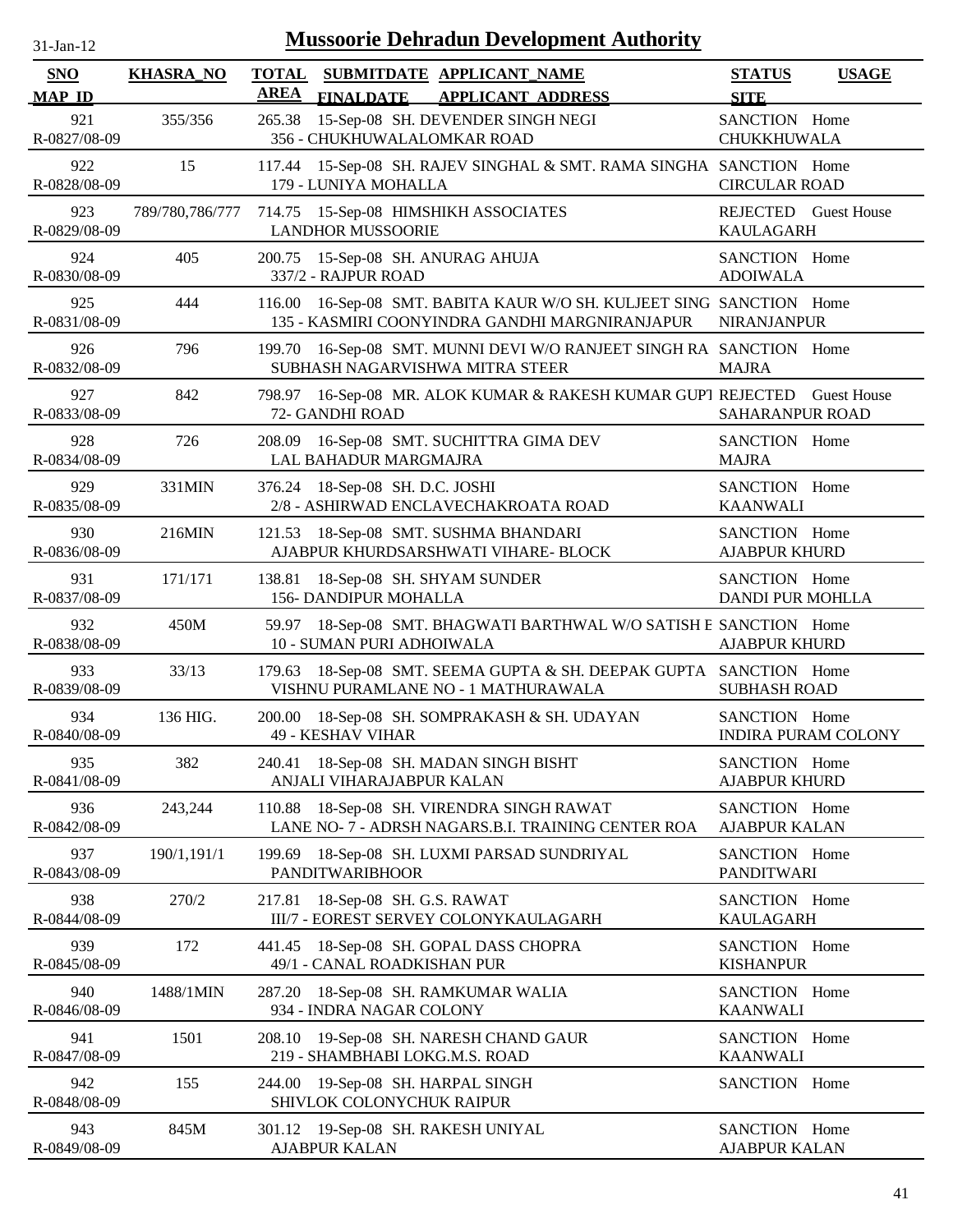| $31$ -Jan-12         |                   | <b>Mussoorie Dehradun Development Authority</b>                                                                                         |                                           |                        |
|----------------------|-------------------|-----------------------------------------------------------------------------------------------------------------------------------------|-------------------------------------------|------------------------|
| SNO<br><b>MAP ID</b> | <b>KHASRA_NO</b>  | <b>TOTAL SUBMITDATE APPLICANT NAME</b><br><b>AREA</b><br><b>FINALDATE</b><br><b>APPLICANT ADDRESS</b>                                   | <b>STATUS</b><br><b>SITE</b>              | <b>USAGE</b>           |
| 944<br>R-0850/08-09  | 797               | 200.37 19-Sep-08 SMT. SANTOSH W/O RAMPAL SINGH<br>MAJRASUBHASH NAGAR                                                                    | SANCTION Home<br><b>MAJRA</b>             |                        |
| 945<br>R-0851/08-09  | 537               | 301.12 19-Sep-08 SH. C.P. SINGH<br>307/9 - MOHIT NAGAR                                                                                  | SANCTION Home<br><b>KAANWALI</b>          |                        |
| 946<br>R-0852/08-09  | 75.0              | 193.00 19-Sep-08 SH. MADAN SINGH GISAIN<br><b>KAMLA NAGAR COLONY</b>                                                                    | SANCTION Home<br><b>CHAKRATA ROAD</b>     |                        |
| 947<br>R-0853/08-09  | 20MIN             | 334.63 19-Sep-08 SMT. SAVITRI DEVI W/O<br>LANE NO-7 - STREET NO-4RAJENDER NAGARKAULGARH R RAJENDAR NAGAR                                | SANCTION Home                             |                        |
| 948<br>R-0854/08-09  | 87/1              | 10-Oct-08 SH. RAM SHARAN SEMWAL<br>211.71<br>C- BLOCK SARSWATI VIHARAJABPUR KHURD                                                       | SANCTION Home<br><b>AJABPUR KHURD</b>     |                        |
| 949<br>R-0855/08-09  | 9/1               | 76.19 13-Oct-08 MR. ANIL SINGH & MR. RAJBEER SINGH<br>9/1 - CENAL ROADKISHANPUR                                                         | SANCTION Home<br><b>CENAL ROAD</b>        |                        |
| 950<br>R-0856/08-09  | 24                | 369.75 13-Oct-08 SH. ANURAG DABRAL<br>763 - BLOCK - IBALLUPUR ROAD                                                                      | SANCTION Home<br><b>BALLUPUR</b>          |                        |
| 951<br>R-0857/08-09  | 285/1             | 424.69 15-Oct-08 SH. VIRENDER PAL SINGH NEGI<br>129/86 - OLD DALANWALA                                                                  | SANCTION Home<br><b>AAMWALA TARLA</b>     |                        |
| 952<br>R-0858/08-09  | 435               | 351.00 15-Oct-08 M/S KRISSHAN CHAND & SONS<br>10/94 - INDER ROAD                                                                        | SANCTION Industry<br><b>DEHRA KHAS</b>    |                        |
| 953<br>R-0859/08-09  | $130 - S - 4 - B$ | 397.00 15-Oct-08 CAPT. KISHOR CHANDER GHILDIYAL<br>130 - SECTER -B - 4DEFENCE COLONY                                                    | SANCTION Hospital<br>DEFENCE COLONY       |                        |
| 954<br>R-0860/08-09  | $25/4-1$          | 257.51 15-Oct-08 SH. PRAMOD SINGH NEGI<br>25/4-1 - SHAKTI COLONYNEW CANT ROAD                                                           | SANCTION Home<br>NEW CANT ROAD            |                        |
| 955<br>R-0861/08-09  | 854               | 241.16 15-Oct-08 SH. SURENDER SINGH<br>793/731 KUSUN KUNJDHARAMPUR-I                                                                    | SANCTION Home<br><b>AJABPUR KALAN</b>     |                        |
| 956<br>R-0862/08-09  | 917               | 334.88 15-Oct-08 SH. GYAN SINGH SURIYAL<br>C/O B.P. SAKLANI B-57 MAYAPURI LUMAR GALIAJABPURKA AJABPUR KALAN                             | SANCTION Home                             |                        |
| 957<br>R-0863/08-09  | 259               | 260.22 15-Oct-08 SH. S.C. GHILDYAL<br>91/4 - DRONPURIDHARAMPUR                                                                          | SANCTION Home<br><b>AJABPUR KALAN</b>     |                        |
| 958<br>R-0864/08-09  | 53/9              | 16-Oct-08 SH. ASHWANI GAILEY<br>172.41<br>185/6 - VILLAGE SHYAM PURTHAKUR PUR PREM NAGAR                                                | SANCTION Home<br><b>RAJ PUR ROAD</b>      |                        |
| 959<br>R-0865/08-09  | 127M              | 16-Oct-08 SMT. GEETA CHAUHAN W/O SH. RAJENDA<br>198.57<br>VILLAGE &P.O.- MEHUWALA                                                       | SANCTION Home<br><b>SEWALA KALAN</b>      |                        |
| 960<br>R-0866/08-09  | 213,214,219       | 16-Oct-08 SH. DEVENDRA SHARMA<br>139.35<br>VIJAYPUR HATHIBARKLANAYA GOAN                                                                | SANCTION Home                             | VIJAYPUR HATHI BADKALA |
| 961<br>R-0867/08-09  | 730               | 16-Oct-08 SH. JAGANNATH GERA & MEENA GERA<br>191.80<br>VILLAGE & P.O. - MAJRA                                                           | SANCTION Home<br><b>MAJRA</b>             |                        |
| 962<br>R-0868/08-09  | 120               | 217.50 16-Oct-08 SH. SURENDAR SINGH PATWAL<br>64- P.P.C.L. COLONYBRAHAMANWALA                                                           | SANCTION Hospital<br><b>BARHAMAN WALA</b> |                        |
| 963<br>R-0869/08-09  | 263               | 180.12 16-Oct-08 SMT, GOPA ARORA W/O SH, BALDEV RAJ A SANCTION Home<br><b>155- RAJPUR ROAD</b>                                          | <b>JAKHAN</b>                             |                        |
| 964<br>R-0870/08-09  | 473               | 251.39 16-Oct-08 SMT, BANSURI DEVI W/O LATE SH, BIJENR SANCTION Home<br>VILLAGE - THAPLA PATTI RAUNAD RAMOLI THASIL PARTA AJABPUR KHURD |                                           |                        |
| 965<br>R-0871/08-09  | 1552/1 MIN        | 161.01 16-Oct-08 SH. KESHAR SINGH<br>C/O SH. BALBIR SINGHR.M.S.S R.O.                                                                   | SANCTION Home<br><b>KAANWALI</b>          |                        |
| 966<br>R-0872/08-09  | 253               | 85.99 16-Oct-08 SMT. POOJA KATARIA W/O SH. HIMANSHU I SANCTION Home<br>318- KHURBURA MOHLLA                                             | CHUKKHUWALA                               |                        |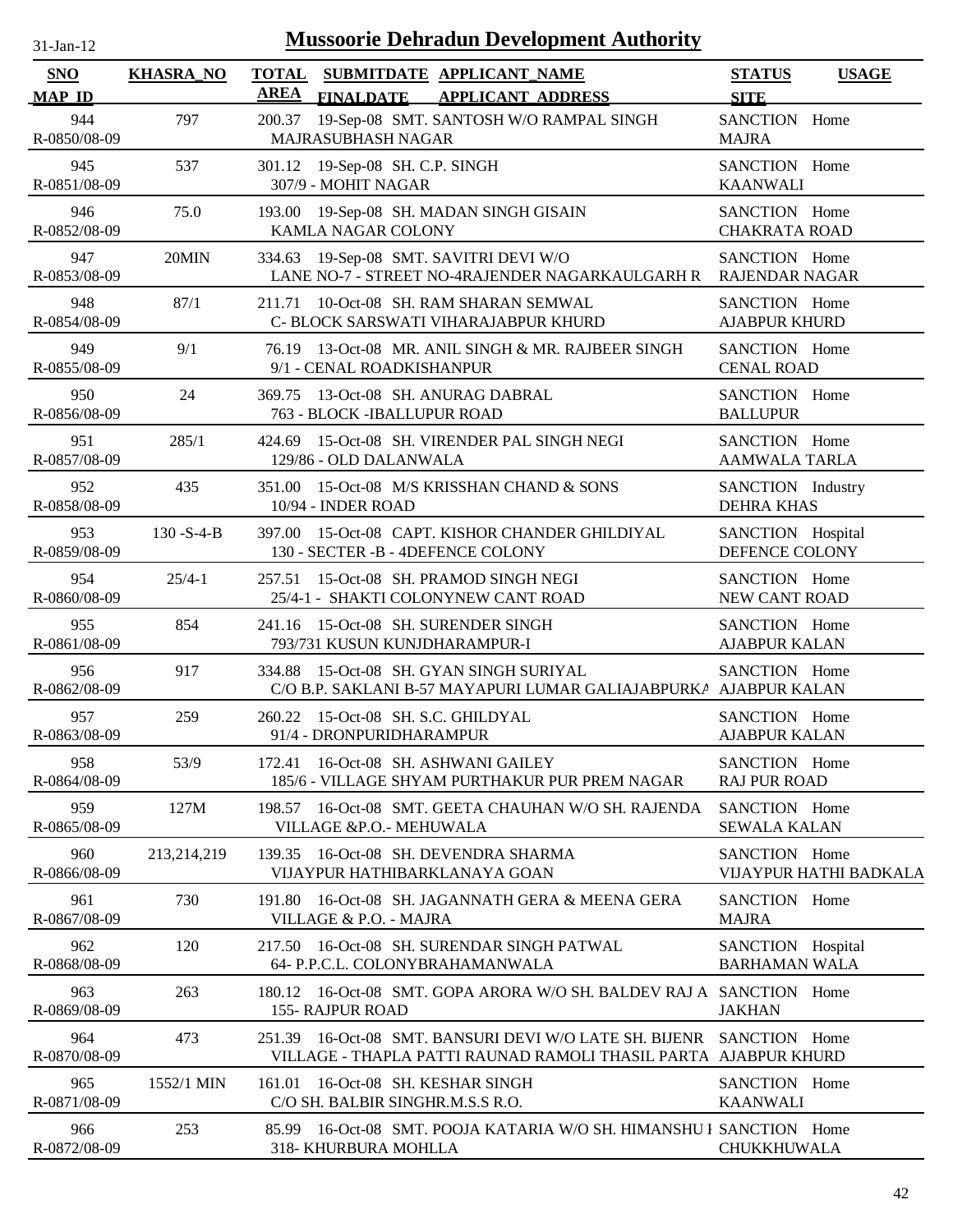| <b>Mussoorie Dehradun Development Authority</b><br>$31$ -Jan-12 |                  |                                                                                                                      |                                       |                     |
|-----------------------------------------------------------------|------------------|----------------------------------------------------------------------------------------------------------------------|---------------------------------------|---------------------|
| <b>SNO</b><br><b>MAP ID</b>                                     | <b>KHASRA_NO</b> | <b>TOTAL</b><br>SUBMITDATE APPLICANT_NAME<br><b>AREA</b><br><b>FINALDATE</b><br><b>APPLICANT ADDRESS</b>             | <b>STATUS</b><br><b>SITE</b>          | <b>USAGE</b>        |
| 967<br>R-0873/08-09                                             | 1500M            | 16-Oct-08 SH. NAVNEET GUPTA& SUNEET GUPTA<br>171.70<br>8 - BALLUPUR ROAD                                             | SANCTION Home<br><b>KAANWALI</b>      |                     |
| 968<br>R-0874/08-09                                             | 624              | 297.28 16-Oct-08 SMT. REETA AGGARWAL<br>25 - MOHIT NAGAR                                                             | SANCTION Home<br><b>KAANWALI</b>      |                     |
| 969<br>R-0875/08-09                                             | 1513             | 153.59 16-Oct-08 SH. BALWAN SINGH<br>25/3 - KANWALI ROAD                                                             | SANCTION Home<br><b>KAANWALI</b>      |                     |
| 970<br>R-0875/08-09-RE                                          | 1513             | 153.59 9-Sep-09 SH. BALWAN SINGH<br>25/3 - KANWALI ROAD                                                              | SANCTION Home<br><b>KAANWALI</b>      |                     |
| 971<br>R-0876/08-09                                             | 7/12/8           | 16-Oct-08 SH. ANIL KUMAR GUPTA &SMT. KAUSHALI' SANCTION Home<br>91.73<br>8-A-REST CAMP                               | <b>REST CAMP</b>                      |                     |
| 972<br>R-0877/08-09                                             | 481MIN           | 243.72 16-Oct-08 SH. VIMAL DAS KARARIA<br>160/5 - RAJPUR ROAD                                                        | SANCTION Home<br><b>DAK PATTI</b>     |                     |
| 973<br>R-0878/08-09                                             | 291              | 16-Oct-08 SH. PRAVEEN DIMRI<br>213.08<br>1 - GAYTRI VIHARVIJAY PARK EXT.                                             | SANCTION Home<br><b>KAANWALI</b>      |                     |
| 974<br>R-0879/08-09                                             | 124/1,125        | 276.22 16-Oct-08 SH. SOBAT SINGH NEGI<br>129 - SALAWALA                                                              | SANCTION Home<br><b>SALAWALA</b>      |                     |
| 975<br>R-0880/08-09                                             | 326MIN           | 196.38 16-Oct-08 SH. RAKESH KUMAR BHANDARI<br>1-B - GREEN PARKBALLUPUR ROAD                                          | SANCTION Home<br><b>KAANWALI</b>      |                     |
| 976<br>R-0881/08-09                                             | 1158118M         | 16-Oct-08 SMT, SARLA DEVI W/O LATE MADHUSUDA SANCTION Home<br>246.75<br>91/4 - VIJAY PARK                            | <b>KAANWALI</b>                       |                     |
| 977<br>R-0882/08-09                                             | 414              | 16-Oct-08 SMT. ARCHANA MATHUR W/O VIJAY KUMA SANCTION Home<br>213.32<br>A-73 - HIG. MDDA COLONYDALANWALA             | <b>ADOIWALA</b>                       |                     |
| 978<br>R-0883/08-09                                             | 96 B-2           | 16-Oct-08 SH.PRANAV GILHOTRA& SURESH CHAND G SANCTION Home<br>774.78<br>AVENAL CATTAGE KULRIMUSSOORIE                | <b>ARYA NAGAR</b>                     |                     |
| 979<br>R-0884/08-09                                             | 944M             | 134.00 16-Oct-08 MR-TARUN TIWARI<br>TUBEWELL NO-2 KAULAGARH P.O. I.P.E.                                              | SANCTION Home<br><b>GARHI</b>         |                     |
| 980<br>R-0885/08-09                                             | 373/1            | 260.00 16-Oct-08 SH, RAJA RAM NAITHANI<br><b>AAMWALA TARLA</b>                                                       | SANCTION Home<br><b>AAMWALA TARLA</b> |                     |
| 981<br>R-0886/08-09                                             | 409              | 199.23 16-Oct-08 SMT. AZHAR FATMA<br>9- SHIMLA ENCLAVE EASTSEWALKALAN                                                | SANCTION Home<br><b>SEWALA KALAN</b>  |                     |
| 982<br>R-0887/08-09                                             | 20M              | 16-Oct-08 SH. RAJKUMAR BHATIA<br>177.22<br>124 - STEERT NO-4RAJENDER NAGAR                                           | SANCTION Hospital                     | CHAI BAGH KAULAGARH |
| 983<br>R-0888/08-09                                             | 513              | 16-Oct-08 SMT. BHOJ SHARMA W/O VIJAY RAJ<br>143.49<br>C/O ARVIN GOYAL299 - SIDDHARTH BHAWANAJABPUR KHU AJABPUR KALAN | SANCTION Home                         |                     |
| 984<br>R-0889/08-09                                             | 1081             | 16-Oct-08 SMT, ASHA D/O SH, JAGAT RAM<br>235.58<br>C/O JAGAT RAMVYOMPRAST ENCLAVEKAANWALI                            | SANCTION Home<br><b>KAANWALI</b>      |                     |
| 985<br>R-0890/08-09                                             | 273              | 16-Oct-08 SH. VIKASH SHARMA<br>79.00<br><b>ADHOIWALA - IIND</b>                                                      | SANCTION Home<br><b>ADOIWALA</b>      |                     |
| 986<br>R-0891/08-09                                             | 174/7            | 16-Oct-08 SH. SURENDAR KAPOOR<br>184.80<br>174/7 - D.L. ROAD                                                         | SANCTION Home<br>D.L.ROAD             |                     |
| 987<br>R-0892/08-09                                             | 144              | 16-Oct-08 SH. AJAI SHANKAR KHANNA & REKHA KHA SANCTION Home<br>225.27<br>508 - LANE NO -3 VIJAY PARL EXT.            | <b>KAANWALI</b>                       |                     |
| 988<br>R-0893/08-09                                             | 182/2            | 242.49 16-Oct-08 SH. RAKESH KUMAR BHARDWAS<br>D.E.A.L. RAIPUR DUN                                                    | SANCTION Home<br><b>ADOIWALA</b>      |                     |
| 989<br>R-0894/08-09                                             | 1080             | 16-Oct-08 SH. ANANDI DEVI W/O AVINASH CHAND G<br>200.00<br>43 - AKASH DEEP COLONY                                    | SANCTION Home<br><b>GARHI</b>         |                     |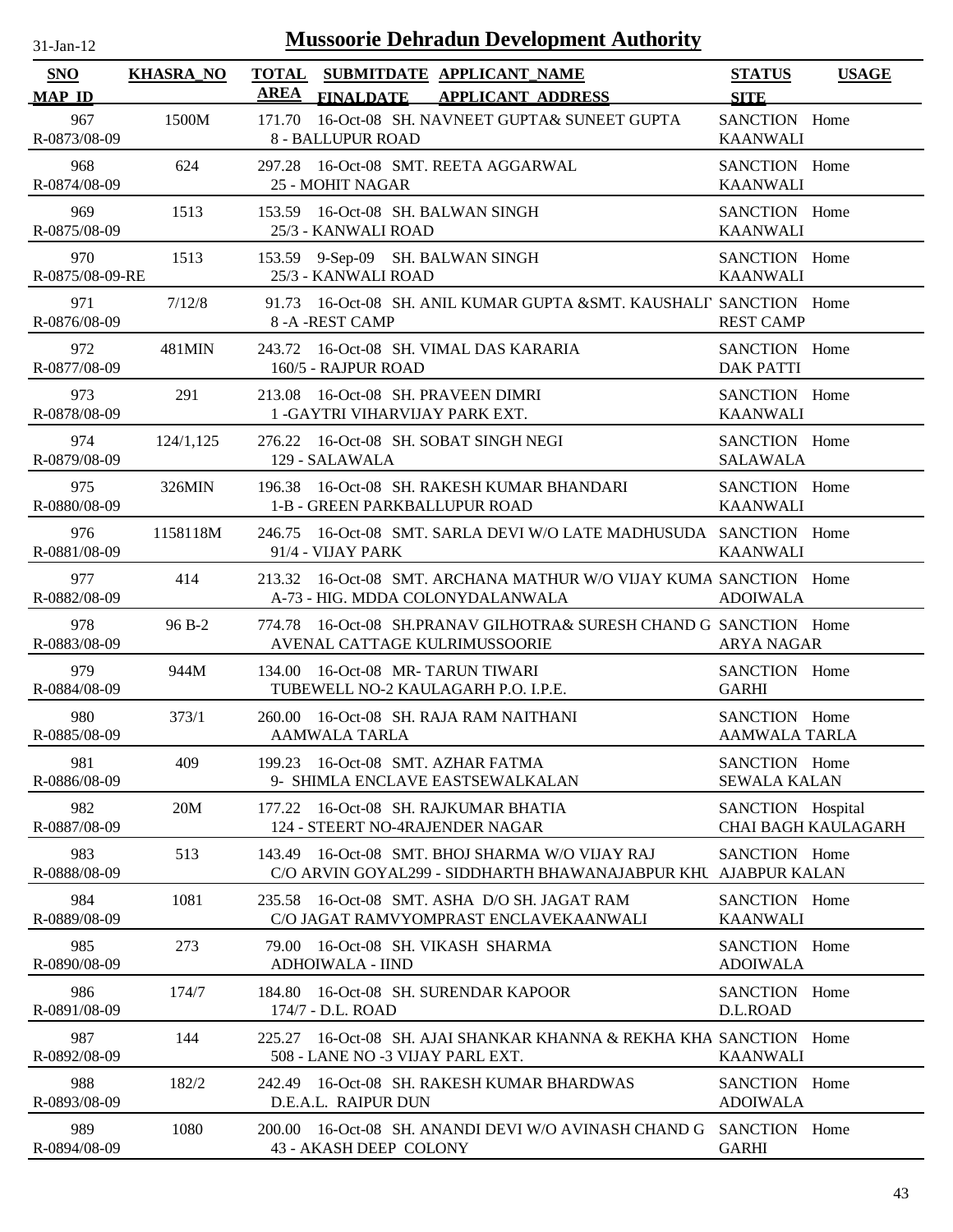| -.ian- |  |
|--------|--|
|        |  |

| <b>SNO</b>             | <b>KHASRA_NO</b> |             |                                                             | TOTAL SUBMITDATE APPLICANT NAME                                                                        | <b>STATUS</b>                         | <b>USAGE</b> |
|------------------------|------------------|-------------|-------------------------------------------------------------|--------------------------------------------------------------------------------------------------------|---------------------------------------|--------------|
| <b>MAP ID</b>          |                  | <b>AREA</b> | <b>FINALDATE</b>                                            | <b>APPLICANT ADDRESS</b>                                                                               | <b>SITE</b>                           |              |
| 990<br>R-0895/08-09    | 1144             | 187.00      | 27/2- BALLUPUR ROAD                                         | 16-Oct-08 SH.GOVIND RAM YADAV                                                                          | SANCTION Home<br><b>GARHI</b>         |              |
| 991<br>R-0896/08-09    | 223/2            | 297.50      | 14- ROHANI ENCLAVESIMLA ROAD                                | 16-Oct-08 SH. JAGDISH PARSAD GAIROLA                                                                   | SANCTION Home<br><b>SEWALA KALAN</b>  |              |
| 992<br>R-0897/08-09    | 222              | 289.66      | 16-Oct-08 GAJENDER UNIYAL<br>69 - SHIVALIK PURAMGMS. ROAD   |                                                                                                        | SANCTION Home<br><b>SEWALA KALAN</b>  |              |
| 993<br>R-0898/08-09    | 987/1            | 371.60      |                                                             | 16-Oct-08 SMT. REKHA JAIN & PRIYANSHU JAIN EXT. SANCTION Home<br>37/8 - SAUTH SIVIL LANEMUJAPHAR NAGAR | <b>GARHI</b>                          |              |
| 994<br>R-0898/08-09-RE | 987/1            | 371.60      |                                                             | 20-May-09 SMT. REKHA JAIN & PRIYANSHU JAIN EXT. SANCTION Home<br>37/8 - SAUTH SIVIL LANEMUJAPHAR NAGAR | <b>GARHI</b>                          |              |
| 995<br>R-0899/08-09    | 151/23           |             |                                                             | 267.50 16-Oct-08 MRS. RENU AGARWAL<br>PRADE POINTCLOCK TOWERMUSSOORIE                                  | SANCTION Home<br><b>JAGTAKHANA</b>    |              |
| 996<br>R-0900/08-09    | 153              |             |                                                             | 118.04 17-Oct-08 SH. RAMESH CHAND MAITHANI<br>VILL.- DUMETP.O. - ASHOK ASHRAMDAKPATTHER                | SANCTION Home<br><b>AJABPUR KHURD</b> |              |
| 997<br>R-0901/08-09    | 46/35/35C        |             | 82.29 17-Oct-08 SH. CHAMAN LAL<br>46/35/35C - CHANDER NAGAR |                                                                                                        | SANCTION Home<br><b>CHANDER NAGAR</b> |              |
| 998<br>R-0902/08-09    | 481M             |             | 61/5 - DISPENSARY ROAD                                      | 151.14 17-Oct-08 SMT. ANJU AGARWAL W/O MUKESH AGARV SANCTION Home                                      | <b>RAJ PUR ROAD</b>                   |              |
| 999<br>R-0903/08-09    | 70A              |             | 9/2 - TYAGI ROAD                                            | 182.83 17-Oct-08 SH. ARUN RATHORE & SMT. SHOBHA RATH SANCTION Home                                     | <b>RAJ PUR ROAD</b>                   |              |
| 1,000<br>R-0904/08-09  | 701,703          |             | 152/B/2 - RAJPUR ROAD                                       | 222.40 17-Oct-08 SH. ARVIND GARG& JAGDISH GARG                                                         | SANCTION Home<br><b>JAKHAN</b>        |              |
| 1,001<br>R-0905/08-09  | 108/1,109/1MIN   |             | 6 - B - OLD SURVEY ROAD                                     | 168.55 17-Oct-08 SMT. PUNAM KAUSHIK W/O DR. KISHORE K SANCTION Home                                    | <b>RAJPUR MAFI</b>                    |              |
| 1,002<br>R-0906/08-09  | 397              | 278.70      | 17-Oct-08 SH. ANKUR MATHUR<br>61 - DISPENSARI ROAD          |                                                                                                        | SANCTION Home<br><b>DEHRA KHAS</b>    |              |
| 1,003<br>R-0907/08-09  | 25/1             | 189.81      | 4/4 - MOHANI ROAD                                           | 17-Oct-08 SMT. RENU MALHOTRA W/O SHIV KUMAR N SANCTION Home                                            | PRITAM ROAD                           |              |
| 1,004<br>R-0908/08-09  | 24/3/24B/1       |             | 24/3 - DHARAMPUR                                            | 224.50 17-Oct-08 SMT. RAJESHWARI DEVI W/O KEDAR SING SANCTION Home                                     | <b>DHARMPUR</b>                       |              |
| 1,005<br>R-0909/08-09  | 62,65/3          |             | 424.38 17-Oct-08 SH. OMPAL SINGH<br>39 - INDER ROAD         |                                                                                                        | SANCTION Home<br>DANDA NOORIWALA      |              |
| 1,006<br>R-0910/08-09  | 397/2MIN         |             | 27 - NALAPANI ROAD                                          | 80.38 17-Oct-08 SH, RAJENDER KUMAR                                                                     | SANCTION Home<br><b>ADOIWALA</b>      |              |
| 1,007<br>R-0911/08-09  | 150              |             |                                                             | 97.55 17-Oct-08 SMT. - KALPNA SHARMA W/O PRAMOD SH<br>550 - C - TAPKESHWAR COLONYGARHICANTT            | SANCTION Home<br><b>KAULAGARH</b>     |              |
| 1,008<br>R-0912/08-09  | 568/2            |             | 50 - MOHIT NAGARLANE NO-10                                  | 486.29 17-Oct-08 SH. VIRENDRA MISHRA & SADHNA MISHR                                                    | SANCTION Home<br><b>KAANWALI</b>      |              |
| 1,009<br>R-0913/08-09  | 5/2              |             | 5/2 - ADHOIWALA                                             | 280.25 17-Oct-08 SMT. SULAKSHNA W/O SOM DUTT                                                           | SANCTION Home<br><b>ADOIWALA</b>      |              |
| 1,010<br>R-0914/08-09  | 221/190          |             | 221/190 - KARANPUR                                          | 97.75 17-Oct-08 SH. PARVESH DUBEY W/O LATE SH. OM PAF SANCTION Home                                    | <b>KARANPUR</b>                       |              |
| 1,011<br>R-0915/08-09  | 84               |             |                                                             | 132.90 17-Oct-08 SH. LALIT KUMAR SHARMA<br>110- GOPAL KUNJ SAINIK BASTIKAULAGARH                       | SANCTION Home<br>PREMPUR MAFI (PART)  |              |
| 1,012<br>R-0916/08-09  | 10               |             | 10 - CURZAN RAOD                                            | 310.98 17-Oct-08 MANJU GAIND W/O SH. AJAY GAIND                                                        | SANCTION Home<br><b>CURZAN ROAD</b>   |              |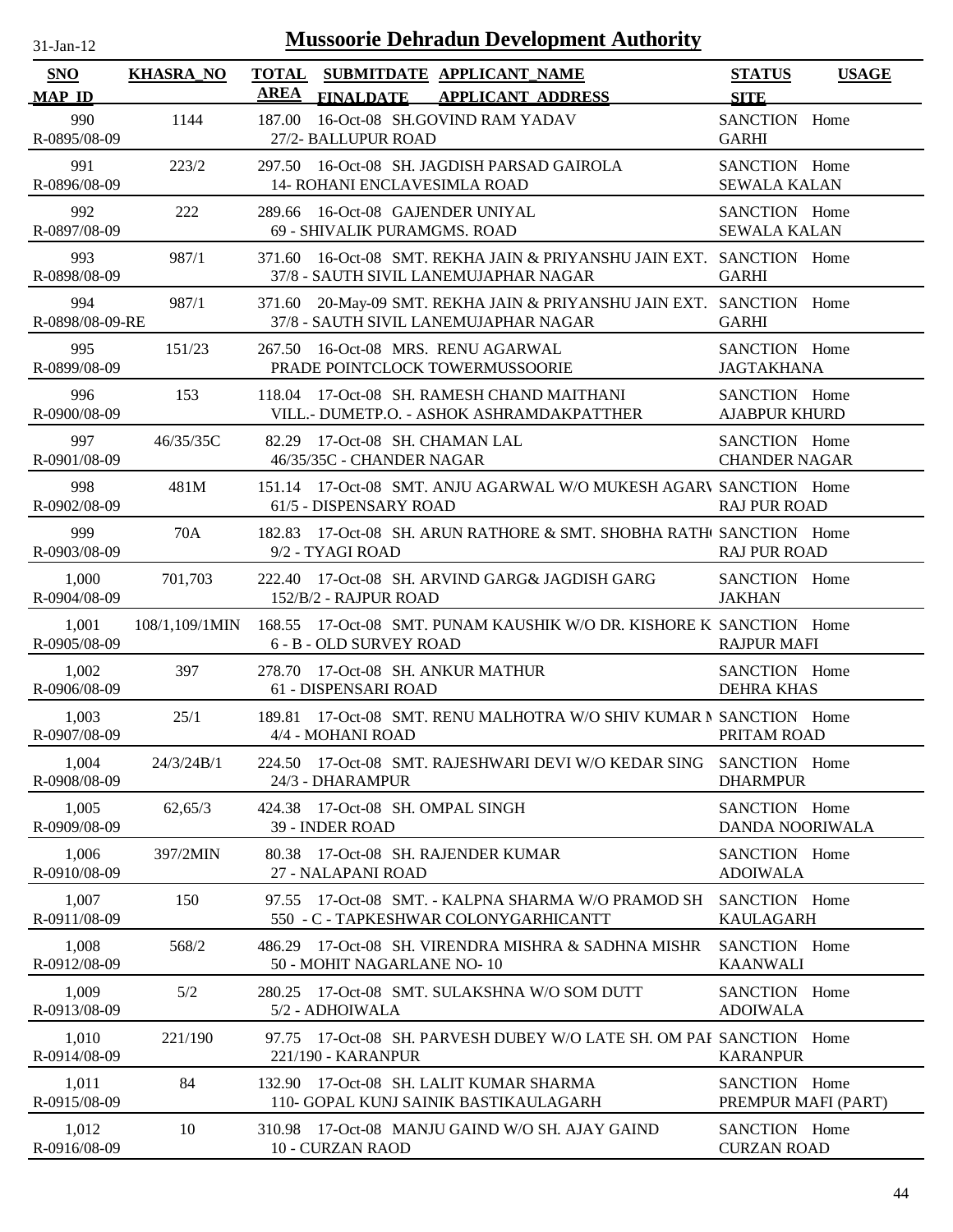| $31$ -Jan-12                |                  | <b>Mussoorie Dehradun Development Authority</b>                                                          |                                              |              |
|-----------------------------|------------------|----------------------------------------------------------------------------------------------------------|----------------------------------------------|--------------|
| <b>SNO</b><br><b>MAP ID</b> | <b>KHASRA_NO</b> | <b>TOTAL</b><br>SUBMITDATE APPLICANT_NAME<br><b>AREA</b><br><b>APPLICANT ADDRESS</b><br><b>FINALDATE</b> | <b>STATUS</b><br><b>SITE</b>                 | <b>USAGE</b> |
| 1,013<br>R-0917/08-09       | 117M             | 17-Oct-08 SH. NARESH TALWAR<br>167.29<br>19/5 - RAJPUR ROAD                                              | SANCTION Home<br><b>KISHANPUR</b>            |              |
| 1,014<br>R-0918/08-09       | 89               | 18-Oct-08 RAJENDAR SINGH NEGI<br>281.25<br>SARSWATI VIHARAJABPUR KHURD                                   | SANCTION Home<br><b>AJABPUR KHURD</b>        |              |
| 1,015<br>R-0919/08-09       | 313              | 448.71 18-Oct-08 SMT. KAMALJEET KAUR W/O SH. MEHNGA ; SANCTION Home<br>12 - SAHASTRADHARA ROADADHOIWALA  | <b>ADOIWALA</b>                              |              |
| 1,016<br>R-0920/08-09       | 76               | 165.22 18-Oct-08 SH. SUNIL MALHOTRA & SMT. SANDHYA M SANCTION Home<br>2/4 - DHAMAWALA                    | <b>RAJ PUR ROAD</b>                          |              |
| 1,017<br>R-0921/08-09       | 54               | 154.18 18-Oct-08 SH. - SEHKHER CHANDA JAIN<br>54 - SHAYAD MOHALLA                                        | SANCTION Home<br>SAYYAD MOHALLA              |              |
| 1,018<br>R-0922/08-09       | 330              | 144.50 18-Oct-08 SH. - R.C. PALI<br>175 - DALANWALA                                                      | SANCTION Home<br><b>OLD DALANWALA</b>        |              |
| 1,019<br>R-0923/08-09       | 78               | 20-Oct-08 SMT. ASHA BHANDARI<br>199.41<br>82- CANNINGH RAWAT                                             | SANCTION Home<br><b>PANDITWARI</b>           |              |
| 1,020<br>R-0924/08-09       | 256              | 20-Oct-08 SH. N.P. SINGH I.A.S.<br>669.14<br>256 - PHASE - IIVASANT VIHAR                                | SANCTION Home<br><b>VASANT VIHAR</b>         |              |
| 1,021<br>R-0925/08-09       | 179              | 20-Oct-08 SH. JAGDISH CHAND MISHRA<br>168.10<br>F - 1 - OFFICERS COLONY RACESCOURS                       | SANCTION Home<br><b>AJABPUR KHURD</b>        |              |
| 1,022<br>R-0926/08-09       | 291              | 197.72 20-Oct-08 SH. SUNIL KUMAR GOYAL<br>191 - BALLUPUR                                                 | SANCTION Home<br><b>KAANWALI</b>             |              |
| 1,023<br>R-0927/08-09       | 1053             | 117.80<br>20-Oct-08 SH. RAKESH MADHWAL<br>16 - MANSAROVAR COLONYBALLUPUR                                 | SANCTION Home<br><b>AJABPUR KHURD</b>        |              |
| 1,024<br>R-0928/08-09       | 325/6            | 20-Oct-08 SMT. RAJENDER KAUR & NIRANJAN KAUR REJECTED Home<br>232.65<br>325/6 - RACE COURSE              | <b>RACE COURSE</b>                           |              |
| 1,025<br>R-0929/08-09       | 557              | 20-Oct-08 SH. VINOD GUPTA & SANDEEP AGARWAL<br>406.75<br>107 - NEHRU COLONY                              | SANCTION Home<br><b>MAJRA</b>                |              |
| 1,026<br>R-0930/08-09       | 598              | 113.56 20-Oct-08 SMT. KALA DEVI<br>49 - HATHIBARKALA                                                     | SANCTION Home                                |              |
| 1,027<br>R-0931/08-09       | 632&634          | 225.87 20-Oct-08 SMT. YASHODHA DEVI<br><b>15/5 JAKHANRAJPUR ROAD</b>                                     | SANCTION Home<br><b>JAKHAN</b>               |              |
| 1,028<br>R-0932/08-09       | 179/116          | 20-Oct-08 SH. ANOOP SINGH PHARIYAL<br>160.32<br>D - 21 - OFFICERS COLONYRACE COURSE                      | SANCTION Home<br><b>AJABPUR KHURD</b>        |              |
| 1,029<br>R-0933/08-09       | 73,74            | 20-Oct-08 MR. R.K. NARULA & MRS. PROMILA<br>696.00<br>15/8 - INDER BABA MARGKISHANPUR RAJPUR ROAD        | SANCTION Home<br><b>KISHANPUR</b>            |              |
| 1,030<br>R-0934/08-09       | 410, 275         | 20-Oct-08 SMT. SUSMS EARASI<br>1,378.03<br>SPRINGH HILLS SCHOOLMOTHURAWALA ROAD                          | SANCTION Educational<br><b>AJABPUR KALAN</b> |              |
| 1,031<br>R-0935/08-09       | 167              | 20-Oct-08 SMT. RENU GOYAL<br>144.80<br>NIRANJANPURNEAR - SUBJI MANDI SHAHRANPUR ROAD                     | REJECTED Home<br><b>SEWALA KALAN</b>         |              |
| 1,032<br>R-0936/08-09       | 52               | 20-Oct-08 SMT. PREMVATI DEVI<br>246.64<br>52 - VIDYA VIHARKARGI ROAD                                     | SANCTION Home<br><b>KARGI ROAD</b>           |              |
| 1,033<br>R-0937/08-09       | 189min           | 20-Oct-08 SH. SANJAY KUMAR<br>277.00<br>189/1 - ADHOIWALA                                                | SANCTION Home<br><b>ADOIWALA</b>             |              |
| 1,034<br>R-0938/08-09       | 50               | 20-Oct-08 SH. JAINARAYAN KHTRI<br>490.81<br>50 - NEW CANTT ROADHATHIBARKALA                              | SANCTION Home<br>NEW CANT ROAD               |              |
| 1,035<br>R-0939/08-09       | 1157             | 281.00 21-Oct-08 SH. GURUDAYAL SINGH<br>C/O - O.P. KAPOORVYOMPARST COLONYG.M.S. ROAD                     | SANCTION Home<br><b>KAANWALI</b>             |              |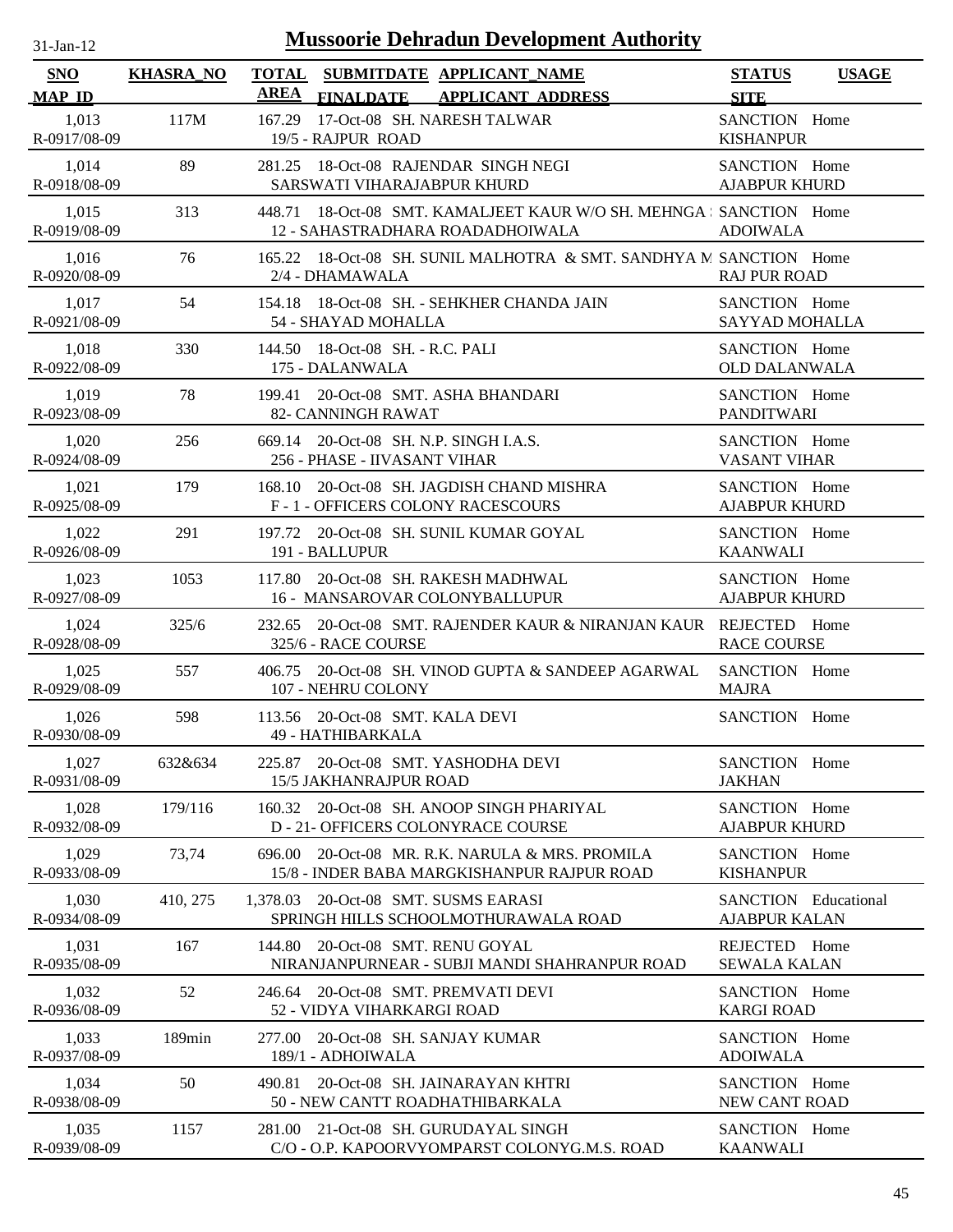| <b>Mussoorie Dehradun Development Authority</b><br>$31$ -Jan-12 |                  |                                                                                                             |                                              |  |
|-----------------------------------------------------------------|------------------|-------------------------------------------------------------------------------------------------------------|----------------------------------------------|--|
| SNO<br><b>MAP ID</b>                                            | <b>KHASRA_NO</b> | <b>TOTAL</b><br>SUBMITDATE APPLICANT_NAME<br><b>AREA</b><br><b>FINALDATE</b><br><b>APPLICANT ADDRESS</b>    | <b>STATUS</b><br><b>USAGE</b><br><b>SITE</b> |  |
| 1,036<br>R-0940/08-09                                           | 252              | 21-Oct-08 BEER SINGH<br>199.75<br>CHAKKITALLANIRANJANPUR                                                    | SANCTION Home<br><b>NIRANJANPUR</b>          |  |
| 1,037                                                           | 136a             | 211.83 21-Oct-08 MR. - JARIF AHMAD                                                                          | SANCTION Home                                |  |
| R-0941/08-09                                                    |                  | 1 - SUBHASH ROAD                                                                                            | E.C.ROAD                                     |  |
| 1,038                                                           | 69/42            | 65.89 21-Oct-08 SMT. RAMSHREE W/O RAJ KUMAR                                                                 | SANCTION Home                                |  |
| R-0942/08-09                                                    |                  | 67/1 - KESAV ROADLAXMAN CHOWK                                                                               | <b>LAXMAN CHOWK</b>                          |  |
| 1,039                                                           | 31MIN            | 192.50 21-Oct-08 SMT. NIVEDITA KHANDRI                                                                      | SANCTION Home                                |  |
| R-0943/08-09                                                    |                  | 175 - ROCHIPURAMAJRA                                                                                        | <b>BRAHAMA WALA</b>                          |  |
| 1,040<br>R-0944/08-09                                           | 300MIN           | 22-Oct-08 SMT. JANKI TIWARI W/O DURGA PARSAD<br>188.19<br>AANWALA TARLATAPOVAN EVCLAVE                      | SANCTION Home<br><b>AAMWALA TARLA</b>        |  |
| 1,041<br>R-0945/08-09                                           | 90/15            | 22-Oct-08 SH. ARUN KUMAR BHARTI<br>223.57<br>101/1 - ARYA NAGAR- II                                         | SANCTION Home<br><b>KARANPUR</b>             |  |
| 1,042                                                           | 1931             | 100.00 22-Oct-08 DIWAKAR MISHRA                                                                             | SANCTION Home                                |  |
| R-0946/08-09                                                    |                  | F - 34 - T.H.D.C. COLONYAJABPUIR KALAN                                                                      | <b>AJABPUR KALAN</b>                         |  |
| 1,043<br>R-0947/08-09                                           | 432/507          | 22-Oct-08 OM PRAKASH CHAUHAN<br>168.71<br>169 - SHASTRI NAGAR KANWALIP.O. - SEEMADWAR                       | SANCTION Home<br><b>SEWALA KALAN</b>         |  |
| 1,044                                                           | 5/13             | 761.46 22-Oct-08 SH. PRITESH JOSHI                                                                          | SANCTION Home                                |  |
| R-0948/08-09                                                    |                  | 5/13 - TEGBAHADUR ROADLANE NO - 3                                                                           | <b>TEG BAHADUR ROAD</b>                      |  |
| 1,045<br>R-0949/08-09                                           | 193B             | 179.46 22-Oct-08 SMT. GURMIL KAUR W/O SH. BASANT SING SANCTION Home<br>193 - BOLD DALANWALAGURUDWARA ROAD   | <b>OLD DALANWALA</b>                         |  |
| 1,046                                                           | 55/1/4           | 105.40 22-Oct-08 SH. RUDRA KUMAR                                                                            | SANCTION Home                                |  |
| R-0950/08-09                                                    |                  | MITRLOK COLONYBALLUPUR ROAD                                                                                 | MITRALOK COLONY                              |  |
| 1,047                                                           | 316              | 172.15 22-Oct-08 SH. SHAMBHU SARAN SINGH                                                                    | SANCTION Home                                |  |
| R-0951/08-09                                                    |                  | CRASS- 7 - TAPOVAN ENCLAVEAAMWALA TARLA                                                                     | <b>AAMWALA TARLA</b>                         |  |
| 1,048                                                           | $S-2 - B - 22$   | 414.70 22-Oct-08 SMT. MADHU RAWAR                                                                           | SANCTION Home                                |  |
| R-0952/08-09                                                    |                  | S-2 -B-22 DEFENCE COLONY                                                                                    | DEFENCE COLONY                               |  |
| 1,049                                                           | 182GA            | 113.92 22-Oct-08 SMT. SEEMA GOYAL                                                                           | SANCTION Home                                |  |
| R-0953/08-09                                                    |                  | 10 - CANAL ROADKISHANPUR                                                                                    | <b>KISHANPUR</b>                             |  |
| 1,050                                                           | 298              | 167.56 22-Oct-08 SMT. SUSHILA DEVI W/O SH. JAGDESH SIN                                                      | SANCTION Home                                |  |
| R-0954/08-09                                                    |                  | DIPTI DIRECTORPASHUPALAN OFFICEGARHWAL MANDAL                                                               | <b>AJABPUR KHURD</b>                         |  |
| 1,051<br>R-0955/08-09                                           | 748              | 23-Oct-08 SH. ISHWAR CHAND SRIWASTAV<br>610.60<br>6 - UTASAVE VIHAR KANWALI RAOD                            | SANCTION Home<br><b>KAANWALI</b>             |  |
| 1,052                                                           | 660/1            | 429.56 23-Oct-08 SH. SUDHIR KUMAR GAUTAM                                                                    | SANCTION Home                                |  |
| R-0956/08-09                                                    |                  | 7 - ARAVALI ENCLAVEG.M.S. ROAD                                                                              | <b>KAANWALI</b>                              |  |
| 1,053<br>R-0957/08-09                                           | 28               | 23-Oct-08 SH. KHEM SINGH BISHT<br>450.35<br>FRIENDS COLONY SHAH NAGARDEFENCE COLONY                         | SANCTION Home<br><b>SHAH NAGAR</b>           |  |
| 1,054<br>R-0958/08-09                                           | 368              | 23-Oct-08 SH. SUDH DEVI RAWAT<br>475.80<br>525 BLOCK ISTCHUKKHUWALA                                         | SANCTION Home<br><b>CHUKKHUWALA</b>          |  |
| 1,055                                                           | 285              | 50.52 23-Oct-08 SH. MANINDER SINGH                                                                          | SANCTION Home                                |  |
| R-0959/08-09                                                    |                  | <b>40 - RACE COURSE</b>                                                                                     | <b>RAJ PUR ROAD</b>                          |  |
| 1,056                                                           | 26               | 140.30 23-Oct-08 SH.CHIRAJILALA PATHOI                                                                      | SANCTION Home                                |  |
| R-0960/08-09                                                    |                  | <b>38 - TEG BAHADUR ROAD</b>                                                                                | TEG BAHADHUR ROAD                            |  |
| 1,057<br>R-0961/08-09                                           | 286M             | 23-Oct-08 SMT, KRISHNA DEVI W/O SH, NEPAL SINGH SANCTION Home<br>100.00<br>SUBHASH NAGARNEAR PRIMARY SCHOOL | <b>MAJRA</b>                                 |  |
| 1,058                                                           | 492              | 497.09 23-Oct-08 DR.DARSHAN KUMAR SHARMA&SMT. JAN                                                           | SANCTION Home                                |  |
| R-0962/08-09                                                    |                  | VIKASPURAMG.M.S. ROAD                                                                                       | <b>KAANWALI</b>                              |  |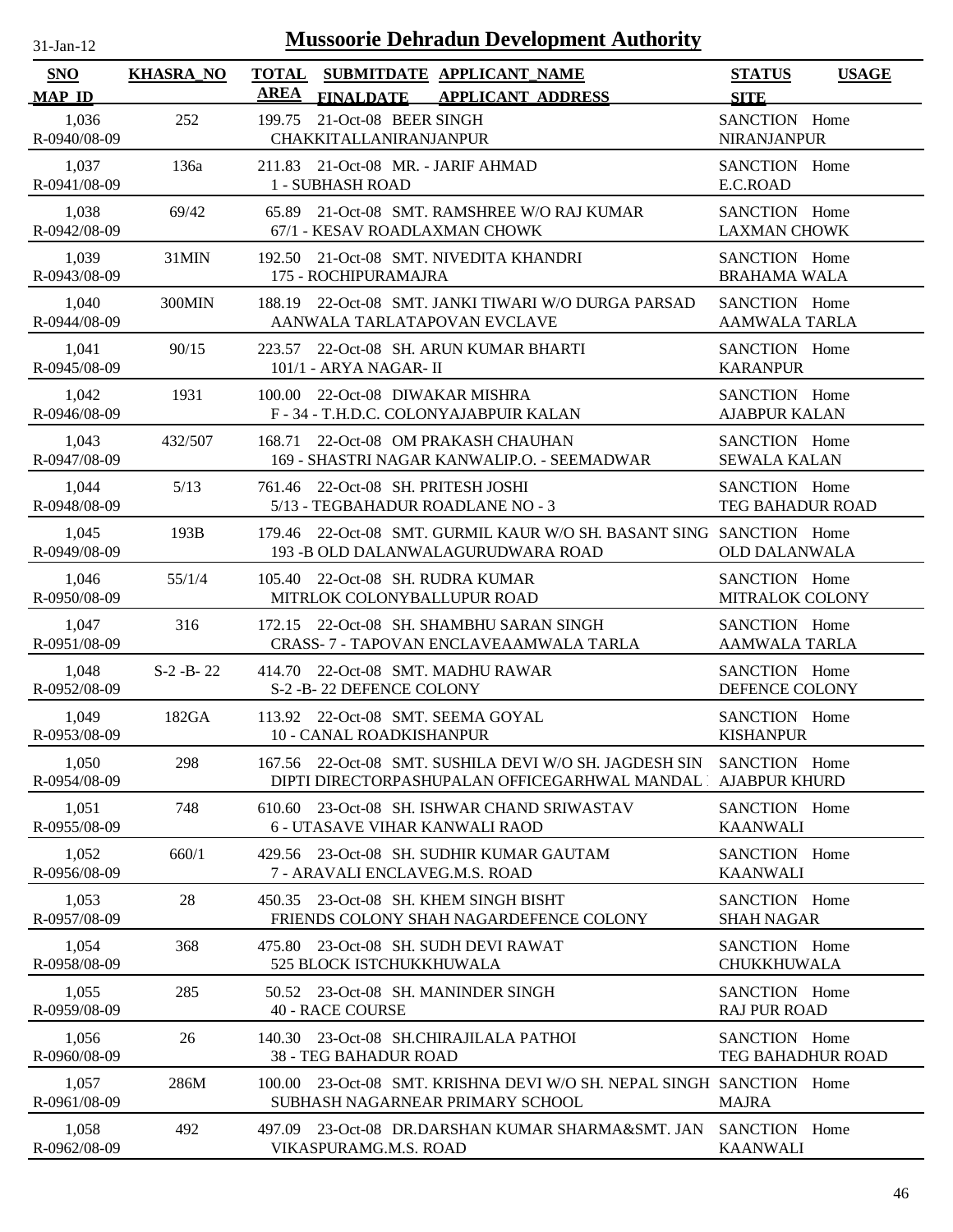| $31$ -Jan-12             |                  |                      | <b>Mussoorie Dehradun Development Authority</b>                                                                     |                                       |                        |
|--------------------------|------------------|----------------------|---------------------------------------------------------------------------------------------------------------------|---------------------------------------|------------------------|
| SNO<br><b>MAP ID</b>     | <b>KHASRA_NO</b> | <b>TOTAL</b><br>AREA | SUBMITDATE APPLICANT_NAME<br><b>APPLICANT ADDRESS</b><br><b>FINALDATE</b>                                           | <b>STATUS</b><br><b>SITE</b>          | <b>USAGE</b>           |
| 1,059<br>R-0963/08-09    | $18-A$           | 211.43               | 23-Oct-08 SMT. SUMITRA DEVI W/O LATE SH. KHILPA SANCTION Home<br>31 - KISHAN NAGAR                                  | <b>KISHANNAGAR</b>                    |                        |
| 1,060<br>R-0964/08-09    | 406KHA           |                      | 78.06 23-Oct-08 SH. TRIVENI RAI<br>SAIN MANDIR RAJPUR ROAD                                                          | SANCTION Home<br><b>ADOIWALA</b>      |                        |
| 1,061<br>R-0965/08-09    | 227MIN           |                      | 139.62 23-Oct-08 SMT. GEETA PANDEY<br>C/O - SH. JAGDISH BISHTDISTT. COPRATIV BANKASHLEY H SHEVLA KALAM              | SANCTION Home                         |                        |
| 1,062<br>R-0966/08-09    | 149              |                      | 78.38 23-Oct-08 SH. SH. MAHIPAL PANDEY<br>149/106 - DOBHALWALA                                                      | SANCTION Home<br><b>DOBHALWALA</b>    |                        |
| 1,063<br>R-0967/08-09    | 247              |                      | 100.34 23-Oct-08 SMT. VEERBALAL JAIN<br>SHAKTI VIHAR MAJARA                                                         | SANCTION Home<br><b>SEWALA KALAN</b>  |                        |
| 1,064<br>R-0968/08-09    | 162              |                      | 400.60 23-Oct-08 SH. SURENDRA SINGH PACHCHHAMI<br>D-27/1 - SHASTRI NAGAR                                            | SANCTION Home<br><b>AJABPUR KHURD</b> |                        |
| 1,065<br>R-0969/08-09    | 18               |                      | 315.16 23-Oct-08 SH. JITENDAR KUMAR<br>SHAH NAGAR LANE-1DEFENCE COLONY                                              | SANCTION Home<br><b>SHAH NAGAR</b>    |                        |
| 1,066<br>R-0970/08-09    |                  |                      | 32ka33,34,35,ex 7,193.82 24-Oct-08 SH.HARSH VARDHAN ARYA ADITYA VARD SANCTION Educational<br>1/3 - DHAMAWALA STREET |                                       |                        |
| 1,067<br>R-0971/08-09    | 80               |                      | 239.13 24-Oct-08 NATHI LAL NAUTIYAL<br>BLOCK - A - SARSWATI VIHARAJABPUR KHURD                                      | SANCTION Home<br><b>AJABPUR KHURD</b> |                        |
| 1,068<br>R-0972/08-09    | 412,414ka        |                      | 874.81 24-Oct-08 SH. KULVENDRA SINGH BOHRA<br>VILL.& P.O. - SINOLA                                                  | RE-OPENE Home<br><b>SINOLA</b>        |                        |
| 1,069<br>R-0972/08-09-RE | 412,414ka        |                      | 990.00 27-Dec-11 SH. KULVENDRA SINGH BOHRA<br>VILL.& P.O. - SINOLA                                                  | SANCTION Home<br><b>SINOLA</b>        |                        |
| 1,070<br>R-0973/08-09    | 63MIN            |                      | 354.91 24-Oct-08 SMT. DHMYANI DEVI<br>275/1-2 - DHARAMPUR                                                           | SANCTION Home<br><b>AJABPUR KHURD</b> |                        |
| 1,071<br>R-0974/08-09    | 78/9             |                      | 345.70 24-Oct-08 SMT. DARSAN DEVI<br>78/9 - KARANPUR                                                                | SANCTION Home<br><b>KARANPUR</b>      |                        |
| 1,072<br>R-0975/08-09    | 788/77           |                      | 153.00 24-Oct-08 SH. MOHAN LAL& DEPAK GUPTA &NEERAJ SANCTION Home<br>2-3/2 LANDORE BAZARMASSOORIE                   | <b>KAULAGARH</b>                      |                        |
| 1,073<br>R-0976/08-09    | 215/2            |                      | 107.34 24-Oct-08 SMT. PRIYANKA ANEJA<br>213 - D.L. ROAD                                                             | SANCTION Home<br>D.L.ROAD             |                        |
| 1,074<br>R-0977/08-09    | 225              |                      | 321.89 24-Oct-08 SH. SUBHASH CHAND THAPLIYAL<br>93 - LANE NO - 5 - PARKASH VIHAR                                    | SANCTION Home<br><b>AJABPUR KALAN</b> |                        |
| 1,075<br>R-0978/08-09    |                  |                      | 540,541,546EXT15,054.32 24-Oct-08 M/S NAMAN BUILD COM LTD<br>293/1 VASNT VIHAR                                      | <b>KAANWALI</b>                       | RE-OPENE Group Housing |
| 1,076<br>R-0978/08-09-RE |                  |                      | 540,541,546EXT15,054.32 24-Feb-10 M/S NAMAN BUILD COM LTD<br>293/1 VASNT VIHAR                                      | <b>REJECTED</b><br><b>KAANWALI</b>    | Group Housing          |
| 1,077<br>R-0979/08-09    | 167MIN           |                      | 165.80 24-Oct-08 MAHESH KUMAR SINGH ALUPWAN<br>119/1 D.L. ROAD                                                      | SANCTION Home<br><b>ADOIWALA</b>      |                        |
| 1,078<br>R-0980/08-09    | 115              |                      | 146.77 25-Oct-08 SH. NITIN AGGARWAL & SMT. RITU AGGAR SANCTION Home<br>74 - BIHARI LAL MARGNESHVILLA ROAD           |                                       | CHOUDHARY BIHARI LAL M |
| 1,079<br>R-0981/08-09    | 16A              |                      | 351.30 25-Oct-08 SH. GRISH CHANDRA BATRA<br>125 - NIRANJANPUR                                                       | SANCTION Home<br><b>BALBIR ROAD</b>   |                        |
| 1,080<br>R-0982/08-09    | 47               |                      | 228.40 25-Oct-08 SH. KAPIL SANGHI<br>2 - PRITAM ROAD                                                                | SANCTION Home<br><b>SUBHASH ROAD</b>  |                        |
| 1,081<br>R-0983/08-09    | 378M,394M        |                      | 472.20 25-Oct-08 SH. KANWAL KISHOR VOHRA<br>6/2 TEG BAHADUR ROAD                                                    | SANCTION Home<br><b>DHARMPUR</b>      |                        |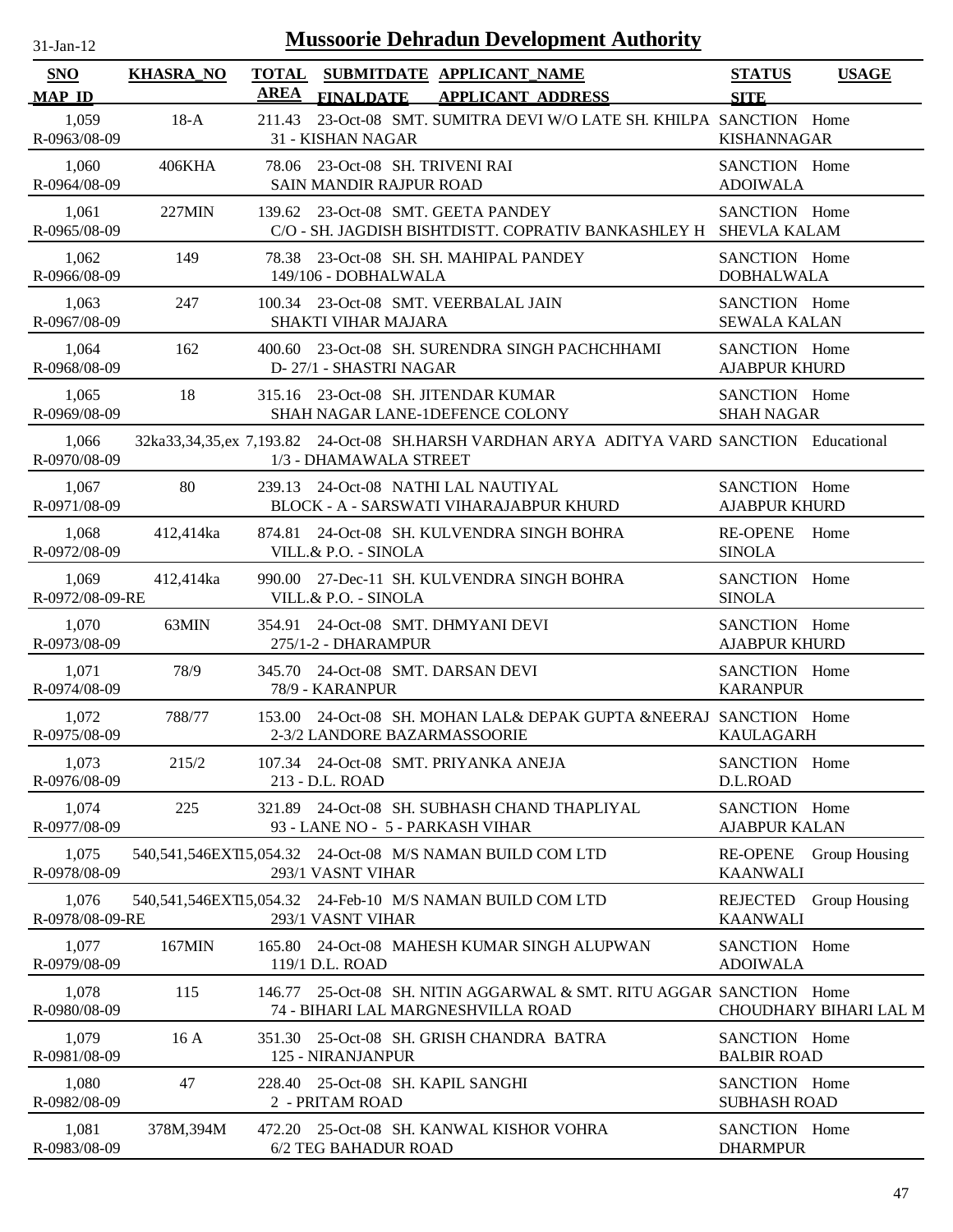| $31 - Jan - 12$ |  |
|-----------------|--|
|                 |  |

| <b>SNO</b>            | <b>KHASRA_NO</b> |                                                                     | TOTAL SUBMITDATE APPLICANT NAME                                                                           | <b>STATUS</b>                           | <b>USAGE</b> |
|-----------------------|------------------|---------------------------------------------------------------------|-----------------------------------------------------------------------------------------------------------|-----------------------------------------|--------------|
| <b>MAP ID</b>         |                  | <b>AREA</b>                                                         | FINALDATE APPLICANT ADDRESS                                                                               | <b>SITE</b>                             |              |
| 1,082<br>R-0984/08-09 | 397/4,405/3      | 222.68 25-Oct-08 NOWEL BAGE<br>21 - RAXA VIHARADHOIWALA             |                                                                                                           | SANCTION Home<br><b>ADOIWALA</b>        |              |
| 1,083<br>R-0985/08-09 | $L-5/1$          | 238.99 25-Oct-08 SH. M.V.SINGH                                      | C-9/4 VIGYAN VIHAR RAIPUR ROAD                                                                            | SANCTION Home<br><b>AAMWALA TARLA</b>   |              |
| 1,084<br>R-0986/08-09 | 552M             |                                                                     | 303.45 25-Oct-08 NANDA BALLABH PANDEY<br>71 - OM VIHAR LANE NO- 7MATA MANDIR ROAD                         | SANCTION Home<br><b>AJABPUR KALAN</b>   |              |
| 1,085<br>R-0987/08-09 | 169/4            | <b>G-25 RACE COURSE</b>                                             | 299.00 25-Oct-08 SH. ASHWANI KOCHHAR                                                                      | SANCTION Home<br><b>DHARMPUR</b>        |              |
| 1,086<br>R-0988/08-09 | 813min           | 93 - JHANDA MOHALLA                                                 | 34.11 27-Oct-08 SMT. GALESHWARI DEVI                                                                      | REJECTED Home<br><b>DEHRA KHAS</b>      |              |
| 1,087<br>R-0989/08-09 | 813MIN           | 93- JHANDA MOHALLA                                                  | 341.11 27-Oct-08 SMT. GALESHWARI DEVI                                                                     | SANCTION Home<br><b>DEHRA KHAS</b>      |              |
| 1,088<br>R-0990/08-09 | 16/1             | 16/1 - PRITAM ROAD                                                  | 174.94 27-Oct-08 SH. LAJPAT SATIJA & SMT.                                                                 | SANCTION Home<br>PRITAM ROAD            |              |
| 1,089<br>R-0991/08-09 | 272              | 431.93 27-Oct-08 ISHWAR SINGH<br>62 - VIJAY COLONY                  |                                                                                                           | SANCTION Home<br><b>DANDA LAKHOND</b>   |              |
| 1,090<br>R-0992/08-09 | 85MIN            | 220.40 27-Oct-08 VIRENDRA KUMAR                                     | B-11/1 NEW TYPE - 11 O.F.DESTATE RAIPUR                                                                   | SANCTION Home<br><b>DANDA NOORIWALA</b> |              |
| 1,091<br>R-0993/08-09 | 898              | <b>BABK COLONYAJABPUR KALAN</b>                                     | 274.86 27-Oct-08 SH. KUSHAL SINGH RANA                                                                    | SANCTION Home<br><b>AJABPUR KALAN</b>   |              |
| 1,092<br>R-0994/08-09 | 55/2             | 130.49 27-Oct-08 SMT. MAYA GURNG<br>BAJAWALA ROADLAULAGARH          |                                                                                                           | SANCTION Home<br>PREMPUR MAFI (PART)    |              |
| 1,093<br>R-0995/08-09 | 645/1            | 15 - INDER ROAD                                                     | 294.15 27-Oct-08 SMT. SILVIA W. ARORA W/O DR, DEEPAK A SANCTION Home                                      | <b>KAANWALI</b>                         |              |
| 1,094<br>R-0996/08-09 | 104              | 104 - NALAPANI ROAD                                                 | 433.00 31-Oct-08 SH, MOH, SADI & ASHIF & MOH, SHAHID                                                      | SANCTION Home<br>NALAPANI ROAD          |              |
| 1,095<br>R-0997/08-09 | 45               |                                                                     | 291.25 31-Oct-08 MRS. SHUBHRA ARORA<br>44 - PRAKASH LOKPHASE - 1 SHIMLA ROAD                              | SANCTION Home<br><b>SEWALA KALAN</b>    |              |
| 1,096<br>R-0998/08-09 | 719              | 149.35 31-Oct-08 SH. PREM SAHU<br>135 - RAJPUR ROAD                 |                                                                                                           | SANCTION Home<br><b>JAKHAN</b>          |              |
| 1,097<br>R-0999/08-09 | 9                | 172.83                                                              | 31-Oct-08 SH. RAJEEV VERMA<br>6 - ASOKA ENCLAVE NIRANJANPUR                                               | SANCTION Home<br><b>MAJRA</b>           |              |
| 1,098<br>R-1000/08-09 | 248001           | <b>16 - NEW CANTT ROAD</b>                                          | 214.06 31-Oct-08 SH, VINAY KUMAR AGARWAL                                                                  | SANCTION Home<br>NEW CANT ROAD          |              |
| 1,099<br>R-1001/08-09 | 61               |                                                                     | 100.83 31-Oct-08 QUIPPO TELECOM INFRA STRUCTURE LTD REJECTED Towers<br>5 - MANGAL PANDEY MARHMEERUT. U.P. | RAJENDAR NAGAR                          |              |
| 1,100<br>R-1002/08-09 | 271              | 59- DEVLOK EXT.SHIMLA ROAD                                          | 341.40 31-Oct-08 SMT. MAYA TIWARI W/O SH. BHANU TIWAR SANCTION Home                                       | <b>SEWALA KALAN</b>                     |              |
| 1,101<br>R-1003/08-09 | 57/4             | 57/B - REST CAMPTYAGI ROAD                                          | 142.94 31-Oct-08 SH. INDERJEET SINGH AHUJA                                                                | SANCTION Home<br><b>TYAGI ROAD</b>      |              |
| 1,102<br>R-1004/08-09 | 311              | 114.52 31-Oct-08 SH. AJAY NARULA<br>18 - A - OLD DALANWALA          |                                                                                                           | SANCTION Home<br><b>ADOIWALA</b>        |              |
| 1,103<br>R-1005/08-09 | 1277             | <b>DEEPLOK</b>                                                      | 345.02 31-Oct-08 SMT. KRISHNA AHUJA W/O                                                                   | SANCTION Home<br><b>GARHI</b>           |              |
| 1,104<br>R-1006/08-09 | 1/7              | 176.48 31-Oct-08 S. HARBHJAN SINGH<br>1/7 - GOVIND NAGARRACE COURSE |                                                                                                           | SANCTION Home<br>OLD SURVEY ROAD        |              |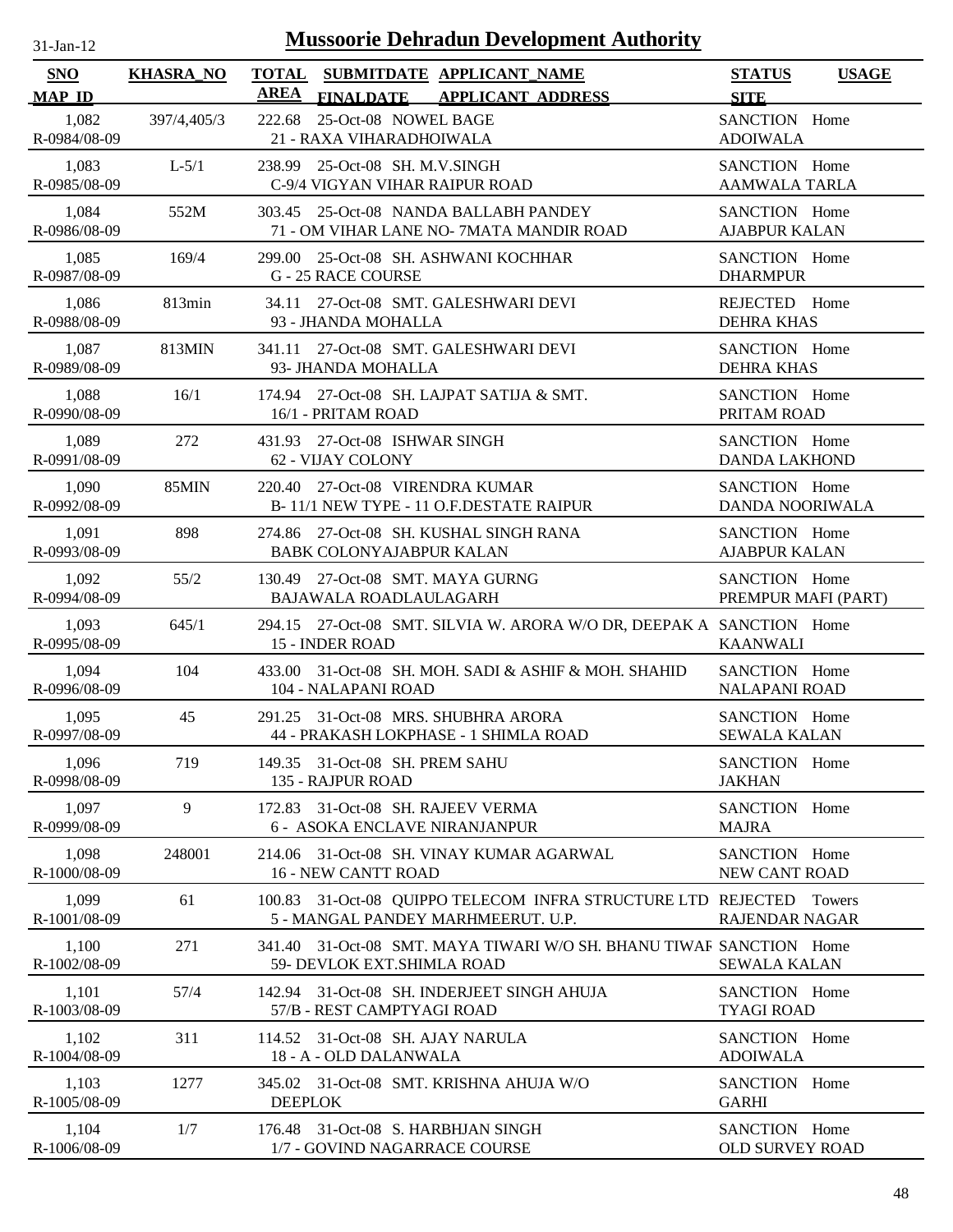| 31-Jan-12                   |                  | <b>Mussoorie Dehradun Development Authority</b>                                                         |                                              |  |
|-----------------------------|------------------|---------------------------------------------------------------------------------------------------------|----------------------------------------------|--|
| <b>SNO</b><br><b>MAP ID</b> | <b>KHASRA_NO</b> | <b>TOTAL</b><br>SUBMITDATE APPLICANT_NAME<br><b>AREA</b><br>FINALDATE APPLICANT ADDRESS                 | <b>STATUS</b><br><b>USAGE</b><br><b>SITE</b> |  |
| 1,105<br>R-1007/08-09       | 216              | 1-Nov-08 RAJA SINGH<br>3.313.92<br>216 - RAJPUR ROAD                                                    | SANCTION Hostel<br><b>RAJ PUR ROAD</b>       |  |
| 1,106<br>R-1008/08-09       | 126              | 144.00 1-Nov-08 REILANCE INFRATEL LTD.<br>LOKAL OFFICEKERATH                                            | REJECTED Towers<br><b>LAXMAN CHOWK</b>       |  |
| 1,107<br>R-1009/08-09       | 512              | 733.41 1-Nov-08 GOPAL NEGI<br>32 - LANE NO-3 - PARKASH VIHARDHARAMPUR                                   | SANCTION Home<br><b>BHARWALA GRANT</b>       |  |
| 1,108<br>R-1010/08-09       | 150              | 391.92 1-Nov-08 SH. NARAIN SINGH THAPA<br><b>150- RAJPUR ROADJAKHAN</b>                                 | SANCTION Home<br><b>RAJ PUR ROAD</b>         |  |
| 1,109<br>R-1011/08-09       | 57&58            | 274.66 3-Nov-08 SH. AMIT KANSAL<br>1 - CHAKRATA ROADBINDAL BRIDGE                                       | SANCTION Home                                |  |
| 1,110<br>R-1012/08-09       | 34               | 112.74 3-Nov-08 SH. GIRISH KUMAR ARORA<br>34 - RAIPUR ROAD                                              | SANCTION Home<br><b>RAJ PUR ROAD</b>         |  |
| 1,111<br>R-1013/08-09       | 14/11            | 3-Nov-08 SH, VISHAL SENGER & SMT, SEEMA SENGE SANCTION Home<br>178.83<br>14/11 - OLD SERVEY ROAD        | <b>AAMWALA TARLA</b>                         |  |
| 1,112<br>R-1014/08-09       | 14/11            | 3-Nov-08 SMT. KANAK LATA SENGAR W/O SH.U.S.<br>178.83<br>14/11 - OLD SERVEY ROAD                        | SANCTION Home<br><b>AAMWALA TARLA</b>        |  |
| 1,113<br>R-1015/08-09       | 24               | 3-Nov-08 SH. ANURAG KASHYAP<br>313.66<br>24 - TEG BAHADER ROAD                                          | SANCTION Home<br>TEG BAHADHUR ROAD           |  |
| 1,114<br>R-1016/08-09       | 163MIN           | 211.48 3-Nov-08 RAMSWAROP MISHRA<br><b>26 - NIRANJANPUR</b>                                             | SANCTION Home<br><b>NIRANJANPUR</b>          |  |
| 1,115<br>R-1017/08-09       | 182GA            | 252.54 3-Nov-08 SMT, SABA FAZIL W/O SH, FAZIL KHAN<br>53/1 - CANNAL ROADKISHAN PUR                      | SANCTION Home<br><b>KISHANPUR</b>            |  |
| 1,116<br>R-1018/08-09       | 227              | 379.10 3-Nov-08 SH. SAMPURNANAND BAHUGUNA<br>197 - SHASTRI MARGMAJRA                                    | SANCTION Home<br><b>MAJRA</b>                |  |
| 1,117<br>R-1019/08-09       | 51M              | 3-Nov-08 SH. NITIN BHATNAGAR<br>127.88<br>F - 5 - HATHIBARKALA ESTATE                                   | SANCTION Home<br><b>AAMWALA TARLA</b>        |  |
| 1,118<br>R-1020/08-09       | 29               | 179.10 3-Nov-08 SH. JAIPAL GUPTA<br>29- YAMUNA COLONY MARKETCHAKROTA ROAD                               | SANCTION Home<br><b>CHAKRATA ROAD</b>        |  |
| 1,119<br>R-1021/08-09       | 311              | 114.52 3-Nov-08 SH. JYOTI NARULA<br>18 - OLD DALANWALA                                                  | SANCTION Home<br><b>ADOIWALA</b>             |  |
| 1,120<br>R-1022/08-09       | 148MIN           | 109.96 3-Nov-08 SH. S.K.SHARMA<br>C/O ANWAR KAMAALC-3-1- TURER ROADCLEMEN TOWN                          | SANCTION Home<br><b>PITHUWALA</b>            |  |
| 1,121<br>R-1023/08-09       | 21/32/39         | 107.63 4-Nov-08 SH. MOHAN SINGH<br>20/30/39 - I - CHUKHUWALA                                            | SANCTION Home<br>CHUKKHUWALA                 |  |
| 1,122<br>R-1024/08-09       | 27               | 4-Nov-08 SH. RAJENDER SINGH RATHORE<br>135.64<br>15/3 - O.N.G.C. COLONY                                 | SANCTION Home                                |  |
| 1,123<br>R-1024/08-09-RE    | 27               | 135.64 2-Apr-09 SH. RAJENDER SINGH RATHORE<br>15/3 - O.N.G.C. COLONY                                    | SANCTION Home                                |  |
| 1,124<br>R-1025/08-09       | 74/1             | 4-Nov-08 SH. D.P. BAHUGUNA<br>250.93<br>74/1 - SALAWALA                                                 | SANCTION Home<br><b>SALAWALA</b>             |  |
| 1,125<br>R-1026/08-09       | 208              | 4-Nov-08 TIBETAN OLD PEOPLE HOME<br>1,727.18<br>T.H.F. - 58 - BIRGIRWALIRAJPUR ROAD                     | SANCTION Home<br><b>RAJ PUR ROAD</b>         |  |
| 1,126<br>R-1027/08-09       | 34               | 170.64 4-Nov-08 SH. GULSAN KUMAR<br>24 - KESHAV ROADLAXMAN CHOWK                                        | SANCTION Home<br><b>KESHAV ROAD</b>          |  |
| 1,127<br>R-1028/08-09       | 18               | 527.75 4-Nov-08 SH. VINOD PRAKASH CHAMOLI<br>LANE NO-6- INDRA PRAST RING ROADAPPER NATHANPURP NATHANPUR | SANCTION Home                                |  |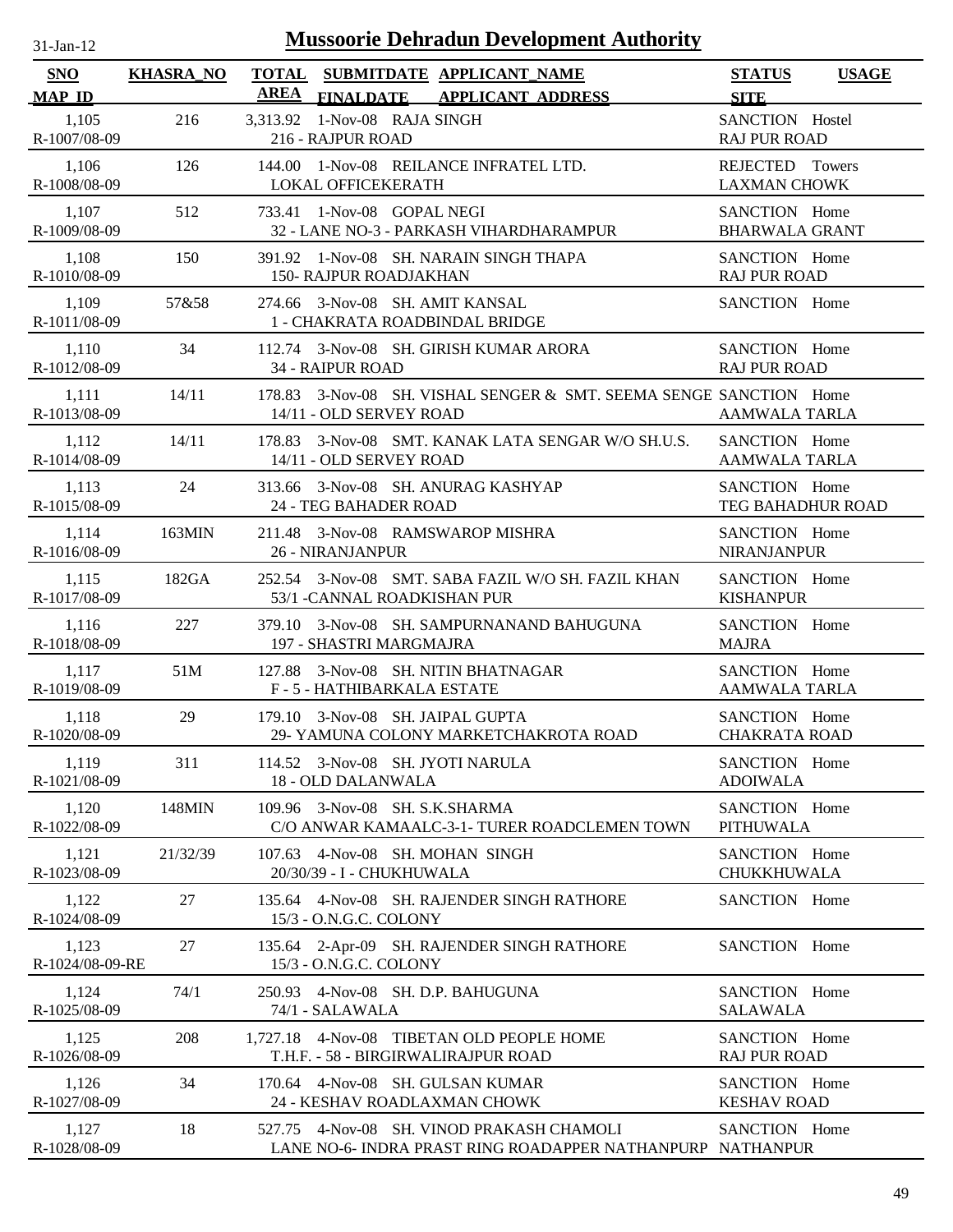| $31$ -Jan-12                | <b>Mussoorie Dehradun Development Authority</b> |             |                                                                                                                   |                                       |                       |
|-----------------------------|-------------------------------------------------|-------------|-------------------------------------------------------------------------------------------------------------------|---------------------------------------|-----------------------|
| <b>SNO</b><br><b>MAP ID</b> | <b>KHASRA_NO</b>                                | <b>AREA</b> | TOTAL SUBMITDATE APPLICANT NAME<br><b>FINALDATE</b><br><b>APPLICANT ADDRESS</b>                                   | <b>STATUS</b><br><b>SITE</b>          | <b>USAGE</b>          |
| 1,128<br>R-1029/08-09       | 95                                              | 175.50      | 4-Nov-08 M/S. - RILAINCE COMYUNIKASHN LTD.<br>SHIVAJI MARG KANWALI ROAD                                           | <b>REJECTED</b>                       | <b>Towers</b>         |
| 1,129<br>R-1030/08-09       | 13/10                                           |             | 124.72 4-Nov-08 SH. BRIJESH DHAWAN<br>52 - MOTI BAZAR                                                             | SANCTION Home<br><b>LAXMI ROAD</b>    |                       |
| 1,130<br>R-1031/08-09       | 392MIN                                          |             | 277.81 4-Nov-08 NARENDRA KUMAR GUPTA<br>SHAKTI VIHAR PHES-IIMAZRA                                                 | SANCTION Home<br><b>MAJRA</b>         |                       |
| 1,131<br>R-1032/08-09       | 118/187                                         |             | 140.25 5-Nov-08 SH, SANTOSH KUMAR GUPTA<br>118/187 - NALAPANI ROAD                                                | SANCTION Home<br><b>NALAPANI ROAD</b> |                       |
| 1,132<br>R-1033/08-09       | 87/12                                           |             | 85.91 5-Nov-08 SH. SATYA PRAKASH SINGH<br>163/6 - OLD TIPE-11LADPUR RAIPUR ROAD                                   | SANCTION Home<br>D.L.ROAD             |                       |
| 1,133<br>R-1034/08-09       | 13/10                                           |             | 182.96 5-Nov-08 SMT, RUCHIKA DHAWAN W/O SH, BRIJESH I SANCTION Home<br>R/O - 33/15 - CIRCULAR ROAD                | <b>LAXMI ROAD</b>                     |                       |
| 1,134<br>R-1035/08-09       | 284                                             |             | 390.49 5-Nov-08 SH, GANGA SINGH<br>2 - SHANTI VIHAR KAULAGARH                                                     | SANCTION Home                         | KAULAGARH MAI CHAKBH( |
| 1,135<br>R-1036/08-09       | 279/2min                                        |             | 276.10 5-Nov-08 SH. MUKESH KUMAR & BAJRANG DASS<br>84/3 BHANDARI BAGH                                             | SANCTION Home<br><b>NIRANJANPUR</b>   |                       |
| 1,136<br>R-1037/08-09       | 237GA                                           |             | 323.17 5-Nov-08 SH.TIKA RAM<br>VILL.&P.O.- SINOLA                                                                 | SANCTION Home<br><b>SINOLA</b>        |                       |
| 1,137<br>R-1038/08-09       | 165                                             |             | 350.00 5-Nov-08 DR.SUNIL KUMAR BHATT<br>100/1 - SHANTI VIHARGOVIND GARH                                           | SANCTION Home<br><b>ENGG. ENCLAVE</b> |                       |
| 1,138<br>R-1039/08-09       | 49                                              |             | 268.72 5-Nov-08 SH. SATYAPAL KALRA &SMT. SUSHILA KAL SANCTION Home<br>19/38 - E.C ROAD                            | E.C.ROAD                              |                       |
| 1,139<br>R-1040/08-09       | 229/4                                           |             | 246.20 5-Nov-08 SH. RAMESH KUMAR<br>18- NEHARU ENCLAVEG.M.S. ROAD                                                 | SANCTION Home<br><b>KAANWALI</b>      |                       |
| 1,140<br>R-1041/08-09       | 62                                              |             | 233.02 5-Nov-08 SMT. SARLA SAHGAL W/O LATE SH. JAI KU SANCTION Home<br>L-3/2 - DASHMEAH VIHARN.H.S. AAMWALA TARLA | <b>CHAK RAIPUR</b>                    |                       |
| 1,141<br>R-1042/08-09       | 251                                             |             | 190.20 6-Nov-08 SH.GIRISH CHAND 7 SMT. SASHI PRABHA<br>CHANDRAWANI ROAD SIVLOK COLONY                             | SANCTION Home<br><b>SEWALA KALAN</b>  |                       |
| 1,142<br>R-1043/08-09       | 105                                             |             | 167.12 6-Nov-08 SMT. SHOBHA SANWAL<br>105 - RAJPUR ROAD                                                           | SANCTION Home<br><b>RAJ PUR ROAD</b>  |                       |
| 1,143<br>R-1044/08-09       | 112                                             |             | 93.91 6-Nov-08 SMT. MINAKSHI SRIVASTAVA W/O SANTOS SANCTION Home<br>10 - ENGIN.ENCLAVEG.M.S. ROAD                 |                                       |                       |
| 1,144<br>R-1045/08-09       | 229/4                                           |             | 188.00 6-Nov-08 SH, RAJENDRA PRASAD UNIYAL<br>21 - NEHARU ENCLAVEG.M.S. ROAD                                      | SANCTION Home<br><b>KAANWALI</b>      |                       |
| 1,145<br>R-1046/08-09       | 120m                                            |             | 190.20 6-Nov-08 SH. PRABHAT KUMAR SHARMA<br>12 - MALIYAN MOHALLA                                                  | SANCTION Home<br><b>MAJRA</b>         |                       |
| 1,146<br>R-1047/08-09       | 10                                              |             | 170.18 6-Nov-08 GANGA REALTORS<br>C - 7 - RACE COURSE                                                             | SANCTION Home<br>DEHRA KHAS           |                       |
| 1,147<br>R-1048/08-09       | 9                                               |             | 169.78 6-Nov-08 GANGA REALTORS<br><b>C - RACE COURSE</b>                                                          | SANCTION Home<br><b>DEHRA KHAS</b>    |                       |
| 1,148<br>R-1049/08-09       | $S-2-B-54$                                      |             | 470.75 6-Nov-08 SH. GOVIND SINGH BISHT<br>S-2-B-54 - DEEFENCE COLONY                                              | SANCTION Home<br>DEFENCE COLONY       |                       |
| 1,149<br>R-1050/08-09       | 11                                              |             | 170.38 6-Nov-08 GANGA REALTORS<br>C - 7 - RACE COURS                                                              | SANCTION Home<br><b>DEHRA KHAS</b>    |                       |
| 1,150<br>R-1051/08-09       | 8                                               |             | 169.78 6-Nov-08 GANGA REALTORS<br>C - 7 - RACE COURSE                                                             | SANCTION Home<br><b>DEHRA KHAS</b>    |                       |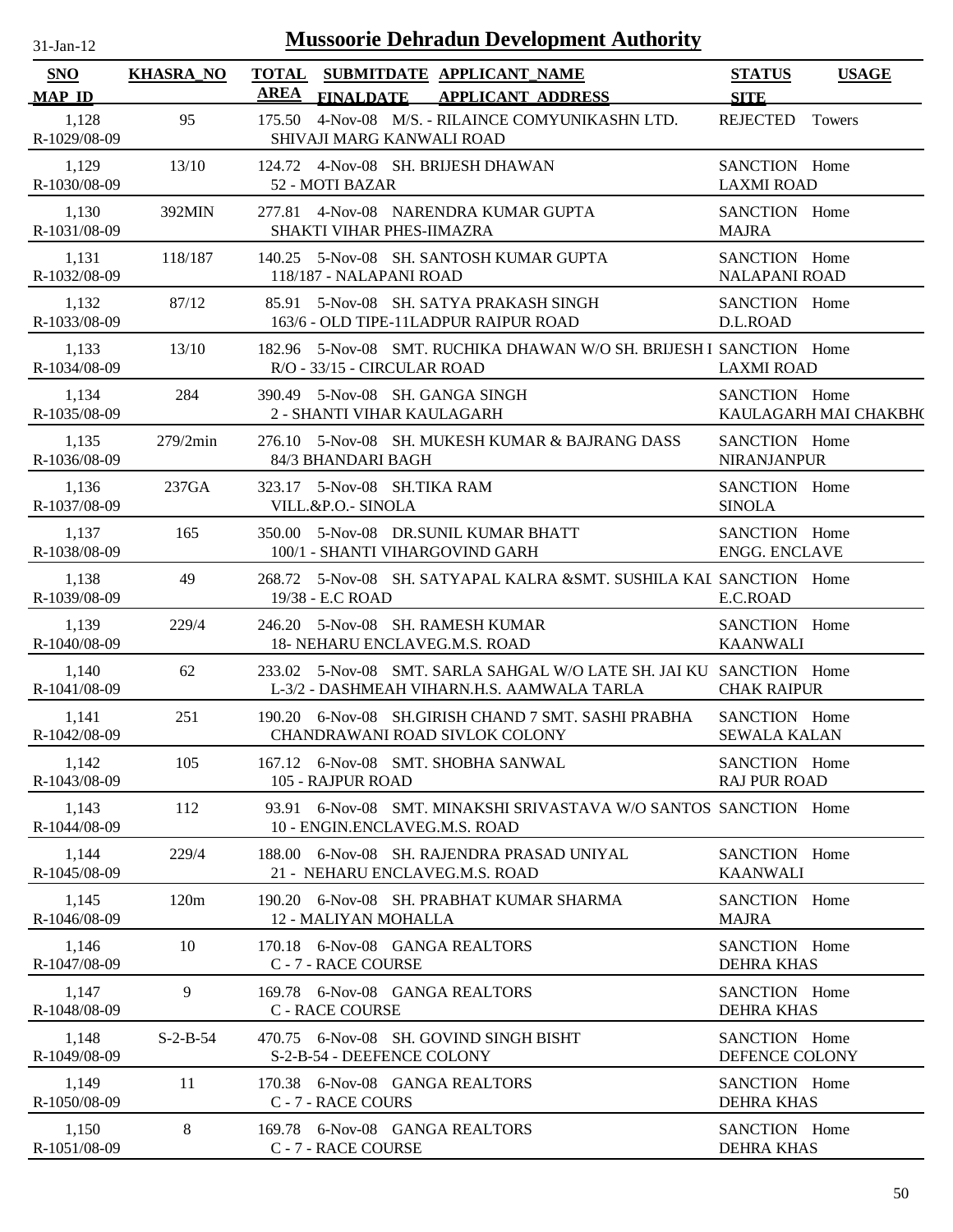| 31-Jan-12                   |                  | <b>Mussoorie Dehradun Development Authority</b>                                                      |                                              |
|-----------------------------|------------------|------------------------------------------------------------------------------------------------------|----------------------------------------------|
| <b>SNO</b><br><b>MAP ID</b> | <b>KHASRA_NO</b> | TOTAL SUBMITDATE APPLICANT NAME<br>AREA<br><b>FINALDATE</b><br><b>APPLICANT ADDRESS</b>              | <b>STATUS</b><br><b>USAGE</b><br><b>SITE</b> |
| 1,151<br>R-1052/08-09       | $\tau$           | 7-Nov-08 GANGA REALTORS<br>169.58<br>C - 7 - RACE COURSE                                             | SANCTION Home<br><b>DEHRA KHAS</b>           |
| 1,152                       | 215              | 169.12 7-Nov-08 KUMARI VIJAY LAXMI                                                                   | SANCTION Home                                |
| R-1053/08-09                |                  | 215 - AJABPUR KALAN                                                                                  | <b>AJABPUR KALAN</b>                         |
| 1,153                       | 442              | 182.15 7-Nov-08 MRS. FARHANA KHANAM                                                                  | SANCTION Home                                |
| R-1054/08-09                |                  | <b>16- KRISHNA VIHAR JAKHAN</b>                                                                      | <b>JAKHAN</b>                                |
| 1,154                       | 220              | 102.66 7-Nov-08 SH. SATISH KUMAR GARG                                                                | SANCTION Home                                |
| R-1055/08-09                |                  | C-109 ANAND NIKETAN NEW DEHLI-110021                                                                 | <b>DANDA DHORAN</b>                          |
| 1,155                       | 209/2            | 77.34 7-Nov-08 S. SATPAL SINGH                                                                       | SANCTION Home                                |
| R-1056/08-09                |                  | 73- CHAKRATA ROAD                                                                                    | <b>KAULAGARH</b>                             |
| 1,156                       | 136min           | 224.90 7-Nov-08 SH. MAHENDER SINGH                                                                   | SANCTION Home                                |
| R-1057/08-09                |                  | 21 - SIDHARTH VIHARKANDOLI TARLA                                                                     | <b>KANDOLI</b>                               |
| 1,157                       | 169/34/1         | 185.26 7-Nov-08 SH. ASWANI KALRA & SANDEP KALRA                                                      | SANCTION Home                                |
| R-1058/08-09                |                  | 19 - E.C. ROAD                                                                                       | <b>SUBHASH ROAD</b>                          |
| 1,158<br>R-1059/08-09       | 152/270          | 316.18 7-Nov-08 SH. VED PARKASH&SMT. KUSUM LATA&SA SANCTION Home<br>152/220- KHURBURA MOHALLA        | KHURBURA MOHALLA                             |
| 1,159                       | 46/1             | 299.75 7-Nov-08 SH, S.C. RASTOGI & SMT, USHA RASTOGI                                                 | SANCTION Home                                |
| R-1060/08-09                |                  | R-O -46/1 - SUBHASH ROAD                                                                             | <b>SUBHASH ROAD</b>                          |
| 1,160                       | 358              | 242.10 7-Nov-08 SH. MANJEET SINGH                                                                    | SANCTION Home                                |
| R-1061/08-09                |                  | 299/367 OLD DALANWALA                                                                                | AAMWALA TARLA                                |
| 1,161<br>R-1062/08-09       | 282              | 217.39 7-Nov-08 SMT. SAROJ CHOUDHRIW/O SH.- SUMONTO SANCTION Home<br>78/2 - BEACHER ROAD GARHI CANRR | KAULAGARH MAI CHAKBH(                        |
| 1,162                       | 343              | 185.89 7-Nov-08 SH. DHAN PRAKASH GAURD                                                               | SANCTION Home                                |
| R-1063/08-09                |                  | SHAKTI VIHARADHOIWALA                                                                                | <b>ADOIWALA</b>                              |
| 1,163                       | 628              | 202.15 7-Nov-08 SMT, UMESH BALA W/O M.S. SHARMA                                                      | SANCTION Home                                |
| R-1064/08-09                |                  | <b>19 - SIVA ENCLAVE</b>                                                                             | <b>KAANWALI</b>                              |
| 1,164                       | 90               | 290.85 7-Nov-08 SH. TRILOK SINGH GUSAIN                                                              | SANCTION Home                                |
| R-1065/08-09                |                  | A-21 - BARREGE COLONYRISHIKESH                                                                       | <b>AJABPUR KALAN</b>                         |
| 1,165                       | 136/2/2          | 198.74 7-Nov-08 SMT. REKHA MAKIN                                                                     | SANCTION Home                                |
| R-1066/08-09                |                  | <b>180- RAJPUR ROAD</b>                                                                              | <b>RAJ PUR ROAD</b>                          |
| 1,166<br>R-1067/08-09       | 87               | 7-Nov-08 SH, RAVI CHHABRA<br>111.75<br>A-21- SABJI MANDISAHARANPUR ROAD                              | SANCTION Home<br><b>KISHANPUR</b>            |
| 1,167                       | 282/2/3          | 182.30 7-Nov-08 SMT. CHANDRAWATI DEVI W/O JIVENDRA                                                   | SANCTION Home                                |
| R-1068/08-09                |                  | 86- SUMAN PURIADHOIWALA                                                                              | <b>ADOIWALA</b>                              |
| 1,168<br>R-1069/08-09       | 26               | 185.50 7-Nov-08 SMT, KAMLA RANI W/O LATE SUNDRA LAL SANCTION Home<br><b>26 - SAHARANPUR ROAD</b>     | <b>LAXMAN CHOWK</b>                          |
| 1,169                       | 17               | 98.82 10-Nov-08 SH. LAL SINGH                                                                        | SANCTION Home                                |
| R-1070/08-09                |                  | 17 - E.C. ROAD                                                                                       | <b>KANDOLI</b>                               |
| 1,170                       | 67/34/1          | 104.50 10-Nov-08 SH. MAHENDER PAL SETHI                                                              | SANCTION Home                                |
| R-1071/08-09                |                  | 64/34/1B - TYAGI ROAD                                                                                | <b>TYAGI ROAD</b>                            |
| 1,171                       | 14, 15, 1        | 82.40 10-Nov-08 SMT. PAVITRA DEVI W/O NATHI RAM                                                      | SANCTION Home                                |
| R-1072/08-09                |                  | VIJAY RATURI MARGNEAR- LAL PUL PATEL NAGAR                                                           | PATEL NAGAR                                  |
| 1,172                       | 1235min          | 215.58 10-Nov-08 SH. PURAN CHAND                                                                     | SANCTION Home                                |
| R-1073/08-09                |                  | A-55 S-2 DEFENCE COLONY                                                                              | <b>AJABPUR KALAN</b>                         |
| 1,173                       | 38               | 218.52 10-Nov-08 S. GURUMEET SINGH& S.JASMEET SINGH                                                  | SANCTION Home                                |
| R-1074/08-09                |                  | 1/3 WEST REST CAMP                                                                                   | E.C.ROAD                                     |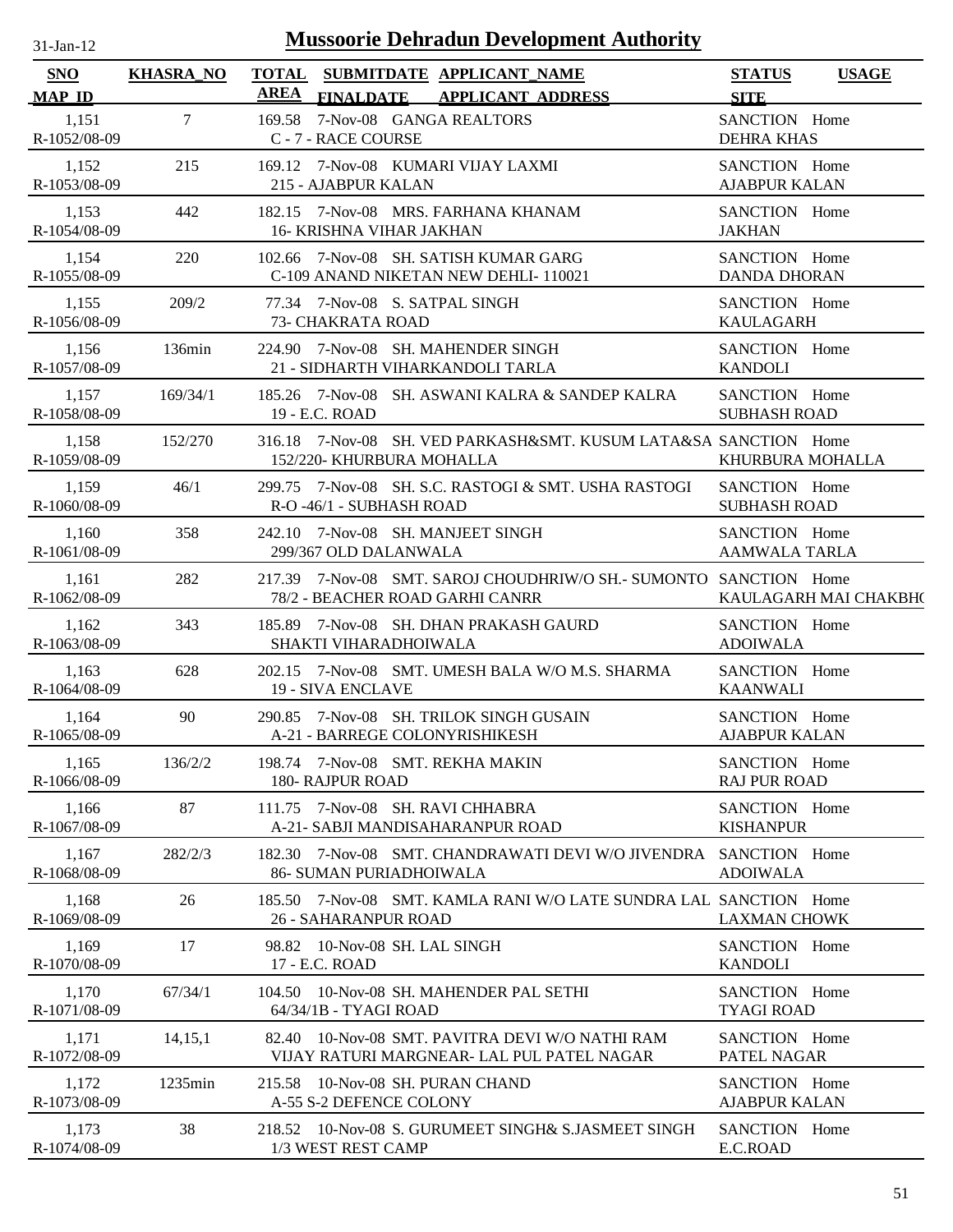| $31-Jan-12$                 |                  |                             | <b>Mussoorie Dehradun Development Authority</b>                                                      |                                          |                      |
|-----------------------------|------------------|-----------------------------|------------------------------------------------------------------------------------------------------|------------------------------------------|----------------------|
| <b>SNO</b><br><b>MAP ID</b> | <b>KHASRA_NO</b> | <b>TOTAL</b><br><b>AREA</b> | SUBMITDATE APPLICANT NAME<br><b>FINALDATE</b><br><b>APPLICANT ADDRESS</b>                            | <b>STATUS</b><br><b>SITE</b>             | <b>USAGE</b>         |
| 1,174<br>R-1075/08-09       | 13/10            | 154.73                      | 10-Nov-08 SMT. NISHA THAKUR W/O RAJEEV THAKU<br>116/5 - CHANDER NAGAR                                | SANCTION Home<br><b>LAXMI ROAD</b>       |                      |
| 1,175<br>R-1076/08-09       | 491/1            |                             | 249.35 10-Nov-08 SURENDRA SETHI & SMT. NIRMLA RANI<br>KASHMIRI COLONYNIRANJANPUR                     | SANCTION Home<br><b>NIRANJANPUR</b>      |                      |
| 1,176<br>R-1077/08-09       | 306/2            |                             | 188.58 10-Nov-08 MR. ASHOK KUMAR<br>P.N.B. YAMUNA COLONY BRANCH                                      | SANCTION Home<br><b>SEWALA KALAN</b>     |                      |
| 1,177<br>R-1078/08-09       | 569MIN           |                             | 687.96 10-Nov-08 SH. CHAMAN LAL GUPTA<br><b>TURNER ROAD</b>                                          | SANCTION Home<br><b>MAJRA</b>            |                      |
| 1,178<br>R-1079/08-09       | 127              |                             | 90.95 10-Nov-08 SH. KRISHEN LAL GAUTAM<br>127 SEWALA AKALN                                           | SANCTION Home<br><b>SEWALA KALAN</b>     |                      |
| 1,179<br>R-1080/08-09       | 1056/725/361-1   | 90.47                       | 10-Nov-08 HARSH KUMAR YADAV<br>141/2 - VASANT VIHAR                                                  | SANCTION Home<br><b>BALLUPUR</b>         |                      |
| 1,180<br>R-1081/08-09       | 57-58            |                             | 1,170.52 10-Nov-08 DR. SUDHIR KUMAR GUPTA<br>1 - CHAKRATA ROADBINDAL BRIDGE                          | SANCTION Home<br>CHUKKHUWALA             |                      |
| 1,181<br>R-1082/08-09       | 884              |                             | 145.07 10-Nov-08 DALJEET SINGH KUKREJA<br>80 - SAYYAD MOHALLA                                        | SANCTION Home<br><b>DEHRA KHAS</b>       |                      |
| 1,182<br>R-1083/08-09       | 354              |                             | 291.71 10-Nov-08 SH. VIKASH LOIWAL<br>C/4 - NEELAM O.N.G.C. HOSPITAL COLONYBALLUPUR ROA SEWALA KALAN | SANCTION Home                            |                      |
| 1,183<br>R-1084/08-09       | 14,15&1          |                             | 79.66 10-Nov-08 SMT. SUNITA DHIMAN W/O SATPAL DHIMA SANCTION Home<br>58/1 SHIV COLONYPATEL NAGAR     | PATEL NAGAR                              |                      |
| 1,184<br>R-1085/08-09       | 219              |                             | 180.00 10-Nov-08 SH. SHAILENDRA DUTT<br><b>BANJARAWAL</b>                                            | REJECTED Home<br><b>BANJAREWALA MAFI</b> |                      |
| 1,185<br>R-1086/08-09       | 32               |                             | 300.00 10-Nov-08 SH. KRISHAN LAL KHANNA<br>SHOPE NO-29 VINDLAS SHOPINGH COMP.11 - V - RAJPUR         | SANCTION Home<br><b>CHIDOWALI</b>        |                      |
| 1,186<br>R-1087/08-09       | 751              | 162.63                      | 10-Nov-08 MR. NARESH KUMAR CHAUHAN<br>5 - EKTA ENCLAVE NATHANPUR NEHARU GRAM ROAD                    | SANCTION Home<br><b>KAANWALI</b>         |                      |
| 1,187<br>R-1088/08-09       | 144              |                             | 4,022.27 10-Nov-08 SH. RAKESH MOHAN&SMT. VIJAY LAXMI V SANCTION Educational<br>144 9 NESHVILLA RAOD  | <b>NESHVILLA ROAD</b>                    |                      |
| 1,188<br>R-1089/08-09       | 321MIN           |                             | 120.00 10-Nov-08 SMT. JASMEET KAUR<br><b>63 A ANEKANT PALACE</b>                                     | SANCTION Home<br><b>DHAKPATTI</b>        |                      |
| 1,189<br>R-1090/08-09       | 26/1             | 172.52                      | 10-Nov-08 SH. HARIOM BISWAS<br>28/1 - ASHOK VIHARSAAWALA                                             | SANCTION Home<br><b>SALAWALA</b>         |                      |
| 1,190<br>R-1091/08-09       | 28               | 222.00                      | 10-Nov-08 SH. MOHAN LAL REKHI<br>28 - DEEPLOK COLONYBALLUPUR ROAD                                    | SANCTION Home                            |                      |
| 1,191<br>R-1092/08-09       | 84               | 167.22                      | 11-Nov-08 SH. JAGDISH SINGH NEGI<br>TAIPE - II - I.T.B.P SEEMA DWAR                                  | SANCTION Home<br><b>PITHUWALA</b>        |                      |
| 1,192<br>R-1093/08-09       | A-59 MIG.        | 180.00                      | 11-Nov-08 SMT. ANITA KAMBOJ W/O S.K. KAMBOJ<br>92/7 - RACE COURSE                                    | SANCTION Home                            | MDDA COLONY DALANWAI |
| 1,193<br>R-1094/08-09       | 990              | 78.87                       | 11-Nov-08 SMT. MEENA BHATIYA & SONIYA ARORA<br>28/13 - SOCIETY AREACLEMAN TOWN                       | SANCTION Home<br><b>MAJRA</b>            |                      |
| 1,194<br>R-1095/08-09       | 1091             | 66.36                       | 11-Nov-08 SH. MUNNA SINGH CHAUHAN<br>123 - BYOMPRASTG.M.S. ROAD                                      | SANCTION Home<br><b>KAANWALI</b>         |                      |
| 1,195<br>R-1096/08-09       | 1185             | 208.85                      | 11-Nov-08 SH. PRYAG DUTT KUKSHAL<br><b>35 - VAN VIHARBALLUPUR</b>                                    | SANCTION Home<br><b>GARHI</b>            |                      |
| 1,196<br>R-1097/08-09       | $11-A$           |                             | 134.86 12-Nov-08 MR. ISU KAKKAR & MRS, KAVITA KAKKAR SANCTION Home<br>295 KARAN PUR                  | <b>NEMI ROAD</b>                         |                      |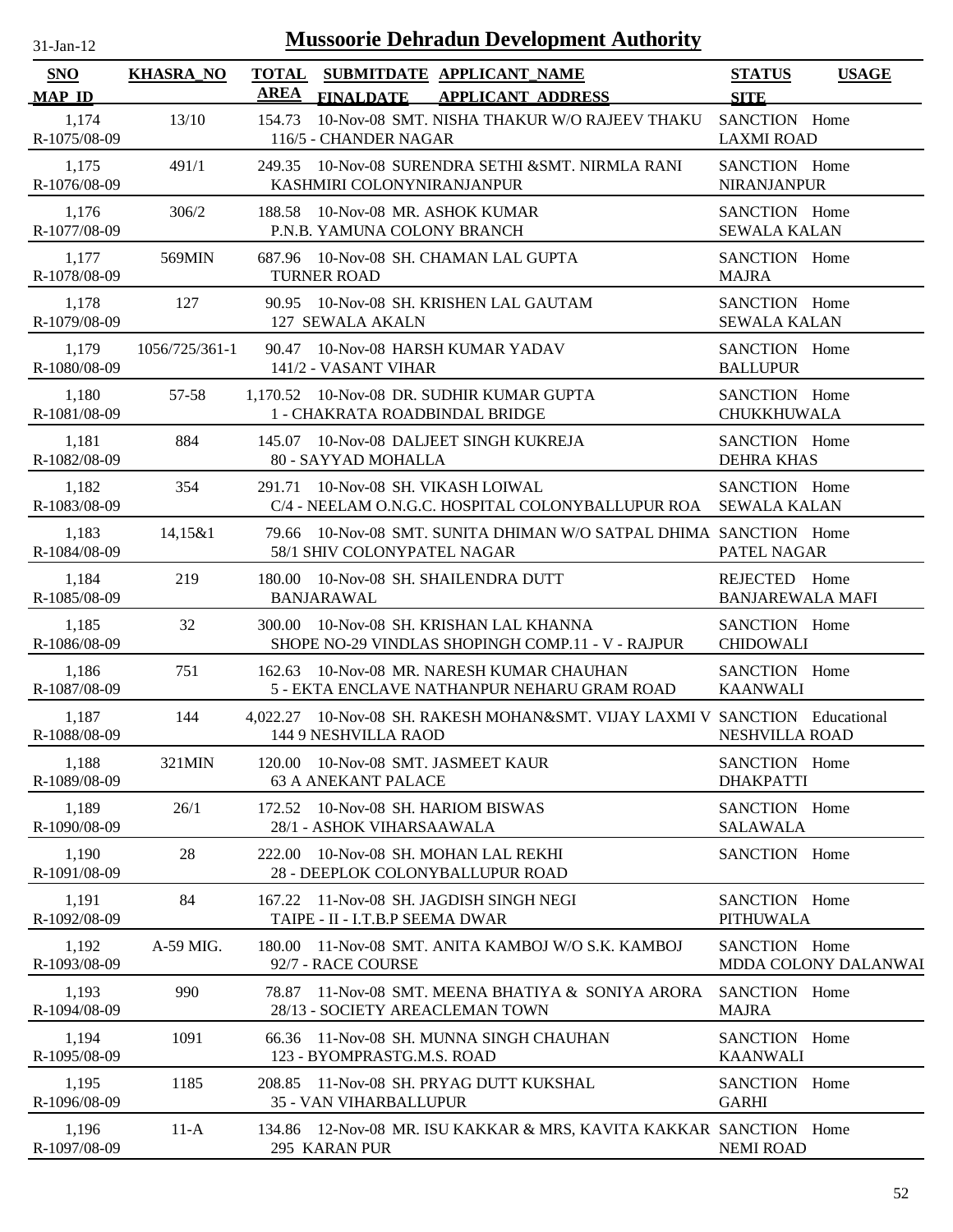| $31-Jan-12$                 |                  |                             | <b>Mussoorie Dehradun Development Authority</b>                                                                  |                                       |                        |
|-----------------------------|------------------|-----------------------------|------------------------------------------------------------------------------------------------------------------|---------------------------------------|------------------------|
| <b>SNO</b><br><b>MAP ID</b> | <b>KHASRA_NO</b> | <b>TOTAL</b><br><b>AREA</b> | SUBMITDATE APPLICANT_NAME<br><b>APPLICANT ADDRESS</b><br><b>FINALDATE</b>                                        | <b>STATUS</b><br><b>SITE</b>          | <b>USAGE</b>           |
| 1,197<br>R-1098/08-09       | 306              | 443.20                      | 12-Nov-08 SH. M.M. SINGH RAWAT<br>570/306 - KAULAGARH ROAD                                                       | SANCTION Home<br><b>KAULAGARH</b>     |                        |
| 1,198<br>R-1099/08-09       | 108              |                             | 256.51 12-Nov-08 SMT. ANITA RAWAT<br>SHASTRI NAGAR PART - IISEEMA DWARP.O. NEW FOREST                            | SANCTION Home<br><b>AJABPUR KALAN</b> |                        |
| 1,199<br>R-1100/08-09       | 95               |                             | 166.73 12-Nov-08 SH. YASHPAL SINGH<br>SHIV MANDIR COLONYPREMPUR MAFIKAULAGARH                                    | SANCTION Home<br>PREMPUR MAFI (PART)  |                        |
| 1,200<br>R-1101/08-09       | 145/118          | 445.93                      | 12-Nov-08 MAJOR - RAMINDER SINHGWACHAR<br>479 - KHURBURA MOHALLA                                                 | SANCTION Home<br><b>RACE COURSE</b>   |                        |
| 1,201<br>R-1102/08-09       | 111/1            |                             | 182.81 12-Nov-08 SH. MAHESH CHANDER JAIN<br>52 - TILAK ROAD                                                      | SANCTION Home<br><b>TILAK ROAD</b>    |                        |
| 1,202<br>R-1103/08-09       | $S-3-C/181$      |                             | 668.04 12-Nov-08 LT. COL RAM PAL SINGH TOMAR<br>C-155-S-3 - DEFENCE COLONY                                       | SANCTION Home<br>DEFENCE COLONY       |                        |
| 1,203<br>R-1104/08-09       | 16/62            |                             | 179.83 12-Nov-08 MOHAN SINGH<br>16/62 RAVINDRA NATH TAIGOR MARG-IIVIJAY COLONY                                   | SANCTION Home<br><b>VIJAY COLONY</b>  |                        |
| 1,204<br>R-1105/08-09       | 990              |                             | 132.45 12-Nov-08 SMT.VINITA RANA W/O D.S.RANA<br>MAYANK ELECTRICAL KRISHNA MARKETSUBHASH NAGA                    | SANCTION Home<br><b>MAJRA</b>         |                        |
| 1,205<br>R-1106/08-09       | 604              |                             | 263.05 12-Nov-08 SH. VISHNU DUTT BAKSHI<br>WING NO -7 BK2/1PREM NAGAR                                            | SANCTION Home<br><b>KAANWALI</b>      |                        |
| 1,206<br>R-1107/08-09       | 90/1             |                             | 91.04 12-Nov-08 SMT, SAROJ THAPA W/O KIRAN THAPA<br>58/2 BADI GARD CANAL ROAD                                    | SANCTION Home<br><b>KARANPUR</b>      |                        |
| 1,207<br>R-1108/08-09       | 112              |                             | 608.08 12-Nov-08 SH. JAY CHANDRA<br>112 - PARK ROAD                                                              | SANCTION Home<br>PARK ROAD            |                        |
| 1,208<br>R-1109/08-09       | 253              |                             | 146.31 14-Nov-08 MRS - TAUHEED JAKHAN W/O MOHD. MOHS SANCTION Home<br>EKTA ENCLAVECHANDRABANI ROADSEWLA KALAN    | <b>SEWALA KALAN</b>                   |                        |
| 1,209<br>R-1110/08-09       | 690              |                             | 182.62 14-Nov-08 MRS. RUBINA TYAGI<br>C-13 TURNER ROADOGAL MAZRA                                                 | SANCTION Home<br><b>MAJRA</b>         |                        |
| 1,210<br>R-1111/08-09       | 10               |                             | 234.72 14-Nov-08 SH, KAILASH CHAND RAMOLA<br>184 - MODAL COLONY ARAGHAR                                          | SANCTION Home<br><b>AJABPUR KHURD</b> |                        |
| 1,211<br>R-1112/08-09       | 263              |                             | 198.00 14-Nov-08 MR.MANOJ KUMAR SINGH<br>Q.NO-48 - TYPE - III AUDIT COLONYINDRA NAGAR SEEMAD SEWALA KALAN        | SANCTION Home                         |                        |
| 1,212<br>R-1113/08-09       | 57&58            |                             | 144.93 14-Nov-08 SMT. UMA MITTAL<br>6 - CROSS ROAD NEAR SBI MAIN BRANCH                                          | SANCTION Home                         |                        |
| 1,213<br>R-1114/08-09       | 32               |                             | 134.76 14-Nov-08 SMT. ANITA SHARMA W/O SH, V, K, SHARM SANCTION Home<br>VILLAGE - NAYA GAONVIJAYPUR HATHIBARKALA |                                       | VIJAYPUR HATHI BADKALA |
| 1,214<br>R-1115/08-09       | 278              | 348.29                      | 14-Nov-08 MRS. KAMLESH BATRA W/O K.C. BATRA<br>19 - PRAKESH LOK PH.-IISIMLA ROAD                                 | SANCTION Home<br><b>SEWALA KALAN</b>  |                        |
| 1,215<br>R-1116/08-09       | 316,317          |                             | 262.66 15-Nov-08 SMT. MEENA SHARMA W/O SH. AJAY SHARI SANCTION Home<br>SUMANPURI ADHOIWALA                       | <b>ADOIWALA</b>                       |                        |
| 1,216<br>R-1117/08-09       | 238              |                             | 116.47 15-Nov-08 SH. MADAN MOHAN PANT<br>H - 20 - HATHIBARKALA STATE                                             | SANCTION Home<br><b>CHIDOWALI</b>     |                        |
| 1,217<br>R-1118/08-09       | 86M              | 169.83                      | 15-Nov-08 SH. DAULAT SINGH ASWAL<br>71/45 CHODHARY BIHARI LAL MARGNESHVILLA ROAD                                 | SANCTION Home                         | CHOUDHARY BIHARI LAL M |
| 1,218<br>R-1119/08-09       | 108/3            |                             | 190.36 15-Nov-08 SMT. GURMEET KAUR<br>245/1 - SATYA VIHARBALLUPUR ROAD                                           | SANCTION Home<br><b>CHANDER NAGAR</b> |                        |
| 1,219<br>R-1120/08-09       | 123/1            |                             | 107.18 15-Nov-08 SH. PARVINDER KUMAR<br>123/1 - KANWALI ROAD                                                     | SANCTION Home<br><b>KAANWALI</b>      |                        |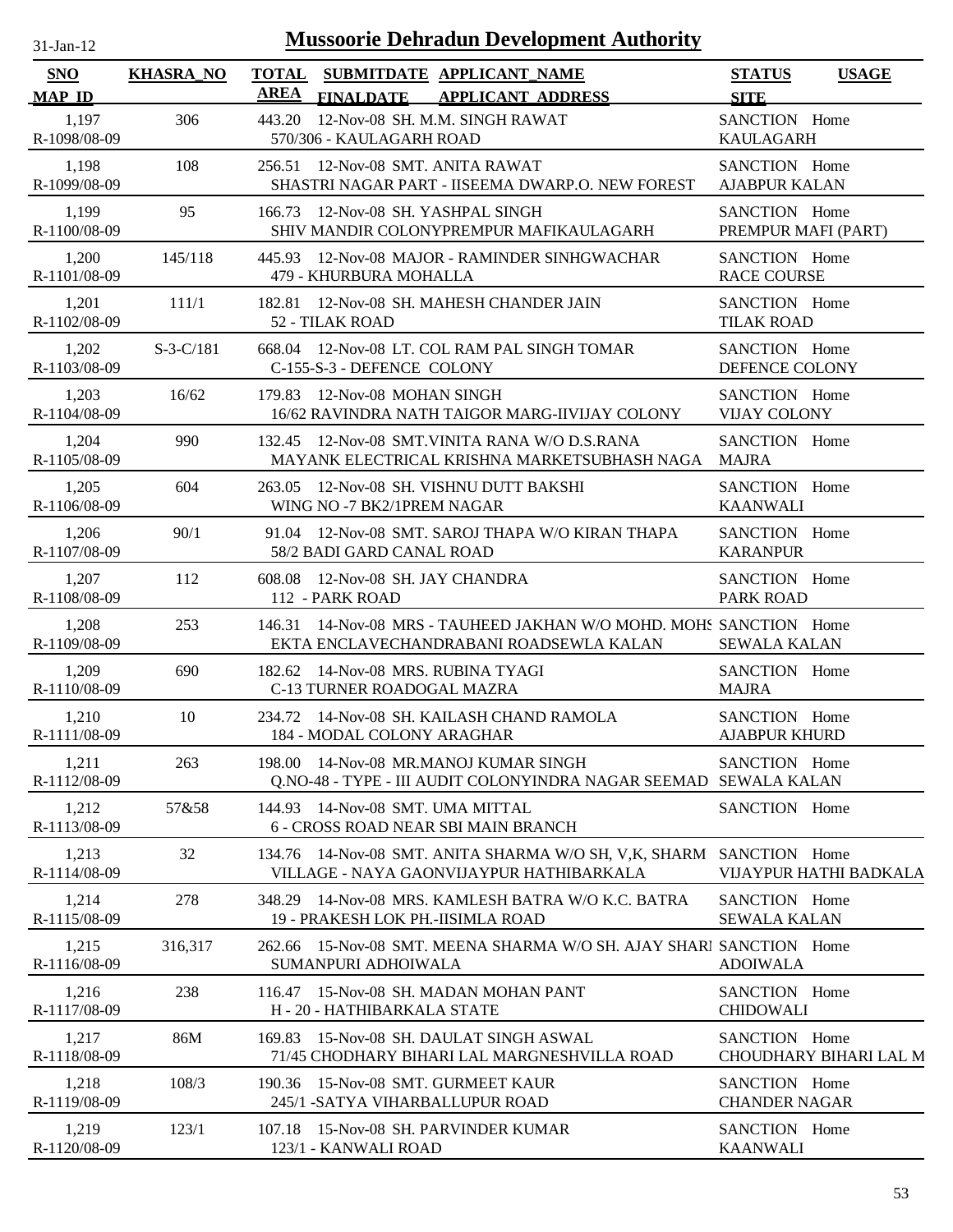| SNO                      | <b>KHASRA_NO</b> | <b>TOTAL</b>     |                                  | SUBMITDATE APPLICANT NAME                                                                               | <b>STATUS</b>                           | <b>USAGE</b>          |
|--------------------------|------------------|------------------|----------------------------------|---------------------------------------------------------------------------------------------------------|-----------------------------------------|-----------------------|
| <b>MAP ID</b>            |                  | <b>AREA</b>      | <b>FINALDATE</b>                 | <b>APPLICANT ADDRESS</b>                                                                                | <b>SITE</b>                             |                       |
| 1,220<br>R-1121/08-09    | 606m             |                  |                                  | 190.10 15-Nov-08 SMT, YASHODA JOSHI<br>C/O S.P. JOSHIFOREST COLONY5 - TILAK ROAD                        | SANCTION Home<br><b>BHARUWALA GRANT</b> |                       |
| 1,221<br>R-1122/08-09    | 397              | <b>ADHOIWALA</b> | 138.01 17-Nov-08 SH. MOM. AFAQ   |                                                                                                         | SANCTION Home<br><b>ADOIWALA</b>        |                       |
| 1,222<br>R-1123/08-09    | 240              |                  | 223.21 17-Nov-08 SH. R.S. AHUJA  | SETHI COTTAGELIBRARY MUSSOORE                                                                           | REJECTED Home<br><b>KISHANNAGAR</b>     |                       |
| 1,223<br>R-1123/08-09-RE | 240              |                  | 223.21 29-May-09 SH. R.S. AHUJA  | SETHI COTTAGELIBRARY MUSSOORE                                                                           | SANCTION Home<br><b>KISHANNAGAR</b>     |                       |
| 1,224<br>R-1124/08-09    | 302              |                  | <b>GRAM - NIRANJANPUR</b>        | 698.88 17-Nov-08 SH. RAM SUKH ETC.                                                                      | SANCTION Home<br><b>NIRANJANPUR</b>     |                       |
| 1,225<br>R-1125/08-09    | 146/128          |                  |                                  | 166.90 17-Nov-08 SH. SUMANG CHABRA & ST. BINDU CHABR SANCTION Home<br>146/128 - GOBIND NAGARRACE COURSE | <b>GOVIND NAGAR</b>                     |                       |
| 1,226<br>R-1126/08-09    | 10               |                  | 10 - OLD SURVEY ROAD             | 198.98 17-Nov-08 SH. USHA KUKRETI W/O SANJIEV KIKRETI                                                   | SANCTION Home<br><b>OLD SURVEY ROAD</b> |                       |
| 1,227<br>R-1127/08-09    | 48MIN            |                  |                                  | 166.44 17-Nov-08 SH. GOVIND RAM DHAUNDIYAL<br>C - 7/4 NEW TYPE - IIIO.F.D. STATE RAIPUR                 | SANCTION Home<br>AAMWALA TARLA          |                       |
| 1,228<br>R-1128/08-09    | $18C-H$          |                  | 18 - C- II - ARYA NAGAR          | 100.00 17-Nov-08 SH. HARBHAJAN SINGH                                                                    | SANCTION Home<br><b>ARYA NAGAR</b>      |                       |
| 1,229<br>R-1129/08-09    | <b>8M</b>        |                  | 190.12 17-Nov-08 BUKRANI DEVI    | 72 - BAKRALWALANESHVILLA ROAD                                                                           | SANCTION Home<br><b>DOBHALWALA</b>      |                       |
| 1,230<br>R-1130/08-09    | 368/1            |                  | <b>GURUTEG BAHADUR ROAD</b>      | 428.33 17-Nov-08 SMT. PREMLATA UNIYAL W/O LATE SH. B                                                    | SANCTION Home<br><b>DHARMPUR</b>        |                       |
| 1,231<br>R-1131/08-09    | 311              |                  |                                  | 293.56 17-Nov-08 SH. RAM NARAYAN KOTHIYAL<br>76 - PRAKASH VIHARAJABPUR KALAN                            | SANCTION Home<br><b>AJABPUR KALAN</b>   |                       |
| 1,232<br>R-1132/08-09    | 554              |                  | 73/7 OMVIHARAJABPUR              | 371.22 17-Nov-08 SH. SHIV PRASAD DANGWAL                                                                | SANCTION Home<br><b>AJABPUR KALAN</b>   |                       |
| 1,233<br>R-1133/08-09    | 766M, 767        |                  | <b>262 SHUBASH NAGAR</b>         | 368.03 17-Nov-08 SH. KHENDRA PAL SINGH                                                                  | SANCTION Home<br><b>BHARUWALA GRANT</b> |                       |
| 1,234<br>R-1134/08-09    | 2                |                  | 2 - CHANADRA ROADDALANWALA       | 677.18 17-Nov-08 SH. R.P. SINGH GAHLOT                                                                  | SANCTION Home<br><b>CHANDER ROAD</b>    |                       |
| 1,235<br>R-1135/08-09    | 113              |                  | C - 14/5 ONGC COLONY             | 474.88 17-Nov-08 SMT. MEENA THAKUR W/O SH. SADA NAN                                                     | SANCTION Home<br>PREMPUR MAFI (PART)    |                       |
| 1,236<br>R-1136/08-09    | 213              |                  | 279.12 17-Nov-08 SH, P.L. SEMWAL | MANAGER (SALE)LIC OF INDIA DIVISIONAL OFFICEPRABH                                                       | SANCTION Home<br><b>DHORAN KHAS</b>     |                       |
| 1,237<br>R-1137/08-09    | 1                |                  | SAINIK COLONYKAULAGARH           | 304.16 17-Nov-08 SH. VIJAY KUMAR CHHETRI                                                                | SANCTION Home                           | KAULAGARH MAI CHAKBH( |
| 1,238<br>R-1138/08-09    | 233/2            |                  |                                  | 344.64 17-Nov-08 SH, SUBHASH GHAND<br>20 - SIDHARTH ENCLAVEG.M.S. ROAD                                  | SANCTION Home<br><b>KAANWALI</b>        |                       |
| 1,239<br>R-1139/08-09    | 4 M.I.G          |                  |                                  | 180.00 17-Nov-08 SH, BHARAT RAM JOSHI<br>203 - E.W.S M.D.DA. COLONYDALANWALA                            | SANCTION Home                           | MDDA COLONY DALANWAI  |
| 1,240<br>R-1140/08-09    | 128KA            | 176.51           |                                  | 17-Nov-08 SMT. PROMILA BISHT W/O SH. N.K. VISHT<br>8/15 - ANAND VIHARKAULAGARH ROAD                     | SANCTION Home                           | KAULAGARH MAI CHAKBH( |
| 1,241<br>R-1141/08-09    | 15KA/4           |                  | <b>SHIMA ENCLAVE MAJARA</b>      | 176.25 17-Nov-08 SMT. KASDA BEGAM                                                                       | SANCTION Home<br><b>MAJRA</b>           |                       |
| 1,242<br>R-1142/08-09    | 68               |                  | 68 - MAJRASAHARANPUR ROAD        | 446.47 17-Nov-08 SH. RAJESH BADWAR                                                                      | SANCTION Home<br><b>MAJRA</b>           |                       |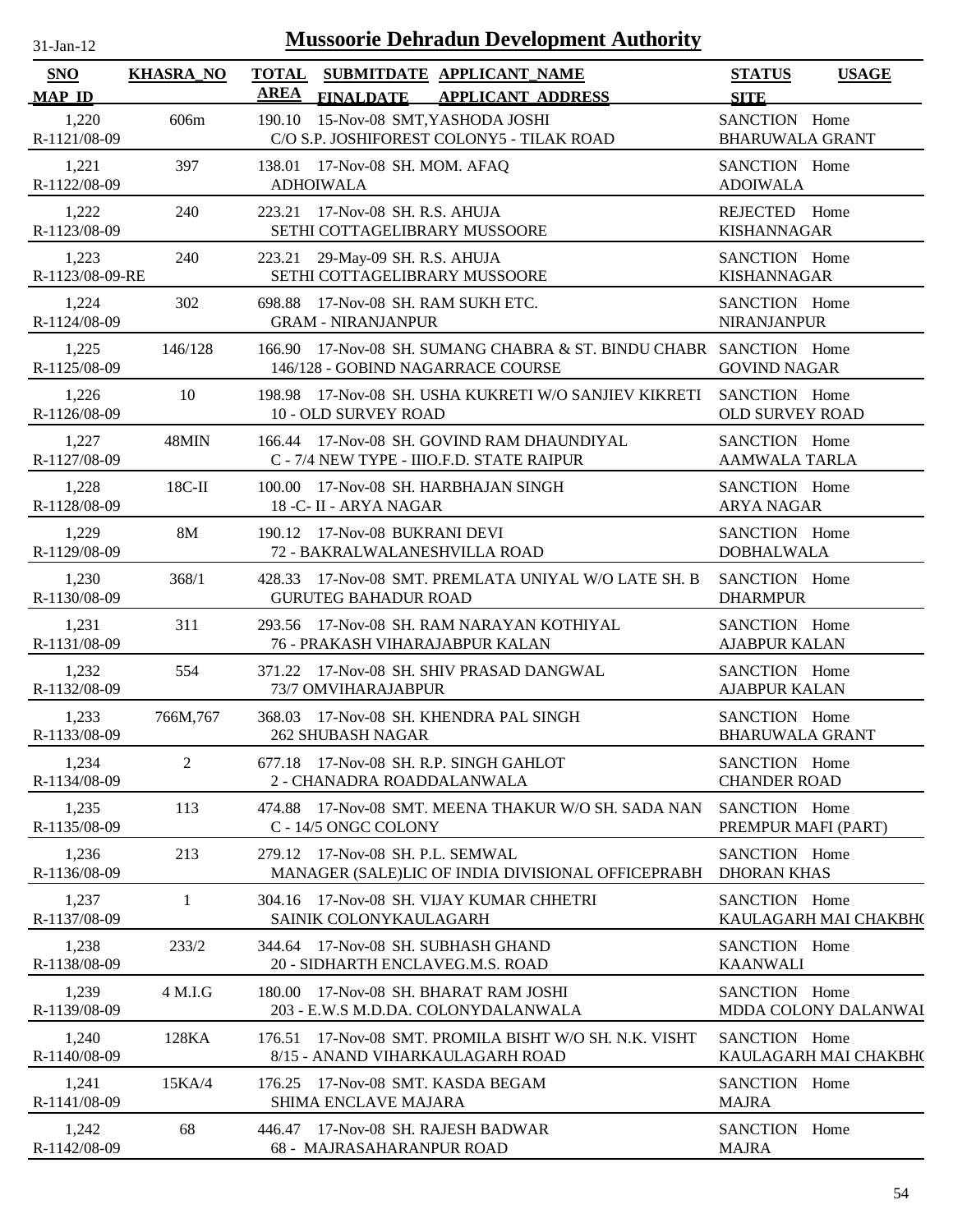| $31$ -Jan-12          |                  | <b>Mussoorie Dehradun Development Authority</b>                                                                 |                                              |
|-----------------------|------------------|-----------------------------------------------------------------------------------------------------------------|----------------------------------------------|
| SNO<br><b>MAP ID</b>  | <b>KHASRA_NO</b> | <b>TOTAL</b><br>SUBMITDATE APPLICANT_NAME<br><b>AREA</b><br><b>FINALDATE</b><br><b>APPLICANT ADDRESS</b>        | <b>STATUS</b><br><b>USAGE</b><br><b>SITE</b> |
| 1,243<br>R-1143/08-09 | 476KH            | 118.88<br>17-Nov-08 SMT. AANJALI NAYAL W/O MANISH NAYA SANCTION Home<br>115 - PALTAN BAZAR                      | <b>JAKHAN</b>                                |
| 1,244<br>R-1144/08-09 | 387              | 199.42 17-Nov-08 MR. SARDAR SINGH TOMAR<br>C/O - D.S. TOMARMATHORAWALA ROADAJABPUR                              | SANCTION Home<br><b>AJABPUR KALAN</b>        |
| 1,245<br>R-1145/08-09 | 6                | 199.54 18-Nov-08 SH. HARMINDER SINGH<br>92 - RACE COURS                                                         | SANCTION Home<br><b>SUBHASH ROAD</b>         |
| 1,246<br>R-1146/08-09 | 1345             | 195.09 18-Nov-08 SH. NEERAJ TAYAL<br><b>LAXMI ROAD</b>                                                          | SANCTION Home<br><b>KAANWALI</b>             |
| 1,247<br>R-1147/08-09 | 258MIN           | 18-Nov-08 SH. T.R.BARTHWAL<br>311.00<br>182 - ARAGHAR MODEL COLONY                                              | SANCTION Home<br><b>DHARMPUR</b>             |
| 1,248<br>R-1148/08-09 | 687/1            | 298.00<br>18-Nov-08 SMT. PUSHPA ARYA<br>619 - INDRA NAGARSEEMADWAR ROAD                                         | SANCTION Home<br><b>KAANWALI</b>             |
| 1,249<br>R-1149/08-09 | 12               | 18-Nov-08 SH.SURYA PARKASH<br>214.61<br>171 - BALLUPURMANDIR LANEVANASTHALY                                     | SANCTION Home<br><b>KAULAGARH</b>            |
| 1,250<br>R-1150/08-09 | 1260             | 18-Nov-08 SH. PARAMJEET SINGH JAGGI<br>146.73<br>338/180-B KISHAN NAGARCHAKRATA ROAD                            | SANCTION Home<br><b>RAJENDAR NAGAR</b>       |
| 1,251<br>R-1151/08-09 | 429MIN           | 18-Nov-08 SMT. DEEPTI AGARWAL W/O SH. VIKASH A SANCTION Home<br>371.00<br>12/10 - ASHIRWAD ENCLAVECHAKRATA ROAD | <b>KAANWALI</b>                              |
| 1,252<br>R-1152/08-09 | 88               | 18-Nov-08 SH. BRAHMANAND NAUTIYAL<br>177.04<br>26 - NIRANJANPURGARHWAL COLONY                                   | SANCTION Home<br><b>NIRANJANPUR</b>          |
| 1,253<br>R-1153/08-09 | 198              | 85.32 18-Nov-08 SMT, ADESH GOYAL W/O SH, VIJENDRA GO SANCTION Home<br>1A- E.C ROAD                              | <b>KARANPUR</b>                              |
| 1,254<br>R-1154/08-09 | 84               | 225.14 18-Nov-08 SH, KUNJ PRAKASH<br>96- GHOSHI GALI                                                            | SANCTION Home<br><b>SALAWALA</b>             |
| 1,255<br>R-1155/08-09 | 419              | 18-Nov-08 SH. MUKESH KUMAR<br>223.00<br>419/332 - PATEL NAGAR                                                   | SANCTION Home<br><b>DEHRA KHAS</b>           |
| 1,256<br>R-1156/08-09 | $S-2-A-60$       | 204.92 18-Nov-08 RFN, KULDEEP KUMAR<br>S-2-B-5 DEFENCE COLONY                                                   | SANCTION Home<br>DEFENCE COLONY              |
| 1,257<br>R-1157/08-09 | 560              | 414.05 18-Nov-08 DR. C.L.GOYAL & DR. SUNTIA GIYAL<br>144-LANE NO-12 MOHIT NAGARP-O-NEW FOREST                   | SANCTION Home<br><b>MOHIT NAGAR</b>          |
| 1,258<br>R-1158/08-09 | $\mathfrak{Z}$   | 3,814.34 18-Nov-08 SMT. RAJRANI AGARWAL & ECT.<br>61/2 - BALBIR ROAD                                            | SANCTION Home<br><b>CIRCULAR ROAD</b>        |
| 1,259<br>R-1159/08-09 | 1013/1M          | 18-Nov-08 SH. MOHMAD YOUSUF ANSARI<br>199.27<br>31- SINGLE MANDI                                                | SANCTION Home<br><b>DEHRA KHAS</b>           |
| 1,260<br>R-1160/08-09 | 79/1             | 18-Nov-08 SH. N.K.GHOSH &SMT. C.P. GHOSH ETC.<br>294.16<br>79/1 - ARAGHARHARIDWAR ROAD                          | SANCTION Home<br>AARAGARH                    |
| 1,261<br>R-1161/08-09 | $1243$ min       | 19-Nov-08 SMT. RENU BHATIA & SH. NARENDER BHAT SANCTION Home<br>298.25<br><b>SEWLA KALAN</b>                    | <b>KAANWALI</b>                              |
| 1,262<br>R-1162/08-09 | 427              | 19-Nov-08 SH. RAJESH SABLOK<br>162.13<br>87 - PARK ROADLAXMAN CHOWK                                             | SANCTION Home                                |
| 1,263<br>R-1163/08-09 | 187              | 19-Nov-08 SH. JAMGANG LOKSHEY<br>394.00<br>187 - RAJPUR ROAD                                                    | SANCTION Home<br><b>RAJ PUR ROAD</b>         |
| 1,264<br>R-1164/08-09 | 69/45/1          | 19-Nov-08 SMT. SUDESH GULATI W/O ANAND PRAKAS SANCTION Home<br>209.03<br><b>38- VAN VIHARBALLUPUR</b>           | <b>GARHI</b>                                 |
| 1,265<br>R-1165/08-09 | 1345             | 229.89 19-Nov-08 SH. MAYANK GARG<br>54- KANWALI ROAD                                                            | SANCTION Home<br><b>KAANWALI</b>             |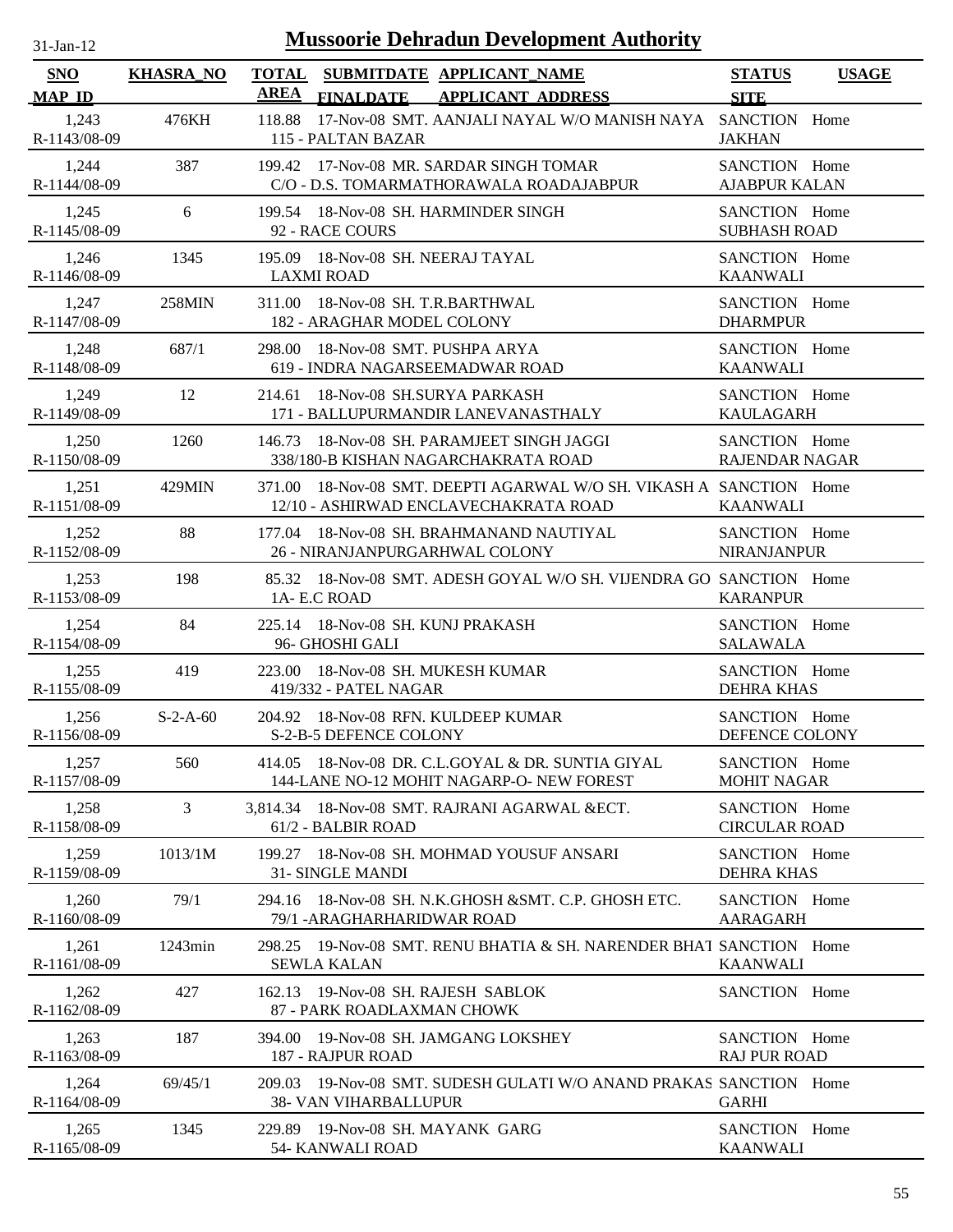| $31-Jan-12$                            |                  |             | <b>Mussoorie Dehradun Development Authority</b>                                                                         |                                                |                            |
|----------------------------------------|------------------|-------------|-------------------------------------------------------------------------------------------------------------------------|------------------------------------------------|----------------------------|
| <b>SNO</b>                             | <b>KHASRA_NO</b> | <b>AREA</b> | TOTAL SUBMITDATE APPLICANT NAME                                                                                         | <b>STATUS</b>                                  | <b>USAGE</b>               |
| <b>MAP ID</b><br>1,266<br>R-1166/08-09 | 172              | 108.10      | <b>APPLICANT ADDRESS</b><br><b>FINALDATE</b><br>19-Nov-08 SMT. SUSHILA DEVI W/O SH. RAJ KUMAR S<br>P-4-21-YAMUNA COLONY | <b>SITE</b><br>SANCTION Home<br><b>KANDOLI</b> |                            |
| 1,267<br>R-1167/08-09                  | 75.0             |             | 306.85 19-Nov-08 SMT. TIRATH NANDA W/O SH. SURENDER M SANCTION Home<br>21 - MOOLCHAND ENCLAVE                           | <b>MAJRA</b>                                   |                            |
| 1,268<br>R-1168/08-09                  | 555              |             | 98.56 19-Nov-08 SH, KRISHAN MURARI SHAHI<br>H.NO-2- LANE NO-7- KALIMANDIR ENCLAVEG.M.S. ROAD                            | SANCTION Home<br><b>KAANWALI</b>               |                            |
| 1,269<br>R-1169/08-09                  | 569              |             | 1,214.10 19-Nov-08 SH. KAMAL GHANSALA<br>566/6 - BELL ROADCLEMAN TOWN                                                   | SANCTION Home<br><b>BHARUWALA GRANT</b>        |                            |
| 1,270<br>R-1170/08-09                  | 86               |             | 297.88 19-Nov-08 SH. HNS RAJ KISHAN DAS<br>86 - NESHVILA ROAD                                                           | SANCTION Home<br>NESHVILLA ROAD                |                            |
| 1,271<br>R-1171/08-09                  | 14               |             | 6,891.39 19-Nov-08 STATE BANK OF INDIA (0.P. MEHATA<br>11- SANSAD MARG BHARTIA STATE BANK LOCAL OFFICEN KALI DAS ROAD   | RE-OPENE Home                                  |                            |
| 1,272<br>R-1171/08-09-RE               | 14               |             | 6,891.39 31-Mar-09 STATE BANK OF INDIA (0.P. MEHATA<br>11- SANSAD MARG BHARTIA STATE BANK LOCAL OFFICEN KALI DAS ROAD   | REJECTED Home                                  |                            |
| 1,273<br>R-1172/08-09                  | 113 HIG          |             | 326.40 19-Nov-08 SMT. ALOK PRABHA SHARMA W/O SH. B.P<br>C-5 - RACE COURSE                                               | SANCTION Home                                  | <b>INDIRA PURAM COLONY</b> |
| 1,274<br>R-1173/08-09                  |                  |             | 1,19,20,105, ECT13,216.87 19-Nov-08 M/S - SIDHIVINAYAK DEVELOPERS<br>286/1 VASANT VIHAR                                 | <b>KISHANPUR</b>                               | REJECTED Group Housing     |
| 1,275<br>R-1174/08-09                  | 281/4            |             | 222.86 20-Nov-08 SH. BRAHMA NAND<br>I.R.D.E. RAIPUR                                                                     | SANCTION Home<br><b>AAMWALA TARLA</b>          |                            |
| 1,276<br>R-1175/08-09                  | 859              |             | 199.76 20-Nov-08 SH. AWADH KISHOR PANDEY<br><b>AJABPUR KAKAN</b>                                                        | SANCTION Home<br><b>AJABPUR KALAN</b>          |                            |
| 1,277<br>R-1176/08-09                  | 1513             |             | 260.22 20-Nov-08 SMT. MUNESH DEVI W/O SH. SHYAM LAL<br>29 - SHRI RAM PURAMKANWALI                                       | SANCTION Home<br><b>KAANWALI</b>               |                            |
| 1,278<br>R-1177/08-09                  | 1555             |             | 135.02 20-Nov-08 DR. SHARADHA RAJVANSHI<br>148 - BC. LINES NEAR G.P.O. MEARUT CANT.                                     | SANCTION Home<br><b>KAANWALI</b>               |                            |
| 1,279<br>R-1178/08-09                  | 1555             |             | 135.02 20-Nov-08 SMT. SHALINI GUPTA<br>148-BC LINESNEAR - G.P.O. MEERUT CANT                                            | SANCTION Home<br><b>KAANWALI</b>               |                            |
| 1,280<br>R-1179/08-09                  | 347              |             | 188.29 20-Nov-08 SH, DINESH PUROHIT<br>19/1/1 - RAJPUR ROAD                                                             | SANCTION Home                                  | <b>GUJRADA MANSINGH</b>    |
| 1,281<br>R-1180/08-09                  | 77               |             | 490.89 20-Nov-08 SH. UTPAL KUMAR SINGH<br>TEHARI HOUSERJAPUR ROAD                                                       | SANCTION Home                                  | U.S.H.A. COLONY SAHASTR/   |
| 1,282<br>R-1181/08-09                  | 1274             |             | 157.74 20-Nov-08 DR. SAMBHU KUMAR JHA<br>PRATHMIK SWASTHY KENDERRAIPUR                                                  | SANCTION Home<br><b>RAIPUR</b>                 |                            |
| 1,283<br>R-1182/08-09                  | 186KA            |             | 199.35 20-Nov-08 MR. RAJ KUMAR<br>NEAR JAIN PETROL PUMPMOHBBEWALASEWLA KHURD                                            | SANCTION Home<br><b>SEWALA KHURD</b>           |                            |
| 1,284<br>R-1183/08-09                  | 730/1            |             | 196.90 20-Nov-08 MR. DINESH CHANDRA GUPTA<br><b>GURU NANAK ROADSUBHASH NAGAR</b>                                        | SANCTION Home<br><b>MAJRA</b>                  |                            |
| 1,285<br>R-1184/08-09                  | 147              |             | 174.71 20-Nov-08 SMT. HARPREET KAUR W/O S. GURUCHARA SANCTION Home<br>DRONPURIG.M.S. ROAD                               | <b>AJABPUR KHURD</b>                           |                            |
| 1,286<br>R-1185/08-09                  | 237ka            |             | 282.52 21-Nov-08 SH. DHANRAJ & SH. KAILASH GUPTA<br>99/3 SATIA VIHAR                                                    | SANCTION Home<br><b>NIRANJANPUR</b>            |                            |
| 1,287<br>R-1186/08-09                  | 77/95            |             | 153.28 21-Nov-08 SH. JAGMOHAN SAHANI, SH. YUDHVIR SINC SANCTION Home<br>53/11 - RAJPUR ROAD                             | <b>DAK PATTI</b>                               |                            |
| 1,288<br>R-1187/08-09                  | 20min            |             | 256.88 22-Nov-08 SMT. SEEMA GUPTA & VINAY KUMAR GUP SANCTION Home<br>101 RAM VIHAR KAULAGARH ROAD                       |                                                | <b>CHAI BAGH KAULAGARH</b> |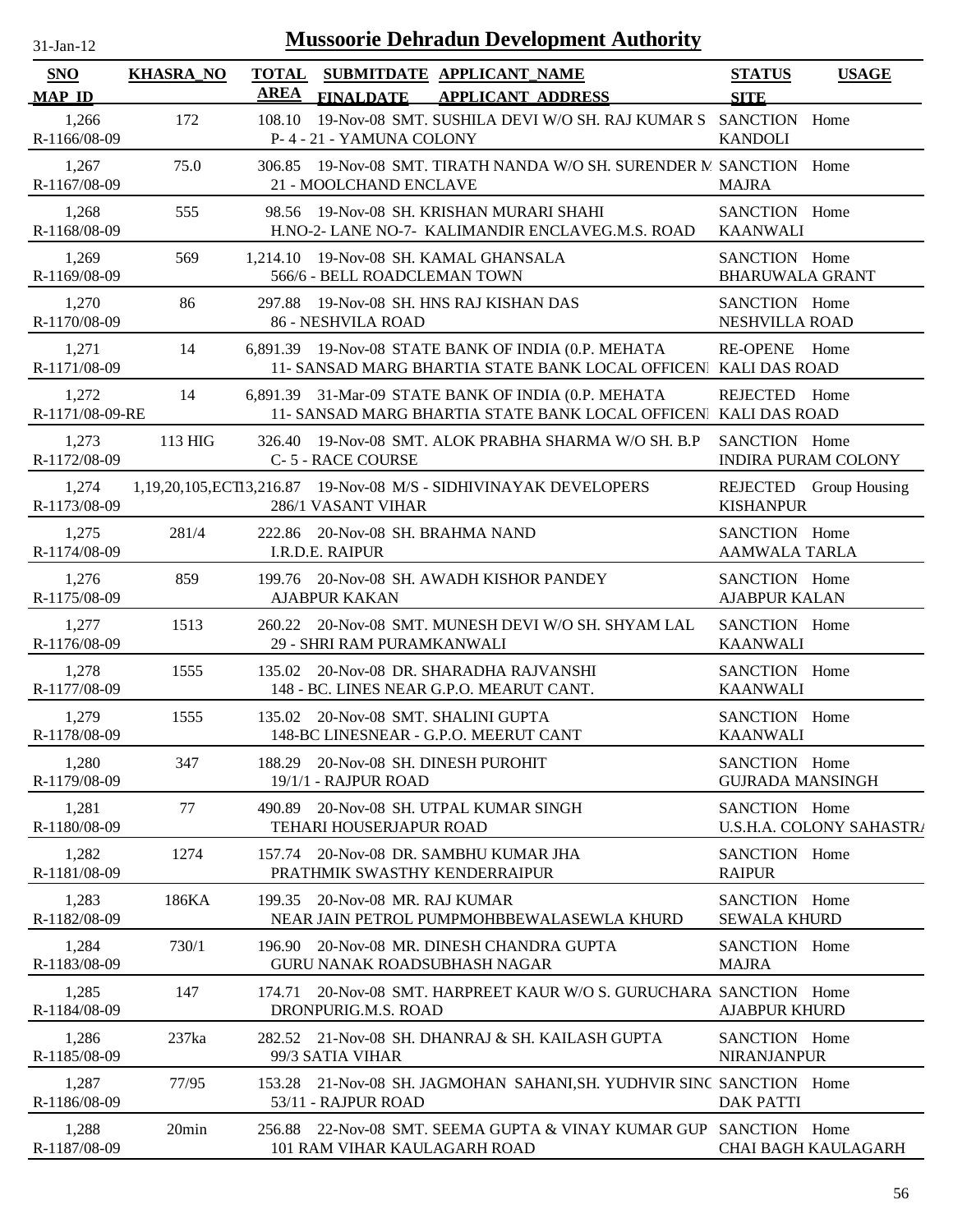| Mussoorie Dehradun Development Authority<br>$31-Jan-12$ |                  |             |                                                                                                   |                                         |              |
|---------------------------------------------------------|------------------|-------------|---------------------------------------------------------------------------------------------------|-----------------------------------------|--------------|
| SNO<br><b>MAP ID</b>                                    | <b>KHASRA_NO</b> | <b>AREA</b> | TOTAL SUBMITDATE APPLICANT NAME<br><b>APPLICANT ADDRESS</b><br><b>FINALDATE</b>                   | <b>STATUS</b><br><b>SITE</b>            | <b>USAGE</b> |
| 1,289<br>R-1188/08-09                                   | 240              | 341.40      | 22-Nov-08 SH. MOHAN SINGH PAL<br>83- ENGINEERS ENCLAVEJAKHAN                                      | SANCTION Home<br><b>JAKHAN</b>          |              |
| 1,290<br>R-1189/08-09                                   | 147              |             | 195.29 22-Nov-08 SMT. TEJ KAUR W/O -S. PREETAM SINGH<br>SAI LOK PHES -1G.M.S. ROAD                | SANCTION Home<br><b>AJABPUR KHURD</b>   |              |
| 1,291<br>R-1190/08-09                                   | $16/4 - B$       |             | 139.28 25-Nov-08 SH. VINOD SEHGAL<br>190-4-B - KALIDAS RAOD                                       | SANCTION Home<br>E.C.ROAD               |              |
| 1,292<br>R-1191/08-09                                   | 235              |             | 167.17 25-Nov-08 SMT.SAROJ GOYAL W/O SH. S.C. GOYAL<br><b>ADERSH VIHARCOLONY</b>                  | SANCTION Home<br><b>BAAMANWALA</b>      |              |
| 1,293<br>R-1192/08-09                                   | 235              |             | 167.17 25-Nov-08 SH, S.C.GOYAL<br>ADERSH VIHAR COLONYKARGI ROAD                                   | SANCTION Home<br><b>BAAMANWALA</b>      |              |
| 1,294<br>R-1193/08-09                                   | 13/10            |             | 146.45 25-Nov-08 SH. RAJEEV THAKUR<br>45/7 MOTI BAZAR                                             | SANCTION Home<br><b>LAXMI ROAD</b>      |              |
| 1,295<br>R-1194/08-09                                   | 33               |             | 93.02 25-Nov-08 SH. PURAN SINGH<br>33- VINDAL WALANESHVILLA ROAD                                  | SANCTION Home<br><b>NESHVILLA ROAD</b>  |              |
| 1,296<br>R-1195/08-09                                   | 177              |             | 252.60 25-Nov-08 SMT. PRABHA JOSHI W/O SH.R.C. JOSHI<br>226-A - PANDITWARIPREM NAGAR              | SANCTION Home<br><b>PANDITWARI</b>      |              |
| 1,297<br>R-1196/08-09                                   | 1203M            |             | 341.50 25-Nov-08 SH. ANIL KUMAR DEORANI<br>95-C - NEHARU COLONY                                   | SANCTION Home<br><b>KAANWALI</b>        |              |
| 1,298<br>R-1197/08-09                                   | 501MIN           |             | 52.00 25-Nov-08 MR. DHIR SINGH & MR. - RAKESH KUMAR<br><b>SUBHSH NAGAR</b>                        | SANCTION Home<br><b>BHARUWALA GRANT</b> |              |
| 1,299<br>R-1198/08-09                                   | 1123MIN          |             | 145.62 25-Nov-08 SH. SURENDRA SINGH RAWAT&VIRENDRA   SANCTION Home<br>THAPA MARG G.M.S. ROAD      | <b>KAANWALI</b>                         |              |
| 1,300<br>R-1199/08-09                                   | 734MIN           |             | 188.12 25-Nov-08 SH. PRAVEEN JELAJI<br>WOOD STOKSCHOOL LANDOWR MASSOORIE                          | SANCTION Home<br><b>JAGTAKHANA</b>      |              |
| 1,301<br>R-1200/08-09                                   | 639&798          |             | 180.62 25-Nov-08 SMT. KUMKUM AHLUWALIA<br>130/II - VASANT VIHAR                                   | SANCTION Home<br><b>TARLA NAGAL</b>     |              |
| 1,302<br>R-1201/08-09                                   | 134%135/2        |             | 248.10 25-Nov-08 SH, KAMAL ARORA<br>44 - PRAKASH LOKSIMLA ROAD MAJRA                              | SANCTION Home<br><b>SEWALA KALAN</b>    |              |
| 1,303<br>R-1202/08-09                                   | 364M             | 376.65      | 25-Nov-08 SH. JAWAHAR SINGH ASWAL<br><b>VIJAY COLONY</b>                                          | SANCTION Home<br><b>VIJAY COLONY</b>    |              |
| 1,304<br>R-1203/08-09                                   | 362              | 198.22      | 26-Nov-08 SMT, DEELA DEVI<br>105/4 - VUJAY COLONYHATHIBARKALA                                     | SANCTION Home<br><b>HATHIBARKALA</b>    |              |
| 1,305<br>R-1204/08-09                                   | 90/100           | 131.95      | 26-Nov-08 SH. CHANDRA PRAKASH & SH. BALRAJ<br>92/100 - LUNIA MOHALLA                              | SANCTION Home<br>LUNIA MAHALLA          |              |
| 1,306<br>R-1205/08-09                                   | 1339             |             | 90.65 26-Nov-08 SH. R.K. THAKKER<br><b>48 - NEW COLONYBALLUPUR</b>                                | SANCTION Home<br><b>KAANWALI</b>        |              |
| 1,307<br>R-1206/08-09                                   | 1339             | 102.23      | 26-Nov-08 M/S. PARMATAMA CONSTRUCTION PVT. L<br><b>SANJAY SURI48- BALLUPUR</b>                    | SANCTION Home<br><b>KAANWALI</b>        |              |
| 1,308<br>R-1207/08-09                                   | 35/79            |             | 147.42 26-Nov-08 SH. DEEPAK MAHAVER<br>7 - DISPENSARY ROAD                                        | SANCTION Home<br><b>SUBHASH ROAD</b>    |              |
| 1,309<br>R-1208/08-09                                   | 108/68           | 229.39      | 26-Nov-08 SH. AKHILESH KUMAR SINGHAL & SMT.MEI SANCTION Home<br>117/1 MAHENDRA VIHARBALLUPUR ROAD | <b>CHANDRABANI</b>                      |              |
| 1,310<br>R-1209/08-09                                   | 650              |             | 95.45 26-Nov-08 SH. GURPREET SINGH<br>45 - REST CAMP                                              | SANCTION Home<br><b>AJABPUR KHURD</b>   |              |
| 1,311<br>R-1210/08-09                                   | 208              | 199.85      | 26-Nov-08 ARCHANA BOSE & ASHOK BOSE<br>22 - HATHIBARKALA                                          | SANCTION Home<br>HATHIBARKALA           |              |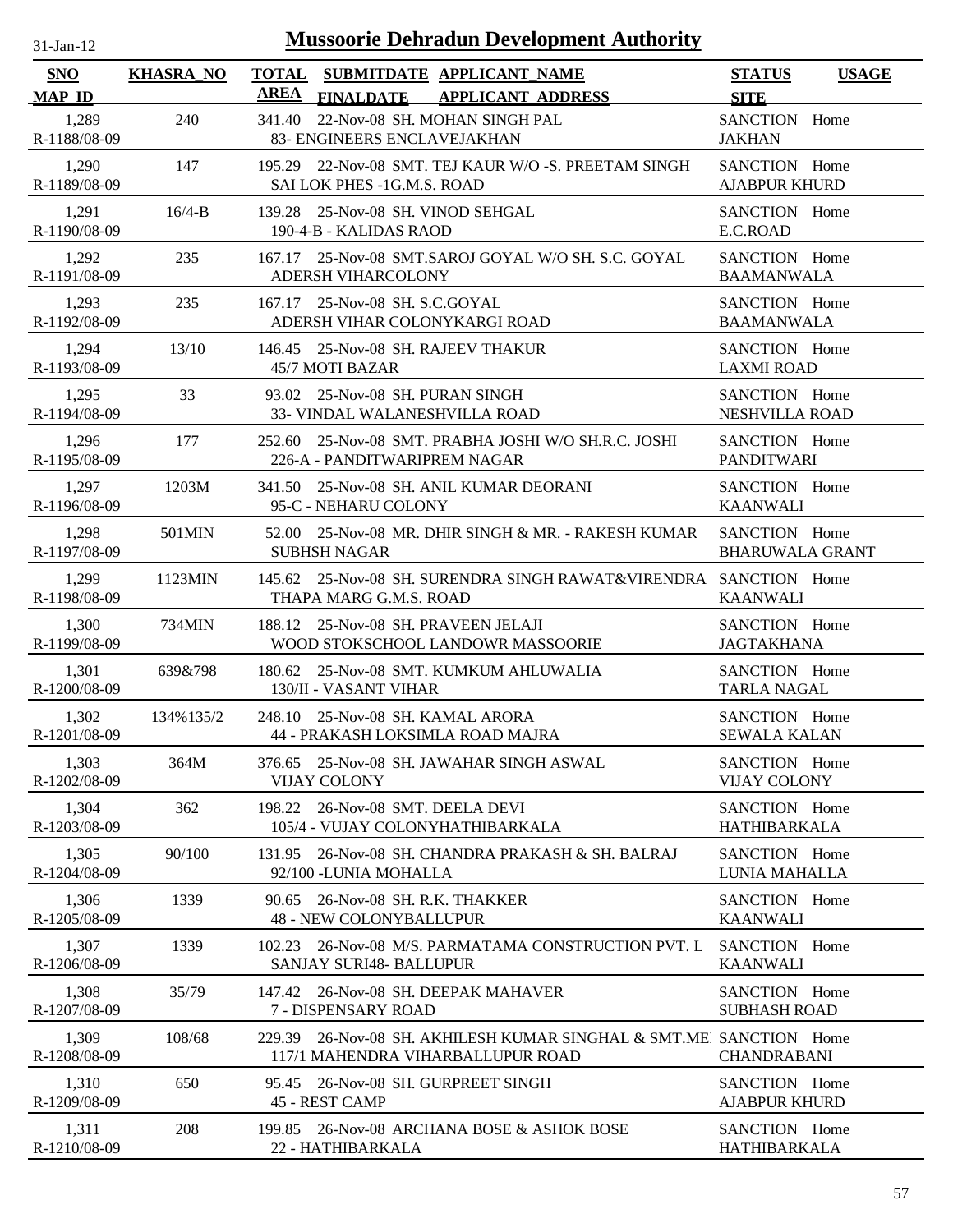| $31$ -Jan-12                | <b>Mussoorie Dehradun Development Authority</b> |        |                                                                                             |                                         |                       |  |
|-----------------------------|-------------------------------------------------|--------|---------------------------------------------------------------------------------------------|-----------------------------------------|-----------------------|--|
| <b>SNO</b><br><b>MAP ID</b> | <b>KHASRA_NO</b>                                | AREA   | TOTAL SUBMITDATE APPLICANT_NAME<br><b>FINALDATE</b><br><b>APPLICANT ADDRESS</b>             | <b>STATUS</b><br><b>SITE</b>            | <b>USAGE</b>          |  |
| 1,312<br>R-1211/08-09       | 252                                             | 153.75 | 26-Nov-08 SH. DEVI PARSAD MOITRA<br>29 - B- SUMANPURIAHOIWALA                               | SANCTION Home<br><b>ADOIWALA</b>        |                       |  |
| 1,313<br>R-1212/08-09       | 718,719                                         |        | 689.78 26-Nov-08 DR. ALKA SINGH W/O DR. R.P.SINGH<br>41 - TAGOAR VILLA                      | SANCTION Home<br><b>BHARUWALA GRANT</b> |                       |  |
| 1,314<br>R-1213/08-09       | 17                                              |        | 267.17 26-Nov-08 KRISHAN PRAKASH<br><b>35- SUBASH ROAD</b>                                  | SANCTION Home<br><b>CHANDER ROAD</b>    |                       |  |
| 1,315<br>R-1214/08-09       | 650                                             |        | 114.31 26-Nov-08 SH. INDERJEET SINGH<br><b>G-36 RACE COURSE</b>                             | SANCTION Home<br><b>AJABPUR KHURD</b>   |                       |  |
| 1,316<br>R-1215/08-09       | 10                                              |        | 191.26 26-Nov-08 DR. R.B.KALIA<br>10 - CURZAN ROADDALANWALA                                 | SANCTION Home<br><b>CURZAN ROAD</b>     |                       |  |
| 1,317<br>R-1216/08-09       | 1207                                            |        | 400.95 26-Nov-08 SH, CHANDAN SINGH RAWAT<br>27 - KAMLA NAGARBALLUPUR RAOR                   | SANCTION Home<br><b>GARHI</b>           |                       |  |
| 1,318<br>R-1217/08-09       | 645.646.647,                                    |        | 197.84 26-Nov-08 SH. JANARDHAN PARSAD<br>131/4 SHAKTI VIHAR KARGISINGHAL MANDI-11           | SANCTION Home<br><b>DEHRA KHAS</b>      |                       |  |
| 1,319<br>R-1218/08-09       | 43                                              |        | 50.75 26-Nov-08 BEENA UPADYAY W/O SH. DIGAMBAR UPA SANCTION Home<br>131/2 CHUKHUWALA        | <b>CHUKKHUWALA</b>                      |                       |  |
| 1,320<br>R-1219/08-09       | 50/1                                            |        | 752.59 26-Nov-08 SH, R.S. RAWAT<br>26-B - INDER ROADDALANWALA                               | SANCTION Home<br><b>BALBIR ROAD</b>     |                       |  |
| 1,321<br>R-1220/08-09       | 29/1                                            |        | 161.28 27-Nov-08 SMT. RAJBALA & SH. BABU RAM<br>APER ADHOIWALASAHASTRADHARA ROAD            | SANCTION Home<br><b>ADOIWALA</b>        |                       |  |
| 1,322<br>R-1221/08-09       | 441&458                                         |        | 240.47 27-Nov-08 SH. ARUN AGARWAL<br>16/6-B ASHIRWAD ENCLAVE                                | SANCTION Home<br><b>KAANWALI</b>        |                       |  |
| 1,323<br>R-1222/08-09       | 464C                                            |        | 144.92 27-Nov-08 SH. MICKY SINGH<br>54 - RACE COURSE                                        | REJECTED Home<br><b>GOVIND NAGAR</b>    |                       |  |
| 1,324<br>R-1223/08-09       | 6/a                                             |        | 735.04 27-Nov-08 MRS. AMARJEET KAUR & OTHER<br>R/O AMRIT NIWASDELHI ROAD SAHARANPUR         | SANCTION Home<br><b>INDER ROAD</b>      |                       |  |
| 1,325<br>R-1224/08-09       | 1447                                            |        | 196.20 27-Nov-08 SH. DEVENDRA KUMAR TAYGI<br><b>DWARIKAPURIG.M.S. ROAD</b>                  | SANCTION Home<br><b>KAANWALI</b>        |                       |  |
| 1,326<br>R-1225/08-09       | 538                                             | 355.21 | 27-Nov-08 SMT. SHEELA SEMWAL<br>AJABPUR KALLAN                                              | SANCTION Home<br><b>AJABPUR KALAN</b>   |                       |  |
| 1,327<br>R-1226/08-09       | 193/1                                           | 146.28 | 27-Nov-08 SH. HARENDER PAL SINGH<br><b>20-D RACE COURSE</b>                                 | SANCTION Home<br><b>NIRANJANPUR</b>     |                       |  |
| 1,328<br>R-1227/08-09       | 306,346                                         |        | 289.84 27-Nov-08 SH. KHUSHAL SINGH RAWAT<br><b>3- KALIDAS ROAD</b>                          | SANCTION Home<br><b>AJABPUR KALAN</b>   |                       |  |
| 1,329<br>R-1228/08-09       | 45                                              |        | 149.14 27-Nov-08 MRS. VIMLA GAUR W/O MR. S.N.GAUR<br>45/3 - TALWAR LINECANT                 | SANCTION Home<br><b>KAULAGARH</b>       |                       |  |
| 1,330<br>R-1229/08-09       | 6                                               |        | 318.42 27-Nov-08 MR. M.S.RAWAT<br>2/12 - ASHIRWAD ENCLAVE                                   | SANCTION Home                           | KAULAGARH MAI CHAKBH( |  |
| 1,331<br>R-1230/08-09       | 267                                             |        | 215.62 27-Nov-08 SMT. SUDHA RANI PUNDIR W/O SH. RAJIND SANCTION Hospital<br>374 - DHARAMPUR | <b>AJABPUR KALAN</b>                    |                       |  |
| 1,332<br>R-1231/08-09       | 1623/1613                                       |        | 409.27 28-Nov-08 SMT. PARWATI DEVI<br><b>AJABPUR KHURD</b>                                  | SANCTION Home<br><b>AJABPUR KHURD</b>   |                       |  |
| 1,333<br>R-1232/08-09       | 30/1                                            |        | 396.66 28-Nov-08 SMT. KALMI DEVI<br>164- ARYA NAGAR                                         | SANCTION Home<br><b>ADOIWALA</b>        |                       |  |
| 1,334<br>R-1233/08-09       | 74/1                                            |        | 1,077.40 28-Nov-08 SH. MIKKI AFJAL<br>64 - GANDH ROAD                                       | <b>RE-OPENE</b><br>DANDA NOORIWALA      | <b>Guest House</b>    |  |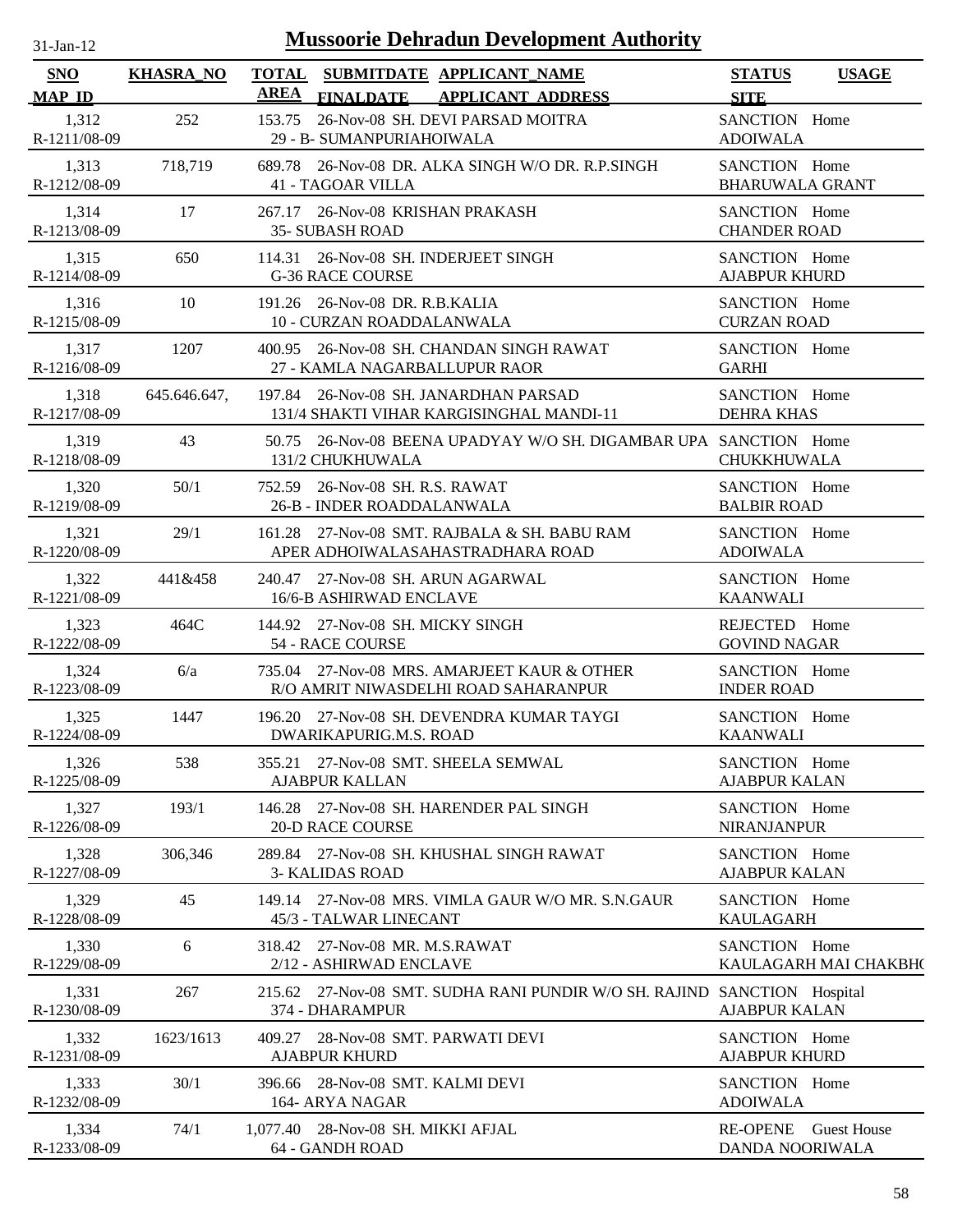| $31$ -Jan-12                |                  | <b>Mussoorie Dehradun Development Authority</b>                                                                      |                                              |
|-----------------------------|------------------|----------------------------------------------------------------------------------------------------------------------|----------------------------------------------|
| <b>SNO</b><br><b>MAP ID</b> | <b>KHASRA_NO</b> | TOTAL SUBMITDATE APPLICANT_NAME<br><b>AREA</b><br><b>FINALDATE</b><br><b>APPLICANT ADDRESS</b>                       | <b>STATUS</b><br><b>USAGE</b><br><b>SITE</b> |
| 1,335                       | 74/1             | 1,077.40 6-Mar-09 SH. MIKKI AFJAL                                                                                    | REJECTED Guest House                         |
| R-1233/08-09-RE             |                  | 64 - GANDH ROAD                                                                                                      | DANDA NOORIWALA                              |
| 1,336                       |                  | 778 TO 781M 1,180.86 28-Nov-08 SH. ADITYA MITTAL                                                                     | <b>SANCTION</b> Guest House                  |
| R-1234/08-09                |                  | 201 - SUBHASH NAGAR                                                                                                  | <b>MAJRA</b>                                 |
| 1,337<br>R-1235/08-09       | 242kha           | 221.00 28-Nov-08 SH. SARLA SHARMA W/O SH. KHUSHI RAM SANCTION Home<br>315 - N.C.R. RESIDENCEG.M.S. ROAD              | <b>NIRANJANPUR</b>                           |
| 1,338                       | 37/1             | 185.76 28-Nov-08 SH. B.D. GUPTA                                                                                      | SANCTION Home                                |
| R-1236/08-09                |                  | B-1/13 - GOVIND NAGARRACE COURS                                                                                      | <b>CHANDER ROAD</b>                          |
| 1,339                       | 10               | 88.05 29-Nov-08 SH. ASHOK KUMAR CHAURASIA                                                                            | SANCTION Hospital                            |
| R-1237/08-09                |                  | 10 - BAKRALWALA                                                                                                      | <b>BAAKRALWALA</b>                           |
| 1,340                       | 250              | 258.67 29-Nov-08 SH, ANIL KUMAR                                                                                      | SANCTION Home                                |
| R-1238/08-09                |                  | 366 - PARK ROAD                                                                                                      | <b>LAKHI BAGH</b>                            |
| 1,341                       | 642              | 344.53 29-Nov-08 SH. GRISH CHSNDRA BATRA                                                                             | SANCTION Home                                |
| R-1239/08-09                |                  | <b>125 -NIRANJANPUR</b>                                                                                              | <b>DEHRA KHAS</b>                            |
| 1,342<br>R-1240/08-09       | 256M             | 29-Nov-08 SH. RAJESH MAKIN<br>430.49<br><b>180- RAJPUR ROAD</b>                                                      | SANCTION Home<br><b>JAKHAN</b>               |
| 1,343                       | 512              | 381.74 29-Nov-08 SH. VIRENDRA SINGHBISHT                                                                             | SANCTION Home                                |
| R-1241/08-09                |                  | SOCIETY AREABHRUWALA GRANT                                                                                           | <b>BHARUWALA GRANT</b>                       |
| 1,344                       | 337/1            | 167.30 29-Nov-08 SH. KHAZAN SINGH                                                                                    | SANCTION Home                                |
| R-1242/08-09                |                  | 337/1 OLD DALANWAL                                                                                                   | <b>OLD DALANWALA</b>                         |
| 1,345                       | 227/1/8m         | 117.00 1-Dec-08 SH. RAJEEV LUTHRA                                                                                    | SANCTION Home                                |
| R-1243/08-09                |                  | 203- DANDIPUR MOHALLA                                                                                                | <b>KAANWALI</b>                              |
| 1,346                       | 20/1             | 193.47 1-Dec-08 SH. JAGMOHAN SINGH RAWAT                                                                             | SANCTION Home                                |
| R-1244/08-09                |                  | 422-1 - CHANDRA SINGH GARHWALI MARGMOTHORAWAL                                                                        | <b>AJABPUR KHURD</b>                         |
| 1,347<br>R-1245/08-09       | 64/1             | 115.55 1-Dec-08 SMT. VIDHYAWATI BHATT W/O SH. AJAY B SANCTION Home<br>VILL. PANDITWARI                               | PANDITWARI                                   |
| 1,348                       | $2-A$            | 4,209.65 1-Dec-08 SMT. SHAKUNTLA RANI OBEROI                                                                         | SANCTION Home                                |
| R-1246/08-09                |                  | 2 - A - RACE COURSE                                                                                                  | <b>RACE COURSE</b>                           |
| 1,349                       | 11443-A          | 163.10 1-Dec-08 SH. NARESH KUMAR SOLANKY                                                                             | SANCTION Home                                |
| R-1247/08-09                |                  | 194 - KHURBURA MOHALLA                                                                                               | KHURBURA MOHALLA                             |
| 1,350                       | $12-A-$          | 498.93 1-Dec-08 INDU KUMAR PANDE                                                                                     | SANCTION Home                                |
| R-1248/08-09                |                  | CHIEF SECRETARY GOVT. OF UTTARAKHAND157/3, RAJPU                                                                     | U.S.H.A. COLONY SAHASTRA                     |
| 1,351<br>R-1249/08-09       | 45/8             | 1-Dec-08 SH. JAGDISH PD. DANGWAL<br>299.00<br>45/8 - VIVEK VIHARPOCKET NO-1 - G.M.S. ROAD                            | SANCTION Home<br><b>KAANWALI</b>             |
| 1,352<br>R-1250/08-09       | 542              | 89.24 1-Dec-08 MRS. SHAKUNTLA SINGH W/O MR. JAIPAL S SANCTION Home<br>NEAR - ST. MARY SCHOOLSOCIETY AREA CLAMAN TOWN | <b>BHARUWALA GRANT</b>                       |
| 1,353                       | 178              | 1,090.84 1-Dec-08 COL.H.S. RAUTELA                                                                                   | SANCTION Home                                |
| R-1251/08-09                |                  | 178 PH-IST. VASANT VIHAR                                                                                             | <b>VASANT VIHAR</b>                          |
| 1,354<br>R-1252/08-09       | 660&m6658        | 250.00 1-Dec-08 SMT. MAHESWARI SIRSWAL<br>GIRDHAR NIWAS OGHAL LANECLEMAN TOWN TURNER RO MAJHON                       | SANCTION Home                                |
| 1,355                       | 481              | 213.03 1-Dec-08 SMT. PUSHPA RAWAT W/O SH. B.S. RAWAT                                                                 | SANCTION Home                                |
| R-1253/08-09                |                  | 3/5 - NAI BASTI CHUKHUWALA                                                                                           | <b>AJABPUR KALAN</b>                         |
| 1,356                       | 182/2            | 251.17 2-Dec-08 SH.NASEEM AHMED ANSARI                                                                               | SANCTION Home                                |
| R-1254/08-09                |                  | KEWAL VIHAR LANE - E ADHOIWALA                                                                                       | <b>ADOIWALA</b>                              |
| 1,357                       | 513              | 75.74 2-Dec-08 SH. ARVIND GOYAL                                                                                      | SANCTION Home                                |
| R-1255/08-09                |                  | 299 - AJABPUR KHURD                                                                                                  | <b>AJABPUR KALAN</b>                         |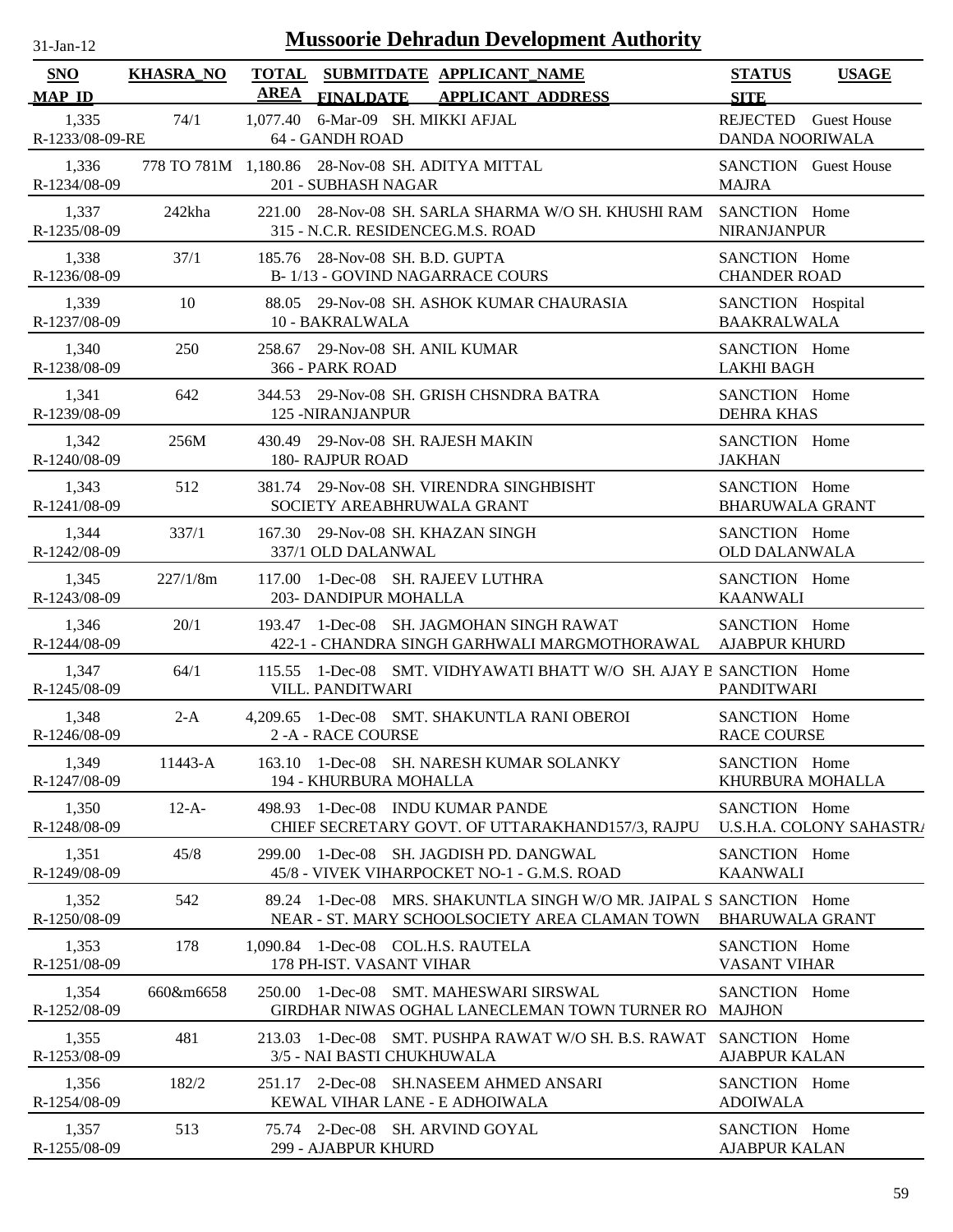| $31$ -Jan-12                | <b>Mussoorie Dehradun Development Authority</b> |                                                                                                                   |                                       |              |  |  |  |
|-----------------------------|-------------------------------------------------|-------------------------------------------------------------------------------------------------------------------|---------------------------------------|--------------|--|--|--|
| <b>SNO</b><br><b>MAP ID</b> | <b>KHASRA_NO</b>                                | <b>TOTAL</b><br>SUBMITDATE APPLICANT NAME<br><b>AREA</b><br><b>FINALDATE</b><br><b>APPLICANT ADDRESS</b>          | <b>STATUS</b><br><b>SITE</b>          | <b>USAGE</b> |  |  |  |
| 1,358<br>R-1256/08-09       | 520                                             | 2-Dec-08 SMT. KAMAL KHURANA W/O SH. Y.P KHUR/ SANCTION Home<br>187.62<br>383/13 MOHIT NAGARP.O. NEW FOREST        | <b>KAANWALI</b>                       |              |  |  |  |
| 1,359<br>R-1257/08-09       | 1554MIN                                         | 235.89 2-Dec-08 SMT. ANITA GARG W/O SH. K.B. GARG<br>44- OLD CONVENT PALACE                                       | REJECTED Home<br><b>KAANWALI</b>      |              |  |  |  |
| 1,360<br>R-1258/08-09       | 660                                             | 354.39 2-Dec-08 SH. KISHORE KUMAR<br><b>AJABPUR KALAN</b>                                                         | SANCTION Home<br><b>AJABPUR KALAN</b> |              |  |  |  |
| 1,361<br>R-1259/08-09       | 25KA                                            | 2-Dec-08 SH. SHAHID AHMED<br>104.51<br>101/D-23 CHANDRALOK COLONYRAJPUR ROAD                                      | SANCTION Home<br><b>KAULAGARH</b>     |              |  |  |  |
| 1,362<br>R-1260/08-09       | 18                                              | 445.50 2-Dec-08 SH. PUSHPA DEVI MEMORIYAL SOCIETY<br>17- MNNICIPAL ROAD                                           | SANCTION Home<br>MUNCIPAL ROAD        |              |  |  |  |
| 1,363<br>R-1261/08-09       | 359                                             | 294.37 2-Dec-08 SH.- JAI KUMAR JAIN<br>215 - RAJPUR ROAD                                                          | SANCTION Home<br><b>DAK PATTI</b>     |              |  |  |  |
| 1,364<br>R-1262/08-09       | 394/7MIN                                        | 337.88 2-Dec-08 MR. - DEEPAK BHAN<br>10- VIJAY PRAK CHAKRATA ROAD                                                 | SANCTION Home<br><b>KAANWALI</b>      |              |  |  |  |
| 1,365<br>R-1263/08-09       | 229/403                                         | 299.70 2-Dec-08 SH. ROHIT CHAUHAN<br><b>GRAM - ALIPURP.O.- BAHADRABADHARIDWAR</b>                                 | SANCTION Home<br><b>RAJ PUR ROAD</b>  |              |  |  |  |
| 1,366<br>R-1264/08-09       | 3                                               | 181.50 3-Dec-08 SH. RAJKUMAR ARORA<br>5/3 - CROSS ROAD                                                            | SANCTION Home<br><b>CROSS ROAD</b>    |              |  |  |  |
| 1,367<br>R-1265/08-09       | 3                                               | 181.50 3-Dec-08 SH. ANKIT ARORA<br>5/3 - CROSS ROAD                                                               | SANCTION Home<br><b>CROSS ROAD</b>    |              |  |  |  |
| 1,368<br>R-1266/08-09       | 82                                              | 275.35 3-Dec-08 SH. DEVI PRASAD JOSHI<br>A - BLOCK SASWATI VIHARAJABPUR KHURD                                     | SANCTION Home<br><b>AJABPUR KHURD</b> |              |  |  |  |
| 1,369<br>R-1267/08-09       | 527                                             | 368.27 3-Dec-08 SH. MEHARBAN SINGH RANA<br>P.C. - 2/2 - O.C.R.I. COLONYRAIPUR                                     | SANCTION Home<br><b>DHORAN KHAS</b>   |              |  |  |  |
| 1,370<br>R-1268/08-09       | 144/1                                           | 83.53<br>3-Dec-08 SH. VIRENDRA BALLABH BAHUGUNA<br>144/1 - NESVILLA ROAD                                          | SANCTION Home<br>NESHVILLA ROAD       |              |  |  |  |
| 1,371<br>R-1269/08-09       | 1227                                            | 197.77 3-Dec-08 SH. SURESH MOHAN KOTHARI &HEMLATA SANCTION Home<br>167/4-1-ST. NO.-3 RAJENDRA NAGARKAULAGARH ROAD | <b>RAJENDAR NAGAR</b>                 |              |  |  |  |
| 1,372<br>R-1270/08-09       | 543                                             | 3-Dec-08 SMT. DEVESWARI DEVI<br>431.78<br>3/84 - AJABPURKALANMATA MANDIR ROAD                                     | SANCTION Home<br><b>AJABPUR KALAN</b> |              |  |  |  |
| 1,373<br>R-1271/08-09       | 383                                             | 3-Dec-08 SH. PARDEEP KUAMR<br>165.22<br>176 - DOON VIHARJAKHAN RAJPUR ROAD                                        | REJECTED                              | Home         |  |  |  |
| 1,374<br>R-1272/08-09       | 393                                             | 157.10 4-Dec-08 SH. TEJPAL SINGH RAWAT<br>ADHOIWALARAKSHA VIHARRAIPUR ROAD                                        | SANCTION Home<br><b>ADOIWALA</b>      |              |  |  |  |
| 1,375<br>R-1273/08-09       | 122                                             | 4-Dec-08 SMT. KIRAM AHUJA<br>220.87<br>122/141 - KARANPUR BAZAR                                                   | SANCTION Home<br><b>KARANPUR</b>      |              |  |  |  |
| 1,376<br>R-1274/08-09       | 77                                              | 156.25 4-Dec-08 SMT.POONAM ARORA<br>320 - KARANPUR                                                                | SANCTION Home<br><b>KARANPUR</b>      |              |  |  |  |
| 1,377<br>R-1275/08-09       | 321MIN                                          | 120.00 4-Dec-08 MR. ANUJEET SINGH<br><b>63-A- ANEKANT PALACE</b>                                                  | SANCTION Home<br><b>DAK PATTI</b>     |              |  |  |  |
| 1,378<br>R-1276/08-09       | 321MIN                                          | 120.00 4-Dec-08<br><b>SMT. MANJEET KAUR</b><br>7 - PARK ROAD                                                      | SANCTION Home<br><b>DAK PATTI</b>     |              |  |  |  |
| 1,379<br>R-1277/08-09       | 1082M                                           | 4-Dec-08 SH. SARDAR SINGH RATHORE<br>160.01<br>C - 5/10 - CQACISTATE LADPUR                                       | SANCTION Home<br><b>KAANWALI</b>      |              |  |  |  |
| 1,380<br>R-1278/08-09       | 19,20                                           | 742.37 4-Dec-08 SH. HARINDRA BANGIA & SMT. SONIYA BAN REJECTED<br>3/24 RAVINDER PURIRAVINDER NATH TAGORE MARG     | <b>JAKHAN</b>                         | Home         |  |  |  |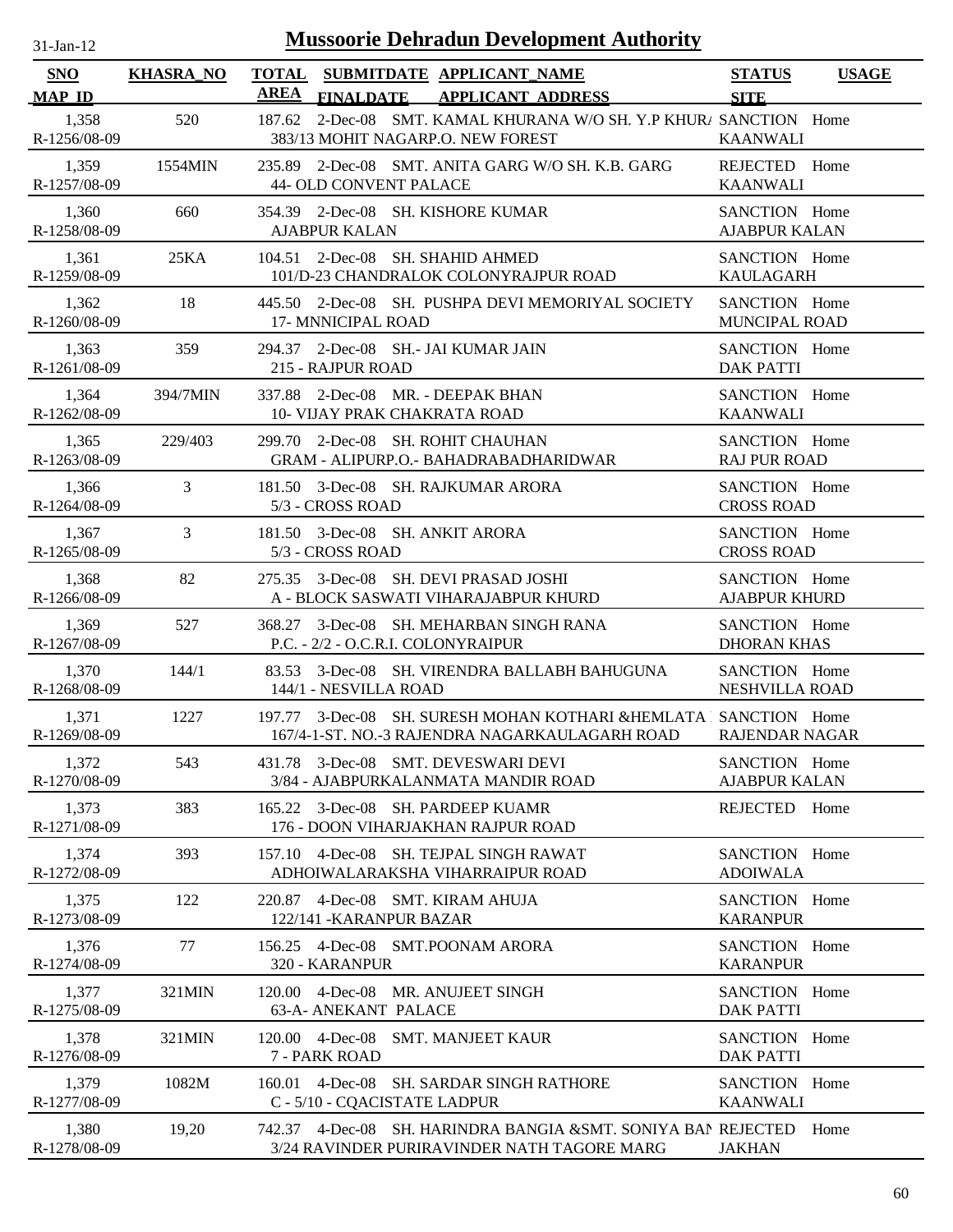| $31$ -Jan-12                | <b>Mussoorie Dehradun Development Authority</b> |             |                                                                                                                                        |                                              |  |  |
|-----------------------------|-------------------------------------------------|-------------|----------------------------------------------------------------------------------------------------------------------------------------|----------------------------------------------|--|--|
| <b>SNO</b><br><b>MAP ID</b> | <b>KHASRA_NO</b>                                | <b>AREA</b> | TOTAL SUBMITDATE APPLICANT NAME<br><b>FINALDATE</b><br><b>APPLICANT ADDRESS</b>                                                        | <b>STATUS</b><br><b>USAGE</b><br><b>SITE</b> |  |  |
| 1,381<br>R-1278/08-09-RE    | 19,20                                           | 742.37      | 9-Apr-09 SH. HARINDRA BANGIA &SMT. SONIYA BAN SANCTION Home<br>3/24 RAVINDER PURIRAVINDER NATH TAGORE MARG                             | <b>JAKHAN</b>                                |  |  |
| 1,382<br>R-1279/08-09       | 34                                              |             | 259.90 4-Dec-08 SMT. RITA CHAWLA<br>34- OLD DALANWALA                                                                                  | SANCTION Home<br><b>DALANWALA</b>            |  |  |
| 1,383<br>R-1280/08-09       | B-35MIG                                         |             | 180.00 4-Dec-08 SMT. POONAM JOSHI W/O SH. SUBHASH CH SANCTION Home<br><b>18 - NEW SURVEY ROAD</b>                                      | MDDA COLONY DALANWAI                         |  |  |
| 1,384<br>R-1281/08-09       | 162                                             | 347.29      | 4-Dec-08 SMT. GAURI DEVI W/O LATE SH. M.S. RAWA SANCTION Home<br>50/3- VIJAY PARK EXT.                                                 | VIJAY PARK EXTN.                             |  |  |
| 1,385<br>R-1282/08-09       | 17                                              |             | 173.42 4-Dec-08 SH.-B.D. GUPTA<br>B-1/13 - GOVIN NAGARRACE COURSE                                                                      | SANCTION Home<br><b>CHANDER ROAD</b>         |  |  |
| 1,386<br>R-1283/08-09       | 683                                             |             | 196.34 4-Dec-08 SH.NARESH KUMAR CHOPRA<br>72 - INDRA GANDHI MARG                                                                       | SANCTION Home<br><b>BHARUWALA GRANT</b>      |  |  |
| 1,387<br>R-1284/08-09       | 695                                             |             | 435.75 4-Dec-08 SMT. MAHESWARI DEVI<br>207 - AJABPUR KALAN                                                                             | SANCTION Home<br><b>AJABPUR KALAN</b>        |  |  |
| 1,388<br>R-1285/08-09       | 60/46/2                                         |             | 84.13 5-Dec-08 SMT. SUJATA GOYALW/O SH. MUNINDRA K SANCTION Home<br>BROHM NIKUNJREST HEBEN ESTATE CAMELS BACK ROAD SARASWATI SONI MARG |                                              |  |  |
| 1,389<br>R-1286/08-09       | 505                                             |             | 155.57 5-Dec-08 SMT. KAMLA JOSHI W/O SH. CHAND NARAY SANCTION Home<br>27- SAKET COLONYAJABPUR KHURD                                    | <b>AJABPUR KHURD</b>                         |  |  |
| 1,390<br>R-1287/08-09       | 655                                             |             | 192.79 5-Dec-08 SH. SANJAY KUMAR BERMA<br>446 - BALLIWALA CHOWKG.M.S. ROAD                                                             | SANCTION Home<br><b>KAANWALI</b>             |  |  |
| 1,391<br>R-1288/08-09       | 1145/1604                                       |             | 361.91 5-Dec-08 MOHD. IRSHAD AHMED<br>90- KANWALI GRAMNEAR JAMA MASJIDG.M.S. ROAD                                                      | SANCTION Home<br><b>KAANWALI</b>             |  |  |
| 1,392<br>R-1289/08-09       | 517/2                                           |             | 303.47 5-Dec-08 SH. J.S. BISHT<br>54- MAHARANI BAGH                                                                                    | SANCTION Home<br><b>KAANWALI</b>             |  |  |
| 1,393<br>R-1290/08-09       | 303                                             |             | 227.60 5-Dec-08 SH. RISHI RAM<br>C/O - D.KO. BANK SHAKHADISPENSARI ROAD                                                                | SANCTION Home<br><b>AAMWALA TARLA</b>        |  |  |
| 1,394<br>R-1291/08-09       | 254                                             |             | 300.00 5-Dec-08 SH. SACHIN GERA<br>398 - KALKAJINEW DELHI                                                                              | SANCTION Home<br><b>JAKHAN</b>               |  |  |
| 1,395<br>R-1292/08-09       | 37                                              |             | 239.37 5-Dec-08 SMT. KARUNA SOONTHA W/O. SANJEEWA<br>L.I.G. - 54 M.D.D.A. COLONYCHANADER ROAD                                          | SANCTION Home<br><b>KEDARPUR</b>             |  |  |
| 1,396<br>R-1293/08-09       | 55/1                                            |             | 207.43 5-Dec-08 SH. RAM GOPAL<br>55/1 - SALAWAL                                                                                        | SANCTION Home<br><b>SALAWALA</b>             |  |  |
| 1,397<br>R-1294/08-09       | 701                                             |             | 155.57 6-Dec-08 SH. PRAVEEN TEVETIA DIRECTOR FUTURE SANCTION Home<br>4 - SHIVA COMPLEXRAJPUR ROAD                                      | <b>JAKHAN</b>                                |  |  |
| 1,398<br>R-1295/08-09       | 1019                                            |             | 282.21 6-Dec-08 SH. ARUN THAKUR<br>8 - VASUNDHRA KUNJOPP. - KHADIGRAM G.M.S. ROAD                                                      | SANCTION Home<br><b>KAANWALI</b>             |  |  |
| 1,399<br>R-1296/08-09       | 1262M                                           |             | 222.96 6-Dec-08 RAKESH BATTA<br>7- SAHARANPUR ROAD                                                                                     | SANCTION Home<br><b>KAANWALI</b>             |  |  |
| 1,400<br>R-1297/08-09       | 8                                               |             | 285.22 8-Dec-08 SH. HARI SINGH<br>8 - ZILADHISH MARG                                                                                   | SANCTION Home                                |  |  |
| 1,401<br>R-1298/08-09       | 1172M                                           |             | 193.96 8-Dec-08 SH. SURENDER PRASHAD PANT<br>LANE NO- 2 CHNANIKYA PURIAJABPUR KALAN                                                    | SANCTION Home<br><b>AJABPUR KALAN</b>        |  |  |
| 1,402<br>R-1299/08-09       | 458MIN                                          |             | 109.12 8-Dec-08 SH. RAJENDER KUMAR<br>10/2 ASHIRWAD ENCLAVE                                                                            | SANCTION Home<br><b>KAANWALI</b>             |  |  |
| 1,403<br>R-1300/08-09       | 248001                                          |             | 106.59 8-Dec-08 SURRYA PRAKASH BHATT<br>DHALWALA RISHICASE                                                                             | SANCTION Home<br><b>KAANWALI</b>             |  |  |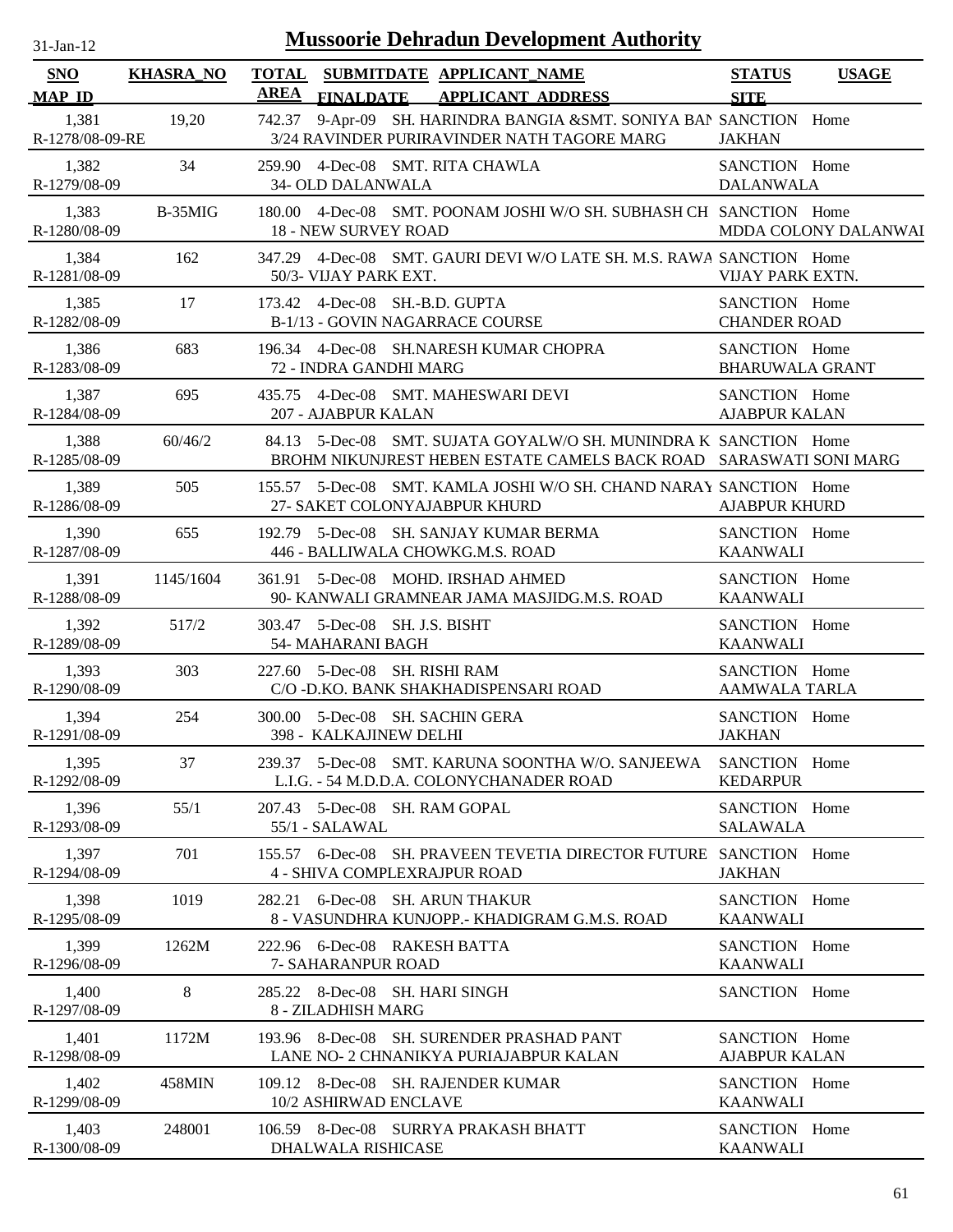| -Jan- |
|-------|
|       |

| SNO                      | <b>KHASRA_NO</b> | TOTAL SUBMITDATE APPLICANT NAME<br><b>AREA</b>                                                   | <b>STATUS</b><br><b>USAGE</b>                     |
|--------------------------|------------------|--------------------------------------------------------------------------------------------------|---------------------------------------------------|
| <b>MAP ID</b>            |                  | FINALDATE APPLICANT ADDRESS                                                                      | <b>SITE</b>                                       |
| 1,404<br>R-1301/08-09    | 11/6             | 144.96 8-Dec-08 SH. AMIRUDDIN BAKSHI<br><b>10 - CHANDER ROAD</b>                                 | SANCTION Home<br><b>NEMI ROAD</b>                 |
| 1,405<br>R-1302/08-09    | 93&94            | 189.51 8-Dec-08 SH. HARSHMANI NAUTIYAL<br><b>PANDITWARI</b>                                      | REJECTED Home<br><b>PANDITWARI</b>                |
| 1,406<br>R-1302/08-09RE2 | 93&94            | 189.51 6-Jun-09 SH. HARSH MANI NAUTIYAL<br>PANDITWARI DEHRA DUN                                  | SANCTION Home<br><b>PANDITWARI</b>                |
| 1,407<br>R-1303/08-09    | 261              | 247.03 8-Dec-08 SH. RASPAL SINGH<br>PAYAL ENCLAVESEWLA KALAN                                     | SANCTION Home<br><b>SEWALA KALAN</b>              |
| 1,408<br>R-1304/08-09    | 1477M            | 142.28 8-Dec-08 SH. KANWALJEET SINGH & JASPREET SING SANCTION Home<br>58 - GOVIN NAGARSAHARANPUR | <b>KAANWALI</b>                                   |
| 1,409<br>R-1305/08-09    | 78/69            | 213.34 8-Dec-08 S. CHARANJEET SINGH<br>100/2 - RACE COURSE                                       | SANCTION Home<br><b>RACE COURSE</b>               |
| 1,410<br>R-1306/08-09    | 91               | 198.71 8-Dec-08 SMT. SALOCHNA DEVI JOSHI<br>297/255 - DHARAMPUR - IMATA MANDIR ROAD              | SANCTION Home<br><b>AJABPUR KHURD</b>             |
| 1,411<br>R-1307/08-09    | 170/107          | 370.67 8-Dec-08 SH. ASHOK KUMAR GUPTA<br>1 - PARK ROAD                                           | SANCTION Home<br><b>AJABPUR KHURD</b>             |
| 1,412<br>R-1308/08-09    | 475,477          | 7,531.56 8-Dec-08 SHAKTI SOCIETY EDUCATION<br>98/2 - BOLCK - IIARAY NAGAR                        | <b>SANCTION</b> Educational<br><b>DHORAN KHAS</b> |
| 1,413<br>R-1309/08-09    | 13               | 211.74 8-Dec-08 PRAVEEN KUMAR GOYAL<br>42 - GHOSHI GALI                                          | SANCTION Home                                     |
| 1,414<br>R-1310/08-09    | 34/1             | 645.27 8-Dec-08 SMT. KUNTI SISHODIYA<br>MATA MANGIR ROAD AJABPUR KHURD                           | SANCTION Home<br><b>AJABPUR KHURD</b>             |
| 1,415<br>R-1311/08-09    | 721              | 192.37 8-Dec-08 SH. JITENDRA SINGH MALIK<br>VILL. - JHALDIST. - MUJAFFAR NAGAR                   | SANCTION Home<br><b>MAJRA</b>                     |
| 1,416<br>R-1312/08-09    | 751MIN           | 192.37 8-Dec-08 SH. PARVEEN KUMAR<br>31 - CURJAN ROADDALANWALA                                   | SANCTION Home<br><b>MAJRA</b>                     |
| 1,417<br>R-1313/08-09    | 293,294          | 361.19 11-Dec-08 SH. GULAN SINGHRAWAT<br>94/35 - A DHARAMPUR                                     | SANCTION Home<br><b>AJABPUR KALAN</b>             |
| 1,418<br>R-1314/08-09    | 590              | 215.60 11-Dec-08 SH. DALJEET SINGH NAGRA&SMT. KIRAN B SANCTION Home<br>215 - DRONPURIG.M.S. ROAD | <b>SEWALA KALAN</b>                               |
| 1,419<br>R-1315/08-09    | 321              | 11-Dec-08 SH. ANIRUDDH RATHI & SMT. RAJNI RATHI SANCTION Home<br>149.91<br>NEHARU COLONY         | <b>AJABPUR KHURD</b>                              |
| 1,420<br>R-1316/08-09    | 321              | 11-Dec-08 SH. NAVEEN SURI<br>152.72<br>8- OLD NEHARU COLONY                                      | SANCTION Home<br><b>AJABPUR KHURD</b>             |
| 1,421<br>R-1317/08-09    | 24,27            | 11-Dec-08 SMT. VANDANA BANSAL<br>195.00<br>170/6 - D.L. ROAD                                     | SANCTION Home<br><b>DANDA LAKHOND</b>             |
| 1,422<br>R-1318/08-09    | 153              | 11-Dec-08 SH.BALVANT SINGH KHATI<br>195.00<br><b>SHASTRI ENCLAVEAJABPUR KALAN</b>                | SANCTION Home<br><b>AJABPUR KALAN</b>             |
| 1,423<br>R-1319/08-09    | 234              | 11-Dec-08 SMT. BHAGA DEVI W/0 LATE MANWAR SI<br>159.49<br>H.NO- 588 - ANAND VIHARDHARAMPUR       | SANCTION Home<br><b>AJABPUR KALAN</b>             |
| 1,424<br>R-1320/08-09    | 719              | 11-Dec-08 SH. HARVINDER SINGH<br>97.53<br>C - 3 - SOIL COLONY218 KAULAGARH ROAD                  | SANCTION Home<br><b>JAKHAN</b>                    |
| 1,425<br>R-1321/08-09    | 169              | 11-Dec-08 SH. NATHI RAM BHATT<br>196.44<br><b>VILL. BADRIPUR</b>                                 | SANCTION Home<br><b>BADRIPUR</b>                  |
| 1,426<br>R-1322/08-09    | 955              | 11-Dec-08 SH. RAM KUMAR SHARMA<br>187.02<br>87/5 -1 - TYAGI ROAD                                 | SANCTION Home<br><b>DEHRA KHAS</b>                |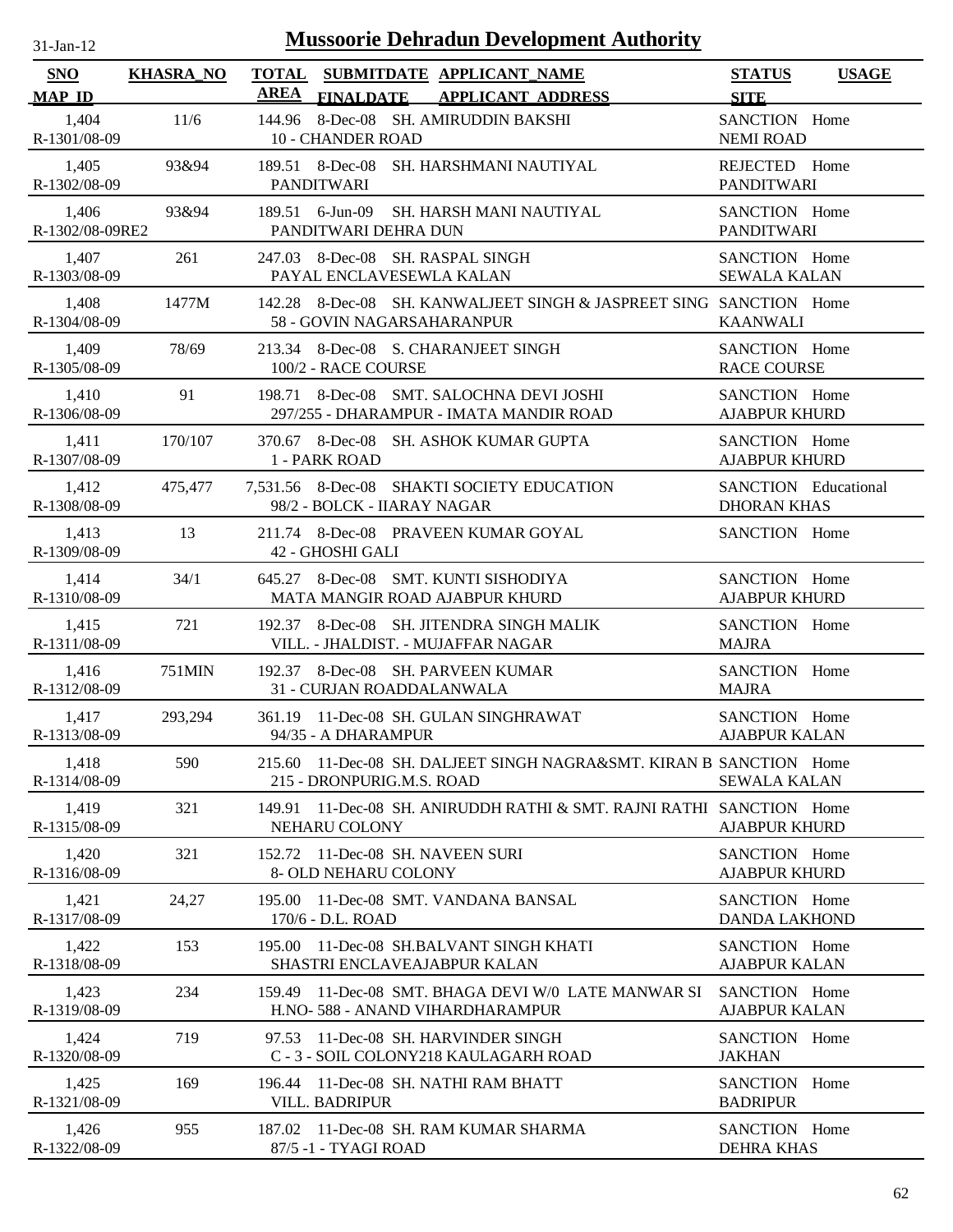| <b>Mussoorie Dehradun Development Authority</b><br>$31$ -Jan-12 |                  |                             |                                                                                                                                             |                                         |              |
|-----------------------------------------------------------------|------------------|-----------------------------|---------------------------------------------------------------------------------------------------------------------------------------------|-----------------------------------------|--------------|
| <b>SNO</b><br><b>MAP ID</b>                                     | <b>KHASRA_NO</b> | <b>TOTAL</b><br><b>AREA</b> | SUBMITDATE APPLICANT_NAME<br><b>FINALDATE</b><br><b>APPLICANT ADDRESS</b>                                                                   | <b>STATUS</b><br><b>SITE</b>            | <b>USAGE</b> |
| 1,427<br>R-1323/08-09                                           | 229/2            | 191.00                      | 11-Dec-08 SH. B.S. NEGI<br>22 - NEHRU ENCLAVEDEHRA                                                                                          | SANCTION Home<br><b>KAANWALI</b>        |              |
| 1,428<br>R-1324/08-09                                           | 650              | 351.98                      | 11-Dec-08 SH. KIRTI SINGH CHANDEL & SMT. ARCHAN SANCTION Home<br>H.NO- 9 - MATA MANDIR ROADAJABPUR KALAN                                    | <b>AJABPUR KALAN</b>                    |              |
| 1,429<br>R-1325/08-09                                           | 590              | 215.60                      | 11-Dec-08 SMT. RAMESH KUMAR & SMT. ANITA NAGP SANCTION Home<br>111 - DRON PURIG.M.S. ROAD                                                   | <b>SEWALA KALAN</b>                     |              |
| 1,430<br>R-1326/08-09                                           | 117              | 228.64                      | 11-Dec-08 SH. MAJOR ANUP THAPA<br>133 - KALIDAS ROAD                                                                                        | SANCTION Home<br><b>DOBHALWALA</b>      |              |
| 1,431<br>R-1327/08-09                                           |                  |                             | 1494,95,1496 3,942.85 11-Dec-08 M/S - MAHALAXMI BUILDELL (INDIA PVT.L' SANCTION Group Housing<br>APRNA APPART MANTJEEUANI MAI MARGRISHIKESH | <b>AJABPUR KALAN</b>                    |              |
| 1,432<br>R-1328/08-09                                           | 1300             | 153.00                      | 11-Dec-08 SH. SATYAPAL SINGH CHAUHAN<br><b>G.M.S. ROADKANWALI</b>                                                                           | SANCTION Home<br><b>KAANWALI</b>        |              |
| 1,433<br>R-1329/08-09                                           | 491/1            | 204.17                      | 12-Dec-08 SMT. URMILA DEVI SHARMA<br>KASHMIRI COLONYNIRANJANPUR                                                                             | SANCTION Home<br><b>NIRANJANPUR</b>     |              |
| 1,434<br>R-1330/08-09                                           | 51/2             | 187.62                      | 12-Dec-08 SH. DHARAMVEER TALWAR<br>4/8 - ASHIRWAD ENCLAVECHAKRATA ROAD                                                                      | SANCTION Home<br><b>PANDITWARI</b>      |              |
| 1,435<br>R-1331/08-09                                           | 345              |                             | 220.64 12-Dec-08 SH. SUNIL CHAND<br><b>KEDARPUR</b>                                                                                         | SANCTION Home<br><b>KEDARPUR</b>        |              |
| 1,436<br>R-1332/08-09                                           | 51/2             | 190.62                      | 12-Dec-08 SH. MADAN MOHAN ARAY & SMT. PRAMIL SANCTION Home<br>3-A - VASANT KUNJ PH-IIKANWALI ROAD                                           | <b>PANDITWARI</b>                       |              |
| 1,437<br>R-1333/08-09                                           | 434/1            | 188.12                      | 12-Dec-08 SMT. BHARTI BHATT W/O LATE SH. ANSHU' SANCTION Home<br>GRAM- SEWALA KALANGAUTAM VIHARP.O. MOHABBEWAI SEWALA KALAN                 |                                         |              |
| 1,438<br>R-1334/08-09                                           | 282/181/1        | 256.55                      | 12-Dec-08 SMT. SATENDERJEET KAUR W/O SH. DEVEN REJECTED Home<br>37/A - RACE COURSE                                                          | <b>HARIDWAR ROAD</b>                    |              |
| 1,439<br>R-1335/08-09                                           | 1300             |                             | 158.39 12-Dec-08 SH. ARVIND CHAUHAN<br>KANWALIG.M.S. ROAD                                                                                   | SANCTION Home<br><b>KAANWALI</b>        |              |
| 1,440<br>R-1336/08-09                                           | 5/1              |                             | 185.41 12-Dec-08 SH, G.R. BHATT<br>VILL.&P.O. RAJIV NAGARKANDOLI - NEAR SHIV MANE KANDOLI                                                   | SANCTION Home                           |              |
| 1,441<br>R-1337/08-09                                           | 1442             |                             | 151.67 12-Dec-08 SH. ATUL JOSHI<br>111 - M.I.G. - PHASE - IIINDRAPURAM                                                                      | SANCTION Home<br><b>KAANWALI</b>        |              |
| 1,442<br>R-1338/08-09                                           | 525              | 195.66                      | 12-Dec-08 SH. VISHWAVLIJAY SINGH DEO & SH. DIG V SANCTION Home<br>C - 84 - SECTAR - IIIDEFENCE COLONY                                       | <b>AJABPUR KHURD</b>                    |              |
| 1,443<br>R-1339/08-09                                           | 337              | 198.25                      | 12-Dec-08 RISHI DIKSHIT<br><b>B-20RAKSH PURAM</b>                                                                                           | SANCTION Home<br><b>AAMWALA TARLA</b>   |              |
| 1,444<br>R-1340/08-09                                           | $701$ min        | 153.74                      | 12-Dec-08 PRAVEEN TEVETIA<br>DIR. FUTURE INFRASTRUCTURE&DEVELOPEMENT (P)LTD4                                                                | REJECTED Home<br><b>JAKHAN</b>          |              |
| 1,445<br>R-1341/08-09                                           | 23               | 36.77                       | 12-Dec-08 SH. KAMAL KISHORE SHARMA & OTHER<br>23 - NEW MARKET                                                                               | SANCTION Home<br><b>RAJ PUR ROAD</b>    |              |
| 1,446<br>R-1342/08-09                                           | 200&400          |                             | 239.59 12-Dec-08 DR. RAJEEV KUMAR MITTAL & OTHER<br>200/400 KHRBURA MOHALLA                                                                 | SANCTION Home<br>KHURBURA MOHALLA       |              |
| 1,447<br>R-1343/08-09                                           | 703M             | 196.00                      | 12-Dec-08 SMT. SARVESHWARI THAPLIYAL<br>108 - SINGAL MANDIKARGI ROAD                                                                        | SANCTION Home<br><b>DEHRA KHAS</b>      |              |
| 1,448<br>R-1344/08-09                                           | 752MIN           | 177.74                      | 12-Dec-08 SH. SATADAR KUMAR JOSHI<br>128/A- BAIL ROADCLEMAN TOWN                                                                            | SANCTION Home<br><b>BHARUWALA GRANT</b> |              |
| 1,449<br>R-1345/08-09                                           | 82               | 267.66                      | 12-Dec-08 SH. VIJAY TRIKHA & VIJJAYA LAXMI SHARI SANCTION Home<br>C/O - HIMANSHU PANTD-80 NEHARU COLONY                                     | <b>JAKHAN</b>                           |              |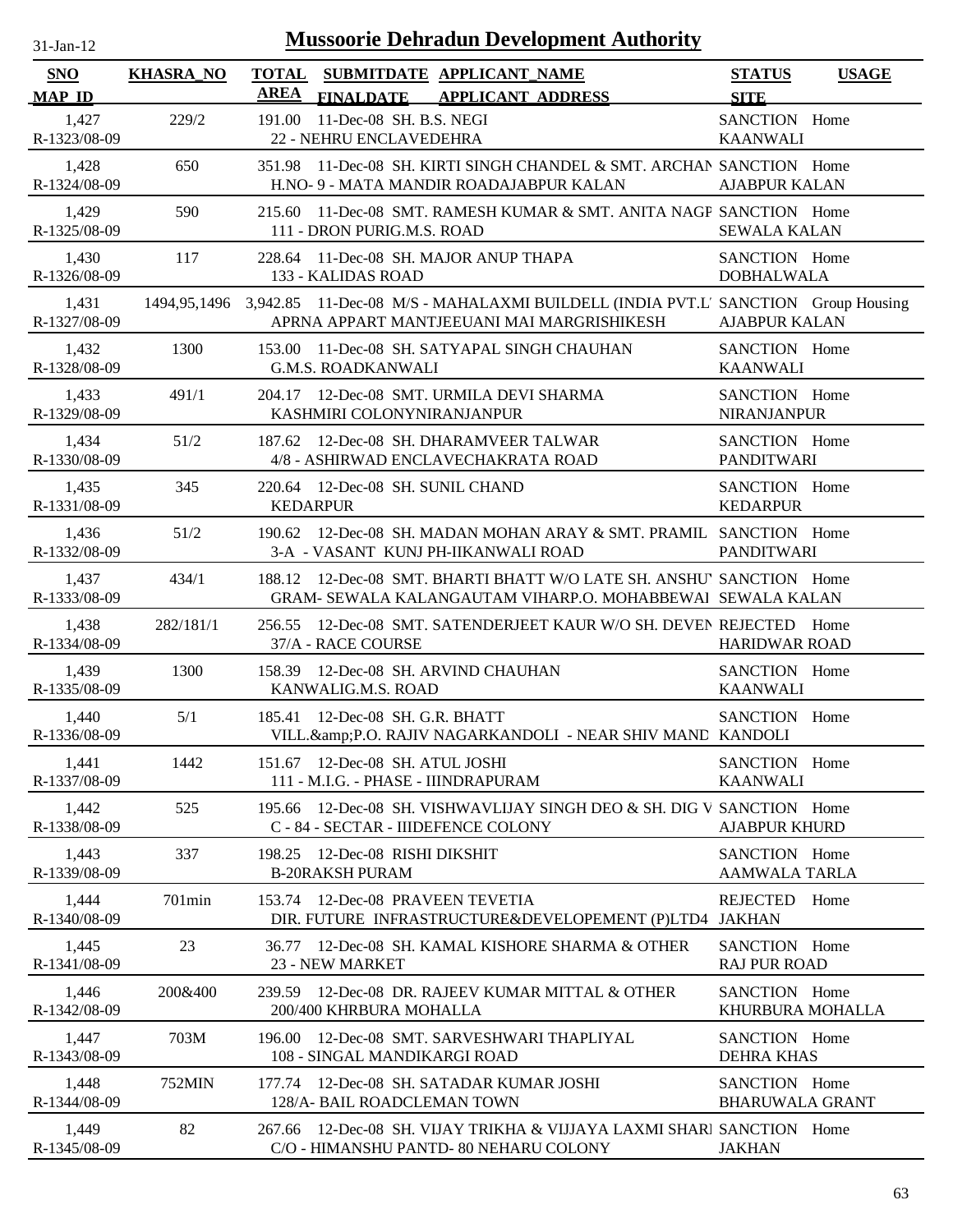| $31$ -Jan-12          | <b>Mussoorie Dehradun Development Authority</b> |                                                                                                                  |                                                       |  |  |
|-----------------------|-------------------------------------------------|------------------------------------------------------------------------------------------------------------------|-------------------------------------------------------|--|--|
| SNO<br><b>MAP ID</b>  | <b>KHASRA_NO</b>                                | <b>TOTAL</b><br>SUBMITDATE APPLICANT_NAME<br><b>AREA</b><br><b>FINALDATE</b><br><b>APPLICANT ADDRESS</b>         | <b>STATUS</b><br><b>USAGE</b><br><b>SITE</b>          |  |  |
| 1,450<br>R-1346/08-09 | 385                                             | 15-Dec-08 SH. SUBRI SINGH GAURANA<br>170.07<br>80/2 - BALBIR ROAD                                                | SANCTION Home<br><b>DHARMPUR</b>                      |  |  |
| 1,451<br>R-1347/08-09 | 62/54                                           | 175.37 15-Dec-08 SH. SOM DEV<br>68/3 - NALAPANI ROAD                                                             | SANCTION Home<br><b>NALAPANI ROAD</b>                 |  |  |
| 1,452<br>R-1348/08-09 | 84                                              | 15-Dec-08 SH. HARISH CHANDAR JOSHI<br>102.63<br>SHANTI VIHARKAULAGARH                                            | SANCTION Home<br>PREMPUR MAFI (PART)                  |  |  |
| 1,453<br>R-1349/08-09 | 1552/1                                          | 15-Dec-08 SMT. DAWINDER KAUR W/O SH.G.C. CHEEM SANCTION Home<br>91.73<br>215 - DRONPURIG.M.S. ROAD               | <b>KAANWALI</b>                                       |  |  |
| 1,454<br>R-1350/08-09 | 1345                                            | 15-Dec-08 SH. VARUN KUMAR<br>261.04<br>137 - PARK ROAD                                                           | SANCTION Home<br><b>KAANWALI</b>                      |  |  |
| 1,455<br>R-1351/08-09 | 587                                             | 282.53<br>15-Dec-08 SH. BRAHAMJEET SHARMA<br>5/17 - KALIDAS ROAD                                                 | SANCTION Home<br><b>KALI DAS ROAD</b>                 |  |  |
| 1,456<br>R-1352/08-09 | 346                                             | 15-Dec-08 SH. RAM KRISHAN KUNIYAL<br>186.60<br>110 - SARTHI VIHARRAJEEV NAGAR                                    | SANCTION Home<br><b>KEDARPUR</b>                      |  |  |
| 1,457<br>R-1353/08-09 | 182                                             | 15-Dec-08 SH. TAJENDRA SINGH NAEGI<br>181.93<br>32/7 - KISHAN PURRAJPUR ROAD                                     | SANCTION Home<br><b>KISHANPUR</b>                     |  |  |
| 1,458<br>R-1354/08-09 | 1080                                            | 16-Dec-08 SH. JEETENDRA SINGH<br>100.37<br>SHIBAM TREDERSCHANDERBANI CHOWKSHUBHAS ROAD                           | SANCTION Home<br><b>MAJRA</b>                         |  |  |
| 1,459<br>R-1355/08-09 | 171/2                                           | 16-Dec-08 SH. RADHESHYAM CHAMOLA<br>126.91<br>107/172 - DOBHALWALA                                               | SANCTION Home<br><b>DOBHALWALA</b>                    |  |  |
| 1,460<br>R-1356/08-09 | 377MIN                                          | 234.19 16-Dec-08 SH. GUN SAGAR & GANGA SAGAR<br>41 - IDGAH                                                       | SANCTION Home<br><b>MAJRA</b>                         |  |  |
| 1,461<br>R-1357/08-09 | 1014                                            | 273.40 16-Dec-08 SH. NARENDRA PRATAP TRIPATHI<br>H-NO- 7 - LANE NO- 4KALI MANDIR ENCLAVEG.M.S. ROAD              | SANCTION Hospital<br><b>KAANWALI</b>                  |  |  |
| 1,462<br>R-1358/08-09 | 56/1                                            | 16-Dec-08 DR. GULSHAN MALHOTRA<br>363.88<br>R/O - 56/2 - JHANDA MOHALLA                                          | SANCTION Home<br><b>JHANDA MOHALLA</b>                |  |  |
| 1.463<br>R-1359/08-09 | 68,69                                           | 4,767.53 16-Dec-08 SH. B.K. SAXENA<br>R/O - TUCHWOOD SCHOOLSAHASTRADHARA ROAD                                    | <b>SANCTION</b> Educational<br><b>DANDA NOORIWALA</b> |  |  |
| 1,464<br>R-1360/08-09 | 742,743                                         | 16-Dec-08 MR. MANJEET SINGH<br>247.11<br><b>AJABPUR KALAN</b>                                                    | SANCTION Home<br><b>AJABPUR KALAN</b>                 |  |  |
| 1,465<br>R-1361/08-09 | 939                                             | 17-Dec-08 SH. BHOLA PANDEY<br>292.85<br>VILL. KAULARH                                                            | SANCTION Home<br><b>GARHI</b>                         |  |  |
| 1,466<br>R-1362/08-09 | $S-3D-26/A$                                     | 17-Dec-08 SH. JITENDRA SINGH RAWAT<br>501.00<br>275 - SHIV NAGARP.O. DEFENCE COLONY                              | SANCTION Home<br>DEFENCE COLONY                       |  |  |
| 1,467<br>R-1363/08-09 | 91                                              | 18-Dec-08 SH. RAJENDER SINGH<br>169.15<br>G - 36 - RACE COURSE                                                   | SANCTION Home<br><b>AJABPUR KHURD</b>                 |  |  |
| 1,468<br>R-1364/08-09 | 91                                              | 164.14 18-Dec-08 SH. KAWAL PREET KAUR<br>45 - REST CAMP                                                          | SANCTION Home<br><b>AJABPUR KHURD</b>                 |  |  |
| 1,469<br>R-1365/08-09 | 812                                             | 18-Dec-08 SH. ALOK KUMAR<br>298.67<br>70 - AJABPUR KALAN                                                         | SANCTION Home<br><b>AJABPUR KALAN</b>                 |  |  |
| 1,470<br>R-1366/08-09 | 452/2                                           | 370.00 18-Dec-08 SH. RAM SINGH BISHT<br>92 - F.R.I. COLONYBALLUPUR                                               | SANCTION Home<br><b>NIRANJANPUR</b>                   |  |  |
| 1,471<br>R-1367/08-09 | 85                                              | 144.54 18-Dec-08 SMT. MEERA PRADHAN<br>VILL. - PREMPUR MAFIP.O. - KAULAGARH                                      | SANCTION Home<br>PREMPUR MAFI (PART)                  |  |  |
| 1,472<br>R-1368/08-09 | 126/2                                           | 241.63 18-Dec-08 SMT. ASHA GHILDIYAL W/O H.C. GHILDIYA SANCTION Home<br>38 - ADERSH VIHARNEAR - DEAL RAIPUR ROAD |                                                       |  |  |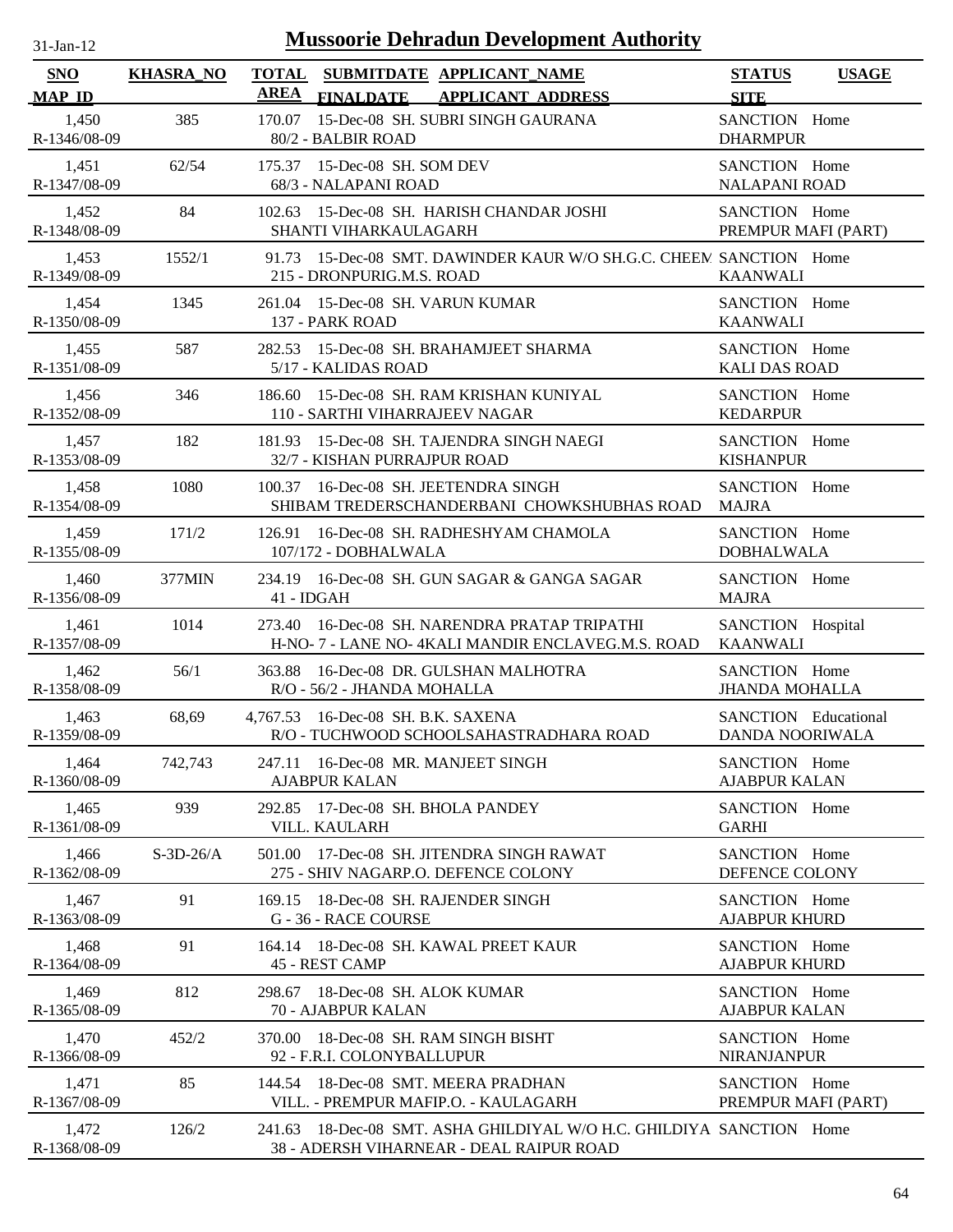| $31-Jan-12$                 | <b>Mussoorie Dehradun Development Authority</b> |             |                                                                                                        |                                       |              |
|-----------------------------|-------------------------------------------------|-------------|--------------------------------------------------------------------------------------------------------|---------------------------------------|--------------|
| <b>SNO</b><br><b>MAP ID</b> | <b>KHASRA_NO</b>                                | <b>AREA</b> | TOTAL SUBMITDATE APPLICANT_NAME<br><b>FINALDATE</b><br><b>APPLICANT ADDRESS</b>                        | <b>STATUS</b><br><b>SITE</b>          | <b>USAGE</b> |
| 1,473<br>R-1369/08-09       | 1263M                                           | 130.11      | 18-Dec-08 SANJEEV NATHANI<br>5 - AMAN VIHARMOTHROWALA ROAD/MATA MANDIR ROA NATHANPUR                   | SANCTION Home                         |              |
| 1,474<br>R-1370/08-09       | 267                                             |             | 133.02 18-Dec-08 SH. SUNIL KUMAR<br>59 - KANWALI RAOD                                                  | SANCTION Home<br><b>NIRANJANPUR</b>   |              |
| 1,475<br>R-1371/08-09       | 1339                                            |             | 289.32 18-Dec-08 SANJAY SURI, DIRECTOR, M/S PARMATAM SANCTION Home<br><b>48 BALLUPUR</b>               |                                       |              |
| 1,476<br>R-1372/08-09       | 358                                             | 306.69      | 18-Dec-08 SH.JAI KUMAR<br>21 - NANKSER HOUSINGH SOCAITYAAMWALA TARLA                                   | SANCTION Home<br><b>AAMWALA TARLA</b> |              |
| 1,477<br>R-1373/08-09       | 192/2                                           | 338.28      | 18-Dec-08 SH. DAYA RAM KARNWAL<br>5 - H.I.G. - INDRAPURAMG.M.S. RAOD                                   | SANCTION Home<br><b>NIRANJANPUR</b>   |              |
| 1,478<br>R-1374/08-09       | 17,18&37                                        |             | 75.68 18-Dec-08 SH, RAM DASS<br>111 - KUMAR MANDI                                                      | SANCTION Home<br>PALTAN BAZAR         |              |
| 1,479<br>R-1375/08-09       | 31/32                                           | 63.29       | 18-Dec-08 SH. SACHIN VERMA<br>3/4 - LITTAN ROAD                                                        | SANCTION Home<br><b>RAJ PUR ROAD</b>  |              |
| 1,480<br>R-1376/08-09       | 295                                             | 133.87      | 18-Dec-08 SH, SAJAY KUMAR & SMT, SAASHI BHAMD SANCTION Home<br>265-LAKHI BAG                           | <b>DEHRA KHAS</b>                     |              |
| 1,481<br>R-1377/08-09       | 387M                                            |             | 156.77 18-Dec-08 SH. JAIPAL SINGH<br>38/7 CANAL ROADJAKHAN                                             | SANCTION Home<br><b>DHORAN KHAS</b>   |              |
| 1,482<br>R-1378/08-09       | 322                                             | 299.73      | 18-Dec-08 SMT. POONAM CHAUHAN W/O SH. YASHBE SANCTION Home<br>H.NO-322 ST.NO-4 LANE NO-9RAJENDAR NAGAR | RAJENDAR NAGAR                        |              |
| 1,483<br>R-1379/08-09       | 85                                              | 349.61      | 19-Dec-08 SH. ANIL KUMAR BAUNTHIYAL<br>GOV.CHIF PROJECTDIRECTOR JALAGAM OFFICEINDRA NA                 | SANCTION Home<br><b>SEWALA KALAN</b>  |              |
| 1,484<br>R-1380/08-09       | 78                                              |             | 95.12 19-Dec-08 SH. SATYA PARKASH<br><b>GRAM &amp;P.O. MANDUWALA</b>                                   | SANCTION Home<br><b>PANDITWARI</b>    |              |
| 1,485<br>R-1381/08-09       | 245                                             | 212.00      | 19-Dec-08 SH. RAVI KANT KALIA<br>18 - INDRAPRASTH ENCLAVESIMLA ROAD                                    | SANCTION Home<br><b>SEWALA KALAN</b>  |              |
| 1,486<br>R-1382/08-09       | 215/4                                           |             | 3,646.48 19-Dec-08 MRS. INDIRA KATOCH W/O MAJ GEN. I.C.K SANCTION Home<br>215/4 DHAKPATTIRAJPUR ROAD   | <b>DAK PATTI</b>                      |              |
| 1,487<br>R-1383/08-09       | 223                                             | 163.01      | 19-Dec-08 SMT. SUSHILA GUSAIN<br>29-1/1 HATHIBARKALA                                                   | SANCTION Home<br><b>HATHIBARKALA</b>  |              |
| 1,488<br>R-1384/08-09       | 327                                             | 278.81      | 19-Dec-08 SH, MAHENDRA PAL SINGH<br>C-5,6 DEAL COLONYRAIPUR ROAD                                       | SANCTION Home<br><b>AAMWALA TARLA</b> |              |
| 1,489<br>R-1385/08-09       | 392m                                            | 189.81      | 19-Dec-08 SH. DINESH KUMAR& BABITA SINGH<br>3/3-A - VASANT VIHARENCLAVE                                | SANCTION Home<br><b>KAANWALI</b>      |              |
| 1,490<br>R-1386/08-09       | 6                                               |             | 335.23 19-Dec-08 SMT. SANTI DEVI SURI D/O LALA AMEERCH SANCTION Home<br><b>6 - SEWAK ASHRAM ROAD</b>   | <b>SEWAK ASHRAM ROAD</b>              |              |
| 1,491<br>R-1387/08-09       | 183/183                                         | 411.80      | 19-Dec-08 SH. PARSANT DOBHAL<br>183/183 - DOBHALWALA                                                   | SANCTION Home<br><b>DOBHALWALA</b>    |              |
| 1,492<br>R-1388/08-09       | 729                                             | 280.00      | 19-Dec-08 SH. SANTOSH SINGH RAWAT<br>SANTOSH SINGH RAWATPAURI GARWAL                                   | SANCTION Home<br><b>MAJRA</b>         |              |
| 1,493<br>R-1388/08-09-RE    | 729                                             | 280.00      | 1-Apr-09 SH. SANTOSH SINGH RAWAT<br>SANTOSH SINGH RAWATPAURI GARWAL                                    | SANCTION Home<br><b>MAJRA</b>         |              |
| 1,494<br>R-1389/08-09       | 215/2                                           |             | 101.52 20-Dec-08 SH. DINESH CHANDRA DHASMANA<br>215/2 D.L.ROAD                                         | SANCTION Home<br>D.L.ROAD             |              |
| 1,495<br>R-1390/08-09       | 525                                             | 169.51      | 20-Dec-08 SH. NAND LAL JUYAL<br>NEELKANTH VIHARKALIDAS ROAD                                            | SANCTION Home<br><b>HATHIBARKALA</b>  |              |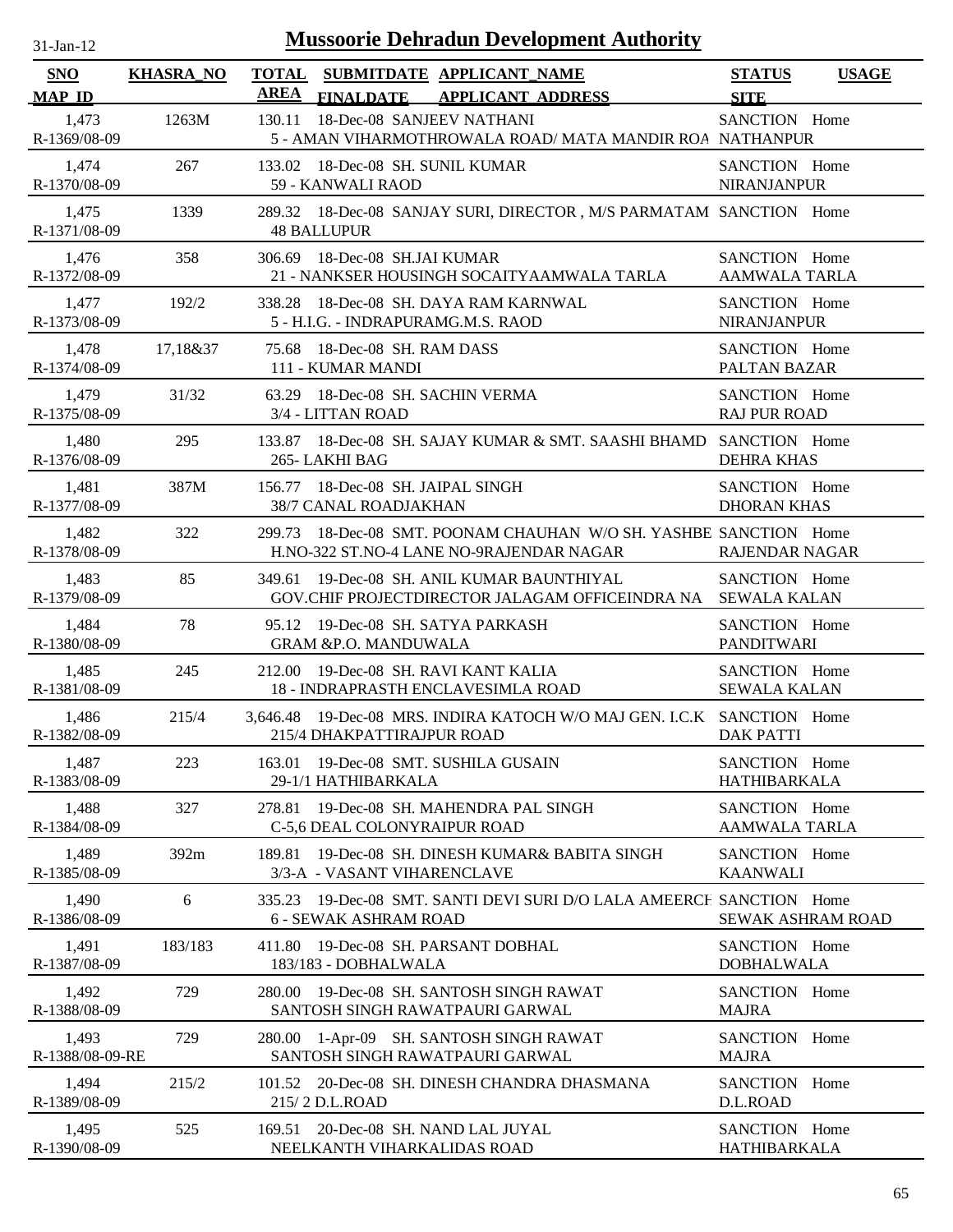| $31-Jan-12$           |                  |                      | <b>Mussoorie Dehradun Development Authority</b>                                                                     |                                       |                        |
|-----------------------|------------------|----------------------|---------------------------------------------------------------------------------------------------------------------|---------------------------------------|------------------------|
| SNO<br><b>MAP ID</b>  | <b>KHASRA_NO</b> | <b>TOTAL</b><br>AREA | SUBMITDATE APPLICANT_NAME<br><b>APPLICANT ADDRESS</b><br><b>FINALDATE</b>                                           | <b>STATUS</b><br><b>SITE</b>          | <b>USAGE</b>           |
| 1,496<br>R-1391/08-09 | 30/28            | 376.39               | 20-Dec-08 SMT. KALAWATI DEVIW/O SH. RAM RATA<br>30/28 - RAVINDAR NATH TAGORE MARGVIJAY COLONY                       | SANCTION Home                         | RAVINDRA NATH TAGORE N |
| 1,497<br>R-1392/08-09 | 90/15            | 154.67               | 20-Dec-08 SH. SANJAY MALIK<br>C/O SHUSHMA DEVIRAIPUR ROADNEAR KAPOOR MARKIT                                         | SANCTION Home<br><b>KARANPUR KHAS</b> |                        |
| 1,498<br>R-1393/08-09 | 96               | 250.00               | 20-Dec-08 SMT. SAMPURNA SHARMA W/O SH. R.K. SH SANCTION Home<br>T - 8 SHIVALIK APARTMENTJAKHAN                      | <b>CHIDOWALI</b>                      |                        |
| 1,499<br>R-1394/08-09 | 7/2/2            | 289.50               | 20-Dec-08 SH. SIDDHARTH & RAMESH MEHTA<br>GRRTANGALI APARTMENT FLET NO-6MUKTIDHAR SWARG TEG BAHADUR ROAD            | SANCTION Home                         |                        |
| 1,500<br>R-1395/08-09 | 376              | 154.04               | 20-Dec-08 DR. BHARAT DUTT DAUNDHIYAL<br>26 - SHAKTI VIHARPH. - II - MAJRA                                           | SANCTION Home<br><b>MAJRA</b>         |                        |
| 1,501<br>R-1396/08-09 | 220              | 155.34               | 22-Dec-08 SH. MOHAMAD ANWAR<br>105 - VYOMPRASTHNEAR CASPER SCHOOLKANWALI                                            | SANCTION Home<br><b>AJABPUR KHURD</b> |                        |
| 1,502<br>R-1397/08-09 | 229/4            | 196.08               | 22-Dec-08 SMT. SUSHILA BHANDARI W/O SH. SHIV C<br>C.T. 82- TONS COLONYDAK PATHAR                                    | SANCTION Home<br><b>KAANWALI</b>      |                        |
| 1,503<br>R-1398/08-09 | 75               | 124.43               | 22-Dec-08 SH. INDERJEET SINGH<br>G - 36 - RACE COURSE                                                               | SANCTION Home<br><b>AJABPUR KHURD</b> |                        |
| 1,504<br>R-1399/08-09 | 75               | 124.43               | 22-Dec-08 SH. GURPREET SINGH<br><b>45- REST CAMP</b>                                                                | SANCTION Home<br><b>AJABPUR KHURD</b> |                        |
| 1,505<br>R-1400/08-09 | 67/38            | 234.20               | 22-Dec-08 SMT. VEENA SHARMA W/O - LATE SH. J.R.<br>67/8 - TYAGI ROAD                                                | SANCTION Home<br><b>TYAGI ROAD</b>    |                        |
| 1,506<br>R-1401/08-09 | 429m             | 135.01               | 23-Dec-08 SH. NARENDER KUMAR JAIN<br>10 - DEVLOK COLONY                                                             | SANCTION Home<br><b>SEWALA KALAN</b>  |                        |
| 1,507<br>R-1402/08-09 | 1455             |                      | 169.25 23-Dec-08 MR. MANIK CHAND RAMOLA<br>199 - NIMAN VIHARHARIDWAR ROAD                                           | SANCTION Home<br><b>AJABPUR KHURD</b> |                        |
| 1,508<br>R-1403/08-09 | 537              | 372.76               | 23-Dec-08 SH. SACHAU PARSAD<br>258/9 - MOHIT NAGAR                                                                  | SANCTION Home<br><b>KAANWALI</b>      |                        |
| 1,509<br>R-1404/08-09 | 1931,2123kh      |                      | 179.39 23-Dec-08 SMT. MEENA DIMRI & SH. RAJENDER PARSA SANCTION Home<br>LANE NO- 6 - PUSHP KUNJAJABPUR KHURD        | <b>AJABPUR KALAN</b>                  |                        |
| 1,510<br>R-1405/08-09 | 372/4            | 646.04               | 23-Dec-08 SH. SAMBHU PRASAD MAMGAIN<br>4/4 - VASANT VIHAR                                                           | SANCTION Home<br><b>KAANWALI</b>      |                        |
| 1,511<br>R-1406/08-09 | 76/1             | 382.80               | 23-Dec-08 SMT. NIDHI GUPTA W/O SH. PARAG GUPTA SANCTION Home<br>76/1 - RAJPUR ROAD                                  | <b>RAJ PUR ROAD</b>                   |                        |
| 1,512<br>R-1407/08-09 | 721              | 206.88               | 23-Dec-08 SH. RAJESH SINGH<br>SCIENTIST (D)DEAL RAIPUR ROAD                                                         | SANCTION Home<br><b>MAJRA</b>         |                        |
| 1,513<br>R-1408/08-09 | 587              | 176.95               | 23-Dec-08 SMT, PRIYA AHUJA W/0 SH, VINAY AHUJA<br>C/O - RAJENDER JAINSOCIETY AREA NEAR OSHO ASHRAMC BHARUWALA GRANT | SANCTION Home                         |                        |
| 1,514<br>R-1409/08-09 | 44/1             | 92.62                | 24-Dec-08 RAMAVATAR SAXENA<br>44/1 - CHUKKUWALATAIGORVILLA                                                          | SANCTION Home<br><b>CHUKKHUWALA</b>   |                        |
| 1,515<br>R-1410/08-09 | 71, 72, 73, 102, | 213.42               | 24-Dec-08 SMT, GEETA MEHRA W/O SH, KAMAL MEHR SANCTION Home<br>197- A RAJPUR ROAD                                   | <b>RAJ PUR ROAD</b>                   |                        |
| 1,516<br>R-1411/08-09 | 297,298,299      | 268.82               | 24-Dec-08 HIMALAYAN BIO MEGNETIC INS. & RESEA SANCTION Home<br>DR. VIJAY GARG190/2 - RAJPUR ROAD                    | <b>DAK PATTI</b>                      |                        |
| 1,517<br>R-1412/08-09 | 85/2             | 167.63               | 24-Dec-08 SH. CHANDERM MOHAN KAPOOR<br>85/2 - FRIENDS COLONYBALLUPUR ROAD                                           | SANCTION Home<br><b>BALLUPUR</b>      |                        |
| 1,518<br>R-1413/08-09 | 159/3            |                      | 197.30 24-Dec-08 SH. SHAILENDER KUMAR & ASHUTOSH KUN SANCTION Home<br>338 - PANDITWARI                              | <b>PANDITWARI</b>                     |                        |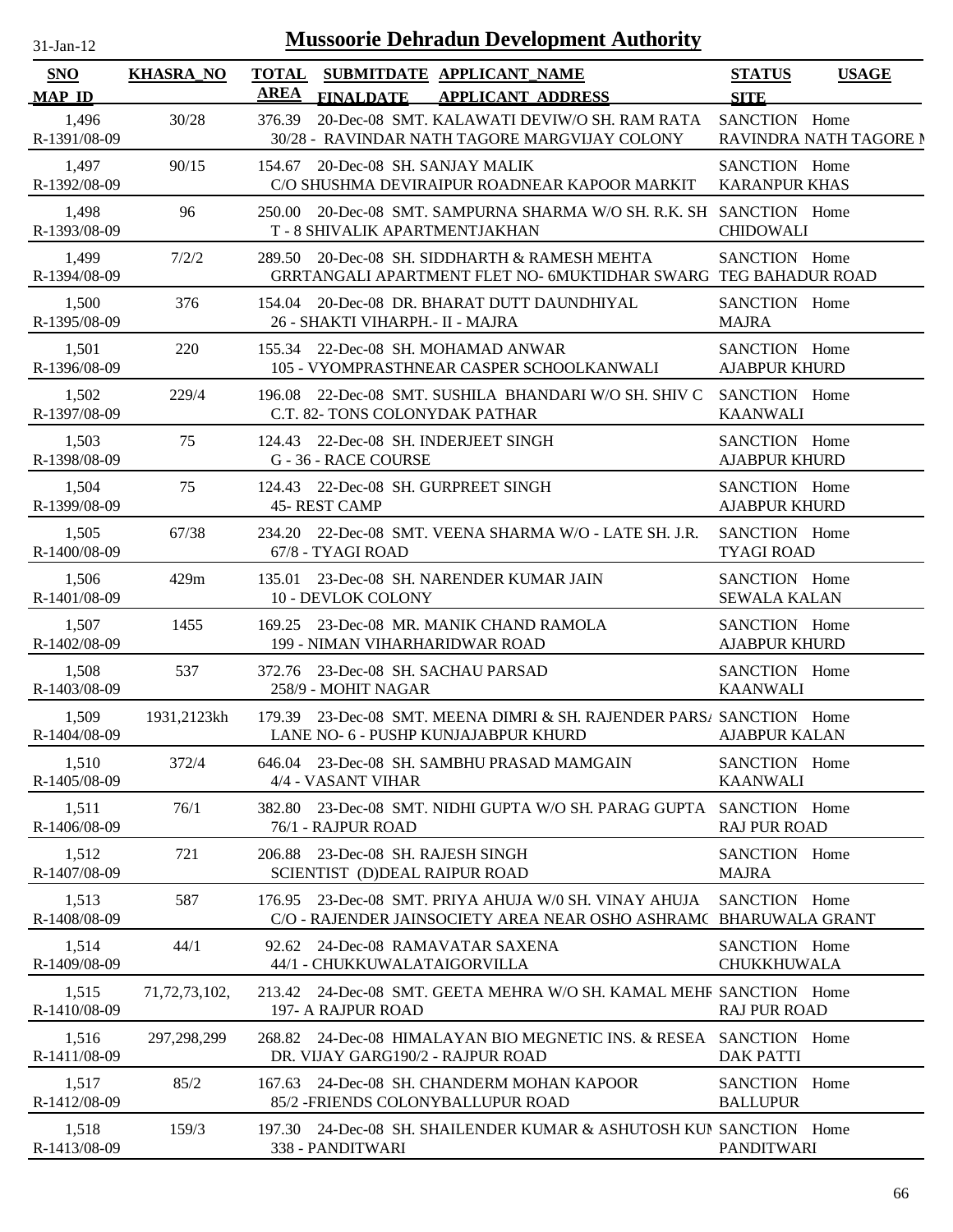| $31$ -Jan-12             |                  | <b>Mussoorie Dehradun Development Authority</b>                                                                                   |                                         |                            |
|--------------------------|------------------|-----------------------------------------------------------------------------------------------------------------------------------|-----------------------------------------|----------------------------|
| SNO<br><b>MAP ID</b>     | <b>KHASRA_NO</b> | <b>TOTAL</b><br>SUBMITDATE APPLICANT_NAME<br><b>AREA</b><br><b>APPLICANT ADDRESS</b><br><b>FINALDATE</b>                          | <b>STATUS</b><br><b>SITE</b>            | <b>USAGE</b>               |
| 1,519<br>R-1414/08-09    | 354,355          | 26-Dec-08 MRS. KUSOM DEVI W/O SH. PAWAN KUMA SANCTION Home<br>1,173.02<br>120/9 - INDER BABA MARG                                 | <b>JAKHAN</b>                           |                            |
| 1,520<br>R-1415/08-09    | 178              | 140.36 26-Dec-08 MR. BHASKAR RAWAT<br>A-188 - NEHRU COLONYDHARAMPUR                                                               | SANCTION Home<br><b>AJABPUR KALAN</b>   |                            |
| 1,521<br>R-1416/08-09    | 534/1            | 154.45 26-Dec-08 SMT. ARUNIMA SINHA<br>D-4, C-3 TULAS GARDENKAILDAS ROAD                                                          | SANCTION Home<br><b>KALI DAS ROAD</b>   |                            |
| 1,522<br>R-1417/08-09    | 235/237          | 135.00 26-Dec-08 SH. SURENDRA KUMAR , SH. VIKAS KUMAR SANCTION Home<br><b>BLOCK -I - CHUKHUWALA</b>                               | CHUKKHUWALA                             |                            |
| 1,523<br>R-1418/08-09    | 248/1            | 172.69 26-Dec-08 SH. RAM SINGH NEGI<br>KHATRI BHAWAN INDRAPRAST -7NATHANPUR RING ROAD NATHANPUR                                   | SANCTION Home                           |                            |
| 1,524<br>R-1419/08-09    | $254\text{min}$  | 27-Dec-08 SH. SUBHASH CHAND BAHUGUNA&SUNITA SANCTION Home<br>289.82<br>H.NO-80 - SATABDI ENCLAVENATHANPUR NEHRU GRAM R NATTHANPUR |                                         |                            |
| 1,525<br>R-1420/08-09    | 606,609MIN       | 108.87 27-Dec-08 SH. CHARAN SINGH<br>DHARAMPUR DANDA                                                                              | SANCTION Home<br><b>DHARMPUR</b>        |                            |
| 1,526<br>R-1420/08-09-RE | 606,609MIN       | 108.87 10-Feb-09 SH. CHARAN SINGH<br><b>DHARAMPUR DANDA</b>                                                                       | SANCTION Home<br><b>DHARMPUR</b>        |                            |
| 1,527<br>R-1421/08-09    | 36M              | 267.94 27-Dec-08 SH. DEVASHISH BORA<br>153/1 - KISHAN NAGAR                                                                       | SANCTION Hospital                       | <b>CHAI BAGH KAULAGARH</b> |
| 1,528<br>R-1421/08-09-RE | 36M              | 267.94 22-Apr-09 SH. DEVASHISH BORA<br>153/1 - KISHAN NAGAR                                                                       | SANCTION Hospital                       | CHAI BAGH KAULAGARH        |
| 1,529<br>R-1422/08-09    | 3THA             | 184.40 27-Dec-08 SH, SUNITA DEVI RAUTHAN<br>GRAM CHANDERBANI MOHABEWALAL                                                          | SANCTION Home<br><b>CHAKSHAH NAGAR</b>  |                            |
| 1,530<br>R-1423/08-09    | 185,151          | 146.52 27-Dec-08 SH. V.K. JAIN<br>F-72, SECTOR-56-NOIDAU.P.                                                                       | SANCTION Home<br><b>MALSI</b>           |                            |
| 1,531<br>R-1424/08-09    | 12M              | 314.00 27-Dec-08 DR. PRADEEP KUMAR&DR. P.K.AGARWAL<br>204- SAUTH BANSTHLI MANDIR LANEBALLUPUR                                     | SANCTION Home                           | KAULAGARH MAI CHAKBH(      |
| 1,532<br>R-1425/08-09    | 158              | 151.74 27-Dec-08 SH. NARAYAN SINGH<br>VILL. VIJAYPUR NYA GAUWNP.O. ANARWALA                                                       | SANCTION Home                           | VIJAYPUR HATHI BADKALA     |
| 1,533<br>R-1426/08-09    | 714/1            | 224.81 27-Dec-08 SH. SHAILESH KUMAR<br>16 - KHADRI MOHALLA                                                                        | SANCTION Home<br><b>DEHRA KHAS</b>      |                            |
| 1,534<br>R-1427/08-09    | 682/1            | 174.34 27-Dec-08 SMT. VISHESHWARI DEVI<br>L - 34- B - RAILWY DOWN COLONY                                                          | SANCTION Home<br><b>DEHRA KHAS</b>      |                            |
| 1,535<br>R-1428/08-09    | 57               | 230.67 27-Dec-08 SH.RAM PARKASH<br>A -3 - P.N.T. COLONY                                                                           | SANCTION Home<br><b>DHARMPUR</b>        |                            |
| 1,536<br>R-1429/08-09    | $C-25-A-S-I$     | 310.62 29-Dec-08 MRS. VIRAN KOHLI W/O LATE SH. I.D. KOHL SANCTION Home<br>S-I-C/7 - DEFENCE COLONY                                | DEFENCE COLONY                          |                            |
| 1,537<br>R-1429/08-09-RE | $C-25-A-S-I$     | 310.62 7-Aug-09 MRS. VIRAN KOHLI W/O LATE SH. I.D. KOHL SANCTION Home<br>S-I-C/7 - DEFENCE COLONY                                 | DEFENCE COLONY                          |                            |
| 1,538<br>R-1430/08-09    | 37               | 29-Dec-08 SMT. MANJU W/O SH. RAKESH KUMAR<br>126.63<br>52/1 - GRAM - SEWALA KHURDO.P. MOHABEWALA                                  | SANCTION Home<br><b>SEWALA KHURD</b>    |                            |
| 1,539<br>R-1431/08-09    | 341&342          | 181.32 29-Dec-08 SH. RAKESH CHANDRA BIJLWAN<br>H.NO-42 TYP-2 DEFENCE AUDIT COLONYSEEMA DWAR IN                                    | SANCTION Home<br><b>KEDARPURAM</b>      |                            |
| 1,540<br>R-1432/08-09    | 92JH             | 29-Dec-08 SH. KAMAL KUMAR<br>247.21<br>GARH VIHAR MOHKAMPURP.O. I.I.P. MOHKAMPUR                                                  | SANCTION Home<br><b>MOHKAMPUR KHURD</b> |                            |
| 1,541<br>R-1433/08-09    | 1233             | 138.35 29-Dec-08 SH. SATH PAL SINGH<br>F-34 - I.I.P. - COLONY                                                                     | SANCTION Home<br><b>NATHANPUR</b>       |                            |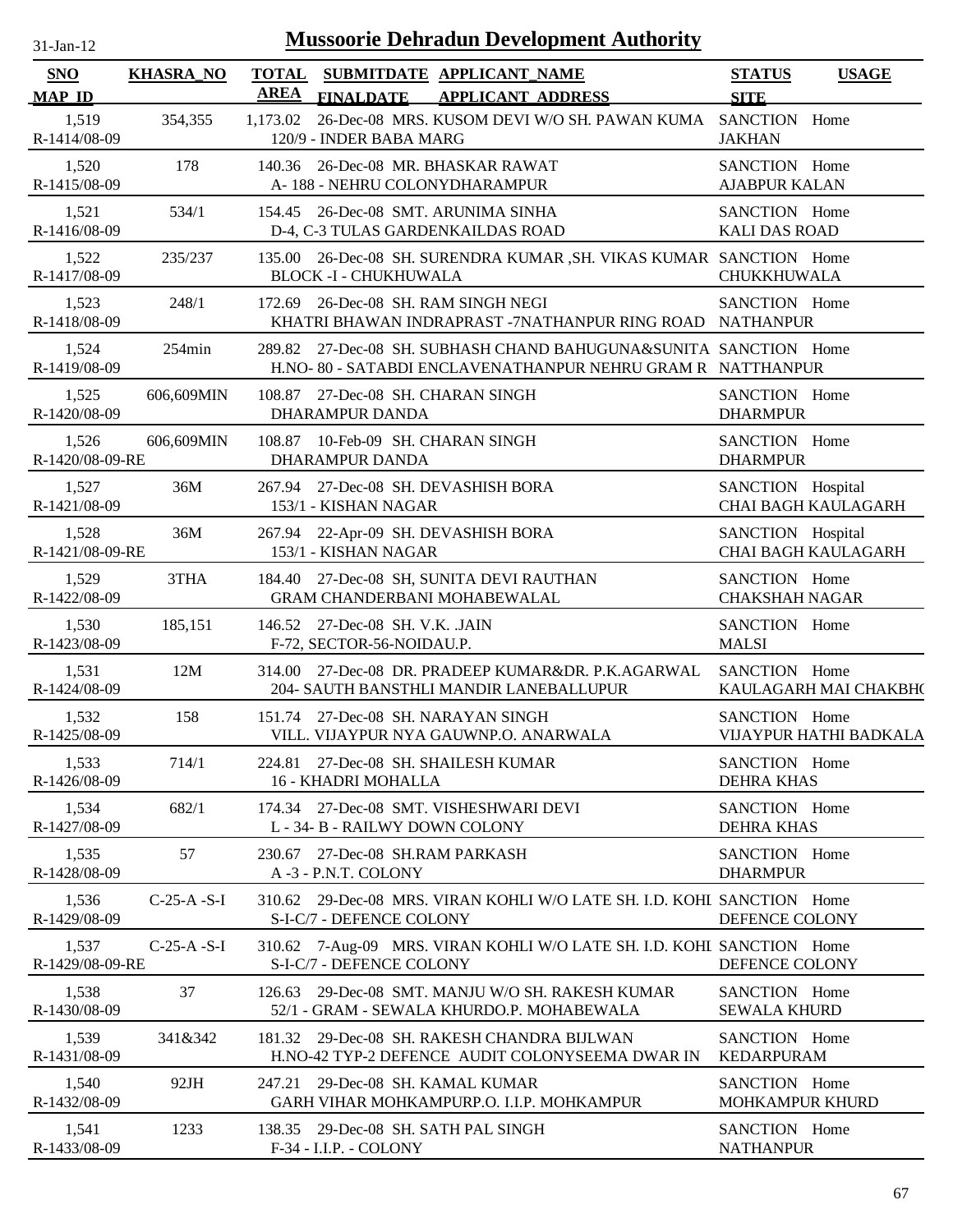| <b>Mussoorie Dehradun Development Authority</b><br>$31-Jan-12$ |                  |        |                                                                                                                                      |                                        |                       |
|----------------------------------------------------------------|------------------|--------|--------------------------------------------------------------------------------------------------------------------------------------|----------------------------------------|-----------------------|
| <b>SNO</b><br><b>MAP ID</b>                                    | <b>KHASRA_NO</b> | AREA   | TOTAL SUBMITDATE APPLICANT_NAME<br><b>FINALDATE</b><br><b>APPLICANT ADDRESS</b>                                                      | <b>STATUS</b><br><b>SITE</b>           | <b>USAGE</b>          |
| 1,542<br>R-1434/08-09                                          | 9                | 178.00 | 29-Dec-08 SH. VINOD BHATNAGAR&SMT. KAMLESH B SANCTION Home<br>25 - BAKRALWALA                                                        |                                        | KAULAGARH MAI CHAKBH( |
| 1,543<br>R-1435/08-09                                          | 71MIN            |        | 250.54 29-Dec-08 SMT. MOHINI DEVI W/O SH. TULA RAM<br>170 - PREMPUR MAFI KAULAGARH                                                   | SANCTION Home<br>PREMPUR MAFI (PART)   |                       |
| 1,544<br>R-1436/08-09                                          | 178m             |        | 288.24 29-Dec-08 SMT, SAROJ DEVI & SH, MUNNA LAL<br>C/O B.D. - ANAND31/32 - DHRAMPUR RACE COURSE ROAD                                | SANCTION Home<br><b>AJABPUR KHURD</b>  |                       |
| 1,545<br>R-1437/08-09                                          | 1555             |        | 102.74 29-Dec-08 SH. SANJEEV KUMAR<br>11 - SHIWALIK PURAMG.M.S. ROAD                                                                 | REJECTED Home<br><b>KAANWALI</b>       |                       |
| 1,546<br>R-1438/08-09                                          | 990VA            |        | 145.22 29-Dec-08 SMT. BABITA DEVI W/O SH. SATENDER SI<br>KRISHANA MARKETSUBHASH NAGARCLEMAN TOWN                                     | SANCTION Home<br><b>MAJRA</b>          |                       |
| 1,547<br>R-1439/08-09                                          | $\overline{0}$   |        | 3,844.00 29-Dec-08 M/S. - MAHATMA GANDHI SHATBADI CENT. REJECTED Hospital<br>GANDHI SHATABADI EYE HOSPITELPRITAM ROAD                | PRITAM ROAD                            |                       |
| 1,548<br>R-1440/08-09                                          | 181              |        | 187.32 29-Dec-08 SMT, VENI DEVI W/O LATE SH, NARAIN SI<br>H.NO- 705 LANE NO-7VIVEKANAND GRAM - INATHAN PUR                           | SANCTION Home<br><b>AJABPUR KALAN</b>  |                       |
| 1,549<br>R-1441/08-09                                          | 62               | 129.23 | 29-Dec-08 SH. NEERAJ NAGALIYA<br>60-A - RAJPUR ROAD                                                                                  | SANCTION Home<br><b>GANDHI ROAD</b>    |                       |
| 1,550<br>R-1442/08-09                                          | 236              |        | 349.53 29-Dec-08 SH, BHEM SINGH<br>NIRANJANPUR CHAKKITOLAKANWALI                                                                     | SANCTION Home<br><b>NIRANJANPUR</b>    |                       |
| 1,551<br>R-1443/08-09                                          |                  |        | 152to154,156, 25,633.00 30-Dec-08 MAJ. SALINI SINGH PRESIDENT LAKSHYA I REJECTED<br>15 - A - SUBHASH ROAD                            | <b>RAIPUR</b>                          | Educational           |
| 1,552<br>R-1444/08-09                                          | 818ka            |        | 318.36 30-Dec-08 SH. SUMER SINGH & SNT. MANJU SINGH<br>C-27/7 NEW TYPE - IIIP.F.D. ESTATE RAIPUR                                     | SANCTION Home<br><b>NATTHANPUR</b>     |                       |
| 1,553<br>R-1445/08-09                                          | 36               | 119.60 | 30-Dec-08 SMT. SUMAN GUPTA W/O SH. ANURAG GU<br>167-B KHURBURA                                                                       | SANCTION Home<br><b>KAULAGARH</b>      |                       |
| 1,554<br>R-1446/08-09                                          | 21               | 227.36 | 30-Dec-08 SHIV KUMAR SHARMA<br>LANE NO- 2 CHAKSHAH NAGAR DEFENCE COLONY ROAD                                                         | SANCTION Home<br><b>CHAKSHAH NAGAR</b> |                       |
| 1,555<br>R-1447/08-09                                          | 639              |        | 170.48 30-Dec-08 SH, DEVENDRA SINGH BIST<br>3/2 SHIV COLONYRAIPUR ROAD                                                               | SANCTION Home<br><b>TARLA NAGAL</b>    |                       |
| 1,556<br>R-1448/08-09                                          | 296              |        | 175.05 30-Dec-08 SH. RAKESH KUMAR GUPTA<br>93/3 - POKET- 3LANE -NO- 2 VIVEK VIHARKANWALI                                             | SANCTION Home<br><b>KAANWALI</b>       |                       |
| 1,557<br>R-1449/08-09                                          | 247              |        | 125.65 30-Dec-08 SH. RAJMAL PATHANIA<br>19 - SHIMLA ENCLAVEWEST CANAL ROADSHIMLA BYPASS                                              | SANCTION Home<br><b>SEWALA KALAN</b>   |                       |
| 1,558<br>R-1450/08-09                                          | 888              | 346.10 | 30-Dec-08 SH, D.S. BAHRI<br><b>GRAM SIRKOTP.O. ROADDHARTEHARI GARWHAL</b>                                                            | SANCTION Home<br><b>NATHANPUR</b>      |                       |
| 1,559<br>R-1451/08-09                                          | 112/115          |        | 343.94 30-Dec-08 SMT. SANTOSH OBERAI W/O SH, INDER KU<br><b>49- HARIDWAR ROAD</b>                                                    | SANCTION Home<br>UDDIWALA KARANPUR     |                       |
| 1,560<br>R-1452/08-09                                          | 72/1             |        | 160.09 30-Dec-08 SH. JALLAUDEEN<br>89 - MITRALOK COLONY                                                                              | SANCTION Home<br>MITRALOK COLONY       |                       |
| 1,561<br>R-1453/08-09                                          | 139/2            |        | 237.19 30-Dec-08 MR. - GAURAVAN BHATT<br>H. - NO-9A - 130BAURARI NEW TEHRI GARHWAL                                                   | SANCTION Home<br><b>AJABPUR KALAN</b>  |                       |
| 1,562<br>R-1454/08-09                                          | 188/189          |        | 95.30 31-Dec-08 SH. RAJNI CHADHA & SHANT CHADHA<br>C/O - 180/75 - LONIYA MOHALLA                                                     | SANCTION Home<br>LUNIA MAHALLA         |                       |
| 1,563<br>R-1455/08-09                                          | 153MIN           |        | 260.52 31-Dec-08 SH. GOPAL SINGH RAWAT & SMT. ANITA R SANCTION Home<br>STATE BANK OF INDIAADMISTRATE OFFICENEW CANTT R AJABPUR KALAN |                                        |                       |
| 1,564<br>R-1456/08-09                                          | 260/98           |        | 115.19 31-Dec-08 SMT, KALPANA SEN W/O LATE SH ATALUNI SANCTION Home<br>3 - BALBIR ROAD                                               | <b>BALBIR ROAD</b>                     |                       |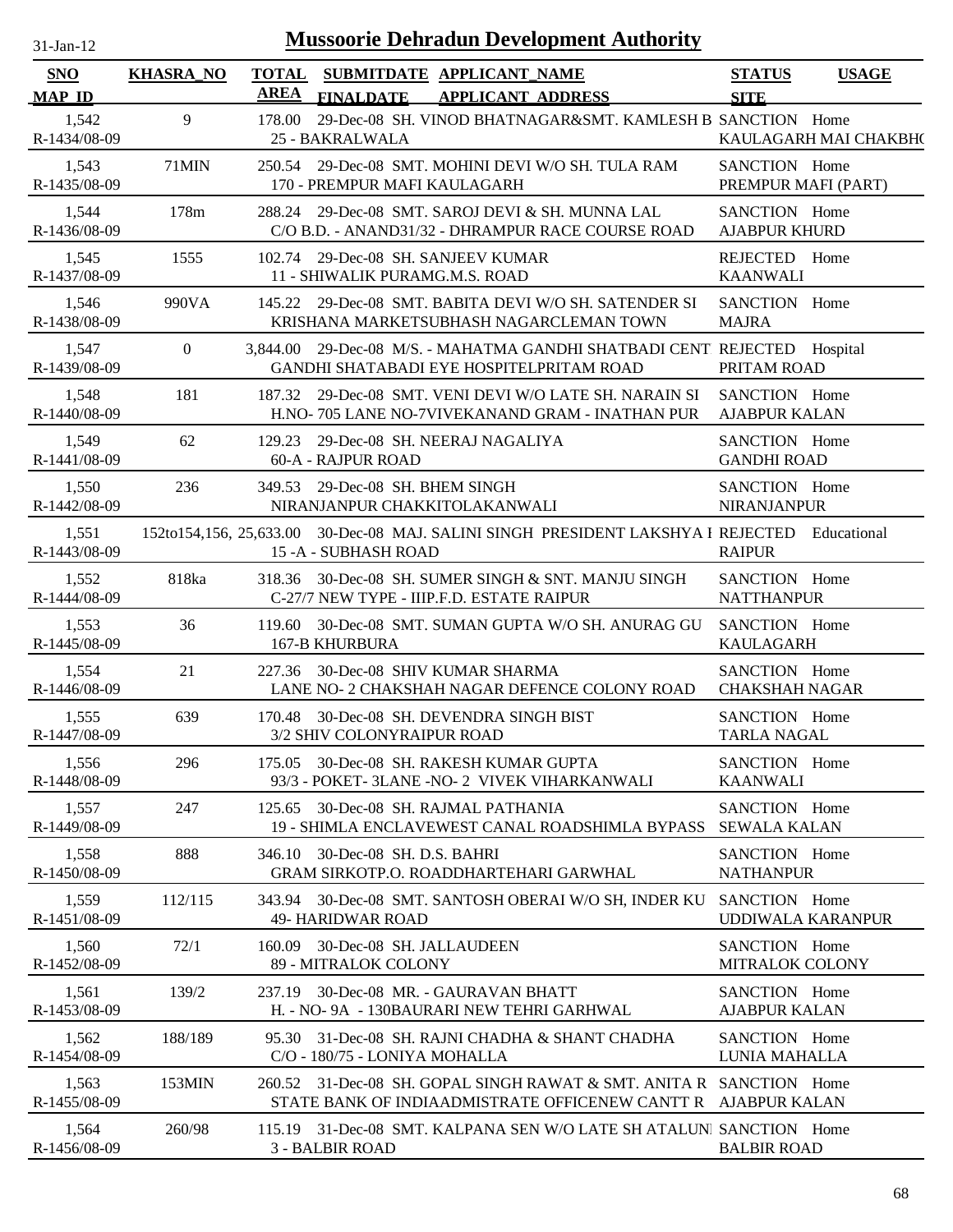| <b>Mussoorie Dehradun Development Authority</b><br>$31$ -Jan-12 |                  |                                                                                                             |                                       |              |
|-----------------------------------------------------------------|------------------|-------------------------------------------------------------------------------------------------------------|---------------------------------------|--------------|
| <b>SNO</b><br><b>MAP ID</b>                                     | <b>KHASRA_NO</b> | <b>TOTAL</b><br>SUBMITDATE APPLICANT_NAME<br><b>AREA</b><br><b>FINALDATE</b><br><b>APPLICANT ADDRESS</b>    | <b>STATUS</b><br><b>SITE</b>          | <b>USAGE</b> |
| 1,565<br>R-1457/08-09                                           | 331              | 163.57<br>31-Dec-08 SH. JAGDISH KUMAR KHATRI<br><b>46 - MOTI BAZAR</b>                                      | SANCTION Home<br><b>SEWALA KALAN</b>  |              |
| 1,566<br>R-1458/08-09                                           | $S-2A/63$        | 256.80 31-Dec-08 SH. ANILA BISHT W/O LATE PRAVEEN SING SANCTION Home<br>S-2-A/63 - DEFENCE COLONYSHAHANAGAR | DEFENCE COLONY                        |              |
| 1,567<br>R-1459/08-09                                           | 23M              | 94.58 31-Dec-08 SH. P.P. GHILDIYAL<br>SIRMOR MARGLOHARWALA                                                  | SANCTION Home<br><b>LOHARWALA</b>     |              |
| 1,568<br>R-1460/08-09                                           | 423              | 188.19 31-Dec-08 SH. D.K. TYAGI<br>338-A - MOHIT NAGAR                                                      | REJECTED Home<br><b>SEWALA KALAN</b>  |              |
| 1,569<br>R-1460/08-09-RE                                        | 423              | 20-May-10 SH. D.K. TYAGI<br>188.19<br>338-A - MOHIT NAGAR                                                   | SANCTION Home<br><b>SEWALA KALAN</b>  |              |
| 1,570<br>R-1461/08-09                                           | $D-48$           | 334.44 31-Dec-08 S. GURNAM SINGH<br>34/29 - GOVIND NAGAR                                                    | SANCTION Home<br><b>RACE COURSE</b>   |              |
| 1,571<br>R-1462/08-09                                           | 54               | 31-Dec-08 SMT. SANDHYA PANWAR<br>162.63<br>94 - RAJPUR ROAD                                                 | SANCTION Home<br><b>MALSI</b>         |              |
| 1,572<br>R-1463/08-09                                           | 932              | 256.50 31-Dec-08 MRS. VRVASHI JAISWAL W/O SH. RAJEEV K SANCTION Home<br>57 - ARAGHAR                        | <b>NATHANPUR</b>                      |              |
| 1,573<br>R-1464/08-09                                           | 1563/2/3         | 180.45 31-Dec-08 SH. INDRESH SINGH<br>19 - LAKHI BAGH                                                       | SANCTION Home<br><b>KAANWALI</b>      |              |
| 1,574<br>R-1465/08-09                                           | 1325             | 106.02 31-Dec-08 MR. VIRENDRA SINGH GAUTAM&SMT. KUL SANCTION Home<br>69 - M.D.D.A COLONYKANWALI ROAD        | <b>KAANWALI</b>                       |              |
| 1,575<br>R-1466/08-09                                           | 279              | 240.79 31-Dec-08 SMT, SEEMA RANA W/O SH, KAVINDRA SI<br><b>SEWLA KALA</b>                                   | SANCTION Home<br><b>SEWALA KALAN</b>  |              |
| 1,576<br>R-1467/08-09                                           | 137/253          | 180.75 31-Dec-08 SMT. RAJNI AGGARWAL W/O SH. RAKESH<br>7/320-A CHUKHUWALA                                   | SANCTION Home<br>NESHVILLA ROAD       |              |
| 1,577<br>R-1468/08-09                                           | 272/1            | 198.07 31-Dec-08 SH. KARAN KUMAR<br>43/1 - TYAGI ROAD                                                       | SANCTION Home<br><b>SEWALA KALAN</b>  |              |
| 1,578<br>R-1469/08-09                                           | 21/19            | 119.00 31-Dec-08 SH- DEVI PRASHAD SATI & JAGDISH PRASA SANCTION Home<br>220/13 - D.L.ROAD                   |                                       |              |
| 1,579<br>R-1470/08-09                                           | 897              | 110.36 31-Dec-08 DR. LAXMAN PANDEY<br>519 - INDIRA NAGAR COLONY                                             | SANCTION Home<br><b>KAANWALI</b>      |              |
| 1,580<br>R-1471/08-09                                           | 338              | 199.35 31-Dec-08 SH. ANIL KUMAR SHARMA<br>94 - VIJAY RATORI MARGSAHARANPUR ROAD                             | SANCTION Home<br><b>SEWALA KALAN</b>  |              |
| 1,581<br>R-1472/08-09                                           | 71               | 31-Dec-08 SH. SATPAL SINGH CHAUHAN<br>245.25<br>KANWALIG.M.S. ROAD                                          | SANCTION Home<br><b>NIRANJANPUR</b>   |              |
| 1,582<br>R-1473/08-09                                           | 556              | 1-Jan-09<br><b>SH. BHAGAT SINGH NEGI</b><br>195.17<br>C/O - SH. UMRAW SINGH RAWAT87 - SUMAN NAGAR           | SANCTION Home<br><b>AJABPUR KALAN</b> |              |
| 1,583<br>R-1474/08-09                                           | 339/1            | 1-Jan-09<br><b>SH. CHANDRASWAR SINGH</b><br>189.52<br>AAMWALA TARLA                                         | SANCTION Home<br><b>AAMWALA TARLA</b> |              |
| 1,584<br>R-1475/08-09                                           | 39               | 1-Jan-09<br>SMT. PRATIBHA GUPTA&SMT. ANJU GUPT<br>337.75<br>39 - ENGENEERS ENCLAVEKANWALI                   | SANCTION Home<br><b>ENGG. ENCLAVE</b> |              |
| 1,585<br>R-1476/08-09                                           | 239/214/1        | 1-Jan-09<br>MOHD. AAUSAF<br>184.01<br>239/214/1 - D.L. ROAD                                                 | SANCTION Home<br>D.L.ROAD             |              |
| 1,586<br>R-1477/08-09                                           | 255GA            | 1-Jan-09<br><b>SH. PURUSHOTAM</b><br>190.29<br><b>CHAKI TOLANIRANJANPUR</b>                                 | SANCTION Home<br><b>NIRANJANPUR</b>   |              |
| 1,587<br>R-1478/08-09                                           | 35min            | 173.06 1-Jan-09<br><b>SMT. SHASHI SHARMA</b><br>521/9 -MAHAN SINGH ROADNEAR JANLIYAWALA BAG                 | SANCTION Home<br><b>NATTHANPUR</b>    |              |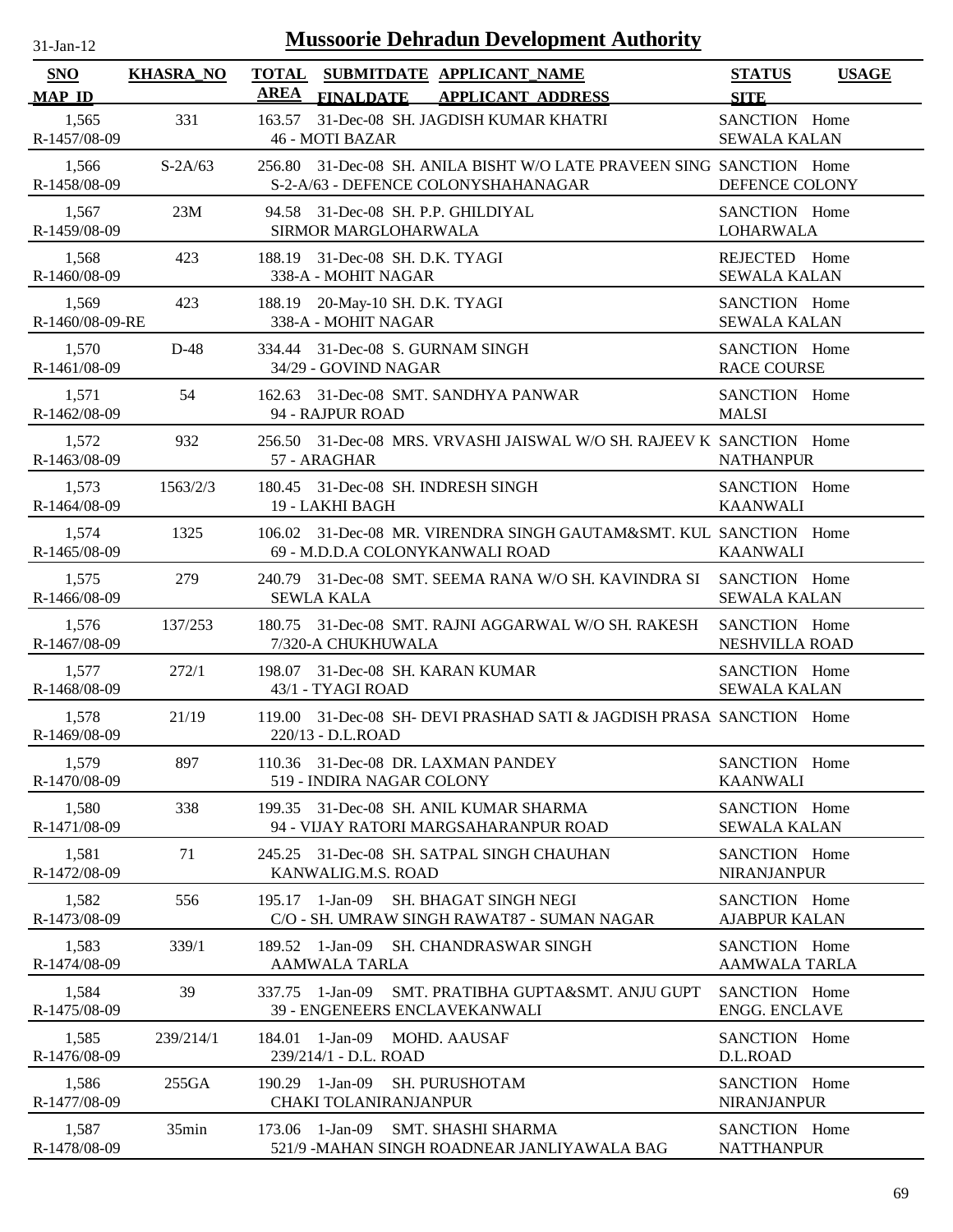| -Jan- |  |
|-------|--|

| <b>SNO</b><br><b>MAP ID</b> | <b>KHASRA_NO</b> | <b>TOTAL</b><br>SUBMITDATE APPLICANT_NAME<br><b>AREA</b><br>FINALDATE APPLICANT ADDRESS                                                 | <b>STATUS</b><br><b>USAGE</b><br><b>SITE</b> |
|-----------------------------|------------------|-----------------------------------------------------------------------------------------------------------------------------------------|----------------------------------------------|
| 1,588<br>R-1479/08-09       | 1185             | 1-Jan-09<br>DR. HARENDER KUMAR & DR. BINU BHADA SANCTION Home<br>194.09<br>33- VAN VIHAR NEAR O.N.G.C. HOSPITALBALLUPUR                 | <b>GARHI</b>                                 |
| 1,589<br>R-1480/08-09       | 444/452          | 599.00 1-Jan-09<br>SH. VIJAY PRAKASH NAWANI<br>317 - BLOCK - I CHUKHUWALA                                                               | SANCTION Home<br><b>CHUKKHUWALA</b>          |
| 1,590<br>R-1481/08-09       | 122KA            | 178.53 1-Jan-09<br><b>SH. URVIDUTT MATHANI</b><br>NIWASI - GRAM - MAKKUMATHP.O- MAKKUMATH BAYA C CHAKSHAH NAGAR                         | SANCTION Home                                |
| 1,591<br>R-1482/08-09       | 475              | 299.62 1-Jan-09 SMT, BHANU GUPTA W/O LT, COL, MUNEND, SANCTION Home<br>2 - CONVENT ROAD                                                 | <b>KAANWALI</b>                              |
| 1,592<br>R-1483/08-09       | 84GA             | 87.11 1-Jan-09<br><b>SH. ANIL KUMAR</b><br>61 - MAYUR VIHARSAHSTRADHARA ROAD                                                            | SANCTION Home<br><b>KANDOLI</b>              |
| 1,593<br>R-1484/08-09       | 359              | 1-Jan-09<br><b>SMT. MANJU JOSHI</b><br>163.80<br>49 - L.I.G. MDDA COLONYCHANDAR ROAD DALANWALA                                          | SANCTION Home<br><b>AAMWALA TARLA</b>        |
| 1,594<br>R-1485/08-09       | 1372             | 278.81 1-Jan-09 SH. AJAY JOSHI<br><b>AJABPUR KHURD</b>                                                                                  | SANCTION Home<br><b>AJABPUR KHURD</b>        |
| 1,595<br>R-1486/08-09       | 1495             | SH. SYED HAIDER ABBAS JAFRI<br>353.25 2-Jan-09<br>10/1495 - ALAKNANDA ENCLAVE G.M.S. ROAD                                               | SANCTION Home<br><b>KAANWALI</b>             |
| 1,596<br>R-1487/08-09       | 624MIN           | 188.08 2-Jan-09<br><b>SH. RAJU S/O SUKHAI RAM</b><br>MIYAWALA                                                                           | SANCTION Home<br><b>MIYANWALA</b>            |
| 1,597<br>R-1488/08-09       | 87               | 238.34 2-Jan-09<br><b>SH. BALAK RAM</b><br>87 - TYAGI ROAD                                                                              | SANCTION Home<br><b>TYAGI ROAD</b>           |
| 1,598<br>R-1489/08-09       | $S-3-C-81$       | SH. S.S. BISHT<br>758.10 2-Jan-09<br><b>GRAM - SHAHNAGARDEFENCE COLONY</b>                                                              | SANCTION Home<br>DEFENCE COLONY              |
| 1,599<br>R-1490/08-09       | 15000MIN         | 193.14 2-Jan-09<br><b>SH. ANAND SINGH RAWAT</b><br>SHAMBHAVI LOKG.M.S. ROAD                                                             | SANCTION Home<br><b>KAANWALI</b>             |
| 1,600<br>R-1491/08-09       | 281              | SH - VIJAY KUMAR MANCHANDA & RAJNIN SANCTION Home<br>323.69 2-Jan-09<br><b>DHARAMPUR</b>                                                | <b>DHARMPUR</b>                              |
| 1,601<br>R-1492/08-09       | 5/4              | 181.00 2-Jan-09<br>SMT. SANTOSH WADHERA & SMT. PREET S SANCTION Home<br>787 - A - SECTOR -5 - FIRST FLOORRACHNA - HIG DOUBAL S ADOIWALA |                                              |
| 1,602<br>R-1493/08-09       | 43/3             | 195.30 2-Jan-09 SMT. REKHA JOSHI<br>43/3 - VIVEK VIHAR                                                                                  | SANCTION Home<br><b>KAANWALI</b>             |
| 1,603<br>R-1494/08-09       | 358              | 194.20 2-Jan-09 M/S - QUIPPO TELECOM INFRASTRUCTURE SANCTION Towers<br>D-2-5TH FLOOR SOUTHERN PARK, SAKETNEW DELHI                      | <b>MAJRA</b>                                 |
| 1,604<br>R-1495/08-09       | 1132MIN          | 335.92 2-Jan-09<br>SH. SURENDRA SINGH NEGI<br>GRAM KOTI PATTI SARJYULAP.O. GYANSOODIT. TEHRI GA                                         | SANCTION Home<br><b>AJABPUR KALAN</b>        |
| 1,605<br>R-1496/08-09       | 128/1            | 189.86 2-Jan-09<br><b>SMT. GURPREET KAUR</b><br>429/367/2 - RACE COURSE                                                                 | SANCTION Home<br>UDDIWALA KARANPUR           |
| 1,606<br>R-1497/08-09       | 127              | SH. NARENDER SINGH RAWAT<br>91.44 2-Jan-09<br>15- TYPE-A-PHES - IILANE NO- 3 BHORGONWPANDITWARI                                         | SANCTION Home<br><b>PANDITWARI</b>           |
| 1,607<br>R-1498/08-09       | 248001           | 368.02 2-Jan-09<br>SH. MAJ. MAYANK BAHUGUNA<br>SECTOR -4 - NO-188DEFENCE CLOLONY                                                        | SANCTION Home<br>DEFENCE COLONY              |
| 1,608<br>R-1499/08-09       | 81/1             | 232.37 2-Jan-09<br>SH. BHUPENDRA SINGH SADANA<br>SAIN LOK COLONYG.M.S. ROAD                                                             | SANCTION Home<br><b>NIRANJANPUR</b>          |
| 1,609<br>R-1500/08-09       | 90               | SMT. GEETA SHARMA W/O SHR.K.SHARMA SANCTION Home<br>130.00 2-Jan-09<br>KULRI BAZARMUSSOORIE                                             | <b>KISHANPUR</b>                             |
| 1,610<br>R-1501/08-09       | 314              | 403.81 3-Jan-09<br>SH. SURESH PRASAD SAHAL<br>60 - BALBIR ROAD                                                                          | SANCTION Home<br><b>DHARMPUR</b>             |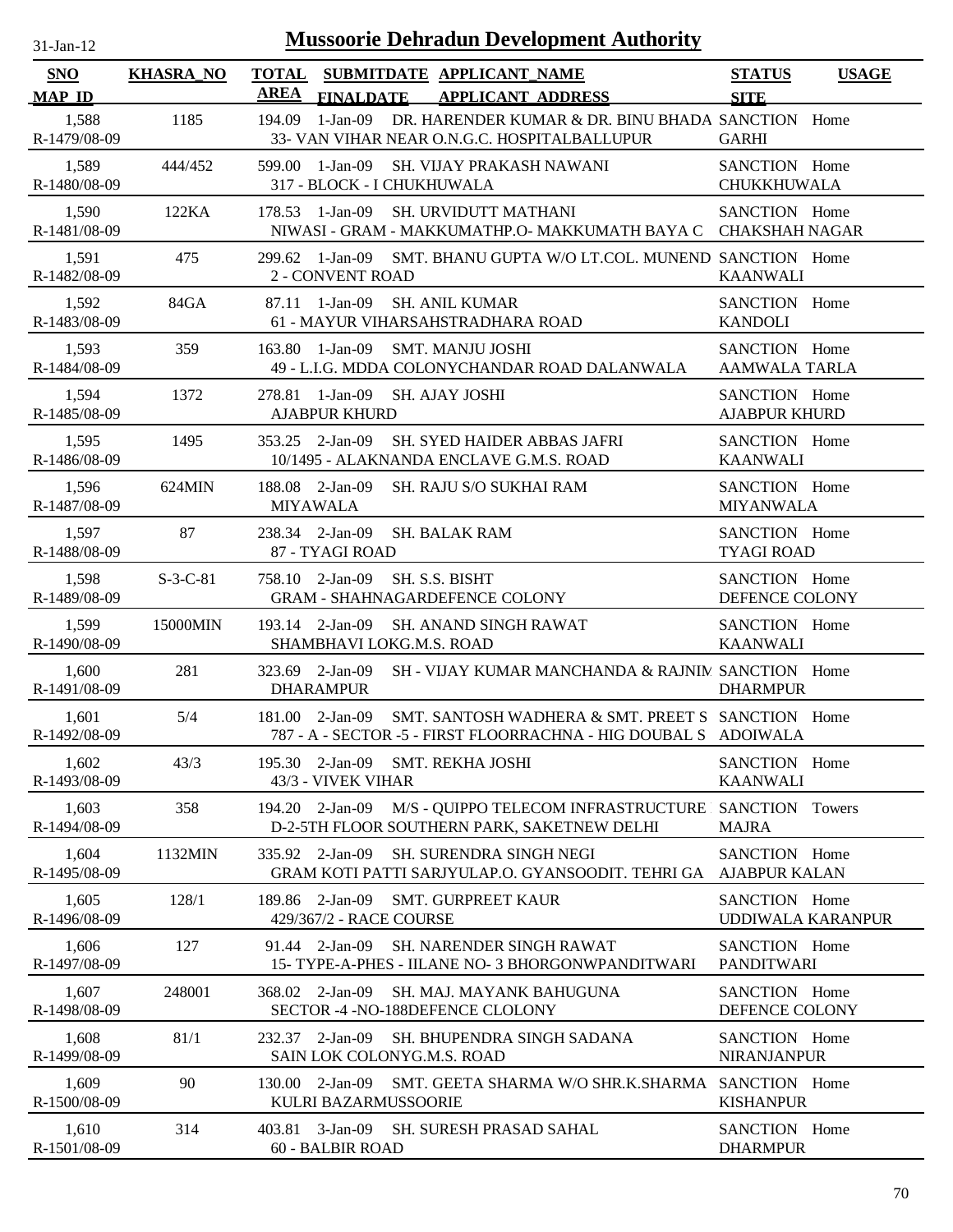| -jan- |  |
|-------|--|

| SNO                   | <b>KHASRA_NO</b> | TOTAL SUBMITDATE APPLICANT NAME<br><b>AREA</b>                                                | <b>STATUS</b><br><b>USAGE</b> |
|-----------------------|------------------|-----------------------------------------------------------------------------------------------|-------------------------------|
| <b>MAP ID</b>         |                  | <b>FINALDATE</b><br><b>APPLICANT ADDRESS</b>                                                  | <b>SITE</b>                   |
| 1,611                 | $295$ min        | 90.56 6-Jan-09 SH. BALBEER SINGH BHANDARI                                                     | SANCTION Home                 |
| R-1502/08-09          |                  | SARSWATI VIHARAJABPUR KHURD                                                                   | <b>AJABPUR KHURD</b>          |
| 1,612                 | 36               | 323.42 6-Jan-09 SH. FEROZI LAL LAKHANI                                                        | SANCTION Home                 |
| R-1503/08-09          |                  | 123 - KISHAN NAGAR                                                                            | <b>KAULAGARH</b>              |
| 1,613                 | 8,5              | 12.19 6-Jan-09 SH. SHIV OM RAJOO                                                              | SANCTION Home                 |
| R-1504/08-09          |                  | <b>SALAWALA</b>                                                                               | <b>SALAWALA</b>               |
| 1,614                 | 8,5              | 12.19 24-Mar-09 SH, SHIV OM RAJOO                                                             | SANCTION Home                 |
| R-1504/08-09-RE       |                  | <b>SALAWALA</b>                                                                               | <b>SALAWALA</b>               |
| 1,615<br>R-1505/08-09 | 98MIN            | 212.04 6-Jan-09 SH. SHYAM SINGH CHAUHAN<br>250 - SALAWALHATHIBARKALA                          | SANCTION Home                 |
| 1,616                 | 232              | 159.39 6-Jan-09 SH. OM PRAKASH BANGWAL                                                        | SANCTION Home                 |
| R-1506/08-09          |                  | 23 - DILARAM BAZARRAJPUR ROAD                                                                 | <b>SEWALA KALAN</b>           |
| 1,617                 | 446MIN           | 198.35 6-Jan-09 SH. PUSHKAR SINGH RAWAT                                                       | REJECTED Home                 |
| R-1507/08-09          |                  | 183 - ASHOK VIHARSALAWALA                                                                     | <b>MAJRI MAFI</b>             |
| 1,618                 | 11M              | 174.28 6-Jan-09 SMT, USHA SANI W/O SH.K.L.HAINI                                               | SANCTION Home                 |
| R-1508/08-09          |                  | P-III/20 - YAMUNA COLONY                                                                      | <b>CHAK AJABPUR KHURD</b>     |
| 1,619                 | 85/15            | 163.34 6-Jan-09 SH. BACHAN SINGH KANTURA                                                      | SANCTION Home                 |
| R-1509/08-09          |                  | 85/15 - NESHVILA ROAD                                                                         | <b>CHUKKHUWALA</b>            |
| 1,620<br>R-1510/08-09 | 632              | 158.30 6-Jan-09 SH. LAXMAN SINGH & SMT. BALVINDER K SANCTION Home<br>131/77 - NEW PARK ROAD   | <b>DEHRA KHAS</b>             |
| 1,621                 | 448              | 222.59 7-Jan-09 SH.RAGHUWAR DUTT LAKHERA                                                      | SANCTION Home                 |
| R-1511/08-09          |                  | N.C.B. RAJPUR ROAD                                                                            | <b>JAKHAN</b>                 |
| 1,622                 | 76min            | 64.00 7-Jan-09 SH. MURLIDHAR DANGWAL                                                          | SANCTION Home                 |
| R-1512/08-09          |                  | 151/40 RAJPUR ROAD                                                                            | <b>JAKHAN</b>                 |
| 1,623                 | 445              | 321.20 7-Jan-09 SH. VIKAS KUMAR                                                               | SANCTION Home                 |
| R-1513/08-09          |                  | <b>GRAM - LAMBERPURP.O. - JASSAUWALAVIKAS NAGAR</b>                                           | <b>DHORAN KHAS</b>            |
| 1,624                 | 1375min          | 92.23 7-Jan-09 SH. DIPENDRA SINGH SAJWAN                                                      | SANCTION Home                 |
| R-1514/08-09          |                  | H-NO-73 - NIRANJANPURGARHWALI COLONY                                                          | <b>KAANWALI</b>               |
| 1,625<br>R-1515/08-09 | 747&751          | 1,455.74 7-Jan-09 SMT. SIMI JUNEJA W/O SH.AMARJEET SING REJECTED Hostel<br>F-19 - RACE COURSE | <b>KAANWALI</b>               |
| 1,626                 | 710              | 321.27 7-Jan-09 SH.- J.P.DABRAL                                                               | SANCTION Home                 |
| R-1516/08-09          |                  | 30/2 - MOHANI ROAD                                                                            | <b>KAANWALI</b>               |
| 1,627                 | 124              | 172.70 7-Jan-09 GANGA REALTORS                                                                | SANCTION Home                 |
| R-1517/08-09          |                  | 7 - C- RACE COURSE                                                                            | <b>DEHRA KHAS</b>             |
| 1,628                 | 109              | 175.00 7-Jan-09 SH. GANGA REALTORS                                                            | SANCTION Home                 |
| R-1518/08-09          |                  | 7 - C - RACE COURSE                                                                           | <b>DEHRA KHAS</b>             |
| 1,629                 | 17               | 174.80 7-Jan-09 M/S - GANGA REALTORS                                                          | SANCTION Home                 |
| R-1519/08-09          |                  | 7- C - RACE COURSE                                                                            | <b>DEHRA KHAS</b>             |
| 1,630                 | 419/332          | 289.02 7-Jan-09 SH. KUMAR RAM BHARATH                                                         | SANCTION Home                 |
| R-1520/08-09          |                  | 90/58 - KRISHNA NAGAR                                                                         | <b>KISHAN NAGAR</b>           |
| 1,631                 | 19               | 174.80 9-Jan-09 M/S GANGA REALTORS                                                            | SANCTION Home                 |
| R-1521/08-09          |                  | 7-C - RACE COURS                                                                              | DEHRA KHAS                    |
| 1,632                 | 35               | 171.02 9-Jan-09 M/S - GANGA REALTORS                                                          | SANCTION Home                 |
| R-1522/08-09          |                  | 7- C - RACE COURS                                                                             | <b>DEHRA KHAS</b>             |
| 1,633                 | 1775             | 316.36 9-Jan-09 SH. DINNESH KUMAR                                                             | SANCTION Home                 |
| R-1523/08-09          |                  | <b>VILLAGE - MAJRA</b>                                                                        | <b>MAJRA</b>                  |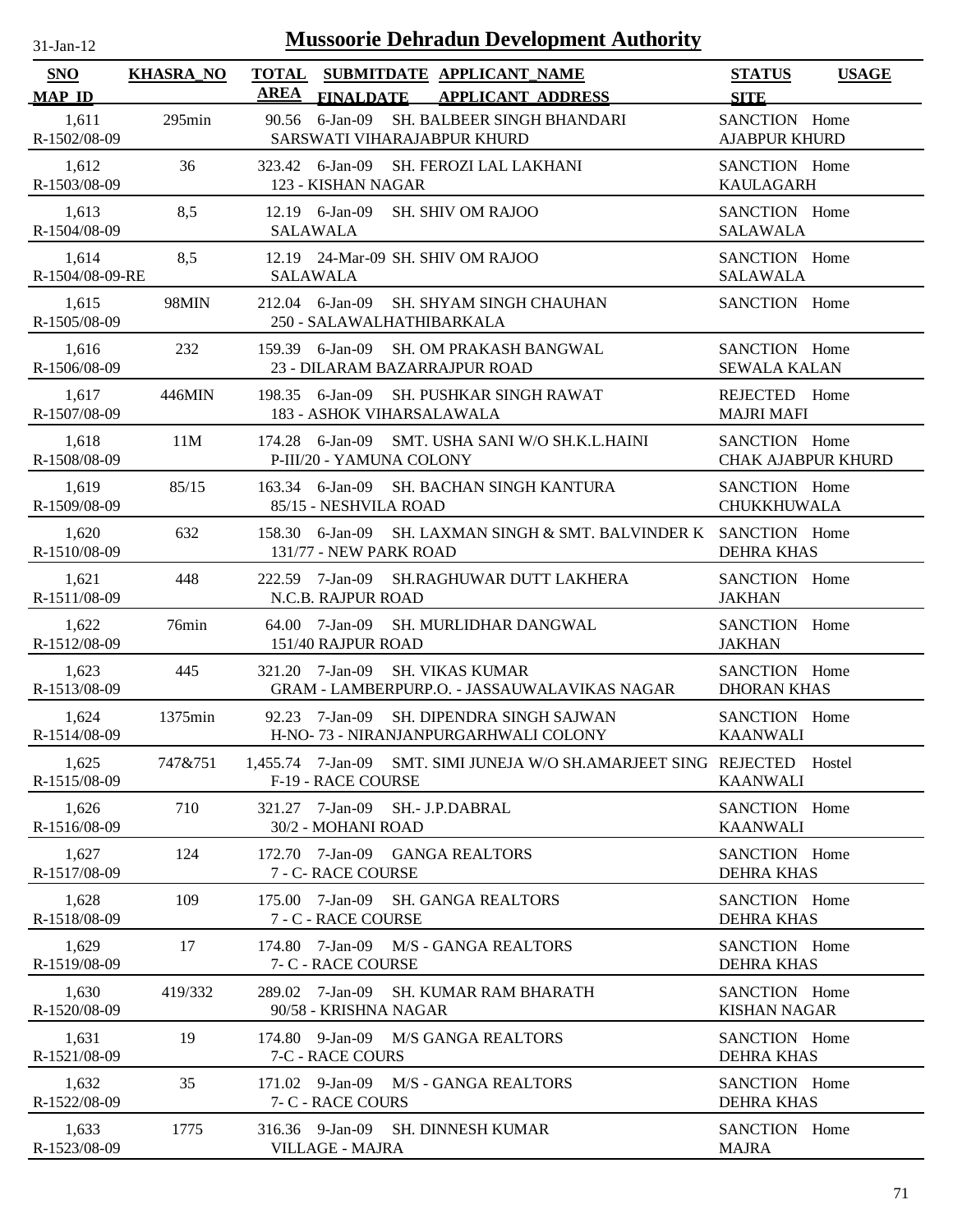| $31-Jan-12$              |                  | <b>Mussoorie Dehradun Development Authority</b>                                                          |                                              |
|--------------------------|------------------|----------------------------------------------------------------------------------------------------------|----------------------------------------------|
| SNO<br><b>MAP ID</b>     | <b>KHASRA_NO</b> | <b>TOTAL</b><br>SUBMITDATE APPLICANT_NAME<br><b>AREA</b><br><b>FINALDATE</b><br><b>APPLICANT ADDRESS</b> | <b>STATUS</b><br><b>USAGE</b><br><b>SITE</b> |
| 1,634<br>R-1524/08-09    | 461              | $9-Jan-09$<br><b>SH. INDRA SINGH NEGI</b><br>240.05<br>AJABPUR KHURDNEAR - PULICE POST BAY PASS ROAD     | REJECTED Home<br><b>AJABPUR KHURD</b>        |
| 1,635<br>R-1524/08-09-RE | 461              | <b>SH. INDRA SINGH NEGI</b><br>240.05 4-Jun-09<br>AJABPUR KHURDNEAR - PULICE POST BAY PASS ROAD          | SANCTION Home<br><b>AJABPUR KHURD</b>        |
| 1,636<br>R-1525/08-09    | 48               | 169.44 9-Jan-09<br>SH. GYAN SINGH<br>79 - SARASWATI VIHARAJABPUR KHURD                                   | SANCTION Home<br><b>AJABPUR KHURD</b>        |
| 1,637<br>R-1526/08-09    | 720              | 992.10 9-Jan-09<br>SH. NARESH KUMAR<br>55 - DAMAWALA                                                     | SANCTION Educational<br><b>HARRAWALA</b>     |
| 1,638<br>R-1527/08-09    | 1080             | 174.89 9-Jan-09<br>SMT. SHAMA BANHWAL W/O SH. DINESH P SANCTION Home<br>E /23 - I.I.P. COLONYMOHAKAMPUR  | <b>NATHANPUR</b>                             |
| 1,639<br>R-1528/08-09    | 586              | 9-Jan-09 SH. YASVEER SINGH CHAUHAN<br>218.67<br>C/O K.S. CHAUHANSICIETY AREA SUBHASH NAGAR               | SANCTION Home<br><b>BHARUWALA GRANT</b>      |
| 1,640<br>R-1529/08-09    | 408/1/1          | 426.00 9-Jan-09<br><b>SH. ANSHUL MITTAL</b><br>25 - MALIYAN STREET                                       | REJECTED Home<br><b>KAANWALI</b>             |
| 1,641<br>R-1530/08-09    | 30/1MIN          | 9-Jan-09<br>SMT. PURNA DEVI<br>263.47<br>78/2 - ARYA NAGAR                                               | SANCTION Home<br>D.L.ROAD                    |
| 1,642<br>R-1531/08-09    | 321              | 9-Jan-09<br><b>SMT. PREETI CHAUDHRY</b><br>177.61<br>524/1 - DHARAMPUR ISTHARIDWAR ROAD                  | SANCTION Home<br><b>AJABPUR KHURD</b>        |
| 1,643<br>R-1532/08-09    | 641/5            | 158.89 9-Jan-09<br>SH. DEEPAK SHARMA<br>280 - D- GARHI                                                   | SANCTION Home<br><b>DHARMPUR</b>             |
| 1,644<br>R-1533/08-09    | 6/2              | S. AMRITVIR SINGH & S.JAGBIR SINGH<br>241.91 9-Jan-09<br>6/2 - IDGAH ORAKASH NAGAR                       | SANCTION Home<br><b>IDGAH</b>                |
| 1,645<br>R-1534/08-09    | 1345/1           | 222.96 9-Jan-09<br>SH. PREM CHAND<br>8 - SAILOK PH - IIG.M.S. ROAD                                       | SANCTION Home<br><b>KAANWALI</b>             |
| 1,646<br>R-1535/08-09    | 307,308          | 214.71 9-Jan-09<br><b>SMT. SUMITRA RAWAT</b><br>1 - HARIDWAR ROAD                                        | SANCTION Home<br><b>CHIDOWALI</b>            |
| 1,647<br>R-1536/08-09    | 159              | 152.25 9-Jan-09 SH. GANESH SHANKER PANDEY<br>92- VIKAS LOK LANE NO-3ADHOIWALA                            | SANCTION Home<br>SAHASTRADHARA ROAD          |
| 1,648<br>R-1537/08-09    | 16               | 174.80 12-Jan-09 M/S - GANGA REALTORS<br>C - 7 - RACE COURSE                                             | SANCTION Home<br><b>DEHRA KHAS</b>           |
| 1,649<br>R-1538/08-09    | 26               | 12-Jan-09 M/S- GANGA REALTORS<br>174.80<br>7 - C- RACE COURSE                                            | SANCTION Home<br><b>DEHRA KHAS</b>           |
| 1,650<br>R-1539/08-09    | 31               | 12-Jan-09 M/S- GANGA REALTORS<br>163.13<br><b>C-7- RACE COURSE</b>                                       | SANCTION Home<br><b>DEHRA KHAS</b>           |
| 1,651<br>R-1540/08-09    | 108              | 12-Jan-09 M/S- GANGA REALTORS<br>175.00<br>C - 7 - RACE COURSE                                           | SANCTION Home<br><b>DEHRA KHAS</b>           |
| 1,652<br>R-1541/08-09    | 110              | 184.26 12-Jan-09 M/S- GANGA REALTORS<br>7- C- RACE COURSE                                                | SANCTION Home<br>DEHRA KHAS                  |
| 1,653<br>R-1542/08-09    | 1209             | 211.96 12-Jan-09 P.D. THAPLIYAL<br>71/7 - NESVILLA ROAD                                                  | SANCTION Home<br><b>AJABPUR KALAN</b>        |
| 1,654<br>R-1543/08-09    | 815/1            | 12-Jan-09 SMT. ARUNA LIMBU W/O SH.NARENDRA K<br>250.00<br>GRAM&P.O. - MOHABBEWALA                        | SANCTION Home<br><b>BHARUWALA GRANT</b>      |
| 1,655<br>R-1544/08-09    | 318/1            | 138.46 12-Jan-09 BINOY MATHEN<br>8 - OLD SURVEY                                                          | SANCTION Home<br><b>ADOIWALA</b>             |
| 1,656<br>R-1545/08-09    | 244              | 176.04 12-Jan-09 SH. AMOD SINGH<br>116-RAJPUR ROAD                                                       | SANCTION Home<br><b>CHIDOWALI</b>            |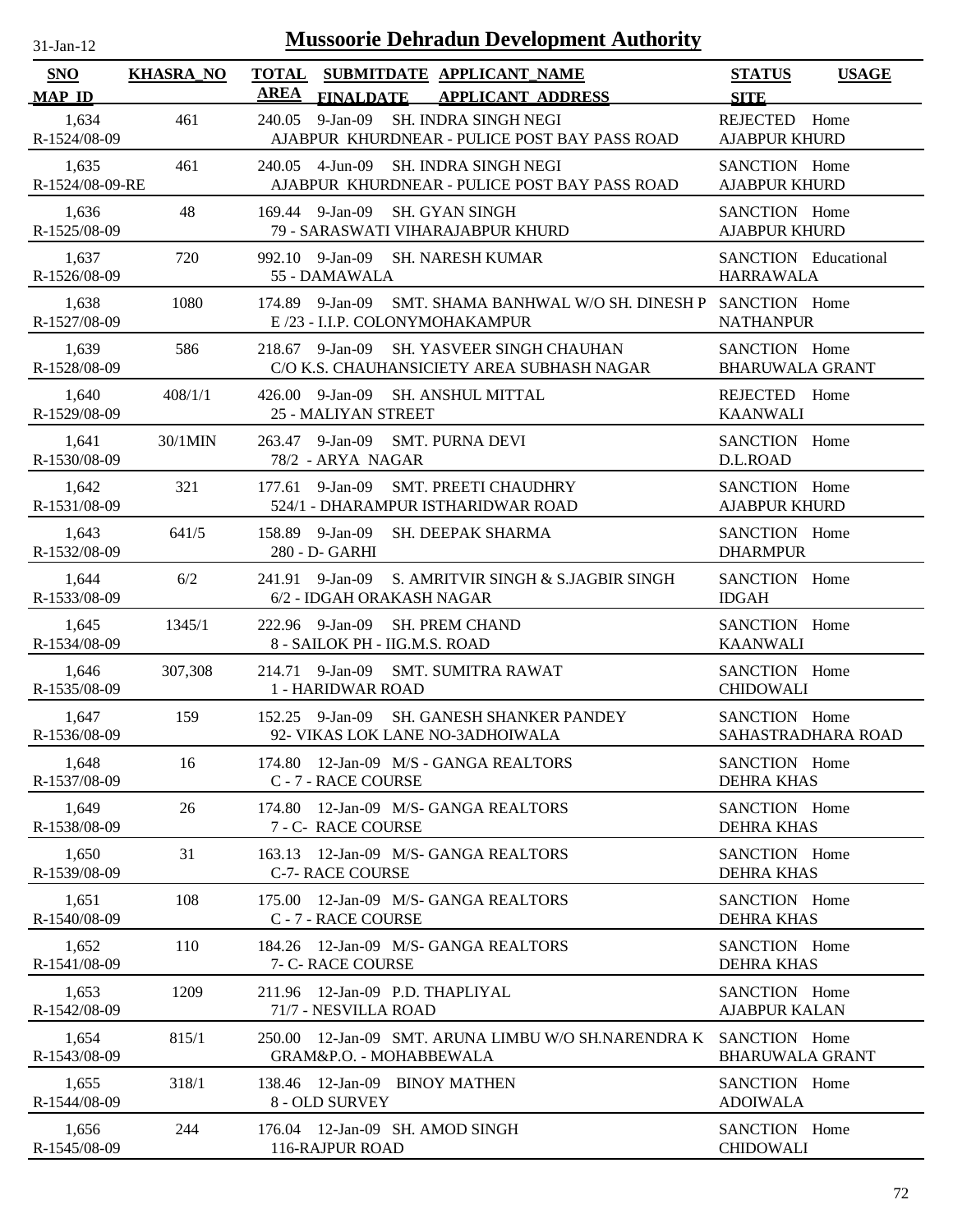| $31-Jan-12$                 | <b>Mussoorie Dehradun Development Authority</b> |                                                                                                          |                                         |              |  |  |
|-----------------------------|-------------------------------------------------|----------------------------------------------------------------------------------------------------------|-----------------------------------------|--------------|--|--|
| <b>SNO</b><br><b>MAP ID</b> | <b>KHASRA_NO</b>                                | <b>TOTAL</b><br>SUBMITDATE APPLICANT_NAME<br><b>AREA</b><br><b>FINALDATE</b><br><b>APPLICANT ADDRESS</b> | <b>STATUS</b><br><b>SITE</b>            | <b>USAGE</b> |  |  |
| 1,657<br>R-1546/08-09       | 46                                              | 12-Jan-09 MR. RAGVENDER & RENU BANCHALIA<br>176.69<br>A - 4/2 - O.N.G.C. COLONY                          | SANCTION Home<br><b>RAJENDAR NAGAR</b>  |              |  |  |
| 1,658<br>R-1547/08-09       | 285/2                                           | 213.73 12-Jan-09 DR. HIMANSHU KU. SACHAN<br>9 - GAYATRI VIHARVIJAY PARK EXT.                             | SANCTION Home<br><b>KAANWALI</b>        |              |  |  |
| 1,659<br>R-1548/08-09       | $E-5$ -                                         | 188.09 12-Jan-09 SH. AMIT KUMAR BHARTARI&RAJNISH SINC SANCTION Home<br>4/3/1 NEW ROAD                    | E.C.ROAD                                |              |  |  |
| 1,660<br>R-1549/08-09       | 19/43/1                                         | 350.00 12-Jan-09 DR. B.B.BALODI<br>19/43/1 - MOHANI ROAD                                                 | SANCTION Home<br><b>MOHINI ROAD</b>     |              |  |  |
| 1,661<br>R-1550/08-09       | 335                                             | 348.00 12-Jan-09 SH. GYAN SINGH BISHT<br>A-14285 - DHARAMPUR                                             | <b>REJECTED</b><br><b>DHARMPUR</b>      | Home         |  |  |
| 1,662<br>R-1551/08-09       | 990                                             | 141.16 12-Jan-09 SH. RANJEET SINGH<br>BELROAD SHUBHASH NAGAR                                             | SANCTION Home<br><b>MAJRA</b>           |              |  |  |
| 1.663<br>R-1552/08-09       | 280                                             | 230.40 12-Jan-09 SH. VINOD KUMAR SUNDLI<br>DOON DARSHAN KANDRAMUSSOORIE                                  | REJECTED Home<br><b>NATHANPUR</b>       |              |  |  |
| 1,664<br>R-1553/08-09       | 939                                             | 200.00 12-Jan-09 SMT. SAROJ BIJALWAN<br>UPPER RAJEEV NAGARP.O. NEHARU GRAM                               | SANCTION Home<br><b>NATHANPUR</b>       |              |  |  |
| 1,665<br>R-1554/08-09       | 64                                              | 668.90 12-Jan-09 SH, B.L. AHUJA<br><b>VASANT VIHAR</b>                                                   | SANCTION Home<br><b>VASANT VIHAR</b>    |              |  |  |
| 1,666<br>R-1555/08-09       | 1528/2                                          | 164.99 12-Jan-09 SH. VINOD KUMAR SABHRWAL<br>53 - ALAKNANDA ENCLAVEG.M.S. ROAD                           | SANCTION Home<br><b>KAANWALI</b>        |              |  |  |
| 1,667<br>R-1556/08-09       | 677/3                                           | 77.83 12-Jan-09 SH. PRADEEP MAMGAIN<br>OGAL MAJRACLEMAN TOWN                                             | SANCTION Home<br><b>MAJRA</b>           |              |  |  |
| 1,668<br>R-1557/08-09       | 291                                             | 12-Jan-09 SMT. RAMA DEVI W/O -<br>234.95<br>LANE NO - 8 - ADRSH VIHAR                                    | SANCTION Home<br><b>AJABPUR KALAN</b>   |              |  |  |
| 1,669<br>R-1558/08-09       | 1078/3                                          | 12-Jan-09 SH. GYAN SINGH CHAUHAN<br>217.66<br>H.NO-7 VYOMPRASTHG.M.S. ROAD                               | SANCTION Home<br><b>KAANWALI</b>        |              |  |  |
| 1,670<br>R-1559/08-09       | 68                                              | 346.53 12-Jan-09 SH. MUKESH GOYAL<br>185-A- KHURBURA MOHALLA                                             | SANCTION Home<br><b>AAMWALA TARLA</b>   |              |  |  |
| 1,671<br>R-1560/08-09       | 194                                             | 158.29 14-Jan-09 SMT. PRITIPAL KAUR<br>196-A-D.L.ROAD                                                    | SANCTION Home<br>D.L.ROAD               |              |  |  |
| 1,672<br>R-1561/08-09       | 555                                             | 14-Jan-09 SH. PARVESH JAGURI<br>128.80<br>LANE NO-7 - OMVIHARAJABPUR KALAN                               | SANCTION Home<br><b>AJABPUR KALAN</b>   |              |  |  |
| 1,673<br>R-1562/08-09       | 179                                             | 14-Jan-09 SH. RAMESH KUMAR<br>130.00<br>179 - NAV VIHAR COLONYCHUKKHUWALA                                | SANCTION Home<br><b>CHUKKHUWALA</b>     |              |  |  |
| 1,674<br>R-1563/08-09       | 987M                                            | 14-Jan-09 SURESH CHAND KUKRETI<br>371.77<br>12 - VANASTHLIGARHI UDDIWALA                                 | SANCTION Home<br><b>GARHI</b>           |              |  |  |
| 1,675<br>R-1564/08-09       | 550                                             | 14-Jan-09 SH. KAMAL GHANSHALA<br>4.158.32<br>566/6 - BELL ROADCLEMANT TOWN                               | SANCTION Home<br><b>BHARUWALA GRANT</b> |              |  |  |
| 1,676<br>R-1565/08-09       | 95/47                                           | 14-Jan-09 SH. R.K., MALL<br>341.69<br>95/47 - NESHVILLA ROAD                                             | SANCTION Home<br>NESHVILLA ROAD         |              |  |  |
| 1,677<br>R-1566/08-09       | 1081M                                           | 14-Jan-09 SH. BHIM SINGH CHAUHAN<br>240.05<br>VILL. GODHAN KHETCHAKRATA                                  | SANCTION Home<br><b>KAANWALI</b>        |              |  |  |
| 1,678<br>R-1567/08-09       | 46                                              | 171.94 14-Jan-09 SH. B.R.NARNG& M.S. NARANG<br>9- D - DISPENSARY ROAD                                    | SANCTION Home<br><b>KAULAGARH</b>       |              |  |  |
| 1,679<br>R-1568/08-09       | 10M                                             | 311.44 14-Jan-09 MR, KHILANAND NAUTIYAL<br>154/80 - NIRANJANPURCHAKITOLLA                                | SANCTION Home<br><b>AJABPUR KHURD</b>   |              |  |  |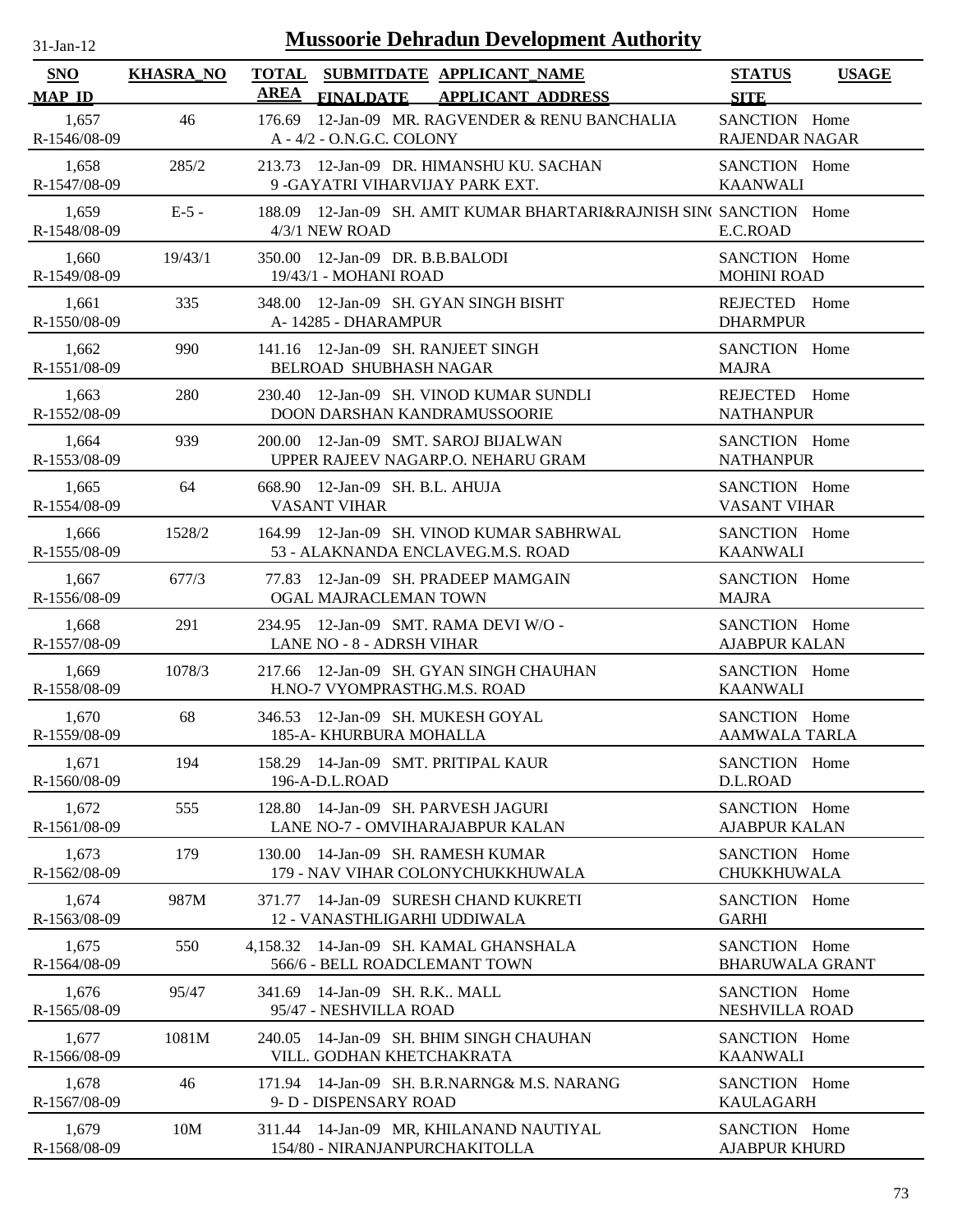| $31 - Jan - 12$ |  |
|-----------------|--|
|                 |  |

| <b>SNO</b>            | <b>KHASRA_NO</b> |             |                                                                         | TOTAL SUBMITDATE APPLICANT NAME                                                                                   | <b>STATUS</b>                             | <b>USAGE</b> |
|-----------------------|------------------|-------------|-------------------------------------------------------------------------|-------------------------------------------------------------------------------------------------------------------|-------------------------------------------|--------------|
| <b>MAP ID</b>         |                  | <b>AREA</b> |                                                                         | FINALDATE APPLICANT ADDRESS                                                                                       | <b>SITE</b>                               |              |
| 1,680<br>R-1569/08-09 | 36               | 188.19      | LOWER ADHOIWALASARAWSVIHAR                                              | 14-Jan-09 SH. MAHENDRA PAL SINGH                                                                                  | SANCTION Home<br><b>AAMWALA</b>           |              |
| 1,681<br>R-1570/08-09 | 1500             |             | <b>C-7- RACE COURSE</b>                                                 | 296.61 14-Jan-09 M/S - GANGA REALTORS                                                                             | SANCTION Home<br><b>DEHRA KHAS</b>        |              |
| 1,682<br>R-1571/08-09 | 1126             |             | TARUN VIHARAJABPUR KALAN                                                | 225.93 14-Jan-09 SH. SURENDRA SINGH BUTOLA                                                                        | SANCTION Home<br><b>AJABPUR KALAN</b>     |              |
| 1,683<br>R-1572/08-09 | 584              | 323.57      |                                                                         | 14-Jan-09 DR. DINESH CHANDRA VYAS<br>CANT GENERAL HOSPITALCLEMENT TOWN                                            | SANCTION Home<br><b>MAJRA</b>             |              |
| 1,684<br>R-1573/08-09 | 155/190          | 175.65      | 155/190 - CHUKKHUWALA                                                   | 14-Jan-09 SH. BHAGIRATH PRASAD                                                                                    | SANCTION Home<br><b>CHUKKHUWALA</b>       |              |
| 1,685<br>R-1574/08-09 | $462$ min        |             | 283.22 15-Jan-09 SH. TEJVEER SINGH<br>8/4 - ASHIRWAD ENCLAVELANE NO - 4 |                                                                                                                   | REJECTED Home<br><b>KAANWALI</b>          |              |
| 1,686<br>R-1575/08-09 | 74/10            |             | 163 - PANDITWARIP.O. - PREM NAGAR                                       | 622.53 15-Jan-09 SMT. SAVITRI DEVI W/O LATE SH. HAYAT S SANCTION Home                                             | <b>PANDITWARI</b>                         |              |
| 1,687<br>R-1576/08-09 | 1500             |             | C - 7 - RACE COURS                                                      | 298.70 15-Jan-09 M/S - GANGA REALTORS                                                                             | SANCTION Home<br><b>DEHRA KHAS</b>        |              |
| 1,688<br>R-1577/08-09 | 1500             | 227.27      | C - 7 - RACE COURS                                                      | 15-Jan-09 M/S - GANGA REALTORS                                                                                    | SANCTION Home<br><b>DEHRA KHAS</b>        |              |
| 1,689<br>R-1578/08-09 | 847              |             | 72 - A - SADAR BAZARCHAKRATA                                            | 170.20 15-Jan-09 SH. MANPHOOL SINGH CHAUHAN                                                                       | SANCTION Hospital<br><b>AJABPUR KALAN</b> |              |
| 1,690<br>R-1579/08-09 | 487              |             | 18/1 - MAHARANI BAG                                                     | 178.83 15-Jan-09 SH. ARUP KUMAR BANERJEE                                                                          | SANCTION Home<br><b>KAANWALI</b>          |              |
| 1,691<br>R-1580/08-09 | 101              |             |                                                                         | 127.97 15-Jan-09 MR. MOHAN KUMAR SHRAMA<br>T-5 - B - BLOCKSHIVALIK APPARRTMENTKISHANPUR CANA CHIDOWALI            | SANCTION Home                             |              |
| 1,692<br>R-1581/08-09 | 80 <sub>m</sub>  |             | 172.28 15-Jan-09 SMT. YASHODA RANA<br><b>VILL- NATHANPUR</b>            |                                                                                                                   | SANCTION Home<br><b>NATHANPUR</b>         |              |
| 1,693<br>R-1582/08-09 | 311              |             | L - 2/64 - M.D.D.A.                                                     | 111.76 15-Jan-09 SH. MANOH KOTNALA                                                                                | SANCTION Home<br><b>KEDARPUR</b>          |              |
| 1,694<br>R-1583/08-09 | 450              |             | 209.39 15-Jan-09 SH. SURESH KUMAR<br><b>SAKET COLONY</b>                |                                                                                                                   | SANCTION Home<br><b>HARRAWALA</b>         |              |
| 1,695<br>R-1584/08-09 | 587              | 735.57      | 15-Jan-09 COL.K.S. GURUNG                                               | RATNA BHAWANRAMGARH (DUDHA DEVI)                                                                                  | SANCTION Home<br><b>SUBHASH NAGAR</b>     |              |
| 1,696<br>R-1585/08-09 | 1000             | 152.38      | 15-Jan-09 SH. - ATIN GUPTA                                              | 194-DEHLI ROADOPP. - U.P. ROADWAYSMEERUT CANT U.P.                                                                | SANCTION Home<br><b>JAKHAN</b>            |              |
| 1.697<br>R-1586/08-09 | 11               | 78.78       | 11 - BAKRALWALANESVILLA ROAD                                            | 16-Jan-09 SH. WASIM JAVED & MOHAD.ISSAN                                                                           | SANCTION Home<br><b>NESHVILLA ROAD</b>    |              |
| 1,698<br>R-1587/08-09 | 569              |             |                                                                         | 427.24 16-Jan-09 SH, MANI SHANKER MISHRA<br>CIVIL LINES 4/16 LOKNIRMAN VIBHAG COLONYPAURI                         | SANCTION Home<br><b>BANJAREWALA MAFI</b>  |              |
| 1,699<br>R-1588/08-09 | 363              |             |                                                                         | 321.96 16-Jan-09 SH. RAKESH CHANDRA BHATT<br>105/4-B - VIJAY COLONYNEW CANTT ROAD                                 | SANCTION Home<br><b>VIJAY COLONY</b>      |              |
| 1,700<br>R-1589/08-09 | 1381/1           |             | 312.12 16-Jan-09 SH.SAPTAR SINGH<br>R/O - NEAR PAL DARIYRAIPUR          |                                                                                                                   | SANCTION Home<br><b>RAIPUR</b>            |              |
| 1,701<br>R-1590/08-09 | 90/2             | 153.99      | 16-Jan-09 SMT. VEENA BHATT<br>76 - ARYA NAGAR                           |                                                                                                                   | SANCTION Home<br><b>ARYA NAGAR</b>        |              |
| 1,702<br>R-1591/08-09 | 1365             |             |                                                                         | 164.19 16-Jan-09 SMT. SEEMA SUKHIJA W/O SH. SATEESH S<br>GRAM MAHARAJPURTAHSIL-KICHHADIST. UDHAM SINGH N KAANWALI | SANCTION Home                             |              |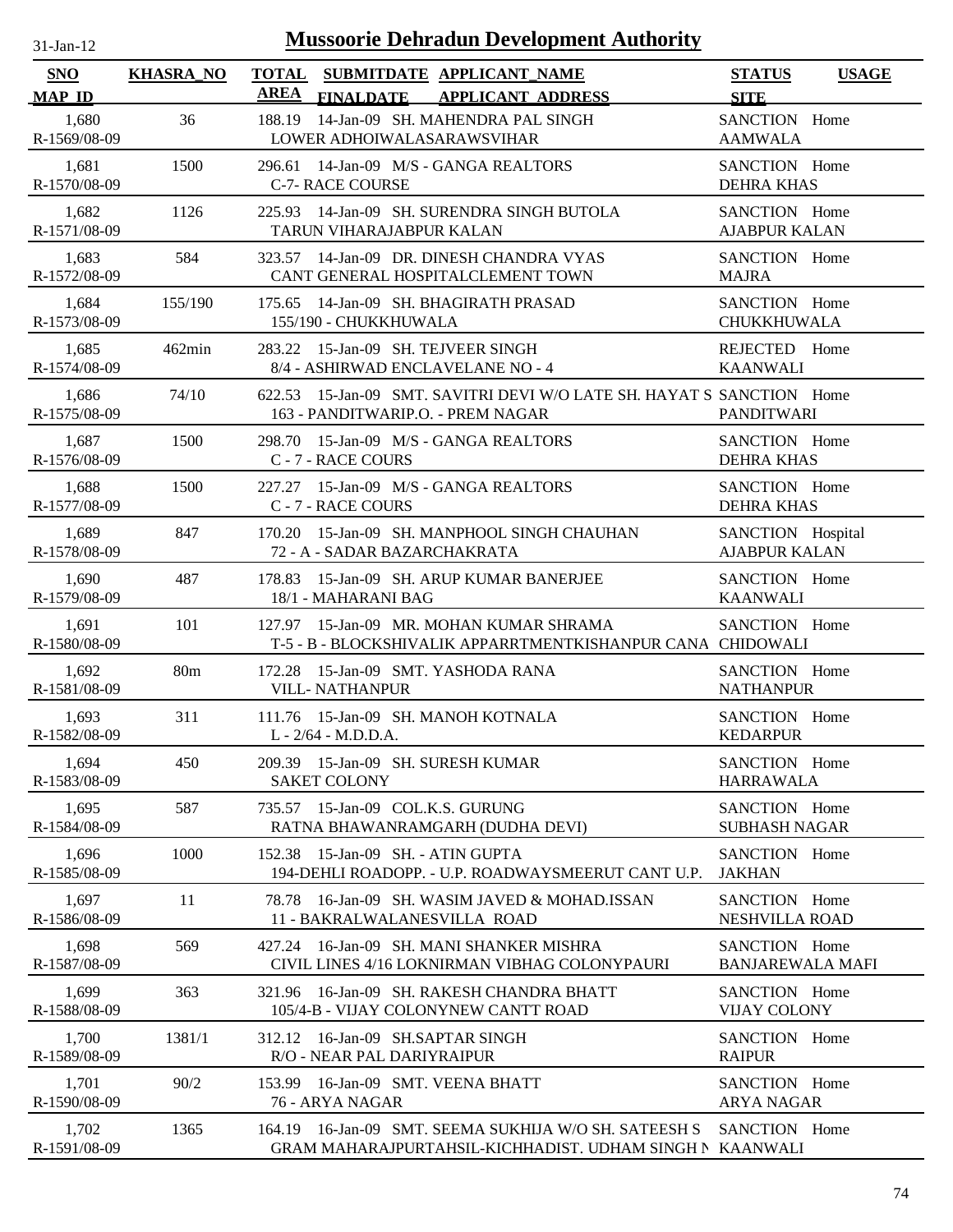| <b>Mussoorie Dehradun Development Authority</b><br>$31$ -Jan-12 |                  |                                                                                                                                |                                              |  |  |
|-----------------------------------------------------------------|------------------|--------------------------------------------------------------------------------------------------------------------------------|----------------------------------------------|--|--|
| SNO<br><b>MAP ID</b>                                            | <b>KHASRA_NO</b> | <b>TOTAL</b><br>SUBMITDATE APPLICANT NAME<br>AREA<br><b>FINALDATE</b><br><b>APPLICANT ADDRESS</b>                              | <b>STATUS</b><br><b>USAGE</b><br><b>SITE</b> |  |  |
| 1,703<br>R-1592/08-09                                           | H.I.G.-A-96      | 16-Jan-09 SH. MANMOHAN CHANDRA MITTAL<br>240.00<br>H.I.G. - A -96 M.D.D.A COLONYCHANDER ROADDALANWAL                           | SANCTION Home<br>MDDA COLONY DALANWAI        |  |  |
| 1,704                                                           | 118              | 223.47 16-Jan-09 SH. VINOD PRAKASH DIMRI                                                                                       | SANCTION Home                                |  |  |
| R-1593/08-09                                                    |                  | C-117 TYPE- III O.F.D.RAIPUR                                                                                                   | <b>AJABPUR KALAN</b>                         |  |  |
| 1,705<br>R-1594/08-09                                           | 20               | 16-Jan-09 SH. GARAV MOHAN KAURA &NITIN KUMA SANCTION Home<br>399.03<br>G - 62 - RACE COURSE                                    | <b>AJABPUR KHURD</b>                         |  |  |
| 1,706                                                           | 172              | 297.87 16-Jan-09 SH. SANJAY SHARMA                                                                                             | SANCTION Home                                |  |  |
| R-1595/08-09                                                    |                  | 53/1 - CAMAL ROAD                                                                                                              | <b>KISHANPUR</b>                             |  |  |
| 1,707                                                           | 237              | 297.40 16-Jan-09 SH. M.R. SHARMA                                                                                               | SANCTION Home                                |  |  |
| R-1596/08-09                                                    |                  | 37 - PRAKASH LOK - ISHIMLA ROAD                                                                                                | <b>SEWALA KALAN</b>                          |  |  |
| 1,708<br>R-1597/08-09                                           | 226              | 16-Jan-09 SMT. SUSHMA GOYAL&SMT. SUDHA AGARI SANCTION Hospital<br>83.71<br>1/11 - NEW VASANT VIHAR COLONY                      | <b>NIRANJANPUR</b>                           |  |  |
| 1,709                                                           | $648/1-M$        | 219.26 16-Jan-09 SH. PRADEEP SINGH                                                                                             | SANCTION Home                                |  |  |
| R-1598/08-09                                                    |                  | INDUS CORPORATIONINDER BABA MARG                                                                                               | <b>JAKHAN</b>                                |  |  |
| 1,710<br>R-1599/08-09                                           | 53               | 16-Jan-09 SH. JITENDRA SINGH RAWAT<br>591.35<br>53 - NEW COLONY BALLUPUR                                                       | SANCTION Home<br><b>BALLUPUR</b>             |  |  |
| 1,711                                                           | 43               | 217.53 16-Jan-09 MJR. - MOHIT BADONI                                                                                           | SANCTION Home                                |  |  |
| R-1600/08-09                                                    |                  | BRAHAM NIWASAJABPUR KALAN                                                                                                      | <b>SHAH NAGAR</b>                            |  |  |
| 1,712                                                           | 68/1             | 323.08 19-Jan-09 SH. PURAN SINGH RAWAT&PARDEEP SING                                                                            | SANCTION Hospital                            |  |  |
| R-1601/08-09                                                    |                  | VILLAGE - KISHANPUR                                                                                                            | <b>KISHANPUR</b>                             |  |  |
| 1,713                                                           | 314MIN           | 199.86 19-Jan-09 SH. DIWAKAR DUTT NAUTIYAL                                                                                     | SANCTION Hospital                            |  |  |
| R-1602/08-09                                                    |                  | H.NO-54 - 8TH CROSS TAPOVAN ENCLAVE                                                                                            | <b>AAMWALA TARLA</b>                         |  |  |
| 1,714<br>R-1603/08-09                                           | 178MIN           | 181.63 19-Jan-09 SMT. BABITA SHAH W/O RAKESH KUMAR L SANCTION Home<br>DOON PG COLLEGA OF AGRICULTER SCIENCE&TECNOLOG KAULAGARH |                                              |  |  |
| 1,715                                                           | 323MIN           | 189.12 19-Jan-09 SH. DEVENDRA KUMAR                                                                                            | SANCTION Home                                |  |  |
| R-1604/08-09                                                    |                  | B-3/3 - O.N.G.C. COLONY                                                                                                        | <b>AAMWALA TARLA</b>                         |  |  |
| 1,716                                                           | 138/33D          | 189.00 19-Jan-09 SH. MAM CHAND SHARMA                                                                                          | SANCTION Home                                |  |  |
| R-1605/08-09                                                    |                  | BLOCK-1/138 - KHURBURA MOHALLA                                                                                                 | KHURBURA MOHALLA                             |  |  |
| 1,717                                                           | 650              | 169.55 19-Jan-09 SH.- RAJBEER SINGH                                                                                            | SANCTION Hospital                            |  |  |
| R-1606/08-09                                                    |                  | 3 - BHAGIRATHIPURAMJAKHAN                                                                                                      | <b>JAKHAN</b>                                |  |  |
| 1,718<br>R-1607/08-09                                           | 130              | 19-Jan-09 SH.- RAKESH UNIYAL<br>236.82<br>NEAR JAIN MANDIRRAUCHIPURA MAJRA                                                     | REJECTED Home<br><b>BANJAREWALA MAFI</b>     |  |  |
| 1,719<br>R-1608/08-09                                           | 1030MIN          | 19-Jan-09 SH. MAKSOOD AHMED SIDDIQUI<br>130.00<br>9- SHIMLA ENCLAVESEWALA KALAN                                                | REJECTED<br>Home<br><b>GARHI</b>             |  |  |
| 1,720<br>R-1609/08-09                                           | 222              | 19-Jan-09 SURESH RAWAT<br>87.20<br>MATA MANDIR ROADAJABPUR KALAN                                                               | SANCTION Hospital<br><b>AJABPUR KALAN</b>    |  |  |
| 1,721<br>R-1610/08-09                                           | 43ka             | 19-Jan-09 SMT. MADHU THAPLIYAL<br>231.03<br>16 - NAGENDRA SAKLANI MARGUTTER A KASHI                                            | SANCTION Hospital<br><b>SHAH NAGAR</b>       |  |  |
| 1,722                                                           | 61               | 394.79 19-Jan-09 SH. RAMESH CGAND SHARMA DWIVEDI                                                                               | SANCTION Home                                |  |  |
| R-1611/08-09                                                    |                  | 12 - KANAN KUNJSAHASTRADHARA ROAD                                                                                              | <b>AAMWALA TARLA</b>                         |  |  |
| 1,723<br>R-1612/08-09                                           | 292              | 19-Jan-09 SH. SURESH KOTHARI<br>148.51<br>F-24- I.I.P COLONYMOHAKAMPUR                                                         | SANCTION Home<br><b>AJABPUR KALAN</b>        |  |  |
| 1,724                                                           | 57               | 1,136.13 19-Jan-09 CAPT. UMESH KUMAR&MRS NEERU                                                                                 | SANCTION Home                                |  |  |
| R-1613/08-09                                                    |                  | KAULAGARH ROAD                                                                                                                 | KAULAGARH ROAD                               |  |  |
| 1,725                                                           | 1430             | 191.73 19-Jan-09 M/S - GANGA REALTOR                                                                                           | SANCTION Home                                |  |  |
| R-1614/08-09                                                    |                  | C - 7 - RACE COURS                                                                                                             | <b>DEHRA KHAS</b>                            |  |  |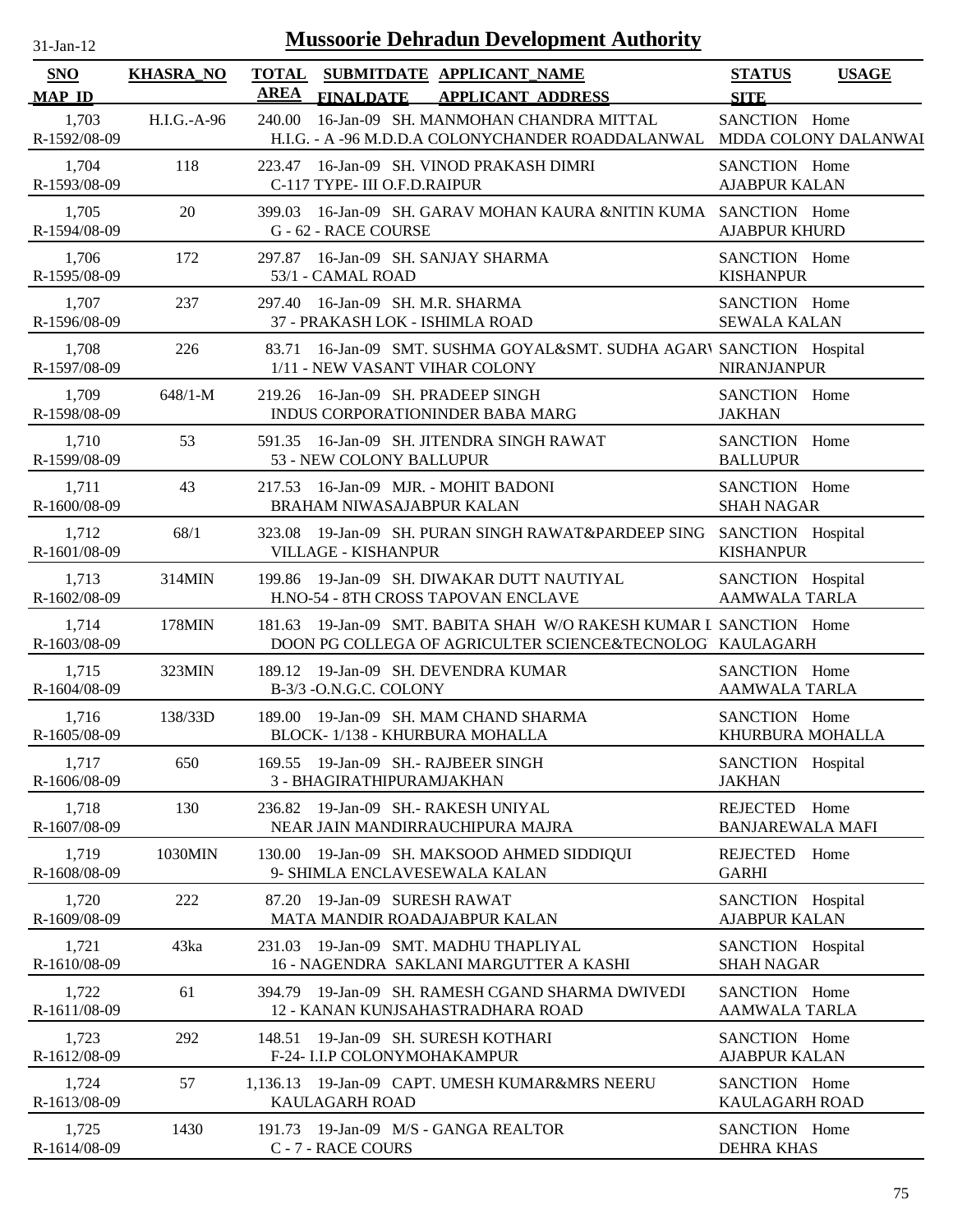| <b>Mussoorie Dehradun Development Authority</b><br>$31$ -Jan-12 |                  |                             |                                                                                                                   |                                          |              |
|-----------------------------------------------------------------|------------------|-----------------------------|-------------------------------------------------------------------------------------------------------------------|------------------------------------------|--------------|
| SNO<br><b>MAP ID</b>                                            | <b>KHASRA_NO</b> | <b>TOTAL</b><br><b>AREA</b> | SUBMITDATE APPLICANT NAME<br><b>FINALDATE</b><br><b>APPLICANT ADDRESS</b>                                         | <b>STATUS</b><br><b>SITE</b>             | <b>USAGE</b> |
| 1,726<br>R-1615/08-09                                           | 1457             | 175.00                      | 19-Jan-09 M/S - GANGA REALTORS<br>C - 7 - RACE COURSE                                                             | SANCTION Home<br><b>DEHRA KHAS</b>       |              |
| 1,727<br>R-1616/08-09                                           | 796              | 106.83                      | 19-Jan-09 MR- BALWANT SINGH<br>SUBHASH NAGARCLEMENT TOWN                                                          | SANCTION Home<br><b>MAJRA</b>            |              |
| 1,728<br>R-1617/08-09                                           | 859              |                             | 219.08 19-Jan-09 SH. UMASHANKER PANDE<br>102 - DISPENSARY ROAD                                                    | SANCTION Home<br><b>AJABPUR KALAN</b>    |              |
| 1,729<br>R-1618/08-09                                           | 790              |                             | 153.28 19-Jan-09 MRS- PRAVEEN SIKRI W/O MR. MANOJ SIK SANCTION Home<br>228 - SUBHASH NAGAR                        | <b>MAJRA</b>                             |              |
| 1,730<br>R-1619/08-09                                           | 487MIN           |                             | 167.22 19-Jan-09 SMT. KIRNO W/O SUB. MAHAVEER SINGH S SANCTION Home<br>13/2 MAHARANI BAGH PHASE - INEW FOREST     | <b>KAANWALI</b>                          |              |
| 1,731<br>R-1620/08-09                                           | 475              |                             | 138.65 19-Jan-09 SH. HAPHIZ MOHMMAD ARIF<br>GANDHI GRAMNEW BASTI KANWALI                                          | SANCTION Home<br><b>NIRANJANPUR</b>      |              |
| 1,732<br>R-1621/08-09 0                                         | 138/130&136/13   |                             | 88.87 20-Jan-09 SH. VINOD KUMAR<br>136 - D.L.ROAD                                                                 | SANCTION Home                            |              |
| 1,733<br>R-1622/08-09                                           | 570ka            |                             | 156.06 20-Jan-09 SH. DHARMENDER KUMAR<br>B.S.N.L. COLONYUTTARKASHI                                                | SANCTION Home<br><b>BANJAREWALA MAFI</b> |              |
| 1,734<br>R-1623/08-09                                           | 248001           |                             | 150.89 20-Jan-09 S. JASBEER SINGH<br>134 - C - RACE COURSE                                                        | SANCTION Home<br><b>RACE COURSE</b>      |              |
| 1,735<br>R-1624/08-09                                           | 1027             | 380.44                      | 20-Jan-09 SH. YOGESHWAR PARSAD<br>$C/O - 4 - NEW$ ROAD                                                            | SANCTION Home                            |              |
| 1,736<br>R-1625/08-09                                           | 712              |                             | 3,200.00 20-Jan-09 NALANDA COLLEGE OF EDUCATION (B.Ed) RE-OPENE<br>MAUZA MIYAWALA HARIDWAR ROAD D.DUN             | <b>MIAWALA</b>                           | Educational  |
| 1,737<br>R-1625/08-09-RE                                        | 712              |                             | 3,200.00 20-Jul-09 NALANDA COLLEGE OF EDUCATION (B.Ed) SANCTION Educational<br>MAUZA MIYAWALA HARIDWAR ROAD D.DUN | <b>MIAWALA</b>                           |              |
| 1,738<br>R-1626/08-09                                           | 33               |                             | 827.93 20-Jan-09 SH. KEWAL RAM BHATI<br>S - 1 -D - 4- DEFENCE COLONY                                              | SANCTION Home<br>DEFENCE COLONY          |              |
| 1,739<br>R-1627/08-09                                           | 697              |                             | 111.28 20-Jan-09 SH. MAHESH CHAND<br><b>GRAM - MURGAON PAURI GARHWAL</b>                                          | SANCTION Home<br><b>KAANWALI</b>         |              |
| 1,740<br>R-1628/08-09                                           | 167MIN           | 349.67                      | 20-Jan-09 ARCHNA SHANKAR D/O SH, GAURI SHANK<br>482 - VIJAY PARK EXTN.                                            | SANCTION Home<br><b>KAANWALI</b>         |              |
| 1,741<br>R-1629/08-09                                           | 341MIN           | 146.37                      | 20-Jan-09 SH. PREM SINGH&SMT. RAJBALA SAINI<br>P - III - 32 - YAMUNA COLONY                                       | SANCTION Home<br><b>MAJRA</b>            |              |
| 1,742<br>R-1630/08-09                                           | 62               | 993.65                      | 20-Jan-09 SH. SAMEER SIKAND<br>1 - E/8 - SHASTRI NAGAR - 3HARIDWAR ROAD                                           | SANCTION Home<br><b>BADRIPUR</b>         |              |
| 1,743<br>R-1631/08-09                                           | 119              | 171.30                      | 20-Jan-09 SH. RAMESH SINGH MEHRA<br>29/1 VIJAY COLONYHATHIBARKULA                                                 | SANCTION Home<br><b>SALAWALA</b>         |              |
| 1,744<br>R-1632/08-09                                           | 1350             | 227.14                      | 20-Jan-09 SMT. NEHA J. W/O MAL. RITUNJAI BAHUGU SANCTION Home<br>10/91 - MOHIT NAGARG.M.S. ROAD                   | <b>KAANWALI</b>                          |              |
| 1,745<br>R-1633/08-09                                           | 284/203          | 184.79                      | 20-Jan-09 SH. ISHWAR CHAND&SH. PAWAN KUMAR G SANCTION Home<br>284/203 - CHANDER NAGAR                             | <b>CHANDER NAGAR</b>                     |              |
| 1,746<br>R-1634/08-09                                           | 45               | 297.39                      | 20-Jan-09 SH. AJAY PHARASI<br>45 - MOHIT NAGARG.M.S. ROAD                                                         | SANCTION Home<br><b>MOHIT NAGAR</b>      |              |
| 1,747<br>R-1635/08-09                                           | 523M             | 189.31                      | 20-Jan-09 SH. MADAN MOHAN<br>118/1 - NEELKANTH VIHARPATHRIAPIR                                                    | SANCTION Home<br><b>HATHIBARKALA</b>     |              |
| 1,748<br>R-1636/08-09                                           | 1183             | 198.50                      | 20-Jan-09 KUMARI SUDH SHARMA D/O SH. TRILOK C<br><b>4 - VAN VIHARBALLUPUR</b>                                     | SANCTION Hospital<br><b>GARHI</b>        |              |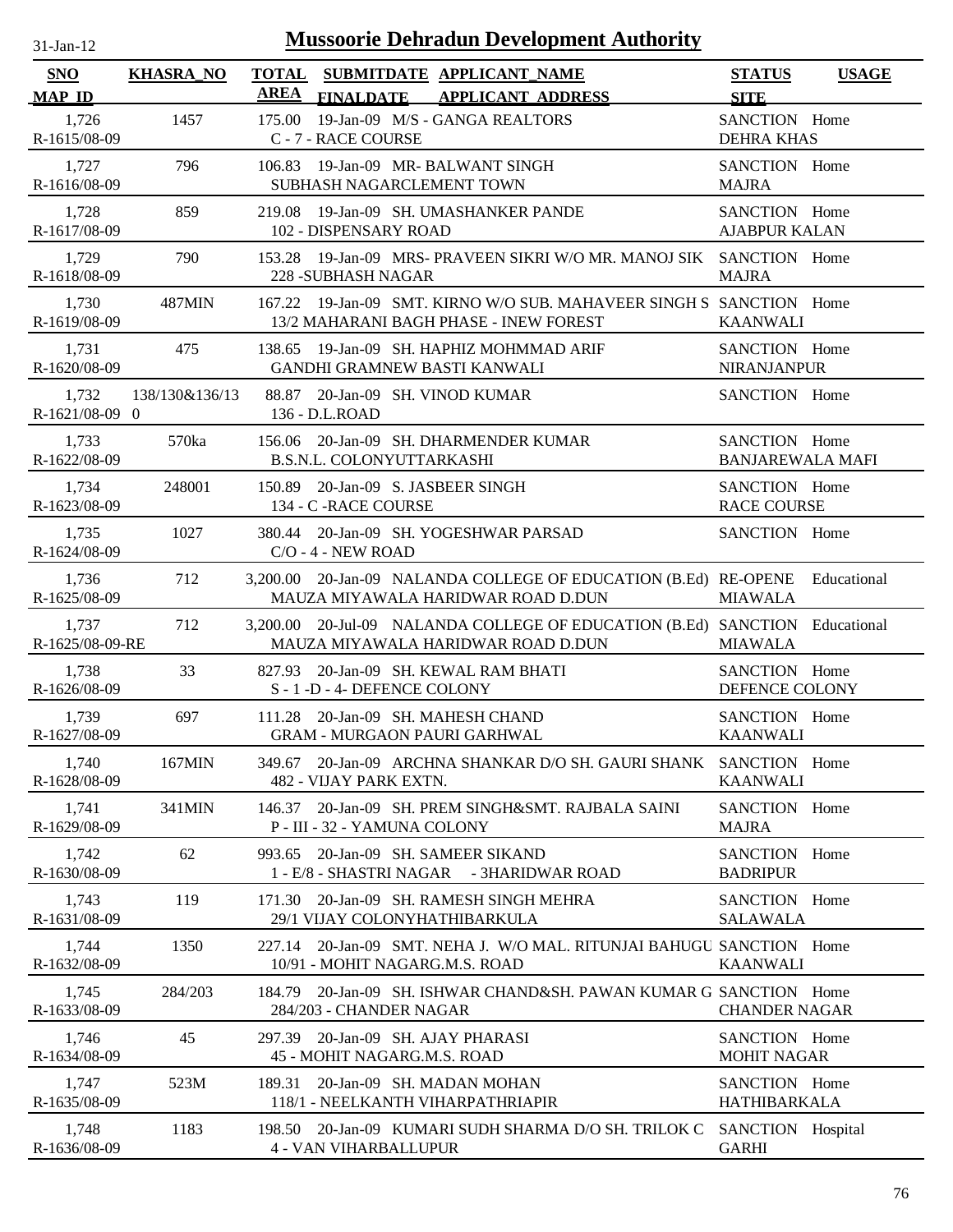| $31$ -Jan-12                |                  |                      | <b>Mussoorie Dehradun Development Authority</b>                                                             |                                         |                       |
|-----------------------------|------------------|----------------------|-------------------------------------------------------------------------------------------------------------|-----------------------------------------|-----------------------|
| <b>SNO</b><br><b>MAP ID</b> | <b>KHASRA_NO</b> | <b>TOTAL</b><br>AREA | SUBMITDATE APPLICANT_NAME<br><b>FINALDATE</b><br><b>APPLICANT ADDRESS</b>                                   | <b>STATUS</b><br><b>SITE</b>            | <b>USAGE</b>          |
| 1,749<br>R-1637/08-09       | 20               | 190.51               | 20-Jan-09 SMT. LAXMI RAWAT<br>CONVENT ROADKOTDWARPAURIGARHWAL U.K.                                          | SANCTION Home<br><b>NATHANPUR</b>       |                       |
| 1,750<br>R-1638/08-09       | 683              | 509.70               | 21-Jan-09 DR. BHAGWATI PRASAD BHATT<br>NEAR - GUPTA STOREBHARUWALA GRANT                                    | SANCTION Home<br><b>BHARUWALA GRANT</b> |                       |
| 1,751<br>R-1639/08-09       | 1095             |                      | 186.74 21-Jan-09 SH. SURENDRA SINGH & BEENU BISHT<br>20 - C - 5 - O.F.D. ESTATERAIPUR                       | SANCTION Home<br><b>NATHANPUR</b>       |                       |
| 1,752<br>R-1640/08-09       | 320/2            |                      | 143.68 21-Jan-09 SH. MAHIPAL<br>C-11/1 - DEAL COLONYRAIPUR ROAD                                             | SANCTION Home<br><b>AAMWALA TARLA</b>   |                       |
| 1,753<br>R-1641/08-09       | 34CHA            |                      | 154.24 21-Jan-09 SH. SHER BAHADUR CHETTRI<br>VILL. - KAULAGARHSAINIK BASTI                                  | SANCTION Hospital                       | KAULAGARH MAI CHAKBH( |
| 1,754<br>R-1642/08-09       | 309M             | 246.21               | 21-Jan-09 SH. RADHA KRISHNA GAIROLA<br>251-H- BLOCKNEHARU COLONY                                            | SANCTION Home<br><b>AJABPUR KHURD</b>   |                       |
| 1,755<br>R-1643/08-09       | 937MIN           |                      | 187.64 21-Jan-09 SH. AMIT VERMA<br>ALAKNADA ENCLAVEHARIDWAR ROADJOGIWALA                                    | REJECTED Home<br><b>NATTHANPUR</b>      |                       |
| 1,756<br>R-1644/08-09       | 2058             | 238.81               | 22-Jan-09 SMT. GEETA BADOLA&SH. YOGENDRA KU<br>LAL BAHADUR SHASTRIRASHTRIYA PRASHASNIK ACADEM AJABPUR KALAN | SANCTION Home                           |                       |
| 1,757<br>R-1645/08-09       | 674              | 127/3 - E.C. ROAD    | 198.22 22-Jan-09 M/S - HEENA ARORA D/O SH. V.K. ARORA                                                       | SANCTION Home<br><b>JAKHAN</b>          |                       |
| 1,758<br>R-1646/08-09       | 26               |                      | 340.45 22-Jan-09 SH. RAKESH KUMAR<br>NIRANAJANPUR (CHAKKITOLAG.M.S. ROAD                                    | SANCTION Home<br><b>NIRANJANPUR</b>     |                       |
| 1,759<br>R-1647/08-09       | 885MIN           | 157.31               | 22-Jan-09 SH. BHAGWAN SINGH<br>293/1 - CHUKKHUWALA                                                          | SANCTION Home                           |                       |
| 1,760<br>R-1648/08-09       | 527              | 167.86               | 22-Jan-09 SH. KANWALJEET SINGH ARORA<br>B - 1/2 -VARDHMAN KRIPA DULEX ROWHOUSESHLA ROAD / RAJ PUR ROAD      | SANCTION Home                           |                       |
| 1,761<br>R-1649/08-09       | 43               |                      | 131.56 22-Jan-09 SH. RAKESH UNIYAL<br><b>GRAM - SERKI MALDEVTA</b>                                          | SANCTION Home<br><b>CHIDOWALI</b>       |                       |
| 1,762<br>R-1650/08-09       | 86               |                      | 85.71 22-Jan-09 SMT. SUDH AGARWAL&SUSHMA GOYAL<br>52 - SAILOK PHASE - IG.M.S. ROAD                          | SANCTION Home<br>NIRANJANPUR            |                       |
| 1,763<br>R-1651/08-09       | 133              |                      | 260.12 22-Jan-09 SH. MOHAN SINGH RAWAT<br>T - 16/A - I.M.A. CAMPUSPREM NAGAR                                | SANCTION Home<br>HARBANSWALA (PART)     |                       |
| 1,764<br>R-1652/08-09       | 521M             |                      | 180.86 22-Jan-09 CHANDI PARSAD<br>SAKLANI COLONYAJABPUR KHURD                                               | SANCTION Home<br><b>AJABPUR KHURD</b>   |                       |
| 1,765<br>R-1653/08-09       | 714              |                      | 309.00 22-Jan-09 SH. HARENDRA SINGH BISHT<br>109/A/1/A - VIJAY COLONY                                       | SANCTION Home<br>HATHIBARKALA           |                       |
| 1,766<br>R-1654/08-09       | 703              | 125.60               | 22-Jan-09 SH. SURAJBHAN SINGH TOMAR<br>D-3/401 - NEHRU VIHAR DAYALPUR DELHI                                 | SANCTION Home<br><b>TURNER ROAD</b>     |                       |
| 1,767<br>R-1655/08-09       | 343MIN           |                      | 252.28 22-Jan-09 SMT. CHANDRA PANT<br>VILLAGE - KHARKOTPITHORA GARH                                         | SANCTION Home<br>HATHIBARKALA           |                       |
| 1,768<br>R-1656/08-09       | 319/1813/18      |                      | 51.15 22-Jan-09 SH. ASHATKAR AHMAD<br>319/1813/18 - CHUKKHUWALA                                             | SANCTION Home<br><b>CHUKKHUWALA</b>     |                       |
| 1,769<br>R-1657/08-09       | 154              |                      | 95.14 22-Jan-09 SMT. RAKHI PANULI W/O SH. HIMANSHU P<br>16 - A - SUBHASH ROAD                               | RE-OPENE Home<br><b>AJABPUR KALAN</b>   |                       |
| 1,770<br>R-1657/08-09-RE    | 154              |                      | 95.14 22-Apr-09 SMT. RAKHI PANULI W/O SH. HIMANSHU P<br>16 - A - SUBHASH ROAD                               | SANCTION Home<br><b>AJABPUR KALAN</b>   |                       |
| 1,771<br>R-1658/08-09       | $37/4$ min       |                      | 120.23 23-Jan-09 SMT. RAJMOHAINI DHAMIJA W/O SHV.K. D<br>25 - WEST BONGLOWAERA O.F.D. ESTATE RAIPUR         | SANCTION Home<br>AAMWALA TARLA          |                       |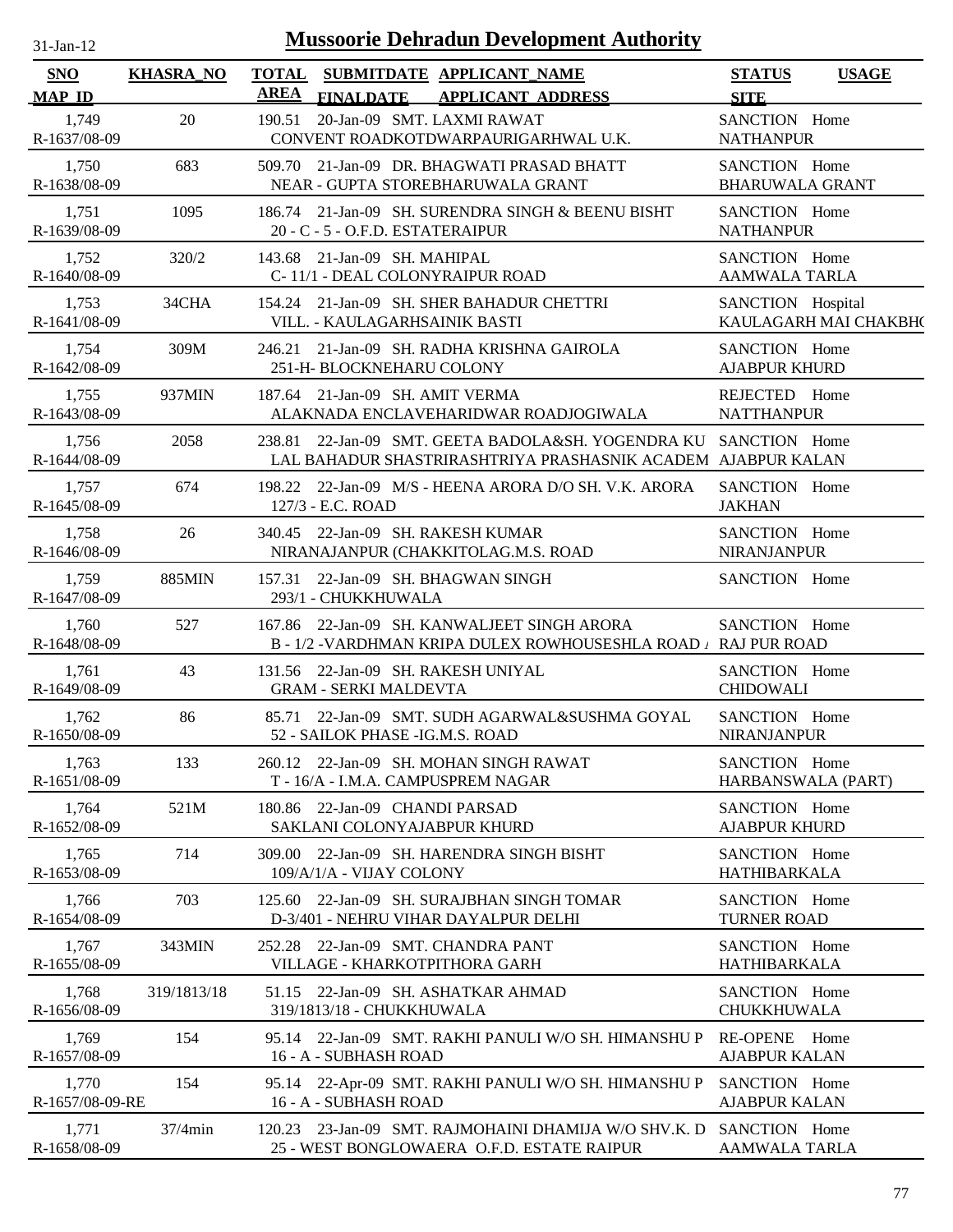| $31-Jan-12$                 | <b>Mussoorie Dehradun Development Authority</b> |                                                                                                                  |                                           |                       |  |  |
|-----------------------------|-------------------------------------------------|------------------------------------------------------------------------------------------------------------------|-------------------------------------------|-----------------------|--|--|
| <b>SNO</b><br><b>MAP ID</b> | <b>KHASRA_NO</b>                                | <b>TOTAL</b><br>SUBMITDATE APPLICANT NAME<br><b>AREA</b><br><b>FINALDATE</b><br><b>APPLICANT ADDRESS</b>         | <b>STATUS</b><br><b>SITE</b>              | <b>USAGE</b>          |  |  |
| 1,772<br>R-1659/08-09       | 169MIN                                          | 23-Jan-09 SH. SANAT KUMAR<br>376.39<br>18/14/1 - DHARAMPUR                                                       | SANCTION Home<br><b>DHARMPUR</b>          |                       |  |  |
| 1,773<br>R-1660/08-09       | 53&5D                                           | 263.76 23-Jan-09 SH, RAJESH KHANNA&SH, GURBAX SINGH<br>14/1 - MUNICIPAL ROAD                                     | SANCTION Home<br><b>RACE COURSE</b>       |                       |  |  |
| 1,774<br>R-1661/08-09       | 416kha                                          | 302.02 23-Jan-09 SH. BISHAMBER PRASHAD BHATT<br><b>12 - KACHAHRI ROAD</b>                                        | SANCTION Home<br><b>AJABPUR KALAN</b>     |                       |  |  |
| 1,775<br>R-1662/08-09       | 50,51kha                                        | 194.04 23-Jan-09 SH, K.M. SAXENA<br>38 - P.N.B. ENCLAVESIMLA FYE PASS ROAD                                       | SANCTION Home<br><b>PITTHUWALA</b>        |                       |  |  |
| 1,776<br>R-1663/08-09       | 611                                             | 150.00 23-Jan-09 B.S.N.L.<br>G.M. T.D. B.S.N.L.PATEL NAGAR                                                       | REJECTED Towers<br><b>KAANWALI</b>        |                       |  |  |
| 1,777<br>R-1664/08-09       | 1535gh                                          | 152.81 23-Jan-09 RANJIT SINGH RAWAT<br>6/118 - NEAR - MATA MAINDIR                                               | SANCTION Home<br><b>DEHRA KHAS</b>        |                       |  |  |
| 1,778<br>R-1665/08-09       | 717,718m                                        | 204.46 23-Jan-09 MRS- NITU DEVGAN W/O LT.COL ANURAG I SANCTION Home<br>EW - 32 - ALFAI.M.A.                      | <b>MAJRA</b>                              |                       |  |  |
| 1,779<br>R-1666/08-09       | $f-37$                                          | 548.00 27-Jan-09 DR. VIMAL NAUTIYAL<br>133 - OLG NEHARU COLONY                                                   | SANCTION Home<br><b>RACE COURSE</b>       |                       |  |  |
| 1,780<br>R-1667/08-09       | 291                                             | 125.36 27-Jan-09 MR. - M.C. KULSHRESTHA<br>JYOTI VIHARWEST CANAL ROADSEWLA LALAN                                 | SANCTION Home<br><b>SEWALA KALAN</b>      |                       |  |  |
| 1,781<br>R-1668/08-09       | 283/2                                           | 107.11 27-Jan-09 SH. KULDEEP KUMAR<br>130 - ASHOK VIHARAJABPUR KALAN                                             | SANCTION Home<br><b>NATHANPUR</b>         |                       |  |  |
| 1,782<br>R-1669/08-09       | 675                                             | 118.29 27-Jan-09 SMT. GETA PUSRICH W/O - SH. SURENDRA F SANCTION Home<br><b>D-94 - RACE COURSE</b>               | <b>JAKHAN</b>                             |                       |  |  |
| 1,783<br>R-1670/08-09       | 225                                             | 364.50 27-Jan-09 SMT. LAJJA DEVI W/O LATE SH. D.P. THAPLI SANCTION Home<br>469 - PRIYADARSHNI ENCLAVEG.M.S. ROAD | <b>AJABPUR KALAN</b>                      |                       |  |  |
| 1,784<br>R-1671/08-09       | 599                                             | 251.72 27-Jan-09 SH. SANKAR SINGH BISHT<br>VILL.- P.O. - TUNWALA                                                 | SANCTION Home<br>DHARAMPUR DANDA          |                       |  |  |
| 1,785<br>R-1672/08-09       | 46YA                                            | 138.90 27-Jan-09 MR. PRASHANT JAIN&RANJIT RAJ<br>FDEN BAGHHERBETHPUR                                             | SANCTION Home                             | KAULAGARH MAI CHAKBH( |  |  |
| 1,786<br>R-1673/08-09       | 86                                              | 91.00 27-Jan-09 SMT. SUSHMA GOYAL & SUDH AGARWAL<br>52 - SAILOK PHASE - I G.M.S. ROAD                            | SANCTION Home<br><b>NIRANJANPUR</b>       |                       |  |  |
| 1,787<br>R-1674/08-09       | $\overline{2}$                                  | 104.09 27-Jan-09 SH. LALIT MOHAN JOSHI<br>2 - VICHARANAND MARG                                                   | SANCTION Home                             |                       |  |  |
| 1,788<br>R-1675/08-09       | 128G&394G                                       | 162.42 27-Jan-09 SH. - MAHENDRA SINGH RANA<br>GRAM - JHABARWALAP.O - DOIWALA                                     | SANCTION Hospital<br>KARGI GRANT (PART)   |                       |  |  |
| 1,789<br>R-1676/08-09       | 158                                             | 167.54 27-Jan-09 SH. PAWAN KUMAR<br><b>GRAM - NATHANPUR</b>                                                      | SANCTION Home<br><b>NATHANPUR</b>         |                       |  |  |
| 1,790<br>R-1677/08-09       | 213                                             | 231.78 27-Jan-09 SH. DILIP KUMAR SHARMA<br>213 - PRIYALOKCOLONY SEWALA KALAN                                     | SANCTION Home<br><b>SEWALA KALAN</b>      |                       |  |  |
| 1,791<br>R-1678/08-09       | 287M                                            | 220.42 27-Jan-09 SH. GAJAY SINGH<br>D - 5/12 - DEAL COLONYRAIPUR ROAD                                            | SANCTION Hospital<br><b>AAMWALA TARLA</b> |                       |  |  |
| 1,792<br>R-1679/08-09       | 536                                             | 28-Jan-09 M/S - RELINCE INFRATEL LTD.<br>136.50<br>407/1 - MANGAL PANDEY ROADUNIVERCITY ROAD MEERU AJABPUR KALAN | REJECTED Towers                           |                       |  |  |
| 1,793<br>R-1680/08-09       | 349                                             | 28-Jan-09 SH. MADAN MOHAN NAUDIYAL<br>172.31<br>H - 18 - HATHIBARKALA                                            | SANCTION Home<br><b>DHORAN KHAS</b>       |                       |  |  |
| 1,794<br>R-1681/08-09       | 64/1                                            | 28-Jan-09 SH. SARBESHWAR PRASAD DAMORA<br>224.31<br>199 - A - PHASE - IIPANDITWARI                               | SANCTION Home<br><b>PANDITWARI</b>        |                       |  |  |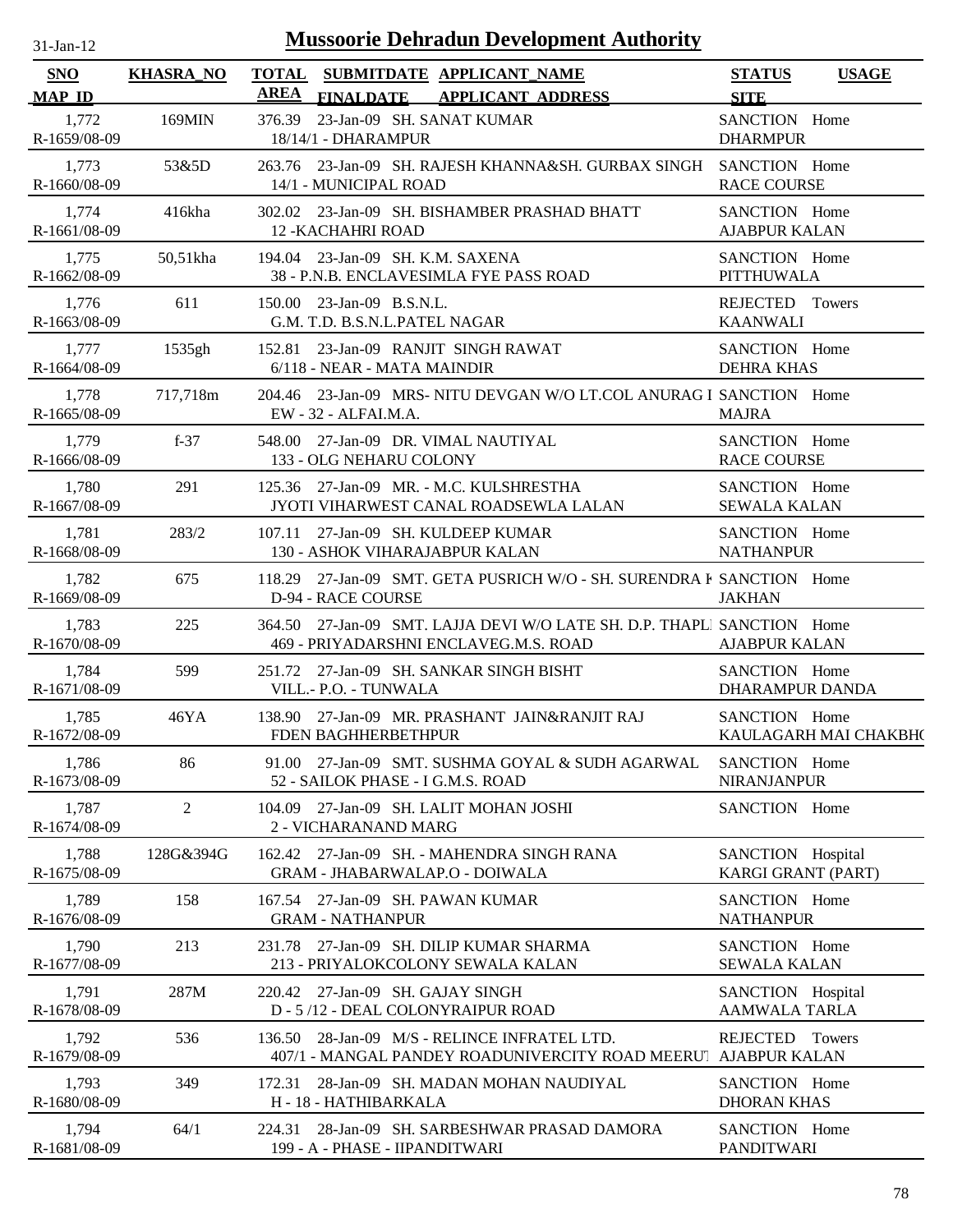| $31$ -Jan-12                | <b>Mussoorie Dehradun Development Authority</b> |             |                                                                                                                 |                                         |                        |
|-----------------------------|-------------------------------------------------|-------------|-----------------------------------------------------------------------------------------------------------------|-----------------------------------------|------------------------|
| <b>SNO</b><br><b>MAP ID</b> | <b>KHASRA_NO</b>                                | <b>AREA</b> | TOTAL SUBMITDATE APPLICANT_NAME<br><b>APPLICANT ADDRESS</b><br><b>FINALDATE</b>                                 | <b>STATUS</b><br><b>SITE</b>            | <b>USAGE</b>           |
| 1,795<br>R-1682/08-09       | 1082                                            | 199.54      | 28-Jan-09 SH. SANJAY KUMAR<br>20- ALAKNANDA ENCLAVEG.M.S. ROAD                                                  | SANCTION Home<br><b>KAANWALI</b>        |                        |
| 1,796<br>R-1683/08-09       | 74/39                                           | 61.37       | 28-Jan-09 SH. SUDHIR JAIN<br>74/39 - CHAKRATA ROAD                                                              | SANCTION Home<br><b>CHAKRATA ROAD</b>   |                        |
| 1,797<br>R-1684/08-09       | 97/170                                          | 121.50      | 28-Jan-09 MR - SUSHIL CHANDRA BARTHWAL<br>170/97 - NARI SHILP MANSIR MARG                                       | SANCTION Home                           | NARI SHILP MANDIR MARG |
| 1,798<br>R-1685/08-09       | 63m, 64m,                                       | 185.88      | 28-Jan-09 SH. - M.L. GOYAL & MASTER SIDHANT GOY SANCTION Home<br>278 - PHASE- I BASANT VIHAR                    | <b>PANDITWARI</b>                       |                        |
| 1,799<br>R-1686/08-09       | 986/2                                           | 347.73      | 28-Jan-09 SH. ANSUYA PRASAD KANDWAL<br>PINE VIEW SCHOOL CAMPSVANESTHLI BALLUPUR                                 | SANCTION Home<br><b>GARHI</b>           |                        |
| 1,800<br>R-1687/08-09       | 157KHA                                          | 161.65      | 28-Jan-09 SMT. KANTA MEHRA W/O SH. HUKUM SING SANCTION Home<br>BHAGIRTHI ENVLAVENIRAJANPUR                      | <b>NIRANJANPUR</b>                      |                        |
| 1,801<br>R-1688/08-09       | 399                                             |             | 165.78 28-Jan-09 SH, VIJAY SINGH<br>LAKSHAY VIHARKAULAGARH                                                      | SANCTION Home<br><b>KAULAGARH</b>       |                        |
| 1,802<br>R-1689/08-09       | 407                                             | 75.45       | 28-Jan-09 MR. - TARUN RAJPAL<br>BANK COLONYRAIPUR ROAD                                                          | SANCTION Home<br><b>ADOIWALA</b>        |                        |
| 1,803<br>R-1690/08-09       | <b>888MIN</b>                                   |             | 259.19 28-Jan-09 SH. DAULAT RAM GUPTA<br><b>BANK COLONYAJABPUR KALAN</b>                                        | REJECTED Home<br><b>AJABPUR KALAN</b>   |                        |
| 1,804<br>R-1691/08-09       | 999                                             | 294.47      | 28-Jan-09 SH. VINOD PRASAD GAIROLA<br>48 - SHASTRI NAGAR ENCLAVEP.O. - NEHARU GRAM                              | SANCTION Home<br><b>NATHANPUR</b>       |                        |
| 1,805<br>R-1692/08-09       | $1263$ jha                                      | 133.70      | 28-Jan-09 SH. KISORILAL KOTHIYAL<br>C/O - HARI KRISHAN KOTHIYALS. - VANSTHALI                                   | SANCTION Home<br><b>NATHANPUR</b>       |                        |
| 1,806<br>R-1693/08-09       | 181                                             | 120.00      | 28-Jan-09 M/S - RELIANCE INFRATEL VIHAR<br>407/1 - MANGAL PNDEY NEAR - UNIVERCITY ROAD                          | REJECTED Home<br><b>AJABPUR DANDA</b>   |                        |
| 1,807<br>R-1694/08-09       | 832M                                            |             | 1,418.67 28-Jan-09 MR. - KRISHAN BAHAD. GURUNG, KAMAL I SANCTION Home<br>195 - BELL ROADMOHABBEWALACLEMAN TOWNE | <b>BHARUWALA GRANT</b>                  |                        |
| 1,808<br>R-1695/08-09       | 115MIN                                          |             | 198.68 28-Jan-09 SMT. MEENA RAWAT<br>GRAM- PUNAUD MAHADEV MOHALLAP.O. - RUDRAPRAYA AJABPUR KALAN                | SANCTION Home                           |                        |
| 1,809<br>R-1696/08-09       | 611GA                                           | 76.76       | 28-Jan-09 SH. VISHAL<br>130/1 - BHANDARI BAG                                                                    | SANCTION Home<br><b>AJABPUR KHURD</b>   |                        |
| 1,810<br>R-1697/08-09       | 1064                                            | 407.00      | 28-Jan-09 SH. RAJU & RAJAN KUMAR<br>18 - BALLUPURUDHIWALA                                                       | SANCTION Home<br><b>GARHI</b>           |                        |
| 1,811<br>R-1698/08-09       | 94                                              | 225.29      | 28-Jan-09 SH. VIJAY SINGH THAPA<br>THAPA NIWASKAULAGARH                                                         | SANCTION Home<br><b>KAULAGARH</b>       |                        |
| 1,812<br>R-1699/08-09       | 76                                              | 243.51      | 28-Jan-09 MR - PRADEEP KUMAR JOSHI<br>GEETA NAGAR LANE - IP.O. - VEERBHADRA RISHIKESH                           | SANCTION Hospital<br><b>CHIDOWALI</b>   |                        |
| 1,813<br>R-1700/08-09       | 518                                             | 100.84      | 29-Jan-09 SH. YASHWANT SINGH<br>C/O - SH. SATENDRA SINGHNEAR MANAW KANDRASUBHAS                                 | SANCTION Home<br><b>BHARUWALA GRANT</b> |                        |
| 1,814<br>R-1701/08-09       | 1558/2                                          |             | 198.00 29-Jan-09 SH. OMPRAKASH<br>80 - MITRALOK COLONYKISHAN NAGAR                                              | SANCTION Home<br><b>KAANWALI</b>        |                        |
| 1,815<br>R-1702/08-09       | 735/2                                           | 115.80      | 29-Jan-09 SH. MANOJ KUMAR GUPTA<br>56/9B - CANAL ROADJAKHAN                                                     | SANCTION Home<br><b>JAKHAN</b>          |                        |
| 1,816<br>R-1703/08-09       | 1135                                            |             | 122.62 29-Jan-09 SMT. RANJANA POKHRIYAL W/O SH. VIMA<br><b>AJABPUR KALAN</b>                                    | SANCTION Home<br><b>AJABPUR KALAN</b>   |                        |
| 1,817<br>R-1704/08-09       | 602                                             | 180.00      | 29-Jan-09 M/S - RELIANCE INFRATEL LTD.<br>407/1 MANGAL PANDEY NAGARUNIVERCITY ROADMEERU                         | REJECTED                                | Towers                 |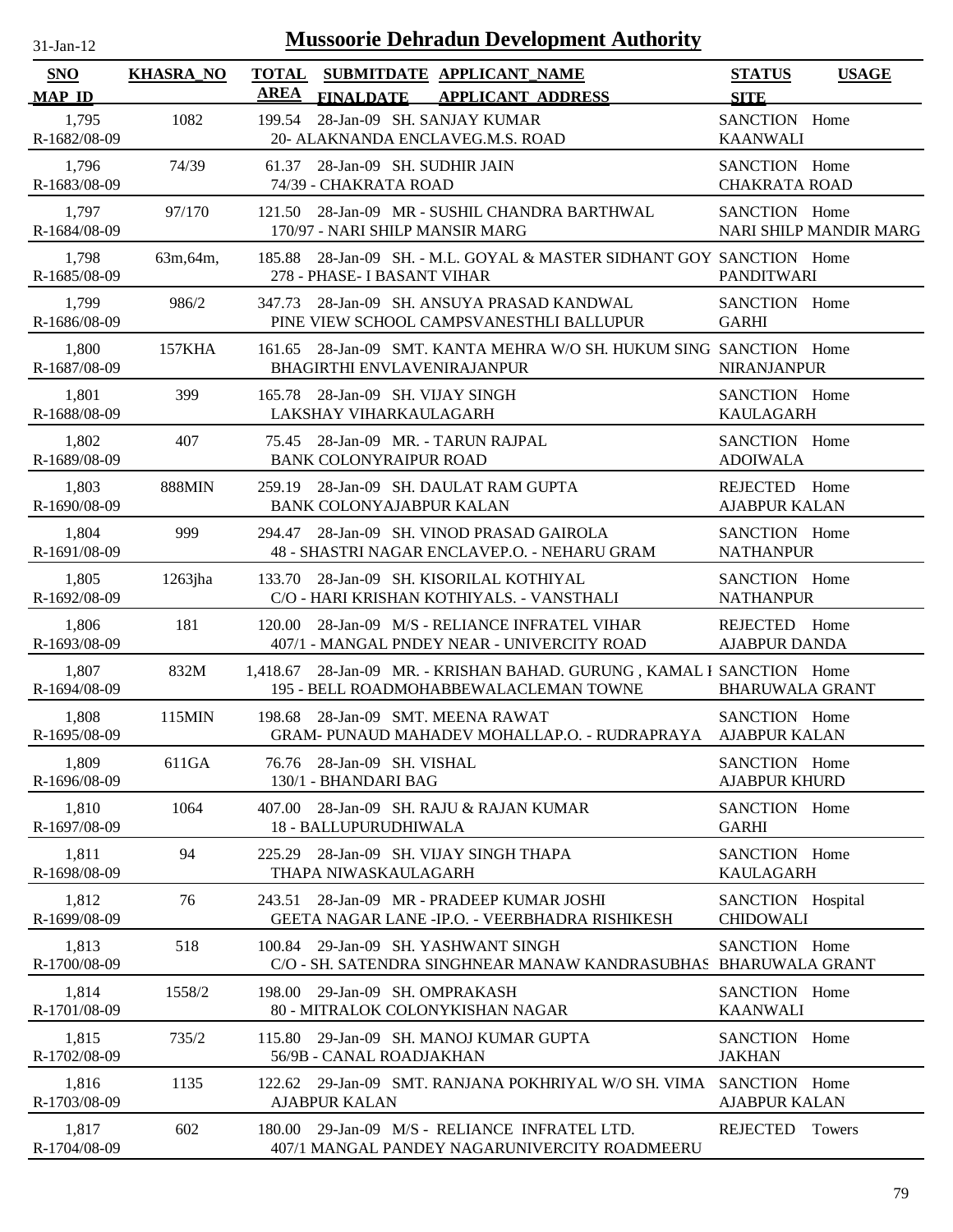| $31$ -Jan-12 |  |
|--------------|--|
|              |  |

| <b>SNO</b><br><b>MAP ID</b> | <b>KHASRA_NO</b> | TOTAL SUBMITDATE APPLICANT_NAME<br><b>AREA</b><br><b>FINALDATE</b><br><b>APPLICANT ADDRESS</b>         | <b>STATUS</b><br><b>SITE</b>             | <b>USAGE</b> |
|-----------------------------|------------------|--------------------------------------------------------------------------------------------------------|------------------------------------------|--------------|
| 1,818<br>R-1705/08-09       | 131/57/1A        | 29-Jan-09 SH. PHURBHA TSHERRING LAMA<br>98.24<br>131/57/1A - HARIDWAR ROAD                             | SANCTION Home<br><b>HARIDWAR ROAD</b>    |              |
| 1,819<br>R-1706/08-09       | 566              | 259.32 29-Jan-09 SH. - PURAN KRISHAN KAUL<br>65/55 - P.N.B. ENCLAVE SHIMLA ROAD                        | SANCTION Home<br><b>BANJAREWALA MAFI</b> |              |
| 1,820<br>R-1707/08-09       | 453,454          | 29-Jan-09 SH. DINESH PRASAD UNIYAL<br>567.24<br>1/36 - ASHIRWAD ENCLAVE                                | SANCTION Home<br><b>KAANWALI</b>         |              |
| 1,821<br>R-1708/08-09       | 423              | 29-Jan-09 SH. - BHARAT BHUSHAN BATTA<br>253.25<br>207 - INDIRA NAGAR COLONY                            | RE-OPENE Home<br><b>SEWALA KALAN</b>     |              |
| 1,822<br>R-1708/08-09-RE    | 423              | 253.25 31-Aug-09 SH. - BHARAT BHUSHAN BATTA<br>207 - INDIRA NAGAR COLONY                               | SANCTION Home<br><b>SEWALA KALAN</b>     |              |
| 1,823<br>R-1709/08-09       | 197              | 168.57 29-Jan-09 SH. SURENDRA SINGH BISHT<br>VILL. - KAKRODA PAURI GARHWAL                             | SANCTION Hospital<br><b>KEDARPUR</b>     |              |
| 1,824<br>R-1710/08-09       | 111              | 30-Jan-09 SH. NEELESH KUMAR AGARWAL&SMT. RUC SANCTION Home<br>652.49<br>713 - INDIRA NAGAR             | <b>SUDHOWALA</b>                         |              |
| 1,825<br>R-1711/08-09       | $239 - B - II$   | 30-Jan-09 SMT. ARINDRA KAUR W/O SH. SATYAPAL S SANCTION Home<br>233.08<br>257 - DANDIPUR MOHALLA       | E.C.ROAD                                 |              |
| 1,826<br>R-1712/08-09       | 36               | 239.23 30-Jan-09 SH. A.K. ARORA<br>36 - E.C. ROAD                                                      | SANCTION Home<br>E.C.ROAD                |              |
| 1,827<br>R-1713/08-09       | 43/49            | 120.42 30-Jan-09 SH. LALT BAHADUR<br>49 - B - NEW CANTT ROADHATHIBARKALA                               | SANCTION Home<br><b>HATHIBARKALA</b>     |              |
| 1,828<br>R-1714/08-09       | 566KHA           | 217.26 30-Jan-09 SH. SANJAY KUMAR RAINA<br>SHIMLA ROADMAJRA                                            | SANCTION Home<br><b>BANJAREWALA MAFI</b> |              |
| 1,829<br>R-1715/08-09       | 523              | 30-Jan-09 MR- UDAI NAND KOTHIYAL&SMT. SAROJ K SANCTION Home<br>140.29<br>68 - B - SUMAN NAGARDHARAMPUR | <b>AJABPUR KALAN</b>                     |              |
| 1,830<br>R-1716/08-09       | 139              | 54.74 30-Jan-09 SMT. REETA CHAUHAN W/O SH. KARTAR S SANCTION Home<br>139 - DHARAMPUR                   | <b>DHARMPUR</b>                          |              |
| 1,831<br>R-1717/08-09       | 138M             | 234.19 30-Jan-09 SH. PRAVEEN KUMAR JAIN& SMT. RENU J<br>22 - RAJA ROADLAXMI PARK                       | SANCTION Home<br>NIRANJANPUR             |              |
| 1,832<br>R-1718/08-09       | 102M             | 199.00 30-Jan-09 SH. - ANIL KUMAR RANA<br>8 - KAULAGARH ROAD                                           | SANCTION Home<br>PREMPUR MAFI (PART)     |              |
| 1,833<br>R-1719/08-09       | 172GHA           | 30-Jan-09 SH. VED PRAKSH ARYA<br>1,262.69<br>157 - RAJPUR ROAD                                         | SANCTION Home<br><b>KISHANPUR</b>        |              |
| 1,834<br>R-1720/08-09       | 26               | 30-Jan-09 SH. JAI KANR GUPTA<br>256.69<br>26 - MOHANI ROAD                                             | SANCTION Home<br><b>MOHINI ROAD</b>      |              |
| 1,835<br>R-1721/08-09       | 586              | 30-Jan-09 SH. KEERAT KUMAR GUPTA<br>158.46<br>KADAR HOUSELANE NO-13 OGAL BHATTATURNER ROAD             | SANCTION Home<br><b>BHARUWALA GRANT</b>  |              |
| 1,836<br>R-1722/08-09       | 728              | 198.98 30-Jan-09 SH. MUKESH KHURANA<br>14/8 - CANAL ROADJAKHAN                                         | REJECTED Home<br><b>JAKHAN</b>           |              |
| 1,837<br>R-1723/08-09       | 154              | 176.54 30-Jan-09 SH, HAR GOVIND BHATT<br>P.O. - PANDITWARIBHOOR GOAN                                   | SANCTION Hospital<br><b>PANDITWARI</b>   |              |
| 1,838<br>R-1724/08-09       | 73/4             | 30-Jan-09 SMT. SHOBHA MAMGAIN<br>75.76<br>228/1 - CH.BIHARILAL MARGOMKAR ROAD                          | SANCTION Home<br><b>NESHVILLA ROAD</b>   |              |
| 1,839<br>R-1725/08-09       | 586              | 30-Jan-09 SMT. PRATIMA GUPTA W/O SH. JAI PRAKES SANCTION Home<br>158.46<br>141/1 BHARUWALA GRANT       | <b>BHARUWALA GRANT</b>                   |              |
| 1,840<br>R-1726/08-09       | 1046             | 208.15 30-Jan-09 MR. - KALYAN SINGH<br>F-4-IIP COLONYMOHKAMPUR                                         | SANCTION Home<br><b>NATHANPUR</b>        |              |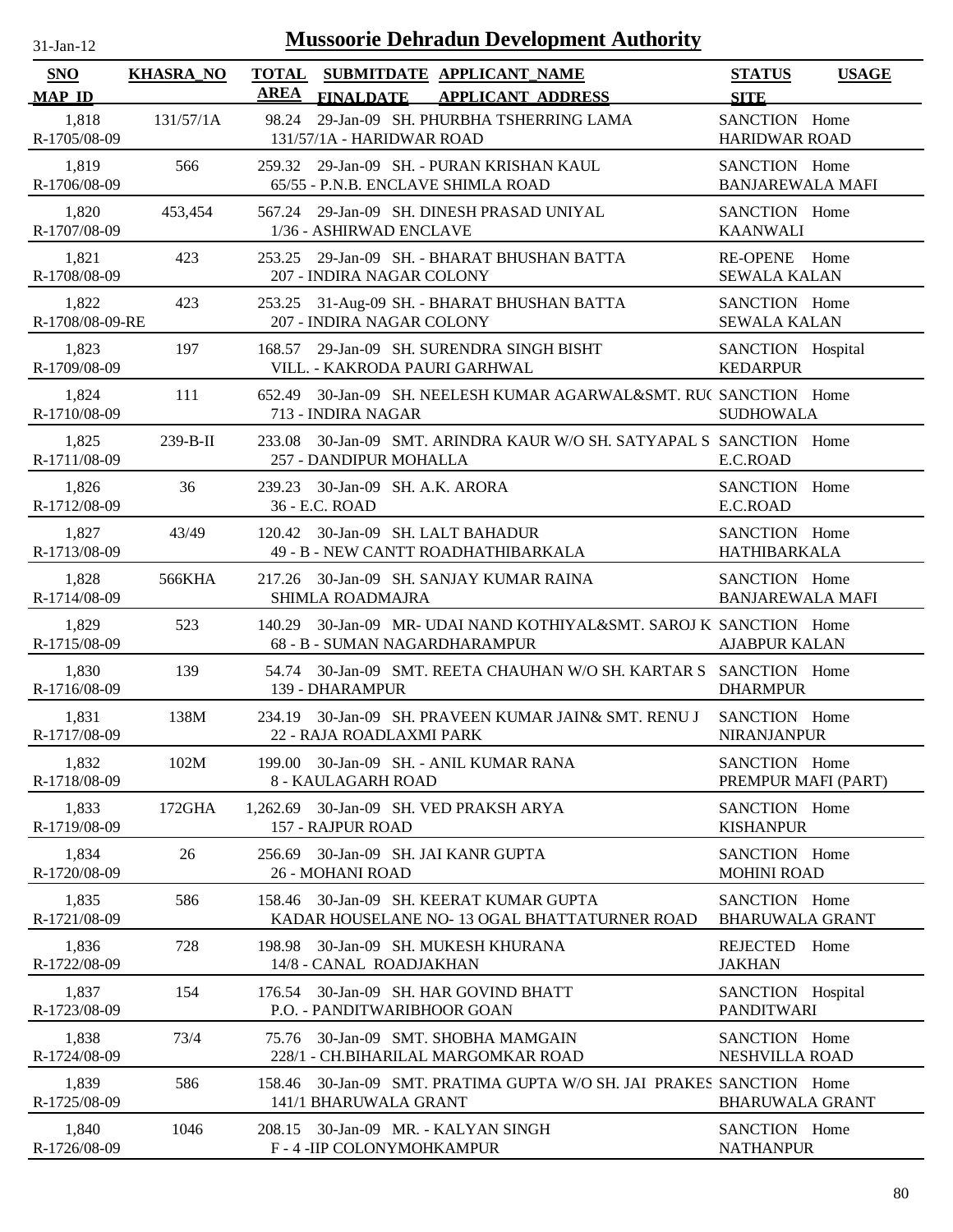| <b>SNO</b><br><b>MAP ID</b> | <b>KHASRA_NO</b> | <b>TOTAL</b><br>SUBMITDATE APPLICANT NAME<br><b>AREA</b><br>FINALDATE APPLICANT ADDRESS                       | <b>STATUS</b><br><b>USAGE</b><br><b>SITE</b> |
|-----------------------------|------------------|---------------------------------------------------------------------------------------------------------------|----------------------------------------------|
| 1,841<br>R-1727/08-09       | 75               | 178.25<br>30-Jan-09 SMT. VIJAY KUMARI<br>1 - MANHANT ROAD                                                     | SANCTION Home<br><b>AJABPUR KHURD</b>        |
| 1,842<br>R-1728/08-09       | 308              | 295.21 30-Jan-09 SH. PUNEET GAUR& SH. NAVNEET GAUR<br><b>AJABPUR KALAN</b>                                    | SANCTION Home<br><b>AJABPUR KALAN</b>        |
| 1,843<br>R-1729/08-09       | 190MIN           | 195.07 30-Jan-09 SMT. MADHURI JISHI W/O SH. VIRENDRA D SANCTION Home<br>AJABPUR KHURDD-BLOCK - SARSWATI VIHAR | <b>AJABPUR KHURD</b>                         |
| 1,844<br>R-1730/08-09       | 518M             | 225.83 30-Jan-09 SMT. MAMTA DAHAR&SMT. PREM KAUR<br>56/5 - BLOCK - IIIBHANDARI BAG                            | SANCTION Home<br><b>BHARUWALA GRANT</b>      |
| 1,845<br>R-1731/08-09       | 325              | 2-Feb-09 SH. PURNANAD SAKLANI<br>299.10<br>65- A - SAKET COLONYAJABPUR KALAN                                  | SANCTION Home<br><b>AJABPUR KALAN</b>        |
| 1,846<br>R-1732/08-09       | 253MIN           | 262.86 2-Feb-09 SH. PADMENDRA SAKLANI&SMT. ANJANA ! SANCTION Home<br>183 - MODEL COLONYARAGHAR                | <b>NATTHANPUR</b>                            |
| 1,847<br>R-1733/08-09       | 579/443          | 2-Feb-09 MRS- PREETI REKSI W/O MR- PANKAJ REKH SANCTION Home<br>93.61<br><b>LANE NO-2 VIJAY PARK EXTN</b>     | VIJAY PARK EXTN.                             |
| 1,848<br>R-1734/08-09       | $S-3-C-169$      | 667.47 2-Feb-09 COL. - DIPENDER SINGH RAWAT<br>64 - NEW COLONYBALLUPUR                                        | SANCTION Home<br>DEFENCE COLONY              |
| 1,849<br>R-1735/08-09       | 124m             | SH. PERVESH KUMAR JAIN<br>185.30 2-Feb-09<br>C-18/1 - NEW TYPE - III - O.F.D. ESTATERAIPUR                    | SANCTION Home<br><b>ADOIWALA</b>             |
| 1,850<br>R-1736/08-09       | 79               | $153.61$ 2-Feb-09<br>SH. MADAN GOPAL&SH. HARI MOHAN<br>147 - SAHARANPUR ROAD                                  | SANCTION Hospital<br><b>SAHARANPUR ROAD</b>  |
| 1,851<br>R-1737/08-09       | 233              | 197.39 2-Feb-09 SH. JAGAT RAM NEGI<br><b>AJABPUR KALAN</b>                                                    | SANCTION Home<br><b>AJABPUR KALAN</b>        |
| 1,852<br>R-1738/08-09       | 33               | <b>SH. HIRA SINGH BISHT</b><br>$414.21 \quad 2\text{-} \text{Feb-09}$<br>LANE NO - 1 - BADRIPUR ROAD          | SANCTION Home<br><b>BADRIPUR</b>             |
| 1,853<br>R-1739/08-09       | 296/2            | 436.06 2-Feb-09 SMT. NANDI JUYAL W/O SH. RVI SHANKER J SANCTION Home<br><b>B-8-VASANT VIHARPHASE - II</b>     | <b>KAANWALI</b>                              |
| 1,854<br>R-1740/08-09       | 125              | 205.85 3-Feb-09 SH. ULLAS BHATNAGAR<br>III /4 - AIYKER COLONYNEHRU COLONYDHARAMPUR                            | SANCTION Home<br><b>KARANPUR</b>             |
| 1,855<br>R-1741/08-09       | 866MIN           | 350.22 3-Feb-09 MR. HARIHAR SINGH BIAHT<br>DAYA COMPLEXHARIDWAR ROAD                                          | SANCTION Home<br><b>NATHANPUR</b>            |
| 1,856<br>R-1742/08-09       | 27               | 292.08 3-Feb-09 SMT. MANJU SHARMA URF MANJULA DWI\ SANCTION Home<br>C - 37 - NEHRU COLONY                     | <b>SHAH NAGAR</b>                            |
| 1,857<br>R-1743/08-09       | 858M             | 3-Feb-09<br><b>SH. VISHNU PRASAD</b><br>170.60<br><b>AJABPUR KALAN</b>                                        | SANCTION Home<br><b>AJABPUR KALAN</b>        |
| 1,858<br>R-1744/08-09       | 561              | 199.92 3-Feb-09<br><b>SH. RAJENDRA SINGH BISHT</b><br>10 - DHARAMPUR                                          | SANCTION Home<br><b>BADRIPUR</b>             |
| 1,859<br>R-1745/08-09       | 882M             | 242.63 3-Feb-09<br>SH. VISHAL MANI BAHUGUNA<br>R/O - MOLDA TEHSILRAJGARHI BARKOTUTTARKASHI                    | SANCTION Home<br><b>NATHANPUR</b>            |
| 1,860<br>R-1746/08-09       | 1208             | 234.82 3-Feb-09<br>MR. - SANJAY KUMAR UNIYAL<br>T - III - H - 6SAMCHOR VIHAR COLONYINDRA NAGAR                | SANCTION Home<br><b>KAANWALI</b>             |
| 1,861<br>R-1747/08-09       | 1338M            | 232.33 3-Feb-09<br>SMT. RESHMA W/O SH. RAM KISHAN<br>NAI BASTI GANDHI GRAMKANWALI                             | SANCTION Home<br><b>KAANWALI</b>             |
| 1,862<br>R-1748/08-09       | 1281M            | 3-Feb-09 SH. MANISH KUMAR GOYAL<br>285.16<br>67/30 - TYAGI ROAD                                               | SANCTION Home<br><b>GARHI</b>                |
| 1,863<br>R-1749/08-09       | 208/3            | 3-Feb-09<br><b>SH. MOHAN LAL</b><br>143.00<br>208/3/160 - AMBEDKAR MARGD.L. ROAD                              | SANCTION Hospital<br>D.L.ROAD                |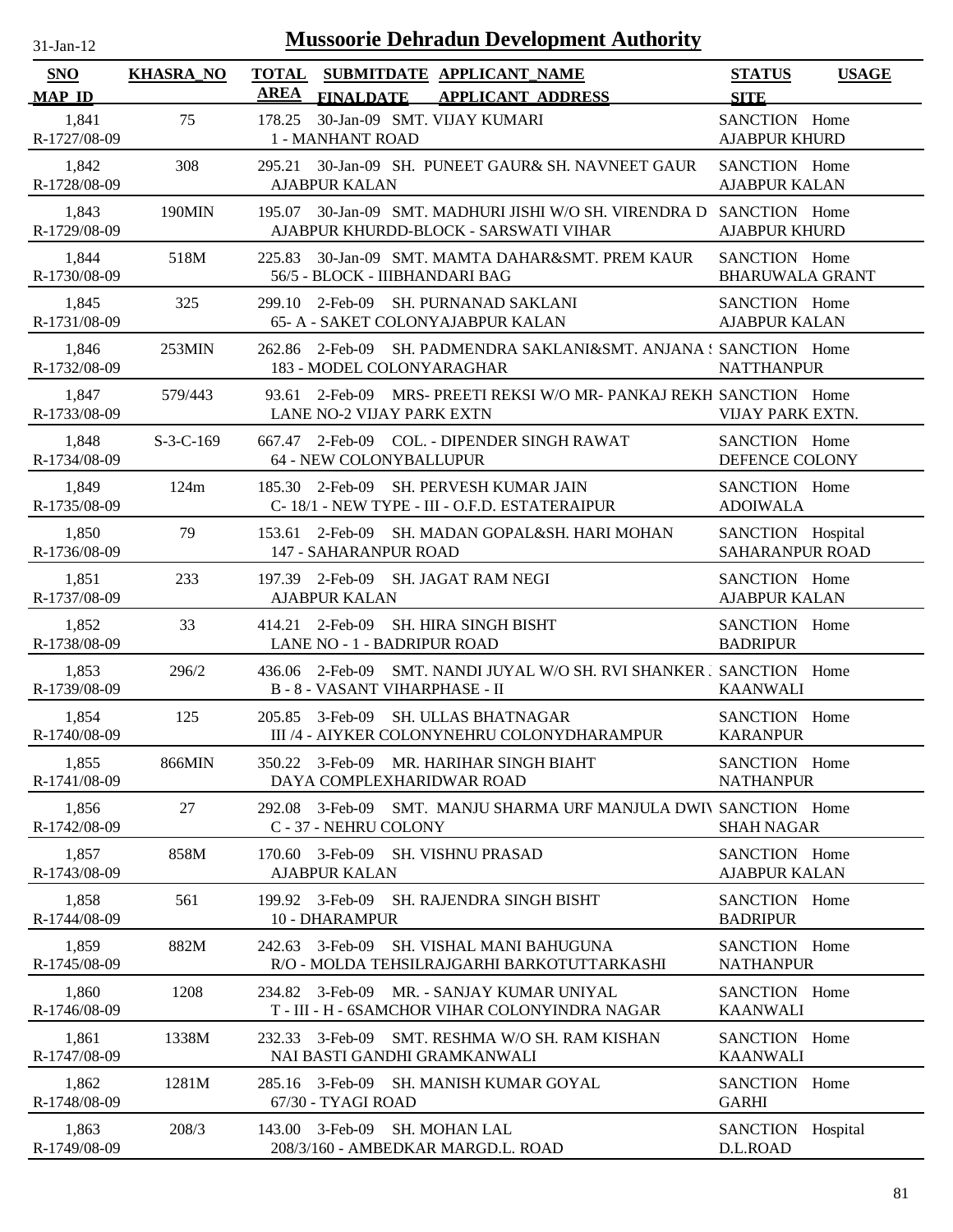| $31-Jan-12$                 |                  | <b>Mussoorie Dehradun Development Authority</b>                                                          |                                              |
|-----------------------------|------------------|----------------------------------------------------------------------------------------------------------|----------------------------------------------|
| <b>SNO</b><br><b>MAP ID</b> | <b>KHASRA_NO</b> | <b>TOTAL</b><br>SUBMITDATE APPLICANT NAME<br><b>AREA</b><br><b>FINALDATE</b><br><b>APPLICANT ADDRESS</b> | <b>STATUS</b><br><b>USAGE</b><br><b>SITE</b> |
| 1,864<br>R-1750/08-09       | 133/59           | 3-Feb-09 MR. ALOK KUMAR &RAKESH KUMAR GUPT SANCTION Guest House<br>798.97<br>28 - CHAKRATA ROAD          | SAHARANPUR ROAD                              |
| 1,865<br>R-1751/08-09       | 173              | 2,002.62 3-Feb-09 M/S - NEW LIFE CENTRE<br>NEW LAFE CENTRE173 - RAJPUR ROAD                              | REJECTED Hostel<br><b>RAJPUR ROAD</b>        |
| 1,866<br>R-1752/08-09       | 52/53            | 125.70 3-Feb-09 SH. KAILASH CHANDRA&SMT, SUSHME DEV SANCTION Home<br>10 - D.A.V. COLLAGE ROAD            | D.A.V. COLLAGE ROAD                          |
| 1,867<br>R-1753/08-09       | 71/2             | 151.27 3-Feb-09 SH. CHANDRA PRAKSH BHATNAGAR<br>72/2 - GOVIND GARH                                       | SANCTION Home<br><b>GOVIND GARH</b>          |
| 1,868<br>R-1754/08-09       | 357M             | MRS- RAMESWARI DEVI W/O MR. SHANKA<br>169.88<br>3-Feb-09<br>82 - TEA ESTATEBANJARAWALA                   | SANCTION Home<br><b>AJABPUR KHURD</b>        |
| 1,869<br>R-1755/08-09       | 272/1            | 3-Feb-09 SH. KARAN KUMAR ARORA<br>125.40<br>43/1 - TYAGI RPAD                                            | REJECTED<br>Home<br><b>SEWALA KALAN</b>      |
| 1,870<br>R-1756/08-09       | 596min           | SH. P.R. KASHYAP<br>198.88<br>4-Feb-09<br>24 - A - CIRCULAR ROAD                                         | SANCTION Home<br><b>DHARAMPUR DANDA</b>      |
| 1,871<br>R-1757/08-09       | 95               | <b>SH. DEEPAK KUAMR</b><br>168.25<br>4-Feb-09<br>VILL. - PREMPUR MAFINEAR KAULAGARH SCHOOL               | REJECTED Hospital<br>PREMPUR MAFI (PART)     |
| 1,872<br>R-1758/08-09       | 36               | 98.14 4-Feb-09<br>SH. B.P.GOYAL&SHAMBHU DAYAL<br>6 - ARAGHAR                                             | SANCTION Home<br><b>AJABPUR KHURD</b>        |
| 1,873<br>R-1759/08-09       | 10               | 118.31 4-Feb-09<br>SMT. POOJA SHARMA W/O SH. ARUN SHARN SANCTION Home<br>14 - BANGALI LIBRARI ROAD       | <b>BANGALI LIBRARI ROAD</b>                  |
| 1,874<br>R-1760/08-09       | 22A/15           | 209.00 4-Feb-09<br>SMT. SUDH RATURIW/O LATE SH. JANARDH SANCTION Home<br>22 - NEW ROAD                   | <b>NEW ROAD</b>                              |
| 1,875<br>R-1761/08-09       | 358              | 4-Feb-09<br>SMT. SUSHILA DOBHAL W/O SH. S.N. DOBH/ SANCTION Home<br>283.17<br>28 - NANKSARAAMWALA TARLA  | <b>AAMWALA TARLA</b>                         |
| 1,876<br>R-1762/08-09       | 141/3            | 91.30 4-Feb-09 SH. SOHAN KAINI<br>ADHOIWALASAHASTRDHARA ROAD                                             | SANCTION Home<br><b>ADOIWALA</b>             |
| 1,877<br>R-1762/08-09-RE    | 141/3            | 91.30 26-Aug-09 SH. SOHAN KAINI<br>ADHOIWALASAHASTRDHARA ROAD                                            | SANCTION Home<br><b>ADOIWALA</b>             |
| 1,878<br>R-1763/08-09       | 307KA            | 125.70 4-Feb-09 SH. SANJAY GUPTA& MANJU GUPTA<br>5 - MALIYAN MOHALLA                                     | SANCTION Home<br><b>AJABPUR KALAN</b>        |
| 1,879<br>R-1764/08-09       | 276JHA           | 4-Feb-09<br>SMT. KAILASHI BHATT<br>610.30<br>LANE NO - IIISAKET COLONYAJABPU KALN                        | SANCTION Home<br><b>NATHANPUR</b>            |
| 1,880<br>R-1765/08-09       | 76M              | SH. SUSHIL KISHOR SHARMA<br>4-Feb-09<br>158.00<br>164 - KANDOLINEAR PURANI CHUNGIRAJPUR ROAD             | SANCTION Home<br><b>KANDOLI</b>              |
| 1,881<br>R-1766/08-09       | 240              | 4-Feb-09<br>SMT. NIRMALA DEVI W/O SH RAJENDER K. SANCTION Home<br>281.85<br>18 - MALIYA ROAD             | <b>PARK ROAD</b>                             |
| 1,882<br>R-1767/08-09       | 174              | <b>SMT. USHA RANI</b><br>144.75 4-Feb-09<br>17 - A - BLOCK - IMOHAN GARDANDELHI                          | SANCTION Home<br><b>CHIDOWALI</b>            |
| 1,883<br>R-1768/08-09       | 331              | 209.96 5-Feb-09<br>SMT. RUBI GOYALW/O SH. AJAY GOYAL<br>394/13 MIHIT NAGAR                               | SANCTION Home<br><b>SEWALA KALAN</b>         |
| 1,884<br>R-1769/08-09       | 1555             | 102.74 5-Feb-09<br><b>SH. SANJEEV KUMAR</b><br>11 - SIVALIK PURAMG.M.S. ROAD                             | SANCTION Home<br><b>KAANWALI</b>             |
| 1,885<br>R-1770/08-09       | 682/1            | 200.00 5-Feb-09<br><b>SH. SANTOSH BADONI</b><br>191 - SAHARANPUR ROADPATEL NAGAR                         | SANCTION Home<br><b>DEHRA KHAS</b>           |
| 1,886<br>R-1771/08-09       | 527M             | 223.79 5-Feb-09<br>MR - SURESH KUMAR<br>NEAR - ST. MARY P. SCHOOLSOCIETY AREA CLEMENT TO                 | SANCTION Hospital<br><b>BHARWALA GRANT</b>   |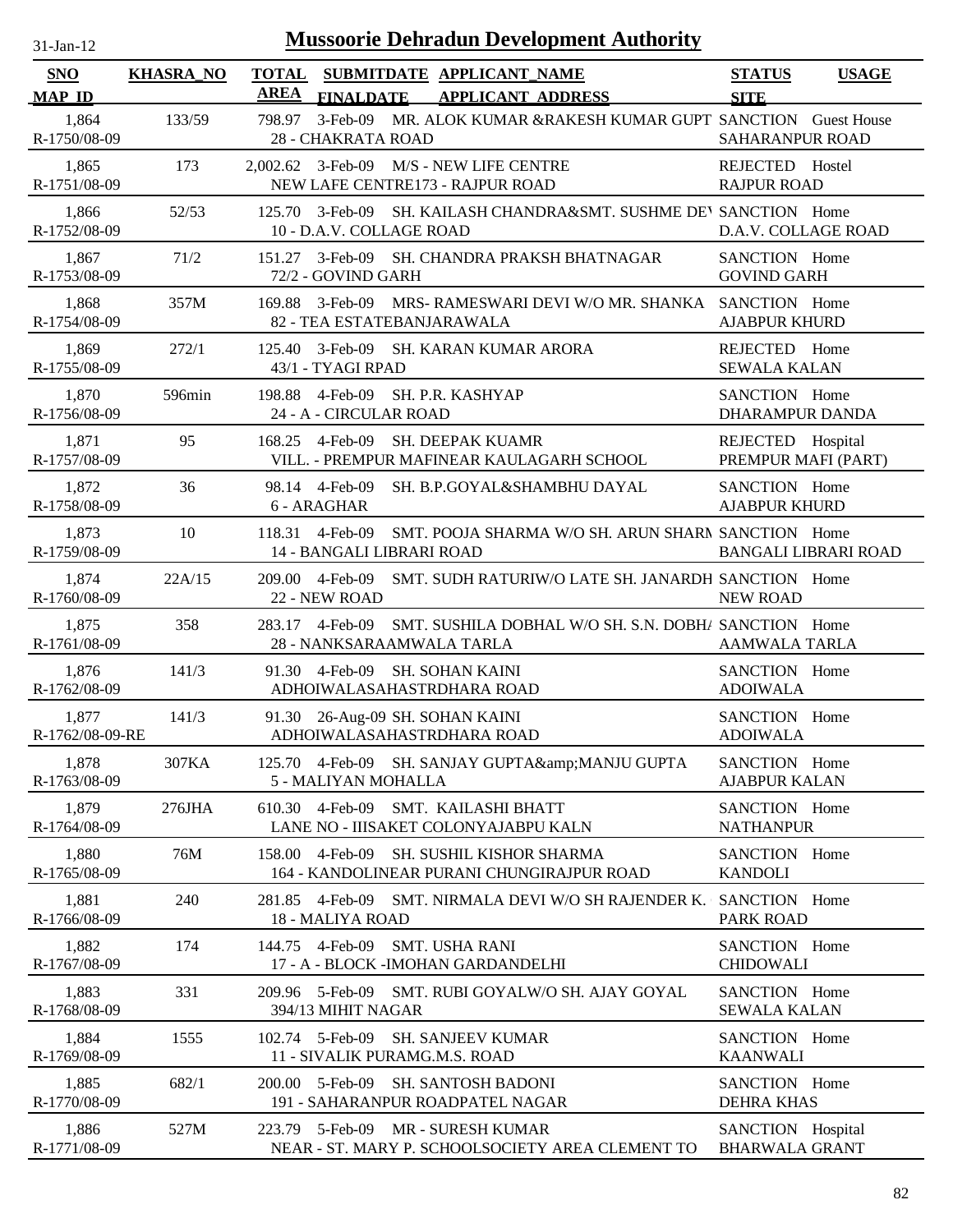| $31-Jan-12$                 |                  | <b>Mussoorie Dehradun Development Authority</b>                                                          |                                           |              |
|-----------------------------|------------------|----------------------------------------------------------------------------------------------------------|-------------------------------------------|--------------|
| <b>SNO</b><br><b>MAP ID</b> | <b>KHASRA_NO</b> | <b>TOTAL</b><br>SUBMITDATE APPLICANT_NAME<br><b>AREA</b><br><b>APPLICANT ADDRESS</b><br><b>FINALDATE</b> | <b>STATUS</b><br><b>SITE</b>              | <b>USAGE</b> |
| 1,887<br>R-1772/08-09       | 182MIN           | 5-Feb-09<br>SH. ANIL KUMAR SINGAL<br>153.08<br>13/4 KISHANPURRAJPUR ROAD                                 | SANCTION Hospital<br><b>KISHANPUR</b>     |              |
| 1,888<br>R-1773/08-09       | 591              | 156.07 5-Feb-09 ALOK SHARMA<br><b>DOIWALA</b>                                                            | SANCTION Hospital<br><b>AJABPUR KALAN</b> |              |
| 1,889<br>R-1774/08-09       | 1236min          | 200.00 5-Feb-09<br>SH. SURESH CHAND JAIN<br>1/167 KHURBURA MOHALLA                                       | SANCTION Hospital<br><b>GARHI</b>         |              |
| 1,890<br>R-1775/08-09       | 1334M            | 5-Feb-09 SH. DALBIR SINGH<br>233.90<br>725 - G.M.S. ROAD                                                 | SANCTION Home<br><b>KAANWALI</b>          |              |
| 1,891<br>R-1776/08-09       | 1047             | 260.22 5-Feb-09<br>SMT. KAMLESH KUMARI<br><b>15 - MEGH ENCLAVE</b>                                       | SANCTION Home<br><b>KAANWALI</b>          |              |
| 1,892<br>R-1777/08-09       | 163/9            | SMT. DEEPA PANDEY W/O SH.S.M. PANDEY SANCTION Home<br>265.60<br>5-Feb-09<br>PHASE - IIP.O. - PREM NAGAR  | PANDITWADI MAFI                           |              |
| 1,893<br>R-1778/08-09       | 287              | 238.51 5-Feb-09 LT. A. MURLIDHAR<br>107-A- RAJPUR ROADNATIONAL HYDROGRAPHIC OFFICE                       | SANCTION Home<br>AAMWALA TARLA            |              |
| 1,894<br>R-1779/08-09       | 169/4            | 165.46 6-Feb-09<br>SH. MANOJ KUMAR JAISWAL<br>46 - ARAGHAR                                               | SANCTION Hospital<br><b>DHARMPUR</b>      |              |
| 1,895<br>R-1780/08-09       | 1417             | 233.12 6-Feb-09<br><b>SH, SUKHDEV SINGH</b><br><b>DWARIKA PURIKANWALI</b>                                | SANCTION Home<br><b>KAANWALI</b>          |              |
| 1,896<br>R-1781/08-09       | 698              | 260.00 6-Feb-09 MR. MAHENDRA SINGH NEGI<br><b>B-AJABPUR KALAN</b>                                        | SANCTION Home<br><b>DEHRA KHAS</b>        |              |
| 1,897<br>R-1782/08-09       | 28               | 1,654.94 6-Feb-09<br>MOHINDER SINGH SADANA<br>28 - MUNICIPAL ROADDALANWALA                               | SANCTION Home<br>MUNCIPAL ROAD            |              |
| 1,898<br>R-1783/08-09       | $\overline{4}$   | 574.34 6-Feb-09<br>SH. I.D.BHARDWAJ<br>4 - ASHOK VIHARG.M.S. ROAD                                        | SANCTION Home<br><b>ASHOK VIHAR</b>       |              |
| 1,899<br>R-1784/08-09       | 748              | 376.00 6-Feb-09<br>SMT. KUSUN PANT W/O SH. J.C.PANT<br>7/22 - KALIMANDIR ENCLAVEG.M.S. ROAD              | SANCTION Home<br><b>KAANWALI</b>          |              |
| 1,900<br>R-1785/08-09       | 521              | 167.83 6-Feb-09 MR.GAJENDRA DUTT CHAMOLI<br>SUMAN NAGARAJABPUR KALAN                                     | SANCTION Home<br><b>AJABPUR KALAN</b>     |              |
| 1,901<br>R-1786/08-09       | 1434             | 166.57 6-Feb-09 M/S GANGA REALTORS<br>7 - C - RACE COURSE                                                | SANCTION Home<br><b>DEHRA KHAS</b>        |              |
| 1,902<br>R-1787/08-09       | 1431             | 170.59 6-Feb-09 GANGA REALTORS<br><b>C-7 - RACE COURSE</b>                                               | SANCTION Home<br><b>DEHRA KHAS</b>        |              |
| 1,903<br>R-1788/08-09       | 189              | 164.24 6-Feb-09<br><b>SH. KAMAL KISHORE</b><br>242 - KHURBURA                                            | SANCTION Home<br><b>NIRANJANPUR</b>       |              |
| 1,904<br>R-1789/08-09       | 1056             | 245.35 6-Feb-09 PANKAJ CHAUHAN<br>163/I KHURBURA                                                         | SANCTION Home<br><b>AJABPUR KALAN</b>     |              |
| 1,905<br>R-1790/08-09       | 197/1            | 115.42 6-Feb-09 SH. TEJPAL SINGH ASWAL<br>38 - DANGWAL MARG                                              | SANCTION Home<br><b>KAANWALI</b>          |              |
| 1,906<br>R-1791/08-09       | 248001           | 430.47 6-Feb-09 SH. SADHU<br><b>AJABPUR KALAN</b>                                                        | SANCTION Home<br><b>AJABPUR KALAN</b>     |              |
| 1,907<br>R-1792/08-09       | 111/8            | 347.38 6-Feb-09<br>SMT. SHAIL BALA VEDWAL W/O SH. SOREN SANCTION Home<br>189 - ARAGHARDHARAMPUR          | <b>MAJRI MAFI</b>                         |              |
| 1,908<br>R-1793/08-09       | 3                | 256.84 6-Feb-09 SH. HARBANS LAL GABA<br><b>3 EAST CANAL ROAD</b>                                         | SANCTION Home<br>E.C.ROAD                 |              |
| 1,909                       | 111/8            | 204.46 6-Feb-09 SMT. KIRAN BHATT W/O SH. SUBHASH BHA SANCTION Home                                       |                                           |              |

189 - ARAGHARDHARAMPUR

R-1794/08-09

MAJRI MAFI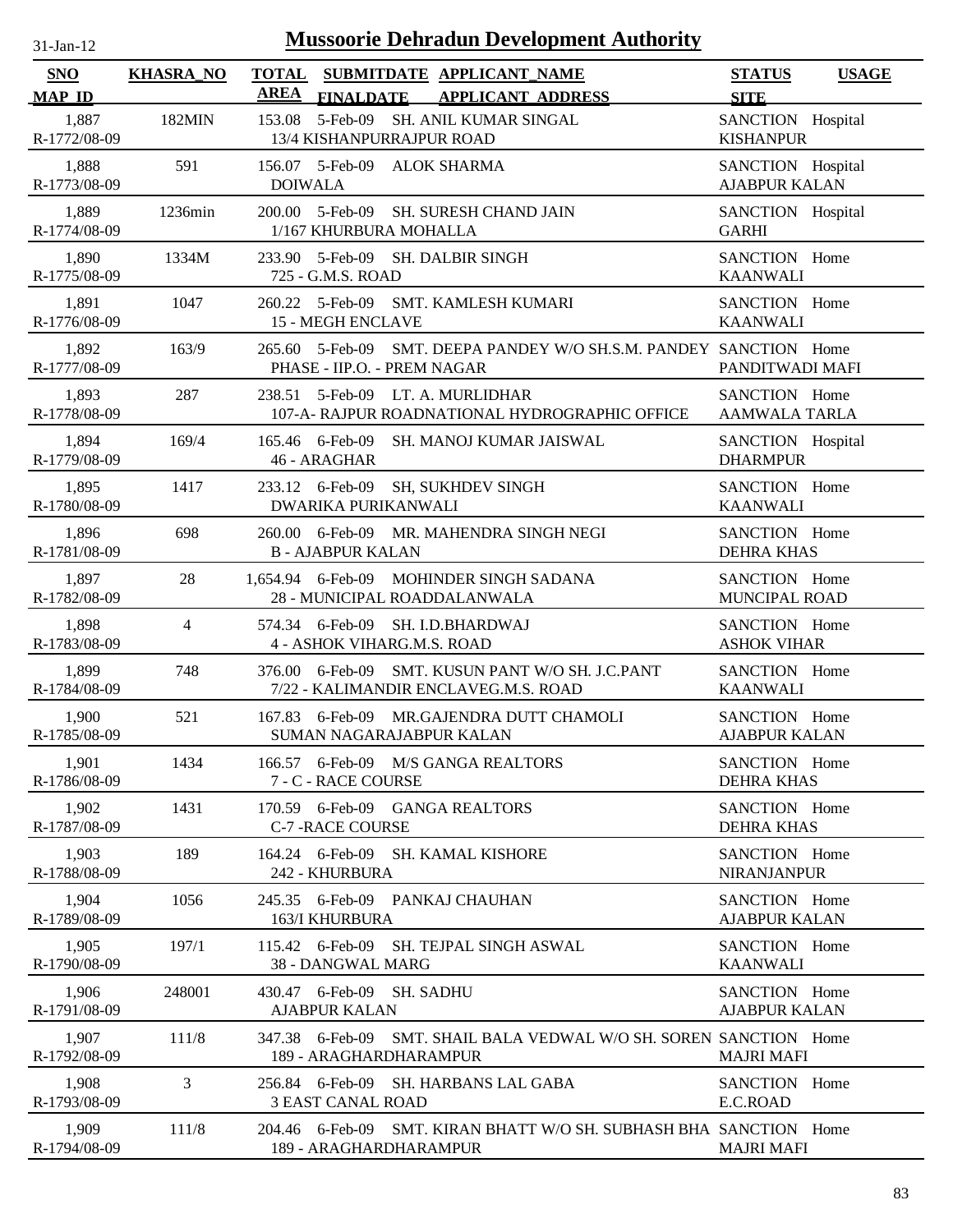| $31-Jan-12$              | <b>Mussoorie Dehradun Development Authority</b> |                                                                                                                   |                                       |              |  |
|--------------------------|-------------------------------------------------|-------------------------------------------------------------------------------------------------------------------|---------------------------------------|--------------|--|
| SNO                      | <b>KHASRA_NO</b>                                | <b>TOTAL</b><br>SUBMITDATE APPLICANT_NAME                                                                         | <b>STATUS</b>                         | <b>USAGE</b> |  |
| <b>MAP ID</b>            |                                                 | <b>AREA</b><br><b>FINALDATE</b><br><b>APPLICANT ADDRESS</b>                                                       | <b>SITE</b>                           |              |  |
| 1,910<br>R-1795/08-09    | 77                                              | 6-Feb-09 SH. ASHOK, ANIL&SURESH KUMAR<br>59.73<br>77 - MANNU GANJ                                                 | SANCTION Home                         |              |  |
| 1,911<br>R-1796/08-09    | 329m                                            | 183.78 6-Feb-09 SH. MADHUKER SHARMA & MINAKSHI SHA SANCTION Home<br>H-32 - HATHIBARKALA ESTATE                    | <b>CHIDOWALI</b>                      |              |  |
| 1,912<br>R-1797/08-09    | 542                                             | 138.13 7-Feb-09 SADANAND ADHIKARI<br>3 - GARI CANTTSHERBAG                                                        | RE-OPENE Home<br>SEWALA KALAN         |              |  |
| 1,913<br>R-1797/08-09-RE | 542                                             | 138.13 1-May-09 SADANAND ADHIKARI<br>3 - GARI CANTTSHERBAG                                                        | SANCTION Home<br><b>SEWALA KALAN</b>  |              |  |
| 1,914<br>R-1798/08-09    | 1434                                            | 174.48 9-Feb-09 GAGNGA REALTORS<br><b>C-7 RACE COURSE</b>                                                         | SANCTION Home<br><b>DEHRA KHAS</b>    |              |  |
| 1,915<br>R-1799/08-09    | 167                                             | 418.05 9-Feb-09 SH. D.R. SHARMA<br>B-190 S-4 DEFENCE COLONY                                                       | SANCTION Home<br>DEFENCE COLONY       |              |  |
| 1,916<br>R-1800/08-09    | 1135,1136                                       | 198.22 9-Feb-09 SMT. AYODHYA NAUTIYAL<br>GRAM BHIGNU PATTI THATI KATHUDDIAT. - TIHARI GARH AJABPUR KALAN          | SANCTION Home                         |              |  |
| 1,917<br>R-1801/08-09    | 183                                             | 9-Feb-09 SH. ARUN SINGH NEGI<br>191.06<br><b>AJABPUR KHURD</b>                                                    | SANCTION Home<br><b>AJABPUR KHURD</b> |              |  |
| 1,918<br>R-1802/08-09    | 1347                                            | 232.48 9-Feb-09 SH. SHASHI RAJAN<br>C - 12/6 - O.N.G.C. COLONY                                                    | SANCTION Home<br><b>KAANWALI</b>      |              |  |
| 1,919<br>R-1803/08-09    | 1157,1162                                       | SH. LAXMAN SINGH BADWAL<br>278.71 9-Feb-09<br>C/O SH. DINESH SINGH BADWALTIPE - III K.N. - 48 NEW SEC/ NATTHANPUR | SANCTION Hospital                     |              |  |
| 1,920<br>R-1804/08-09    | 180                                             | 166.50<br>9-Feb-09<br>SH. VIKRAMJEET CHAWALA& ASHOK KUM. SANCTION Home<br>39/11 - BASH ESTATECANAL ROAD           | <b>JAKHAN</b>                         |              |  |
| 1,921<br>R-1805/08-09    | 1563min                                         | 9-Feb-09<br>SH. RUPES VERMA & SMT.SEEMA VERMA<br>123.61<br>59 - SHIV COLONYPATEL NAGAR                            | SANCTION Home<br><b>KAANWALI</b>      |              |  |
| 1,922<br>R-1806/08-09    | 128/1                                           | 182.17 9-Feb-09 SH. USHA DEVI PUSHKAR<br>181 - D.L.ROADAMBEDKAR COLONY                                            | SANCTION Home<br><b>KARANPUR KHAS</b> |              |  |
| 1,923<br>R-1807/08-09    | 1221                                            | 162.67 9-Feb-09 SH. SUNIL KUMAR<br><b>4 - KAILASH PURIBALLUPUR ROAD</b>                                           | SANCTION Home<br><b>GARHI</b>         |              |  |
| 1,924<br>R-1808/08-09    | 28min                                           | 287.44 9-Feb-09 SH. GAINA SINGH KALURA<br>E - BHAGWATTI ENCLAVEUPPAR NATHANPURNEAR AMBIV NATHANPUR                | REJECTED Home                         |              |  |
| 1,925<br>R-1809/08-09    | 11/1                                            | 442.48 9-Feb-09 SH. RAMESH CHAND<br>11/1&65/51 MOHANI ROAD                                                        | SANCTION Home<br><b>MOHINI ROAD</b>   |              |  |
| 1,926<br>R-1810/08-09    | 1089KHA                                         | 209.03<br>9-Feb-09<br><b>SH. TARA SINGH</b><br>90KA - MOHALLA BAWSTER GANJANUP SAHARDITT. - BUL                   | <b>REJECTED</b><br>MAJRA              | Home         |  |
| 1,927<br>R-1811/08-09    | 67CHA                                           | 158.75 9-Feb-09 SH. HARPAL SINGH<br>84/21 - RAJPUR ROAD                                                           | <b>RE-OPENE</b><br>DANDA NOORIWALA    | Home         |  |
| 1,928<br>R-1811/08-09-RE | 67CHA                                           | 158.75<br>20-Feb-10 SH. HARPAL SINGH<br>84/21 - RAJPUR ROAD                                                       | SANCTION Home<br>DANDA NOORIWALA      |              |  |
| 1,929<br>R-1811/08-09-RE | 67CHA                                           | 7-May-10 SH. HARPAL SINGH<br>158.75<br>84/21 - RAJPUR ROAD                                                        | SANCTION Home<br>DANDA NOORIWALA      |              |  |
| 1,930<br>R-1812/08-09    | 165/2                                           | 311.02 9-Feb-09 MR. NARENDRA KUMAR<br>SHASTRI NAGAR DANDA                                                         | SANCTION Home<br><b>AJABPUR KALAN</b> |              |  |
| 1,931<br>R-1813/08-09    | 234GH                                           | 14,446.00 9-Feb-09 SH. ASHOK AGARWAL<br>SHIV KUTIRADARSH NAGARRISHIKESH                                           | SANCTION Home<br>MANGLUWALA           |              |  |
| 1,932<br>R-1814/08-09    | 141/142/148                                     | 148.59 9-Feb-09 M/S - RELIANCE INFRATEL LTD.<br>407/1 MANGAL PANDEY NAGARUNIVERCITY ROAD                          | REJECTED Towers<br>LADPUR (PART)      |              |  |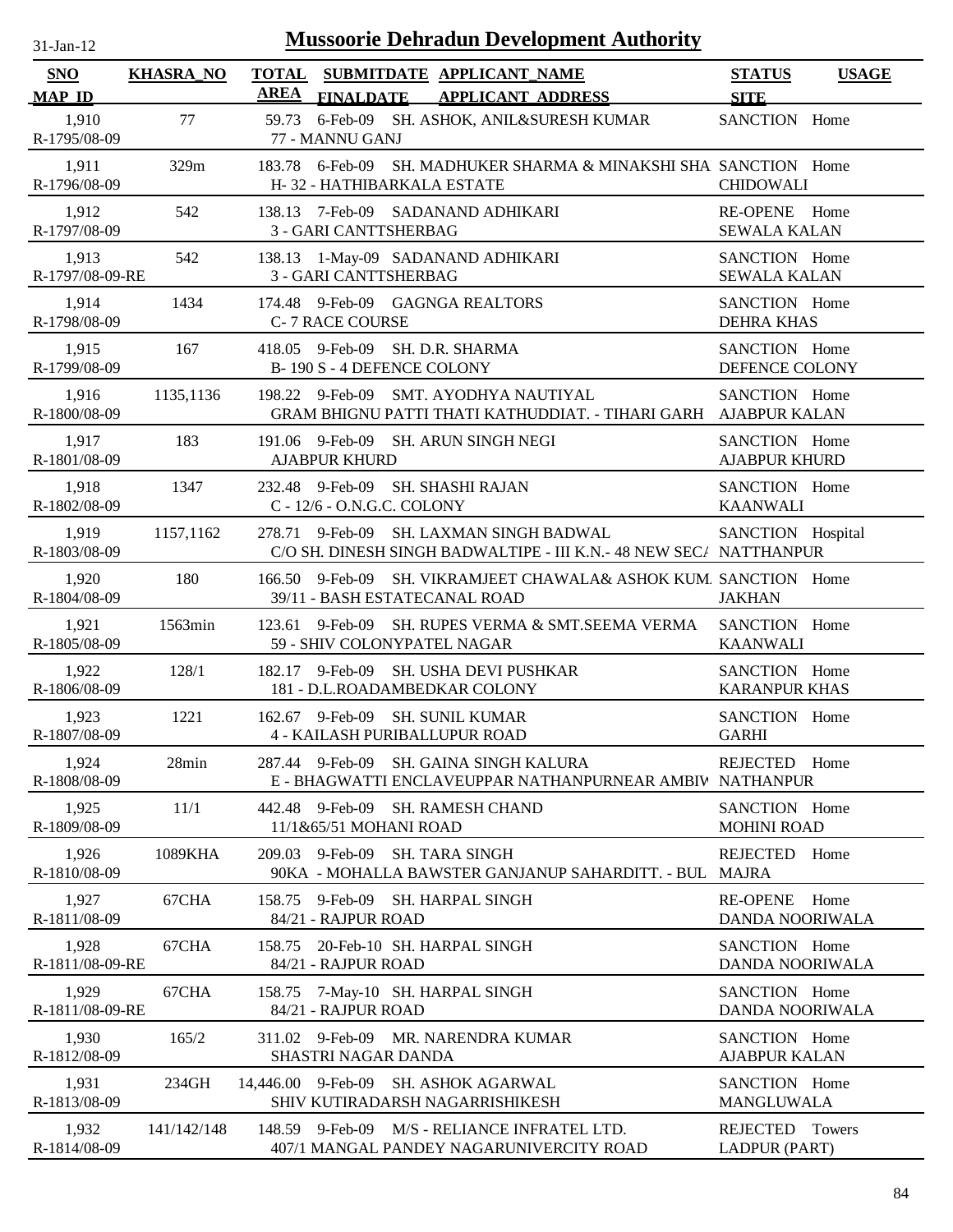| $31$ -Jan-12 |  |
|--------------|--|
|              |  |

| <b>SNO</b>               | <b>KHASRA_NO</b> | <b>TOTAL</b>                  |                                | SUBMITDATE APPLICANT_NAME                                                                                | <b>STATUS</b>                           | <b>USAGE</b>  |
|--------------------------|------------------|-------------------------------|--------------------------------|----------------------------------------------------------------------------------------------------------|-----------------------------------------|---------------|
| <b>MAP ID</b>            |                  | <b>AREA</b>                   | <b>FINALDATE</b>               | <b>APPLICANT ADDRESS</b>                                                                                 | <b>SITE</b>                             |               |
| 1,933<br>R-1815/08-09    | 100              | 104.00                        |                                | 9-Feb-09 M/S RELAINCE INFRATEL LTD<br>MANGAL PANDEY NAGARUNIVERCITY ROAD                                 | REJECTED Towers<br><b>SUNDARWALA</b>    |               |
| 1,934<br>R-1816/08-09    | 24               | 24 - RAJA ROAD                |                                | 298.32 10-Feb-09 SH. DHARAMPAL JAIN                                                                      | SANCTION Home<br><b>RAJA ROAD</b>       |               |
| 1,935<br>R-1817/08-09    | 560MIN           | 281.07                        |                                | 10-Feb-09 SMT. RAMA GULATI & MAST. HIMANSHU G SANCTION Home<br>168 - 4 - VASANT VIHAROPP - GANGA NARSARY | <b>KAANWALI</b>                         |               |
| 1,936<br>R-1818/08-09    | 80               | 290.15                        |                                | 10-Feb-09 SH. CHANDRA MANI THAPLIYAL<br>A - BLOCK - SARSWATI VIHARAJABPUR KHURD                          | SANCTION Home<br><b>AJABPUR KHURD</b>   |               |
| 1,937<br>R-1819/08-09    | 81/1             | 276.00                        | 11 - ANAND CHOWK               | 10-Feb-09 SMT. RITU GOYAL W/O PRASHANT GOYAL, SANCTION Home                                              | <b>DANDA NOORIWALA</b>                  |               |
| 1,938<br>R-1820/08-09    | 721MIN           | 160.99                        |                                | 10-Feb-09 TIRLOK SINGH RAWAT<br>C/O - BALBIR SINGH RAWATT - 55 B - UPPAR RALWAY COLC DEHRA KHAS          | SANCTION Home                           |               |
| 1,939<br>R-1821/08-09    | 407              | 103.95                        | <b>BANK COLONY RAIPUR ROAD</b> | 10-Feb-09 SMT, ANITA RAJPAL W/O SH, PRADEEP RA                                                           | SANCTION Home<br><b>ADOIWALA</b>        |               |
| 1,940<br>R-1822/08-09    | 69/4             | 90.92<br>69/4 - D.L.ROAD      |                                | 10-Feb-09 SH. CHANDRA BHAN                                                                               | SANCTION Home<br>D.L.ROAD               |               |
| 1,941<br>R-1823/08-09    | 616/2            | 261.00                        |                                | 10-Feb-09 SMT. SARITA RANI W/O SH. ARUN KUMAR<br>TURNER ROADNEAR KRIPA RAM STORECLEMENT TOWN             | SANCTION Home<br><b>MAJRA</b>           |               |
| 1,942<br>R-1824/08-09    | 665GH            | 128.06                        |                                | 10-Feb-09 SH. MANISH KUMAR JOSHI<br>C/O MUKESH JOSHINEAR RANAJI KI SARKARI RATION KI D NIRANJANPUR       | SANCTION Home                           |               |
| 1,943<br>R-1825/08-09    | 9B/112           | 281.56                        | 104 ST. 6 - RAJENDER NAGAR     | 10-Feb-09 SMT, BEENA MANI W/O LATE SH, S.J. MANI SANCTION Home                                           | <b>KAULAGARH ROAD</b>                   |               |
| 1,944<br>R-1826/08-09    | 81/1             | 120 - MAJARA                  |                                | 118.61 10-Feb-09 SH. KARAM CHAND                                                                         | SANCTION Home<br>NIRANJANPUR            |               |
| 1,945<br>R-1827/08-09    | 81/1             | 118.61                        |                                | 10-Feb-09 SMT. GURDEEP KAUR W/O SH. SATNAM SI SANCTION Home<br>388/1 - SHIVALIK ENCLAVERACE COURSE       | <b>NIRANJANPUR</b>                      |               |
| 1,946<br>R-1828/08-09    | 704              | 112.68                        | VILL. - KEDAR PUR              | 10-Feb-09 SMT. MEENAKSHI SHARMA W/O SH. RAJES                                                            | SANCTION Home<br><b>DEHRA KHAS</b>      |               |
| 1,947<br>R-1829/08-09    | 719              |                               | <b>SUBHASH NAGAR</b>           | 99.08 10-Feb-09 SH. PARAMDEEP CHAUHAN                                                                    | SANCTION Home<br><b>MAJRA</b>           |               |
| 1,948<br>R-1830/08-09    | 408/1            | 120.00                        |                                | 10-Feb-09 M/S - RELAINCE INFRATEL LTD.<br>407/1 - MANGAL PANDEY NAGARUNIVERSITY ROADMERAT VASANT VIHAR   | <b>REJECTED</b>                         | <b>Towers</b> |
| 1,949<br>R-1831/08-09    | 13               | 144.00                        |                                | 10-Feb-09 M/R - RELAINCE INFRATEL LTD.<br>417/1 MANGAL PANDEY NAGARUNIVERCITY ROADMEERU                  | <b>REJECTED</b><br><b>GARHI</b>         | <b>Towers</b> |
| 1,950<br>R-1832/08-09    | 663              | 744.22                        | 21 - A - CORZEN ROAD           | 10-Feb-09 SMT. KAMLA GUPTA                                                                               | SANCTION Home<br><b>BHARUWALA GRANT</b> |               |
| 1,951<br>R-1833/08-09    | 80MIN            | 97.86                         | 71/37 - NESVILLA ROAD          | 10-Feb-09 SMT. ASHA SEMWAL W/O SH. VIMAL DEV S REJECTED Home                                             | NESHVILLA ROAD                          |               |
| 1,952<br>R-1833/08-09-RE | 80MIN            | 97.86                         | 71/37 - NESVILLA ROAD          | 28-Oct-09 SMT. ASHA SEMWAL W/O SH. VIMAL DEV S SANCTION Home                                             | NESHVILLA ROAD                          |               |
| 1,953<br>R-1834/08-09    | 1145             | 247.59<br><b>UPPER RAIPUR</b> |                                | 11-Feb-09 SH. HARISH CHAND SINGH NEGI                                                                    | <b>RE-OPENE</b><br><b>TUNWALA</b>       | Home          |
| 1,954<br>R-1834/08-09-RE | 1145             | <b>UPPER RAIPUR</b>           |                                | 247.59 20-May-09 SH. HARISH CHAND SINGH NEGI                                                             | SANCTION Home<br><b>TUNWALA</b>         |               |
| 1,955<br>R-1835/08-09    | 1098/1           | 126.61                        | VILL. - KANWALI                | 11-Feb-09 SH. MUKESH & SH. SONU KUMAR                                                                    | SANCTION Home<br><b>KAANWALI</b>        |               |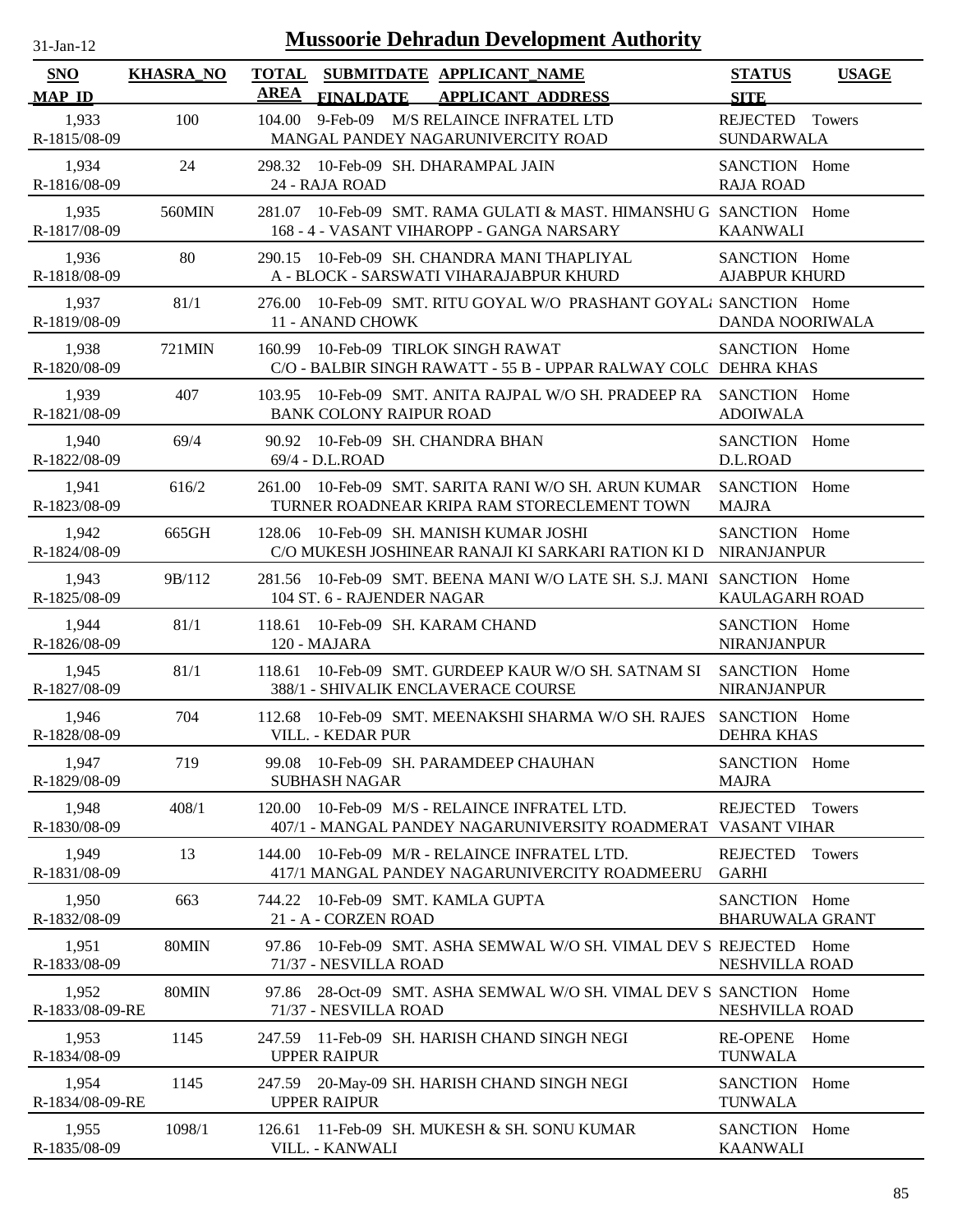| $31$ -Jan-12                |                  |             | <b>Mussoorie Dehradun Development Authority</b>                                                                       |                                           |                       |
|-----------------------------|------------------|-------------|-----------------------------------------------------------------------------------------------------------------------|-------------------------------------------|-----------------------|
| <b>SNO</b><br><b>MAP ID</b> | <b>KHASRA_NO</b> | <b>AREA</b> | TOTAL SUBMITDATE APPLICANT NAME<br><b>FINALDATE</b><br><b>APPLICANT ADDRESS</b>                                       | <b>STATUS</b><br><b>SITE</b>              | <b>USAGE</b>          |
| 1,956<br>R-1836/08-09       | 187              |             | 178.93 11-Feb-09 SH. KOTWAL SINGH RAWAT<br>LOWER RAJEEV NAGAR                                                         | SANCTION Hospital<br><b>AJABPUR KALAN</b> |                       |
| 1,957<br>R-1837/08-09       | 1088m            |             | 444.30 11-Feb-09 SMT. DHANWATI DEVI<br>176 - GRAM - KANWALI                                                           | SANCTION Home<br><b>KAANWALI</b>          |                       |
| 1,958<br>R-1838/08-09       | 1135/1601        |             | 128.00 11-Feb-09 SH. ISRAR AHMAD<br>A - 16/5 - O.N.G.C. COLONYKAULAGARH ROAD                                          | SANCTION Home<br><b>KAANWALI</b>          |                       |
| 1,959<br>R-1839/08-09       | 149              |             | 105.34 12-Feb-09 SMT. KAUSHYLA RANA W/O SH. ISHWAR S<br>33/1 - DOBHALWALA                                             | SANCTION Home<br><b>DOBHALWALA</b>        |                       |
| 1,960<br>R-1840/08-09       | 281/1            |             | 251.30 12-Feb-09 SH. TAJWAR SINGH RAWAT<br>24/9D VIJA PARK EXT.STREET NO - 14                                         | RE-OPENE Home<br><b>KAANWALI</b>          |                       |
| 1,961<br>R-1840/08-09-RE    | 281/1            | 251.30      | 1-May-09 SH. TAJWAR SINGH RAWAT<br>24/9D VIJA PARK EXT.STREET NO - 14                                                 | SANCTION Home<br><b>KAANWALI</b>          |                       |
| 1,962<br>R-1841/08-09       | 10               |             | 92.93 12-Feb-09 TOWER (COMM)<br><b>10 - BALLUPUR ROAD</b>                                                             | REJECTED Towers                           |                       |
| 1,963<br>R-1842/08-09       | 167              |             | 184.44 12-Feb-09 SH. ANIL JUYAL<br>EWS - 107 - M.D.D.A. COLON                                                         | SANCTION Home<br><b>BADRIPUR</b>          |                       |
| 1,964<br>R-1843/08-09       | 215              |             | 250.00 12-Feb-09 SMT. UDAY DEVI W/0 LATE SH. ANAND S<br>5/163 MATA MANDIR COLONYAJABPUR KALAN                         | SANCTION Home<br><b>AJABPUR KALAN</b>     |                       |
| 1,965<br>R-1844/08-09       | 605              |             | 162.15 12-Feb-09 SMT. MEENA BINJOLA W/O SH. RAJENDER F SANCTION Home<br>LANE NO - 3 - PUSHP KUNJAJABPUR KHURD         | <b>AJABPUR KHURD</b>                      |                       |
| 1,966<br>R-1845/08-09       | 771CHH,772KA     |             | 650.00 12-Feb-09 BRIG. SANJEEV ANAND<br>TURNER ROADCLEMANT TOWN                                                       | SANCTION Home<br><b>MAJRA</b>             |                       |
| 1,967<br>R-1846/08-09       | 201              |             | 258.48 12-Feb-09 SMT. LALTTA NAGALIYA<br>43 - SUMANPURIADHOIWALA                                                      | SANCTION Home<br><b>ADOIWALA</b>          |                       |
| 1,968<br>R-1846/08-09-RE    | 201              |             | 258.48 16-Apr-09 SMT. LALTTA NAGALIYA<br>43 - SUMANPURIADHOIWALA                                                      | SANCTION Home<br><b>ADOIWALA</b>          |                       |
| 1,969<br>R-1847/08-09       | 217              |             | 1,125.26 12-Feb-09 SMT. VIDYAWATI SHARMA<br>217/286/218 - AMBEDKAR MARG                                               | SANCTION Home<br>D.L.ROAD                 |                       |
| 1,970<br>R-1848/08-09       | 393/60           |             | 154.56 12-Feb-09 SH. VIRENDRA KUMAR<br>RAKSH VIHAR ADHOIWALA                                                          | SANCTION Home<br><b>ADOIWALA</b>          |                       |
| 1,971<br>R-1849/08-09       | 717M             | 75.27       | 12-Feb-09 MRS RAJNI SHARMA W/O MR VINOD KUMA SANCTION Home<br>C/O BALAK ROMLANE NO - 12 - BHAGAT NIWASCLEMANT 1 MAJRA |                                           |                       |
| 1,972<br>R-1850/08-09       | 277&278          | 255.00      | 12-Feb-09 SMT. NEERA THAPA<br>C/O YAM THAPAKAULAGARH                                                                  | SANCTION Home<br><b>KAULAGARH</b>         |                       |
| 1,973<br>R-1851/08-09       | 122              | 139.21      | 18-Feb-09 MR. N.D. BALUNI<br><b>DOBHALWALA</b>                                                                        | SANCTION Home<br><b>DOBHALWALA</b>        |                       |
| 1,974<br>R-1852/08-09       | 14M              |             | 265.34 18-Feb-09 SMT. INDU BISHT<br>108/4 - MAN SAROVER COLONY                                                        | SANCTION Home                             | KAULAGARH MAI CHAKBH( |
| 1,975<br>R-1853/08-09       | 137              |             | 292.52 18-Feb-09 SH. RAMESH CHANDRA KAPOOR<br>137 - D.L. ROAD                                                         | SANCTION Home<br>D.L.ROAD                 |                       |
| 1,976<br>R-1854/08-09       | 578              |             | 103.47 18-Feb-09 DR. SUDESH PAL RANA<br>21 - G.M.S. ROAD                                                              | SANCTION Hospital<br><b>SEWALA KALAN</b>  |                       |
| 1,977<br>R-1855/08-09       | 48               |             | 26.81 18-Feb-09 SH. SURENDER KUMAR JAIN&SMT. INDRA J SANCTION Home<br><b>JAIN COLONYRAJA ROAD</b>                     | <b>CHAKRATA ROAD</b>                      |                       |
| 1,978<br>R-1856/08-09       | 217              |             | 448.04 18-Feb-09 SH. KUNDAN SINGH BISHT<br>E - BLOCK AJABPURKALAN                                                     | SANCTION Home<br><b>AJABPUR KHURD</b>     |                       |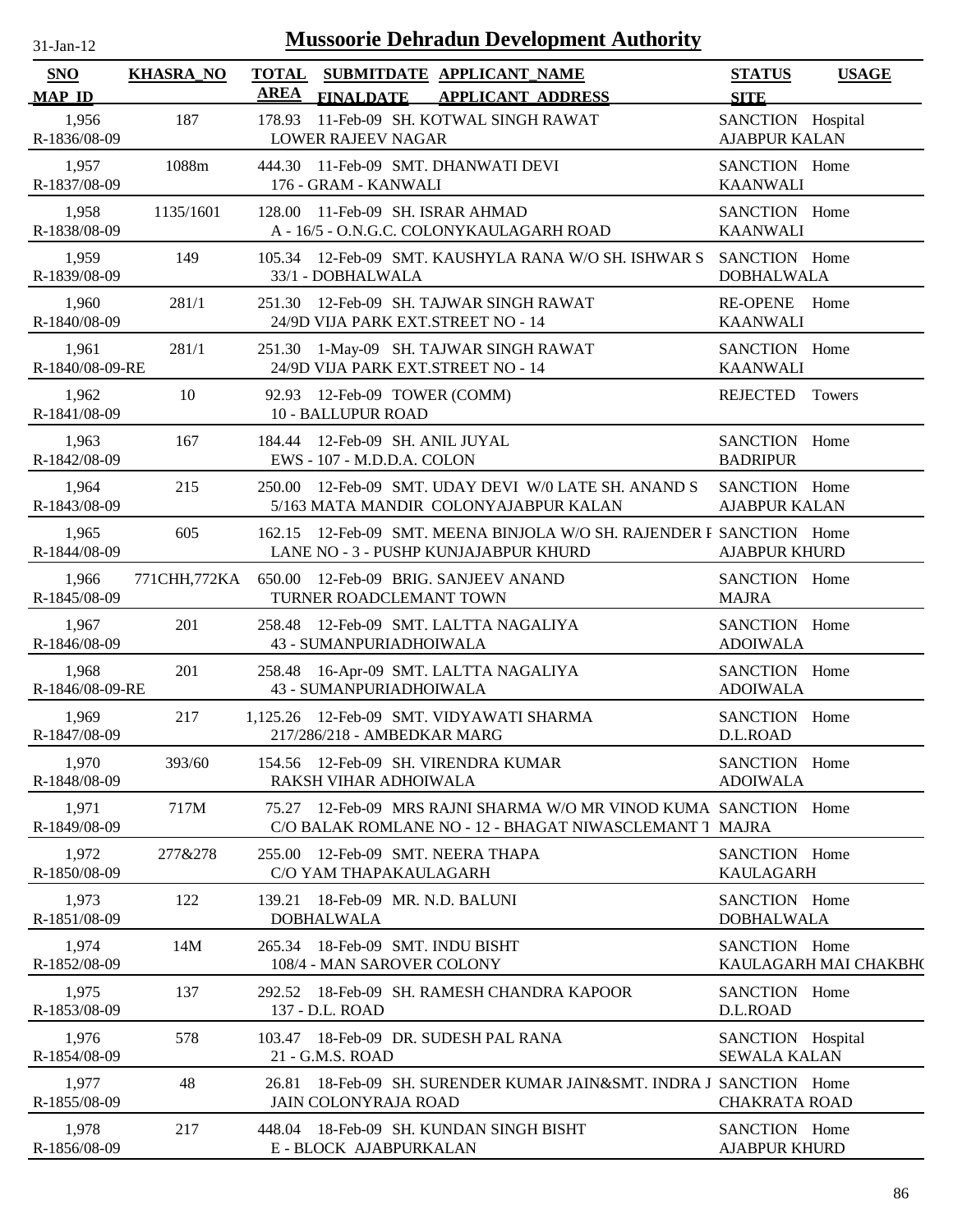| <b>Mussoorie Dehradun Development Authority</b><br>$31$ -Jan-12 |                  |                                                                                                          |                                          |              |
|-----------------------------------------------------------------|------------------|----------------------------------------------------------------------------------------------------------|------------------------------------------|--------------|
| <b>SNO</b><br><b>MAP ID</b>                                     | <b>KHASRA_NO</b> | <b>TOTAL</b><br>SUBMITDATE APPLICANT_NAME<br><b>AREA</b><br><b>FINALDATE</b><br><b>APPLICANT ADDRESS</b> | <b>STATUS</b><br><b>SITE</b>             | <b>USAGE</b> |
| 1,979<br>R-1857/08-09                                           | 62               | 18-Feb-09 SH. YOGESH GUPTA<br>109.42<br>59/2 - TYAGI ROAD                                                | SANCTION Home<br><b>REST CAMP</b>        |              |
| 1,980<br>R-1858/08-09                                           | 100              | 18-Feb-09 SH. MANOJ KUMAR JINDAL<br>165.89<br>47/2 - STREET NO - 9RAJENDAR NAGAR                         | SANCTION Hospital<br><b>LAXMAN CHOWK</b> |              |
| 1,981<br>R-1859/08-09                                           | 1246MIN          | 18-Feb-09 SMT. AMITA W/O SH. RADHEY SHAYM<br>116.17<br>7 - A - HILL VEWINDRA NAGAR                       | SANCTION Home<br><b>KAANWALI</b>         |              |
| 1,982<br>R-1860/08-09                                           | $111$ MIN        | 181.12 18-Feb-09 SMT. GODAMBARI KHANDURI<br>AJABPUR KHURDSARSHWATI VIHAR                                 | SANCTION Home<br><b>AJABPUR KHURD</b>    |              |
| 1,983<br>R-1861/08-09                                           | 84MIN            | 18-Feb-09 MAJ DEVESH BAHUKHANDI&SMT. SEEMA E SANCTION Home<br>235.00<br>71 - SHIWALIK PIRAMG.M.S. ROAD   | <b>PANDITWARI</b>                        |              |
| 1,984<br>R-1862/08-09                                           | 10/4             | 276.02 18-Feb-09 SMT. UMA DEVI W/O LATE SH. RAM CHAND SANCTION Home<br>CHAK SHAH NAGARHARIDWAR ROAD      | <b>CHAKSHAH NAGAR</b>                    |              |
| 1,985<br>R-1863/08-09                                           | 115d             | 160.83<br>18-Feb-09 SH. ARUN ARORA<br>115 -D - RACE COURSE                                               | SANCTION Home<br><b>RACE COURSE</b>      |              |
| 1,986<br>R-1864/08-09                                           | $F-24$           | 18-Feb-09 MOHD. NAIM AKBAR<br>204.00<br>138 - RACE COURSEOFFICERS COLONY                                 | SANCTION Home<br><b>RACE COURSE</b>      |              |
| 1,987<br>R-1865/08-09                                           | 266              | 194.90 18-Feb-09 SH. BRIJ MOHAN BHATT<br>481/436 - HARIDWAR ROAD                                         | SANCTION Home<br><b>AJABPUR KALAN</b>    |              |
| 1,988<br>R-1866/08-09                                           | 139              | 19-Feb-09 SH. RAJEEV KUMAR<br>188.19<br>TURNER ROADASHIMA VIHAR                                          | SANCTION Home<br><b>SEWALA KHURD</b>     |              |
| 1,989<br>R-1867/08-09                                           | 486              | 280.00<br>19-Feb-09 SH. ASHOK KUMAR<br>VILL. - JAKHANNEAR SCHOLAR HOME                                   | SANCTION Home<br><b>JAKHAN</b>           |              |
| 1,990<br>R-1868/08-09                                           | 455&456da        | 318.01<br>19-Feb-09 MR. MOHD. HASAN<br>41 - PREETI ENCLAVESHIMLA ROAD I.CI.CI BANK                       | SANCTION Home<br><b>SEWALA KALAN</b>     |              |
| 1,991<br>R-1869/08-09                                           | 383M             | 230.95 19-Feb-09 SH. KAMAL KANT DHIMAN<br>58 - A - D.L.ROAD                                              | SANCTION Home<br><b>DHORAN KHAS</b>      |              |
| 1,992<br>R-1870/08-09                                           | 23/14            | 343.05 19-Feb-09 SH. KAMAL KISHOR SHARMA& CHAND KISI SANCTION Home<br>19 - NEGI ROAD                     | <b>NEGI ROAD</b>                         |              |
| 1,993<br>R-1871/08-09                                           | 92               | 110.50 19-Feb-09 SH. YOGENDRA SINGH<br>296 - NEHRU GRAM                                                  | SANCTION Home<br><b>BADRIPUR</b>         |              |
| 1,994<br>R-1872/08-09                                           | 122              | 19-Feb-09 SMT. CHAMPA PANWAR<br>254.12<br><b>GRAM - KANDOLI</b>                                          | SANCTION Home<br><b>KANDOLI</b>          |              |
| 1,995<br>R-1873/08-09                                           | 258/12           | 19-Feb-09 SH. SUBASH CHANDER KAPOOR<br>280.09<br>258/12 - RAJPUR ROAD II76/70/ SAKET COLONY              | SANCTION Home<br><b>RAJ PUR ROAD</b>     |              |
| 1,996<br>R-1874/08-09                                           | 818              | 164.77<br>19-Feb-09 SH. UPENDRA PRASAD DANGWAL<br><b>B-OFFICER FIELDHOSTEL RACE COURSE</b>               | SANCTION Home<br><b>DEHRA KHAS</b>       |              |
| 1,997<br>R-1875/08-09                                           | 191JA            | 19-Feb-09 SH. JITENDRA SINGH TOMAR&SH. MOHIT A SANCTION Home<br>87.21<br>24/2 - BHANDRI BAGH             | <b>NIRANJANPUR</b>                       |              |
| 1,998<br>R-1876/08-09                                           | 12               | 20-Feb-09 SH. DASHAN LAL<br>116.07<br>12 - HAKIKAT RAI NAGARMANUNUGANJ                                   | SANCTION Home<br><b>MANNU GANJ</b>       |              |
| 1,999<br>R-1877/08-09                                           | 10               | 20-Feb-09 SH, RAVINDRA KUMAR RAWAT<br>190.81<br>10 - VINDALWAL NESVILL ROAD                              | SANCTION Home                            |              |
| 2,000<br>R-1878/08-09                                           | 120              | 20-Feb-09 SH. NARENDER KUMAR<br>119.00<br>120 - KARANPUR                                                 | SANCTION Home<br><b>KARANPUR</b>         |              |
| 2,001<br>R-1879/08-09                                           | 239              | 20-Feb-09 SH. VINOD KUMAR SINGH<br>318.79<br>S.D.O. FORESTCHAMPAWAT FOREST DIVISIONCHAMPAWA NATHANPUR    | SANCTION Home                            |              |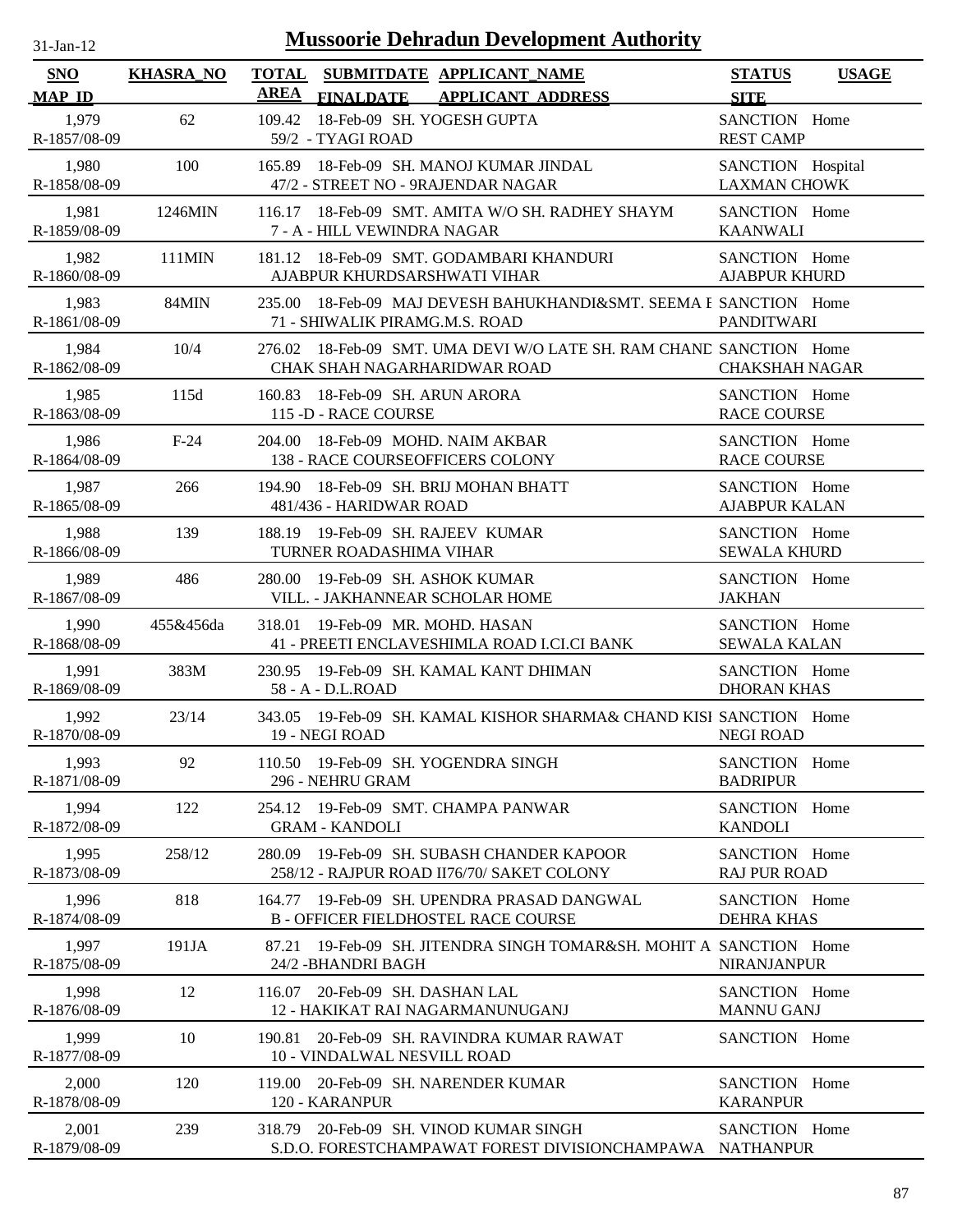| <b>Mussoorie Dehradun Development Authority</b><br>$31$ -Jan-12 |                  |                                                                                                          |                                       |              |
|-----------------------------------------------------------------|------------------|----------------------------------------------------------------------------------------------------------|---------------------------------------|--------------|
| <b>SNO</b><br><b>MAP ID</b>                                     | <b>KHASRA_NO</b> | <b>TOTAL</b><br>SUBMITDATE APPLICANT_NAME<br><b>AREA</b><br><b>APPLICANT ADDRESS</b><br><b>FINALDATE</b> | <b>STATUS</b><br><b>SITE</b>          | <b>USAGE</b> |
| 2,002<br>R-1880/08-09                                           | 1137             | 281.60<br>20-Feb-09 SH. VINOD PANDEY<br>22/2 - TEG BAHADUR ROAD                                          | SANCTION Home<br><b>AJABPUR KALAN</b> |              |
| 2,003<br>R-1881/08-09                                           | $46 - B - 1$     | 111.50 20-Feb-09 SMT. HASHINA BEGAM<br>46 - IDGAH                                                        | SANCTION Home<br><b>IDGAH</b>         |              |
| 2,004<br>R-1882/08-09                                           | 179              | 159.15 20-Feb-09 SH. PRAKASH CHANDRA JOSHI<br>151 - A - CAUNAT PLACE                                     | SANCTION Home<br><b>AJABPUR KHURD</b> |              |
| 2,005<br>R-1883/08-09                                           | 1341/2,1342/2    | 208.99 20-Feb-09 SMT. USHA RANI W/O SH. P.C. GUPTA<br>8 - SAILOK PH. - IIG.M.S. ROAD                     | SANCTION Home<br><b>KAANWALI</b>      |              |
| 2,006<br>R-1884/08-09                                           | 431MIN           | 190.00 20-Feb-09 MR. - LALITA PRASHAD THAPLYAL<br>MOTHURAWALA ROADAJABPUR KHURD                          | SANCTION Home<br><b>AJABPUR KHURD</b> |              |
| 2,007<br>R-1885/08-09                                           | 100/11           | 20-Feb-09 SH. DEVI PASAD GUPTA& SH. SANTOSH GUF SANCTION Home<br>138.74<br>100/11 NESVILLA ROAD          | NESHVILLA ROAD                        |              |
| 2,008<br>R-1886/08-09                                           | 27               | 100.92 20-Feb-09 SH. DES RAJ BHATTA&MAHANDER BATTA SANCTION Home<br>27 - VEN VIHARBALLUPR                |                                       |              |
| 2,009<br>R-1887/08-09                                           | 169/182          | 93.40 20-Feb-09 SMT. KIRAT KAUR D/O SH. GURDIT SINGH<br><b>80- PARK ROAD</b>                             | SANCTION Home<br><b>PARK ROAD</b>     |              |
| 2,010<br>R-1888/08-09                                           | 126              | 182.00 20-Feb-09 SH. SUSHIL GARG<br>18 - PARK ROAD                                                       | SANCTION Home<br><b>MAJRA</b>         |              |
| 2,011<br>R-1889/08-09                                           | 534              | 20-Feb-09 SH. RAKESH MOHAN RAWAT<br>340.00<br>84 - VIKAS LOK LANE -3SAHASTRA DHARA ROAD                  | SANCTION Home<br><b>TARLA NAGAL</b>   |              |
| 2,012<br>R-1890/08-09                                           | 1520             | 279.44 20-Feb-09 SH. RAKESH KUMAR JAIN<br>33 - DRON PURIG.M.S. ROAD                                      | SANCTION Home<br><b>KAANWALI</b>      |              |
| 2,013<br>R-1891/08-09                                           | 1528/2           | 171.18 20-Feb-09 SH. RAJENDRA PARSAD JUYAL<br>51 - ALAKNANDA ENCLAVE                                     | SANCTION Home<br><b>KAANWALI</b>      |              |
| 2,014<br>R-1892/08-09                                           | 127MIN           | 88.24 20-Feb-09 SMT. KAVITA KALA<br>LANE NO-1-28 - SATBHAW KUNJPROTAL NURSURI ROADPA PANDITWARI          | SANCTION Home                         |              |
| 2,015<br>R-1893/08-09                                           | 986              | 171.96 20-Feb-09 SH. MAHESH PARSAD JOSHI<br>17 - A BANASTHALIBALLUPUR                                    | SANCTION Home<br><b>GARHI</b>         |              |
| 2,016<br>R-1894/08-09                                           | 1115/1           | 20-Feb-09 SMT. MAHENRA BAHUGUNA<br>117.18<br>472/355 - VIYOM PRASTG.M.S. ROAD                            | SANCTION Home<br><b>KAANWALI</b>      |              |
| 2,017<br>R-1895/08-09                                           | 182/2            | 20-Feb-09 SH. ROHIT SHARMA<br>199.30<br>SAHASTRADHARA ROAD                                               | SANCTION Home<br><b>ADOIWALA</b>      |              |
| 2,018<br>R-1896/08-09                                           | 619              | 20-Feb-09 SMT. SHEEL BARTHWAL<br>361.25<br>INDRA GANDH MARGNIRANJANPUR                                   | SANCTION Home<br><b>TERNAR ROAD</b>   |              |
| 2,019<br>R-1897/08-09                                           | 1384M            | 142.75 20-Feb-09 SH. MUKESH KUMAR<br><b>G.M.S. ROADKANWALI</b>                                           | SANCTION Home<br><b>KAANWALI</b>      |              |
| 2,020<br>R-1898/08-09                                           | 211              | 20-Feb-09 SH. ANAD SINGH<br>351.71<br>37 - SAKET COLONY                                                  | SANCTION Home<br><b>AJABPUR KALAN</b> |              |
| 2,021<br>R-1899/08-09                                           | 6                | 20-Feb-09 SMT. BASANTI DEVI<br>226.99<br>VILL. KANDOLIRAJPUR RPAD                                        | SANCTION Home<br><b>KANDOLI</b>       |              |
| 2,022<br>R-1900/08-09                                           | 1513             | 20-Feb-09 SMT, SANTOSH W/O SH, DARSHAN LAL BH<br>162.53<br>107 - G.MS. ROAD                              | SANCTION Home<br><b>KAANWALI</b>      |              |
| 2,023<br>R-1901/08-09                                           | 276MIN           | 20-Feb-09 LT. COL. MOHIT LAMA<br>709.01<br>25 -D - GARHI CANTT                                           | SANCTION Home<br><b>KAULAGARH</b>     |              |
| 2,024<br>R-1902/08-09                                           | $S-2-6/47$       | 691.44 20-Feb-09 LT. COL. MADAN MOHAN BALI<br>S-2/C-47 - DEFENCE COLONY                                  | SANCTION Home<br>DEFENCE COLONY       |              |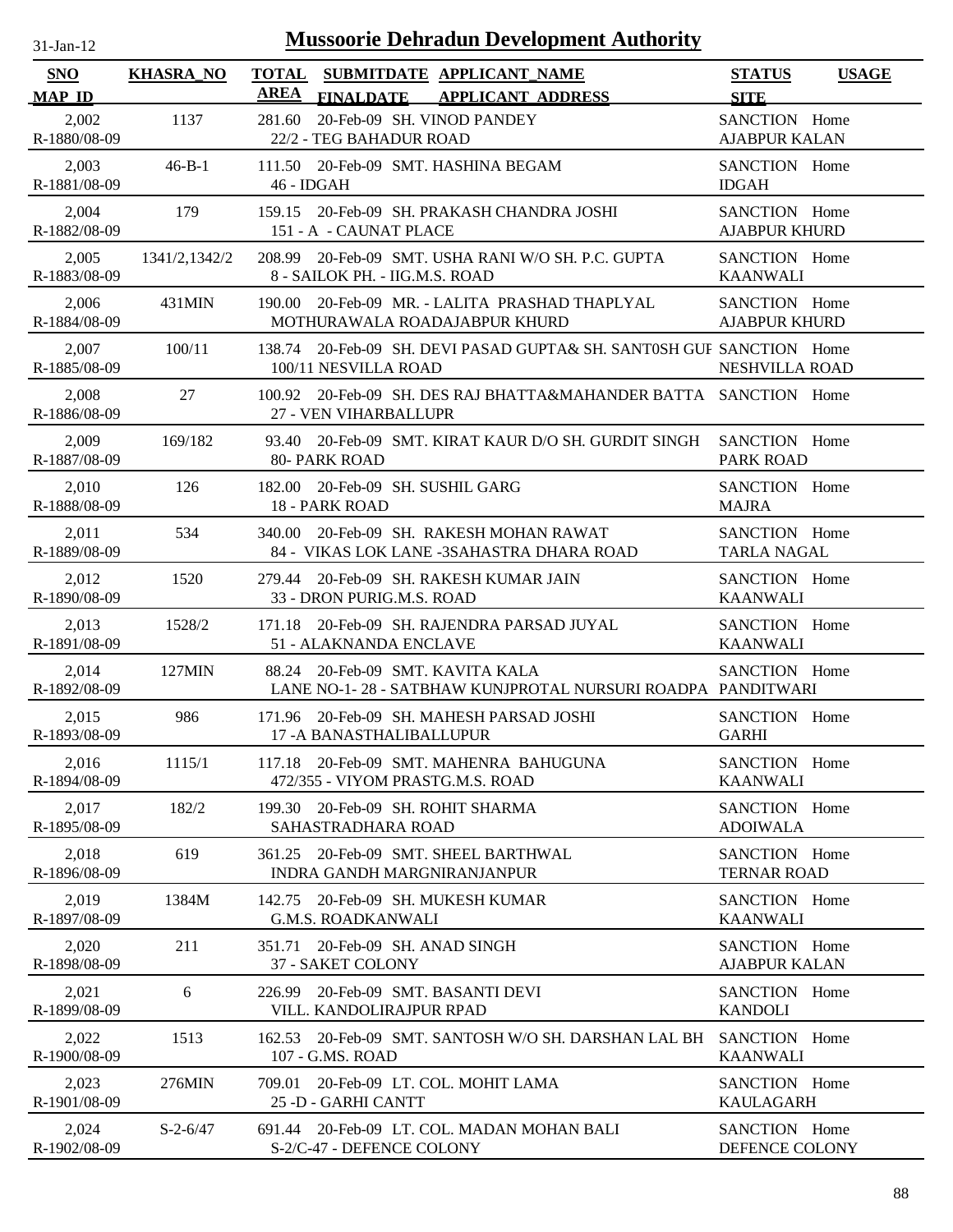| $31$ -Jan-12             |                  |                             | <b>Mussoorie Dehradun Development Authority</b>                                                                     |                                       |                       |
|--------------------------|------------------|-----------------------------|---------------------------------------------------------------------------------------------------------------------|---------------------------------------|-----------------------|
| SNO<br><b>MAP ID</b>     | <b>KHASRA_NO</b> | <b>TOTAL</b><br><b>AREA</b> | SUBMITDATE APPLICANT_NAME<br>FINALDATE APPLICANT ADDRESS                                                            | <b>STATUS</b><br><b>SITE</b>          | <b>USAGE</b>          |
| 2,025<br>R-1903/08-09    | 459              | 87.28                       | 20-Feb-09 SMT. ALAKA GHAI<br>471 - KHURBURA MOHALLA                                                                 | SANCTION Home<br>KHURBURA MOHALLA     |                       |
| 2,026<br>R-1904/08-09    | 124/1            |                             | 198.59 20-Feb-09 MR. CHANDER SEKAR JOSHI<br>12 - NALAPANI ROADD.A.V. COLLAGE ROAD                                   | SANCTION Home<br><b>NATHANPUR</b>     |                       |
| 2,027<br>R-1905/08-09    | 31MIN            |                             | 273.97 20-Feb-09 SMT. ABHA MITTAL<br>800 - RAJENDER NAGARGALI NO - 2KAULLGARH ROAD                                  | SANCTION Home<br>KAULAGARH ROAD       |                       |
| 2,028<br>R-1906/08-09    | 428MIN           |                             | 98.75 26-Feb-09 SMT. SIMMI ARORA W/O SH. ANURAG AROF RE-OPENE Home<br>43/1 TYAGI ROAD                               | <b>SEWALA KALAN</b>                   |                       |
| 2,029<br>R-1906/08-09-RE | 428MIN           |                             | 98.75 20-Apr-09 SMT. SIMMI ARORA W/O SH. ANURAG AROF SANCTION Home<br>43/1 TYAGI ROAD                               | <b>SEWALA KALAN</b>                   |                       |
| 2,030<br>R-1907/08-09    | 428MIN           |                             | 98.75 26-Feb-09 SMT. MEENU BATTA W/O SH. BHARAT BHU RE-OPENE Home<br>207 IANDIRA NAGAR COLONY                       | <b>SEWALA KALAN</b>                   |                       |
| 2,031<br>R-1907/08-09-RE | 428MIN           |                             | 98.75 22-May-09 SMT. MEENU BATTA W/O SH. BHARAT BHU SANCTION Home<br>207 INDIRA NAGAR COLONY                        | <b>SEWALA KALAN</b>                   |                       |
| 2,032<br>R-1908/08-09    | 1500             |                             | 300.67 26-Feb-09 M/S GANGA REALTORS<br>7 - C- RACE COURSE                                                           | SANCTION Home<br><b>DEHRA KHAS</b>    |                       |
| 2,033<br>R-1909/08-09    | 19/3             | 77.13                       | 26-Feb-09 SMT. SMT. JEET KAUR W/O LATE SH. SADH RE-OPENE<br>178/3 - PATEL NAGAR                                     | <b>RAJ PUR ROAD</b>                   | Home                  |
| 2,034<br>R-1909/08-09-RE | 19/3             | 77.13                       | 2-Apr-09 SMT. SMT. JEET KAUR W/O LATE SH. SADH SANCTION Home<br>178/3 - PATEL NAGAR                                 | <b>RAJ PUR ROAD</b>                   |                       |
| 2,035<br>R-1910/08-09    | 1505/1/1/7       |                             | 186.41 26-Feb-09 SH. C.M.PANDEY<br><b>30 - KALIMANDIR ENCLAVE</b>                                                   | SANCTION Home<br><b>KAANWALI</b>      |                       |
| 2,036<br>R-1911/08-09    | 498MIN           |                             | 218.28 26-Feb-09 SMT. RITU W/O SH. NARENDAR KUMAR<br>744 STNO - 4 - LANE - 3RAJENDRA NAGAR                          | SANCTION Home                         | KAULAGARH MAI CHAKBH( |
| 2,037<br>R-1912/08-09    | 543              | 88.67                       | 26-Feb-09 SH. MANOJ KUMAR DHYANI<br>85/77 - SUMANPURIADHOIWALA                                                      | REJECTED Home<br><b>SEWALA KALAN</b>  |                       |
| 2,038<br>R-1913/08-09    | 228/3&23         |                             | 102.74 26-Feb-09 SMT. LAXMI DEVI<br>228/3 - HARIDWAR ROAD                                                           | SANCTION Home<br><b>HARIDWAR ROAD</b> |                       |
| 2,039<br>R-1914/08-09    | 1246             | 116.17                      | 26-Feb-09 SH. RADHEY SHYAM<br>7 - A - HILL VEW COLONYIANDRA NAGAR                                                   | SANCTION Home<br><b>KAANWALI</b>      |                       |
| 2,040<br>R-1915/08-09    | 48               |                             | 195.64 27-Feb-09 SH. B.S. BISHT<br>SARSWATI VIHARAJABPUR KHURD                                                      | SANCTION Home<br><b>AJABPUR KHURD</b> |                       |
| 2,041<br>R-1916/08-09    | 143/1MIN         |                             | 199.89 27-Feb-09 SH. KAMAL JEET SINGH& GIAN SINGH<br>H. NO-371 - MANGOLPUR KALANDEHLI - 85                          | SANCTION Home<br>MOHKAMPUR KHURD      |                       |
| 2,042<br>R-1917/08-09    | 48               |                             | 128.34 27-Feb-09 SH. GULSHAN KUMAR SONI<br>48 - DHAMAWALA                                                           | SANCTION Home<br><b>DHAMAWALA</b>     |                       |
| 2,043<br>R-1918/08-09    | 364              |                             | 224.64 27-Feb-09 SH. SHAMBHU PRASAD&KRISHAN MOHAN (SANCTION Home<br>C/O - D.R. JOSHIMADHUR VIHAR NEAR BANGALI KOTHI | <b>AJABPUR KHURD</b>                  |                       |
| 2,044<br>R-1919/08-09    | 622              |                             | 278.72 27-Feb-09 SH. HUKAM SINGH NEGI<br>B-7/2 - O.N.G.C. COLONYKAULAGARH ROAD                                      | SANCTION Home<br><b>DHARMPUR</b>      |                       |
| 2,045<br>R-1920/08-09    | 355              |                             | 125.74 27-Feb-09 S. NAVPREET SINGH<br>86 - GURU ROAD                                                                | SANCTION Home<br><b>KISHANPUR</b>     |                       |
| 2,046<br>R-1921/08-09    | 430              |                             | 150.44 27-Feb-09 SH. JITENDER NATH SHARMA<br>TYPE - III - H. NO- 9POLICE LINE RACE COURSE                           | SANCTION Home<br><b>AJABPUR KHURD</b> |                       |
| 2,047<br>R-1922/08-09    | 987              |                             | 268.39 27-Feb-09 SMT. SUMITRA DEVI W/O LATE SH. MANGA SANCTION Home<br>8 - VANSTHLIBALLUPUR ROAD                    | <b>GARHI</b>                          |                       |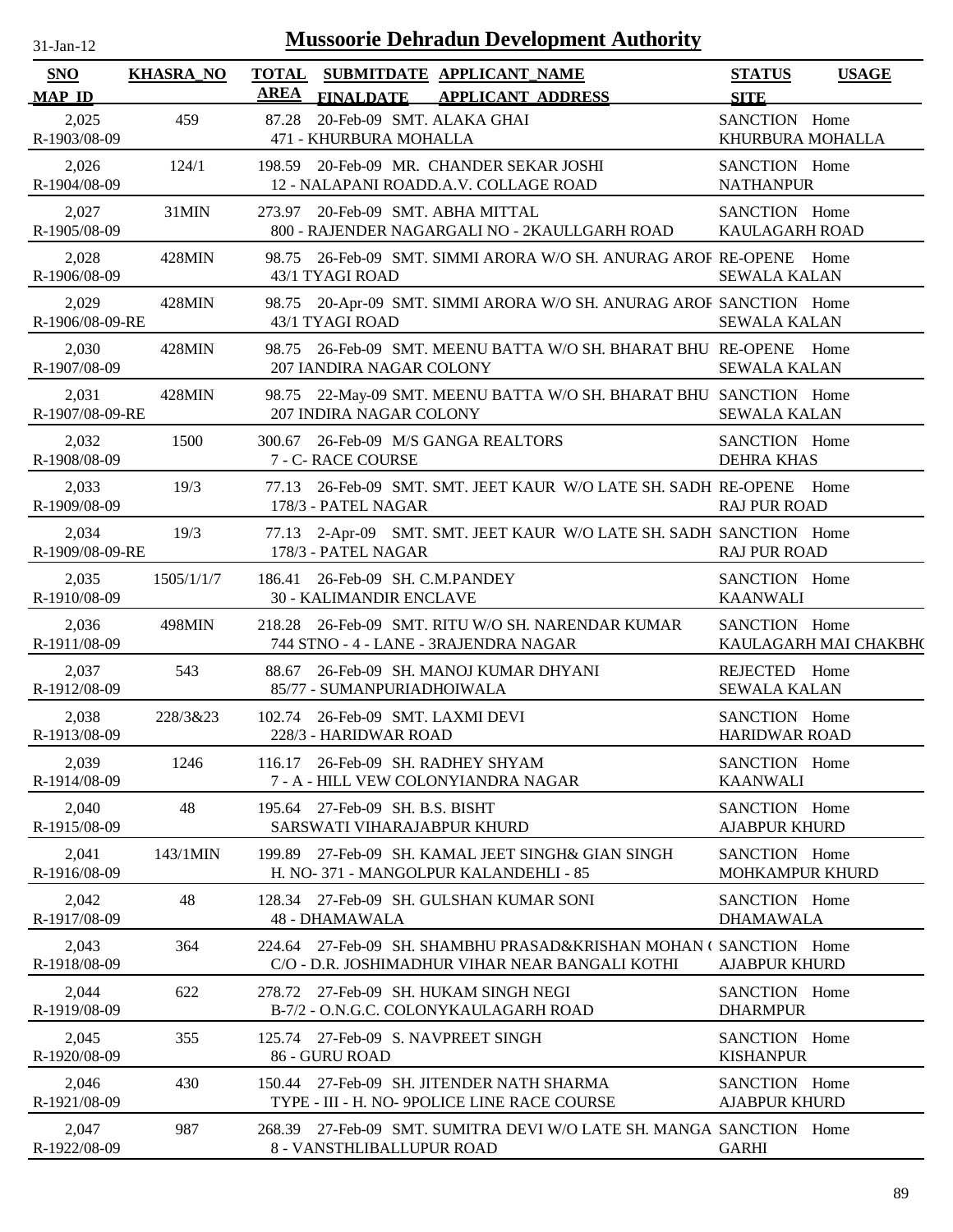| <b>Mussoorie Dehradun Development Authority</b><br>$31$ -Jan-12 |                   |                                                                                                              |                                            |              |
|-----------------------------------------------------------------|-------------------|--------------------------------------------------------------------------------------------------------------|--------------------------------------------|--------------|
| <b>SNO</b><br><b>MAP ID</b>                                     | <b>KHASRA_NO</b>  | <b>TOTAL</b><br>SUBMITDATE APPLICANT NAME<br><b>AREA</b><br><b>FINALDATE</b><br><b>APPLICANT ADDRESS</b>     | <b>STATUS</b><br><b>SITE</b>               | <b>USAGE</b> |
| 2,048<br>R-1923/08-09                                           | 16/14/10          | 27-Feb-09 SH. VIJAY NAND ACHARYA<br>260.40<br>2/3 - TEH BAHADUR ROAD                                         | SANCTION Home<br><b>ANAND CHOWK</b>        |              |
| 2,049<br>R-1924/08-09                                           | 44/1              | 142.19 27-Feb-09 MR. TARUN KUMAR<br>SAHASTRDHARA ROAD                                                        | SANCTION Home<br><b>AAMWALA TARLA</b>      |              |
| 2,050<br>R-1925/08-09                                           | 26                | 802.00 27-Feb-09 DR. VIMAL NAUTIYAL<br>26 - CIRCULAR ROAD                                                    | SANCTION Home<br><b>CIRCULAR ROAD</b>      |              |
| 2,051<br>R-1925/08-09-RE                                        | 26                | 802.00 21-May-09 DR. VIMAL NAUTIYAL<br><b>26 - CIRCULAR ROAD</b>                                             | SANCTION Home<br><b>CIRCULAR ROAD</b>      |              |
| 2,052<br>R-1926/08-09                                           | 142/263           | 174.47 27-Feb-09 AMIT NAITHANI<br>63/9 RAJPUR ROAD                                                           | SANCTION Home<br><b>BAAKRALWALA</b>        |              |
| 2,053<br>R-1927/08-09                                           | 994/1             | 27-Feb-09 SH. HENARI WILLEY<br>109.39<br>100/8 - VAN VIHARBALLUPUR CANAL ROAD                                | SANCTION Home<br><b>GARHI</b>              |              |
| 2,054<br>R-1928/08-09                                           | 134               | 193.02 27-Feb-09 SMT. ABHA MITTAL<br>800 - RAJENDRA NAGAR                                                    | SANCTION Home<br><b>KAULAGARH ROAD</b>     |              |
| 2,055<br>R-1929/08-09                                           | 90 <sub>min</sub> | 347.90 27-Feb-09 SH. BHAKTI RAM SEMWAL<br>81 - NESHVILA ROAD                                                 | SANCTION Home<br><b>CHUKKHUWALA</b>        |              |
| 2,056<br>R-1930/08-09                                           | 178MIN            | 121.00 27-Feb-09 SH. NAVIN CHAND KANDPAL<br>KAULAGARHP.O. - I.P.E.                                           | SANCTION Home<br><b>KAULAGARH</b>          |              |
| 2,057<br>R-1931/08-09                                           | 38                | 146.29 27-Feb-09 SMT. KUSUM LATA GUPTA W/O SH. S.P.GU<br>58 - PARK ROAD                                      | SANCTION Home<br><b>PARK ROAD</b>          |              |
| 2,058<br>R-1932/08-09                                           | 216               | 28-Feb-09 SH. GYANENDRA KUMAR SRIVASTAVA<br>103.67<br>87/4 - TYAGI ROAD                                      | SANCTION Home<br>KARGI GRANT (PART)        |              |
| 2,059<br>R-1933/08-09                                           | 216               | 28-Feb-09 SH. MAN SINGH<br>87.58<br>L - 26 - B - DOWN RLY COLONY                                             | SANCTION Home<br><b>KARGI GRANT (PART)</b> |              |
| 2,060<br>R-1934/08-09                                           | 734               | 267.05 28-Feb-09 SMT. JAGJGIT KAUR W/O LATE SH. SHARAN REJECTED Home<br><b>14 - SUBHASH NAGARCLAMIN TOWN</b> | <b>BHARUWALA GRANT</b>                     |              |
| 2,061<br>R-1935/08-09                                           | 577M              | 297.28 28-Feb-09 SH. GANESH KUMAR SHARMA<br>H. NO- 70 - LANE NO - 6MOHIT NAGAR KANWALI                       | SANCTION Home<br><b>KAANWALI</b>           |              |
| 2,062<br>R-1936/08-09                                           | 657               | 28-Feb-09 SH. VIJAY PRASAD PANT<br>299.68<br>6 - SAKET COLONYLANE NO - 1 - AJABPUR KALAN                     | SANCTION Home<br><b>BALAWALA</b>           |              |
| 2,063<br>R-1937/08-09                                           | 21                | 28-Feb-09 SH. KAMAL SINGH RAWAT<br>328.46<br>21 - LAKHI BAGH                                                 | SANCTION Home<br><b>LAKHI BAGH</b>         |              |
| 2.064<br>R-1938/08-09                                           | 36MIN             | 115.04 28-Feb-09 SMT. MANJU GARG W/O LATE SH. ARUN G<br>190/100 - D.L.ROAD                                   | SANCTION Home                              |              |
| 2,065<br>R-1939/08-09                                           | $14/4 - 0$        | 198.25 2-Mar-09 SMT, POORNIMA CHAUHAN W/O SH, RANBI SANCTION Home<br>10 - AKASHDEEP COLONYBALLUPUR ROAD      | <b>AKASHDEEP COLONY</b>                    |              |
| 2,066<br>R-1940/08-09                                           | 189               | 260.52 2-Mar-09 SMT, UMA BISHT W/O SH, DAVENDRA SING SANCTION Home<br>F - 12 - SHIVLOK COLONYRAIPUR ROAD     | <b>CHAK RAIPUR</b>                         |              |
| 2,067<br>R-1941/08-09                                           | 198               | 211.44 2-Mar-09 SH. BHAGWATI PRASAD JOSHI<br>S.B.C. - 69 - YAMUNA CLOLONY                                    | SANCTION Home<br><b>NATTHANPUR</b>         |              |
| 2,068<br>R-1942/08-09                                           | 15M               | 2-Mar-09 SH. DHARAMPAL SINGH&SMT KRISHNA SI<br>81.08<br>T - 10 - E - UPPERRELWAY COLONY                      | SANCTION Home<br><b>AJABPUR KHURD</b>      |              |
| 2,069<br>R-1943/08-09                                           | 20M               | 190.24 2-Mar-09 SH. S.P. BADONI<br>245 - KISHAN NAGARSIRMOT MARG                                             | SANCTION Home<br><b>KAULAGARH</b>          |              |
| 2,070<br>R-1944/08-09                                           | 705               | 228.52 2-Mar-09 SMT. ANITA JOSHI W/O SH. KISHOR KUMA<br>32 - VIDYA VIHAR                                     | SANCTION Home<br><b>DEHRA KHAS</b>         |              |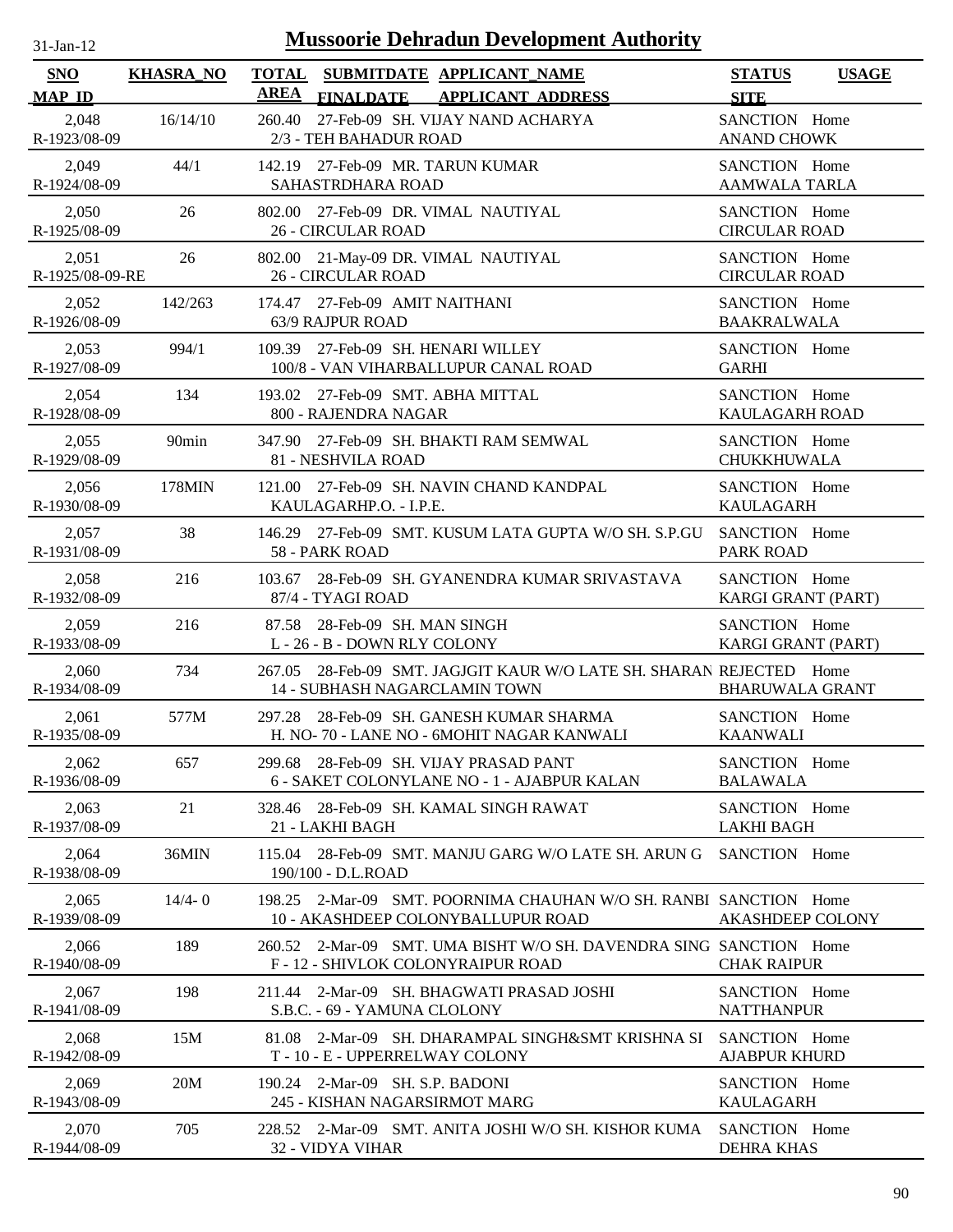| <b>Mussoorie Dehradun Development Authority</b><br>$31-Jan-12$ |                  |             |                                                                                                  |                                       |              |
|----------------------------------------------------------------|------------------|-------------|--------------------------------------------------------------------------------------------------|---------------------------------------|--------------|
| <b>SNO</b><br><b>MAP ID</b>                                    | <b>KHASRA NO</b> | <b>AREA</b> | TOTAL SUBMITDATE APPLICANT NAME<br><b>FINALDATE</b><br><b>APPLICANT ADDRESS</b>                  | <b>STATUS</b><br><b>SITE</b>          | <b>USAGE</b> |
| 2,071<br>R-1945/08-09                                          | 95               | 140.76      | 2-Mar-09 SH. ISHWER CHANDRA<br>249- SHIV MANDIR COLONY PREMPUR MAFI KAULAGARH                    | SANCTION Home<br>PREMPUR MAFI (PART)  |              |
| 2,072<br>R-1946/08-09                                          | 5                | 163.00      | 2-Mar-09 SH. PANKAJ VATS<br><b>28-A BINDAL ROAD</b>                                              | SANCTION Home                         |              |
| 2,073<br>R-1947/08-09                                          | 140              | 83.25       | 2-Mar-09 SH. PRADEEP NAUTIYAL<br>34/1 KISHAN NAGARKAULAGARH ROAD                                 | SANCTION Home<br><b>KAULAGARH</b>     |              |
| 2,074<br>R-1948/08-09                                          | 1142MIN          |             | 272.16 2-Mar-09 SH. ATUR DASS<br>3/3 - ANAND VIHARKAULAGARH ROAD                                 | SANCTION Home<br><b>KAANWALI</b>      |              |
| 2,075<br>R-1949/08-09                                          | 52min            |             | 216.99 2-Mar-09 SMT. MEENA KUMARI W/O SH BABU RAM<br>177/5 - D.L.ROAD                            | SANCTION Home<br><b>ADOIWALA</b>      |              |
| 2,076<br>R-1950/08-09                                          | 402MIN           |             | 182.89 2-Mar-09 SH. GIRISH CHANDRA DANGWAL<br>C/O MANJU DEVIRUCHIPURA BAMANWALANIRANJANPUR       | SANCTION Home<br><b>NIRANJANPUR</b>   |              |
| 2,077<br>R-1951/08-09                                          | 291MIN           |             | 293.63 2-Mar-09 SH, NAVEEN KUAMR JAIN<br>87/2- VIVEK VIHARPAKET - III KANWALI GRAM               | SANCTION Home<br><b>KAANWALI</b>      |              |
| 2,078<br>R-1952/08-09                                          | 1496MIN          | 337.80      | 2-Mar-09 SH, KRISHAN KUAMR & SH, GULAB RAY&N, RE-OPENE<br>1/2 - BHANDARI BAGH                    | <b>KAANWALI</b>                       | Home         |
| 2,079<br>R-1952/08-09-RE                                       | 1496MIN          |             | 386.60 13-Jun-11 SH. KRISHAN KUAMR & SH. GULAB RAY&N. SANCTION Home<br>1/2 - BHANDARI BAGH D.DUN | <b>KAANWALI</b>                       |              |
| 2,080<br>R-1953/08-09                                          | $622\text{min}$  | 136.71      | 3-Mar-09 SMT. USHA BAHUGUNA W/O BHUPENDRA B SANCTION Home<br>21 - SUMAN NAGARDHARAMPUR           | <b>DHARMPUR</b>                       |              |
| 2,081<br>R-1954/08-09                                          | 230              | 198.75      | 3-Mar-09 SH. CHANDER SHEKHAR PARSAD GARG<br>230/1 - CHAUDHARY VIHARILAL MARGNESVILLA ROAD        | SANCTION Home<br>NESHVILLA ROAD       |              |
| 2,082<br>R-1955/08-09                                          | 128              | 208.27      | 3-Mar-09 SH. GANGADIN<br>SERMOR TEA STATEKISHAN NAGAR                                            | SANCTION Home<br><b>PANDITWARI</b>    |              |
| 2,083<br>R-1956/08-09                                          | 1066KH           | 135.79      | 3-Mar-09 SMT. SANTOSH RAY & KIRAN SINGH<br>G - 3 - RACE COURSE                                   | SANCTION Home<br><b>AJABPUR KALAN</b> |              |
| 2,084<br>R-1957/08-09                                          | 125              |             | 204.38 3-Mar-09 SH, B.S. NEGI & SMT, MENNA NEGI<br>108 - SUDHOWALA                               | REJECTED Home<br><b>SUDHOWALA</b>     |              |
| 2,085<br>R-1958/08-09                                          | 314/246          |             | 241.12 3-Mar-09 SH. SURAT SINGH PANWAR<br>403-KANDOLI CHIRONWALISASHASDHARA ROAD                 | SANCTION Home<br><b>CHIDOWALI</b>     |              |
| 2,086<br>R-1959/08-09                                          | 127MIN           | 91.19       | 3-Mar-09 SH. GAJENDRA SINGH RAWAT<br>15/55 - PH- II - LANE - 3UPASNA ENCLAVEPANDIWARI            | SANCTION Home<br><b>PANDITWARI</b>    |              |
| 2,087<br>R-1960/08-09                                          | 155              | 193.00      | 3-Mar-09 SMT. PARWATI BISHT W/O SH. RAJENDRA S SANCTION Home<br>LB.S. N.A.A.MUSSOORIE            | <b>KEDARPUR</b>                       |              |
| 2,088<br>R-1961/08-09                                          | 234              |             | 227.85 3-Mar-09 SH. KHEM RAJ PATHOI<br>VIKASH LOK LANE NO - 1ADHOIWALA                           | SANCTION Home<br><b>ADOIWALA</b>      |              |
| 2,089<br>R-1962/08-09                                          | 383              | 270.58      | 3-Mar-09 SH. MAHESAHA NAND PUROHIT<br>AMAN VIHARSAHSHTRADHARA ROAD                               | SANCTION Home<br><b>DHORAN KHAS</b>   |              |
| 2,090<br>R-1963/08-09                                          | 255              | 70.80       | 3-Mar-09 SMT. GEETA THAPA W/O GAGN THAPA<br>VILL. - CIDONWALISAHASTRADHRA ROAD                   | SANCTION Home<br><b>CHIDOWALI</b>     |              |
| 2,091<br>R-1964/08-09                                          | 1418             |             | 213.08 3-Mar-09 SH. SUSHIL CHAND KANTI<br>4 - ASHOK VIHARG.M.S. ROAD                             | SANCTION Home<br><b>KAANWALI</b>      |              |
| 2,092<br>R-1965/08-09                                          | $S-2-B-8$        | 569.25      | 3-Mar-09 SH. MADAN SINGH PANWAR<br>S-2-B-8DEFENCE COLONY                                         | SANCTION Home<br>DEFENCE COLONY       |              |
| 2,093<br>R-1966/08-09                                          | 163              | 165.60      | 3-Mar-09 SMT, VIJAY DHASMANA W/O V, K, DHASMA SANCTION Home<br>C-27 - SHIVLOK COLONYRAIPUR ROAD  | <b>CHAK RAIPUR</b>                    |              |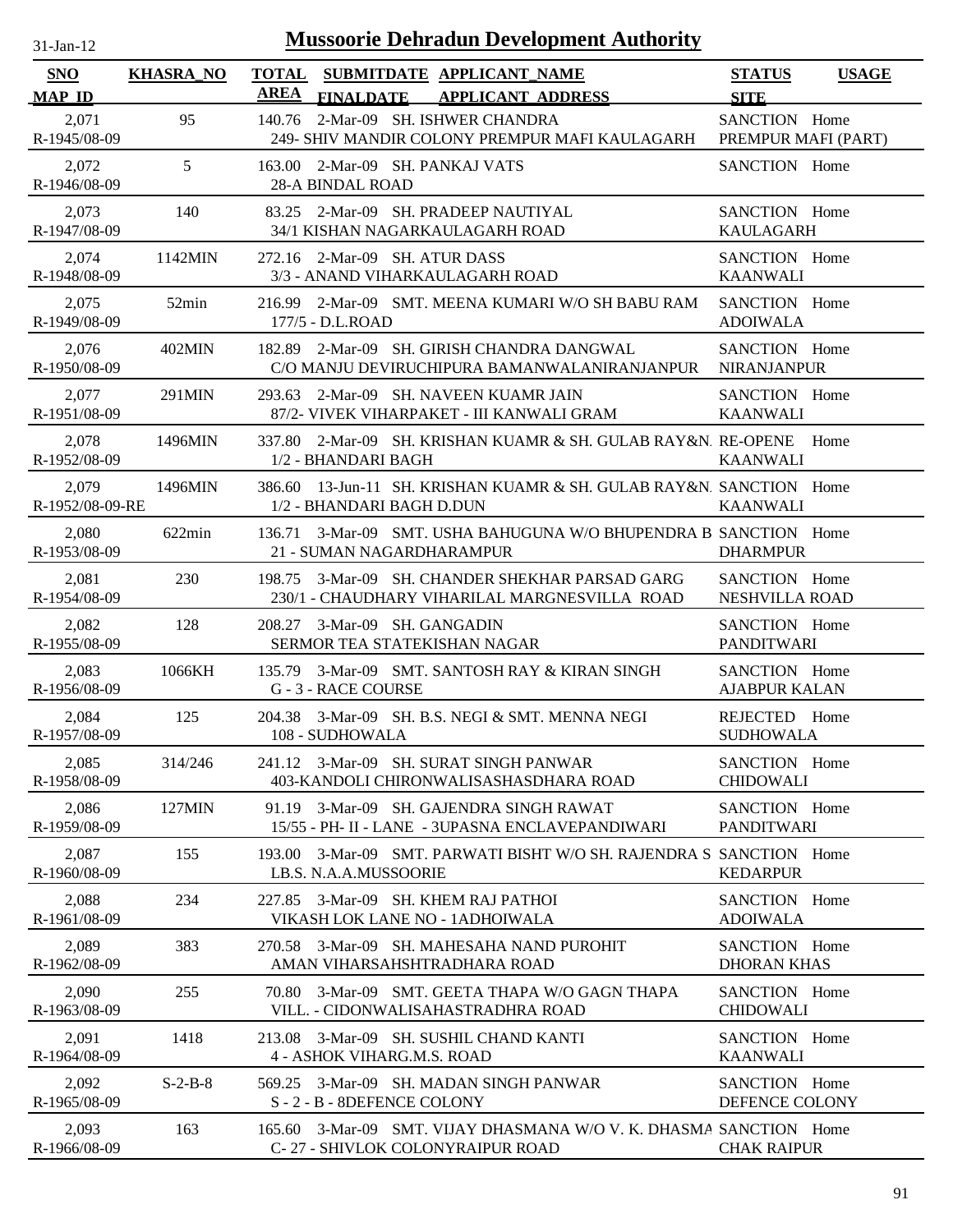| $31$ -Jan-12 |  |
|--------------|--|
|              |  |

| SNO<br><b>MAP ID</b>  | <b>KHASRA_NO</b> | <b>TOTAL</b><br>SUBMITDATE APPLICANT NAME<br>AREA<br><b>FINALDATE</b><br><b>APPLICANT ADDRESS</b>         | <b>STATUS</b><br><b>USAGE</b><br><b>SITE</b> |
|-----------------------|------------------|-----------------------------------------------------------------------------------------------------------|----------------------------------------------|
| 2,094<br>R-1967/08-09 | 346&351          | 3-Mar-09 SMT. GUNJAN CHOPRA<br>118.23<br>10/2 - ASHIRWAD ENCLAVE                                          | SANCTION Home<br><b>SEWALA KALAN</b>         |
| 2,095                 | 960MIN           | 166.87 3-Mar-09 SMT. URMIL CHHABRA                                                                        | SANCTION Home                                |
| R-1968/08-09          |                  | 13 - SHIVA ENCLAVEG.M.S. ROAD                                                                             | <b>KAANWALI</b>                              |
| 2,096                 | 262/204          | 85.94 3-Mar-09 SH. AJAY UNIYAL                                                                            | SANCTION Home                                |
| R-1969/08-09          |                  | VILL. - GUJRADASAHASTRDHARA ROAD                                                                          | <b>ADOIWALA</b>                              |
| 2,097                 | $21-A$           | 228.62 4-Mar-09 SH. M.P. MAHINDROO                                                                        | SANCTION Home                                |
| R-1970/08-09          |                  | 21 - A- CURZON ROAD                                                                                       | <b>CURZAN ROAD</b>                           |
| 2,098                 | 242M             | 331.12 4-Mar-09 SH.NARENDRA SINGH                                                                         | SANCTION Home                                |
| R-1971/08-09          |                  | INDRAPRASTH COLONYCHANDRABANI SIMLA ROAD                                                                  | <b>SEWALA KALAN</b>                          |
| 2,099                 | 1327KHA          | 279.09 4-Mar-09 SMT. VIMLA PANWAR W/O SH. BHARAT SI                                                       | SANCTION Home                                |
| R-1972/08-09          |                  | 195 - TEA STATEBANJARAWALA                                                                                | <b>AJABPUR KHURD</b>                         |
| 2,100                 | 859              | 207.25 4-Mar-09 SH. RAJENDER SINGH KATHAT                                                                 | SANCTION Home                                |
| R-1973/08-09          |                  | 26- A - AJABPUR KHURD                                                                                     | <b>AJABPUR KALAN</b>                         |
| 2,101                 | 533/2            | 108.00 4-Mar-09 MR. DAYA RAM                                                                              | SANCTION Home                                |
| R-1974/08-09          |                  | NEAR ST. MARYS SCHOOLSUBHASH NAGARCLEMAN TOW                                                              | <b>BHARUWALA GRANT</b>                       |
| 2,102                 | 74/3             | 1,970.24 4-Mar-09 SH. RAJENDRA SINGH                                                                      | SANCTION Home                                |
| R-1975/08-09          |                  | PANDIWARI PREM NAGARNEAR - PRATAP NARSARI                                                                 | <b>PANDITWARI</b>                            |
| 2,103                 | 432/507          | 168.78 4-Mar-09 MRS. MANJU RANI W/O SH.PREM KUMAR                                                         | SANCTION Home                                |
| R-1976/08-09          |                  | 108 - LUNIYA MOHALLAANSARI MARG                                                                           | <b>SEWALA KALAN</b>                          |
| 2,104                 | 77               | 182.61 4-Mar-09 SH. NARENDRA KUMAR BHASKAR                                                                | SANCTION Home                                |
| R-1977/08-09          |                  | 68/2 - NALANPANI ROAD                                                                                     | <b>AAMWALA TARLA</b>                         |
| 2,105                 | 725              | 198.98 4-Mar-09 SH. MUKESH KHURANA                                                                        | SANCTION Home                                |
| R-1978/08-09          |                  | 1418 CANAL ROAD                                                                                           | <b>JAKHAN</b>                                |
| 2,106<br>R-1979/08-09 | 1089 KHA         | 160.00 4-Mar-09 SH. TARA SINGH<br>90 KAMOHALLA BAWSTER GANJANUP SHAHR - BULANDSH MAJRA                    | SANCTION Home                                |
| 2,107                 | 124              | 160.00 4-Mar-09 MR. VINESH KUMAR                                                                          | SANCTION Home                                |
| R-1980/08-09          |                  | VILL. - SEWALA KALANNEAR TUBEWELMAJRA                                                                     | <b>SEWALA KALAN</b>                          |
| 2,108                 | 391              | 266.62 4-Mar-09 SH. BACHAN SINGH & KUNWAR SINGH                                                           | SANCTION Home                                |
| R-1981/08-09          |                  | VILL - DHARPYAKOTITIHARI GARWHAL                                                                          | <b>DHORAN KHAS</b>                           |
| 2,109                 | 332              | 228.24 4-Mar-09 SH. ISHAK LAL                                                                             | SANCTION Home                                |
| R-1982/08-09          |                  | DEAL COLONYRAIPUR ROAD                                                                                    | <b>AAMWALA TARLA</b>                         |
| 2,110                 | 1366             | 391.78 4-Mar-09 SMT. SULOCHNA UNIYAL                                                                      | SANCTION Home                                |
| R-1983/08-09          |                  | 66 - HARIPURAMG.M.S. ROAD                                                                                 | <b>KAANWALI</b>                              |
| 2,111<br>R-1984/08-09 | 409MIN           | 4-Mar-09 SH, SHRIRAM GUPTA<br>98.70<br>PANDITWARIP.O. PREM NAGARAKTA VIHAR                                | SANCTION Home<br><b>KAANWALI</b>             |
| 2,112<br>R-1985/08-09 | 354MIN           | 4-Mar-09 SH. CHATAR SINGH CHAUHAN<br>205.20<br>CANTT BORD OFFICECHAKROTA                                  | SANCTION Home<br><b>AJABPUR KHURD</b>        |
| 2,113                 | 190              | 178.80 5-Mar-09 SMT. BHARTI DAS W/O SH. P.R.DAS                                                           | SANCTION Home                                |
| R-1986/08-09          |                  | KEWAL VIHARADHOIWALA                                                                                      | <b>ADOIWALA</b>                              |
| 2,114<br>R-1987/08-09 | 46MIN            | 67.34 5-Mar-09 SMT, NEELAM PAL W/O SH, SHIV KUMAR C SANCTION Home<br>72 - DHARAMPURNEAR NEGI BHUSHA STORE | <b>KEDARPUR</b>                              |
| 2,115<br>R-1988/08-09 | 187M             | 115.09 5-Mar-09 SMT, REETA MUNIYAL W/O SH, JITENDER N SANCTION Home<br>3 - GURU TOAD                      | <b>SEWALA KALAN</b>                          |
| 2,116                 | 18/1             | 290.00 5-Mar-09 SMT. MAYA DEVI GUPTA                                                                      | SANCTION Home                                |
| R-1989/08-09          |                  | 18/1 - CONVENT ROAD                                                                                       | <b>CONVENT ROAD</b>                          |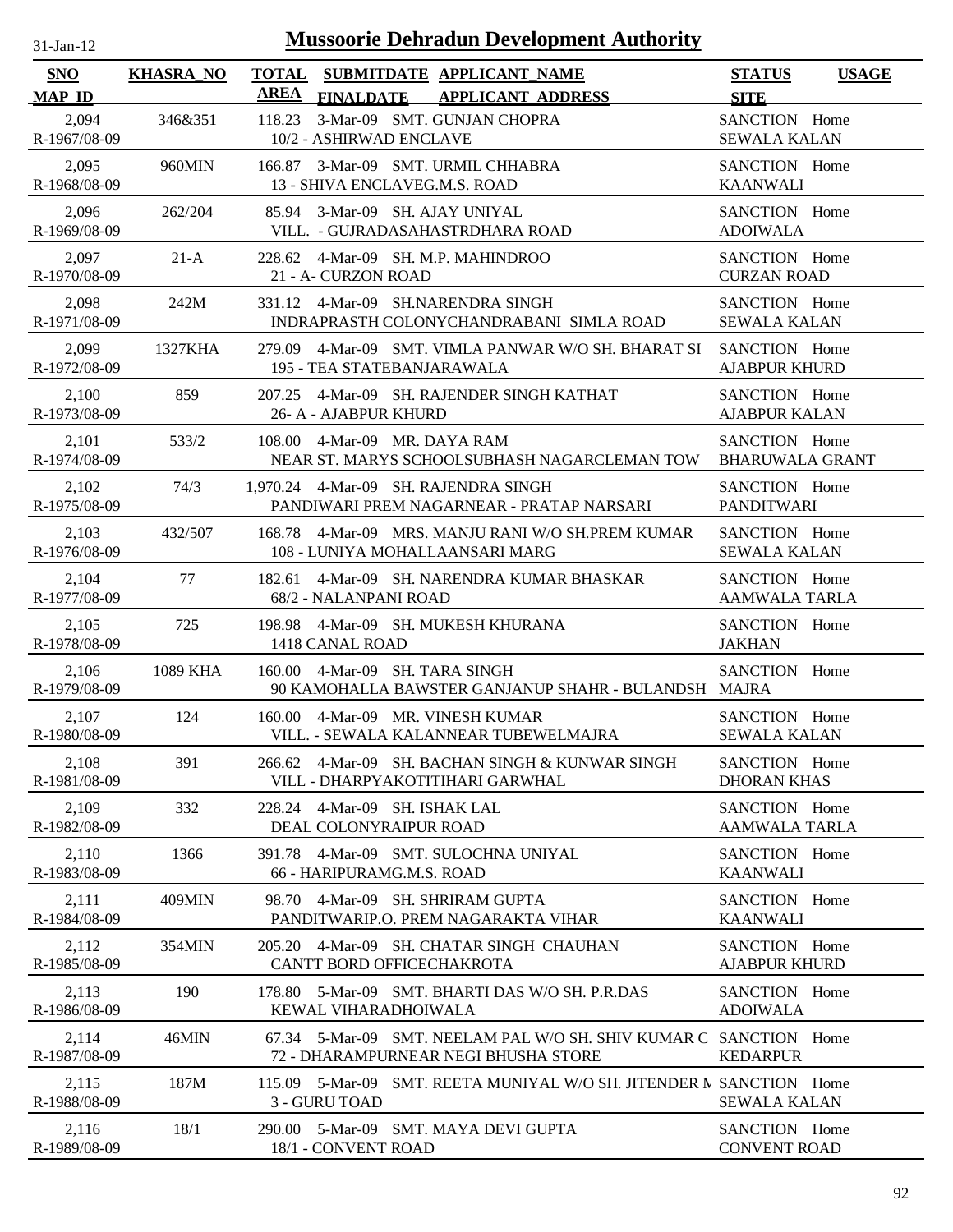| $31-Jan-12$                 |                  |             | <b>Mussoorie Dehradun Development Authority</b>                                                                |                                         |              |
|-----------------------------|------------------|-------------|----------------------------------------------------------------------------------------------------------------|-----------------------------------------|--------------|
| <b>SNO</b><br><b>MAP ID</b> | <b>KHASRA_NO</b> | <b>AREA</b> | TOTAL SUBMITDATE APPLICANT_NAME<br><b>APPLICANT ADDRESS</b><br><b>FINALDATE</b>                                | <b>STATUS</b><br><b>SITE</b>            | <b>USAGE</b> |
| 2,117<br>R-1990/08-09       | 42               | 178.71      | 5-Mar-09 SMT. TRIPAT KAUR W/O SH. INDER PAUL S SANCTION Home<br>E-3 I.I.P. COLONYMOHKAMPUR                     | <b>SHAHNAGAR</b>                        |              |
| 2,118<br>R-1991/08-09       | 367m             | 249.19      | 5-Mar-09 SH. R.C. JUYAL<br>C-24585 - STATE RAIPUR                                                              | SANCTION Home<br><b>AAMWALA TARLA</b>   |              |
| 2,119<br>R-1992/08-09       | 256              |             | 226.44 5-Mar-09 SH. VIRENDRA KUMAR MANGE<br>26/4 TYPE - III O.F.D.ESTATE - RAIPUR                              | SANCTION Home<br><b>SEWALA KALAN</b>    |              |
| 2,120<br>R-1993/08-09       | 545m             | 149.41      | 5-Mar-09 SH. S.K. SINGH<br>BHARTIA VAN SANRAXANFOREST COLONY -TYPE-III/3K                                      | SANCTION Home<br><b>DEHRA KHAS</b>      |              |
| 2,121<br>R-1994/08-09       | 748,749min       |             | 690.00 5-Mar-09 SH. HARVANSH LAL KASHYP<br>78 - LANE NO - 9TURNER ROAD                                         | SANCTION Home<br><b>BHARUWALA GRANT</b> |              |
| 2,122<br>R-1995/08-09       | 413              |             | 103.45 5-Mar-09 MR. DANISH OQBAL<br>H-NO-8 - SHIMLA ENCLAVE WEST                                               | SANCTION Home<br><b>SEWALA KALAN</b>    |              |
| 2,123<br>R-1996/08-09       | 368              |             | 313.66 5-Mar-09 MR. ANURAG KASHYAP<br>19/1 - SHIVAM VIHAR                                                      | SANCTION Home<br>TEG BAHADHUR ROAD      |              |
| 2,124<br>R-1997/08-09       | 756              |             | 228.36 5-Mar-09 SH. REKHA SUMAN W/O MAHESHA NAND<br><b>GRAM SEWALA KALANYAMNOTRI ENCLAVE</b>                   | RE-OPENE Home<br><b>SEWALA KALAN</b>    |              |
| 2,125<br>R-1997/08-09-RE    | 756              |             | 228.36 18-Apr-09 SH. REKHA SUMAN W/O MAHESHA NAND<br>GRAM SEWALA KALANYAMNOTRI ENCLAVE                         | SANCTION Home<br><b>SEWALA KALAN</b>    |              |
| 2,126<br>R-1998/08-09       | 38               |             | 456.33 6-Mar-09 SH. GABAR SINGH<br>42 - PREMPUR MAFIKAULAGARH                                                  | SANCTION Home<br>PREMPUR MAFI (PART)    |              |
| 2,127<br>R-1999/08-09       | 680              |             | 237.19 6-Mar-09 SMT. LEELA PANDEY W/O LATE SH. MOHA SANCTION Home<br>103/1 VIDYA VIHAR PH. - IIKARGI ROAD      | <b>DEHRA KHAS</b>                       |              |
| 2,128<br>R-2000/08-09       | $S-2-A/5$        |             | 185.38 6-Mar-09 SH. GOPAL SINGH<br>S-2-A/5 DEFENCE COLONY                                                      | SANCTION Home<br>DEFENCE COLONY         |              |
| 2,129<br>R-2001/08-09       | 200MIN           | 286.40      | 6-Mar-09 PASTOR OF ASSEMBLIES OE THE GOD OF N SANCTION Home<br>51/11 GREEN VALLEYRAJPUR ROD                    | <b>CHUKKHUWALA</b>                      |              |
| 2,130<br>R-2002/08-09       | $D-34$           |             | 418.05 6-Mar-09 DR. SUNIL ANAND<br>D- 34 LOD 30/1 NEW RACE COURSE                                              | SANCTION Home<br><b>RACE COURSE</b>     |              |
| 2,131<br>R-2003/08-09       | 919M             |             | 121.67 6-Mar-09 SH. MUKESH BAHUGUNA<br>SCHOOL ADUCATION DIRECTEDTAPOVAN                                        | SANCTION Home<br><b>AJABPUR KALAN</b>   |              |
| 2,132<br>R-2004/08-09       | 137              |             | 352.10 6-Mar-09 SMT, SAVITA VATRMA & MR, VIKAS VARM SANCTION Home<br>32 - PARKASJ LOK - IISHIMLA BYE PASS ROAD | <b>SEWALA KALAN</b>                     |              |
| 2,133<br>R-2005/08-09       | 51GHA            |             | 176.60 6-Mar-09 SH. S.S. CHAUDHARI<br>P - IV/22 - JAMUNA COLONY                                                | SANCTION Home<br><b>PITTHUWALA</b>      |              |
| 2,134<br>R-2006/08-09       | 270/2            |             | 248.30 6-Mar-09 SH, GAJENDRA MALL & SMT, MANJU MALL SANCTION Home<br>11 - CENAL ROADKAUGARH                    | <b>SEWALA KALAN</b>                     |              |
| 2,135<br>R-2007/08-09       | 7/3              |             | 107.90 6-Mar-09 MOHD. SALIM<br>7/3 - SEWAK ASHRAM ROAD                                                         | SANCTION Home<br>SEWAK ASHRAM ROAD      |              |
| 2,136<br>R-2008/08-09       | 367              |             | 178.49 7-Mar-09 SH. CHANDRA MOHAN MADHWAL<br>C-37/1 - OFD ESTATE RAIPUR                                        | SANCTION Home<br><b>NANOOR KHEDA</b>    |              |
| 2,137<br>R-2009/08-09       | 183M             | 176.78      | 7-Mar-09 SMT. SBITA RAWAT W/O LTAE SH. PRAMO<br><b>GRAM AJABPUR KHURD SARSWTI VIHAR</b>                        | SANCTION Home<br><b>AJABPUR KHURD</b>   |              |
| 2,138<br>R-2010/08-09       | 747&751          |             | 1,475.74 7-Mar-09 SMT. SIMIM JUNEJA W/O AMARJEET SINGH SANCTION Home<br>F - 19 - RACE COURSE                   | <b>KAANWALI</b>                         |              |
| 2,139<br>R-2011/08-09       | 1984KA           | 253.62      | 7-Mar-09 SH. ANAND SINGH RAWAT<br>A-8 LIC. OFFICER COLONYBHART STATE CONAT PLACE                               | SANCTION Home<br><b>AJABPUR KALAN</b>   |              |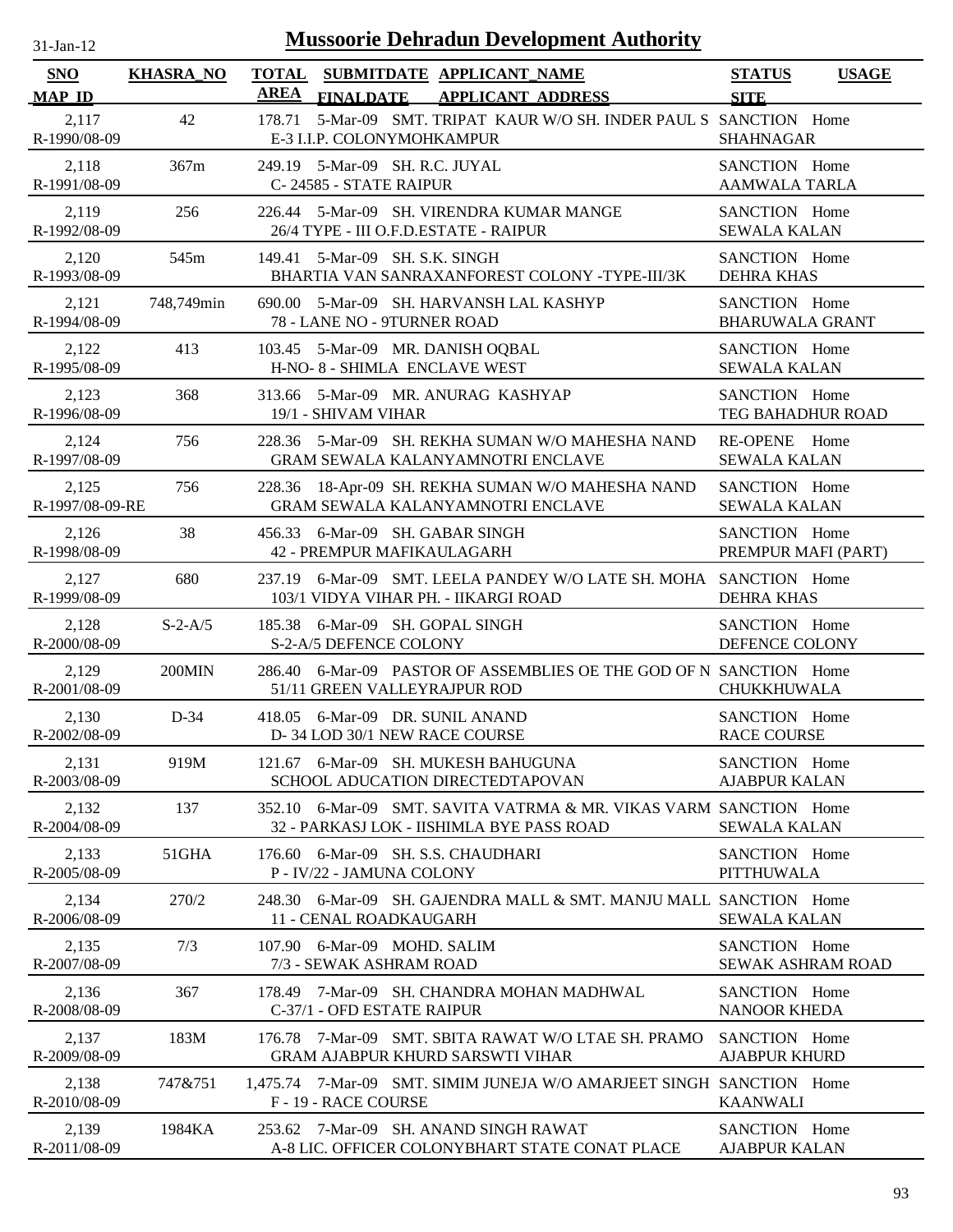| $31$ -Jan-12          | <b>Mussoorie Dehradun Development Authority</b> |                                                                                                           |                               |  |  |
|-----------------------|-------------------------------------------------|-----------------------------------------------------------------------------------------------------------|-------------------------------|--|--|
| <b>SNO</b>            | <b>KHASRA_NO</b>                                | TOTAL SUBMITDATE APPLICANT NAME                                                                           | <b>STATUS</b><br><b>USAGE</b> |  |  |
| <b>MAP ID</b>         |                                                 | AREA<br><b>FINALDATE</b><br><b>APPLICANT ADDRESS</b>                                                      | <b>SITE</b>                   |  |  |
| 2,140<br>R-2012/08-09 | 43KA                                            | 202.08 7-Mar-09 DR. INDU PANDEY KHANDURI&SH. DAUIND SANCTION Home<br>UPPAR BAZARSRINAGAR GARHWAL          |                               |  |  |
| 2,141                 | 272                                             | 220.00 7-Mar-09 SH, VIRENDRA KUMAR JOSHI                                                                  | SANCTION Home                 |  |  |
| R-2013/08-09          |                                                 | C/O - G.R.JOSHI I.R.S.ASHIRWAD ENCLAVE                                                                    | <b>PITTHUWALA</b>             |  |  |
| 2,142<br>R-2014/08-09 | 14                                              | 554.28 9-Mar-09 MRS. SEEMA GOYAL W/O SH. SANJAY GOY/ SANCTION Home<br>14- CURZAN ROAD27 - RAHAT BAZAR     | <b>CURZAN ROAD</b>            |  |  |
| 2,143                 | 374                                             | 92.74 9-Mar-09 DR. PANKAJ KYUMAR SHARMA                                                                   | SANCTION Home                 |  |  |
| R-2015/08-09          |                                                 | 30/1 - RAJPUR ROAD                                                                                        | AAMWALA TARLA                 |  |  |
| 2,144                 | 92MIN                                           | 113.95 9-Mar-09 MAHENDRA SINGH KARKI                                                                      | SANCTION Home                 |  |  |
| R-2016/08-09          |                                                 | <b>KAULAGARH</b>                                                                                          | KAULAGARH MAI CHAKBH(         |  |  |
| 2,145<br>R-2017/08-09 | 159M                                            | 171.79 9-Mar-09 SMT. SHAHINA FAQROODEEN W/O SH. C.R SANCTION Home<br>19/4 - CHAMAN VIHARNIRANJANPUR       | NIRANJANPUR                   |  |  |
| 2,146                 | 5&12M                                           | 226.48 9-Mar-09 SH. SHYAM LAL CHANDRAWAL                                                                  | REJECTED Home                 |  |  |
| R-2018/08-09          |                                                 | 48/6 HARIDWAR ROAD                                                                                        | <b>MAJRI MAFI</b>             |  |  |
| 2,147                 | 385M                                            | 237.28 9-Mar-09 SH. SHIV DAYAL BAHUGUNA                                                                   | SANCTION Home                 |  |  |
| R-2019/08-09          |                                                 | 11/21 OFFICERS COLONYRACE COURS                                                                           | <b>RACE COURSE</b>            |  |  |
| 2,148                 | $195 - D.L.$                                    | 181.60 9-Mar-09 MR. - A.K. SHARMA                                                                         | SANCTION Home                 |  |  |
| R-2020/08-09          | <b>ROAD</b>                                     | 195/ - D.L. ROAD                                                                                          | D.L.ROAD                      |  |  |
| 2,149<br>R-2021/08-09 | 966,967                                         | 172.47 9-Mar-09 SMT. SAMPATI DEVI UNIYAL<br>GRAM - BAIROLA DHARKOTP.O. CHAKAKWILITEHARI GAR AJABPUR KALAN | SANCTION Home                 |  |  |
| 2,150                 | 118                                             | 208.51 9-Mar-09 SH. NARAYAN DUTT                                                                          | SANCTION Home                 |  |  |
| R-2022/08-09          |                                                 | 1 - TURNER ROADCLEMAN TOWNGRAM - SEWLAL KHURD                                                             | <b>SEWALA KALAN</b>           |  |  |
| 2,151                 | 108/3                                           | 230.06 9-Mar-09 SH. - RAJIV NAGALIA                                                                       | RE-OPENE Home                 |  |  |
| R-2023/08-09          |                                                 | 52/2 - TILAK ROAD                                                                                         | <b>ADOIWALA</b>               |  |  |
| 2,152                 | 108/3                                           | 230.06 31-Aug-09 SH. - RAJIV NAGALIA                                                                      | SANCTION Home                 |  |  |
| R-2023/08-09-RE       |                                                 | 52/2 - TILAK ROAD                                                                                         | <b>ADOIWALA</b>               |  |  |
| 2,153                 | 95OLD                                           | 168.25 9-Mar-09 SH. DEEPAK KUMAR                                                                          | SANCTION Home                 |  |  |
| R-2024/08-09          |                                                 | VILL. - PREMPUR MAFIKAULAGARH                                                                             | PREMPUR MAFI (PART)           |  |  |
| 2,154                 | 133                                             | 204.75 9-Mar-09 SH. MOHAN LAL VERMA                                                                       | SANCTION Home                 |  |  |
| R-2025/08-09          |                                                 | KH NO 133(MIN)MAUZA PITHUWALA                                                                             | <b>PITHUWALA</b>              |  |  |
| 2,155                 | 698min                                          | 260.00 9-Mar-09 SH. KAILASH DUTT KUKRETI                                                                  | SANCTION Home                 |  |  |
| R-2026/08-09          |                                                 | 71 - VIDHYA VIHAR                                                                                         | <b>DEHRA KHAS</b>             |  |  |
| 2,156                 | 35                                              | 491.13 9-Mar-09 SH. J.S.PANDEY & SMT. MEENAKSHI                                                           | SANCTION Home                 |  |  |
| R-2027/08-09          |                                                 | POLICE HQRS.12 - SUBHASH ROAD                                                                             | U.S.H.A. COLONY SAHASTRA      |  |  |
| 2,157                 | 563                                             | 260.55 9-Mar-09 SH. DINESH CHANDRA VERMA                                                                  | SANCTION Home                 |  |  |
| R-2028/08-09          |                                                 | <b>AAMWALA TARLA</b>                                                                                      | <b>AAMWALA TARLA</b>          |  |  |
| 2,158                 | 384                                             | 202.51 12-Mar-09 SH. CHANDRA SHEKHAR KANDPAL                                                              | SANCTION Home                 |  |  |
| R-2029/08-09          |                                                 | A - 205 - NEHARU COLONY                                                                                   | <b>AJABPUR KHURD</b>          |  |  |
| 2,159                 | $S-1-39/A$                                      | 264.20 12-Mar-09 SMT. GANESHI DEVI                                                                        | SANCTION Home                 |  |  |
| R-2030/08-09          |                                                 | S-1-C-39/A - DEFENCE COLONY                                                                               | DEFENCE COLONY                |  |  |
| 2,160                 | 512                                             | 284.60 12-Mar-09 SH.BHUPALS SINGH RAWAT                                                                   | SANCTION Home                 |  |  |
| R-2031/08-09          |                                                 | 24 - OLD - DALANWALA                                                                                      | <b>DHORAN KHAS</b>            |  |  |
| 2,161<br>R-2032/08-09 | 261/204                                         | 85.94 12-Mar-09 SH. AJAY UNIYAL<br>213 - D.L.ROAD                                                         | SANCTION Home                 |  |  |
| 2,162                 | 507/3                                           | 345.63 12-Mar-09 SH. SURESH KUMAR BINDAL                                                                  | SANCTION Home                 |  |  |
| R-2033/08-09          |                                                 | <b>NIRANJANPUR</b>                                                                                        | <b>NIRANJANPUR</b>            |  |  |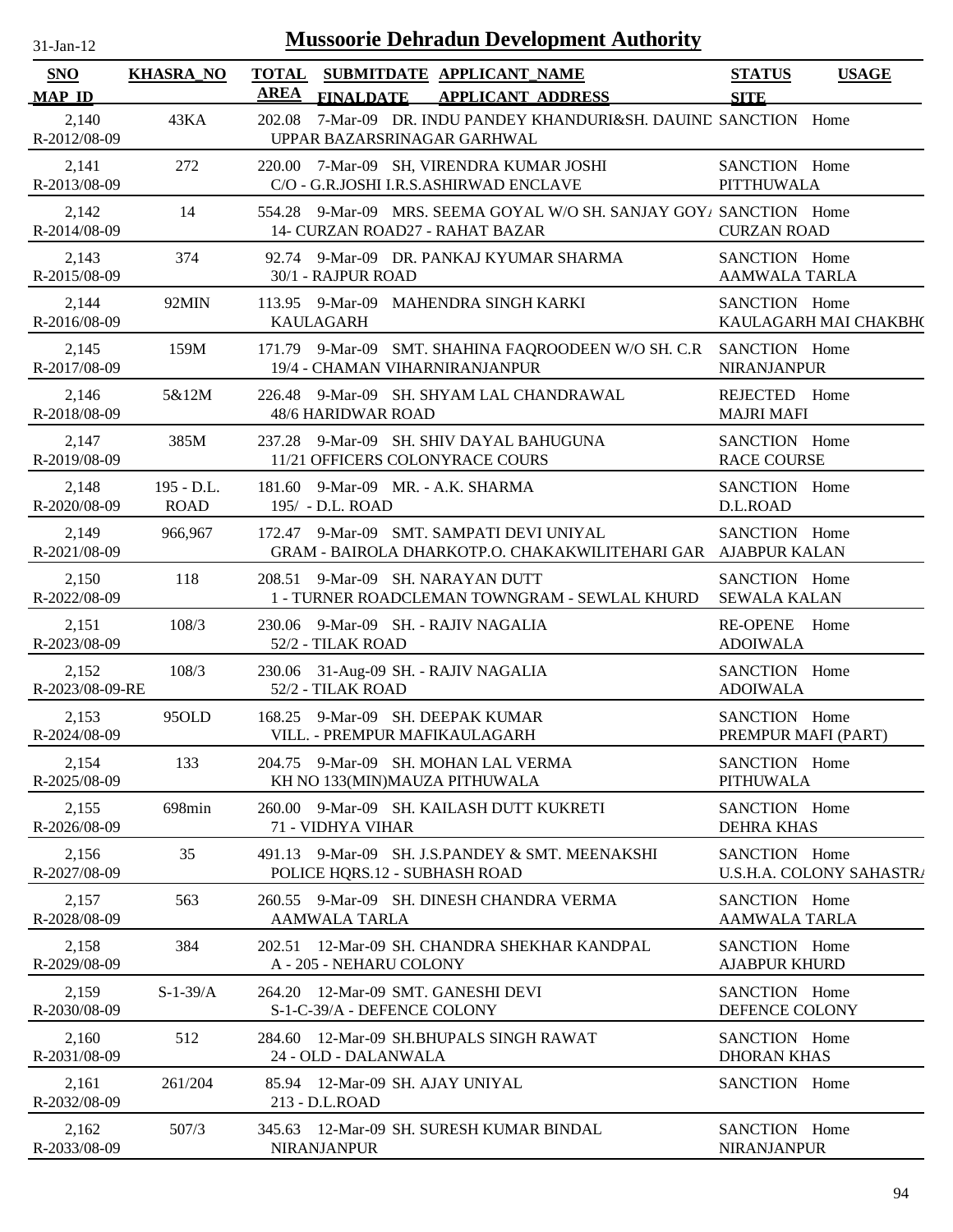| $31$ -Jan-12                |                   | <b>Mussoorie Dehradun Development Authority</b>                                                          |                                              |
|-----------------------------|-------------------|----------------------------------------------------------------------------------------------------------|----------------------------------------------|
| SNO<br><b>MAP ID</b>        | <b>KHASRA_NO</b>  | <b>TOTAL</b><br>SUBMITDATE APPLICANT_NAME<br><b>AREA</b><br><b>FINALDATE</b><br><b>APPLICANT ADDRESS</b> | <b>STATUS</b><br><b>USAGE</b><br><b>SITE</b> |
| 2,163<br>R-2034/08-09       | 431               | 12-Mar-09 MR. ASHISH GUPTA<br>102.60<br>77 - SHATI VIHARPHASE - 1 MAZRA                                  | SANCTION Home<br><b>SEWALA KALAN</b>         |
| 2,164<br>R-2035/08-09       | 358/1             | 12-Mar-09 SH. RAMESH KUMAR GOYAL<br>83.64<br>358/1 - RAJENDRA NAGAROLD CHAI BAGH KAULAGARH               | SANCTION Home<br><b>CHAI BAGH KAULAGARH</b>  |
| 2,165<br>R-2036/08-09       | 362M              | 12-Mar-09 DR. HARSH KUMAR JOHRI & DR. ARCHANA REJECTED Home<br>941.00<br>7 - HARIWAR ROAD                | <b>TEG BAHADHUR ROAD</b>                     |
| 2,166<br>R-2037/08-09       | 211               | 12-Mar-09 SMT. VIBHA GHILDIYAL&SUNIL GHILDIYA SANCTION Home<br>75.83<br>1056 - INDIRA NAGAR COLONY       | HARBANSWALA (PART)                           |
| 2,167<br>R-2038/08-09       | 385               | 12-Mar-09 SH. MANIPAL SINGH NEGI<br>331.74<br>SHOP NO - 04 - YAMINA COLONY CHOWK                         | SANCTION Home<br><b>BAAMANWALA</b>           |
| 2,168<br>R-2039/08-09       | 356               | 12-Mar-09 SH. OM PRAKASH<br>193.23<br>VILL. - SONDHOWALI                                                 | SANCTION Home<br><b>DHORAN KHAS</b>          |
| 2,169<br>$R - 2040/08 - 09$ | 22                | 696.49 12-Mar-09 MR. DIGVIJAI SINGH KHATI<br>369/ I - VASANT VIHAR                                       | SANCTION Home<br><b>KAANWALI</b>             |
| 2,170<br>R-2041/08-09       | 80                | 22,517.56 12-Mar-09 ABHINAY INNS&HOTEL PVT. LTD.<br>80 - HARIDWAR ROADILLP. HARIDWAR ROAD                | REJECTED Hotel<br><b>HARIDWAR ROAD</b>       |
| 2,171<br>R-2042/08-09       | 1552/1            | 103.44 13-Mar-09 SH. DALJEET SINGH & SH MANMOHAN SINC SANCTION Home<br>215 - DRON PURI                   | <b>KAANWALI</b>                              |
| 2,172<br>R-2043/08-09       | 293/1             | 573.89 13-Mar-09 SH. PRITHVIDHAR SHARMA & SMT.RAMRKI SANCTION Home<br>108 - NIRANJANPURG.M.S. ROAD       | <b>NIRANJANPUR</b>                           |
| 2,173<br>R-2044/08-09       | 536/2             | 13-Mar-09 MR. BADRUL NISHA W/O MR. RAHIM BAKS SANCTION Home<br>219.41<br>C/O BUSTAN BAKERS1-TURNER ROAD  | <b>MAJRA</b>                                 |
| 2,174<br>R-2045/08-09       | 164               | 153.28 13-Mar-09 SH. JASPAL SINGH<br>C - 30/2 - NEW TYPE - IIIO.F.D. - STATE RAIPUR                      | SANCTION Home<br><b>ADOIWALA</b>             |
| 2,175<br>R-2046/08-09       | 105               | 94.06 13-Mar-09 SMT, JANKI JOSHI<br>H. NO- 7 C.P.W.D. COLONY2 - FOREST PARK                              | SANCTION Home<br><b>AJABPUR KHURD</b>        |
| 2,176<br>R-2047/08-09       | 1837MIN           | 198.00 13-Mar-09 SH. GAJENDER PRASAD GHILDIYAL<br><b>P - II/71 YAMUNA NAGAR CLOLNY</b>                   | SANCTION Home<br><b>RAIPUR</b>               |
| 2,177<br>R-2048/08-09       | 42                | 310.95 13-Mar-09 SH. PRASANT GUPTA 7 ROHIT GUPTA<br>12 - TYAGI ROAD                                      | SANCTION Home<br><b>TYAGI ROAD</b>           |
| 2,178<br>R-2049/08-09       | 127M              | 139.96 13-Mar-09 SH, SHANTI DEVI<br>71/2 BAKRALWALA                                                      | SANCTION Home<br><b>CHUKKHUWALA</b>          |
| 2,179<br>R-2050/08-09       | 2058              | 13-Mar-09 CHANDRA BHALAB DIMRI<br>148.18<br>B - 5 - TYPE -3 SANCHAR VIHAR INDRA COLONY                   | SANCTION Home<br><b>AJABPUR KALAN</b>        |
| 2,180<br>R-2051/08-09       | 15/2              | 13-Mar-09 SH. MANISH WALIA<br>69.70<br>15/2 - SUBHASH MARG                                               | SANCTION Home<br><b>SUBHASH ROAD</b>         |
| 2,181<br>R-2052/08-09       | 726M              | 13-Mar-09 MR. ANIL KUMAR RATHI<br>148.64<br>SUBHASH NAGAR CLEMAN TOWN                                    | SANCTION Home<br><b>MAJRA</b>                |
| 2,182<br>R-2053/08-09       | 116OLD,<br>8DANEW | 13-Mar-09 SH. RAJENDER PRASAD MAMGAIN<br>255.60<br>32 - RAJPUR ROADU.K. JALSANSTHAN                      | SANCTION Home<br><b>KANDOLI</b>              |
| 2,183<br>R-2054/08-09       | 254               | 505.16 13-Mar-09 NAMGYAL WANDU TIBETAN WELFARE OF<br>SAHASTRADHARA ROAD                                  | SANCTION Home<br><b>KIRSALI</b>              |
| 2,184<br>R-2055/08-09       | 1157,1162         | 13-Mar-09 DHEERAJ KUMAR & SUDHIR KUMAR<br>278.71<br><b>KANWALI ROAD</b>                                  | SANCTION Home<br><b>NATHANPUR</b>            |
| 2,185<br>R-2056/08-09       | 47                | 172.02 13-Mar-09 SMT. LAXMI RANA<br>VILL. - GUGLIP.O - PISAL KHALPOKHL - I                               | SANCTION Home<br><b>KANDOLI</b>              |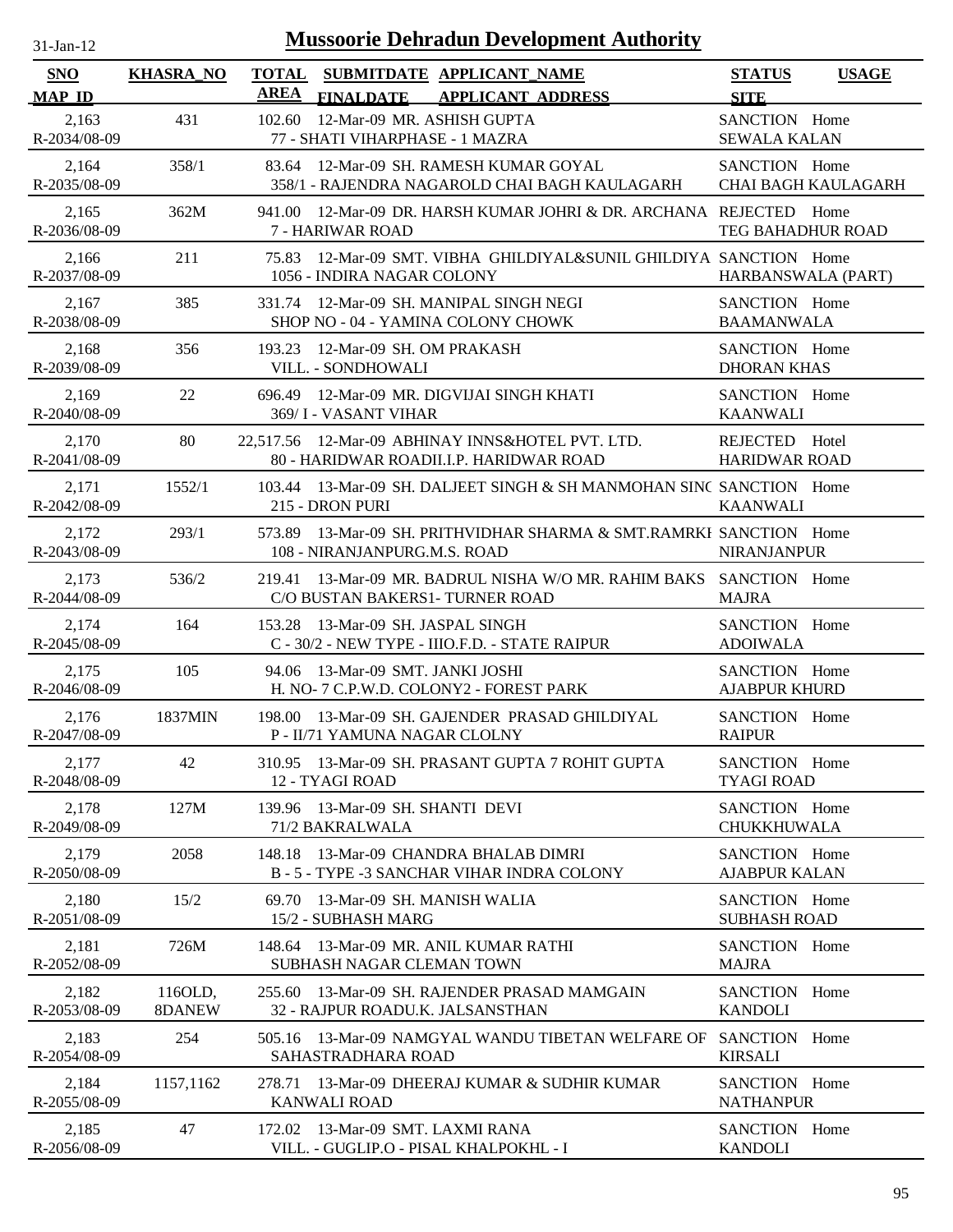| $31 - Jan - 12$ |  |
|-----------------|--|
|                 |  |

| <b>SNO</b><br><b>MAP ID</b> | <b>KHASRA_NO</b> | <b>TOTAL</b><br>AREA | <b>FINALDATE</b>                                               | SUBMITDATE APPLICANT_NAME<br><b>APPLICANT ADDRESS</b>                                                  | <b>STATUS</b><br><b>SITE</b>          | <b>USAGE</b> |
|-----------------------------|------------------|----------------------|----------------------------------------------------------------|--------------------------------------------------------------------------------------------------------|---------------------------------------|--------------|
| 2,186<br>R-2057/08-09       | 458MIN           | 82.49                | 13-Mar-09 SH. SANJEEV KUMAR                                    | J - 27 - GANSAROWAR COLONYSAHASTRDHARA ROAD                                                            | SANCTION Home<br><b>KAANWALI</b>      |              |
| 2,187<br>R-2058/08-09       | 458MIN           |                      | 8 - ASHIRWAD ENCLAVE                                           | 83.90 13-Mar-09 SH-HARIOM AGARWAL                                                                      | SANCTION Home<br><b>KAANWALI</b>      |              |
| 2,188<br>R-2059/08-09       | 766              |                      | 281.00 13-Mar-09 PRATAP SINGH BISHT                            | INCOMTAX OFFICE13 - A SUBHASH ROAD                                                                     | SANCTION Home<br><b>NATHANPUR</b>     |              |
| 2,189<br>R-2060/08-09       | 657m             |                      | 5/6 - CANAL ROADKISHANPUR                                      | 142.19 13-Mar-09 COL. RAVINDER SINGH BHANDARI                                                          | SANCTION Home<br><b>JAKHAN</b>        |              |
| 2,190<br>R-2061/08-09       | 195              |                      | 166.50 13-Mar-09 SH. SAMEER SHUKLA                             | R/O KASHIDEVASTHANAM BALA HISAR MUSSOORIE                                                              | SANCTION Home<br><b>JAKHAN</b>        |              |
| 2,191<br>R-2062/08-09 T     | 1345/1,1340, EX  |                      |                                                                | 866.07 13-Mar-09 SMT. MEGHA SHARMA & SMT. RECHA SHA SANCTION Home<br>38 - PANCHAHEEL PARKCHAKRATA ROAD | <b>KAANWALI</b>                       |              |
| 2,192<br>R-2063/08-09       | 992              |                      | 406.12 13-Mar-09 SH. PARSH RAM<br><b>GRAM - KANWALI</b>        |                                                                                                        | REJECTED Home<br><b>KAANWALI</b>      |              |
| 2,193<br>R-2064/08-09       | 99/87            |                      | <b>46 - SAHARANPUR ROAD</b>                                    | 194.88 13-Mar-09 SMT. SABARJEET KAUR & S. AMARJEET SI SANCTION Home                                    | <b>GOVIND NAGAR</b>                   |              |
| 2,194<br>R-2065/08-09       | 591              |                      | TELIPHON COLONYSHRINAGAR                                       | 213.77 16-Mar-09 SH, DINKAR NARAYAN & SMT, SANJU BABU SANCTION Home                                    | <b>AJABPUR KALAN</b>                  |              |
| 2,195<br>R-2066/08-09       | 12min            | 168.45               | 49/2 - NEW COLONYBALLUPUR                                      | 16-Mar-09 SH. PURAN CHANDRA THAPIYAL                                                                   | SANCTION Home<br><b>KAANWALI</b>      |              |
| 2,196<br>R-2067/08-09       | 214,2154         |                      | 223.04 16-Mar-09 SH. VIPUL NATIYAL                             | 130/5 NEW VIHAR COLONYCHUKHUWALA                                                                       | SANCTION Home<br><b>DANDA DHORAN</b>  |              |
| 2,197<br>R-2068/08-09       | 46/30,47/31      |                      | 227.51 17-Mar-09 SH. NEERAJ SEMWAL<br>11/1 - CHAKRATA ROAD     |                                                                                                        | SANCTION Home<br><b>CHUKKHUWALA</b>   |              |
| 2,198<br>R-2069/08-09       | 43               |                      | 165.00 17-Mar-09 SH, R.C. PANT<br>92/5 - PARK ROADLAXMAN CHOWK |                                                                                                        | SANCTION Home<br><b>LAXMAN CHOWK</b>  |              |
| 2,199<br>R-2070/08-09       | 143/4            |                      | 254 - KARANPUR                                                 | 68.45 17-Mar-09 SH. JASPAL SINGH NEGI                                                                  | SANCTION Home<br><b>KARANPUR</b>      |              |
| 2,200<br>R-2071/08-09 T     |                  |                      | <b>GUNIYAL GAON</b>                                            | 193,194,201-EX50,584.15 17-Mar-09 M/S - BALLARPUR INDUSTRIES LTD.                                      | REJECTED Home<br><b>GUNIYAL GAON</b>  |              |
| 2,201<br>R-2072/08-09       | 38               |                      | 8 - DISPENSARY ROAD                                            | 73.64 17-Mar-09 SH. RAVINDER PAL SINGH&SH. DAVINDER I REJECTED Hostel                                  | <b>INDER ROAD</b>                     |              |
| 2,202<br>R-2073/08-09       | $20-A$           | 197.15               | 17-Mar-09 V.K. CHAUDARI<br>20 - A - OLD DALANWALA              |                                                                                                        | SANCTION Home<br><b>OLD DALANWALA</b> |              |
| 2,203<br>R-2074/08-09       | 633&633/2        |                      | 123.42 17-Mar-09 SMT. KANTA THAPA<br>52 - DOVALWALA            |                                                                                                        | SANCTION Home<br><b>DOBHALWALA</b>    |              |
| 2,204<br>R-2075/08-09       | 712              | 126.81               |                                                                | 17-Mar-09 SMT, SUMAN SHARMA<br>AMAR BHARTICHANDRAMANISUBHASH NAGAR                                     | SANCTION Home<br><b>MAJRA</b>         |              |
| 2,205<br>R-2076/08-09       | 440MIN           | 370.00-              | 12/10 - ASHIRWAD ENCLAVE                                       | 17-Mar-09 SH. VISHAL & VIKASH AGARWAL                                                                  | SANCTION Home<br><b>KAANWALI</b>      |              |
| 2,206<br>R-2077/08-09       | 907GHA           | <b>DOIWALA</b>       |                                                                | 252.69 17-Mar-09 MR. SUNIL KUMAR JHA                                                                   | SANCTION Home<br><b>NATHANPUR</b>     |              |
| 2,207<br>R-2078/08-09       | 324, old no216   |                      | D - 15 - KEWAL VIHARADHOIWALA                                  | 400.00 18-Mar-09 SH. SANJEEV DUA 7 TEENA DUA                                                           | SANCTION Home<br><b>ADOIWALA</b>      |              |
| 2,208<br>R-2079/08-09       | $8-A$            |                      | B-124 - S-4 - DEFNCE COLONY                                    | 472.83 18-Mar-09 RSMT. RICHA CHAUHAN W/O SH. AVTAR S                                                   | SANCTION Home<br><b>INDRAPUR</b>      |              |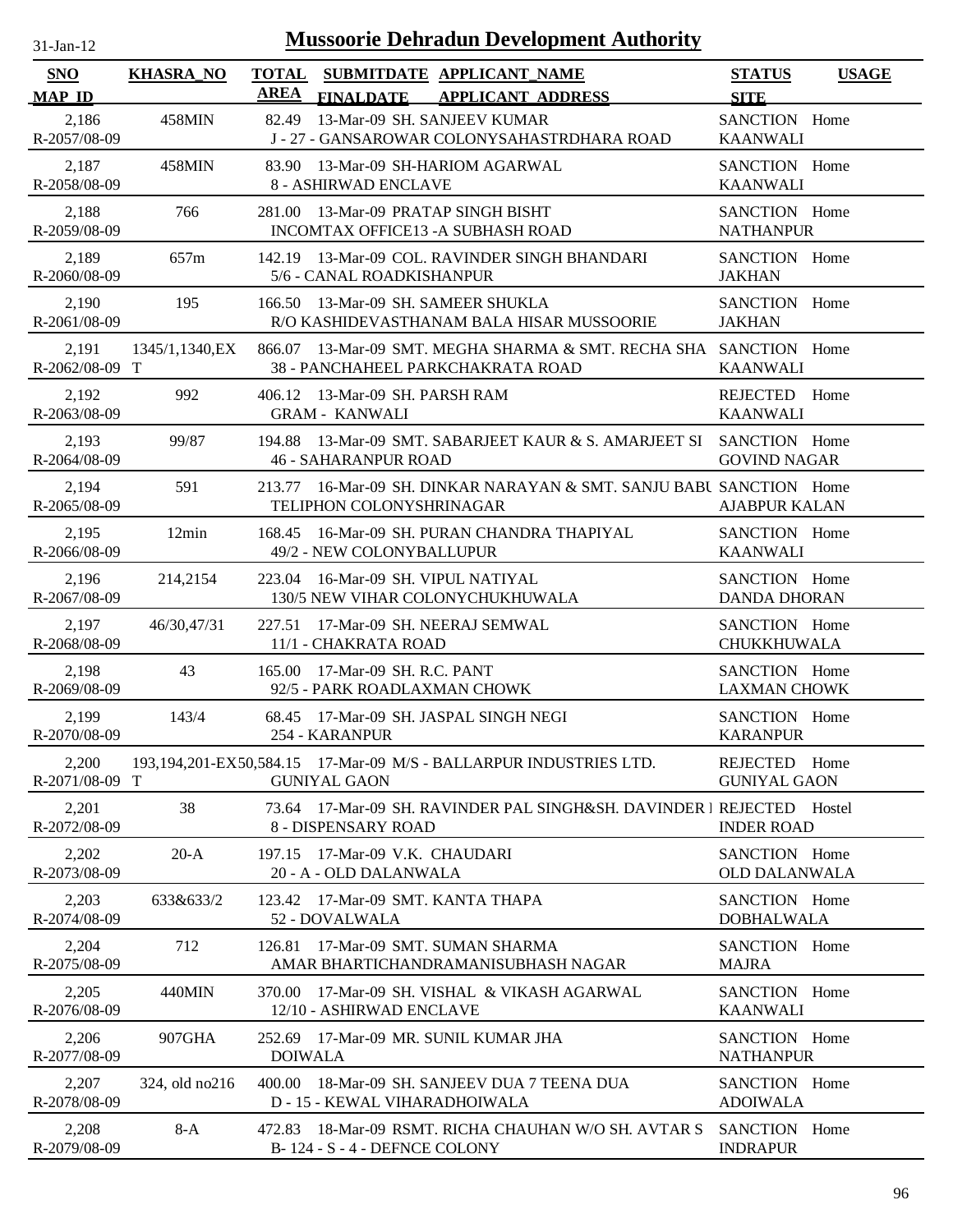| $31 - Jan - 12$ |  |
|-----------------|--|
|                 |  |

| SNO                   | <b>KHASRA_NO</b> | TOTAL SUBMITDATE APPLICANT NAME<br><b>AREA</b>                                                                                     | <b>STATUS</b><br><b>USAGE</b>         |
|-----------------------|------------------|------------------------------------------------------------------------------------------------------------------------------------|---------------------------------------|
| <b>MAP ID</b>         |                  | <b>APPLICANT ADDRESS</b><br><b>FINALDATE</b>                                                                                       | <b>SITE</b>                           |
| 2,209<br>R-2080/08-09 | 18 & 19 - G      | 154.06 18-Mar-09 SH. ANURAG GOYAL<br>11 - ARHAT BAZAR                                                                              | SANCTION Home<br><b>BADRIPUR</b>      |
| 2,210<br>R-2081/08-09 | 18,19GA          | 157.76 18-Mar-09 SH, NITIN BANSAL<br>H- NO - 7 - SHALEEN ENCLAVEJOGIWALA                                                           | SANCTION Home<br><b>BADRIPUR</b>      |
| 2,211<br>R-2082/08-09 | 126/2            | 212.66 18-Mar-09 SH. ARUN KUMAR BISHT<br>C/O - SH. K.S. BISHT                                                                      | SANCTION Home<br><b>KARANPUR KHAS</b> |
| 2,212<br>R-2083/08-09 | 72               | 18-Mar-09 SH. SHIV KUMAR AGNIHOTRI<br>222.48<br><b>GRAM - KANDOLIP.O. - KANDOLI</b>                                                | SANCTION Home<br><b>KANDOLI</b>       |
| 2,213<br>R-2084/08-09 | 310/118          | 324.47 18-Mar-09 SH. JAGAT RAM KUTHARI<br>24 - T.H.D.C. LTD.COLONY RISHIKESH                                                       | SANCTION Home<br><b>BADRIPUR</b>      |
| 2,214<br>R-2085/08-09 | $C-17&C-18$      | 148.64 18-Mar-09 S. BALBEER SINGH DUA<br>36 - TYAGI ROAD                                                                           | SANCTION Home<br><b>RACE COURSE</b>   |
| 2,215<br>R-2086/08-09 | 162,163          | 157.98 18-Mar-09 SH. R.C.JAKHWAL<br>76/1 - NESVILLA ROAD                                                                           | SANCTION Home<br><b>CHUKKHUWALA</b>   |
| 2,216<br>R-2087/08-09 | 120/102          | 316.80 18-Mar-09 S. DEVENDAR SINGH SUKHIJA<br>120/102 - RACE COURSE                                                                | REJECTED Home<br><b>RACE COURSE</b>   |
| 2,217<br>R-2088/08-09 | 490MIN           | 235.49 19-Mar-09 MRS. DAMANJEET KAUR W/O SH. KANWAL SANCTION Home<br>B-1-DUPLEX ROW HOUSEVARDHMAN KRUPA, SHOLA RO/ PLEASANT VALLEY |                                       |
| 2,218<br>R-2089/08-09 | 1265KH           | 19-Mar-09 SH. DAULAT SINGH ADHIKARI<br>169.05<br>82/86 - JHANDA MOHALLADARSHANI GATE                                               | SANCTION Home<br><b>AJABPUR DANDA</b> |
| 2,219<br>R-2090/08-09 | 1338M            | 228.62 19-Mar-09 SH, RAJESH KUMAR GUPTA<br>10 - NAYA GAONMOHANI ROAD                                                               | SANCTION Home<br><b>KAANWALI</b>      |
| 2,220<br>R-2091/08-09 | 345              | 331.41 19-Mar-09 MR. SURESH SINGH KHAROLA<br>15 - HARKALA                                                                          | SANCTION Home<br><b>HATHIBARKALA</b>  |
| 2,221<br>R-2092/08-09 | 108m             | 107.84 19-Mar-09 SMT. NARAYANI DEVI<br>SARSWATI VIHARAJABPUR KHURD                                                                 | SANCTION Home<br><b>AJABPUR KHURD</b> |
| 2,222<br>R-2093/08-09 | 1154,1155        | 211.60 20-Mar-09 SH. PUSHKAR NATH KAPOOR<br>C - 5/8 - O.N.G.C. COLONYKAULAGARH                                                     | SANCTION Home<br><b>KAANWALI</b>      |
| 2,223<br>R-2094/08-09 | 1266DA           | 295.43 20-Mar-09 SH. MUKESH KUMAR S/o MADHAN LAL GAU SANCTION Home<br>221/202 - LUNIYA MOHALLA                                     | <b>NATHANPUR</b>                      |
| 2,224<br>R-2095/08-09 | 658              | 20-Mar-09 SH. JAGDISH PRASHAD BATKOTI<br>254.50<br>88/2 - SINGAL BHANDARI BAGH-IIDEHRA KHAS                                        | SANCTION Home<br><b>DEHRA KHAS</b>    |
| 2,225<br>R-2096/08-09 | 64/1             | 20-Mar-09 SMT. SANTOSH W/O SH. RAM MILAN<br>171.94<br>PANDITWARI SAHAPURP.O. - PREM NAGAR                                          | SANCTION Home<br><b>PANDITWARI</b>    |
| 2,226<br>R-2097/08-09 | 342              | 20-Mar-09 SMT, USHA GUSAIN W/O SH, PADAM SINGH SANCTION Home<br>180.59<br>VILL, - NANOOR KHEDA                                     | <b>NANOOR KHEDA</b>                   |
| 2,227<br>R-2098/08-09 | 630              | 20-Mar-09 SH. RAJENDER SINGH<br>90.58<br>G - 36 - RACE COURSE                                                                      | SANCTION Home<br><b>AJABPUR KHURD</b> |
| 2,228<br>R-2099/08-09 | 450              | 377.00 20-Mar-09 SMT. KAMLESH KAKKAR<br>TYPE - II NO - 170KAWALE GRDEN F.R.I.                                                      | SANCTION Home<br><b>DHORAN KHAS</b>   |
| 2,229<br>R-2100/08-09 | 219/2            | 20-Mar-09 SMT. ABHA JOSHI W/O LATE SH. V.D.JOSHI<br>359.28<br>C/O - M.R.JOSHI6 - MAHARANI BAGHBALLUPUR                             | SANCTION Home<br><b>JOHDI</b>         |
| 2,230<br>R-2101/08-09 | 329              | 322.00<br>20-Mar-09 LAXMI NARAYAN SHARMA<br><b>JOGIWALA BADRIPUR</b>                                                               | SANCTION Home<br><b>BADRIPUR</b>      |
| 2,231<br>R-2102/08-09 | 808/1            | 116.17 21-Mar-09 SH. SUBHASH KUMAR NAGPAL&SH. SURJEE SANCTION Home<br>19 - SIMLA ENCLAVE                                           | <b>MAJRA</b>                          |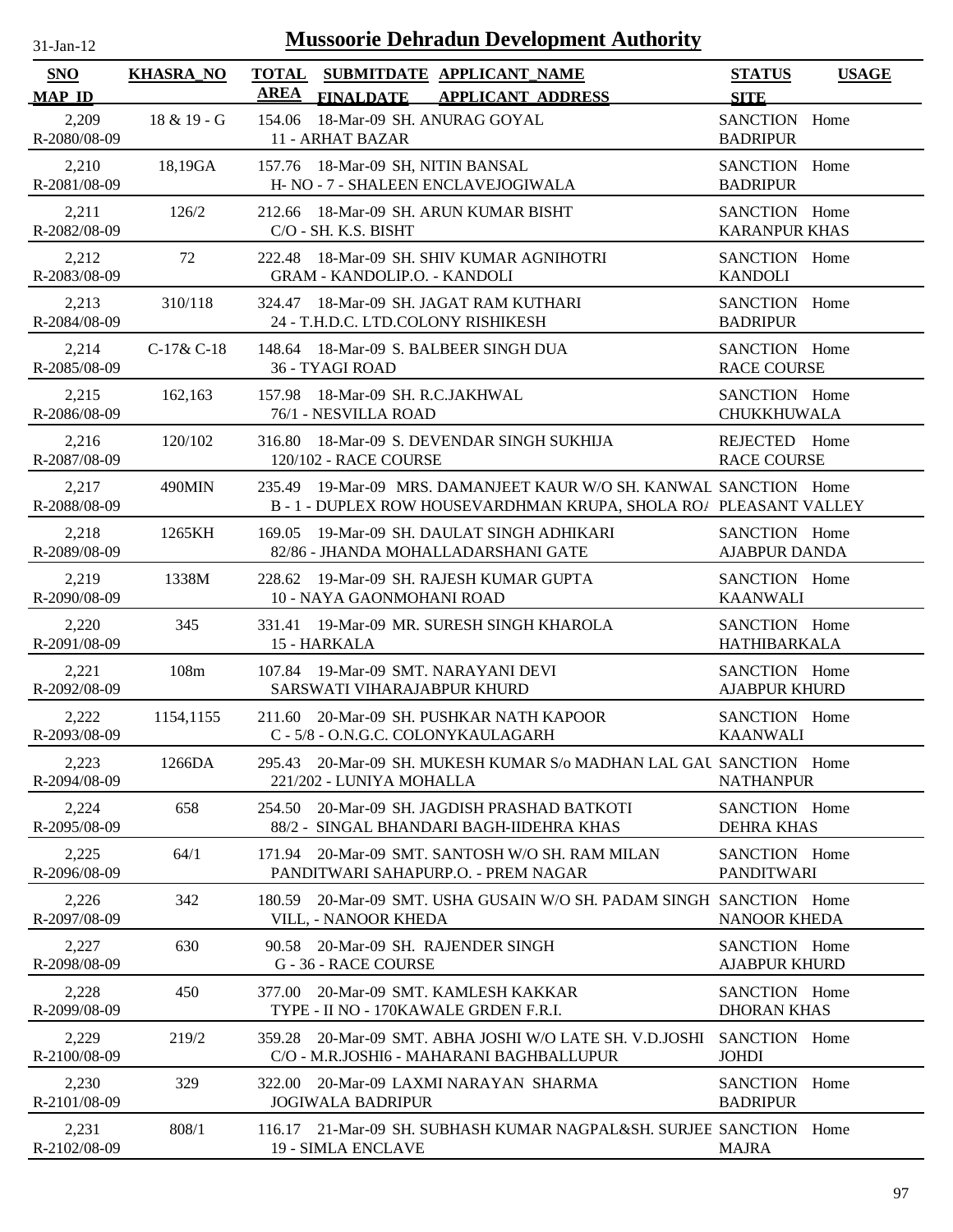| $31$ -Jan-12          |                  | <b>Mussoorie Dehradun Development Authority</b>                                                                |                                              |
|-----------------------|------------------|----------------------------------------------------------------------------------------------------------------|----------------------------------------------|
| SNO<br><b>MAP ID</b>  | <b>KHASRA_NO</b> | <b>TOTAL</b><br>SUBMITDATE APPLICANT NAME<br><b>AREA</b><br><b>FINALDATE</b><br><b>APPLICANT ADDRESS</b>       | <b>STATUS</b><br><b>USAGE</b><br><b>SITE</b> |
| 2,232<br>R-2103/08-09 | 808/1            | 116.17<br>21-Mar-09 SH.ANKUR NAGPAL<br><b>19 - SIMLA ENCLAVE</b>                                               | SANCTION Home<br><b>MAJRA</b>                |
| 2,233<br>R-2104/08-09 | 48               | 353.27 21-Mar-09 SH. PREM SINGH BHANDARI<br>STREET NO - 3 - H.NO - 20HARIDWAR ROAD                             | SANCTION Home<br><b>CHAK AJABPUR KALAN</b>   |
| 2,234<br>R-2105/08-09 | 306              | 150.14 23-Mar-09 SH. DWIJENDRA SINGH<br>VILL. - CHIDOWALINEW CHIDOWALI ROADKANDOLI                             | SANCTION Home<br><b>CHIDOWALI</b>            |
| 2,235<br>R-2106/08-09 | 124              | 202.34 23-Mar-09 SMT. KAMLA SHARMA<br><b>SALAWALA</b>                                                          | SANCTION Home<br><b>SALAWALA</b>             |
| 2,236<br>R-2107/08-09 | 7                | 347.50 23-Mar-09 MRS. LOVELENE MODY D/O LATE SH.KRIS<br>R/O KALA KOTHINEAR CLOCK TOWERLUCKNOW                  | SANCTION Home<br>OLD MUSSOORIE ROAD          |
| 2,237<br>R-2108/08-09 | 1432             | 175.00 23-Mar-09 GANGA REALTORS<br>C - 7 - RACE COURSE                                                         | SANCTION Home<br><b>DEHRA KHAS</b>           |
| 2,238<br>R-2109/08-09 | 1431             | 23-Mar-09 GANGA REALTORS<br>167.99<br>C - 7 - RACE COURSE                                                      | SANCTION Home<br><b>DEHRA KHAS</b>           |
| 2,239<br>R-2110/08-09 | 1496             | 167.86 23-Mar-09 GANGA REALTORS<br>C - 7 - RACE COURSE                                                         | SANCTION Home<br><b>DEHRA KHAS</b>           |
| 2,240<br>R-2111/08-09 | 222              | 190.00 23-Mar-09 SH, C.S. RAWAT<br>29/1 - HATHIBARKALA                                                         | SANCTION Home<br>HATHIBARKALA                |
| 2,241<br>R-2112/08-09 | 681/2            | 23-Mar-09 SH.PYARE LAL KAUL<br>86.15<br>68 - D - GOVT. QRTS. JARIPURJAMMU                                      | SANCTION Home<br><b>MAJRA</b>                |
| 2,242<br>R-2113/08-09 | 863              | 23-Mar-09 SH. PARESHWAR PRASHAD<br>169.87<br>162 - MAYAPURIAJABPUR KALAN                                       | SANCTION Home<br><b>AJABPUR KALAN</b>        |
| 2,243<br>R-2114/08-09 | 26               | 23-Mar-09 SMT. RAMA SEMWL W/O SH. SURENDAR D<br>216.20<br>134/1 - BLOCK - IIBHANDARI BAGH                      | SANCTION Home<br><b>DANDA DHORAN</b>         |
| 2,244<br>R-2115/08-09 | 26               | 215.85 23-Mar-09 SMT. NIRMALA JOSHI W/O DR. DINESH CH<br>134/1 BLOCK - II BHANDARI BAGH                        | SANCTION Home<br><b>DANDA DHORAN</b>         |
| 2,245<br>R-2116/08-09 | $74/27 - 1$      | 626.92 23-Mar-09 DR. NARESH CHANDRA , MRS. PUSPA DEVI, SANCTION Home<br>269/1 VASANT VIHAR                     | <b>RAJ PUR ROAD</b>                          |
| 2,246<br>R-2117/08-09 | 134              | 23-Mar-09 SH. DURHA PRASAD RATURI<br>342.54<br>E.W.S. - 202 M.D.D.A. COLONYCHANDAR ROAD DALANWAL AJABPUR KALAN | SANCTION Home                                |
| 2,247<br>R-2118/08-09 | 206              | 23-Mar-09 SH. SAMPURANAND JOSHI<br>242.75<br>F - 29 - T.H.D.C COLONYAJABPUR KALAN                              | SANCTION Home<br><b>MAJRA</b>                |
| 2,248<br>R-2119/08-09 | 187              | 23-Mar-09 MAJ - PIYSH BHATT<br>1,425.95<br>$C/O - 56 - APOINDA$                                                | SANCTION Home<br>DEFENCE COLONY              |
| 2,249<br>R-2120/08-09 | 218/3            | 23-Mar-09 SH, BALDEV RAJ<br>152.17<br>217/10 - D.L. ROAD                                                       | SANCTION Home<br>D.L.ROAD                    |
| 2,250<br>R-2121/08-09 | 726              | 23-Mar-09 SH. MADAN MOHAN SINGH NEGI<br>278.80<br>DHARAWALINEAR KAMAL PRINTING PRESMOHABBEWAL                  | SANCTION Home<br><b>MAJRA</b>                |
| 2,251<br>R-2122/08-09 | 824              | 23-Mar-09 RAVI KANT PATWAL<br>320.00<br>3/7 - BHANDARI BAGH                                                    | SANCTION Home<br><b>DEHRA KHAS</b>           |
| 2,252<br>R-2123/08-09 | 20&21            | 23-Mar-09 SMT. AMBIKA SAJWAN W/O SH. SURVIR SI<br>373.42<br>415 - TEA - ESTATEBANJARAWALA                      | SANCTION Home<br><b>AJABPUR KALAN</b>        |
| 2,253<br>R-2124/08-09 | 612/2            | 24-Mar-09 SH. PREM PRAKASH SHAILY & SMT. ANITA SANCTION Home<br>178.98<br>5/98 DANGWAL MARGNESVILLA ROAD       | DHARAMPUR DANDA                              |
| 2,254<br>R-2125/08-09 | 612/2            | 24-Mar-09 SMT. YASHODA SATI W/O SATISH CHANDA SANCTION Home<br>204.47<br>VILL. & P.O. MAITHANIDIST. CHAMOLI    | DHARAMPUR DANDA                              |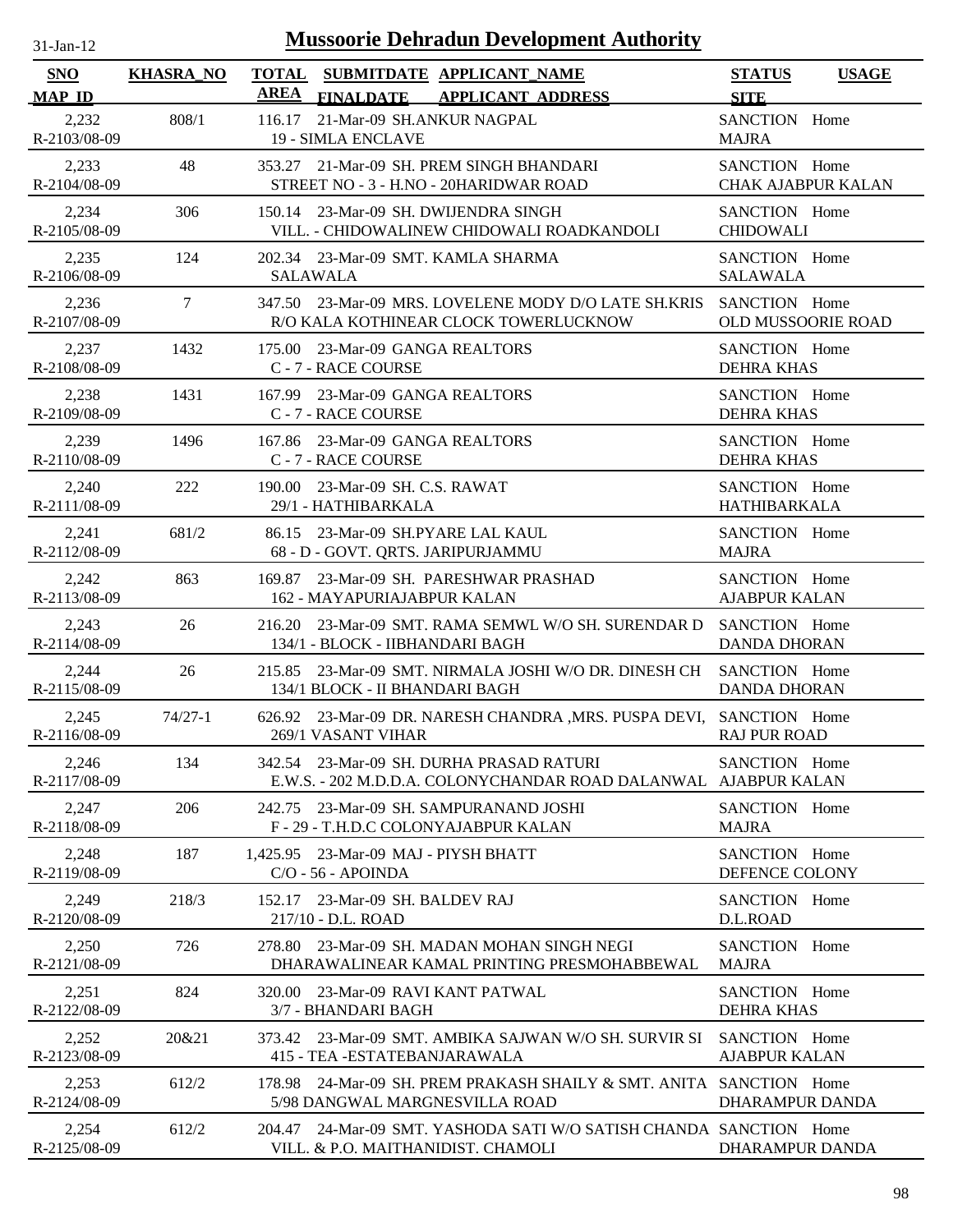| $31$ -Jan-12             |                  | <b>Mussoorie Dehradun Development Authority</b>                                                                      |                                              |
|--------------------------|------------------|----------------------------------------------------------------------------------------------------------------------|----------------------------------------------|
| SNO<br><b>MAP ID</b>     | <b>KHASRA_NO</b> | <b>TOTAL</b><br>SUBMITDATE APPLICANT NAME<br><b>AREA</b><br><b>FINALDATE</b><br><b>APPLICANT ADDRESS</b>             | <b>STATUS</b><br><b>USAGE</b><br><b>SITE</b> |
| 2,255<br>R-2126/08-09    | 218M             | 24-Mar-09 SH. PREM LAL<br>210.68<br>HATHIBARKALA                                                                     | SANCTION Home<br><b>HATHIBARKALA</b>         |
| 2,256<br>R-2127/08-09    | 693              | 432.26 24-Mar-09 SH, M.S. RAWAT<br>MATHURAWAL ROADBEHAND DAINASOR PAKRAJABPU K                                       | SANCTION Home<br><b>AJABPUR KALAN</b>        |
| 2,257<br>R-2128/08-09    | 105              | 126.39 24-Mar-09 SH. WALTER S/O SH. SAMUEL<br>104 - RAJPUR ROAD                                                      | SANCTION Home<br><b>KISHANPUR</b>            |
| 2,258<br>R-2129/08-09    | 101/1            | 24-Mar-09 SMT. ANITA BHATIA D/O LATE SH. BEIJ MO SANCTION Home<br>197.95<br>85/23 - E.C.ROAD                         | E.C.ROAD                                     |
| 2,259<br>R-2130/08-09    | 189              | 24-Mar-09 MR. VIRENDER PRASAD<br>333.96<br>F - 3 - SHIVLOK COLONYRAIPUR ROAD                                         | SANCTION Home<br><b>RAIPUR</b>               |
| 2,260<br>R-2131/08-09    | $\overline{4}$   | 24-Mar-09 MOHAMAD YAMIN<br>133.63<br><b>4 - NALAPANI ROAD</b>                                                        | REJECTED Home<br><b>NALAPANI ROAD</b>        |
| 2,261<br>R-2132/08-09    | 493              | 230.30 24-Mar-09 ANIL SHARMA<br>24 - DASMESH PURIINDIRAGANDHI NAGARSAHARANPUR R NIRANJANPUR                          | SANCTION Home                                |
| 2,262<br>R-2133/08-09    | 122,123          | 24-Mar-09 SMT, VINITA BHARDWAJ W/O SH, SHASHI B, SANCTION Home<br>199.83<br><b>KARGI GRANT</b>                       | KARGI GRANT (PART)                           |
| 2,263<br>R-2134/08-09    | 435&436          | 371.61 24-Mar-09 SH. D.R.KOTHIYAL<br>C - 2/6 O.N.G.C. COLONYKAYLAGARH ROAD                                           | SANCTION Home<br><b>KAANWALI</b>             |
| 2,264<br>R-2135/08-09    | 112/2            | 24-Mar-09 SH. MISALUDIN<br>83.70<br>MOROWALACLEMEN TOWN                                                              | SANCTION Home<br><b>MAJRA</b>                |
| 2,265<br>R-2136/08-09    | 117/1            | 255.70 24-Mar-09 SH. SHAILENDRA KUMAR RAWAT&SMT. S<br>UPPER SARTHI VIHARAJBPUR DANDA                                 | SANCTION Home<br><b>AJABPUR KALAN</b>        |
| 2,266<br>R-2137/08-09    | 638MIN           | 228.67 24-Mar-09 SMT, SATWANT KAUR W/O SH, SADHU SIN<br>F-108 IIND FLOORRAJAURI GARDENNEW DELHI-110027               | SANCTION Home<br>TARLA NAGAL                 |
| 2,267<br>R-2138/08-09    | 46/2             | 93.16 24-Mar-09 SMT. SHASHI BALA MADAN W/O SH. KHUSE SANCTION Home<br>46/2 OLD NO. NEW NO - 176/173                  | KHURBURA MOHALLA                             |
| 2,268<br>R-2139/08-09    | 53/2             | 186.71 24-Mar-09 SH, BHAGWAN SINGH NEGI<br>53 - SUBHASH ROAD                                                         | SANCTION Home<br><b>SUBHASH ROAD</b>         |
| 2,269<br>R-2140/08-09    | 190M             | 384.89 24-Mar-09 SMT. YASHODA RAWAT W/O SH. SURESH C SANCTION Home<br>P - III / 4 YAMUNA COLONY                      | <b>BANJAREWALA MAFI</b>                      |
| 2,270<br>R-2141/08-09    | 334MIN           | 24-Mar-09 SH. GOPAL SINGH RAWAT<br>324.80<br>C/O MADHUR NAUTIYAL4 - HARBANSWALA ENCLAVE                              | SANCTION Home<br><b>AJABPUR KHURD</b>        |
| 2,271<br>R-2142/08-09    | 35/79            | 24-Mar-09 SH. DEEPAK MAHAVIAR<br>265.31<br>7 - DISPANSARY ROAD                                                       | SANCTION Home<br><b>SUBHASH ROAD</b>         |
| 2,272<br>R-2143/08-09    | 63               | 25-Mar-09 SH. NARESH KUMAR & SMT. SEEMA YADA<br>248.75<br>DIVISIONAL FORESTBIKESHWAR FOREST COLONYHARIDW NIRANJANPUR | SANCTION Home                                |
| 2,273<br>R-2144/08-09    | 236/2            | 25-Mar-09 SH. BHARAT DASMANA<br>273.69<br>PAYAL ENCLAVESIMLA BYPASS MAJRANEAR ST. JUDES S                            | SANCTION Home<br><b>SEWALA KALAN</b>         |
| 2,274<br>R-2145/08-09    | 372MIN           | 25-Mar-09 DR. ANIL KUMAR SRIVASTAV<br>327.66<br><b>4 - VASNT VIHAR</b>                                               | SANCTION Home<br><b>KAANWALI</b>             |
| 2,275<br>R-2146/08-09    | 139              | 217.45 25-Mar-09 SH. DEEPAK KUMAR RANA<br>C/O 4 - NEW ROAD                                                           | <b>RE-OPENE</b><br>Home<br><b>PITTHUWALA</b> |
| 2,276<br>R-2146/08-09-RE | 139              | 217.45 7-Oct-09<br>SH. DEEPAK KUMAR RANA<br>C/O 4 - NEW ROAD                                                         | <b>PENDING</b><br>Home<br><b>PITTHUWALA</b>  |
| 2,277<br>R-2146/08-09-RE | 139              | 217.45 6-Nov-09 SH. DEEPAK KUMAR RANA<br>C/O 4 - NEW ROAD                                                            | SANCTION Home<br><b>PITTHUWALA</b>           |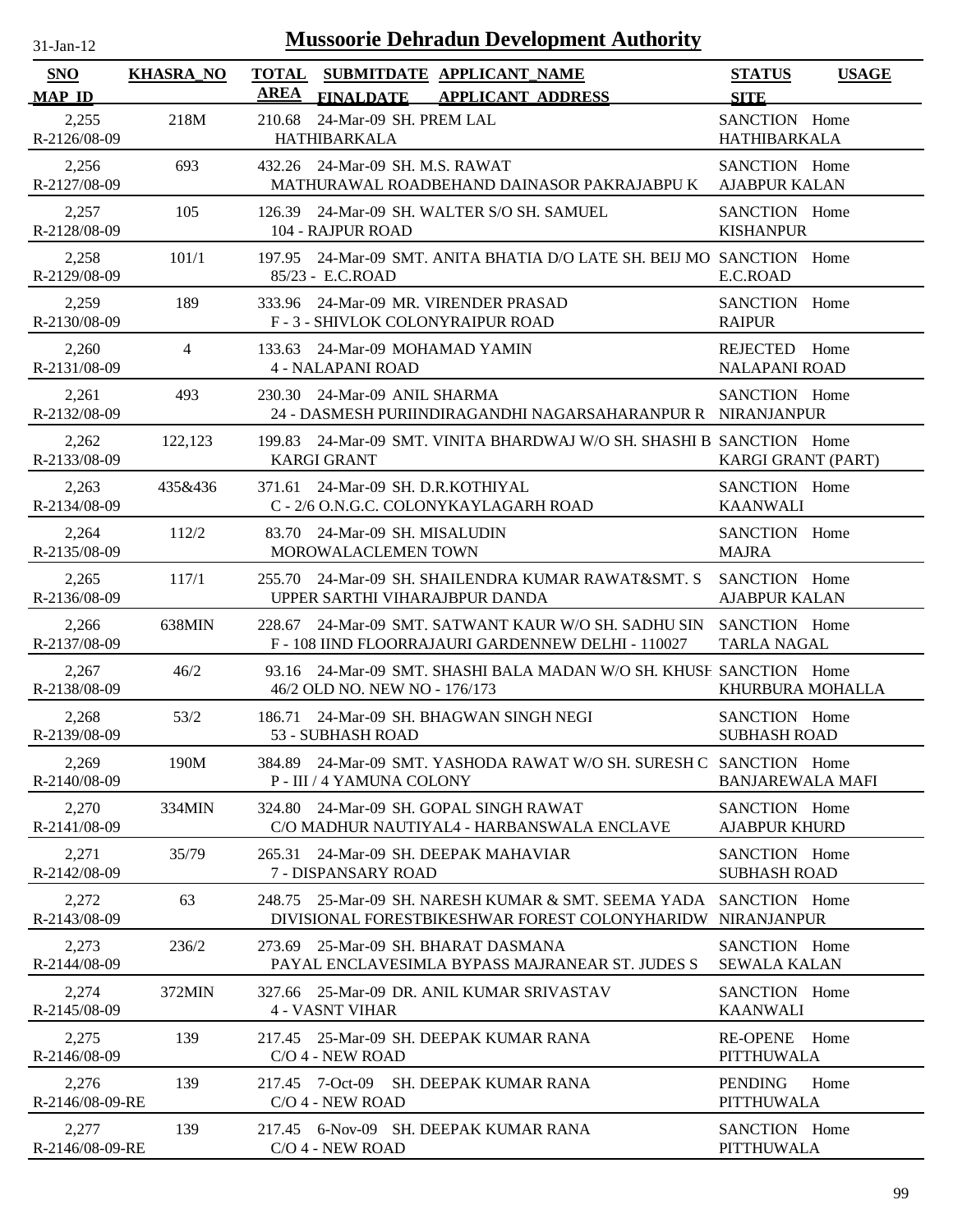| $31-Jan-12$                 |                  |                             | <b>Mussoorie Dehradun Development Authority</b>                                                                        |                                       |                             |
|-----------------------------|------------------|-----------------------------|------------------------------------------------------------------------------------------------------------------------|---------------------------------------|-----------------------------|
| <b>SNO</b><br><b>MAP ID</b> | <b>KHASRA_NO</b> | <b>TOTAL</b><br><b>AREA</b> | SUBMITDATE APPLICANT_NAME<br><b>APPLICANT ADDRESS</b><br><b>FINALDATE</b>                                              | <b>STATUS</b><br><b>SITE</b>          | <b>USAGE</b>                |
| 2,278<br>R-2147/08-09       | 793              | 187.02<br>60                | 25-Mar-09 SH. RAMESH KUMAR SHAH & SMT. SANTOS SANCTION Home<br>- ANSARI MARG                                           | <b>MAJRA</b>                          |                             |
| 2,279<br>R-2148/08-09       | 229/2            |                             | 191.00 25-Mar-09 SH. DHARAM SINGH NEGI<br>33 - NEHARU ENCLAVEG.M.S. ROAD                                               | SANCTION Home<br><b>KAANWALI</b>      |                             |
| 2,280<br>R-2149/08-09       | 139              |                             | 112.35 25-Mar-09 MR. RAJBIR SINGH<br>NEAR ARYA INTER COLLEGESUBHASH NAGARCLEMAN TO BHARUWALA GRANT                     | SANCTION Home                         |                             |
| 2,281<br>R-2150/08-09       | 92MIN            | 166.21                      | 25-Mar-09 SMT, USHA MAMGAIN W/O SH ASHOK MAM SANCTION Home<br>LOWER SAINIK COLONYKAULAGARH                             | <b>KAULAGARH</b>                      |                             |
| 2,282<br>R-2151/08-09       | PLOT NO-7        |                             | 270.00 25-Mar-09 SH. DAYA KRAKASH & SMT. USHA RANI<br>7 - ANSAL GREEN VALLYJAKHAN                                      | SANCTION Home                         |                             |
| 2,283<br>R-2152/08-09       | 481MIN           | 169.47                      | 25-Mar-09 SH. VINEET MADHUKAR<br>76/121 - RAJPUR ROADLANE NO-6 SAKET                                                   | SANCTION Home<br><b>DAK PATTI</b>     |                             |
| 2,284<br>R-2153/08-09       | 34               |                             | 257.70 25-Mar-09 SH. CHARANJEET LAL<br>140 - HAKIKAT NAGAR                                                             | SANCTION Home<br><b>AAMWALA TARLA</b> |                             |
| 2,285<br>R-2154/08-09       | 859              | 106.63                      | 25-Mar-09 SH. INDERJEET SINGH<br><b>RACE COURSE</b>                                                                    | SANCTION Home<br><b>AJABPUR KALAN</b> |                             |
| 2,286<br>R-2155/08-09       | 461              |                             | 204.90 25-Mar-09 SMT. BARUNA PRAKASH W/O SH. SUNIL PR SANCTION Home<br>C/O - N.S.RAUTHAN8 - KALI MANDIR ENCLAVEKANWALI | <b>KAANWALI</b>                       |                             |
| 2,287<br>R-2156/08-09       | 859              | 106.63                      | 25-Mar-09 SH. GURPREET SINGH<br><b>RACE COURSE</b>                                                                     | SANCTION Home<br><b>AJABPUR KALAN</b> |                             |
| 2,288<br>R-2157/08-09       | 260&262MIN       | 530.20                      | 25-Mar-09 SMT. KAMLESH PAL<br>39/1 - JAKAHNCANAL ROAD                                                                  | SANCTION Home<br><b>SINOLA</b>        |                             |
| 2,289<br>R-2158/08-09       | 455M&479/1       | 413.88                      | 25-Mar-09 SH. GAYAN SINGH BISHT<br>142/5A DHARAMPUR                                                                    | SANCTION Home<br><b>DHARMPUR</b>      |                             |
| 2,290<br>R-2159/08-09       | 74&NEW97/74      | 208.90                      | 25-Mar-09 SH, GEETA RAM DHYANI<br>40/41 OLD DALANWALA                                                                  | SANCTION Home<br><b>DALANWALA</b>     |                             |
| 2,291<br>R-2160/08-09       | 524              |                             | 109.25 25-Mar-09 SH, ROOP KISHOR GAUR<br>160/9 - VESVILLA ROADNEEL KANTH VIHAR                                         | SANCTION Home<br><b>HATHIBARKALA</b>  |                             |
| 2,292<br>R-2161/08-09       | 192/1m           |                             | 188.00 25-Mar-09 SH.RUPENDRA KAUR&KM. RANJITA D/O MR SANCTION Home<br>1/2 FH IRRIGATIONDEPT. COLONYDHALIPUR            | <b>NIRANJANPUR</b>                    |                             |
| 2,293<br>R-2162/08-09       | 872MIN           | 10.67                       | 25-Mar-09 SH. SURENDRA PRASAD BAHUGUNA<br>4/129 - MATA MANIDR COLONYAJABPUR KALAN                                      | SANCTION Home<br><b>NATTHANPUR</b>    |                             |
| 2,294<br>R-2163/08-09       | 271              | 230.00                      | 25-Mar-09 SMT. ANITA JOSHI<br>26 - A - INDRAPURAMG.M.S. ROAD                                                           | SANCTION Home<br><b>PITHUWALA</b>     |                             |
| 2,295<br>R-2164/08-09       | 96/1             |                             | 168.56 25-Mar-09 BALDEP THAPA<br><b>GRAM - KAULAGARHSAINIK BASTI</b>                                                   | SANCTION Home<br><b>KAULAGARH</b>     |                             |
| 2,296<br>R-2165/08-09       | 280              | 409.17                      | 25-Mar-09 MR. GAJENDER PAL SINGH RAWAT<br>D - 6/1 - SHIVLOK COLONYRAIPUR ROAD                                          | SANCTION Home<br><b>AAMWALA TARLA</b> |                             |
| 2,297<br>R-2166/08-09       | 902              |                             | 139.00 25-Mar-09 SH, DAMODAR PARSAD SAKLANI<br>100 - HILL VEW COLONY                                                   | SANCTION Home<br><b>KAANWALI</b>      |                             |
| 2,298<br>R-2167/08-09       | 918m             | 255.57                      | 30-Mar-09 SMT. SUMITA BALUNI W/O SH. KIRTI BALUI SANCTION Home<br><b>BANK COLONY AJABPUR KALAN</b>                     | <b>AJABPUR KALAN</b>                  |                             |
| 2,299<br>R-2168/08-09       | 571/572          | 125.33                      | 30-Mar-09 SH. AJAYA KOHALI<br>226 - PARK ROAD                                                                          | SANCTION Home<br><b>TERNAR ROAD</b>   |                             |
| 2,300<br>R-2169/08-09       | 3                | 144.05                      | 30-Mar-09 SMT. KRISHNA DEVI W/O LATE SH. BIR SI<br>3 - BANGALI MOHALLA                                                 | SANCTION Home                         | <b>BANGALI LIBRARI ROAD</b> |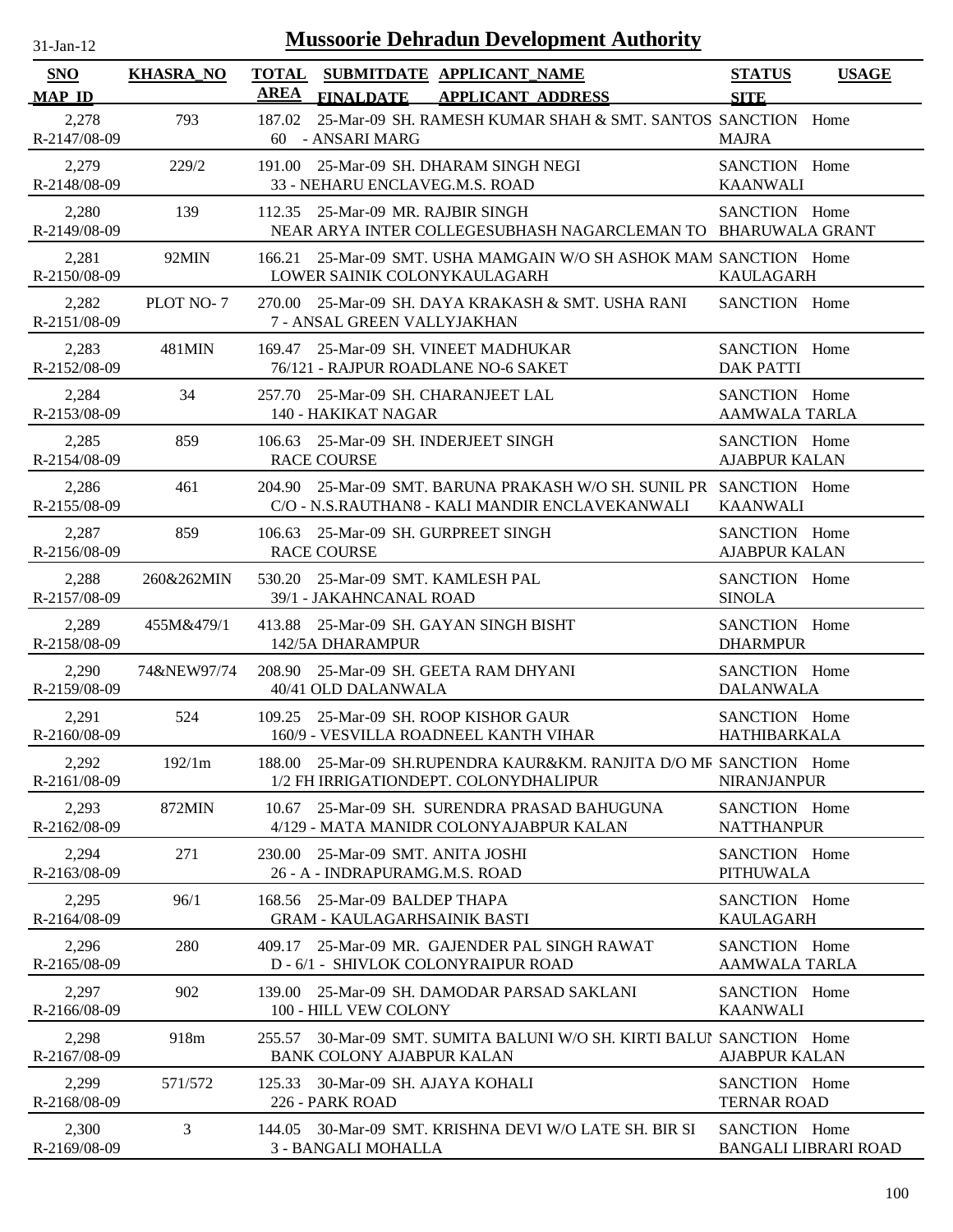| -.ian- |  |
|--------|--|
|        |  |

| <b>SNO</b><br><b>MAP ID</b> | <b>KHASRA_NO</b> | <b>TOTAL</b><br>AREA                                             | <b>FINALDATE</b> | SUBMITDATE APPLICANT NAME<br><b>APPLICANT ADDRESS</b>                                                  | <b>STATUS</b><br><b>SITE</b>            | <b>USAGE</b>             |
|-----------------------------|------------------|------------------------------------------------------------------|------------------|--------------------------------------------------------------------------------------------------------|-----------------------------------------|--------------------------|
| 2,301<br>R-2170/08-09       | 20/1M            | 176.98<br><b>GANESH VIHAR AJABPUR KHURD</b>                      |                  | 30-Mar-09 SH. MAN SINGH NEGI                                                                           | SANCTION Home<br><b>AJABPUR KHURD</b>   |                          |
| 2,302<br>R-2171/08-09       | 55               | <b>AJABPUR KALAN</b>                                             |                  | 99.73 30-Mar-09 SH. NEERAJ RAWAT                                                                       | SANCTION Home<br><b>KANDOLI</b>         |                          |
| 2,303<br>R-2172/08-09       | 1339             | 90.65 30-Mar-09 SH. R.K.TAKKAR<br><b>48 - NEW COLONYBALLUPUR</b> |                  |                                                                                                        | SANCTION Home<br><b>KAANWALI</b>        |                          |
| 2,304<br>R-2173/08-09       | 163              | 281 - PANDITWARI - IIND                                          |                  | 184.82 30-Mar-09 SH. A.K. SRIVASRAVA                                                                   | SANCTION Home<br><b>PANDITWARI</b>      |                          |
| 2,305<br>R-2174/08-09       | 606/2min         |                                                                  |                  | 198.65 30-Mar-09 SH. R.C. SHARMA & SH. VIKASH SHARMA<br>224 - AJABPUR KALANMOTHRAWALA ROAD             | SANCTION Home<br><b>BHARUWALA GRANT</b> |                          |
| 2,306<br>R-2175/08-09       | 3/2GE&3/7FF      | 165.29                                                           |                  | 30-Mar-09 SMT. SHANTA NARANG 7 SMT. NIRMAL AR SANCTION Home<br>3/2 737 BHAGWANDASS QURT. YUNIA MOHALLA | LUNIA MAHALLA                           |                          |
| 2,307<br>R-2176/08-09       | 3MIN             | 271 - KISHAN NAGAR                                               |                  | 200.54 30-Mar-09 SMT. URMILA JAIN W/O SH. VIRENDRA JA                                                  | SANCTION Home<br><b>SUDHOWALA</b>       |                          |
| 2,308<br>R-2177/08-09       | 35MIN            | 170 - NEHARU COLONY                                              |                  | 195.23 30-Mar-09 SH. MUNNU LAL GUPTA                                                                   | SANCTION Home<br><b>NATTHANPUR</b>      |                          |
| 2,309<br>R-2178/08-09       | 28               |                                                                  |                  | 131.14 30-Mar-09 SH. GHAMAND SINGH PHARSWAN<br>NEAR FOREST GATEMANDAL ROAD GOPESHWAR CHAMOL NATTHANPUR | SANCTION Home                           |                          |
| 2,310<br>R-2179/08-09       | 83&84MIN         | 14/1 - MUNICIPAL ROAD                                            |                  | 2,195.28 30-Mar-09 SH. RAJESH KHANNA&SH. RAKESH KHANN SANCTION Guest House                             | <b>JAKHAN</b>                           |                          |
| 2,311<br>R-2180/08-09       | 505              | 144.52 30-Mar-09 SH. RAHTU SINGH                                 |                  | <b>GRAM - MUNDLANAMANGLAURROORKI</b>                                                                   | SANCTION Home<br><b>KAANWALI</b>        |                          |
| 2,312<br>R-2181/08-09       | 419MIN           | 49/3 - BHANDARI BAGH                                             |                  | 197.74 30-Mar-09 SH. DARSHAN LAL&SMT. VIMLA RANI                                                       | SANCTION Home<br><b>DEHRA KHAS</b>      |                          |
| 2,313<br>R-2182/08-09       | 133/195          | 133/ II - BLOCK CHUKHUWALA                                       |                  | 285.00 30-Mar-09 SMT. BUDHI DEVI W/O LATE SH. DHOOM S SANCTION Home                                    | CHUKKHUWALA                             |                          |
| 2,314<br>R-2183/08-09       | 565M             |                                                                  |                  | 188.68 30-Mar-09 SMT. RUKMANI NEGI<br>BADRISH COLONYDHARAMPUR DANDA                                    | SANCTION Home<br>DHARAMPUR DANDA        |                          |
| 2,315<br>R-2184/08-09       | 86GA             |                                                                  |                  | 172.58 30-Mar-09 MR. AVANISH PANDAY<br>5/6 TEG BAHADUR ROADLANE NO - 3                                 | SANCTION Home<br><b>AAMWALA TARLA</b>   |                          |
| 2,316<br>R-2185/08-09       | 1175             |                                                                  |                  | 249.51 30-Mar-09 SH. VISHNU CHAKRA THAPLIYAL<br>JIONT SECT. VIDHAN SABHA SACHIWALAY                    | SANCTION Home<br><b>NATHANPUR</b>       |                          |
| 2,317<br>R-2186/08-09       | 1680             | MADHUR VIHARAJABPUR KHURD                                        |                  | 152.15 30-Mar-09 SH. BIRENDER SINGH                                                                    | SANCTION Home<br><b>AJABPUR KHURD</b>   |                          |
| 2,318<br>R-2187/08-09       | 81               |                                                                  |                  | 173.99 30-Mar-09 SH, KEERTIRAM GODIYAL<br>48 - MADHUR VIHARAJABPUR KHURDNEAR BANGALI KOTH KEDARPUR     | SANCTION Home                           |                          |
| 2,319<br>R-2188/08-09       | 250              | 224.44                                                           |                  | 30-Mar-09 MRS, SUMITRA DEVI<br>LANE NO - 1 EKTA VIHAR ENCLAVENATHANPUR JOGIWAL                         | SANCTION Home<br><b>NATTHANPUR</b>      |                          |
| 2,320<br>R-2189/08-09       | 199/4            | 12/3 LAXMI ROAD                                                  |                  | 120.17 31-Mar-09 SH. RAVINDRA SINGH ASWAL                                                              | SANCTION Home<br><b>AJABPUR KALAN</b>   |                          |
| 2,321<br>R-2190/08-09       | 345MIN           |                                                                  |                  | 219.28 31-Mar-09 SMT, MANJU SHEIL& SH, GIRISH SHEILY<br>GRAM - PANAIP.O. - GOCHARDIST. CHAMOLI         | SANCTION Home<br><b>NATHANPUR</b>       |                          |
| 2,322<br>R-2191/08-09       | 106MIN           | <b>AJABPUR KHRUD</b>                                             |                  | 90.29 31-Mar-09 MR. NARAYAN CHANDER VISWAS                                                             | SANCTION Home<br><b>AJABPUR KHURD</b>   |                          |
| 2,323<br>R-2192/08-09       | 79               |                                                                  |                  | 490.38 31-Mar-09 SH. MOHIT GERA & SMT. NEELU GERA<br>181 / C - DDA LALETS MIG RAJOURI GRADENNEW DELHI  | SANCTION Home                           | U.S.H.A. COLONY SAHASTRA |